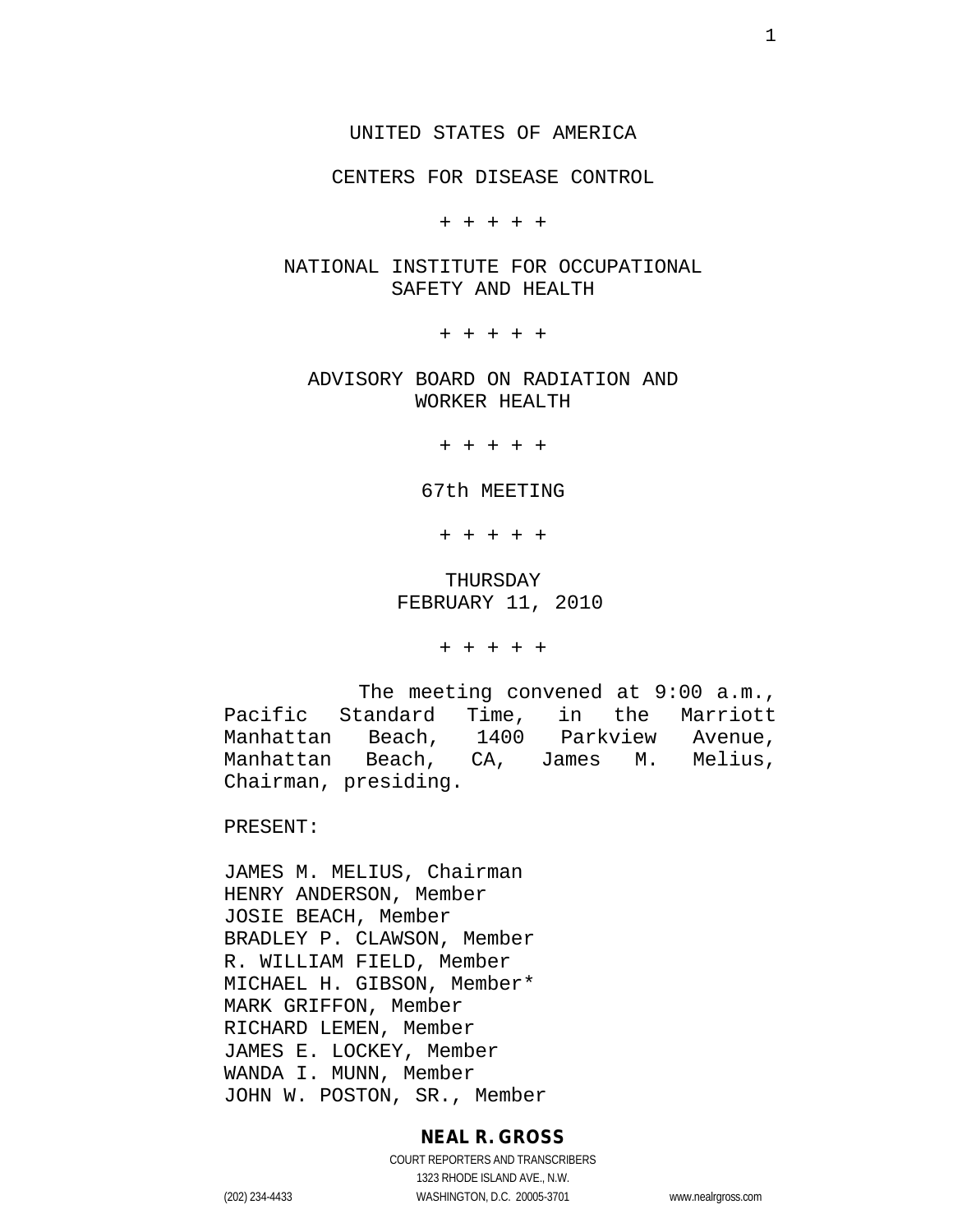PRESENT: (continued)

ROBERT W. PRESLEY, Member DAVID B. RICHARDSON, Member\* GENEVIEVE S. ROESSLER, Member PHILLIP SCHOFIELD, Member PAUL L. ZIEMER, Member TED KATZ, Designated Federal Official

REGISTERED AND/OR PUBLIC COMMENT PARTICIPANTS

ADAMS, NANCY, NIOSH Contractor AL-NABULSI, ISAF, DOE BRADFORD, SHANNON, OCAS BURGOS, ZAIDA, NIOSH Contractor CANO, REGINA, DOE CRUZ, RUBEN, CDC DARNELL, PETE, OCAS GLOVER, SAM, OCAS HOWELL, EMILY, HHS HINNEFELD, STU, OCAS FITZGERALD, JOE, SC&A KOTSCH, JEFF, DOL LAM, LIVIA, Senate Committee on Health, Education, Labor, and Pensions\* LIN, JENNY, HHS MAKHIJANI, ARJUN, SC&A MAURO, JOHN, SC&A MCFEE, MATTHEW, ORAU Team MILLER, RICHARD, House Committee on Education and Labor\* NETON, JIM, OCAS PRESLEY, LOUISE RAFKY, MICHAEL, HHS ROBERTSON-DEMERS, KATHRYN, SC&A RUTHERFORD, LaVON, OCAS TURNER, LEROY, OCAS VON ZEPPELIN, ROBERT, Westinghouse Electric Corp. Petitioner\* WADE, LEW, OCAS ZEITOUN, ABE, SC&A

\*Participating via telephone

#### **NEAL R. GROSS**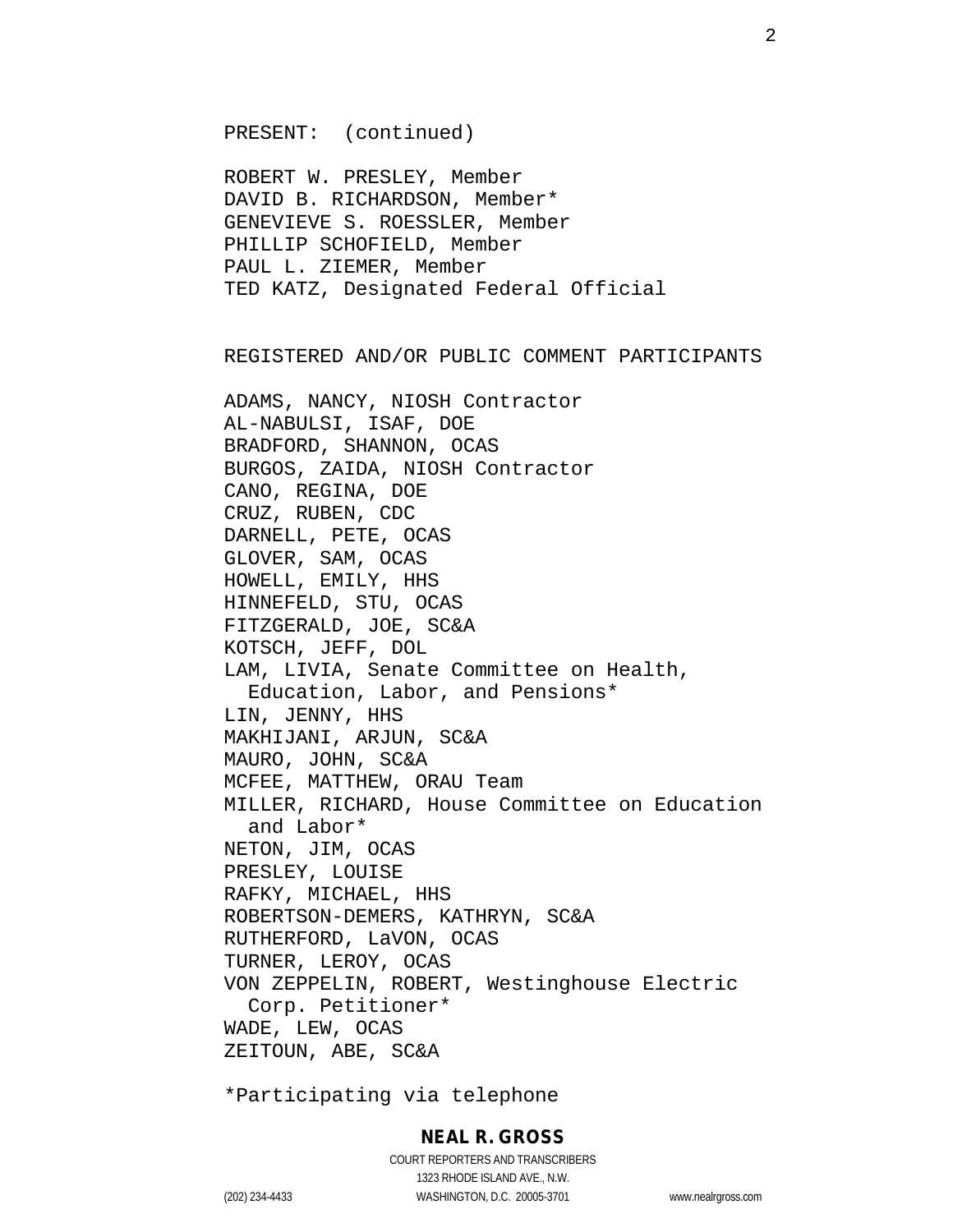# C O N T E N T S

| Welcome, Chairman Melius 4                                                                      |
|-------------------------------------------------------------------------------------------------|
| Westinghouse Electric Corp SEC Petition 5<br>(Bloomfield, NJ (83.14)<br>LaVon Rutherford, NIOSH |
| SEC Petition Status Update 34<br>LaVon Rutherford, NIOSH                                        |
| Subcommittee and Work Group Reports 78<br>Subcommittee/Work Group Chairs                        |
| Board Working Time 210<br>Chairman Melius                                                       |
| $7 - 7 - 2 - 2 - 2 - 2 - 2$                                                                     |

Adjourn

## **NEAL R. GROSS**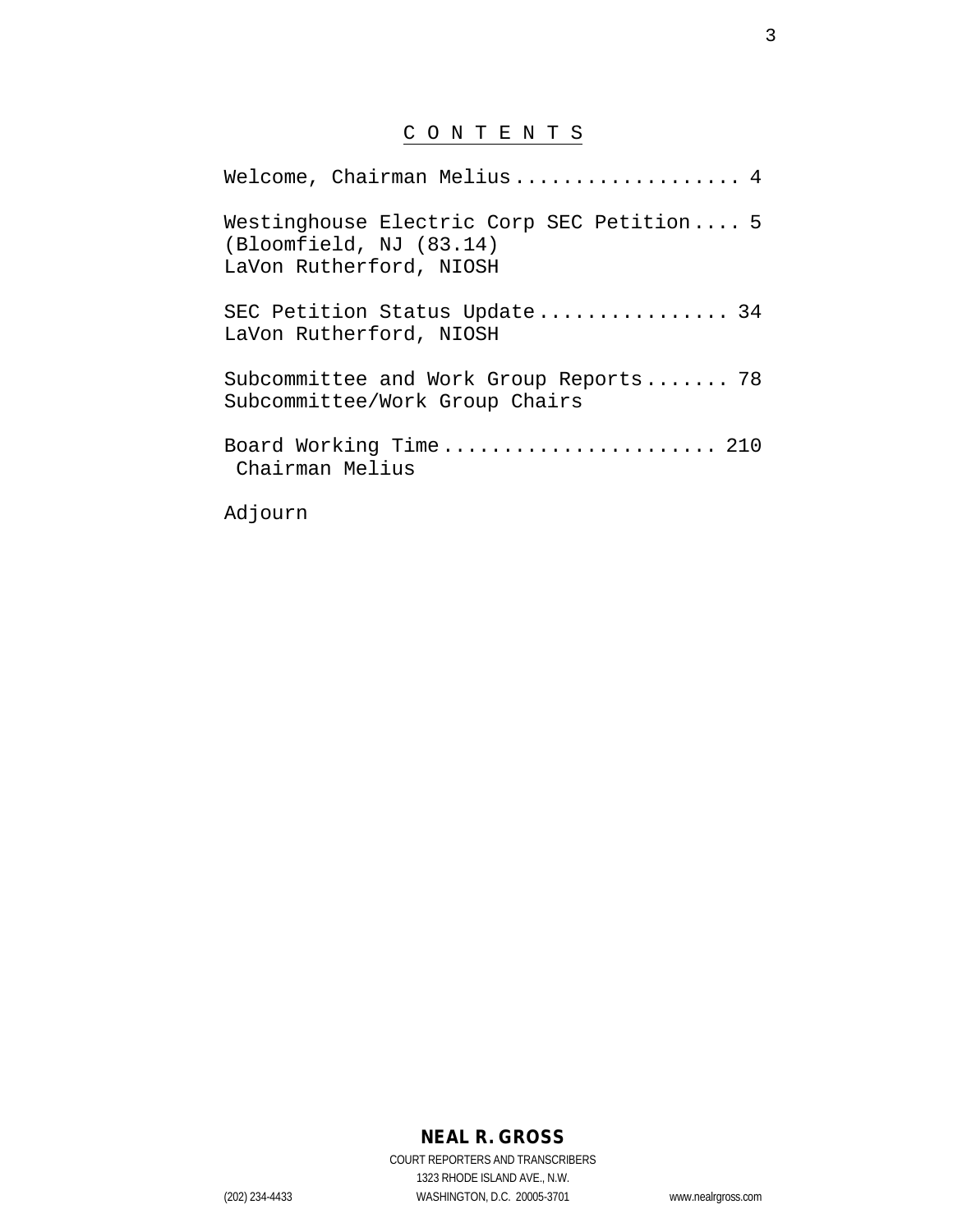P-R-O-C-E-E-D-I-N-G-S (9:04 a.m.) MR. KATZ: Good morning, everybody, for the third day of the Board meeting. Let me again -- this is the Advisory Board on Radiation Worker Health, of course. For folks on the phone, let me check first to see if we have our two at-large Board Members present already. So, Dr. Richardson, are you with us? MEMBER RICHARDSON: Yes, I am. MR. KATZ: Great. And Mr. Gibson. There is a possibility he won't be here for all of the meeting. CHAIRMAN MELIUS: Actually, Mike emailed. He thought he would be on later this morning, our time. MR. KATZ: That is right. Then just let me remind everyone on the phone, please, to mute your phones. Use \*6, and if you need to come off mute to address the

> **NEAL R. GROSS** COURT REPORTERS AND TRANSCRIBERS 1323 RHODE ISLAND AVE., N.W.

(202) 234-4433 WASHINGTON, D.C. 20005-3701 www.nealrgross.com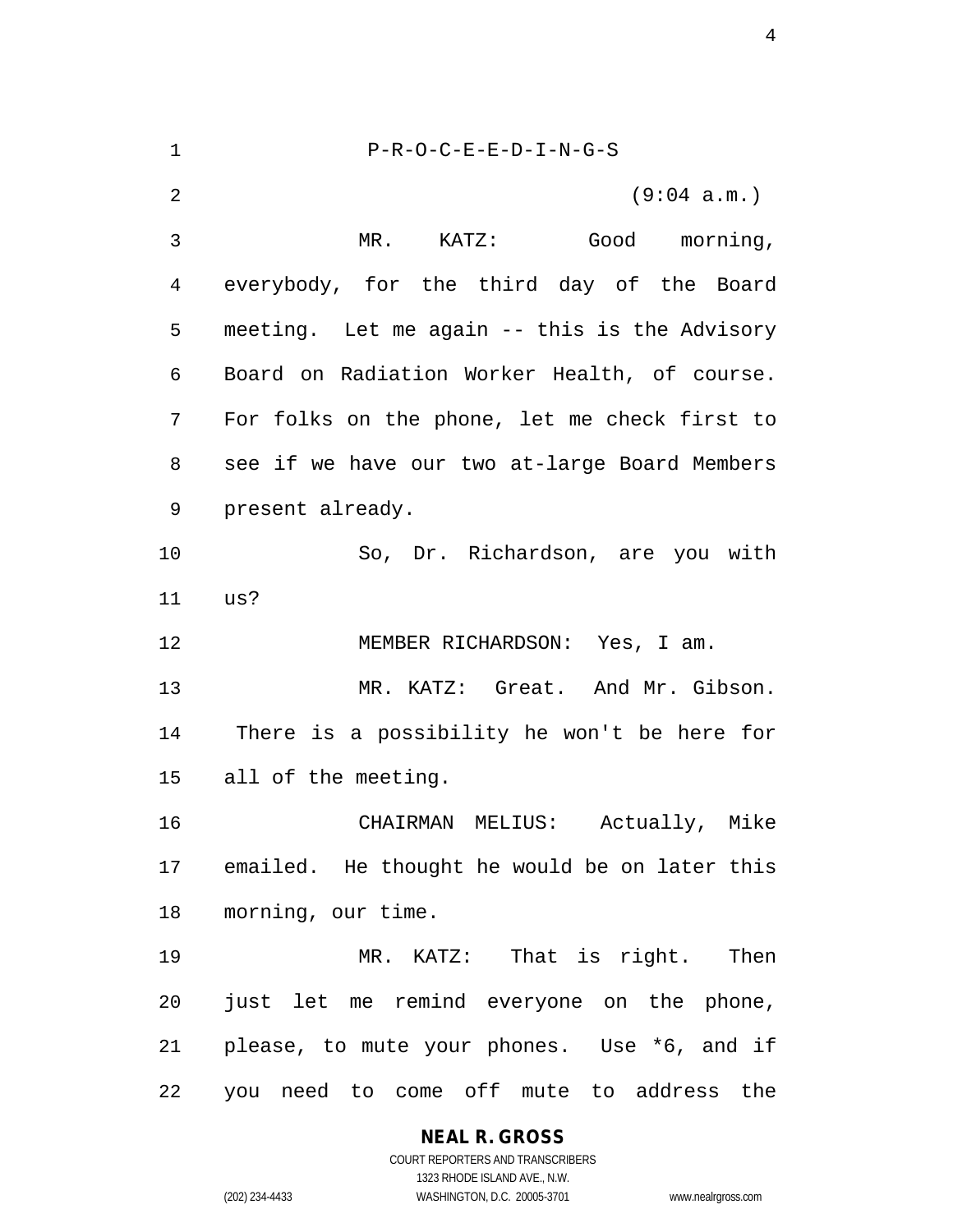Board, you just press \*6 again. Then it will bring you back online.

 CHAIRMAN MELIUS: We have a number of things to cover today. I know Dr. Lockey has to leave early. Does anybody else need to leave early? Josie, I know about, yes. It helps in terms of what actions we take later. MEMBER MUNN: But our Chair will remain with us, right? CHAIRMAN MELIUS: The Chair will, yes. You haven't heard about the ankle bracelet? MEMBER MUNN: That comes with the job. CHAIRMAN MELIUS: LaVon, Westinghouse Electric. MR. RUTHERFORD: LaVon Rutherford. I am the Special Exposure Cohort Health Physics Team Leader for the Office of Compensation Analysis and Support, and I am here to talk to you about the Westinghouse

Electric Company and the SEC Petition for

#### **NEAL R. GROSS**

COURT REPORTERS AND TRANSCRIBERS 1323 RHODE ISLAND AVE., N.W. (202) 234-4433 WASHINGTON, D.C. 20005-3701 www.nealrgross.com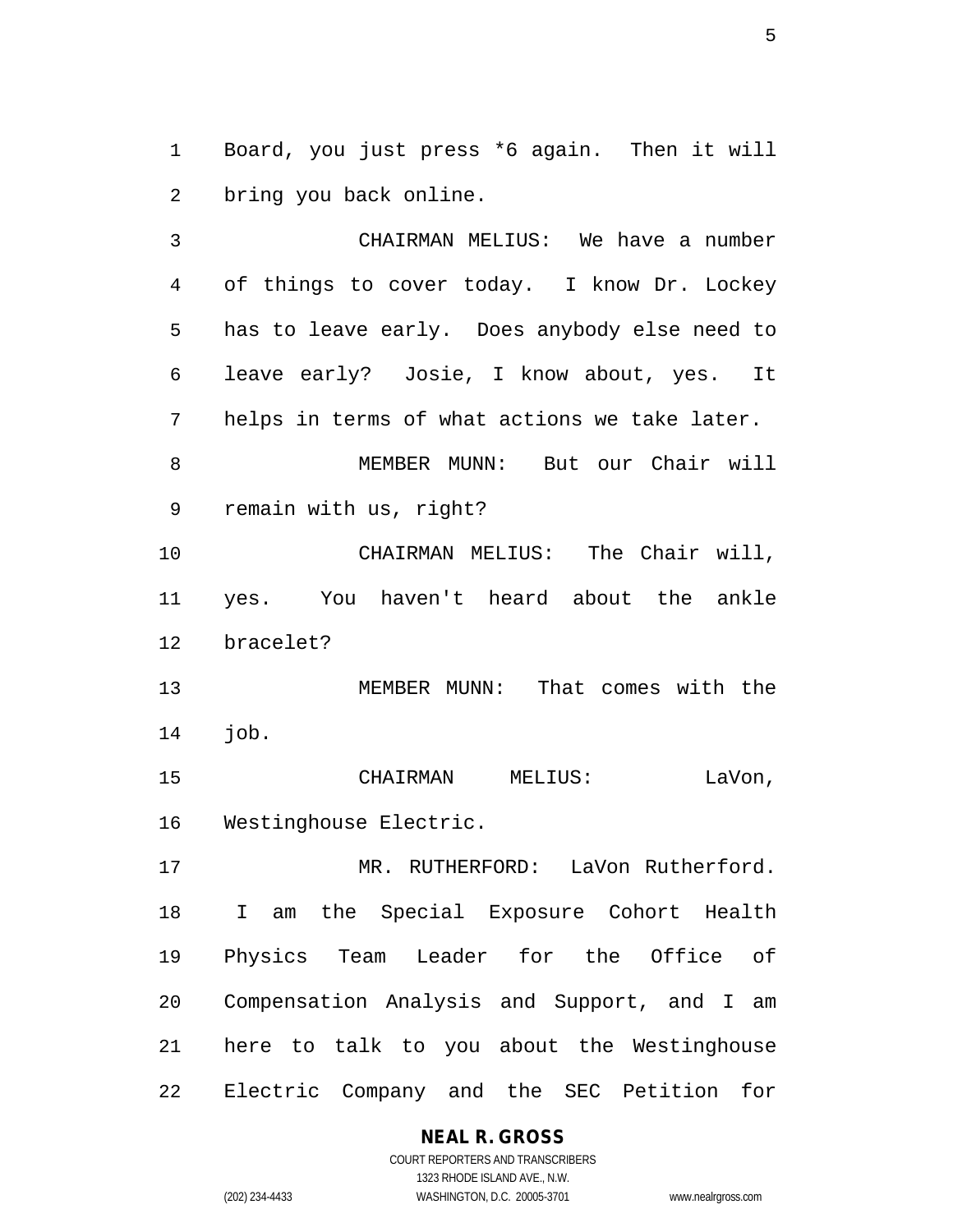that.

 On December 10th, NIOSH informed a Westinghouse Electric claimant that we were unable to do his dose reconstruction, and we sent that claimant a Form A Petition Form. On December 18th of 2009, we received that Form A back as an 83.14 SEC Petition. On December 18th, again we qualified that Petition for evaluation. On January 15th of this year, we issued our Evaluation Report. A little background about Westinghouse Electric. Westinghouse Electric is located in Bloomfield, New Jersey. It was basically the home of the lamp division. It was an Atomic Weapons Employer from August 13, 1942, which is the beginning of the MED, through December 31, 1949. They actually had involvement prior to 1940, that August 13th date, but that is the official beginning of the MED.

They were involved in the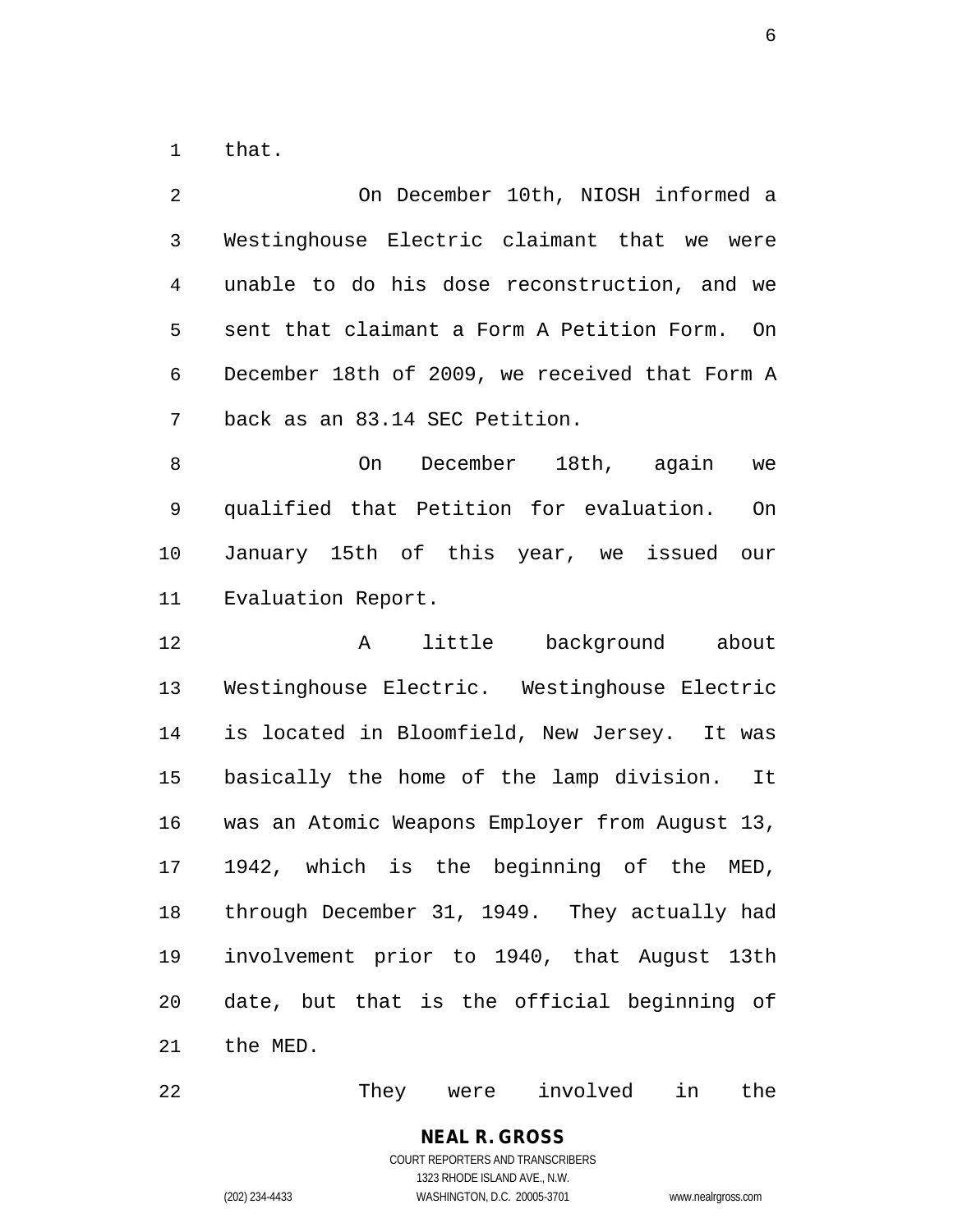production of uranium and thorium metal work. They were deeply involved in the process of preparing the metal in support of the CP-1 and the atomic bomb.

 Sources of available information: We looked at Site Profile Technical Information Bulletins, and we have no Site Profile associated with Westinghouse Electric work. We also looked at the Site Research Database, and we did data captures.

11 11 I do want to point out that, because I think there might have been some confusion on others, there is a detailed data capture synopsis. It is located at the back of the Evaluation Report. It lays out the locations we searched, different parameters in searching, and what we found at those places. We put that at the back of all of our Evaluation Reports.

 One of our biggest sources of documents that we got was actually from Westinghouse Electric work from their History

#### **NEAL R. GROSS** COURT REPORTERS AND TRANSCRIBERS 1323 RHODE ISLAND AVE., N.W.

(202) 234-4433 WASHINGTON, D.C. 20005-3701 www.nealrgross.com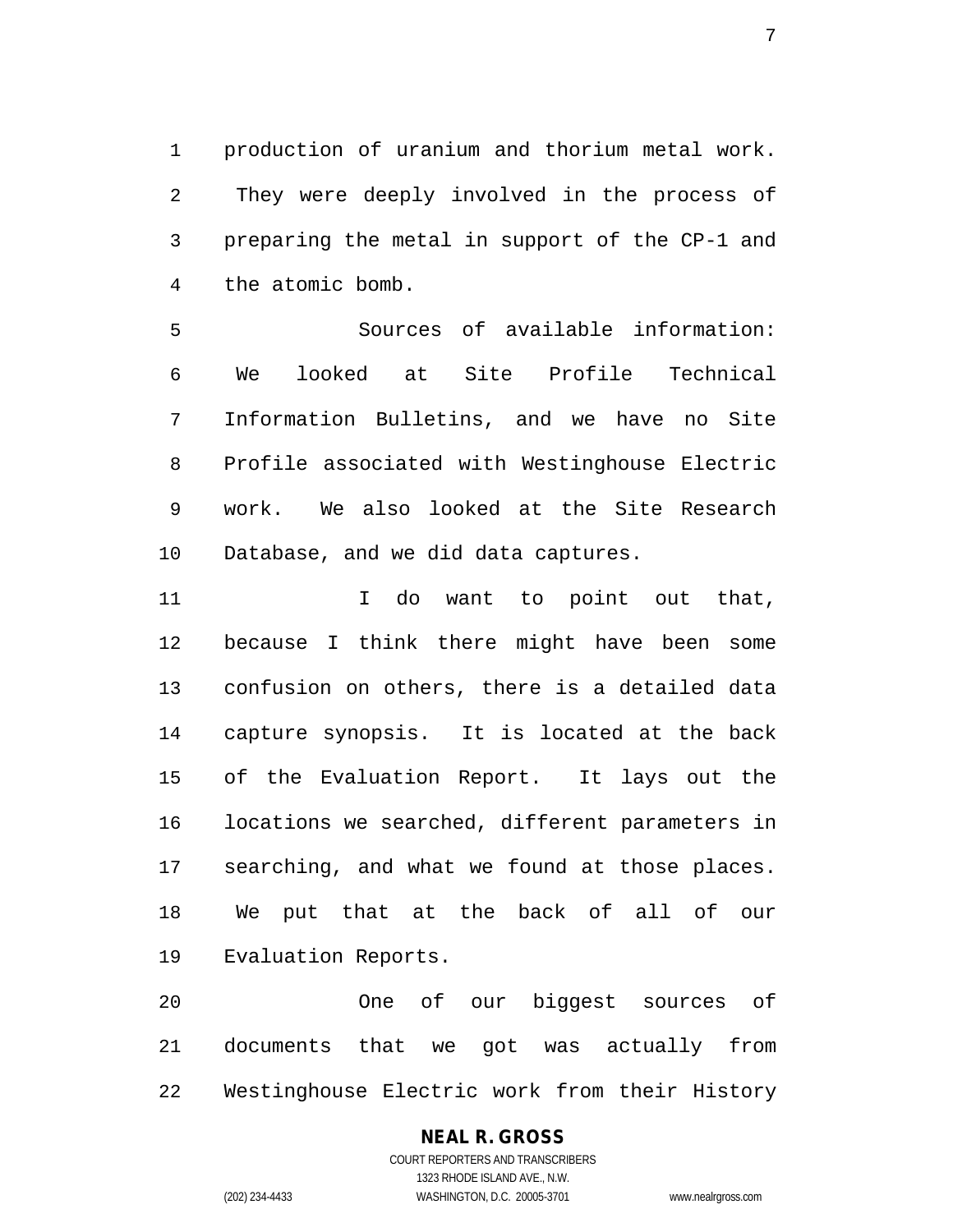Center, the Senator John Heinz History Center. 2 We also looked at the ADAMS Database, DOE Legacy Management, all our standard places. We typically will go to the Department of Health for the state that the facility is located. We did. We went to New Jersey Department of Health, National Archives Record Centers.

 We did get some good documentation from the National Archives as well, Washington State University, DOE OpenNet, internet searches, CEDR database, the Hanford DDRS or Declassified Document Retrieval System, National Academies Press, and that was it.

 As of January 27th, you will notice that we had one claim for this site. The one claim does fit within the Class Definition, and dose reconstruction -- we have not completed any dose reconstruction on that one claim, and we do not have any internal or external monitoring data for that.

A little background about

#### **NEAL R. GROSS** COURT REPORTERS AND TRANSCRIBERS 1323 RHODE ISLAND AVE., N.W.

(202) 234-4433 WASHINGTON, D.C. 20005-3701 www.nealrgross.com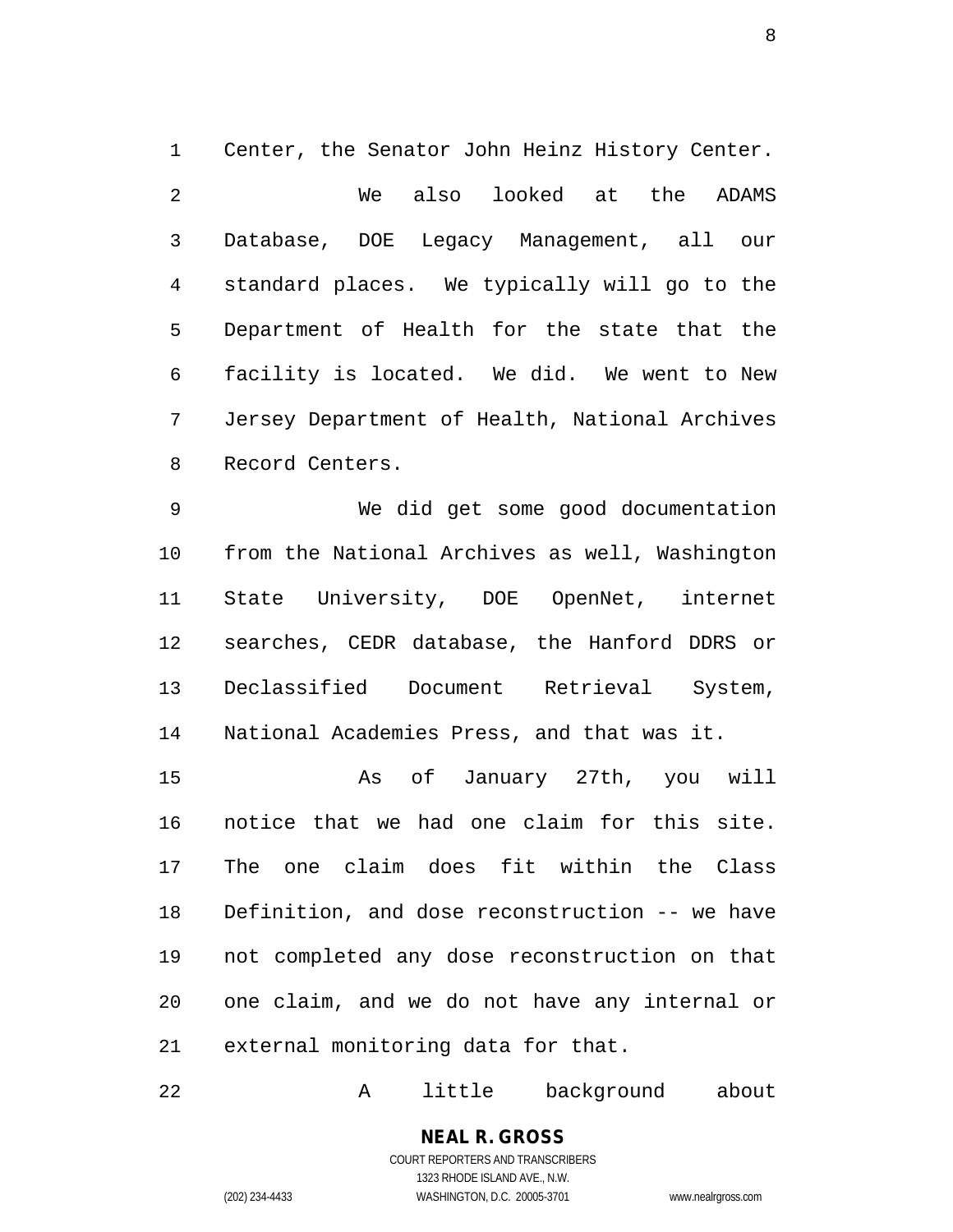Westinghouse. In August 1942, Westinghouse was contracted by the Manhattan Engineer District to produce uranium metal at the Bloomfield, New Jersey, plant. It actually, back in the 1930s, had experimented with uranium as using uranium as a filament to replace tungsten. However, that process took about -- it took them about four years to refine the process to produce the uranium, and in that process they determined that the actual uranium would melt quicker than the tungsten. So they did not use it.

 So they continued to produce the uranium, but only on small scales per university applications. They were ultimately contacted by MED to produce massive quantities. It started out as a smaller quantity of roughly 500 pounds which, when you are producing kilograms to 500 pounds, is a big difference.

 They beefed up their scale of production. They ultimately went from 500

> **NEAL R. GROSS** COURT REPORTERS AND TRANSCRIBERS 1323 RHODE ISLAND AVE., N.W. (202) 234-4433 WASHINGTON, D.C. 20005-3701 www.nealrgross.com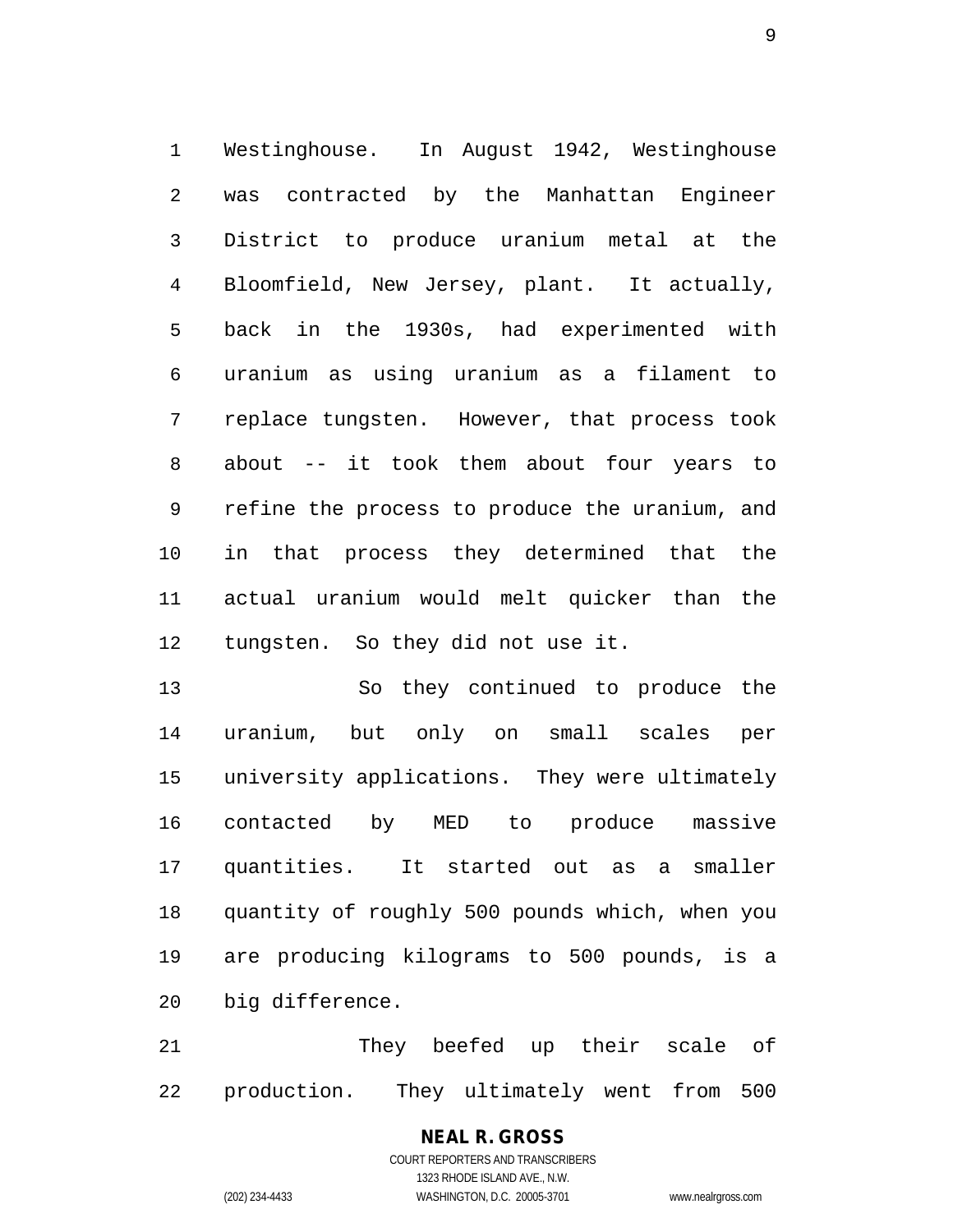pounds to over one ton per month, and produced 150,000 pounds from the 1942 through 1943 period.

 This was a unique process they used. It was uranyl nitrate with a mixture of potassium fluoride, hydrochloric acid, sucrose and formic acid that was mixed on trays and put on top of the building. They used the ultraviolet light to cause a reaction to occur to actually produce the potassium uranium fluoride, which they actually called green salt, which is not what we would call green salt today.

 This production was then -- these trays, or this green salt was then pumped down to the basement of the facility. This was in Plant 7 of the building. It was pumped down to the basement, and in the basement they did some filtration to remove the supernate, and they actually took the green salt at that point, and they mixed it with a sodium, or actually a calcium fluoride sodium chloride

#### **NEAL R. GROSS**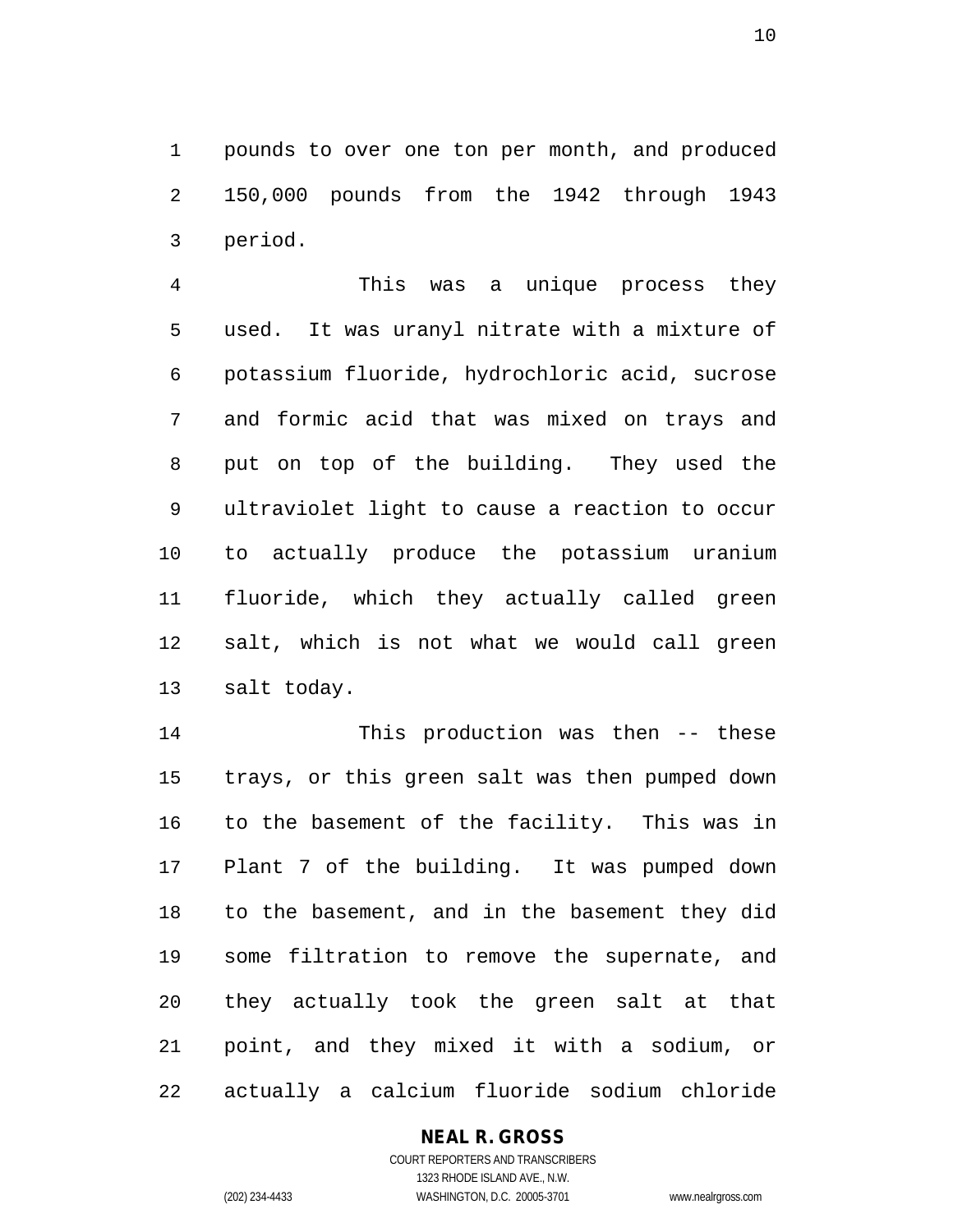mixture, and they used by electrolysis process and superheated that to separate the uranium from it.

 The uranium then was broken away from the electrodes, and it was centered and then pressed into buttons. After it was pressed into buttons, the buttons were put in and melted to form the uranium melt that was ultimately shipped to the University of Chicago for Enrico Fermi's Stagg Field experiment.

 In August of 1944 -- again, they produced the uranium from 1942 through 1943. In August of 1944, they were actually contracted by the MED to produce thorium metal. We have very little information on this process.

18 I want to bring up another thing. The work that occurred for the uranium at the Bloomfield Site recognized that there were no production facilities built for this uranium application. This was a lamp division that

#### **NEAL R. GROSS**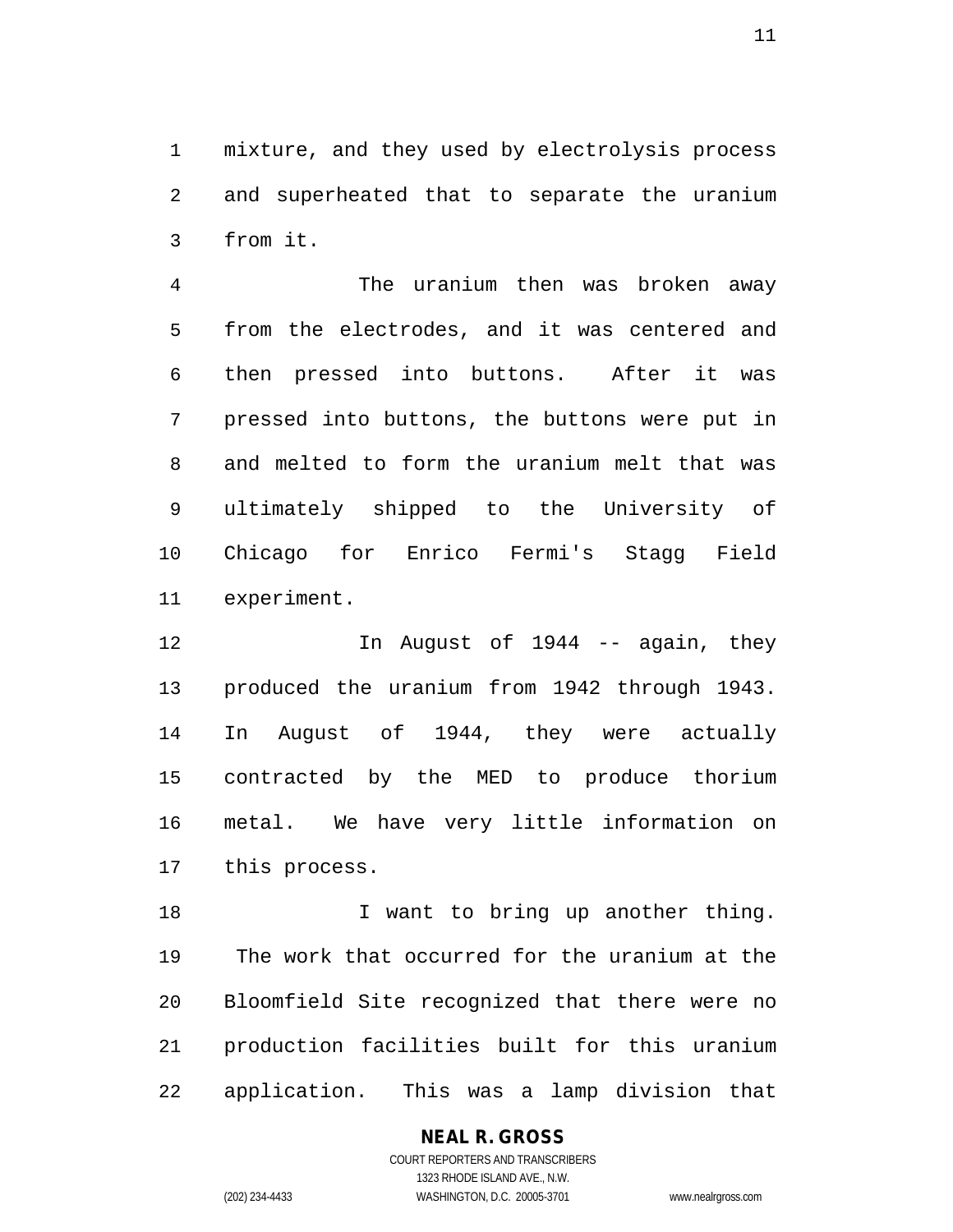was doing work for producing lamps.

 They, in a matter of months, pulled together the equipment and the necessary design application, and you can also find in the reference documents the actual procedures that were used for the production of this metal. They used very crude stuff, trash cans, wooden trays and so on, in the production of this process.

 It is assumed that they used the same production process to produce the thorium metal as well, but I have no information on that and any details on that.

 This is consistent with that it is roughly the same time that the Ames Facility was producing thorium for the MED. We had indications they produced a total of 200 pounds of thorium metal in the form of bars, tubes, sheets and wires in 1945.

 Again, no information could be found describing the process, and it is not clear when the thorium processing stopped. We

#### **NEAL R. GROSS**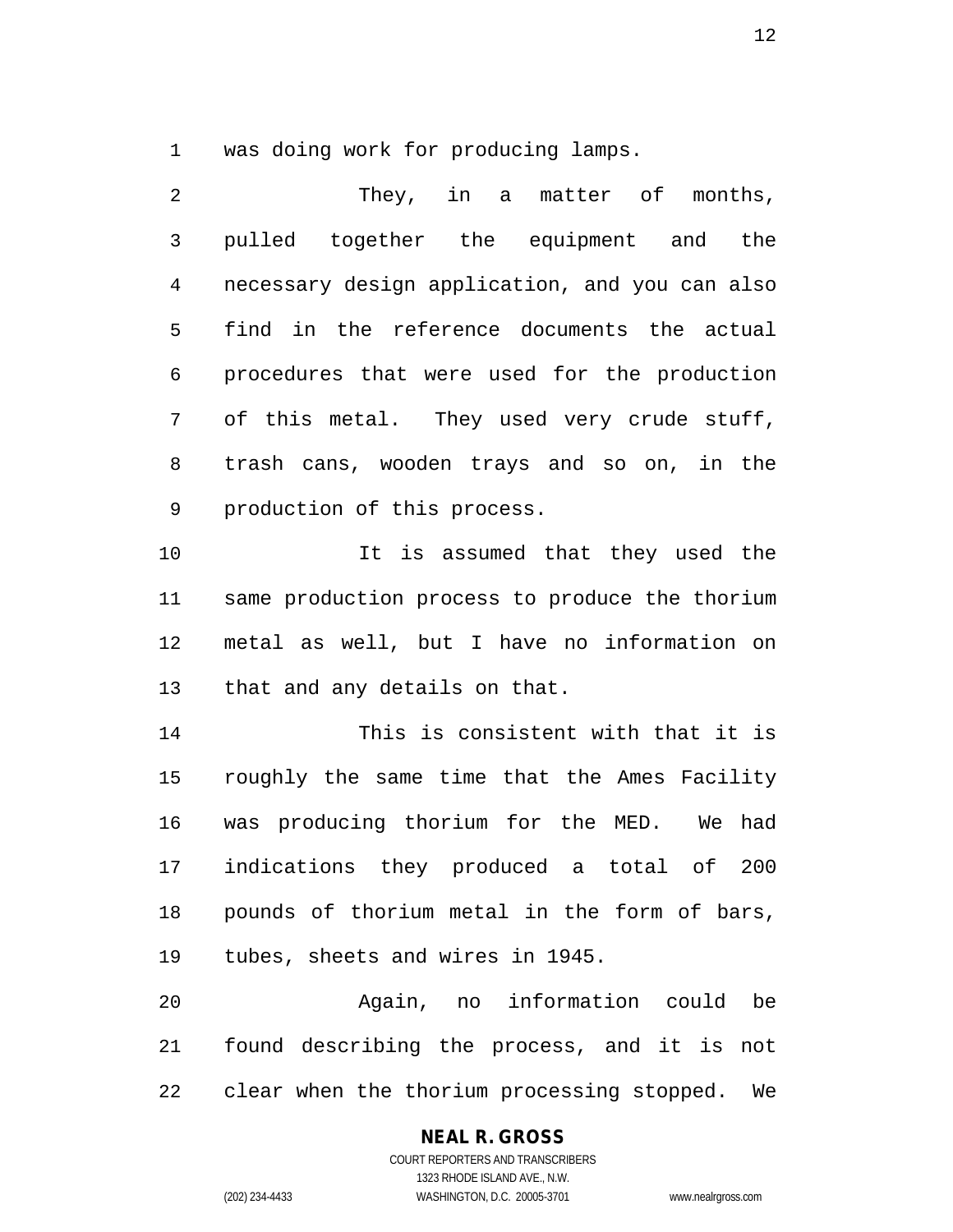do have documentation that indicates that there were thorium inventories on site in 1949.

 The Westinghouse Site consisted of 11 principal buildings, several smaller structures, and it was located on 14 acres of property. It appears most of the work that took place was on the rooftop and in the basement of Building 7. There was indication that there were some laboratory applications that took off in other places, but no real definition of that type of work.

 There is no information concerning the control of personnel movement or control of radiologic materials to identify nonexposed workers. I do know that, based on the documentation that we have, that the thorium nitrate feed material was sent to the site. We do not know who the supplier was of that thorium nitrate, but it is indication because when they received it from the vendor, there are discussions of the testing to ensure that

#### **NEAL R. GROSS**

COURT REPORTERS AND TRANSCRIBERS 1323 RHODE ISLAND AVE., N.W. (202) 234-4433 WASHINGTON, D.C. 20005-3701 www.nealrgross.com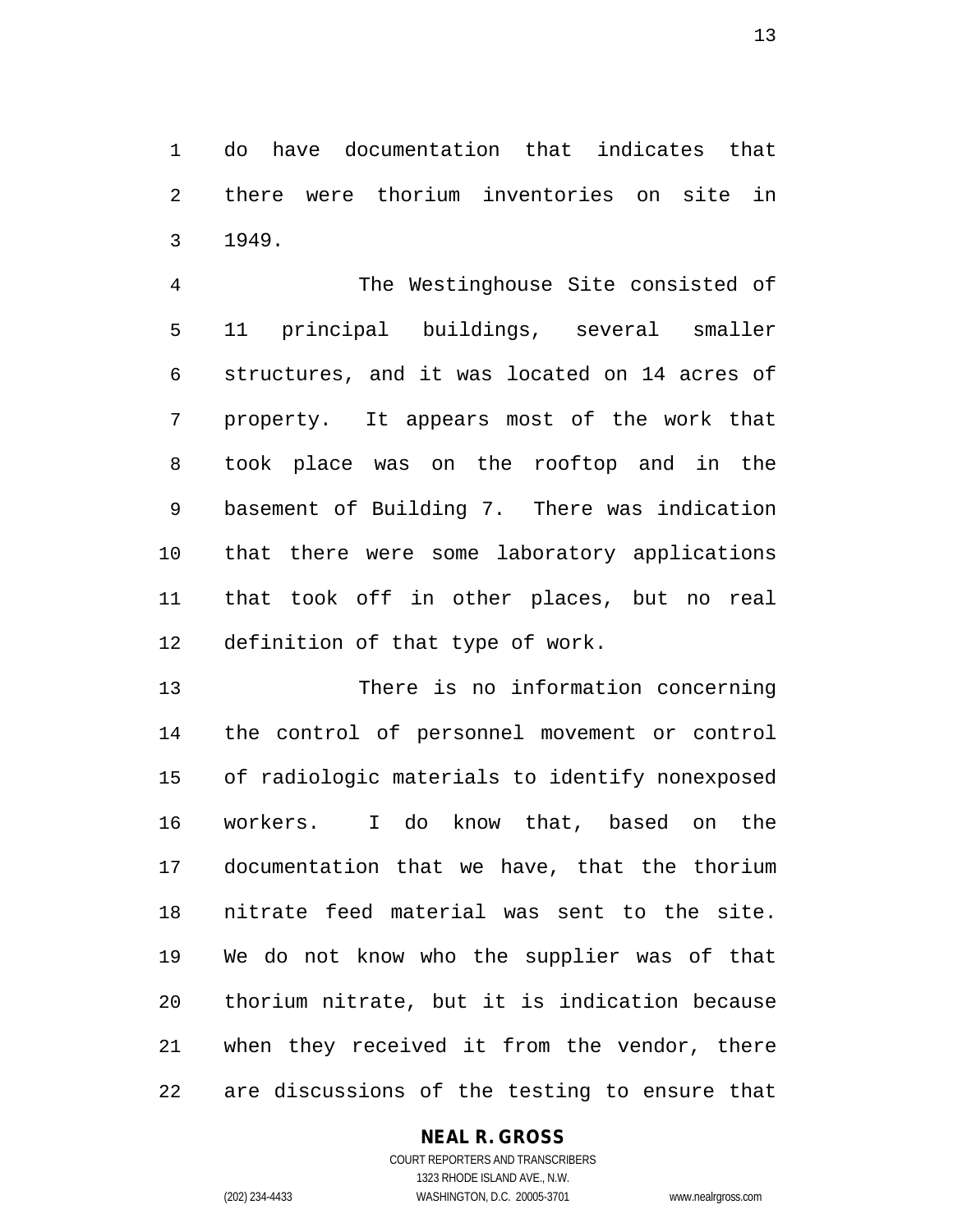it was the proper quality that they needed.

 Internal exposure hazards, inhalation and ingestion from operations involving uranium, thorium, and their respective progeny radionuclides. There is a little discussion in the reference documents about that most of the people are aware. Most everyone is aware of the pyrophoric issues associated with uranium. It talked about the uranium fires that they incurred from the incinerated material and trying to control that.

 External exposure hazards: Photon and beta sources from operations involving uranium, thorium and their respective progeny. Available internal monitoring data: We have no internal or external monitoring data available. We have no air monitoring data. We have no surface contamination monitoring data available, and there is no data available associated with medical X-rays.

#### **NEAL R. GROSS**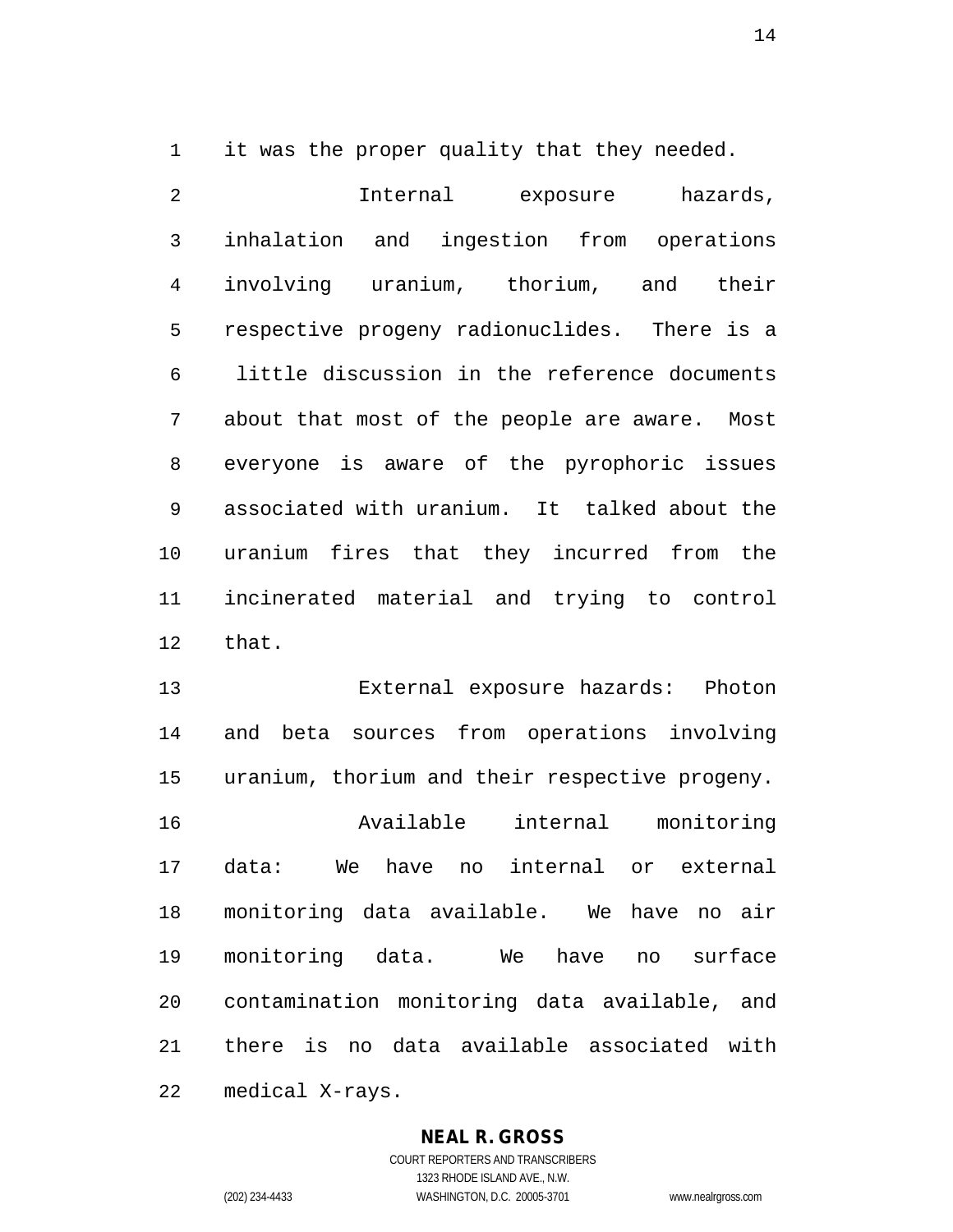We do have some source-term information, the total uranium metal produced of 150,000 pounds. One thing I will say is you could tell just by the documentation we read that it was a ramp-up process where they started, where they were producing a few hundred pounds, and then they went to 1,000 pounds and more ultimately. So it was an increase over the months to that 150,000 pound total that they actually produced.

 Then we know they had thorium metal, and we know they produced at least 200 pounds in 1945. We do not know if that operation continued in '46 and '47.

 There is insufficient source-term information and process information to develop occupational exposure models for uranium and thorium.

 We do have a good description of how the uranium process, the actual chemical process, of how it worked, but we do not have the description -- enough description to

# **NEAL R. GROSS**

COURT REPORTERS AND TRANSCRIBERS 1323 RHODE ISLAND AVE., N.W. (202) 234-4433 WASHINGTON, D.C. 20005-3701 www.nealrgross.com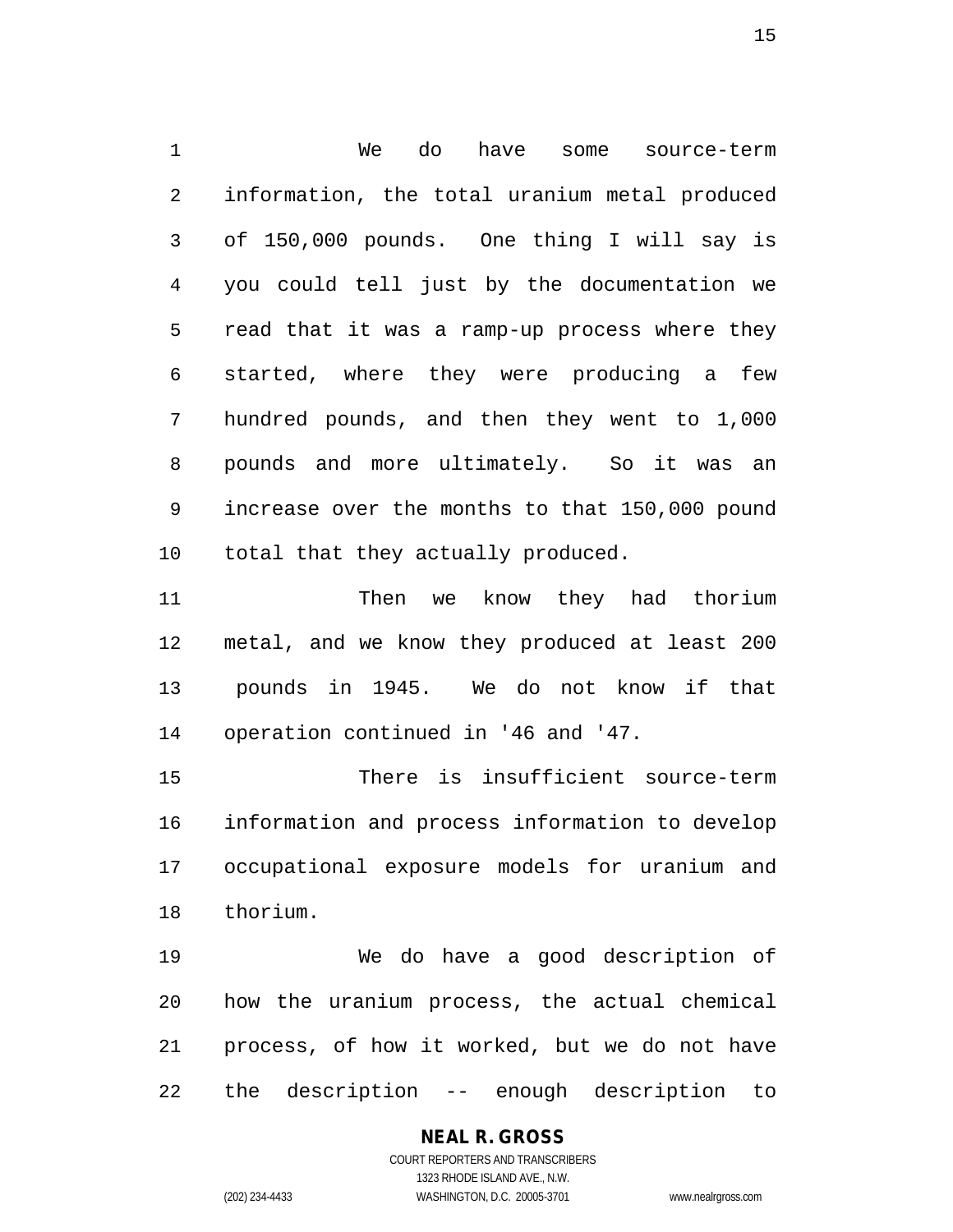actually put together a model using the source-term information and the process information that we could come up with a good exposure model for these workers, nor do we have a surrogate facility based on this operation that we could use any of that data to bound the workers.

 There are also some pictures that you can look at in the reference documents that kind of show you that the workers did -- it was actually the scientists at the time looking at the uranium metal and how they handled it. It was not -- they were not wearing gloves. There was no protective equipment involved in that.

 Our internal exposures: We found that there is insufficient monitoring and source-term data from which to draw conclusions regarding potential magnitude of internal dose from exposures to uranium or thorium and their progeny.

Our external exposures, we again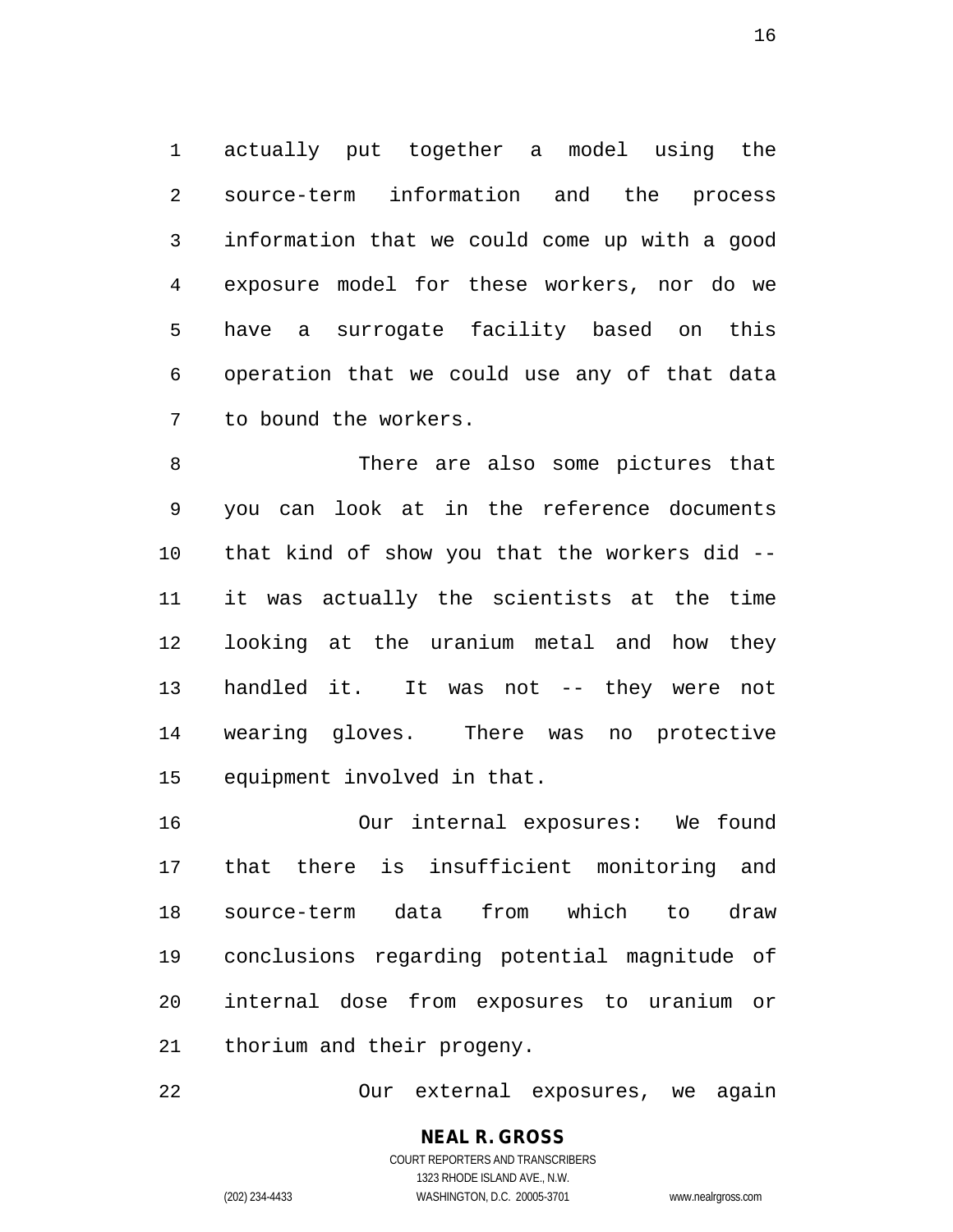found that there is insufficient monitoring and source-term data for us to draw conclusions regarding the potential magnitude of the external exposures.

 We do think we can reconstruct the medical dose using our standard Technical Basis Document for that, and we will use any personal monitoring data that would become available for completing partial dose reconstructions in the future.

 So our feasibility determination is that, from August 13, 1942 through December 31, 1949, which is the covered period for Westinghouse, that the internal dose reconstruction is not feasible, and external dose reconstruction is not feasible with the exception of medical X-rays.

 So our evidence revealed that workers in the Class may have been accumulating chronic exposures through intakes of radionuclides and direct exposures from radioactive materials. So we find that health

#### **NEAL R. GROSS**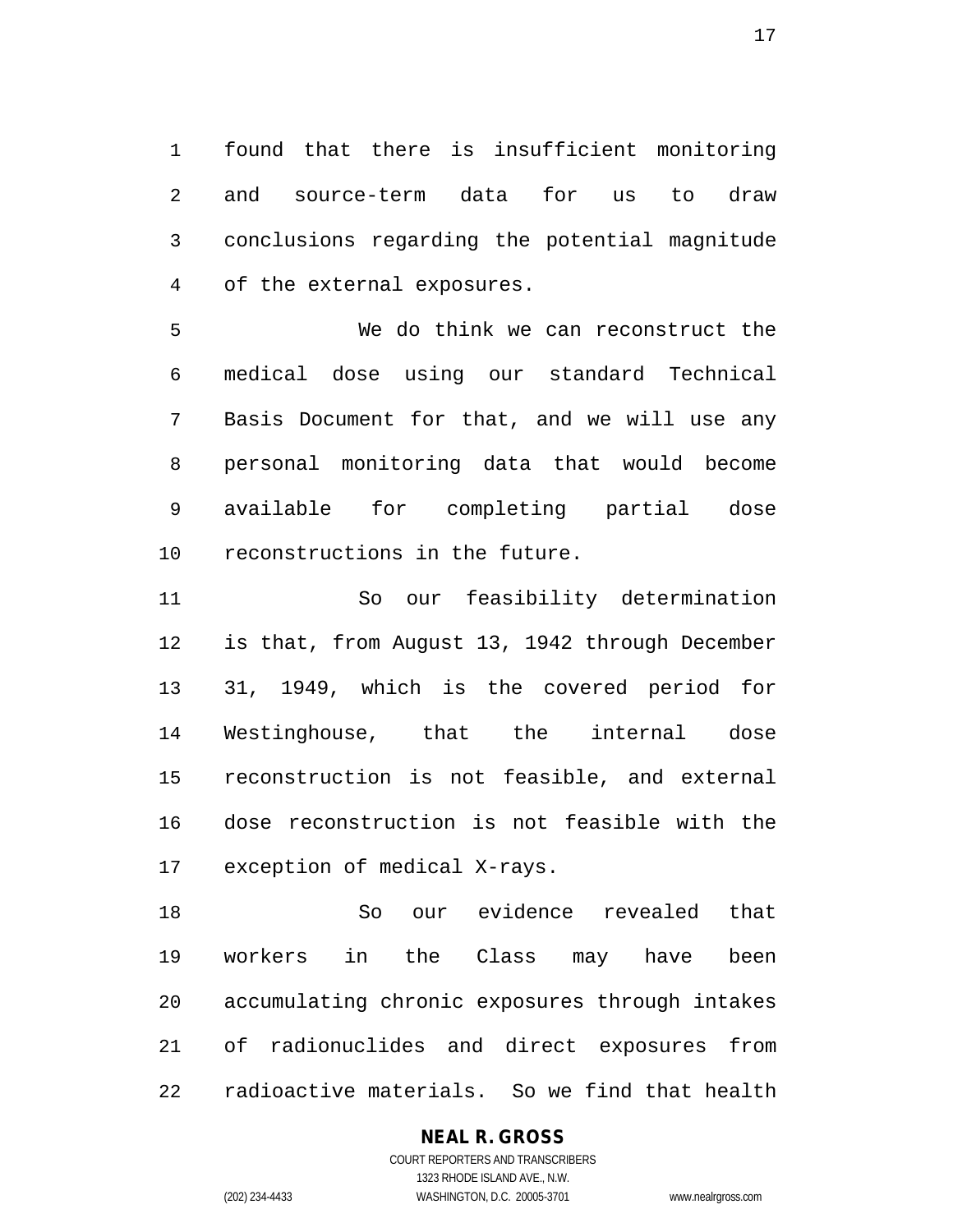may have been endangered for those workers.

 Our proposed Class is all AWE employees who worked at Westinghouse Electric Corporation, Bloomfield, from August 13, 1942, through December 31, 1949. That is the standard language following that. Again, our recommendation is from August 13, 1942, through December 31, 1949, and dose reconstruction is not feasible, and health endangerment is yes. Questions? CHAIRMAN MELIUS: Questions for LaVon? Paul? MEMBER ZIEMER: Lavon, do we have an idea of the potential size of this Class, if it is approved? MR. RUTHERFORD: It is not as large, if you actually look at -- I think in there I talk about the site consisted of 11 principal buildings and several smaller structures on a 14 acre property. I asked the one claimant that we have, who is actually a survivor, who is the petitioner, and I

**NEAL R. GROSS**

COURT REPORTERS AND TRANSCRIBERS 1323 RHODE ISLAND AVE., N.W. (202) 234-4433 WASHINGTON, D.C. 20005-3701 www.nealrgross.com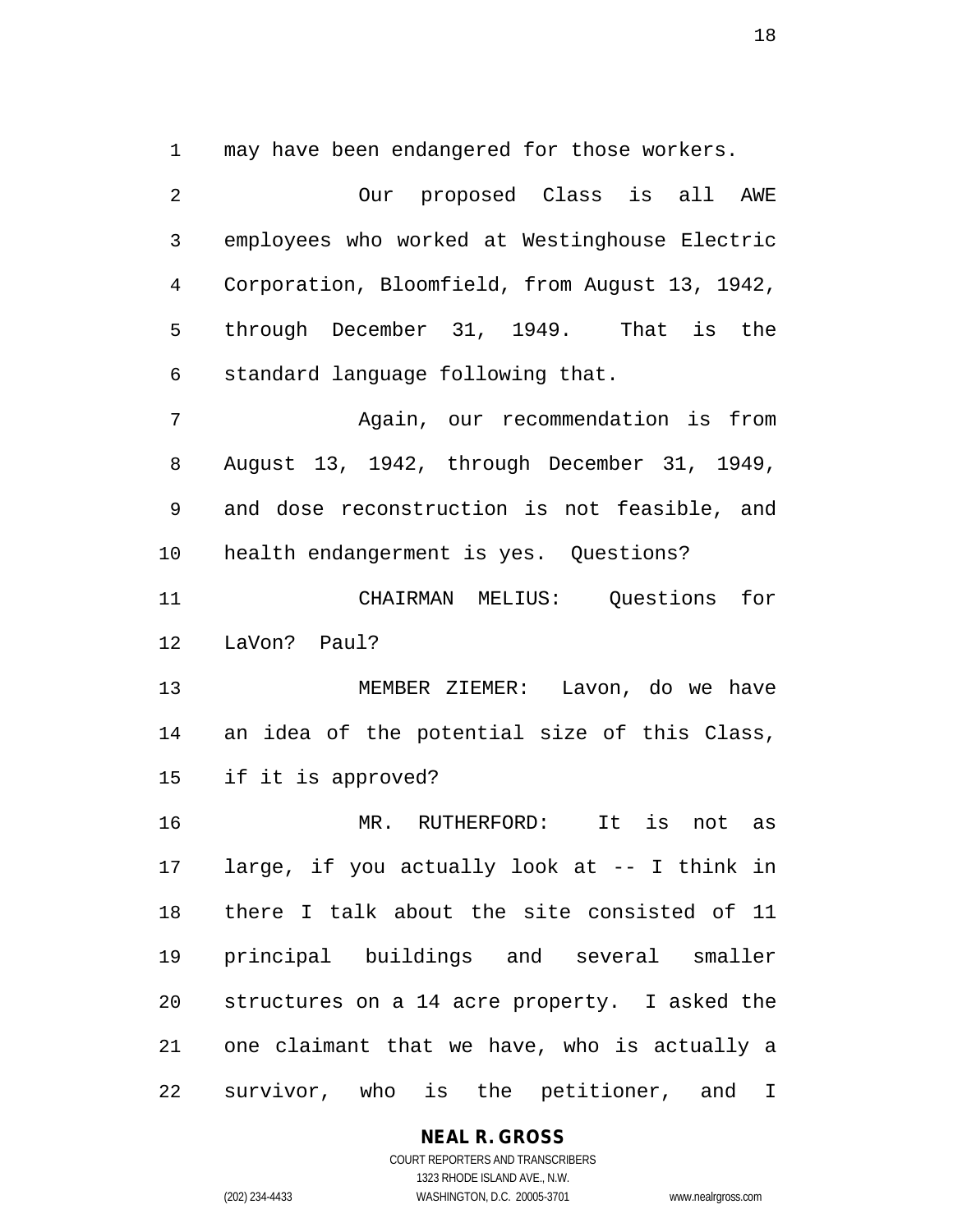couldn't get a real good number.

| 2  | I think that you wonder. We only               |
|----|------------------------------------------------|
| 3  | have one claim for this site. That could be    |
| 4  | due to lack of information to those people.    |
| 5  | It is also 1942 through 1949. So you would     |
| 6  | assume the workforce is probably most          |
| 7  | deceased. Their survivors are, obviously,      |
| 8  | probably in their sixties time frame, 50-60    |
| 9  | time frame, but it may just be outreach, maybe |
| 10 | not enough outreach.                           |
| 11 | CHAIRMAN MELIUS: Henry?                        |
| 12 | MEMBER ANDERSON: When was the                  |
| 13 | initial claim filed? Do you know?              |
| 14 | MR. RUTHERFORD: You know, you got              |
| 15 | me on that one. When we received the initial   |
| 16 | claim for Westinghouse? I can find that out.   |
| 17 | No, I am just<br>MEMBER ANDERSON:              |
|    | 18 curious as to was this one of those legacy  |
|    | 19 cases that have been around a long time?    |
| 20 | MR. RUTHERFORD: Yes, it is. It                 |
| 21 | is a legacy case that has been around for a    |
| 22 | long time. You could have many reasons why it  |

**NEAL R. GROSS**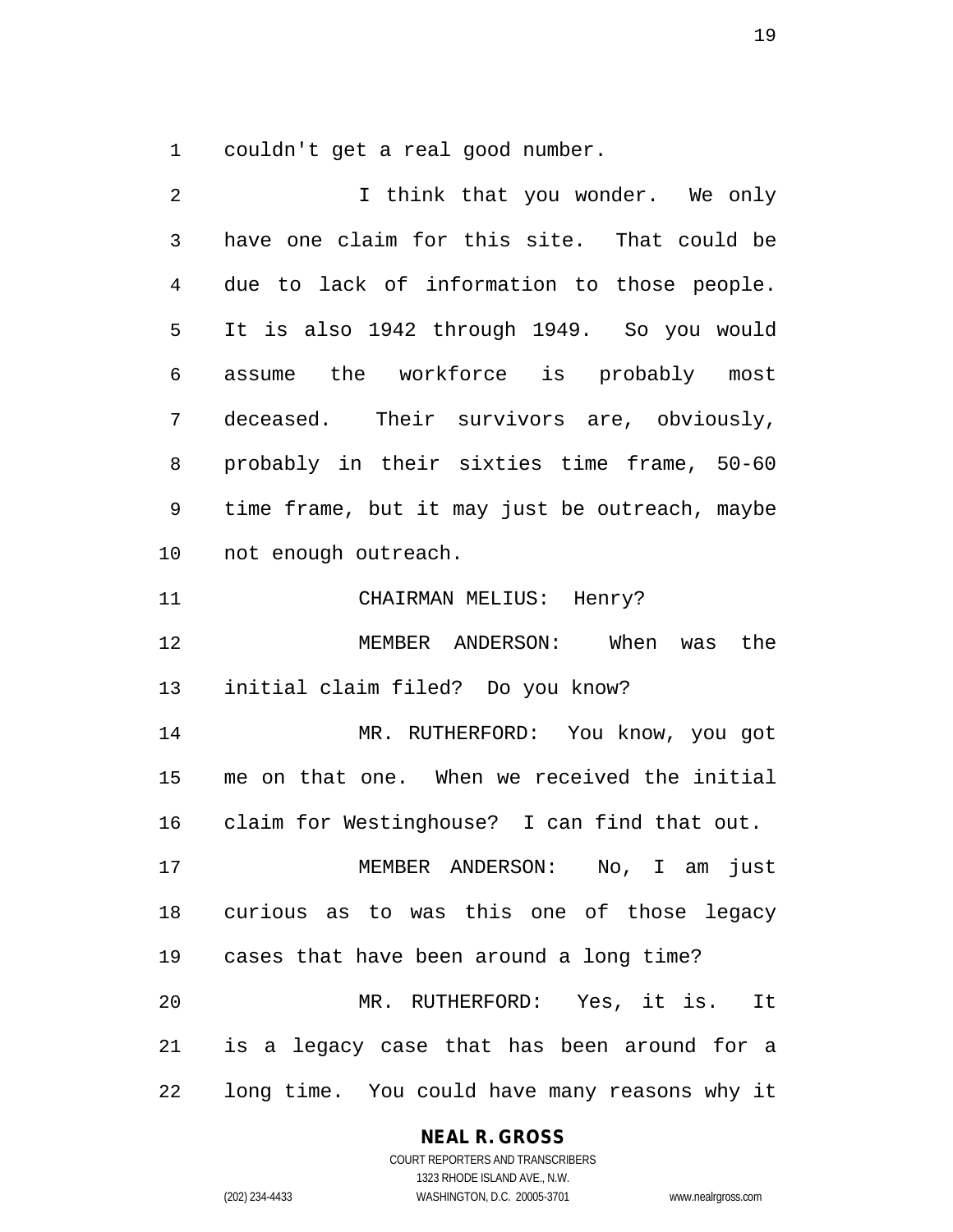took so long, but we only had the one claim for the facility, and so on. Yes, it is one of the legacy cases.

 CHAIRMAN MELIUS: Other questions from Board Members? David Richardson, do you have any questions?

 MEMBER RICHARDSON: One question is: There's an unknown end date for the contract. So how did you select 1949?

 MR. RUTHERFORD: The 1949 date was selected by the Department of Labor. That is the end of the covered period, and we did not find any information that would support extending that covered period that we would have fed to the Department of Labor. So we did not pursue an extension of that.

17 MEMBER RICHARDSON: Okay.

 MR. VON ZEPPELIN: Hello. Can you hear me?

 CHAIRMAN MELIUS: Yes, just a second. We now need to -- if there are no more questions from the Board Members, we will

### **NEAL R. GROSS**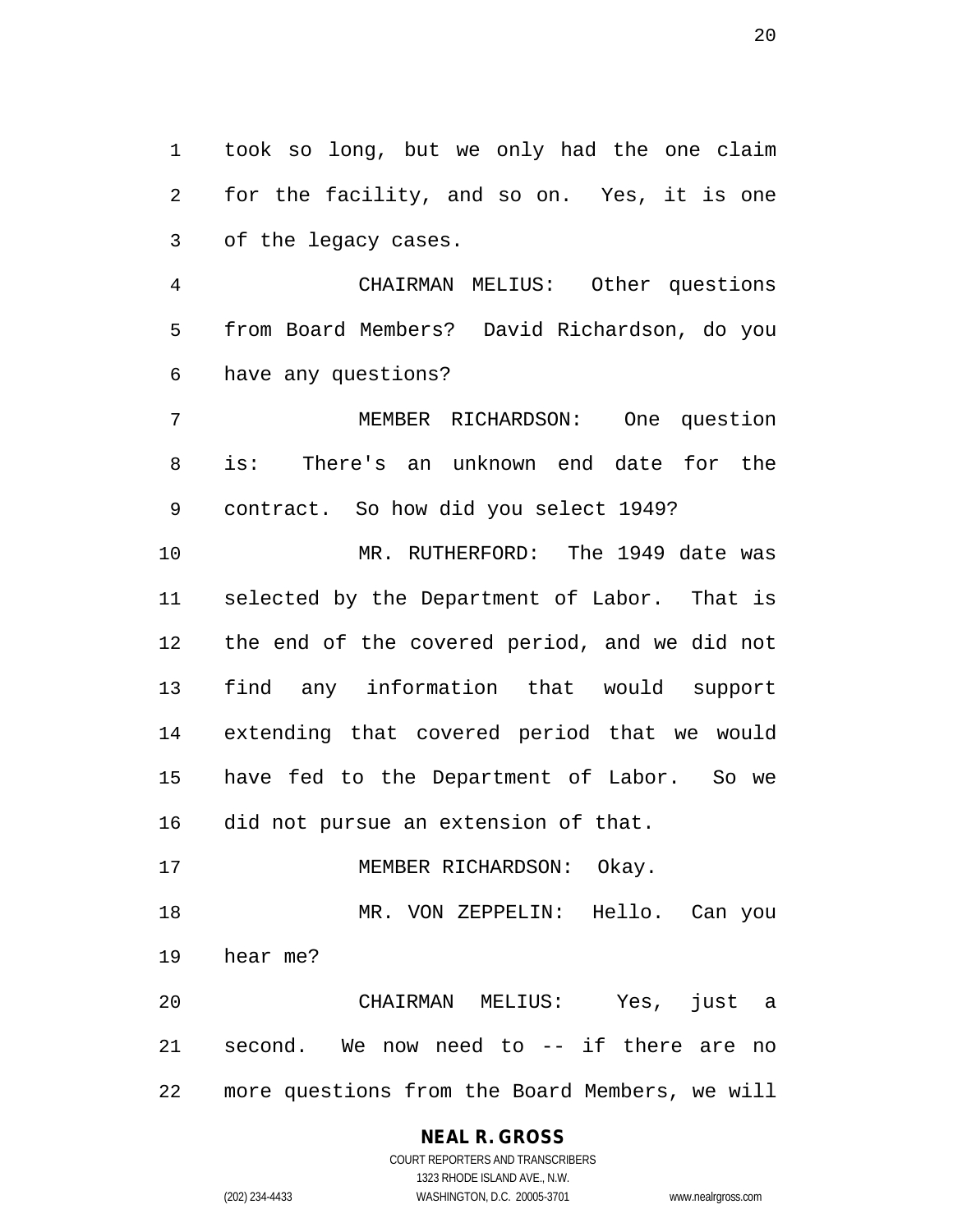hear from the petitioner who, I believe, just tried to speak.

 MR. VON ZEPPELIN: Yes. Can you hear me?

 CHAIRMAN MELIUS: Yes, we can. MR. VON ZEPPELIN: Okay. You have the question here. I petitioned this back in -- and my [identifying information redacted] and I, I am 66; my [identifying information redacted] is [identifying information redacted]. I petitioned this back in July of 2001, and this is going on nine years, and I have talked to many people in this program over the years, and I said this case here can be settled in 15 minutes. I was told in no uncertain terms to basically stick it up my rear end, we are not interested in you.

18 I said, I am dealing with a case that goes back to the 40s, and I was talking to people that never heard of Manhattan Project, and World War II was actually history to them, too, and I am thinking, what is going

#### **NEAL R. GROSS**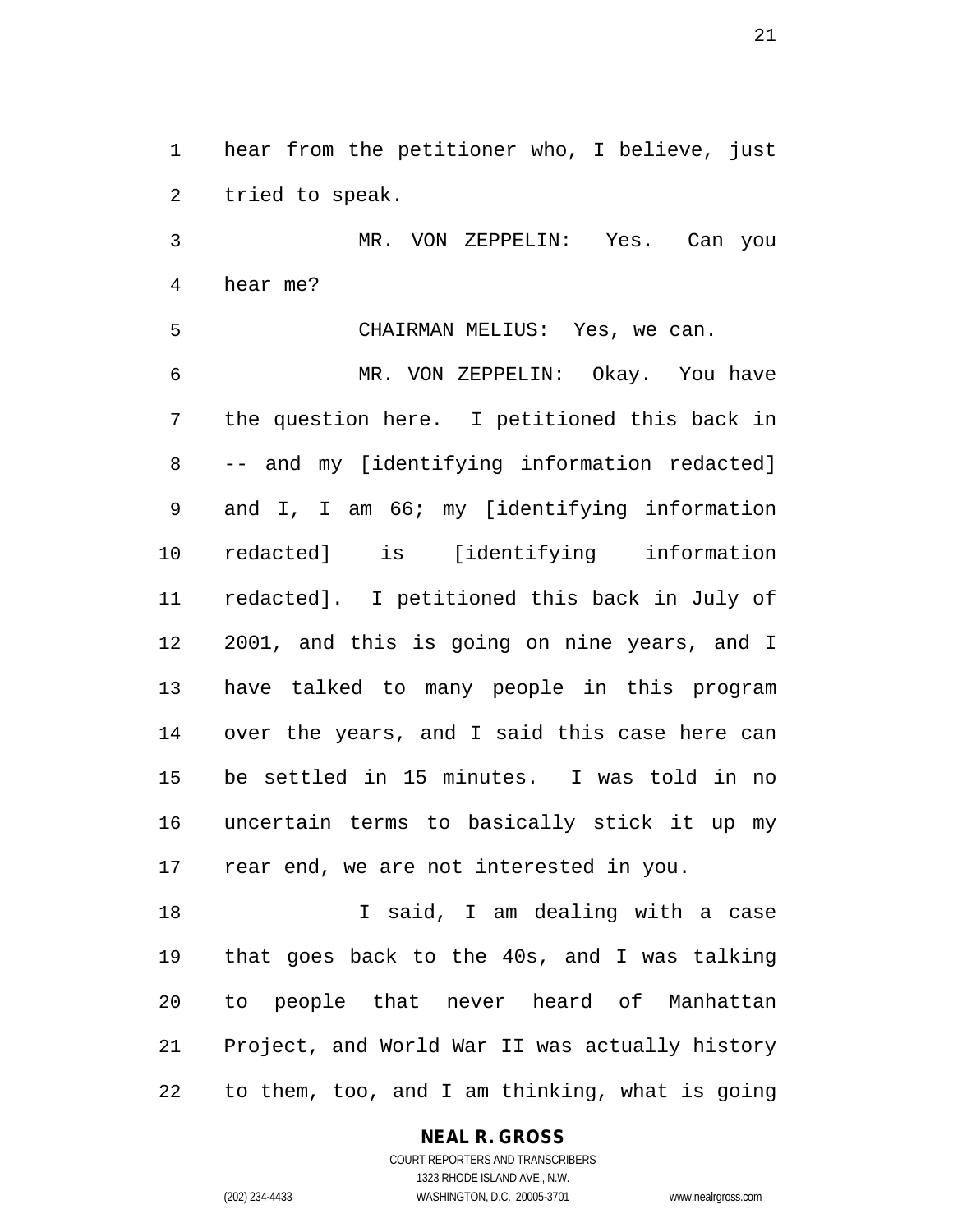on here.

| 2            | I can tell you that the protection             |
|--------------|------------------------------------------------|
| $\mathsf{3}$ | that these people wore, from what I understand |
| 4            | from what my father said and my mother said,   |
| 5            | was rubber gloves and an apron, and she said   |
| 6            | they were up to their rear ends in the stuff.  |
| 7            | Do I have to say anything more?                |
| $\,8\,$      | CHAIRMAN MELIUS: No, you don't.                |
| 9            | Thank you for your comments.                   |
| 10           | MR. VON ZEPPELIN: No, I have some              |
| 11           | more here to say. You know, my [identifying    |
| 12           | information redacted] and I are not in the     |
| 13           | best of health, and I was determined I am      |
| 14           | going to outlive this, and I told many people  |
| 15           | over the years that I have been dealing with   |
| 16           | this. I said, what if both of us pass on       |
| 17           | before this case is settled? I said, where     |
|              | 18 are you going to send the information that  |
| 19           | this case goes one way or the other? Who is    |
| 20           | going to receive it, if we are both in the     |
|              |                                                |

CHAIRMAN MELIUS: Well, all I can

**NEAL R. GROSS**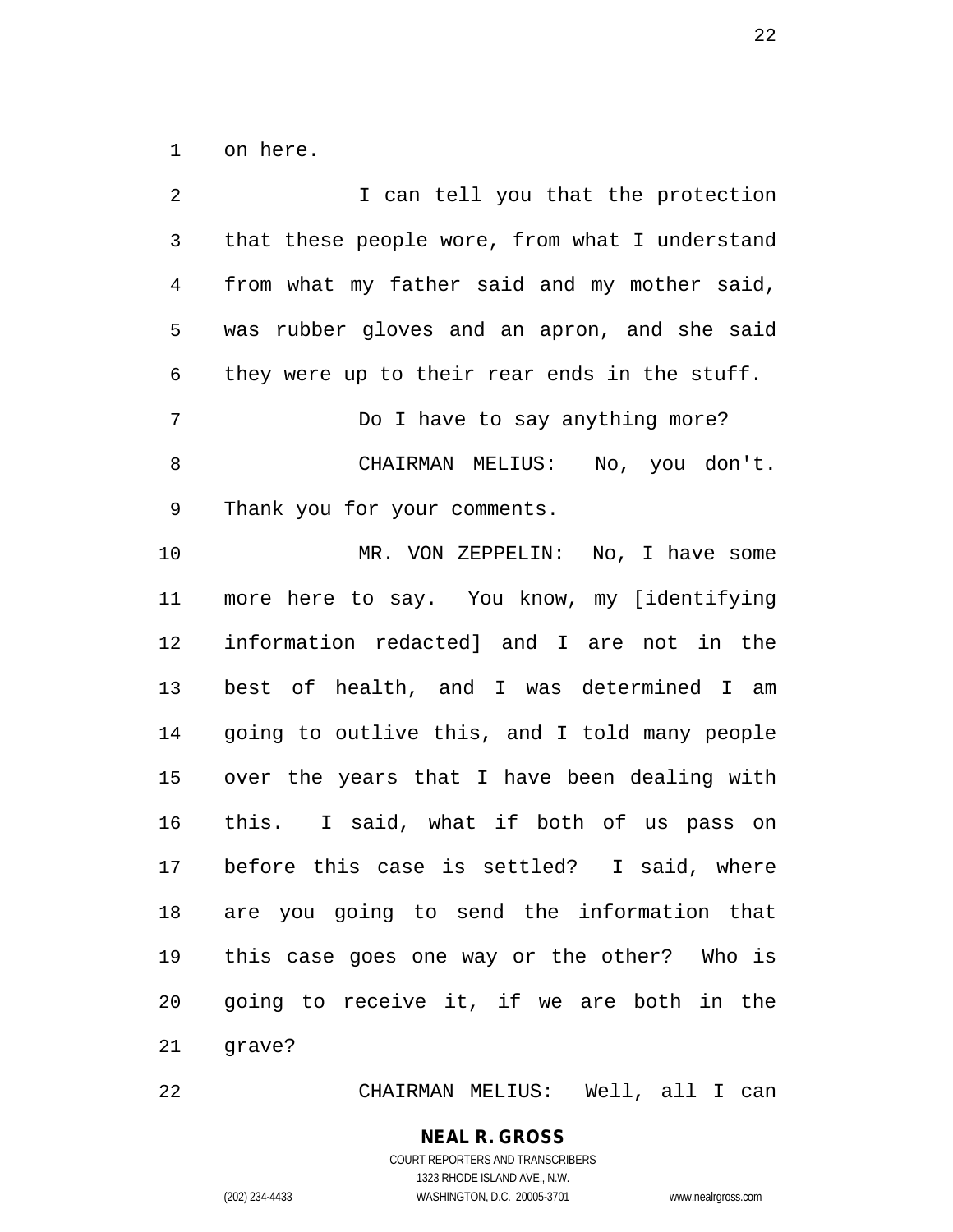say is I think that the Board will be taking action, and I think this issue will get resolved pretty shortly.

 MR. VON ZEPPELIN: The thing is, I have heard this going on eight-and-a-half years now. I have been handed the same thing. I even had my Congressman get involved in this, and what I got out of him was a form letter, and that is all I have been getting over the years.

 I have been battling this and battling this and battling this, and I have come to the point where I want to see action. I don't want to hear talk, and I don't want to see letters. I got a stack of letters that go from probably a foot high, and that is all 17 I have gotten over the years.

**I** told people years and years and years ago, this case can be settled in 15 minutes. There is no problem here. Listen to me. But I am the stupid person.

CHAIRMAN MELIUS: I believe we

# **NEAL R. GROSS**

COURT REPORTERS AND TRANSCRIBERS 1323 RHODE ISLAND AVE., N.W. (202) 234-4433 WASHINGTON, D.C. 20005-3701 www.nealrgross.com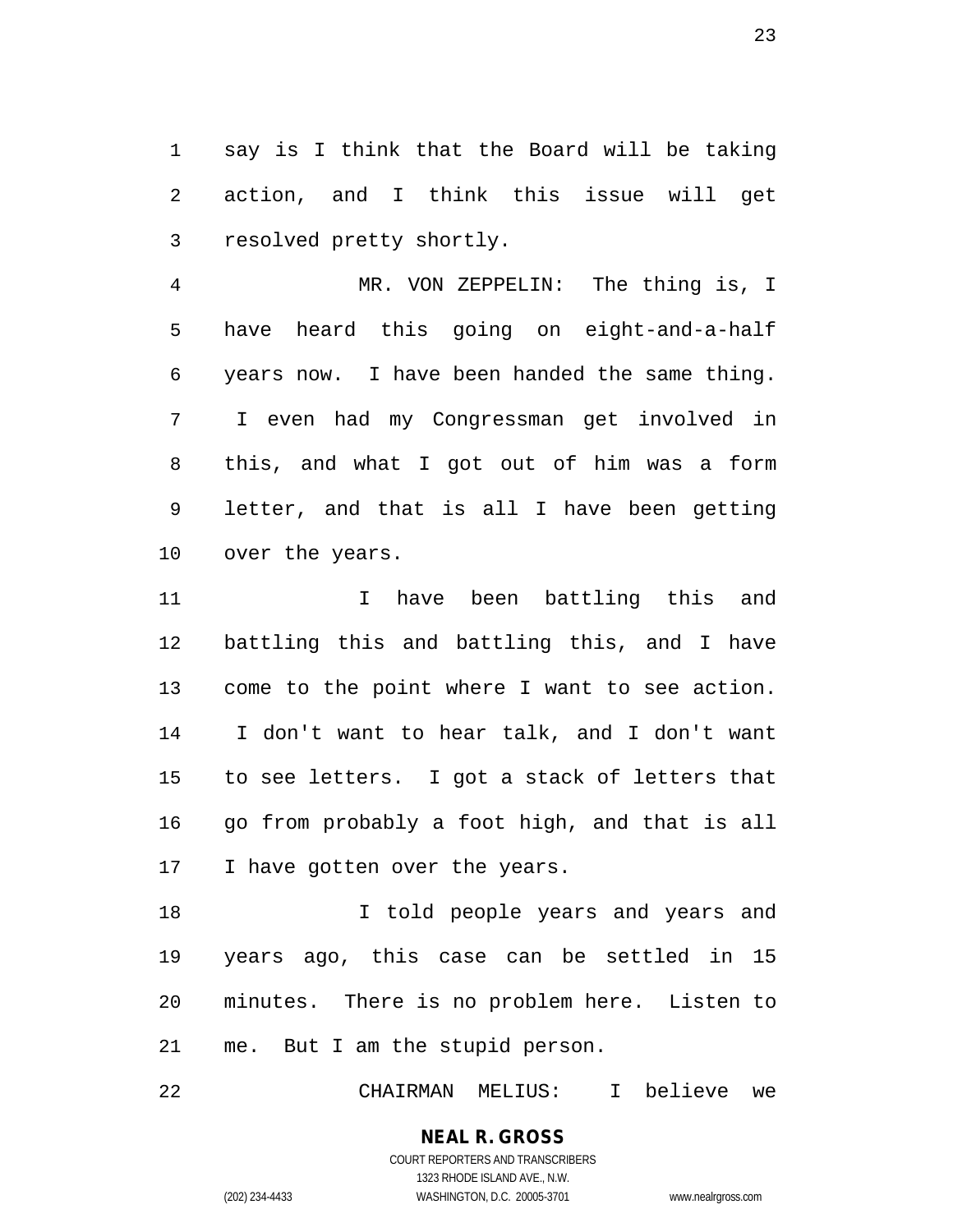will settle it in the next 15 minutes.

| 2  | MR. VON ZEPPELIN: I hope so.                   |
|----|------------------------------------------------|
| 3  | CHAIRMAN MELIUS: This is the                   |
| 4  | first time the Board, the Advisory Board --    |
| 5  | that this has been brought to our attention.   |
| 6  | So we will be taking action, I believe, over   |
| 7  | the next 15 minutes, as soon as we $-$ -       |
| 8  | MR. VON ZEPPELIN: Well, it is                  |
| 9  | good news, you know. the thing is, this is     |
| 10 | back in the infancy of, basically, dealing     |
| 11 | with nuclear energy and nuclear power or       |
| 12 | anything else like that, because as you all    |
| 13 | know, the atom was only split in '38, and      |
| 14 | these people were working with very dangerous  |
| 15 | material, no safeguards, no nothing.           |
| 16 | My mother, after my father died                |
| 17 | back in 1967, said he died basically because   |
| 18 | of his work during the war, and the doctor who |
| 19 | treated him lastly said -- when he heard his   |
| 20 | case history, he said this is definitely a     |
| 21 | case of his work during the war, and every     |

person that has ever heard of this said that.

#### **NEAL R. GROSS**

COURT REPORTERS AND TRANSCRIBERS 1323 RHODE ISLAND AVE., N.W. (202) 234-4433 WASHINGTON, D.C. 20005-3701 www.nealrgross.com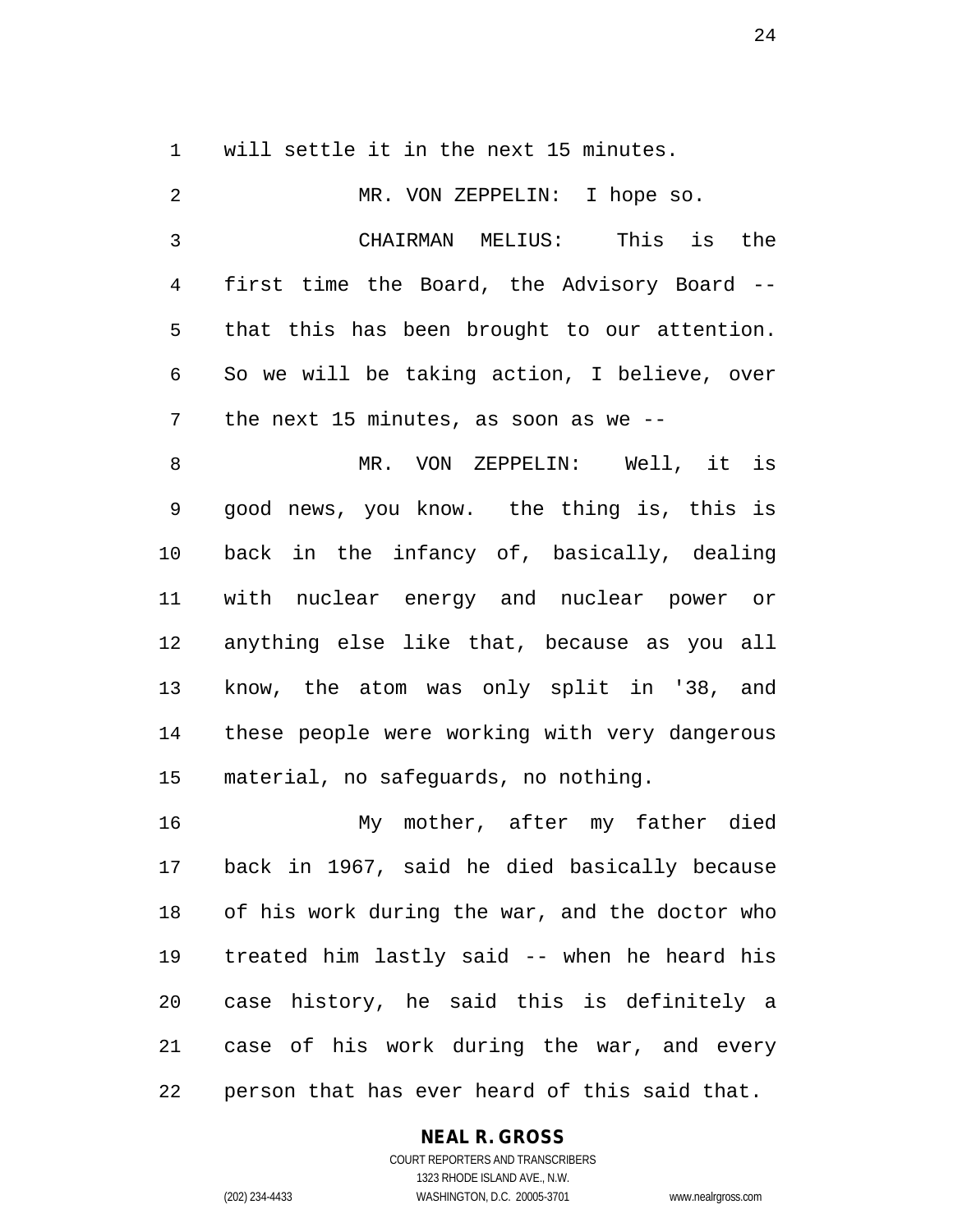So this is what I don't understand, is why this bureaucracy has taken this long to finalize this when it is so simple. Even an idiot like me can understand it.

 CHAIRMAN MELIUS: Thank you. We have one question from a Board Member. Wanda? MEMBER MUNN: Not a question. I just wanted to make a motion.

 CHAIRMAN MELIUS: We have one question for you. Do you have any estimate about how many people worked at the facility?

 MR. VON ZEPPELIN: From what my mother and my father said, it was a very, very small number, and the only thing is -- the problem is the only reason I ever knew about this is that in the spring of 2001, USA Today had about three or four main articles on this program, and they listed all the facilities that would be included on this, and Westinghouse Electric was listed.

That is the only reason I ever

**NEAL R. GROSS** COURT REPORTERS AND TRANSCRIBERS 1323 RHODE ISLAND AVE., N.W.

(202) 234-4433 WASHINGTON, D.C. 20005-3701 www.nealrgross.com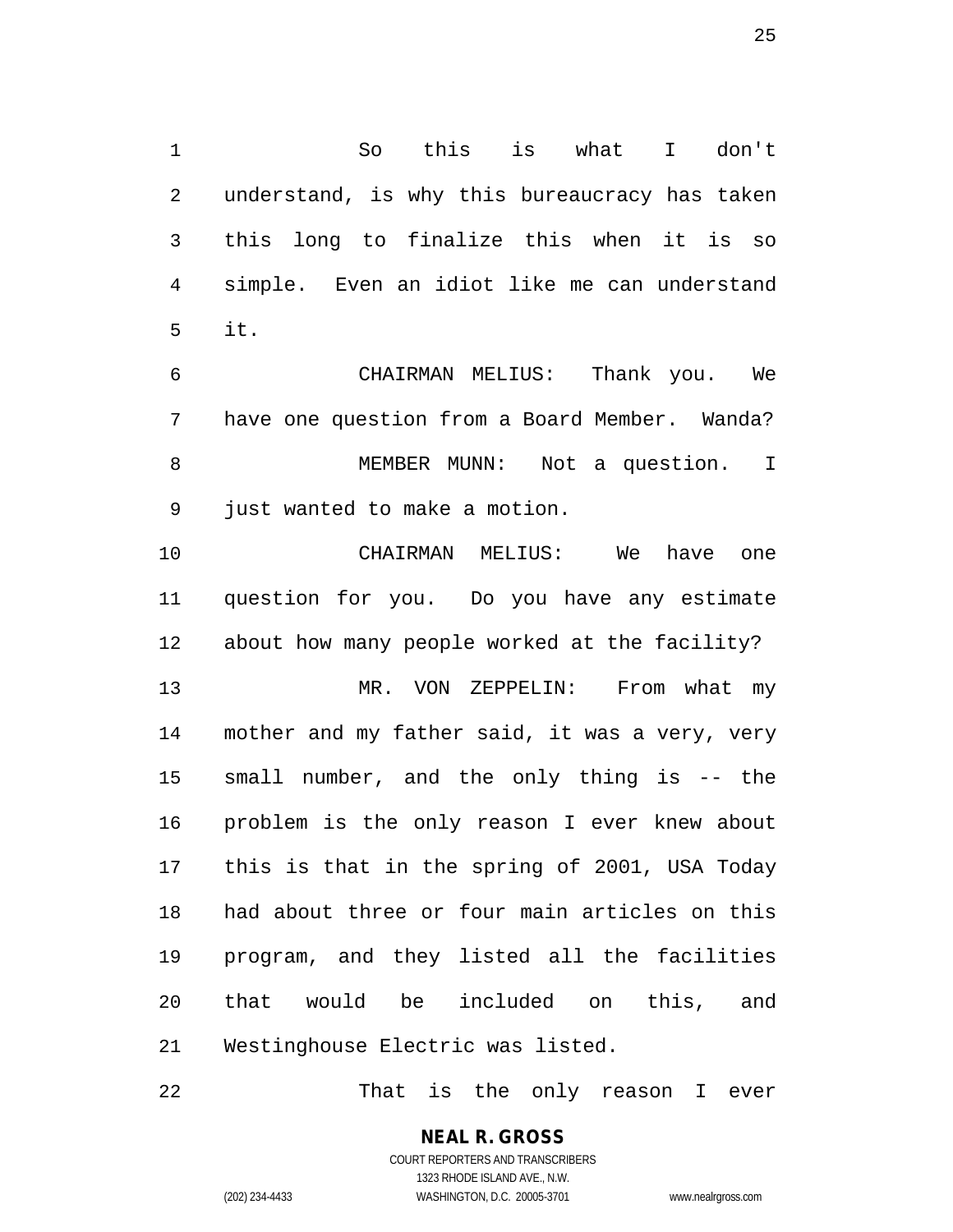knew about the program, and I had to get on the computer and get all the applications and everything else to fill them out and send it in, and then I sent it in to Washington, D.C. Fifteen months later I get a call from somebody in Jacksonville, Florida, telling me I sent it to the wrong place. I said, how did it get to Jacksonville, Florida? She said, you sent it there. I said, I didn't send it there; I sent it to Washington, D.C., and this is when the parade started.

 CHAIRMAN MELIUS: Well, we apologize for that, though some of us recall the USA Today article. I am glad that you were seeing that.

 MR. VON ZEPPELIN: Well, that is the only reason I know about. The thing is, if you can go back in and check the number of employees that were there working there by their Social Security numbers, which probably you can, and find out. Also, you can find out, too, is when their death dates occurred,

#### **NEAL R. GROSS** COURT REPORTERS AND TRANSCRIBERS

1323 RHODE ISLAND AVE., N.W. (202) 234-4433 WASHINGTON, D.C. 20005-3701 www.nealrgross.com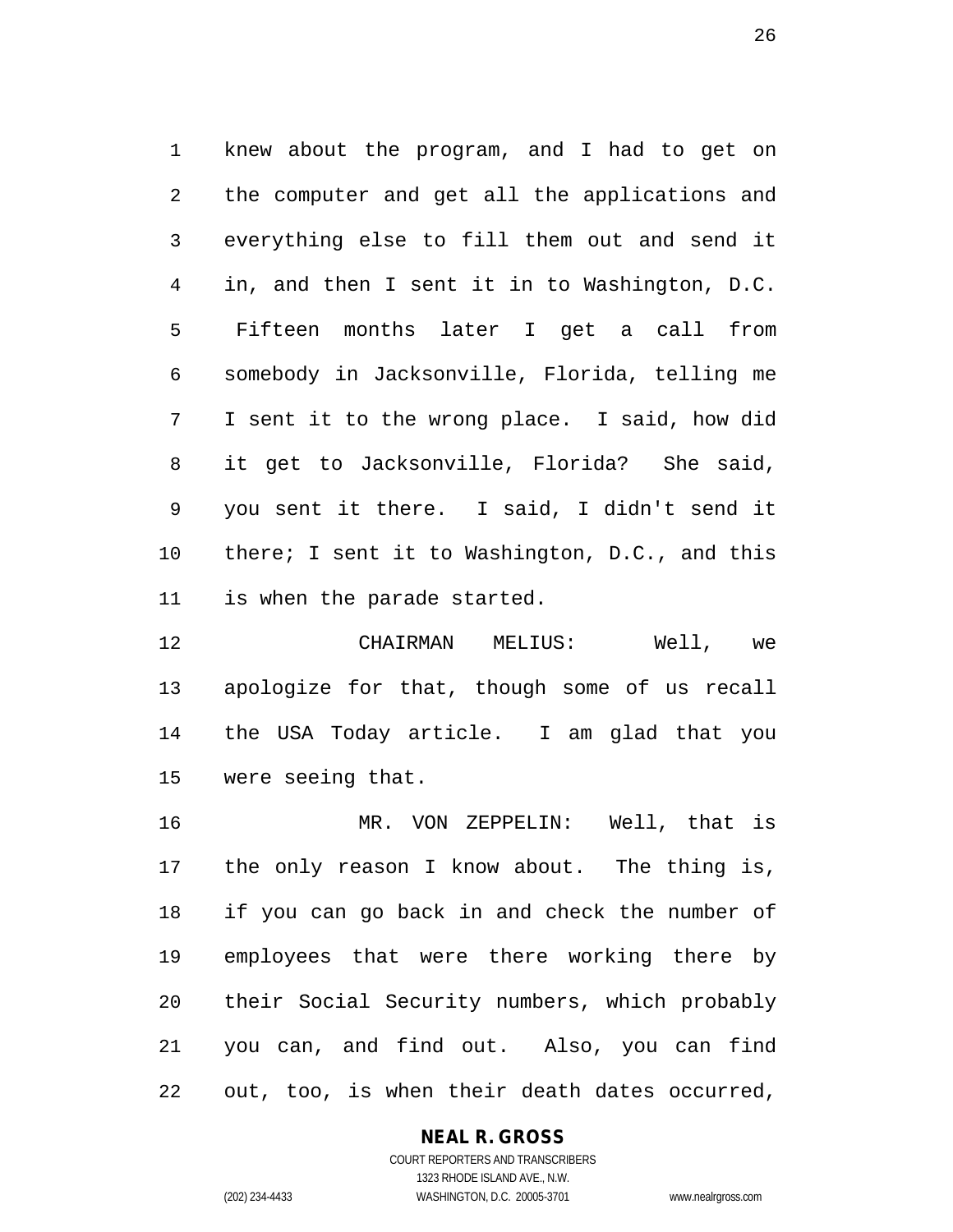and I bet you none of them got -- it was probably in the late 50s or mid- to late-60s when they all passed away. You can bet your dollar on that.

 CHAIRMAN MELIUS: Okay, thank you. We have a motion coming from Wanda?

 MEMBER MUNN: Yes, you do. I would like to reassure the claimant that there are people who are deeply appreciative and understanding of the work that your father did.

 MR. VON ZEPPELIN: Well, I appreciate that, and thank you very much, because a lot of people don't understand, and I have battled it, and I have battled it, and I have battled it, and they just didn't understand, and they were just saying that are you sure of this, are you sure? And I have been asked for dosimeter readings. I have been asked for Geiger counter readings. I have been asked for health reports on him, and everything else. And I am thinking, dosimeter

#### **NEAL R. GROSS**

COURT REPORTERS AND TRANSCRIBERS 1323 RHODE ISLAND AVE., N.W. (202) 234-4433 WASHINGTON, D.C. 20005-3701 www.nealrgross.com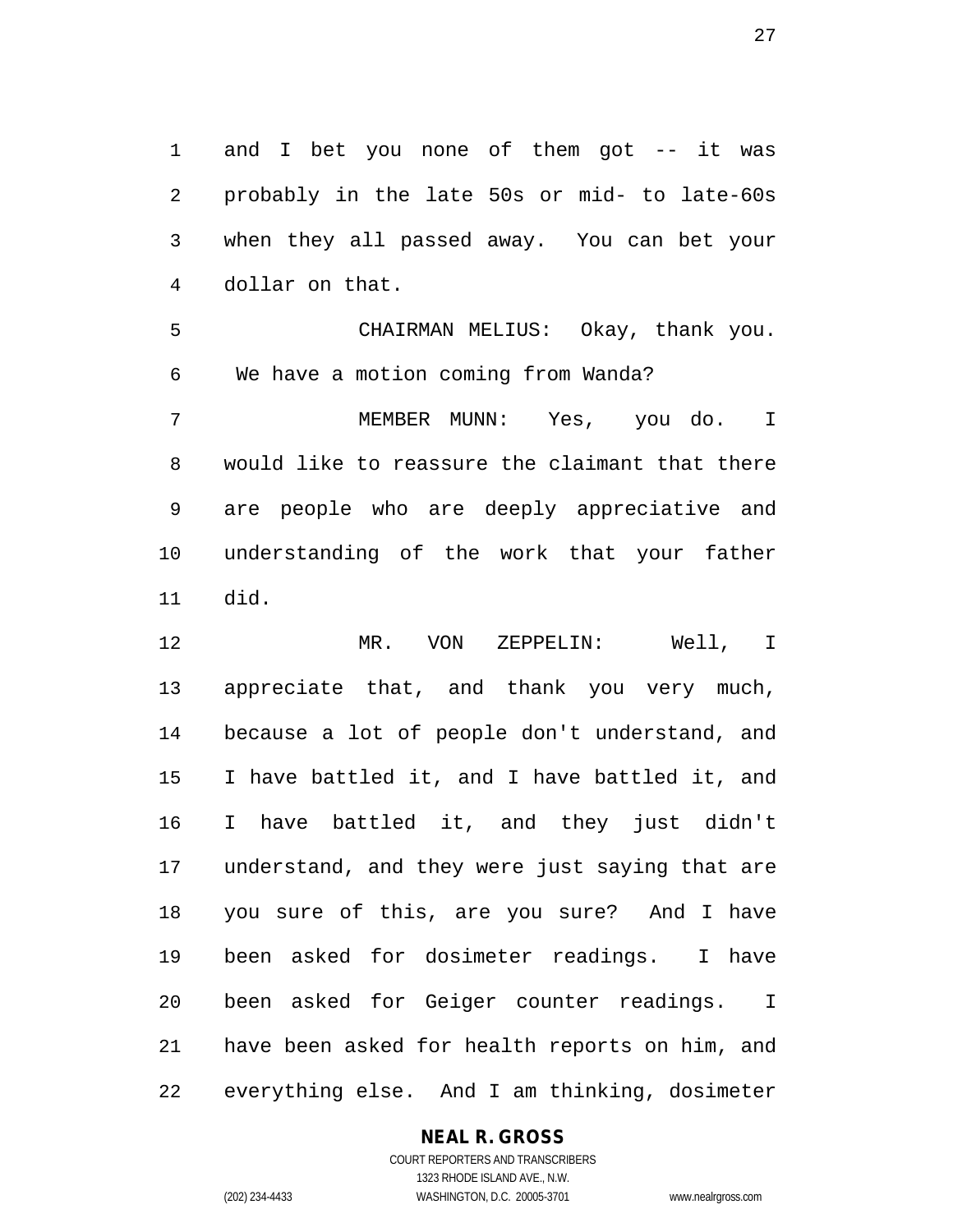readings, Geiger counter readings, and I am thinking what planet are these people on or what have they been smoking.

 MEMBER MUNN: Well, our program makes an effort to obtain as much specific information as they possibly can, but that doesn't change the fact that most of us truly understand the kinds of work that has had to be done for the real pioneers of the nuclear age, and your father was one of those. That is appreciated. His work and the material that came from that plant were crucial to the future of our nation. It is very much appreciated.

 I am very pleased to make a motion that we accept the NIOSH recommendation to recommend to the Secretary that all Atomic Weapons Employees who worked at Westinghouse Electric Company in Bloomfield from August 13, 1942, through December 31, 1949, be added to the Special Exposure Cohort.

MEMBER CLAWSON: I second.

### **NEAL R. GROSS**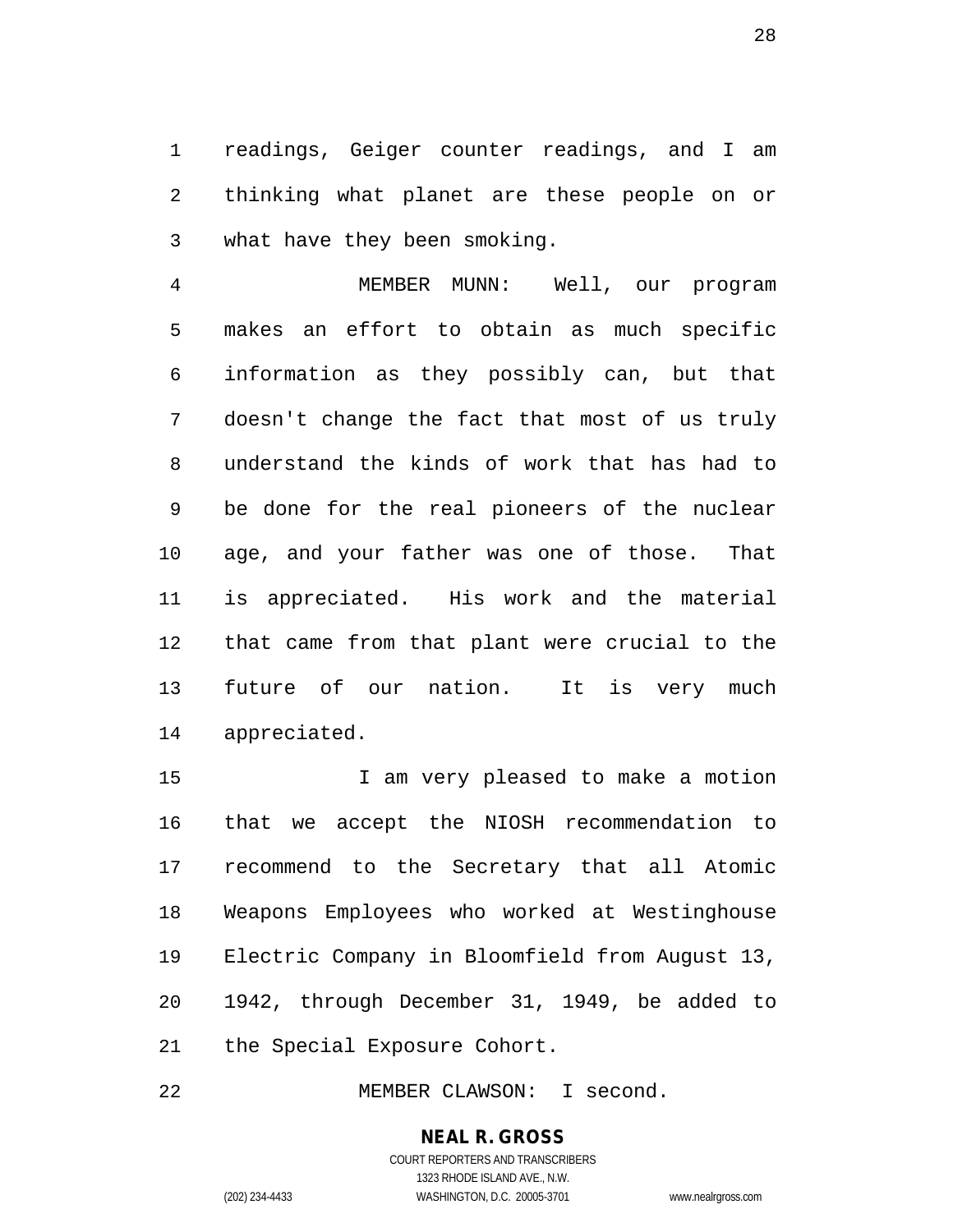CHAIRMAN MELIUS: Second from Brad. Any further discussion among the Board Members? If not, Ted?

 MEMBER GRIFFON: Well, I think I am just a little uneasy still on the overall number of employee issue. I think yesterday we had a lengthy discussion about that with the GE facility, and I appreciate the statement by the petitioner that there are probably only a few people involved in this operation, but it was a 14-acre site with 11 facilities. I can't imagine there were 10 people in these 14 buildings.

 MR. VON ZEPPELIN: No, no, wait. Wait, wait, wait, wait. You are talking about one building here. Now that is all they worked on, is one building. It was not a 14- acre project. It was a very -- from what my mother told me and my father told me, this was Top Secret. Nobody knew about it. Nobody was supposed to know about it, only people -- and they probably didn't know the whole story of

#### **NEAL R. GROSS**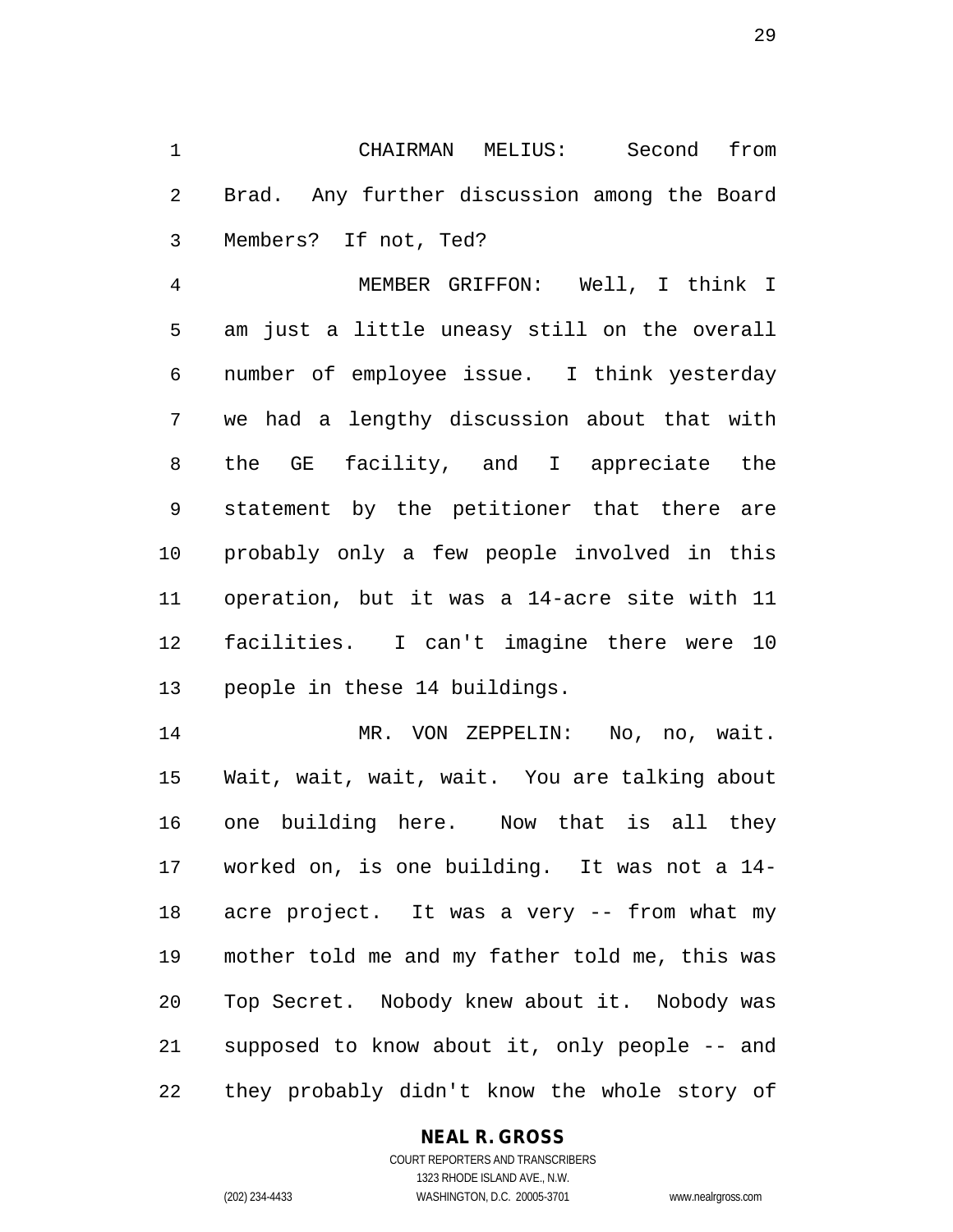it. They only had the need to know.

| 2              | was not what you call a big<br>It              |
|----------------|------------------------------------------------|
| $\mathfrak{Z}$ | facility like you have at these other plants   |
| 4              | today that were during the Cold War. This was  |
| 5              | very small. It was making especially one       |
| 6              | project for basically a small number of bombs. |
| 7              | Now you would have to go back into             |
| 8              | World War II mindset and what the project was. |
| 9              | This<br>was not a Cold War project. Do you     |
| 10             | listen to me? Do you hear what I'm saying?     |
| 11             | MEMBER MUNN: We certainly do.                  |
| 12             | MR. VON ZEPPELIN: I'm glad now,                |
| 13             | because I don't want to go into this again and |
| 14             | try to educate people on what this project     |
| 15             | was. I've had it over the years.               |
| 16             | CHAIRMAN MELIUS: LaVon?                        |
| 17             | MR. RUTHERFORD: I would like to                |
| 18             | address Mark's comment. I think this is        |
| 19             | totally different than GE Evandale. First of   |
| 20             | all, this is 1942 through 1949. It is not      |
| 21             | 1961 to 1970.                                  |
|                |                                                |

MR. VON ZEPPELIN: That is

## **NEAL R. GROSS**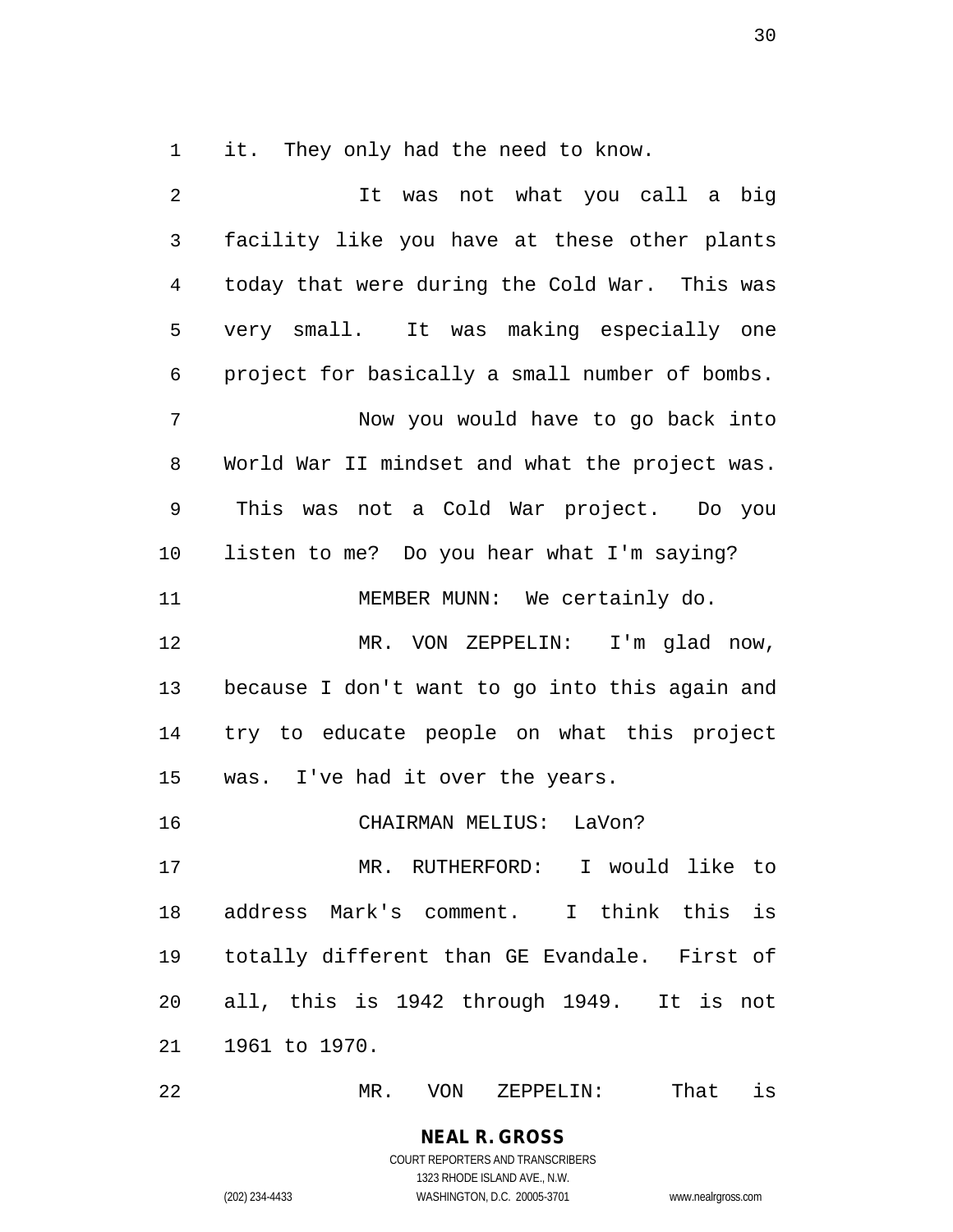correct.

 MR. RUTHERFORD: It is a site that is one-tenth, or less than that, the size of GE Evandale. The magnitude of the workforce is not even near, and the fact of the matter is this is a consistent application for what we have done at Westinghouse Atomic Power Development this same time period, Standard Oil at the same time period, Metallurgical Lab the same time period.

 These are all those early 1942 period. We do not have data. They were making this stuff. They were mixing it on the roof of the building. We have no application of any environmental approach that we could possibly use for that.

 So my point is it is definitely not comparable from a GE perspective.

 MR VON ZEPPELIN: Okay. We got that point across now, I hope. I don't want to hear another question that is just so stupid, it blows my mind.

#### **NEAL R. GROSS**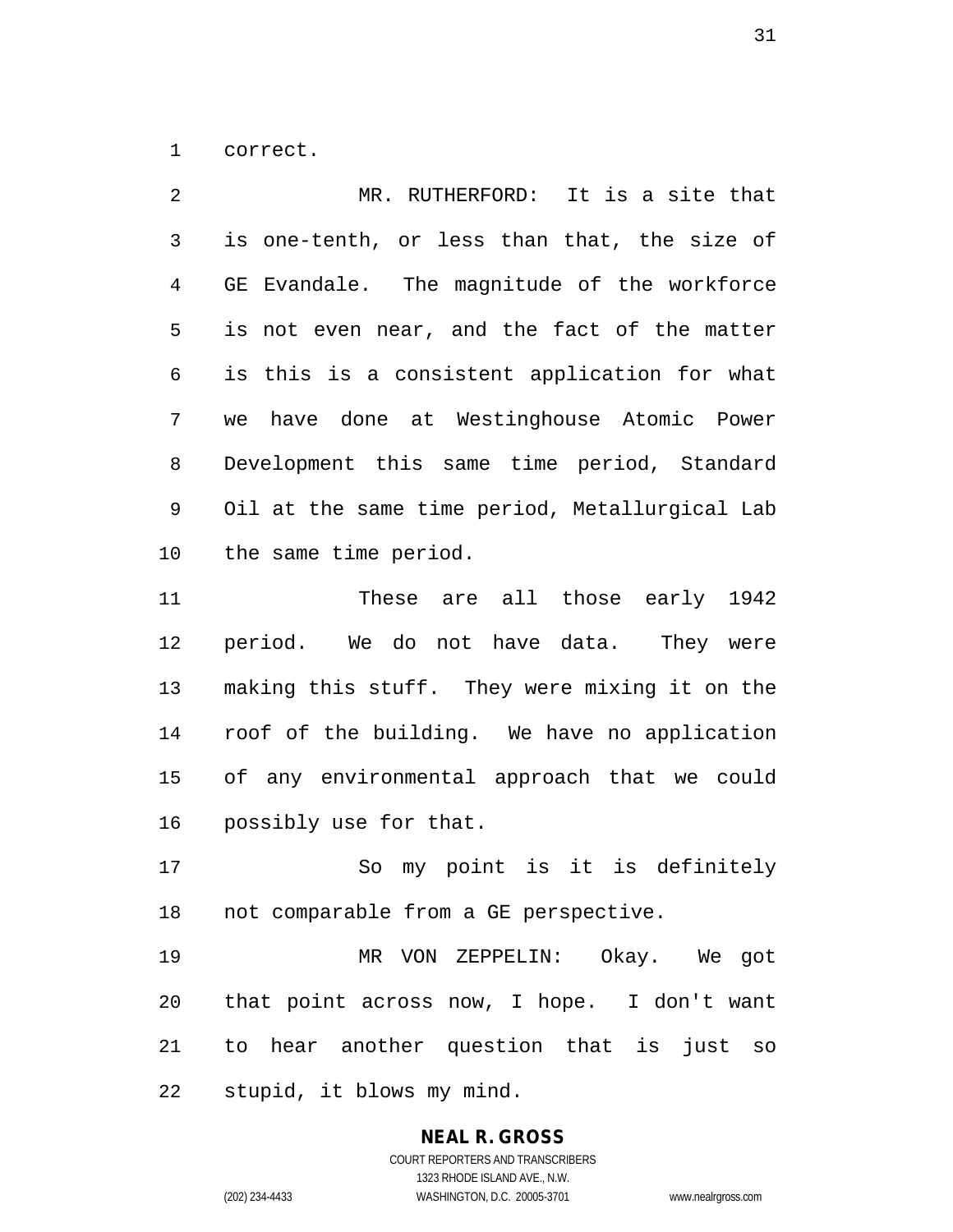| $\mathbf 1$            | CHAIRMAN MELIUS: Okay. Any                    |  |
|------------------------|-----------------------------------------------|--|
| $2 \quad \blacksquare$ | further questions from Board Members? If not, |  |
| 3 <sup>7</sup>         | Ted, could you do the vote?                   |  |
| $\overline{4}$         | MR. KATZ: Dr. Ziemer?                         |  |
| 5                      | MEMBER ZIEMER: Yes.                           |  |
| 6                      | MR. KATZ: Mr. Schofield?                      |  |
| 7                      | MEMBER SCHOFIELD: Yes.                        |  |
| 8                      | MR. KATZ: Dr. Roessler?                       |  |
| 9                      | MEMBER ROESSLER: Yes.                         |  |
| 10                     | MR. KATZ: Dr. Richardson?                     |  |
| 11                     | MEMBER RICHARDSON: Yes.                       |  |
| 12                     | MR. KATZ: Mr. Presley?                        |  |
| 13                     | MEMBER PRESLEY: Yes.                          |  |
| 14                     | MR. KATZ: Dr. Poston?                         |  |
| 15                     | MEMBER POSTON: Yes.                           |  |
| 16                     | MR. KATZ: Ms. Munn?                           |  |
| 17                     | MEMBER MUNN: Yes.                             |  |
| 18                     | MR. KATZ: Dr. Melius?                         |  |
| 19                     | CHAIRMAN MELIUS: Yes.                         |  |
| 20                     | MR. KATZ: Dr. Lockey?                         |  |
| 21                     | MEMBER LOCKEY: Yes.                           |  |
| 22                     | MR. KATZ: Dr. Lemen?                          |  |

## **NEAL R. GROSS**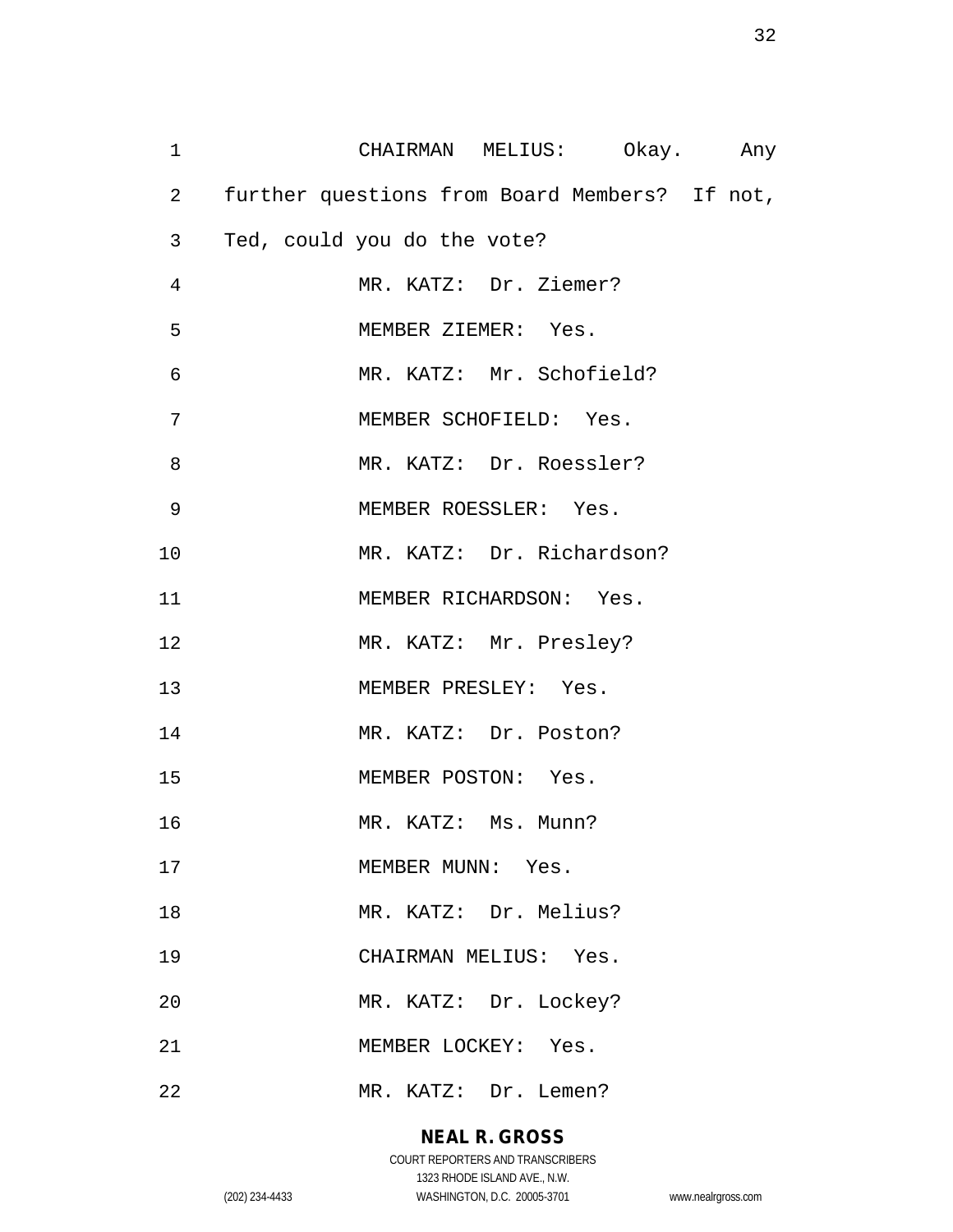1 MEMBER LEMEN: Yes. 2 MR. KATZ: Mr. Griffon? MEMBER GRIFFON: Yes. MR. KATZ: Mr. Gibson? Oh, I am sorry. He is absent, and we will have to, as our procedures are, collect his vote either when he joins us later this afternoon or afterwards. Dr. Field? 10 MEMBER FIELD: Yes. 11 MR. KATZ: Mr. Clawson? 12 MEMBER CLAWSON: Yes. MR. KATZ: Ms. Beach? 14 MEMBER BEACH: Yes. MR. KATZ: Dr. Anderson? MEMBER ANDERSON: Yes. MR. KATZ: Did I call everyone? So then it is unanimous, with one absent Member at this point, 15 in favor. CHAIRMAN MELIUS: Okay. Very good. The petition is approved. We will move

forward with that. Thank you for your

#### **NEAL R. GROSS**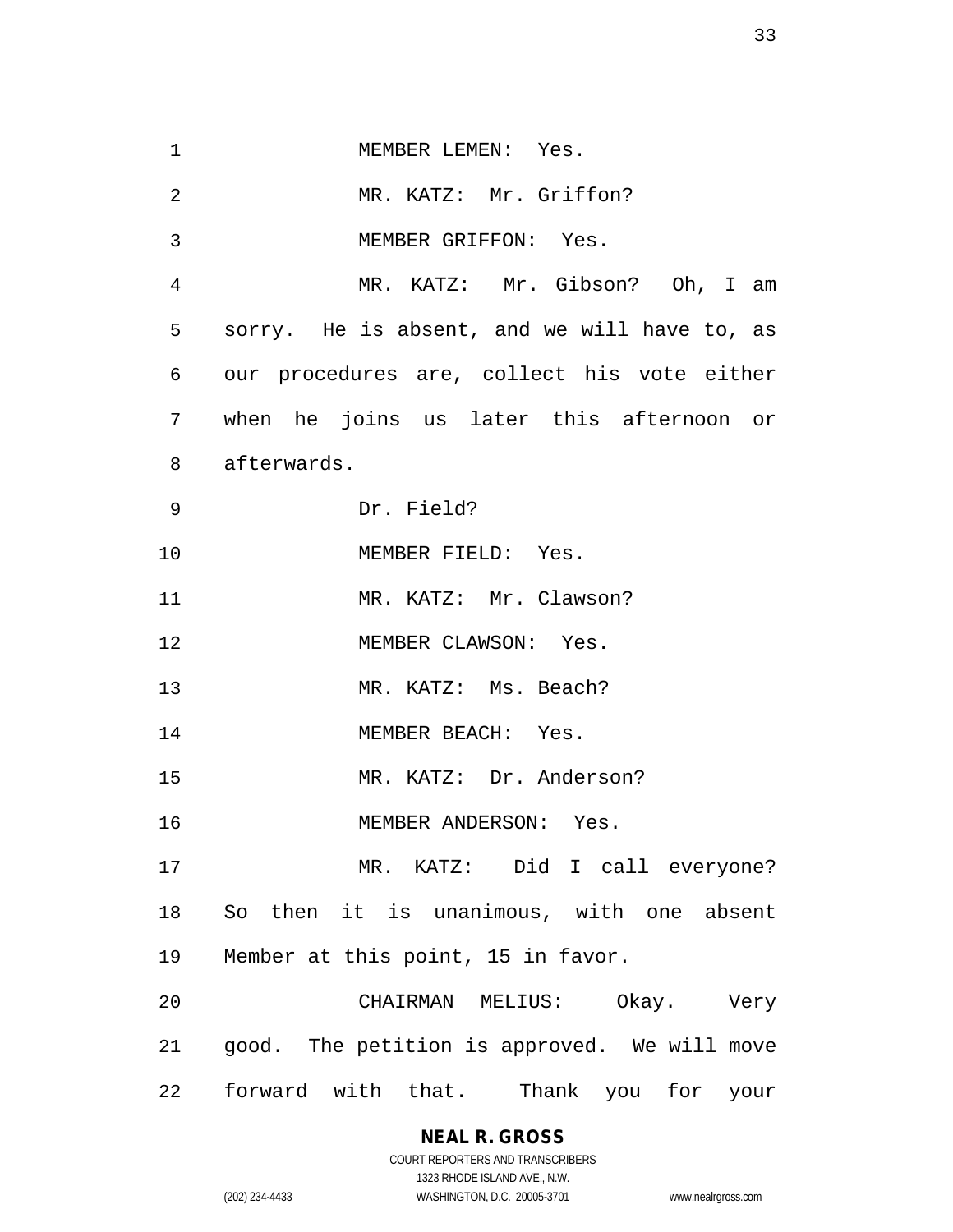participation, sir.

 The next item is SEC Petition Status Update, LaVon. MR. RUTHERFORD: The purpose of this presentation -- we typically do this presentation at every Board meeting to provide the Board an update of existing petitions -- MR. KATZ: LaVon, could you raise your lavaliere? Thanks. MR. RUTHERFORD: It would help if I turn it on. MR. KATZ: Turn it on. That would be good, too. Thanks. MR. RUTHERFORD: Okay, does that help? Again, we do this presentation at every Board meeting to provide an update to the Board, qualified SEC Petitions that we are currently in the evaluation phase. We also discuss potential 83.14s that we have. We do this -- this gives the Board enough information to support future Work

**NEAL R. GROSS**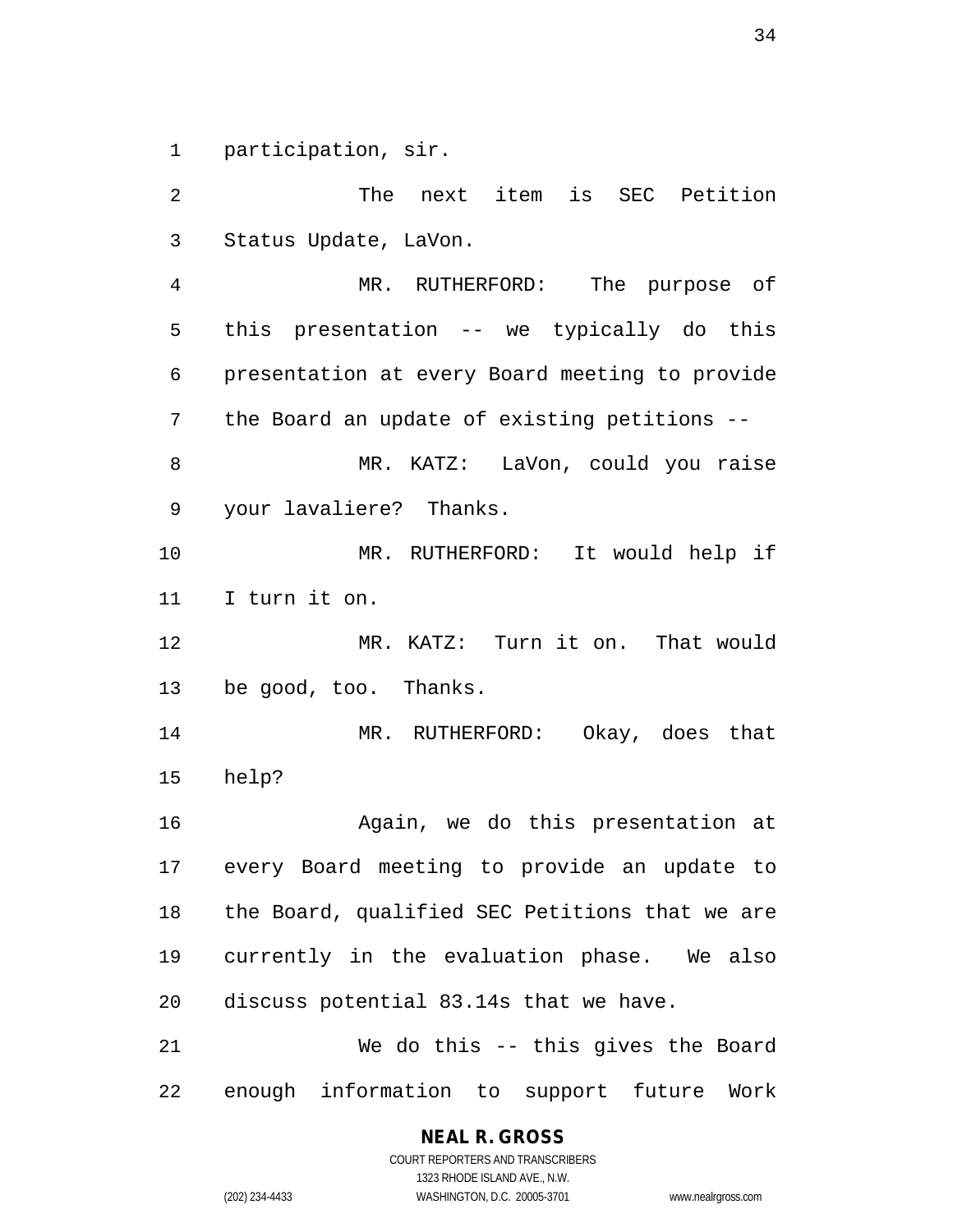Group efforts as well as Advisory Board meetings.

 As of January 25th, we had received 163 petitions. I can say, as of February 10th, which was yesterday, we had 165 petitions. I didn't look at it this morning to give you a true value today.

 We have seven petitions as of January 25th during the qualification phase, 92 petitions that have qualified. Of those 92 petitions, four are in the evaluation process, and 88 had completed the evaluation. We had 64 petitions that did not qualify.

 Currently, these petitions are in the evaluation phase. We have Weldon Spring Plant. We did have a little difficulty in the qualification process of this petition. We had hoped to actually have this Evaluation Report completed late in January/early February.

 We had not anticipated that we would present it, though. Although we did --

> **NEAL R. GROSS** COURT REPORTERS AND TRANSCRIBERS 1323 RHODE ISLAND AVE., N.W. (202) 234-4433 WASHINGTON, D.C. 20005-3701 www.nealrgross.com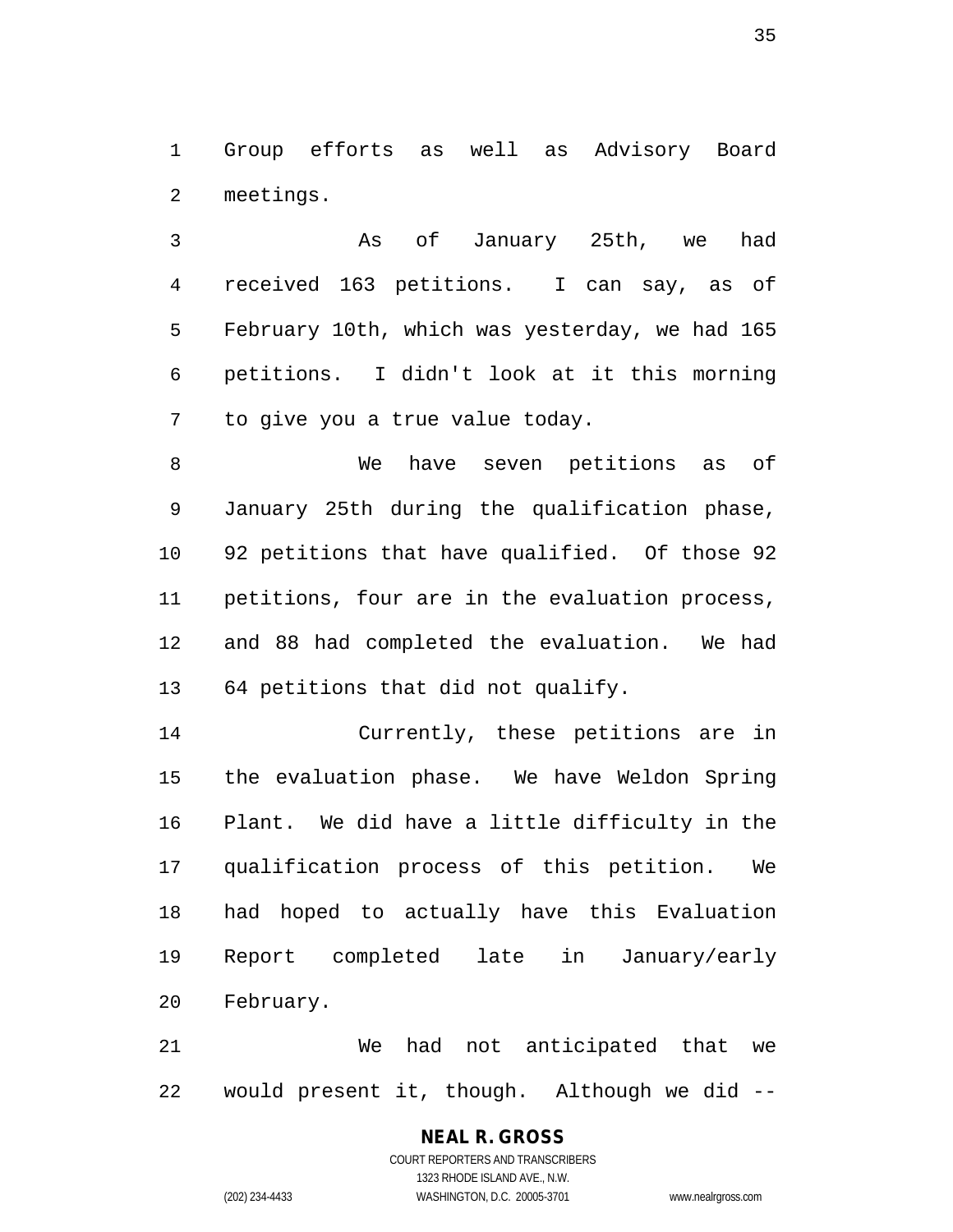we ended up pushing back the completion of the evaluation to March of 2010, we are trying to address a couple of the surrogate data issues in the evaluation.

 Hooker Electrochemical, we anticipate completing this month. The St. Louis Airport Storage Site. Again, we are on schedule for completion in March 2010. All three, Weldon Spring, Hooker, and the SLAPS Site, we anticipate presenting at the May Board meeting.

**Linde Ceramics, those you may**  remember. We actually received a petition. We had actually received a petition prior to for this same time period, and were unable to qualify that petition.

 We have recently received another petition, and through some additional work, we actually have qualified that petition, and that petition for the Linde Ceramics Plant, and we will evaluate the rest of the covered period of 1947 through 1953. The prior years

#### **NEAL R. GROSS**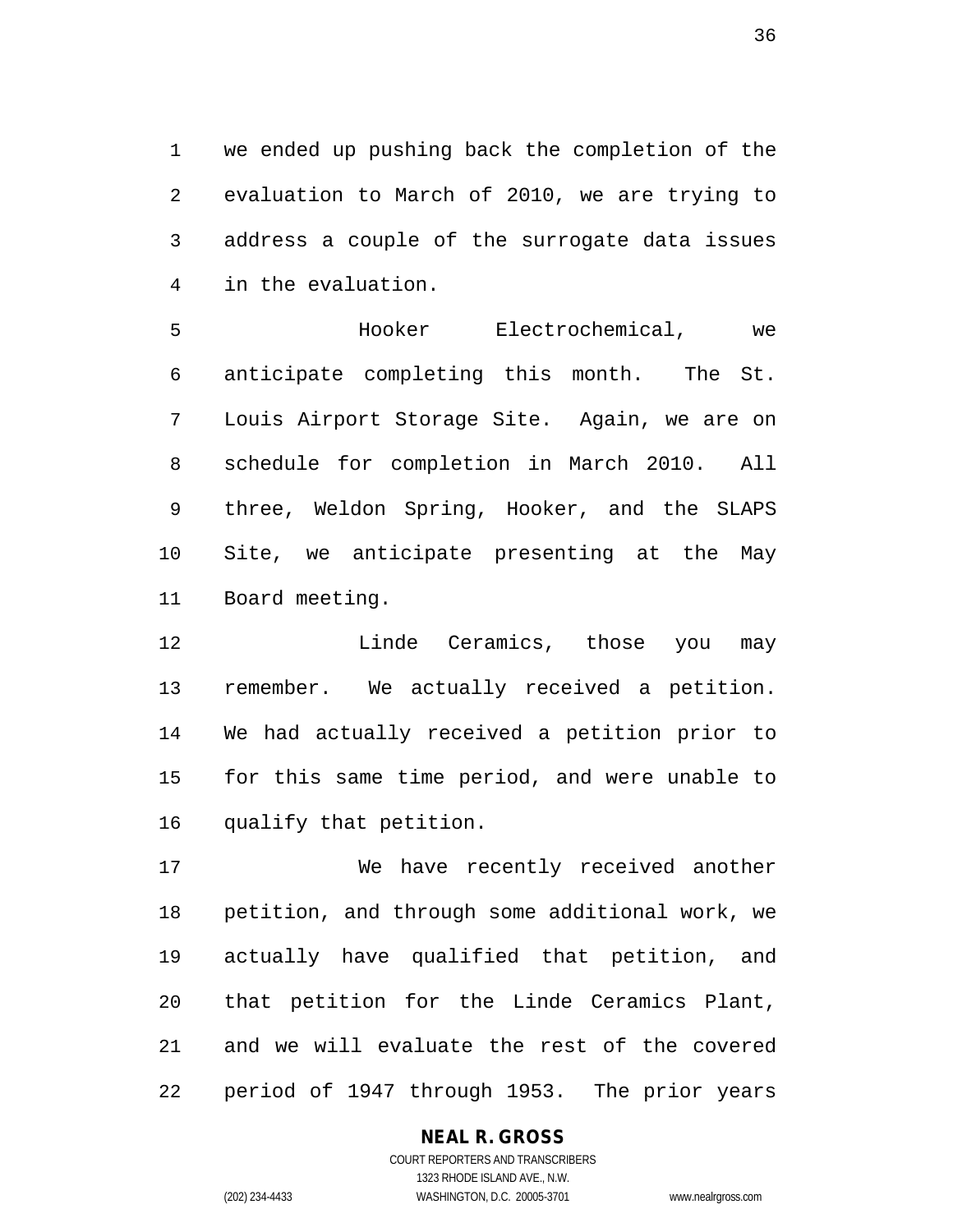to that are already part of the SEC. We were afraid Dr. Roessler's group was going to run out of work.

 Petitions with the Advisory Board at this time. Chapman Valve, we did discuss yesterday. I believe that the Board is going to allow the new Board Members additional time to review the documentation in hopes that we can resolve that by the May Board meeting.

 Blockson Chemical is in the same situation as well.

 Feed Materials Production Center. There continues to be some work NIOSH is working on, and NIOSH, SC&A, and the Work Group are working to resolve the final issues associated with that site.

 Bethlehem Steel. That is with the Surrogate Data Work Group, and I believe Dr. Melius will correct me if I am wrong, but I think there is a Work Group coming up very shortly prior to the May meeting.

Hanford. This petition is -- we

# **NEAL R. GROSS**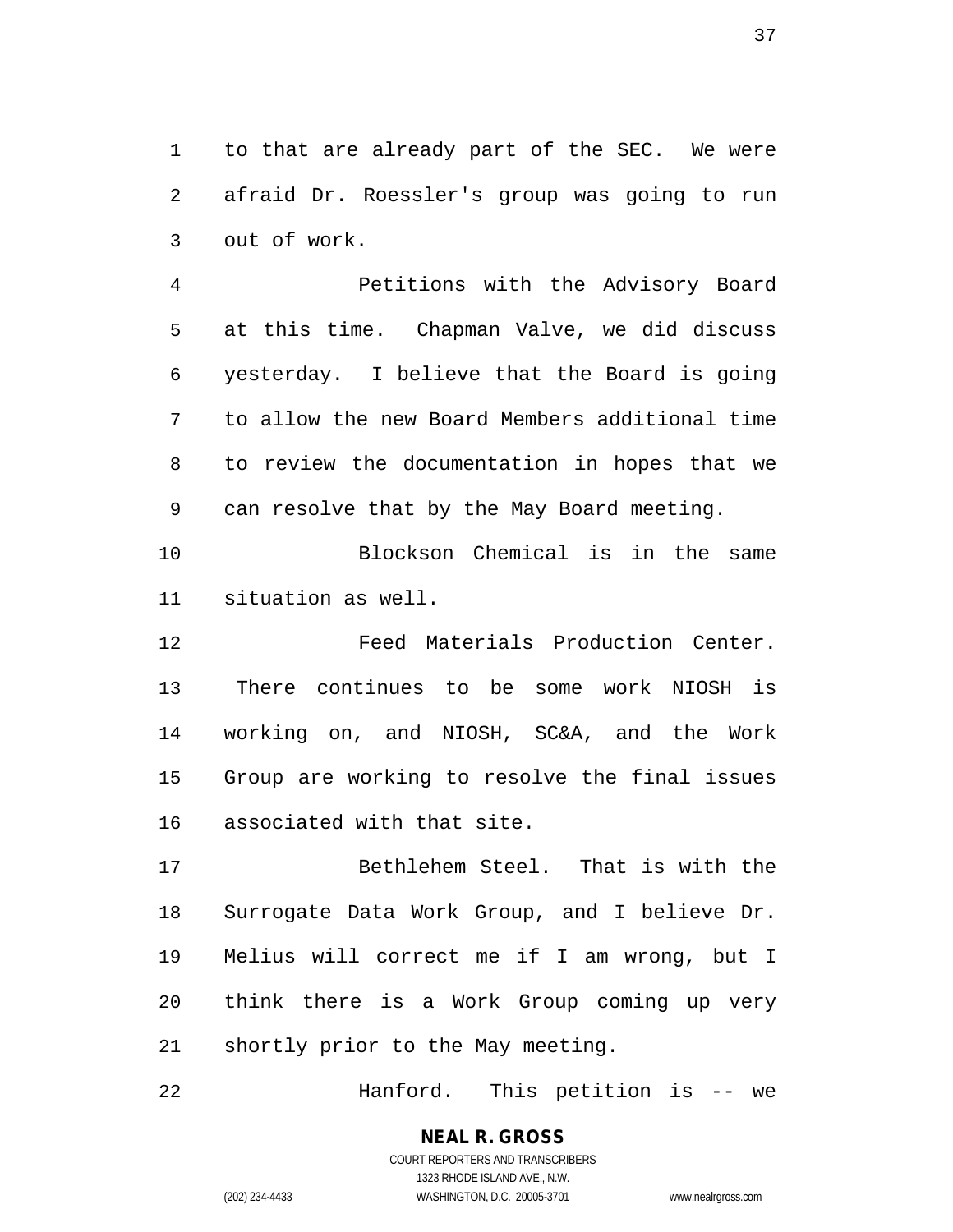recently did an 83.14 to add an additional Class to Hanford. Since we have done that, the Work Group, SC&A, and NIOSH have been working to identify the remaining issues and work through those issues associated with the Hanford Site.

 The Nevada Test Site. We issued a revised Evaluation Report. Dr. Neton presented yesterday, and the Board concurred with recommending a Class for the Nevada Test Site. So we should be able to move that one to closure.

 The Mound Plant. Ms. Beach's Work Group has worked to resolve the issues associated with that, and based on the discussions I have had with Dr. Ulsh, I believe we are hoping to have that one closed out, or hoping to come to some resolution by the May meeting, if possible. I have to put those caveats on that.

 Texas City Chemical. We have revised the Evaluation Report. It is not

#### **NEAL R. GROSS** COURT REPORTERS AND TRANSCRIBERS 1323 RHODE ISLAND AVE., N.W.

(202) 234-4433 WASHINGTON, D.C. 20005-3701 www.nealrgross.com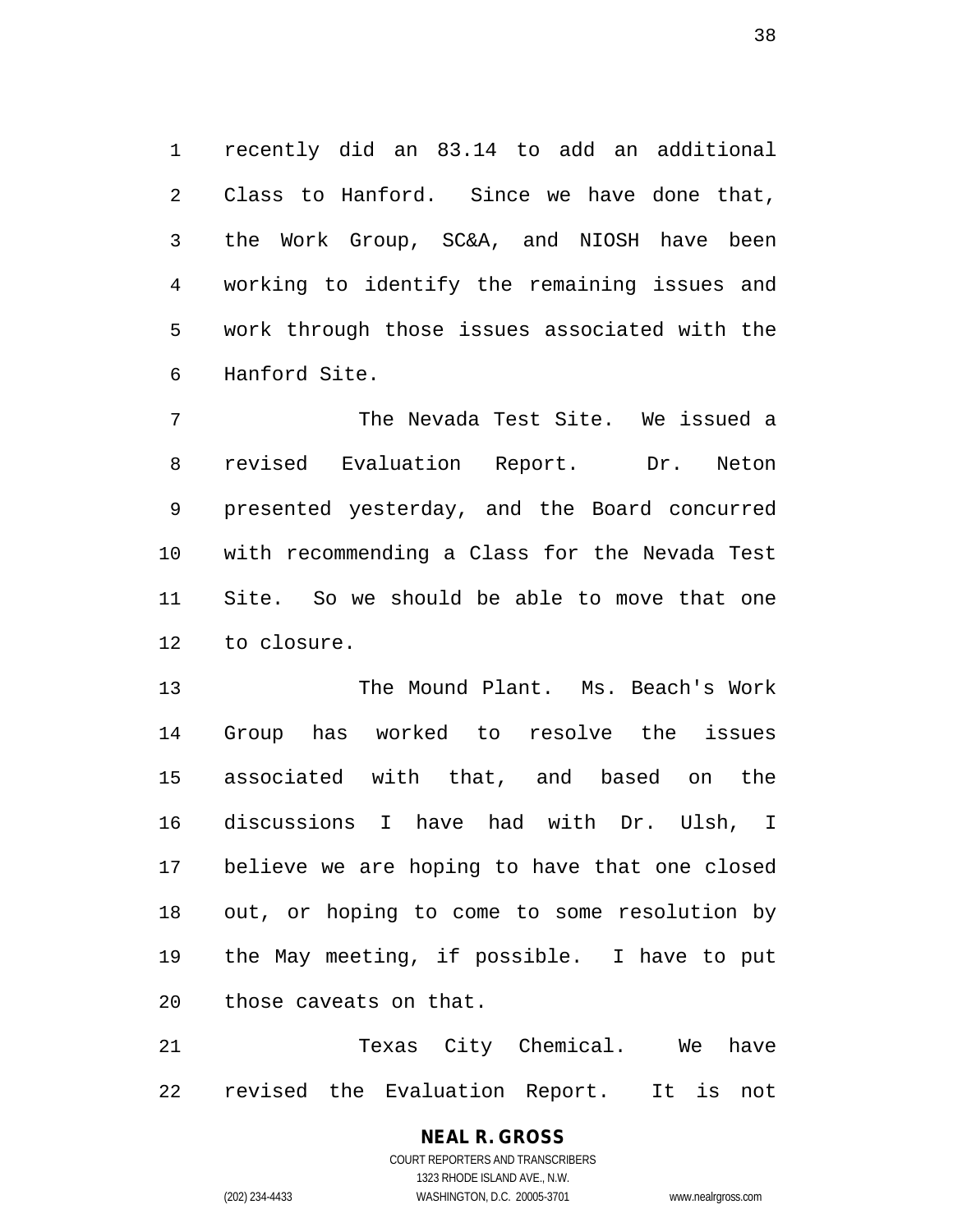issued yet. There are some internal discussions that are still proceeding associated with the surrogate data and radon model.

 Area IV Santa Susana. This Work Group continues to evaluate the issues associated with that petition. We did just add additional years up through 1964. We presented that evaluation at this Board meeting, and the Board concurred with that recommendation. However, continued work on the petition through '65 as well as Site Profile issues continue.

 Dow Chemical. We recently had a Work Group meeting, Dr. Melius' SEC Work Group. We discussed the remaining findings from SC&A on that, and SC&A has been tasked to go back and summarize the surrogate data use that was identified in our approach in the Battelle 6000 Appendix that we have for this site.

Pantex. Again, research and

# **NEAL R. GROSS**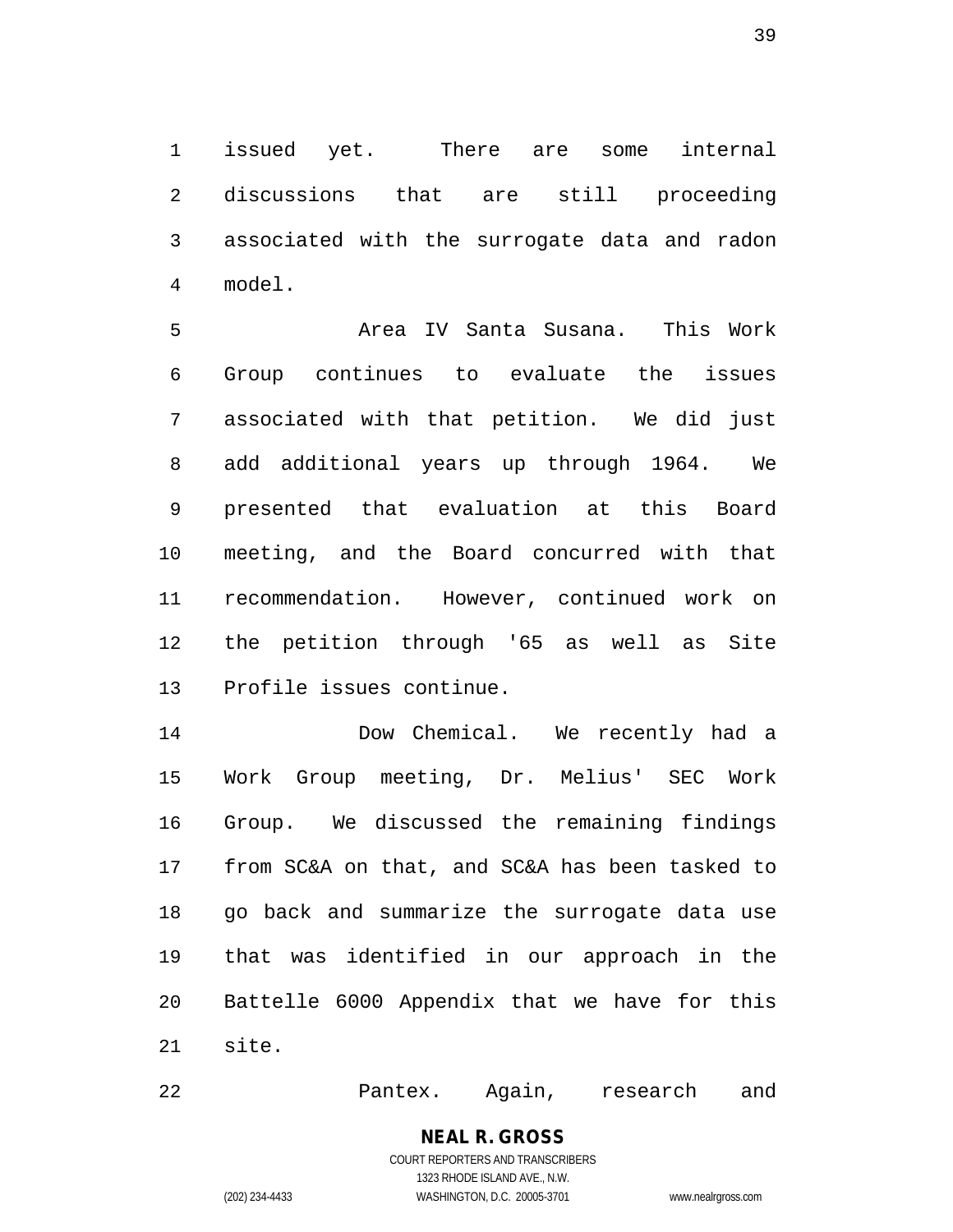discussion continues on this site between SC&A, the Work Group, and NIOSH. I believe NIOSH provided a response to SC&A. They did not? It has not been released yet. I apologize. Brad is shaking his head, and I corrected myself there. So, hopefully, we will get that to the Work Group soon, so we can start getting a Work Group set up for that -- meeting set up for that.

 Savannah River Site. There was a recent Work Group meeting on the Savannah River Site, discussed issues associated with the Evaluation Report and petition, and NIOSH continues to work through a couple of issues, and that Work Group will continue its research and discussion.

 General Steel Industries is with the Battelle 6000 Work Group headed by Dr. Ziemer. As Dr. Ziemer mentioned yesterday, there are a number of sites that that group has been tasked with. Research and discussion continues on that.

## **NEAL R. GROSS**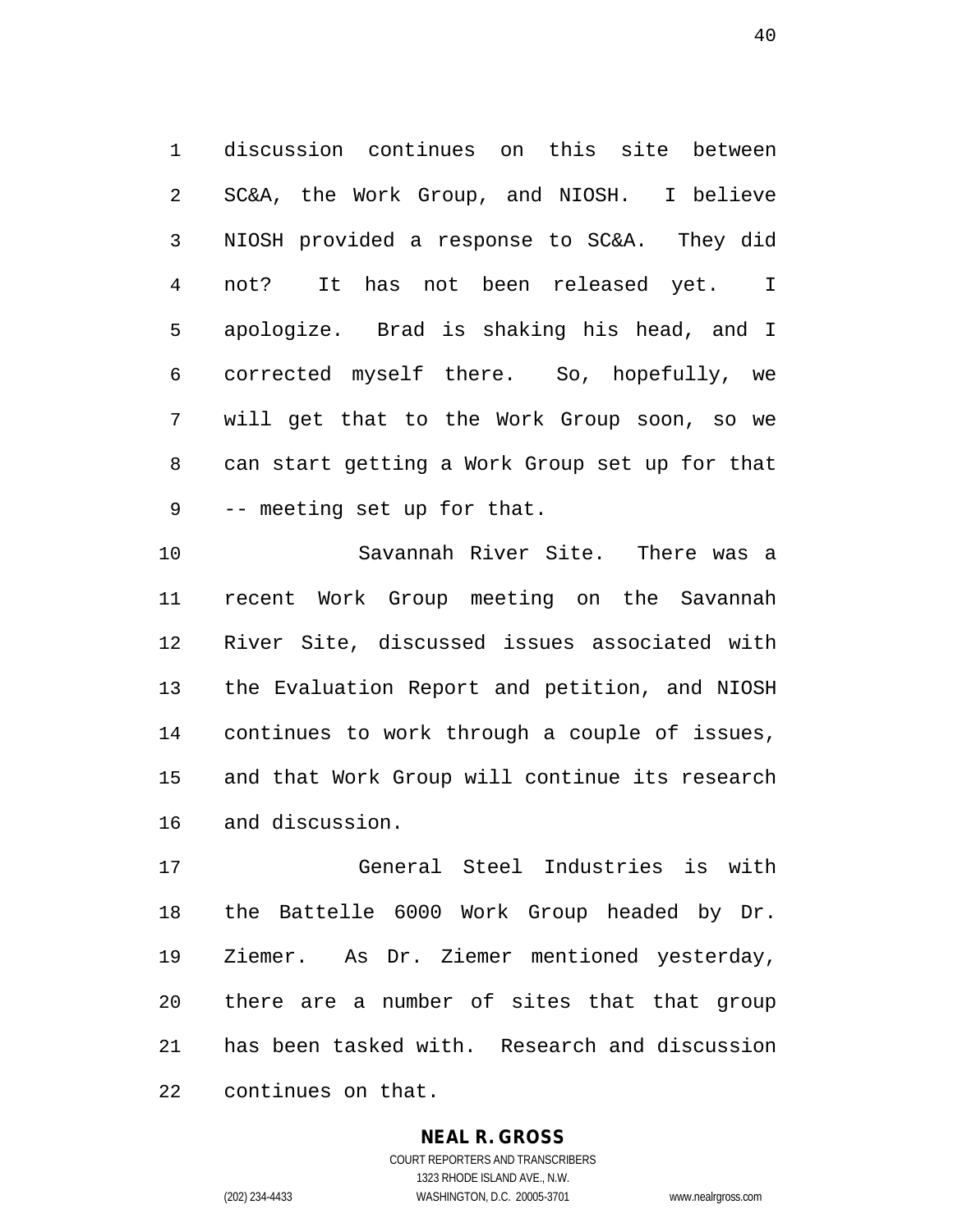LANL. Mark Griffon's Work Group is continuing work on that one as well.

 Linde Ceramics Plant. Dr. Roessler's Work Group has recently met, actually, I believe, once in person and once on the phone, and continues to work through a couple of issues that were described by the petitioner, and we hope to be able to bring that one to resolution soon.

 Bliss and Laughlin Steel is with the Battelle 6000 Work Group as well.

 Electro-Met, again with the Battelle 6000 Work Group.

 United Nuclear. I presented that Evaluation Report yesterday. I believe Dr. Melius is going to allow the petitioner a little more time until the May Board meeting to do their presentation on that.

 University of Rochester. This one is one we presented at the Port Jefferson meeting. Dr. Melius and Dr. Lockey were concerned that we had possibly not done

# **NEAL R. GROSS**

COURT REPORTERS AND TRANSCRIBERS 1323 RHODE ISLAND AVE., N.W. (202) 234-4433 WASHINGTON, D.C. 20005-3701 www.nealrgross.com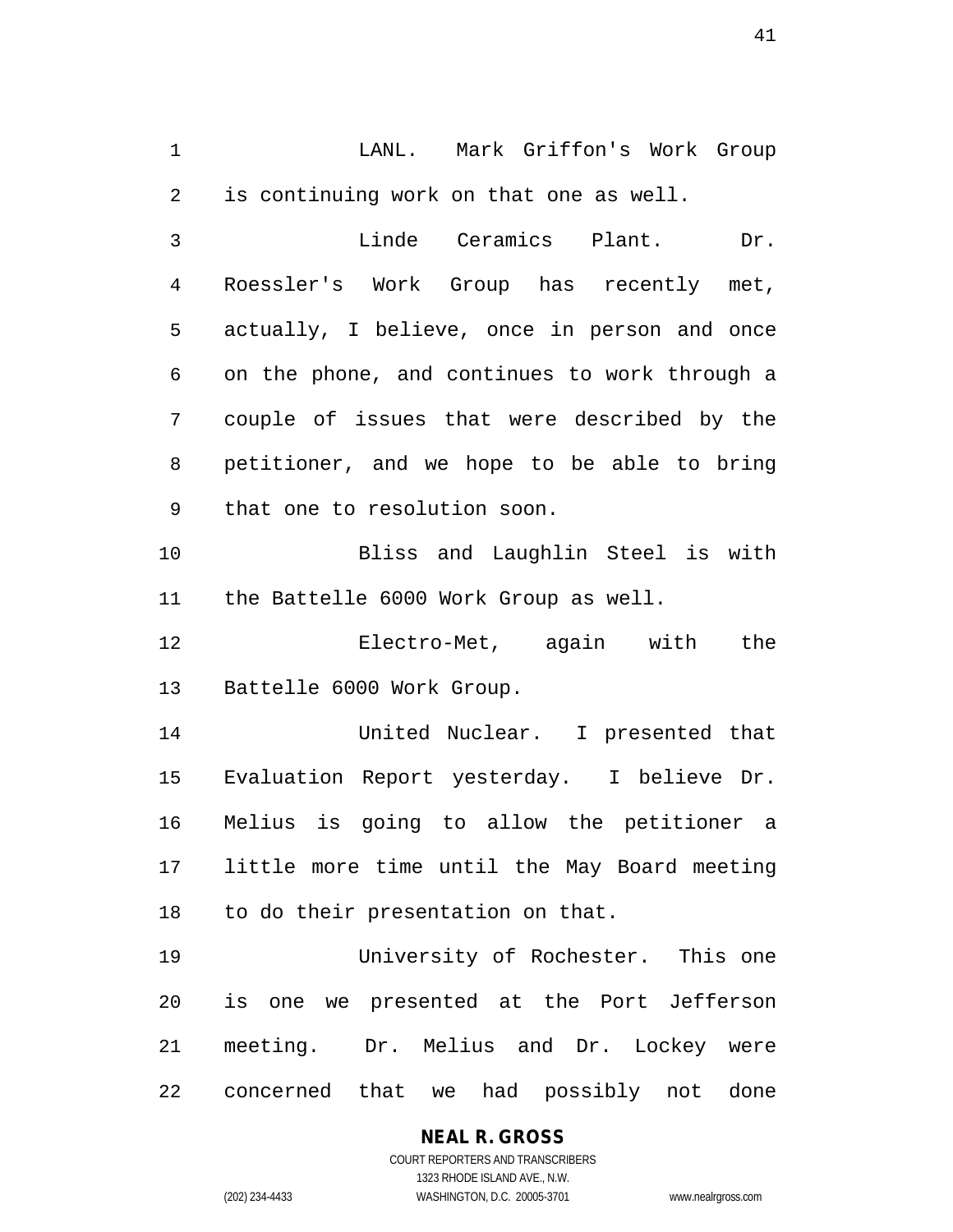complete due diligence on this, and Dr. Melius went back to the State of New York and questioned to see if they could come up with documentation on this University of Rochester Site or identify where it may have went.

 Actually, the University -- or the State of New York was -- Dr. Melius didn't come up with anything, but Dr. Lockey did identify a person that indicated that the records may have been sent to the Oak Ridge National Lab or the Hanford Site.

 We had searched the Oak Ridge National Lab already. However, we had not done a detailed search of the Hanford records. We did. In December we sent a -- we asked the Hanford Site to do a preliminary search, and their preliminary search showed positive hits. We sent a formal letter requesting them to search their records, and they identified a number of documents.

 They sent to us a list of 150 documents, I believe. If I am correct, it is

# **NEAL R. GROSS**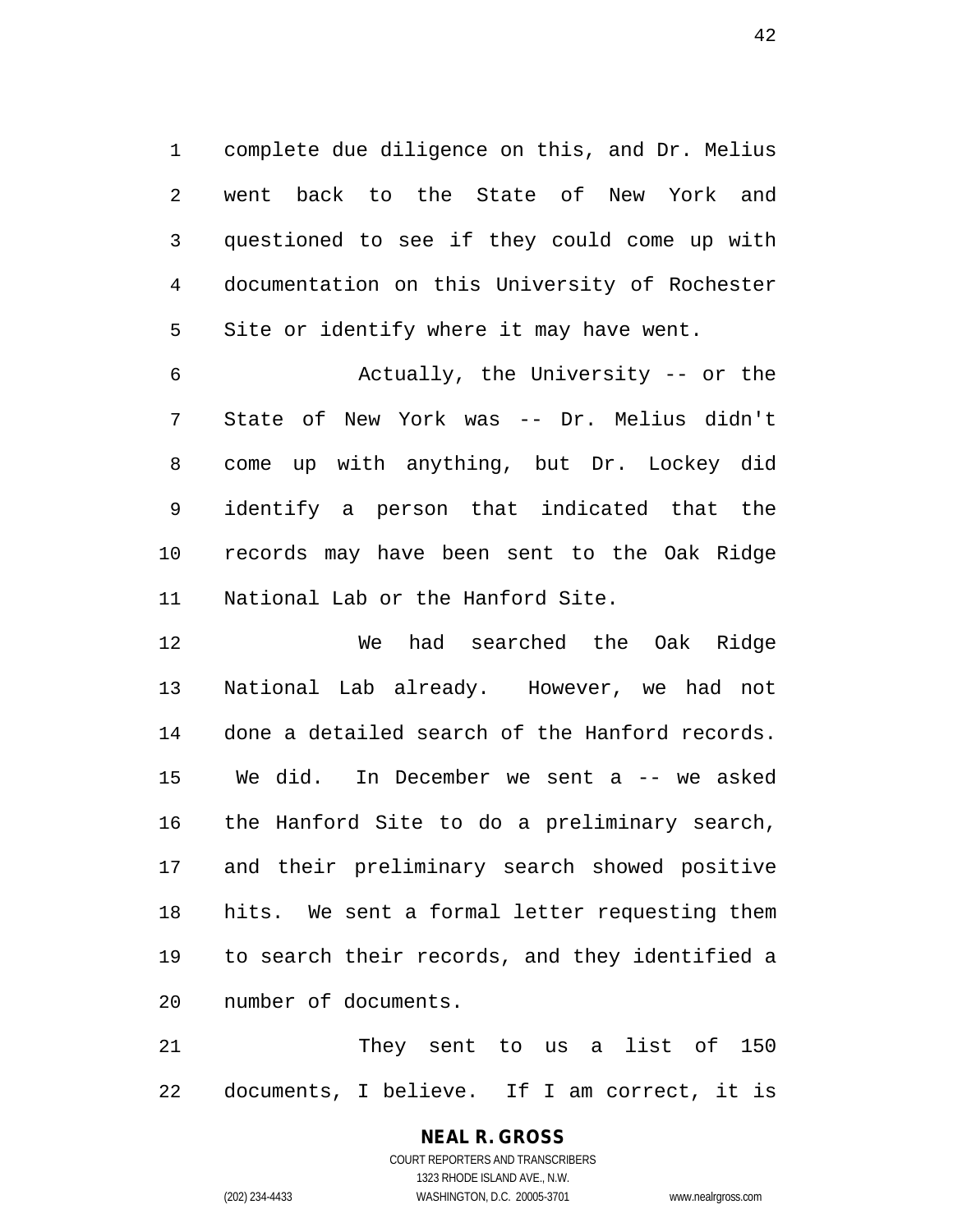around 150 documents. They sent a list to us just recently. We are going through that list right now to determine what records we want, and they are going to send those records to us.

 In the meantime, we had actually - - Dr. Glover in some of his work had identified a different -- a search technique for the nearer College Park in Maryland for records, and additional searches there have identified that there may be additional records as well. We have already gone to capture those records because there's also a number of other sites that records were identified.

 We anticipate that we will be able to get those records, review those records, and have a determination of any change at all to the feasibility for the May meeting.

 Brookhaven National Lab. The Work Group has been established for that. However, it has not met yet. They are, I believe,

> **NEAL R. GROSS** COURT REPORTERS AND TRANSCRIBERS 1323 RHODE ISLAND AVE., N.W.

(202) 234-4433 WASHINGTON, D.C. 20005-3701 www.nealrgross.com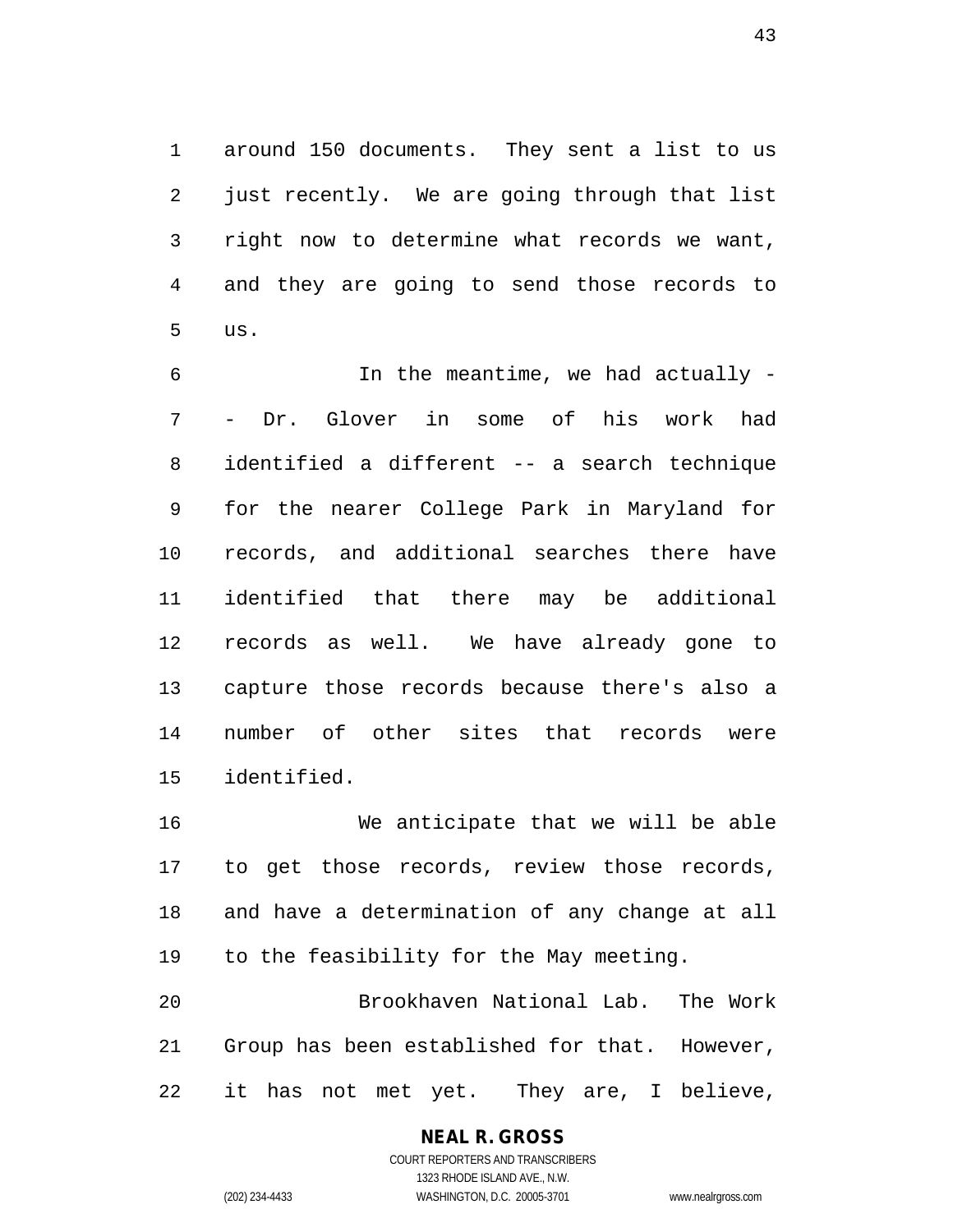waiting on SC&A's review of the post-1980 period.

 Canoga Avenue Facility. We did present that evaluation at this Board meeting. However, due to Class Definition issues, we have been sent back to do a little additional homework, and we are going to do that. We plan to provide an update to the Board at the Board conference call, based on what we found and, hopefully, we can get that resolved quickly.

 Westinghouse Electric Corp., I just presented, and the Board concurred with that recommendation to add a Class.

 Lawrence Livermore National Lab we presented yesterday, and the Board concurred with the recommendation to add a Class from January 1, 1950 through December 31, 1973, which was basically a modification of the existing Class.

 Lawrence Berkeley National Lab. We presented the -- it was yesterday, I

> **NEAL R. GROSS** COURT REPORTERS AND TRANSCRIBERS 1323 RHODE ISLAND AVE., N.W. (202) 234-4433 WASHINGTON, D.C. 20005-3701 www.nealrgross.com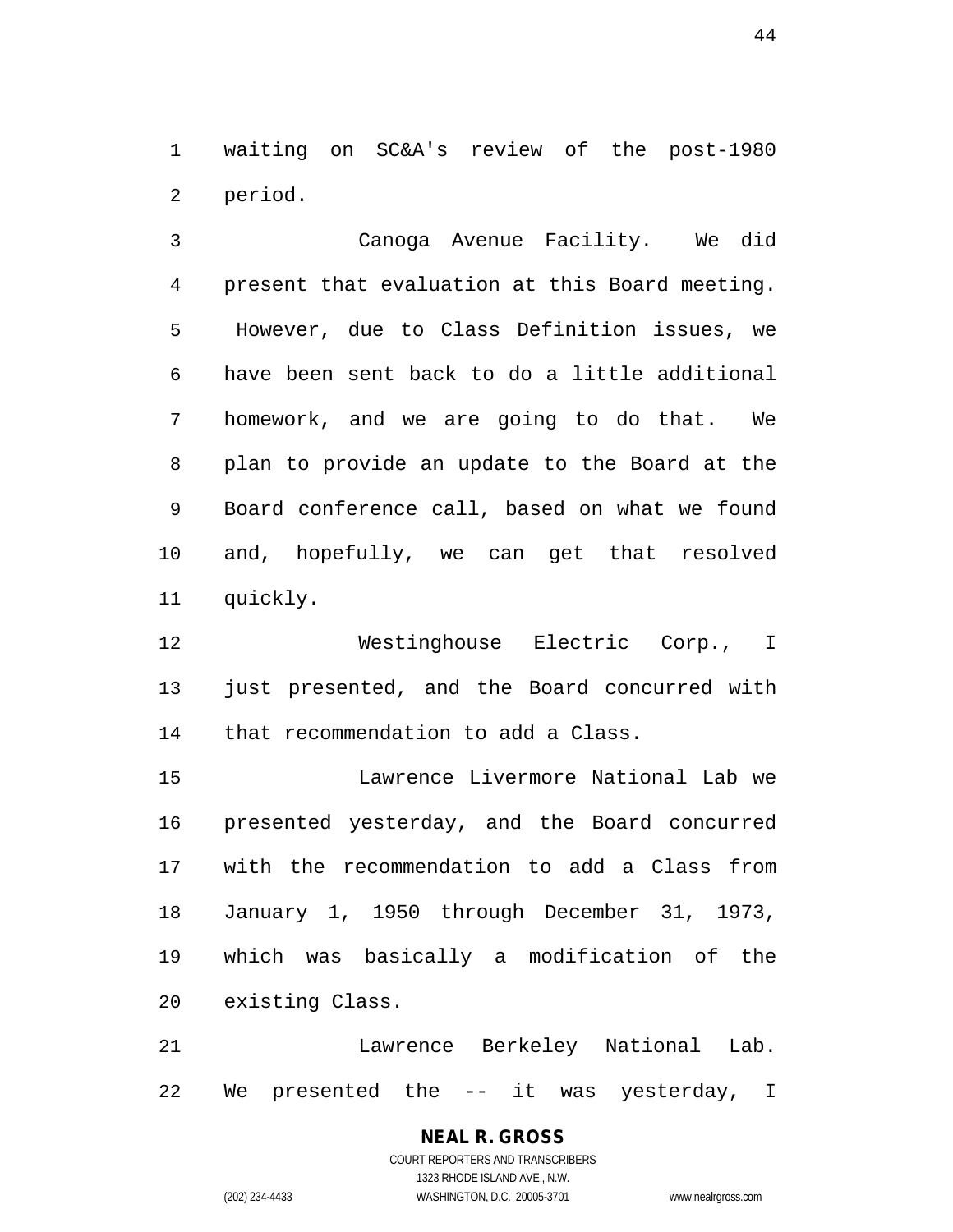believe, and the Board concurred with our recommendation to add the Class there as well. General Electric Company. We did present that Evaluation Report yesterday. However, the Board has requested that we do additional work. We are going to go back and do some interviews and do some additional, if possible, data capture searches and, hopefully, come up with a better -- either a different Class Definition or a complete argument based on our current Class Definition.

 During the last Board meeting in October, there were a couple of questions that were brought up by the Advisory Board. One is what is NIOSH's process for ensuring that all claims have been appropriately included in SEC Class, and has NIOSH changed the way it defines classes over time?

 I wanted to talk -- when we go through the process for identifying potential SEC claims. We will make an initial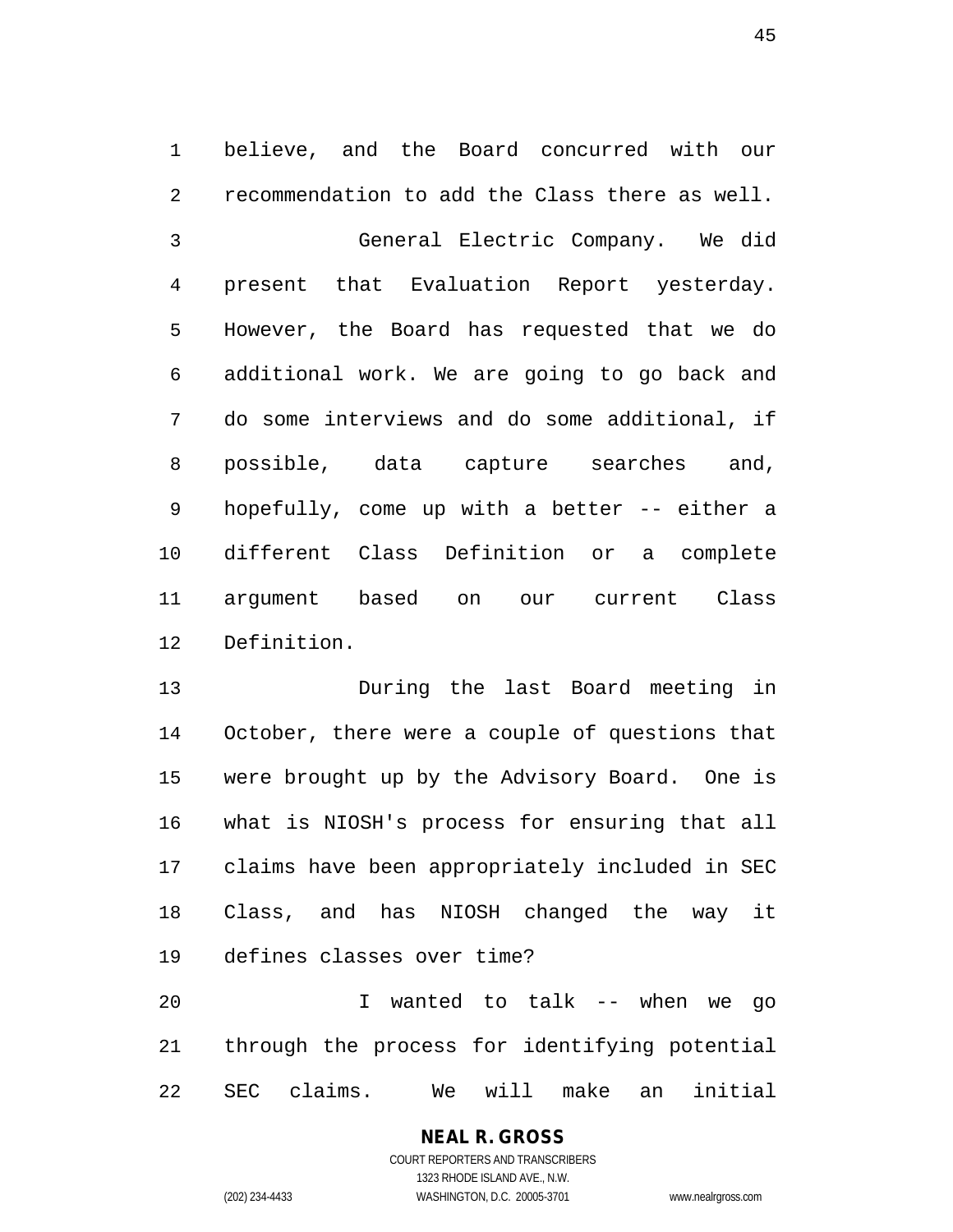determination of an SEC Class after we determine there is an infeasibility.

 When we do that, during an evaluation process we determine there is an infeasibility. We will draft a Class Definition. We will send that Class Definition to the Department of Labor, and we will ask the Department of Labor to determine if they can administer the Class.

 Once the Department of Labor responds, if they respond that they can administer the Class as written, we proceed with the final evaluation. Then we will present that final evaluation to the Advisory Board, and the Advisory Board may concur, may request additional work.

 Once the final designation occurs, we identify those claims that are affected by that Class and send those claims back to the Department of Labor. The Department of Labor then evaluates whether the Class -- or whether the claims fit within the Class or not. If

> **NEAL R. GROSS** COURT REPORTERS AND TRANSCRIBERS

1323 RHODE ISLAND AVE., N.W. (202) 234-4433 WASHINGTON, D.C. 20005-3701 www.nealrgross.com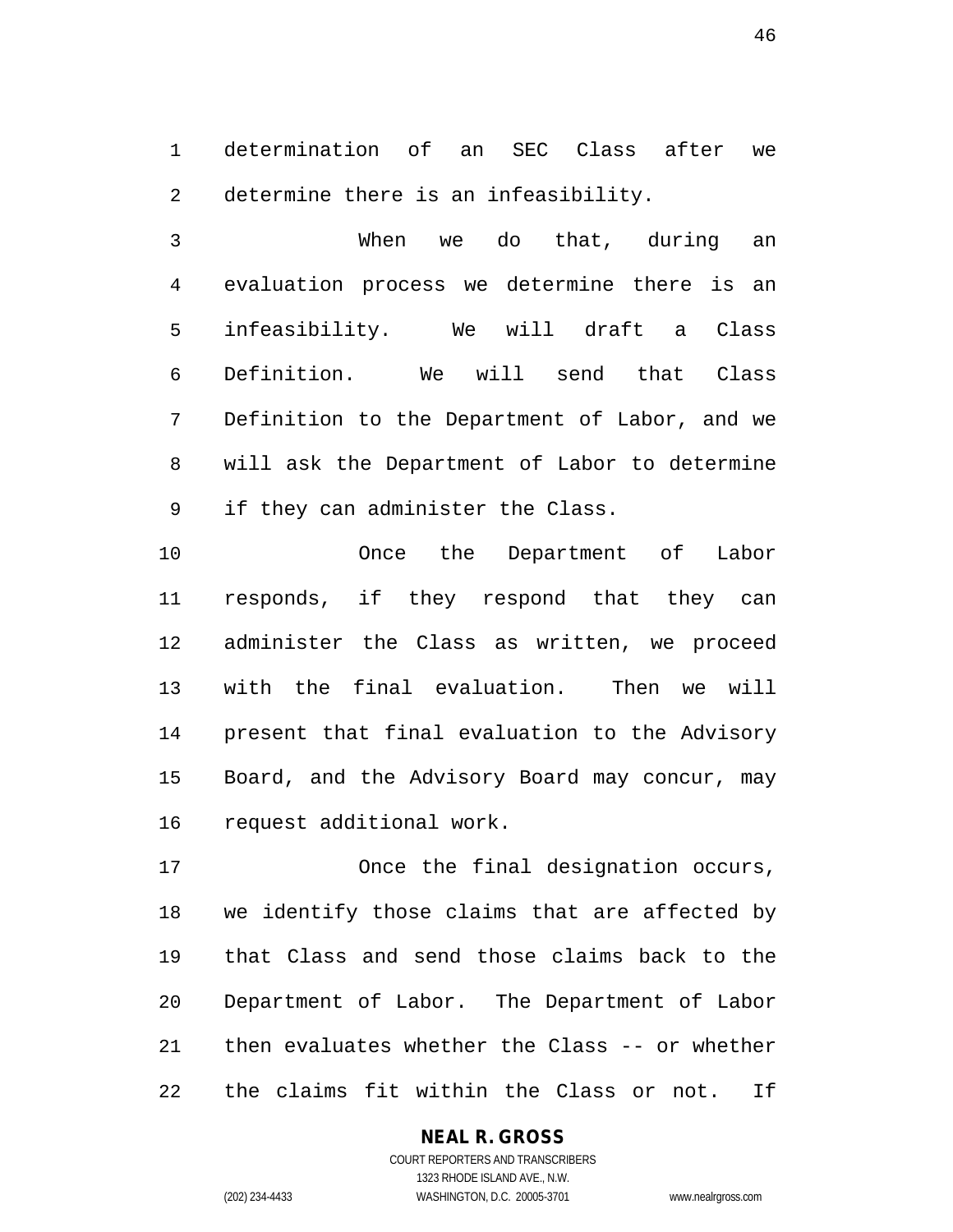they return claims to us, then we would assume -- we assume that they have evaluated them against the Class.

 Ultimately, during that process, we revise our Site Profiles to indicate the current final designation and feasibility determinations that we had identified in the Evaluation Report.

 So we basically revise the Site Profiles to ensure that they identify any infeasibilities that we identified in our Evaluation Report to ensure that dose reconstruction does not attempt to do those infeasibilities.

 So once we start redoing claims -- so we are doing the partial dose reconstructions now on non-presumptive claims -- those reconstructions will come through, and the dose reconstructor will review -- the NIOSH dose reconstructor, as well as our contractor, will review those dose reconstructions against that revised Site

## **NEAL R. GROSS**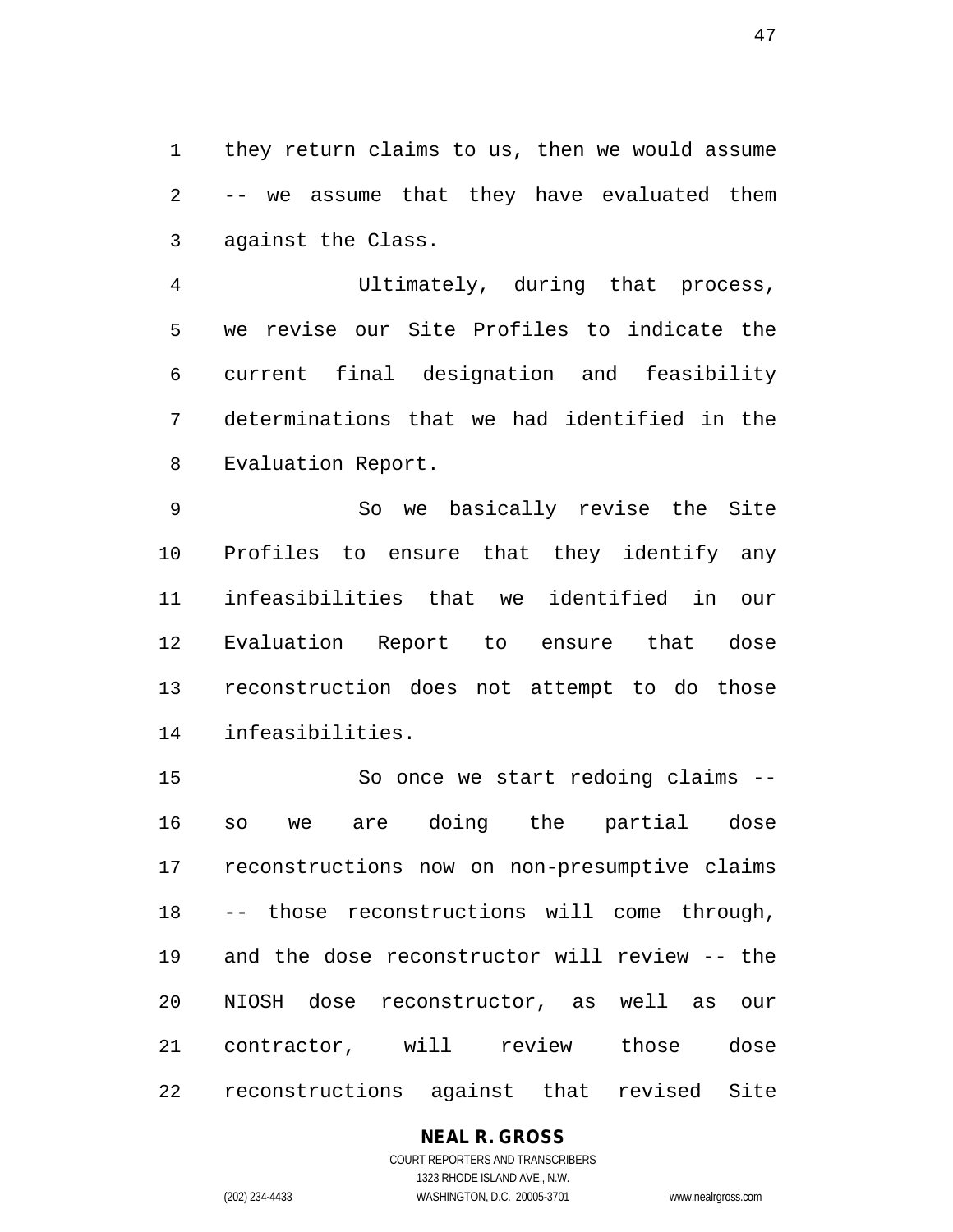Profile.

 If during that review the dose reconstructor identified the claims that they feel should have been evaluated or possibly have been in the SEC, they will review the claim file to determine if an SEC determination was made from the Department of Labor. If they go through that and they see that there is a SEC determination, they can determine from that determination why they have been excluded from the Class.

12 12 If they still -- or if that does not exist within the claim, they will correspond with the Department of Labor to determine why a claim was denied.

 If in the process we determine that there may have been -- that claims were denied that ultimately we can't do dose reconstruction from for the same reasons that we had originally identified a Class, we will initiate an 83.14 to basically modify that Class.

**NEAL R. GROSS**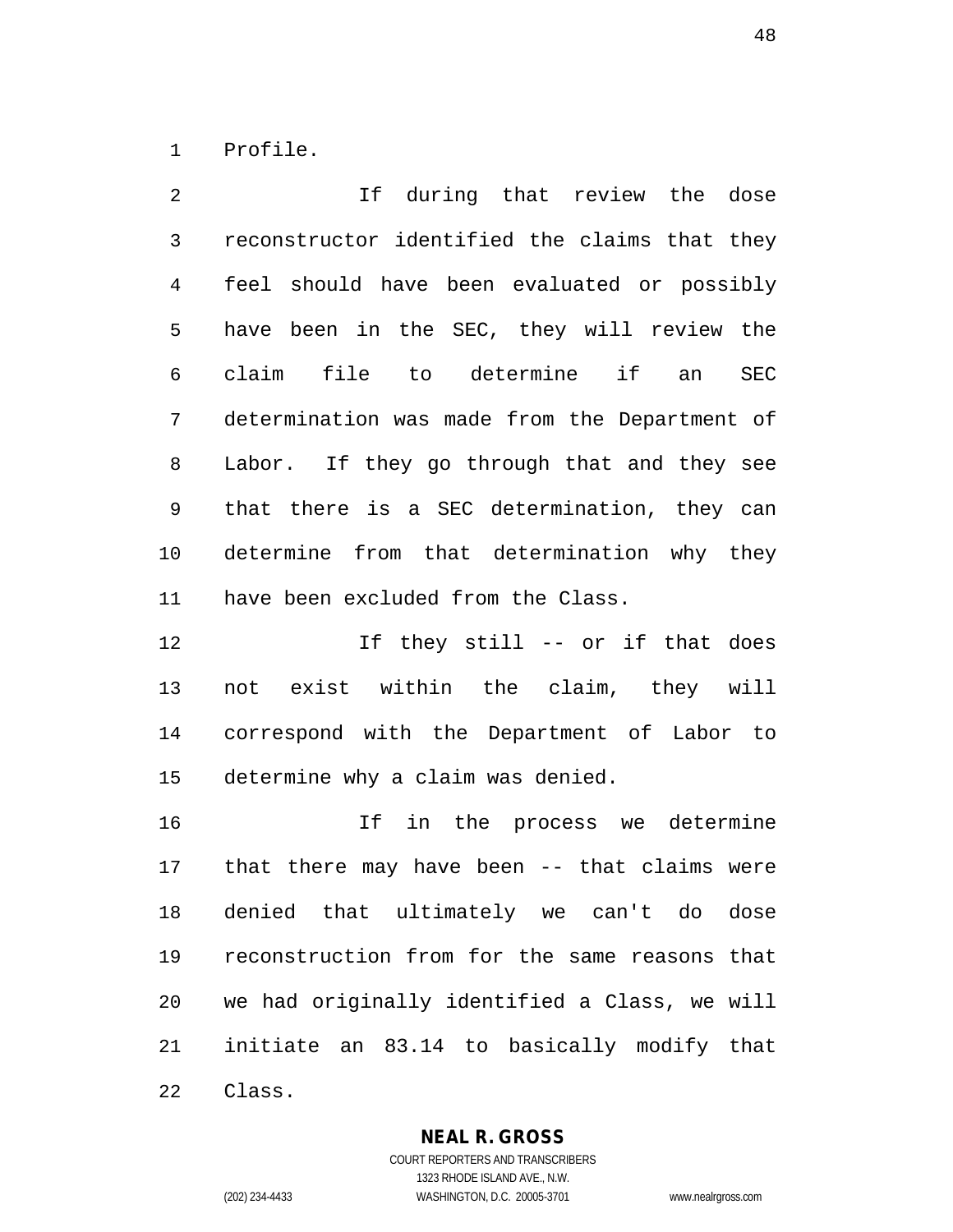1 If you look at what we did with Y-12, here is a prime example. Y-12 was defined as a Class. It was individuals involved with uranium enrichment and other radioactive material or other radioactive areas or something. I can't remember, something like that.

 We had defined it in a manner because we had felt that the site -- there was radioactive material all through the site, which would have included everyone. So we defined it that way. However, the actual interpretation of that was different than what we had intended.

 So we started receiving claims for individuals that we felt should have been included in a Class. Ultimately, we ended up, instead of what -- we ended up doing an 83.14 to modify that Class to change it to all employees, which is what it is now, from '42 to '47.

So the process is in place to

**NEAL R. GROSS** COURT REPORTERS AND TRANSCRIBERS

1323 RHODE ISLAND AVE., N.W.

(202) 234-4433 WASHINGTON, D.C. 20005-3701 www.nealrgross.com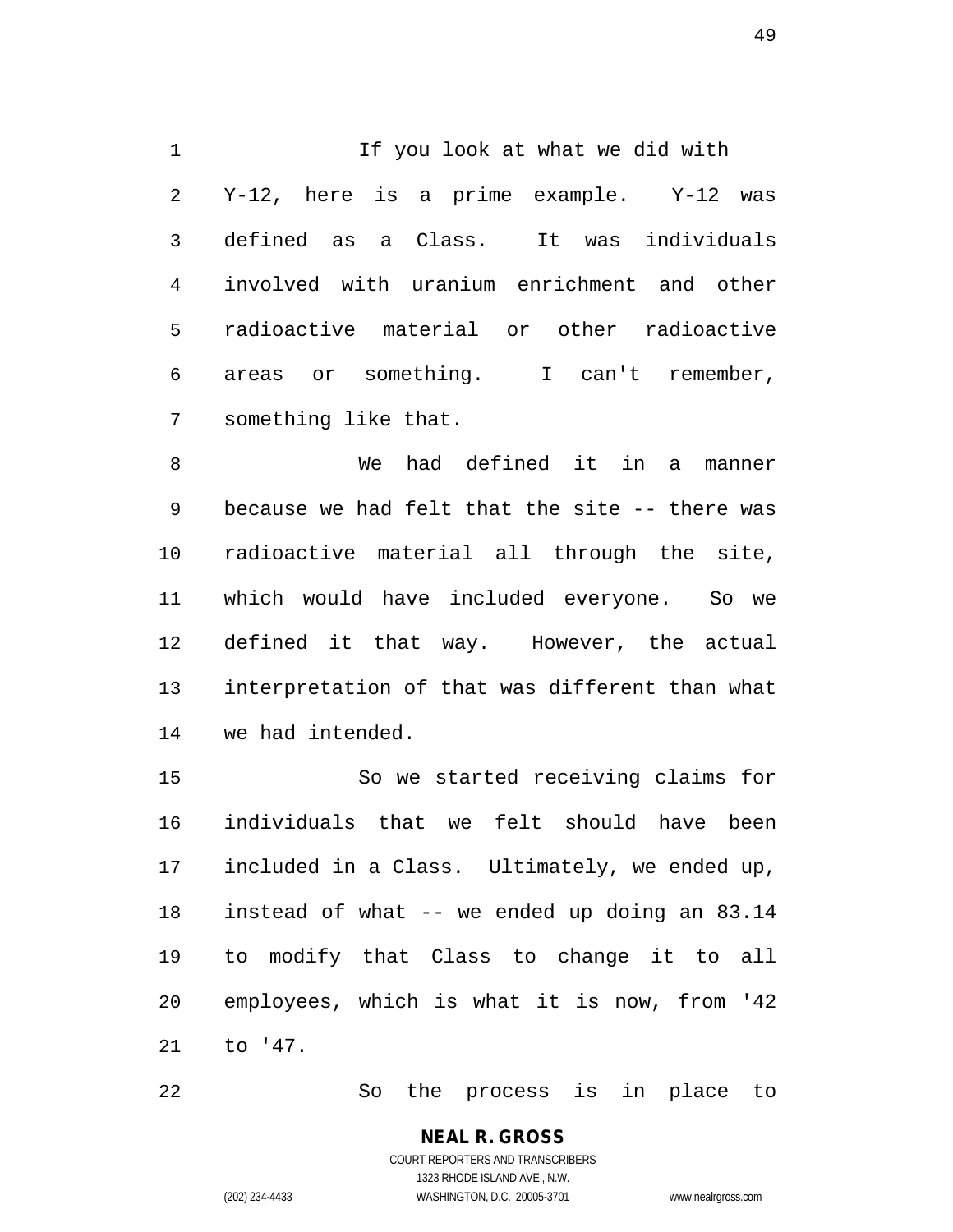ensure that claims that go through the process, if they come back to us and we feel that they were missed, we have ways to contact the Department of Labor to review why the claim was denied; and if, in that process, we determine that they have denied a claim that we can't do dose reconstruction, we can initiate an 83.14 to resolve that.

 Now I want to also say, now we identified that with Y-12. We have done that with Y-12 earlier. We have also done it with Lawrence Livermore as well. So it has not happened a lot, but it has happened.

 I also want to talk about defining SEC Classes. There has been a lot of discussion on that as well, and I think they kind of go hand in hand somewhat.

 After going back from the Board meeting, we perform -- we had a health physicist, who is not typically involved with the SEC process, perform an internal assessment. Basically, what he was doing was

#### **NEAL R. GROSS**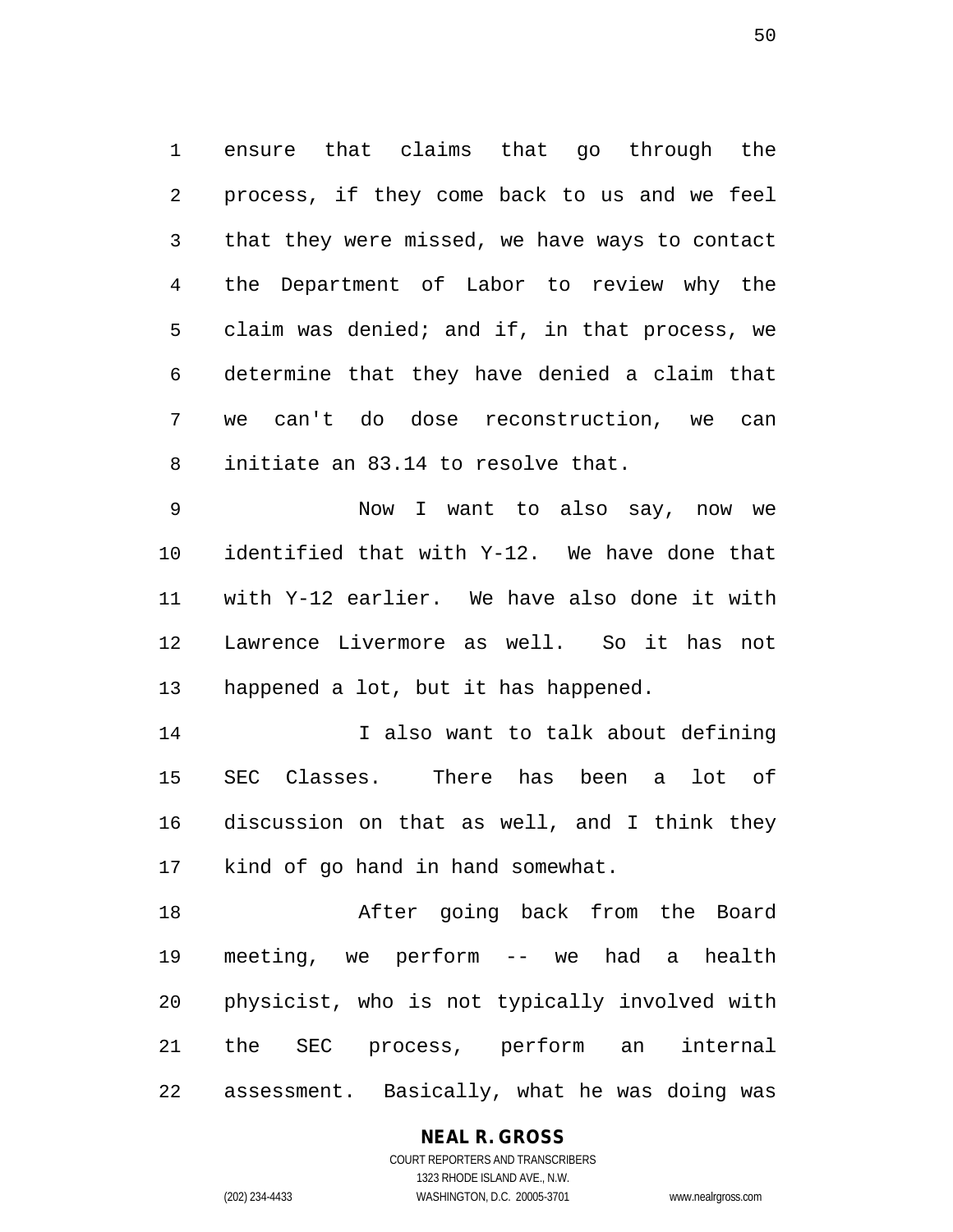he went back, and he looked at how we defined Classes from the very first one at Mallinckrodt in Iowa to how we are defining Classes today, and what criteria were we using or what boundaries were we using to do that.

 From that assessment, he did find there had been changes, as every Board Member knows. Some of the early Class Definitions went from defining divisions to defining buildings, specific buildings and specific areas, should have been monitored, and to all employees, which we use a lot today.

 So he actually went back. He went through all these, and he laid it out. The findings are, yes, we have changed over time. So our path forward for that is we want to go now, and we are going to go through each one of the Classes we have added since the beginning.

 We are going to look at the technical reasons that were used for defining that Class, from access control, environmental

## **NEAL R. GROSS**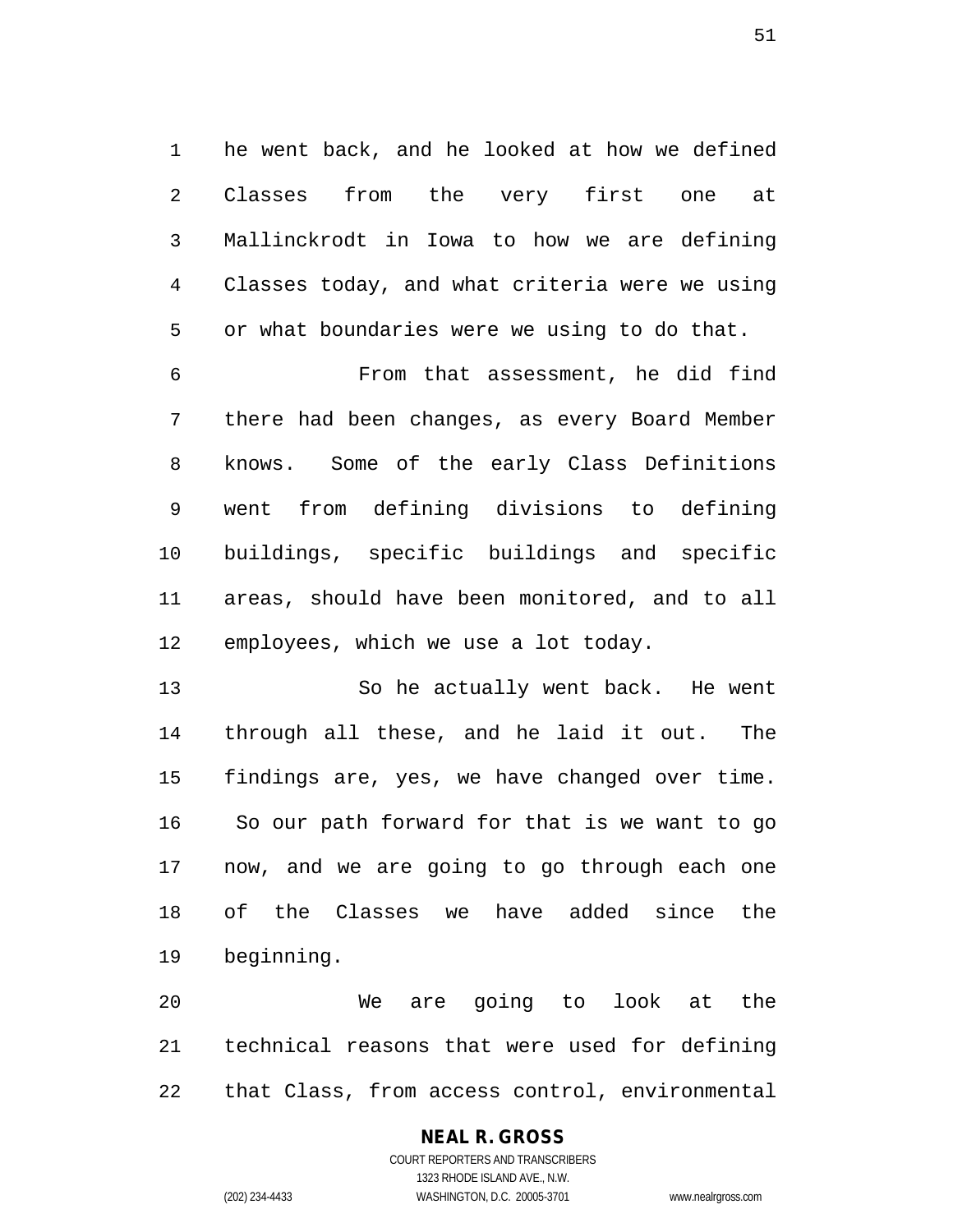controls, all the different things that we use in defining that Class, and we want to look at the language that we used and determine if the Class should be modified to be consistent with how we would define a Class today.

 If that occurs -- when we do that process, if that occurs, we would do an 83.14 to modify the Class. The difficulty with that will be there has to be claims that are actually being missed in order for that to happen, meaning that we would have to have claims that Department of Labor is denying that we would feel would fit into that modified Class.

That's it.

 CHAIRMAN MELIUS: That's it? Okay. Do we have questions for LaVon? Dr. Lockey and then Dr. Lemen.

 MEMBER LOCKEY: Well, thanks for the presentation. I have two points, because I do have to leave in order to get a flight out.

**NEAL R. GROSS**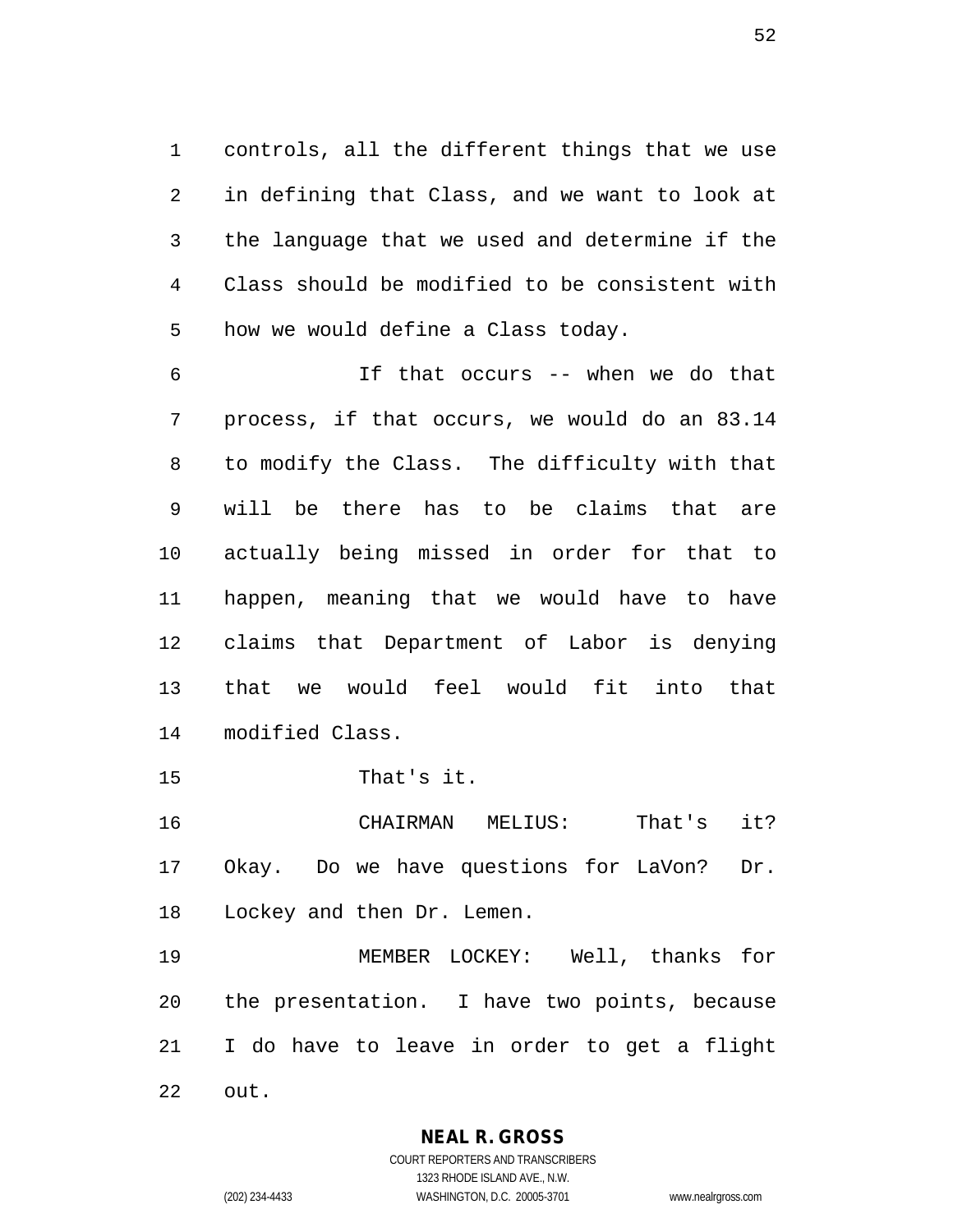One is it is concerning about the due diligence in relationship to looking for records. Do you have -- is there a systematic approach you take in that, and do you reevaluate that approach on an ongoing basis? MR. RUTHERFORD: Yes. MEMBER LOCKEY: Why would these records for Rochester be at Hanford and not at

 Oak Ridge, and why would you have searched Hanford?

 MR. RUTHERFORD: Well, you know, and we do do a general search of Hanford, the DDR System, but a detailed search of every record -- of all the records, electronic databases and records, we don't do at every site.

 Now the lessons learned from that -- and you know, it is like anything, any process. If you look at what we searched at the beginning of this program to what we search now, it is huge, completely different, because we have learned a lot of things, that

**NEAL R. GROSS**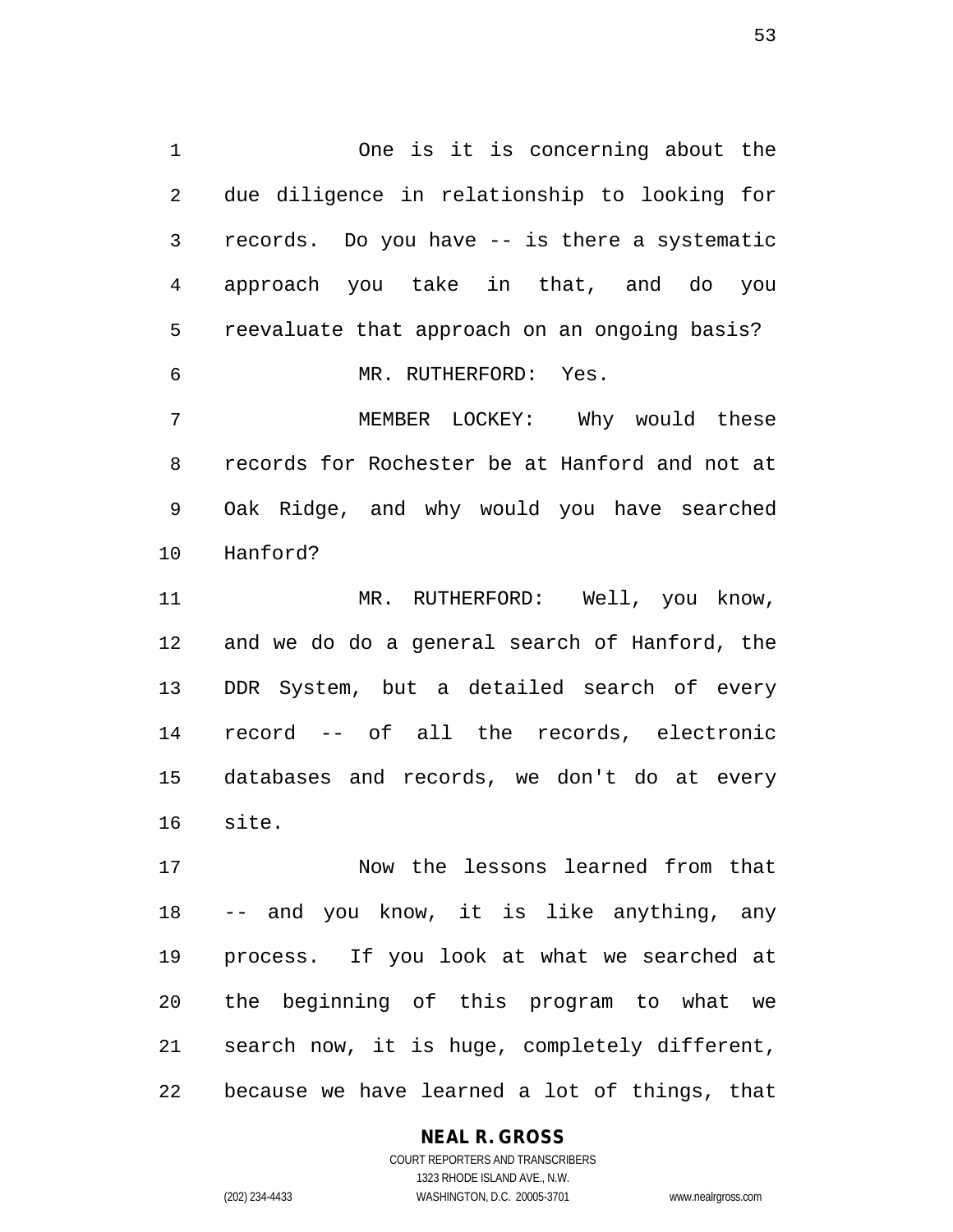Hanford is a great repository for a lot of the records of all the sites.

 So what I would say is that the University of Rochester issue is kind of a lesson learned, that, okay, we need to do more of a formal search at Hanford for records associated with these other sites.

 DR. GLOVER: LaVon, I just want to make -- this is a special circumstance in that it was Newell Stannard's collection.

11 MR. RUTHERFORD: I'm sorry?

 DR. GLOVER: Newell Stannard wrote on radioactivity and health, and he went from Rochester to Hanford. So it is a special collection of about 150 boxes of information related to everything he gathered from the beginning of time, but since he was at Rochester, he also took the original reports with him.

 So it is a very unique circumstance why this record collection exists.

**NEAL R. GROSS**

COURT REPORTERS AND TRANSCRIBERS 1323 RHODE ISLAND AVE., N.W. (202) 234-4433 WASHINGTON, D.C. 20005-3701 www.nealrgross.com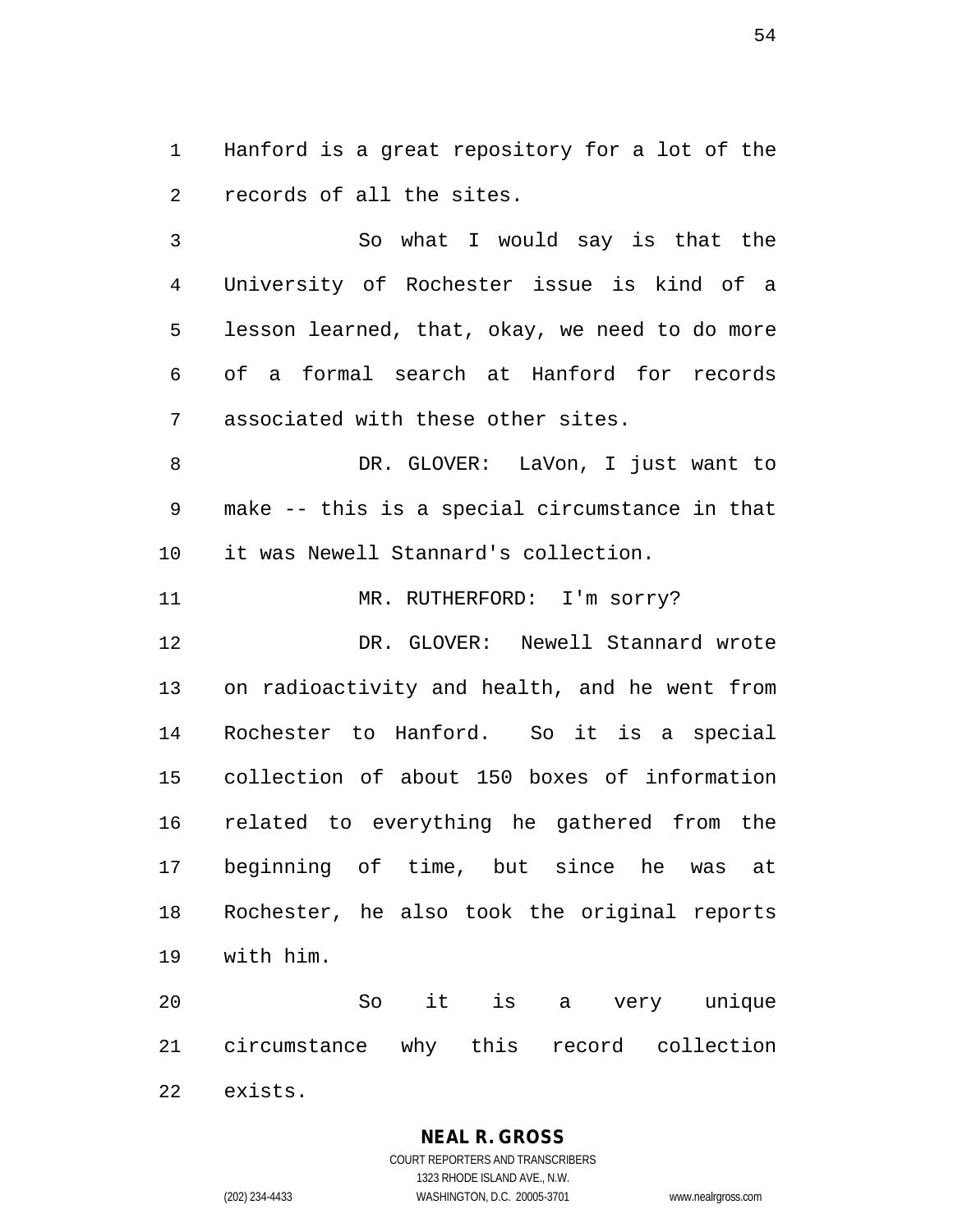MEMBER LOCKEY: Someday I would like to see maybe just a short presentation about how you go about the process of searching, retrieving records. MR. RUTHERFORD: Should I add that onto my SEC presentation next meeting? MEMBER LOCKEY: Well, no, I don't think we need to see it every week, but I would like to -- MR. RUTHERFORD: No. I mean just as a one-time. CHAIRMAN MELIUS: As a one-time, it is something we should consider for an agenda item. I am just a little confused on Rochester still. I thought you mentioned or implied that there was another set of records someplace. MR. RUTHERFORD: Yes. CHAIRMAN MELIUS: That one, I am also  $-$ 

MR. RUTHERFORD: Sam could

**NEAL R. GROSS** COURT REPORTERS AND TRANSCRIBERS

1323 RHODE ISLAND AVE., N.W.

(202) 234-4433 WASHINGTON, D.C. 20005-3701 www.nealrgross.com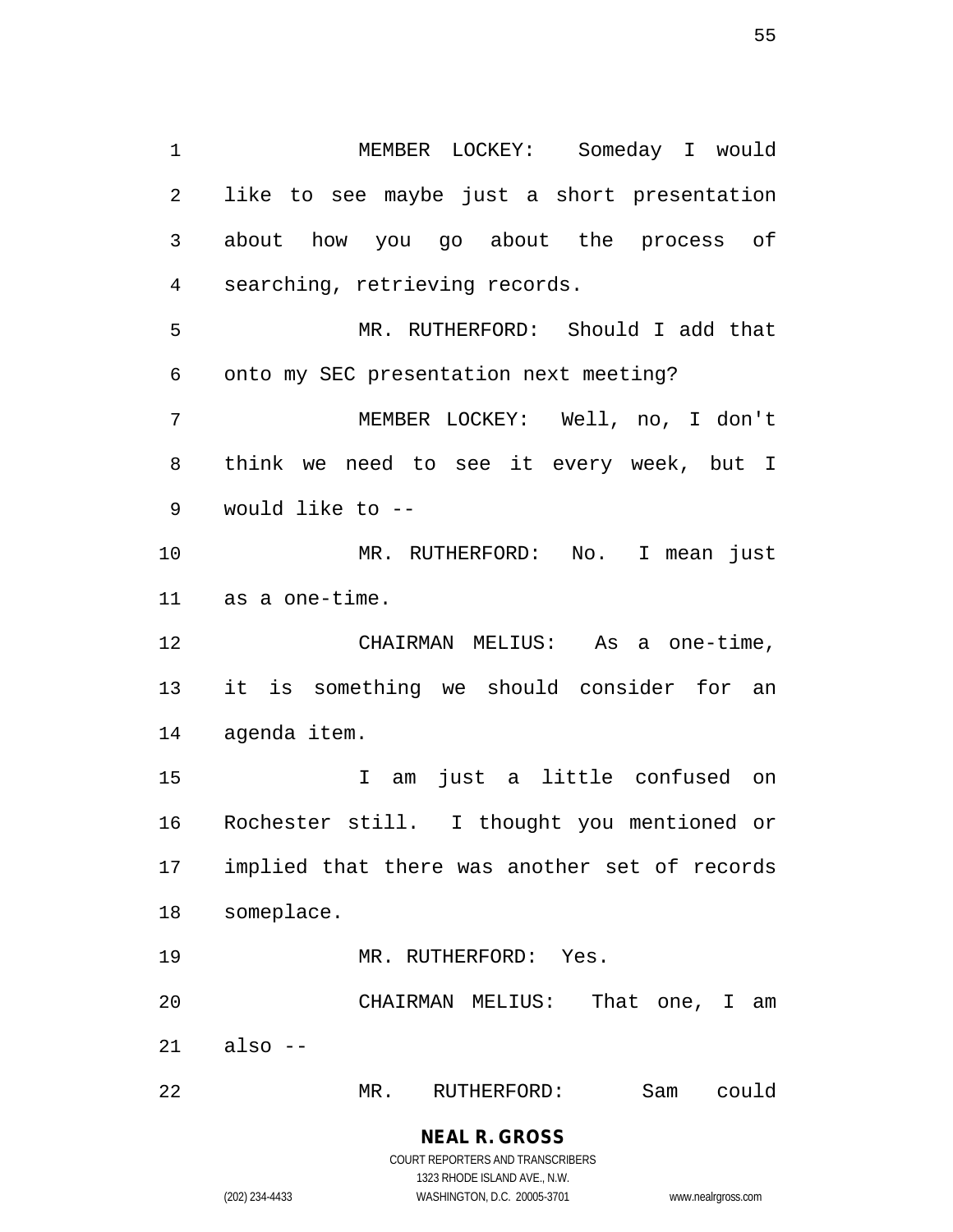actually talk about the search tool that was identified, but it is National Archives records at College Park, I believe, and they had identified -- it was another search tool that was used that actually identified records that had been missed in the first search.

 CHAIRMAN MELIUS: Maybe then as part of the presentation -- Sam, do you want to add anything to that?

 DR. GLOVER: It was a -- DOE captured certain historical records that they had essentially -- we thought they were in one location, and they had been subsequently moved. So you had to pull a different thread, and it happened that I came across a different finding, a large collection of these early AWE facility records, but they had been moved. So it was --

 CHAIRMAN MELIUS: I think we understand the difficulty, but as we are talking about SEC Class Definitions, I think we know that there will always be this stuff

#### **NEAL R. GROSS** COURT REPORTERS AND TRANSCRIBERS 1323 RHODE ISLAND AVE., N.W.

(202) 234-4433 WASHINGTON, D.C. 20005-3701 www.nealrgross.com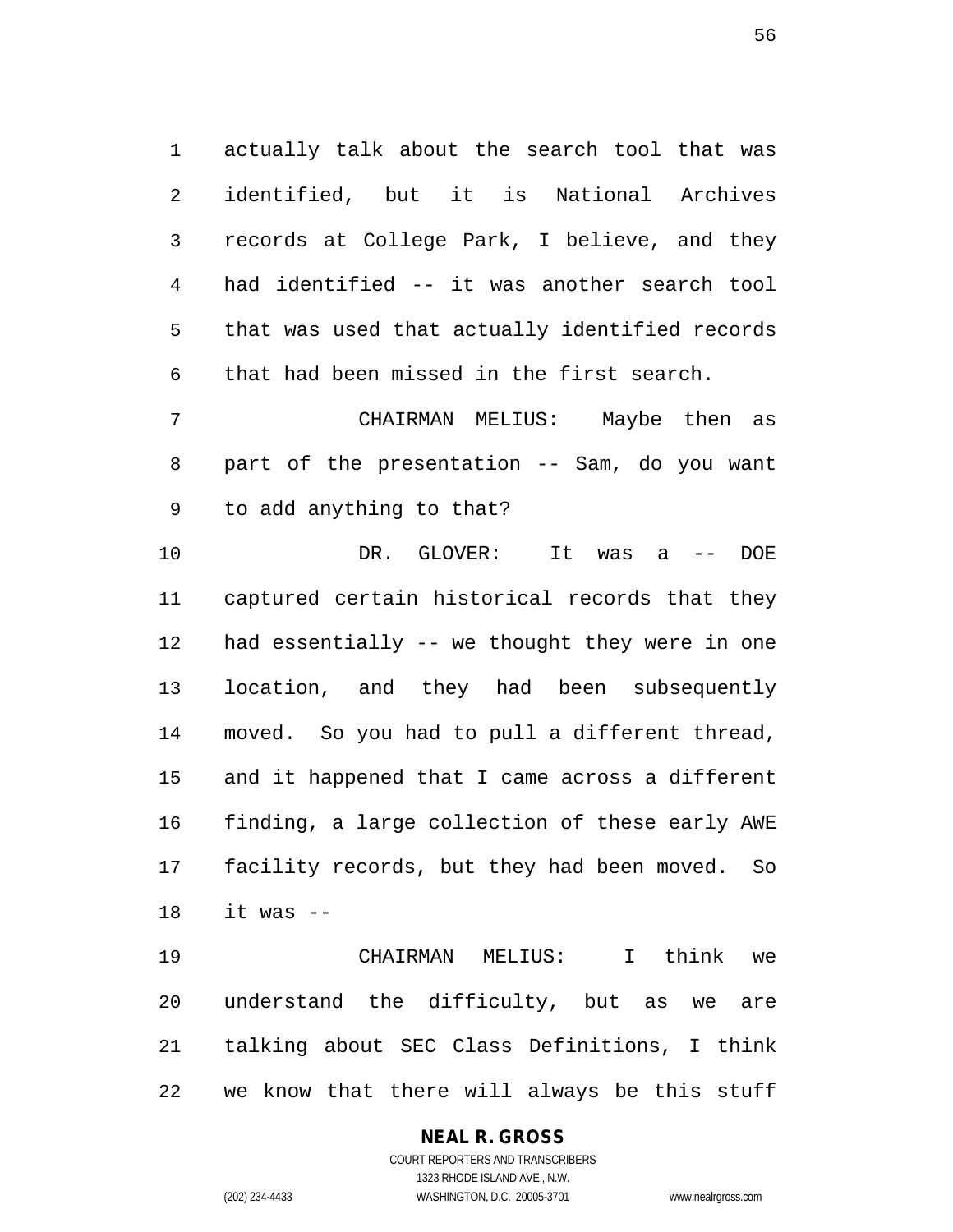out there that is going to be found 10 years later, but I think at least my concern is that someday we are going to come across -- we will have granted an SEC, and then we are going to find all of the records for that SEC.

 I don't know if we have a procedure for rescinding an SEC, but it is just a difficult circumstance. Hopefully, we don't have to confront it, but I think it is as thorough as it can be, but we understand that takes time and money to do. So there has to be some level of reasonableness on it.

 I think it would be helpful for the Board maybe at one of the next few meetings. Maybe we can even do it on our next conference call, the kind of thing that we could do for that. Dr. Lemen?

 MEMBER LEMEN: Did you have something else, Jim? You had you had two points.

 MEMBER LOCKEY: I have one other, and this goes around the General Electric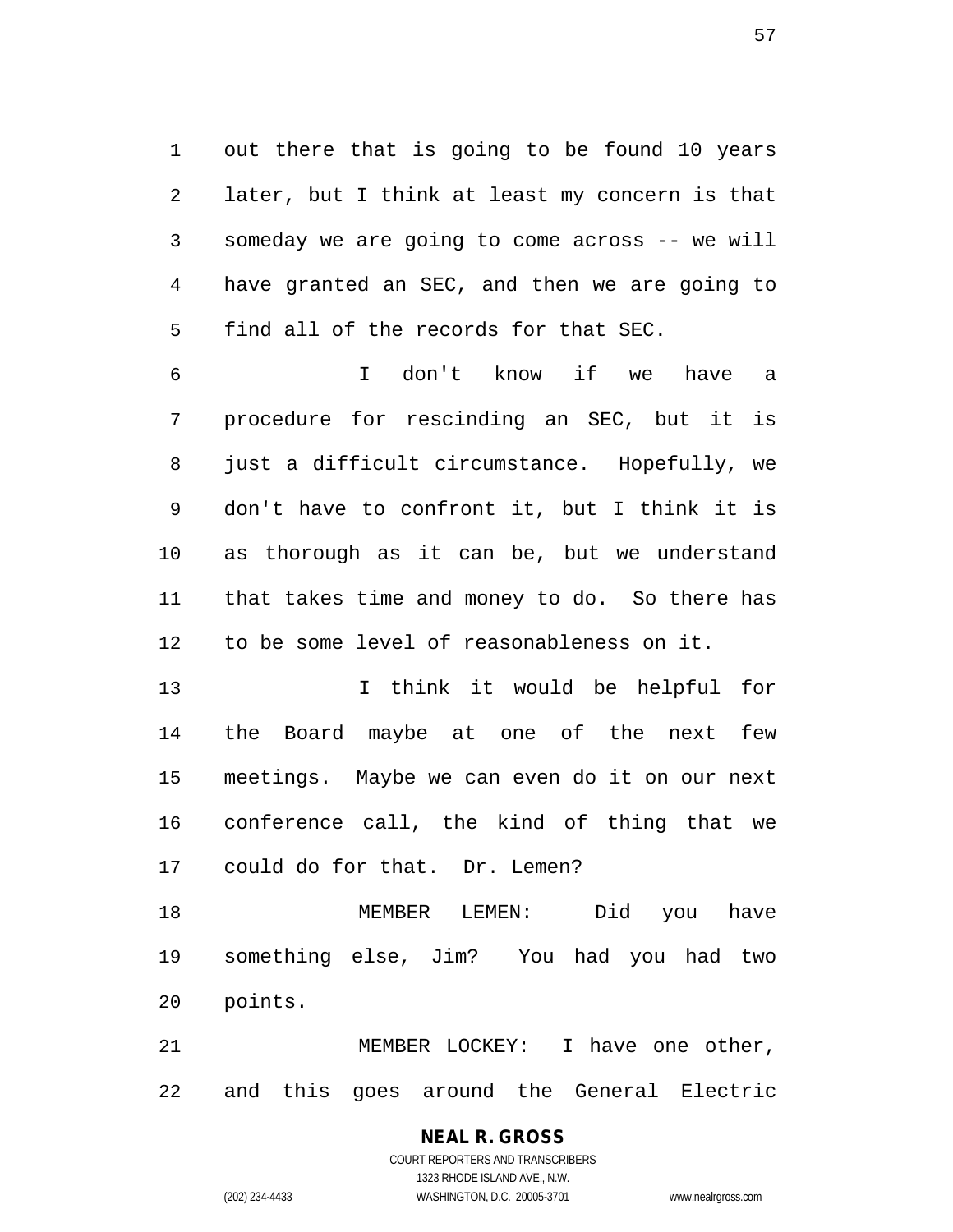issue in regard to how a Class is defined in a large industrial complex where part of the process at the complex is devoted to these types of production issues, but the rest of it is not.

 It would be labor intensive, but some type of archeological reconstruction of the site would at least give us some information as to what kind of issues we are dealing with, with a large workforce where perhaps only a small percentage of the workforce is involved with this type of nuclear production issue. General Electric would be a good example of that.

 How do we define what this plant looks like? What were they making over what time frame, and how many buildings? Just an education so at least we have something we can rely on to say we can't determine it or perhaps we can determine boundaries in relationship to Class limitation.

MR. RUTHERFORD: I have no problem

# **NEAL R. GROSS**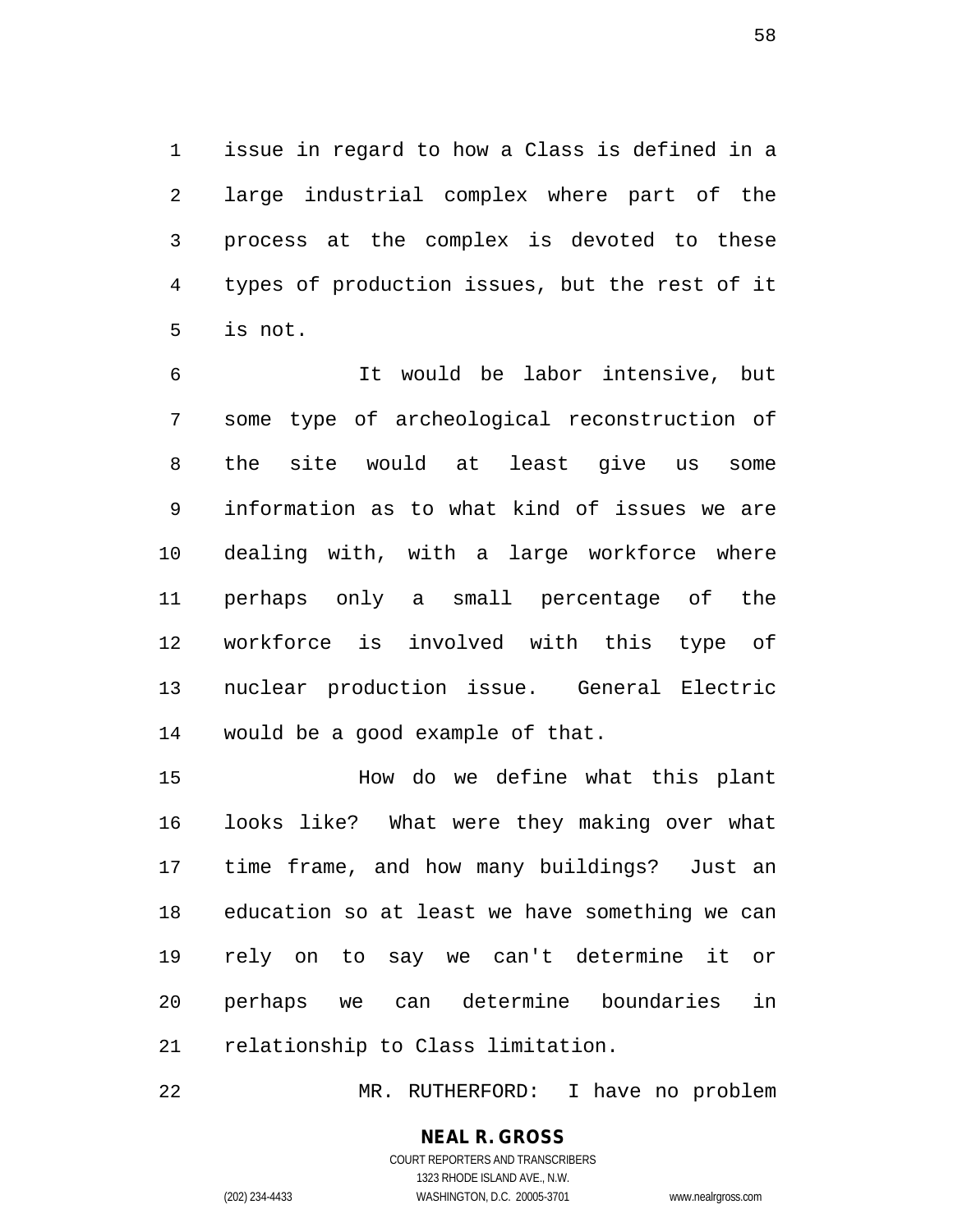with that and agree with that. I think the biggest thing, from my perspective, is understanding where that boundary -- where, at what level of information or what definition is the Board going to be acceptable of? I believe that, in order to reduce -- to define any of these Classes in a more smaller geographical area, in some cases it is going to be a subjective determination based on information that you hear from interviews and such.

 MEMBER LOCKEY: I think the Board is capable of making those decisions, but we have to make them with at least some foundation, and right now we don't have foundations for certain of these sites.

 MEMBER LEMEN: I would like to ask if NIOSH in their future presentations on their tables, under the SEC Evaluation Reports, if it would be possible to add two things.

17 CHAIRMAN MELIUS: Dr. Lemen?

**NEAL R. GROSS**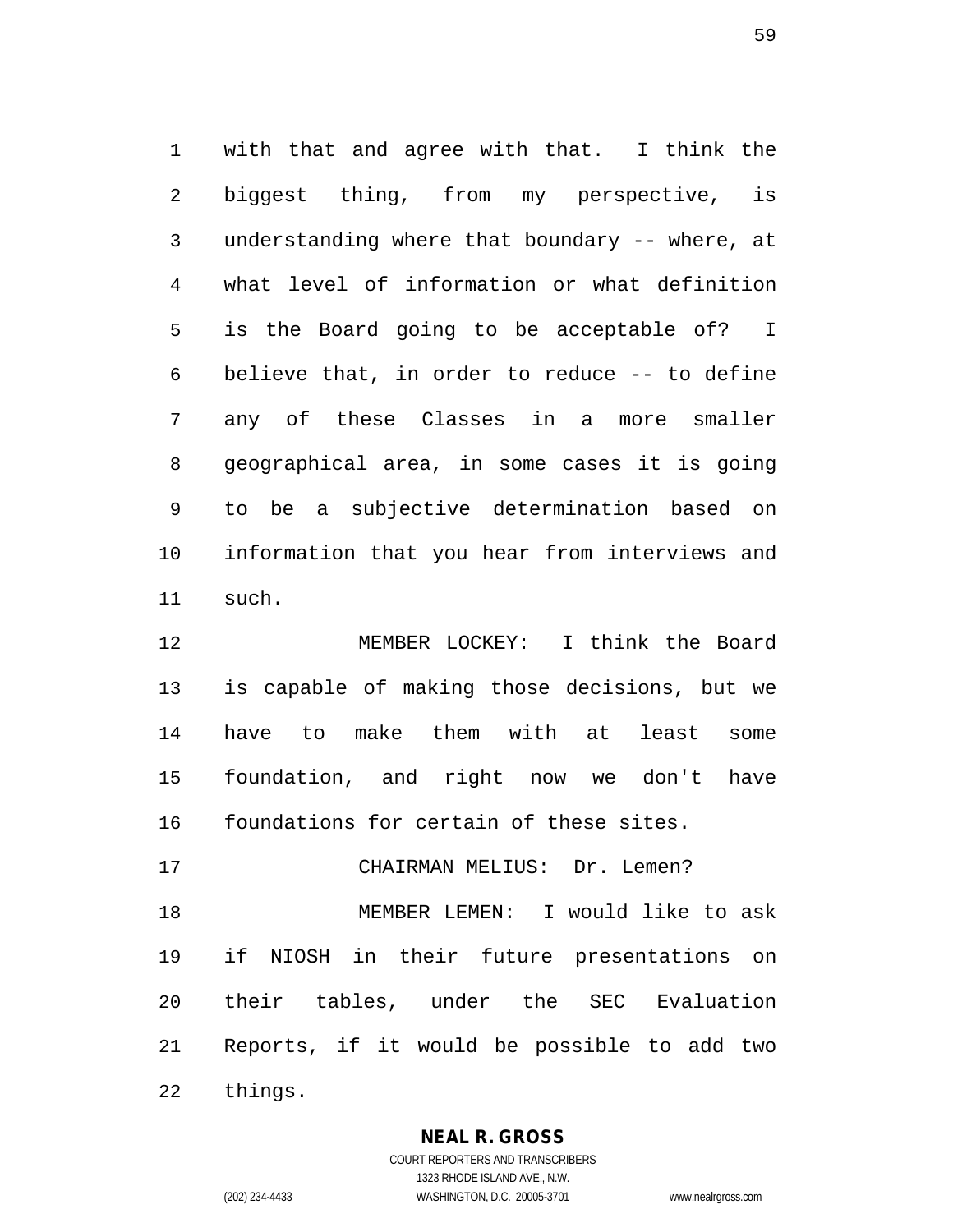First, under the ER completed, could you add when the petition was initiated? MR. RUTHERFORD: I certainly can. MEMBER LEMEN: And secondly, under the facility and Class evaluation, could you give us an estimate, if you have it, of the number of persons that would be covered under those classifications? Is that possible? Do you have estimates like we -- 10 MR. RUTHERFORD: Yes. MEMBER LEMEN: I am going to what Jim Lockey said, and that is yesterday when we talked about General Electric and others, I don't think that NIOSH understood the size of the population that they were looking at, and to include all 10,000 or 12,000 people -- you know, the Board could pass that, but not realize the size of it. Is there some way you can estimate size and put that in your report next time?

 MR. RUTHERFORD: Yes, we can estimate the workforce, the size of the

#### **NEAL R. GROSS** COURT REPORTERS AND TRANSCRIBERS 1323 RHODE ISLAND AVE., N.W.

(202) 234-4433 WASHINGTON, D.C. 20005-3701 www.nealrgross.com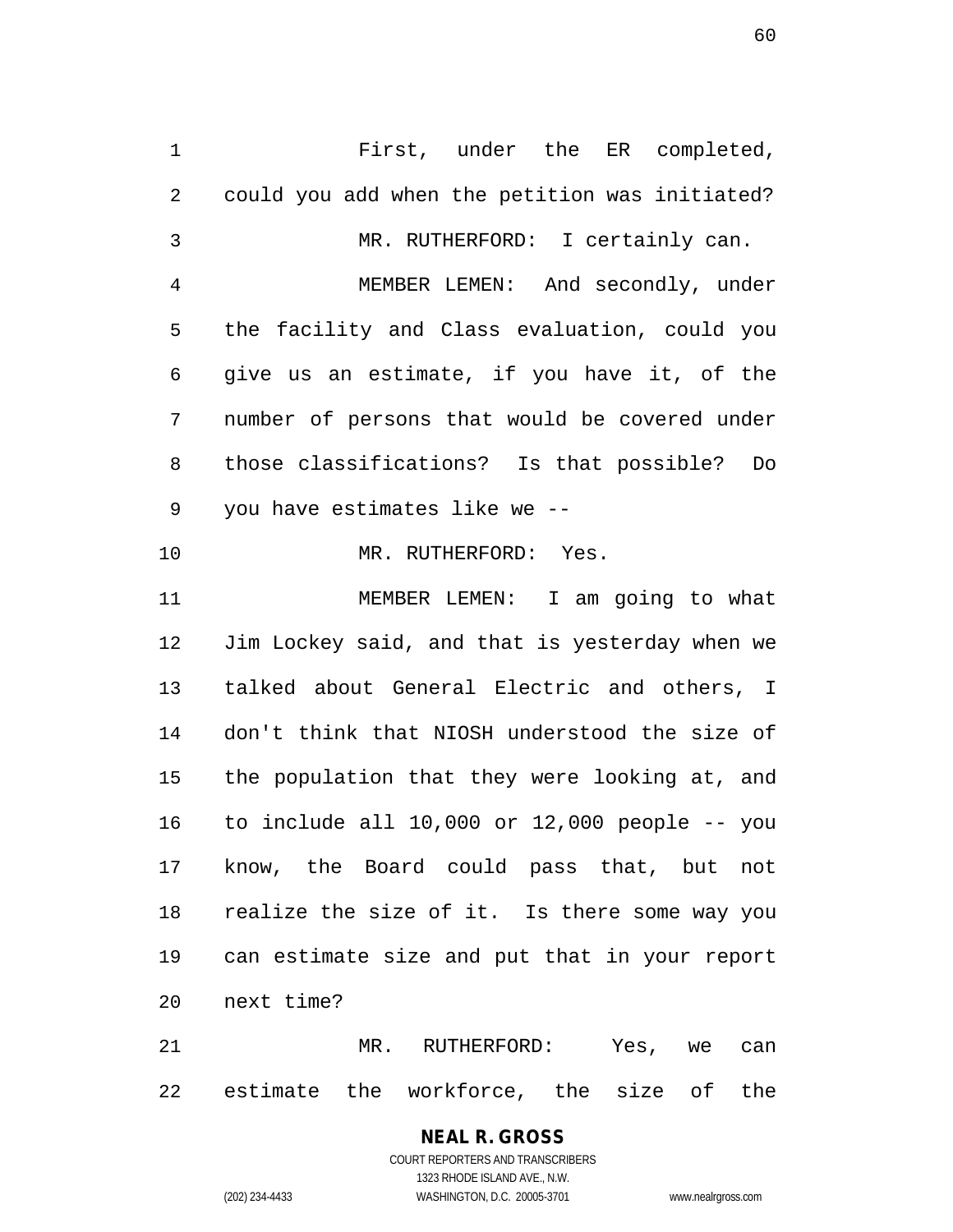workforce. I mean, part of our evaluation process is to try to do that.

3 I will say, though, that NIOSH was very familiar with the size of GE Evandale, considering the fact that most of us drive by it or have been by it a number of times. So I don't think that was not recognized, and we have discussed that.

9 MEMBER LEMEN: Thank you. CHAIRMAN MELIUS: Dr. Ziemer? MEMBER ZIEMER: I have almost forgotten what I was going to ask, but I do have a follow-up.

**I like the concept that Dr. Lockey**  has suggested where, on a large site like GE, it may be possible for us; and this wouldn't be completely subjective, but it would require judgments, to think about the likelihood that a person on another part of the site could have roamed into the area unchallenged, and maybe narrow down such a site.

Then the burden would be on

**NEAL R. GROSS** COURT REPORTERS AND TRANSCRIBERS

1323 RHODE ISLAND AVE., N.W.

(202) 234-4433 WASHINGTON, D.C. 20005-3701 www.nealrgross.com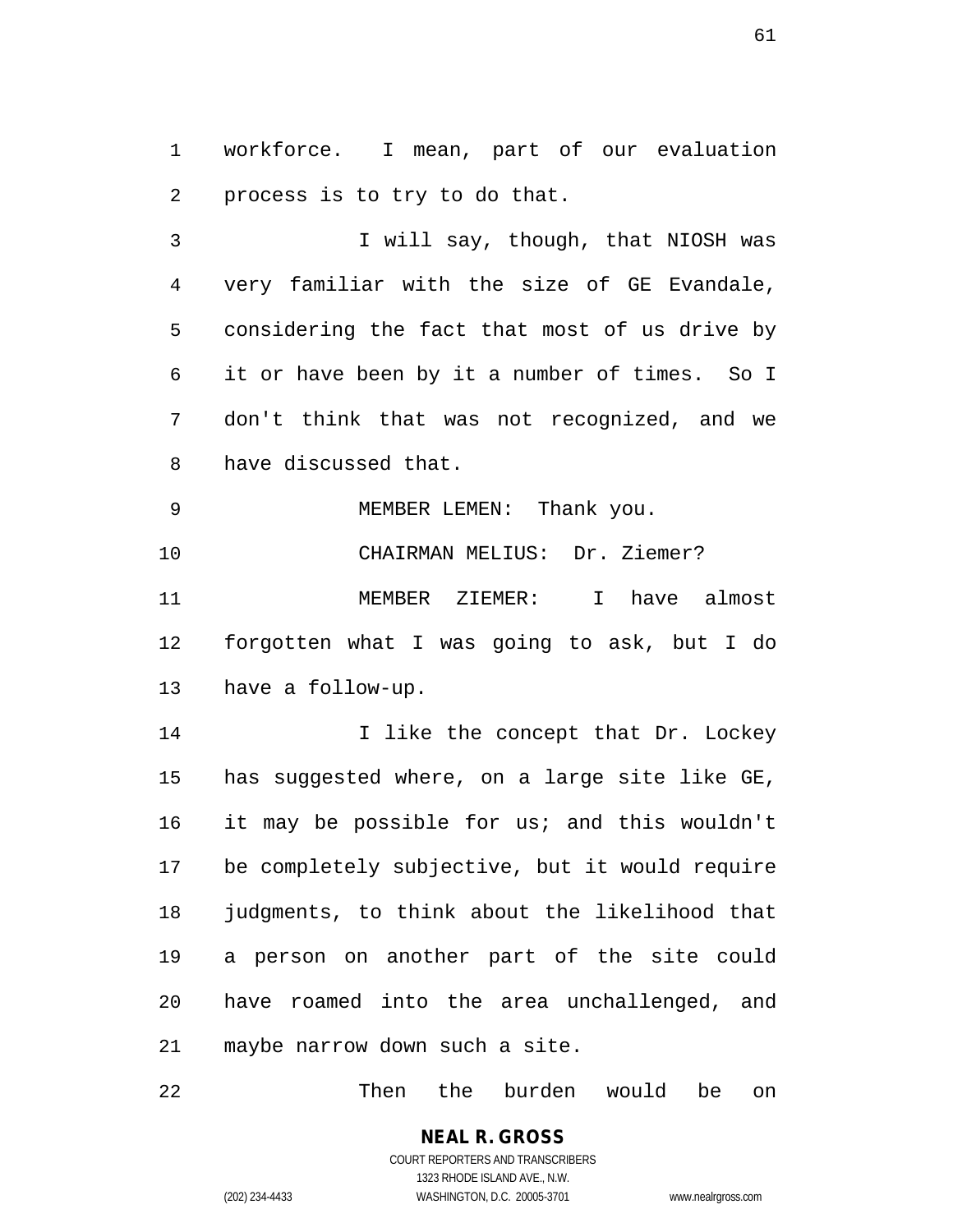someone outside some parameter to make a case that, yes, I went there for lunch every day, because my good buddy worked there, or something like that. But it seems to me, we can make some judgments, if necessary, that would put some level of restriction on some of these.

 The original thing I was going to talk about now -- I figured if I talked long enough, it would come back to me. I do commend what you are proposing, to go back and look at how the language has evolved over time, but can you give us some idea of when that process will be ready? This isn't going to take a whole lot of time. It sounds like you are underway already.

17 MR. RUTHERFORD: Yes.

 MEMBER ZIEMER: So are you going to be reporting back fairly soon on that? MR. RUTHERFORD: Yes. I can probably give a better estimate of completion at the Board conference call, and with any --

#### **NEAL R. GROSS** COURT REPORTERS AND TRANSCRIBERS

1323 RHODE ISLAND AVE., N.W.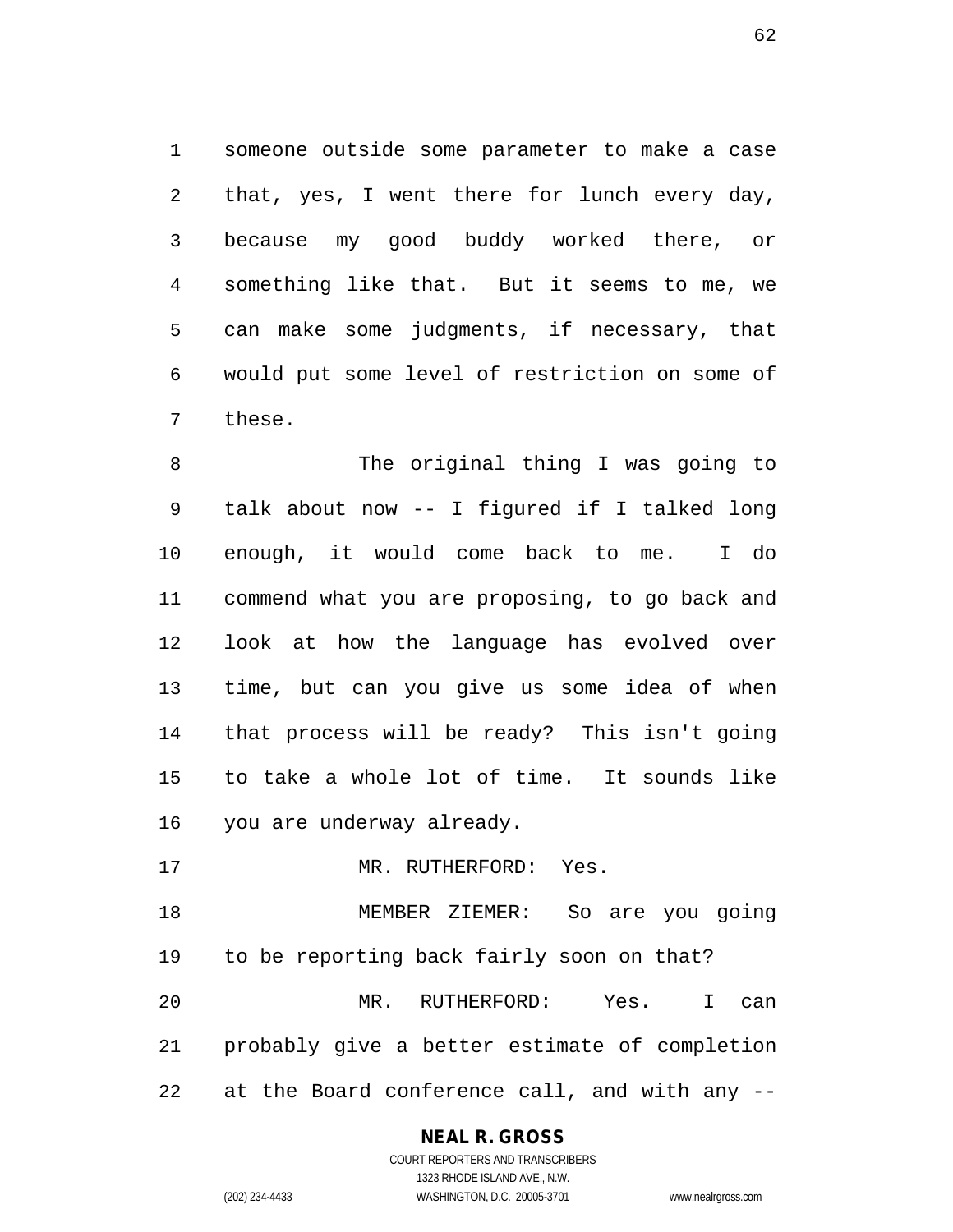in my mind, I can sit here and think, oh, we can do that and be ready by May, but then I start to actually look at resources and everything else, and recognizing all the other things everybody will remind me that they have to do. But I think I could definitely give you a good finish date at the Board conference call.

 CHAIRMAN MELIUS: We will hold you to that, by May, but -- Henry?

 MEMBER ANDERSON: I just wanted to raise the issue. Is there any difference in the efforts to identify workers who were there or I think, like at the GE Plant, there has got to be, of all of those people, far more than you maybe talked to that could give us at least a subjective feel for did people move around the site or what types of people did.

 Certainly, if you were a maintenance worker, you might have. So those kind of things, and when you kind of make a determination that you can't do dose

## **NEAL R. GROSS**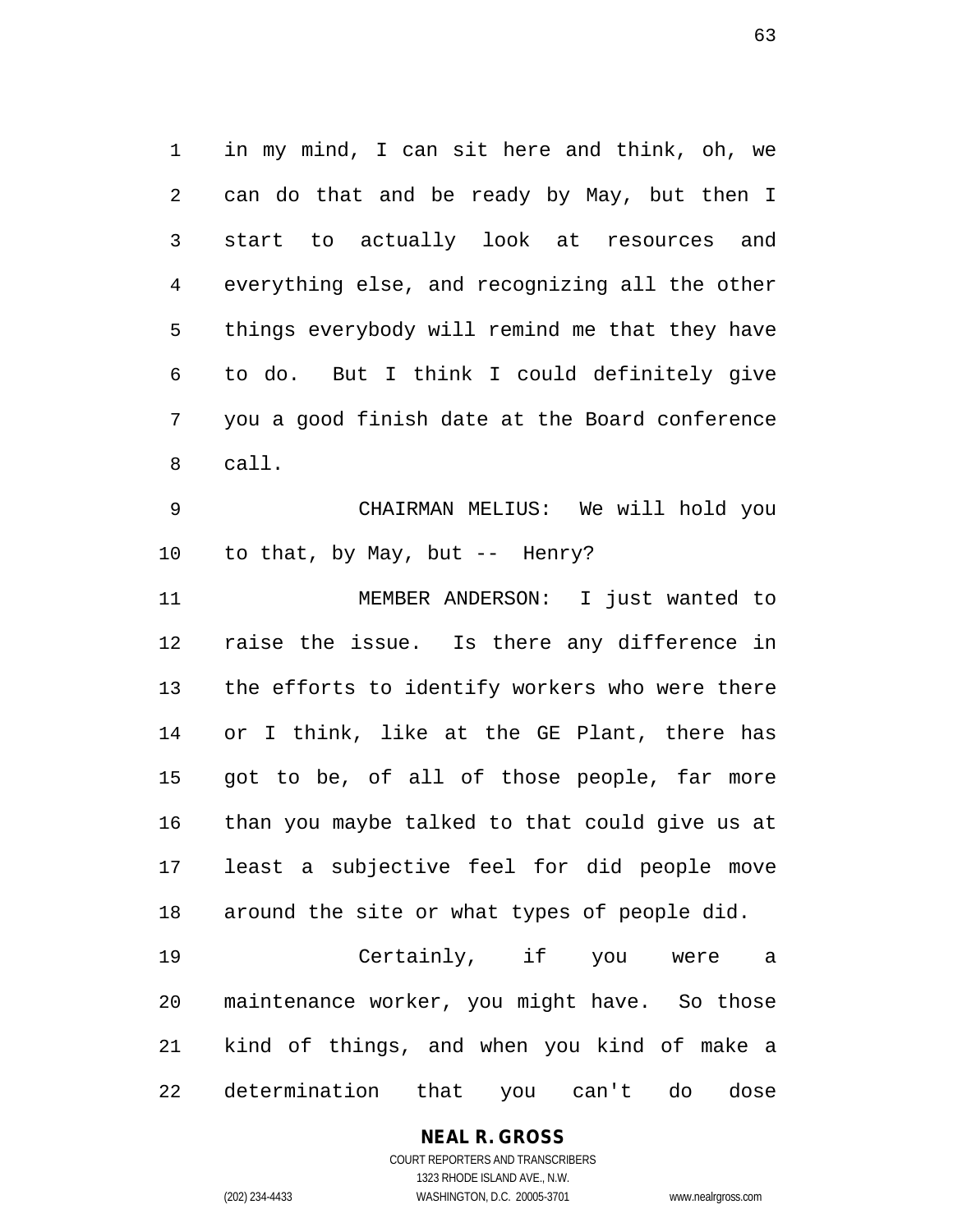reconstruction, things seem to move pretty quickly, and I don't know if you give the same amount of emphasis to going and trying to track down and talk to people when you have done a data search and it is not there, and then it seems we may move ahead very quickly when, in fact, describing how people interacted on the site might be very helpful in the Class Definition, once you have made that --

 MR. RUTHERFORD: Dr. Melius has actually made that point on a few occasions. You know, again -- and we will definitely move in that direction in the future, and we will work to make sure that we get additional interviews.

 Up to this point, we have kind of looked at that the bar was up here and reducing the Class, meaning that we needed to have the data, the actual supporting environmental monitoring data and other information, that we could quantitatively

> COURT REPORTERS AND TRANSCRIBERS 1323 RHODE ISLAND AVE., N.W. (202) 234-4433 WASHINGTON, D.C. 20005-3701 www.nealrgross.com

**NEAL R. GROSS**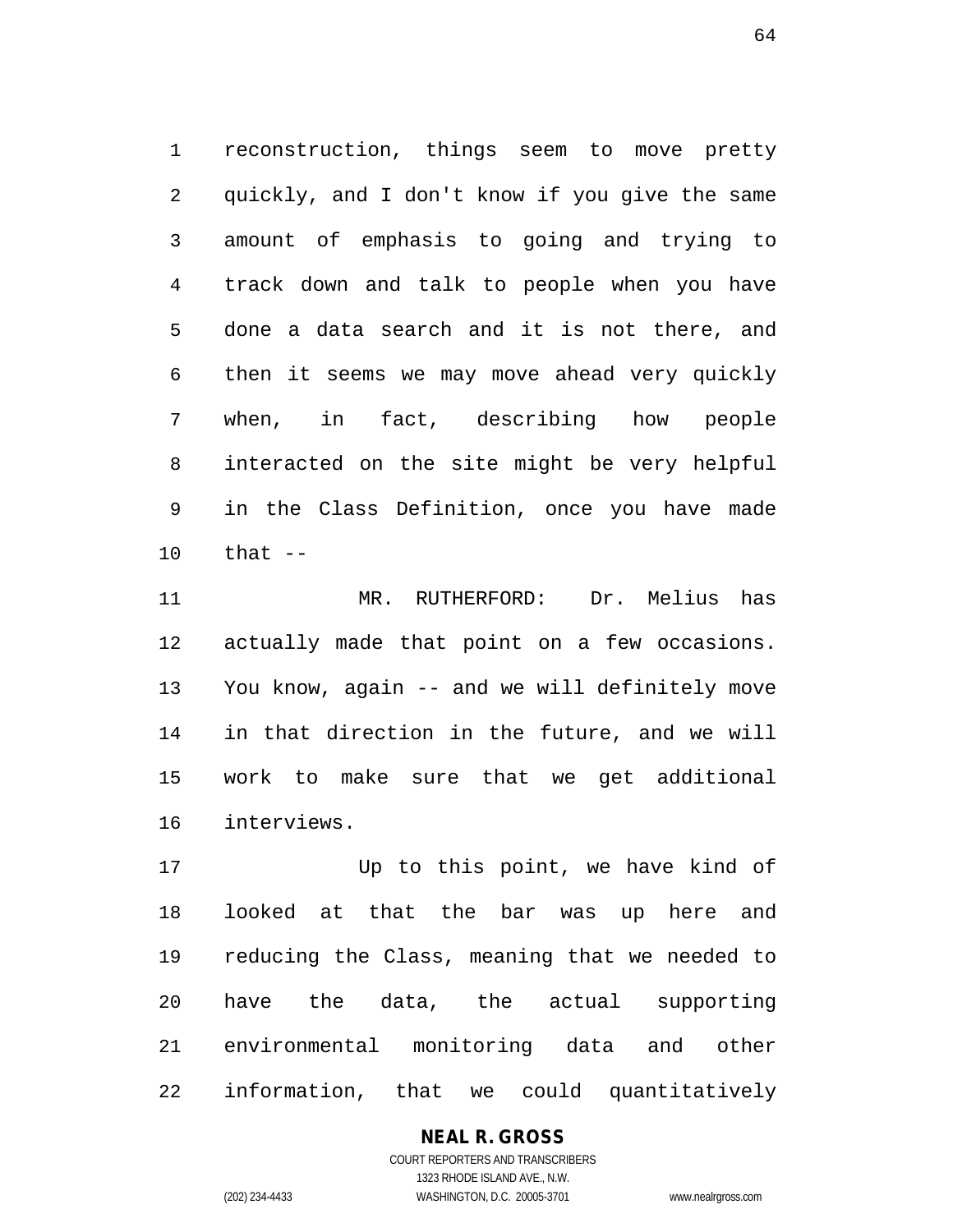ensure that we could bound exposures for those people outside.

 Now just in the Board's discussion that there may be a little movement in that, I think there is definitely some -- there would be some added value in going back and doing a lot more work with our worker interviews.

 CHAIRMAN MELIUS: Can I just follow up a little bit on that, on some questions to what Dr. Ziemer is saying. I think it was the point Brad made yesterday also when we were talking about General Electric, is that I think one of the concerns of the Board is that, okay, you are sort of broadening your definitions for the major sites where there is a lot of activity going on and a lot of workers who routinely would have exposures of some sort.

 Now that may be balanced by controls on access and sort of also the nature of the facility and what it is doing. Then on the other hand, we have these AWE sites, these

#### **NEAL R. GROSS**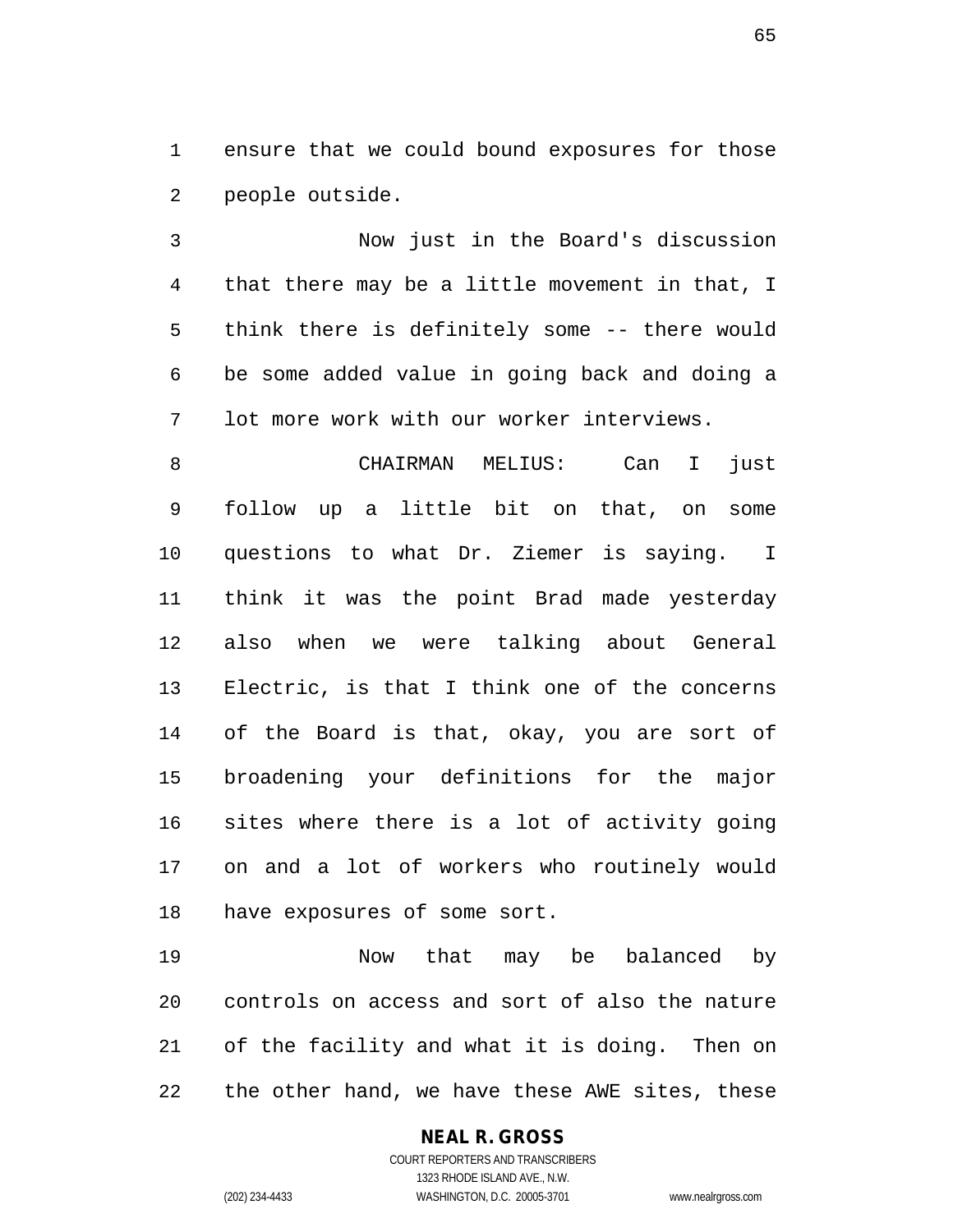older sites where there is very little information, which is the problem, but at the same time, I think there is a feeling at these larger manufacturing facilities that there is relatively less probability that a person on that site would have significant exposures, loosely defined.

 I think that is what we are sort of wrestling with and trying to come up with a right balance so that we are being equitable in terms of how we are treating people at these different sites.

 Back to the SEC Class Definition issues, my recollection is that way back when we started the program, originally -- we had discussions on this and disagreements, I think -- we had to redo a Class or so. I can't remember what the circumstances were, but originally it was that the Department of Labor would show up at the meetings, and that would be the first time they would see the report, basically when it was presented for the Class

#### **NEAL R. GROSS**

COURT REPORTERS AND TRANSCRIBERS 1323 RHODE ISLAND AVE., N.W. (202) 234-4433 WASHINGTON, D.C. 20005-3701 www.nealrgross.com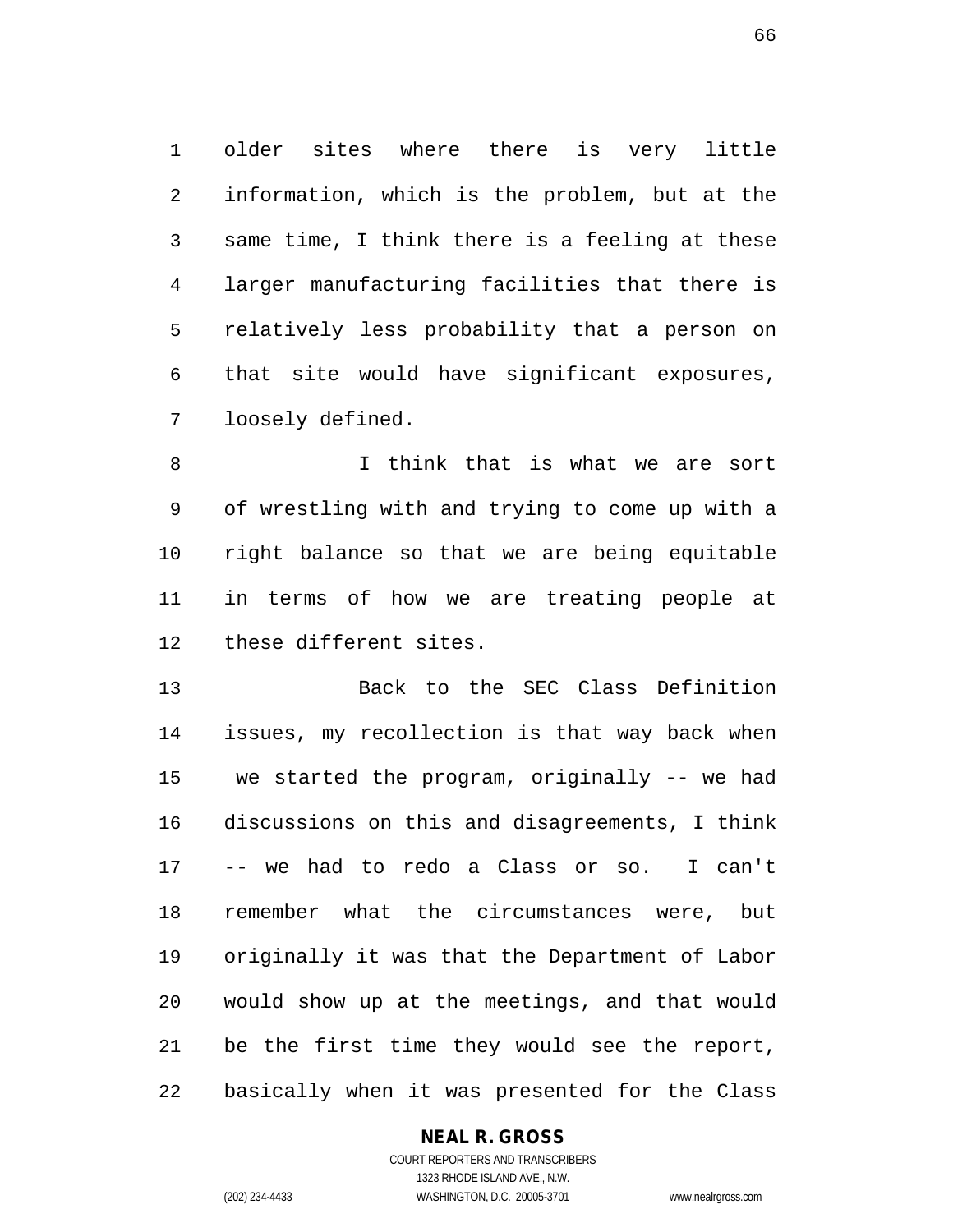Definition.

 So there was some -- we tried to work out some problems there. So then you started the process of sharing the information with the Department of Labor. I think, from Department of Labor's side, they are trying to think how can they practically process that Class Definition, make that operational, given what information they have and the natures of the claims coming in to them.

 Then, clearly, they don't have the same access or people with access to all the information that NIOSH may have, and they may need other types of information that is useful, clearly, evidence a person was employed there. So personnel records or at least records that people worked at these sites are more critical to them.

 I just would think that it would help us if we also maybe had a better understanding of how the Department of Labor currently implements an SEC and how they get

**NEAL R. GROSS**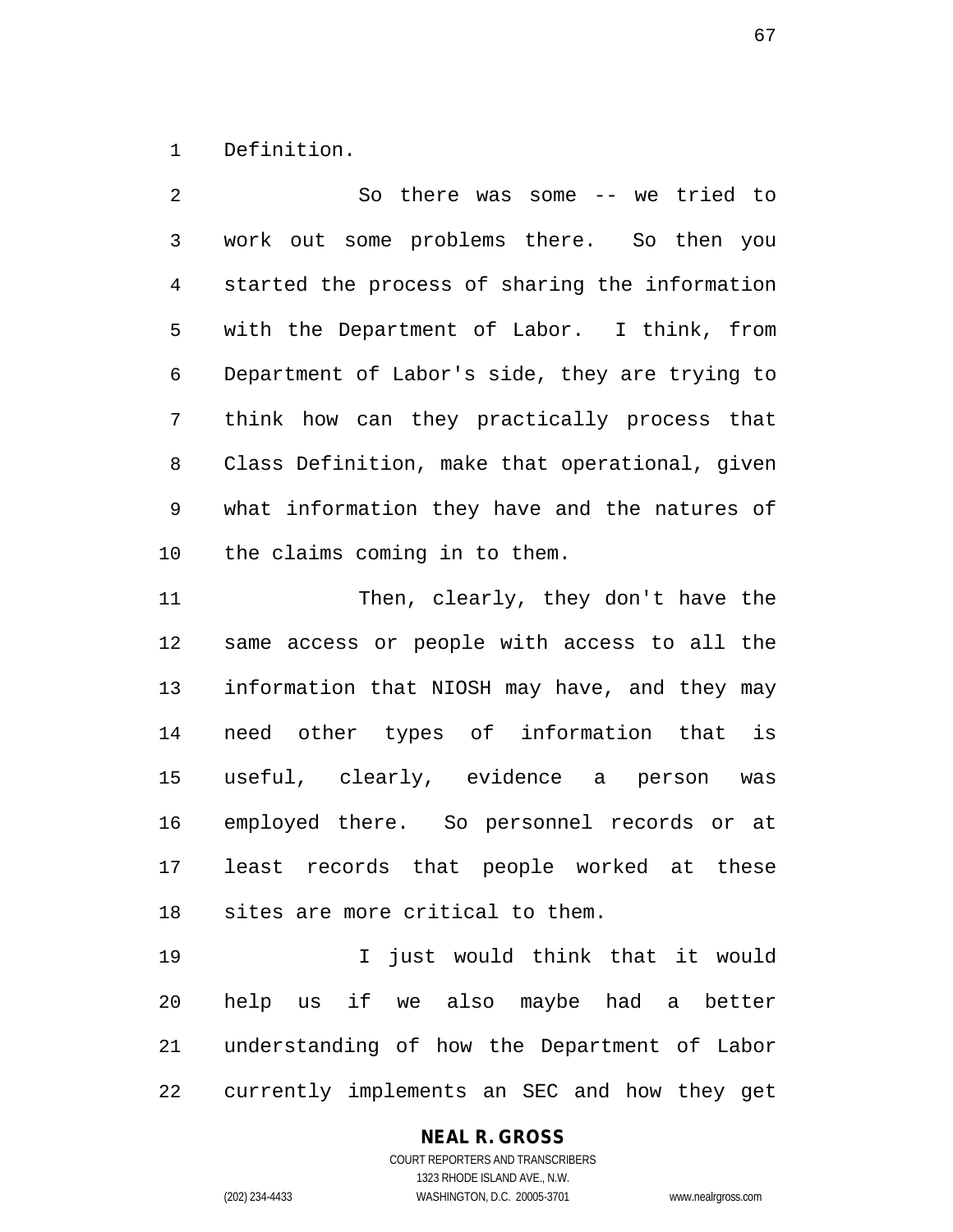instructions out.

 We have done that occasionally with other -- some of the Classes in terms of their instructions on how to do that, but I think some sort of overview from them and update, because if we are going to change how we do SEC Class Definitions, we should do it with input from Department of Labor also on that.

10 10 I think, clearly, something like the GE -- the proposed GE Class Definition is the most easy one to implement, just did you work there and so forth. Then it should have been monitored, clearly, is another high level complication for them in terms of how they make that work, or in a building and so forth.

 So I think we need to find some way that is appropriate in terms of who is getting covered and, at the same time, is practical to implement. So I would hope we would be able to do that with input and involvement from the Department of Labor also.

#### **NEAL R. GROSS**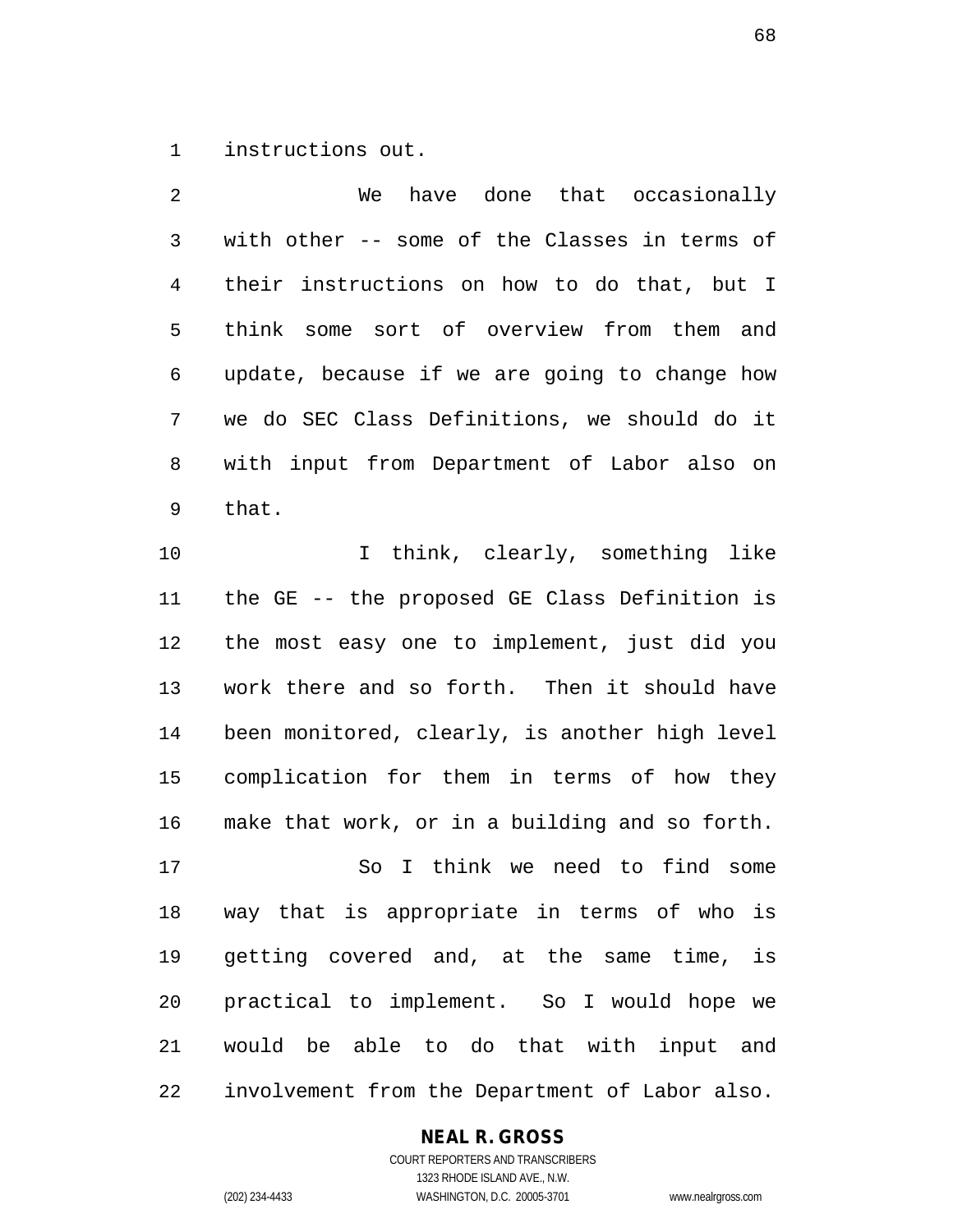So, Jeff, if you could think about that also.

 David Richardson, do you have any questions? Oh, sorry, Regina first.

 MS. CANO: Dr. Melius, I just wanted to add, I think it is also helpful if this information is shared with the site as well, because they can actually let you know how difficult it may be to put somebody on site or find records for those individuals.

 So we have come into that problem in the past. So I share that with NIOSH as well as Department of Labor when they are defining the Class.

 CHAIRMAN MELIUS: I think that would be appropriate also. I don't believe that -- I think one of the difficulties we have when we are defining a Class is the nature -- most of the records at the site are things that's being developed by NIOSH. You are looking for exposure records, and you are not looking at personnel records or what is

#### **NEAL R. GROSS**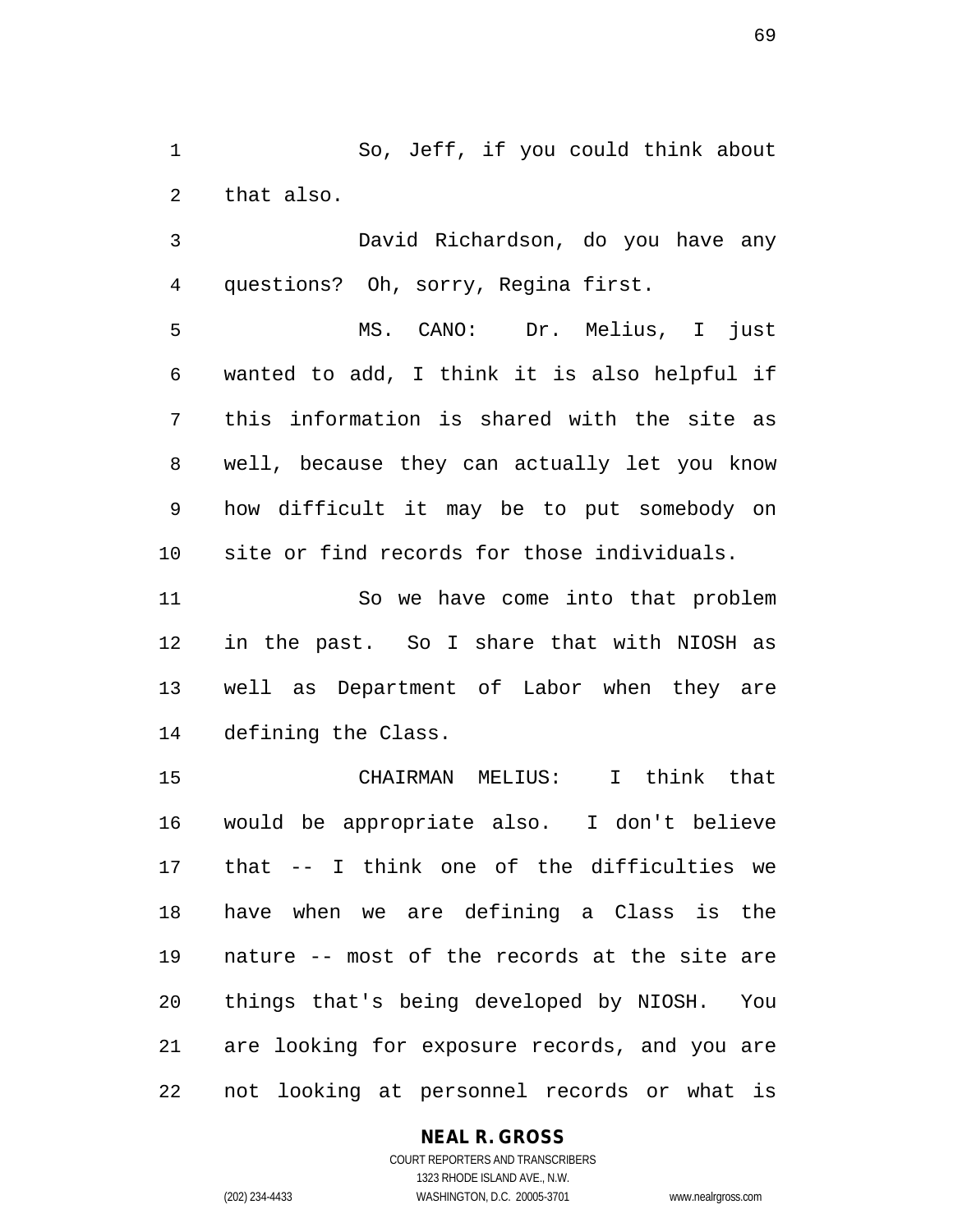available at the site for confirming employment at DOE, nor should you be.

 Most of the time, you don't need it, but that is something that, I think, Department of Labor needs to do. Clearly, it puts a burden on the sites and on Department of Energy, and they may know other sources of information that would make it facilitate that process.

 I know there are a lot of difficulties with many of the -- confirming subcontractors when people worked there and so forth. So maybe we can work out a process among the three agencies that would make this all work better. That is a good suggestion. Thanks. Sorry, David Richardson, do you have any questions for LaVon?

 MEMBER RICHARDSON: No, I don't think so. I thought that the story of how Rochester records ended up at Hanford was really interesting, and it made me think about whether there was -- you talked about one set

#### **NEAL R. GROSS**

COURT REPORTERS AND TRANSCRIBERS 1323 RHODE ISLAND AVE., N.W. (202) 234-4433 WASHINGTON, D.C. 20005-3701 www.nealrgross.com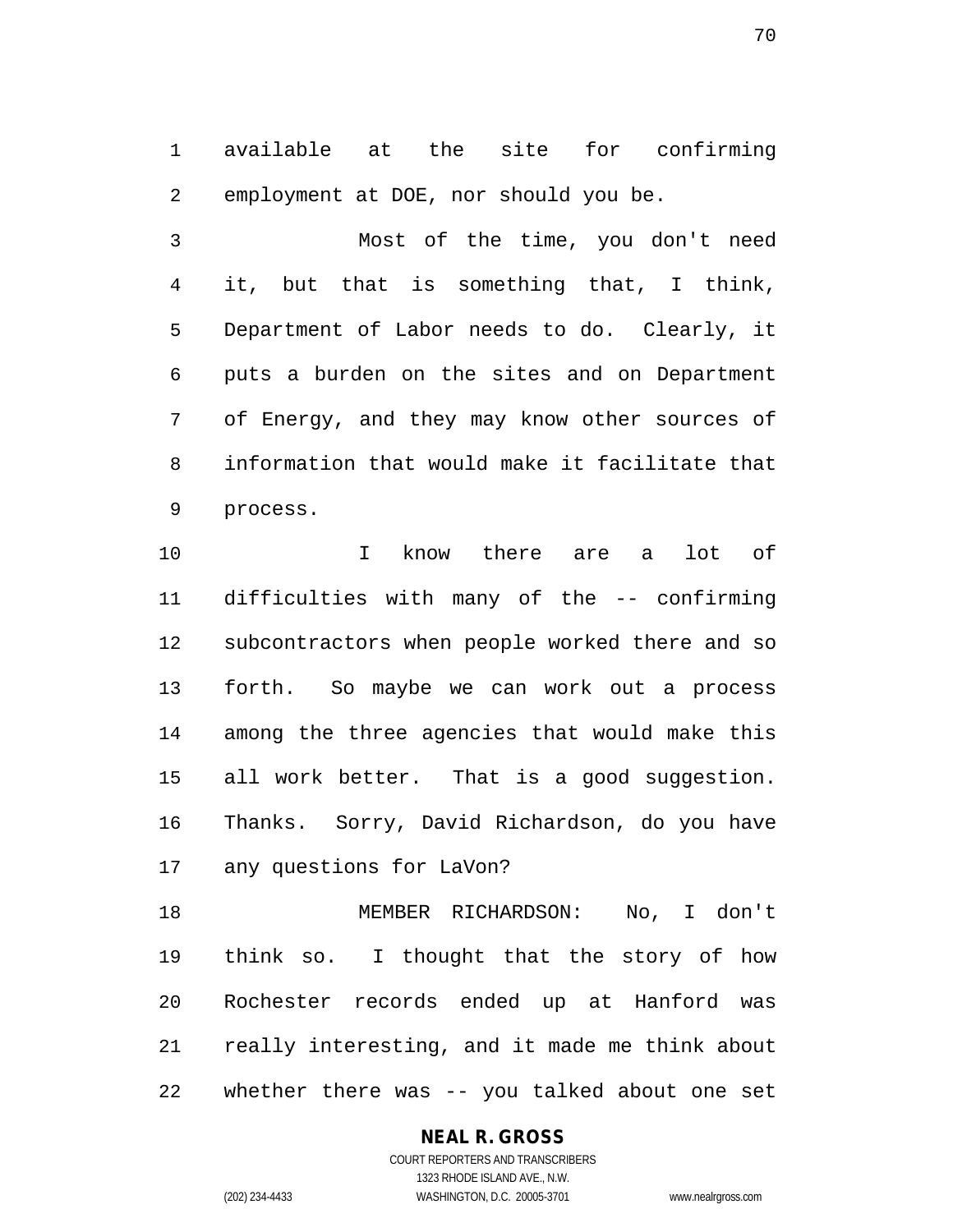of lessons learned about looking at Hanford, but then it was pointed out that this was -- you know, it's got a particular narrative thread to it, that somebody moved from one institution to another one, and then those records were archived there.

 I know from my own experience that that is often the case, that people will end up leaving their records at an institution or at a nearby library or archive where they stop.

 So I was trying to think if there was a way to exploit that more, and have you thought about that?

15 MR. RUTHERFORD: No, I don't know. We put together -- typically, when we go to these sites like Hanford with large electronic databases, we put in a number of search terms. We wouldn't just put in -- we may not just put in University of Rochester. We may actually put in other things, if we know there were specific positions and such that worked

#### **NEAL R. GROSS**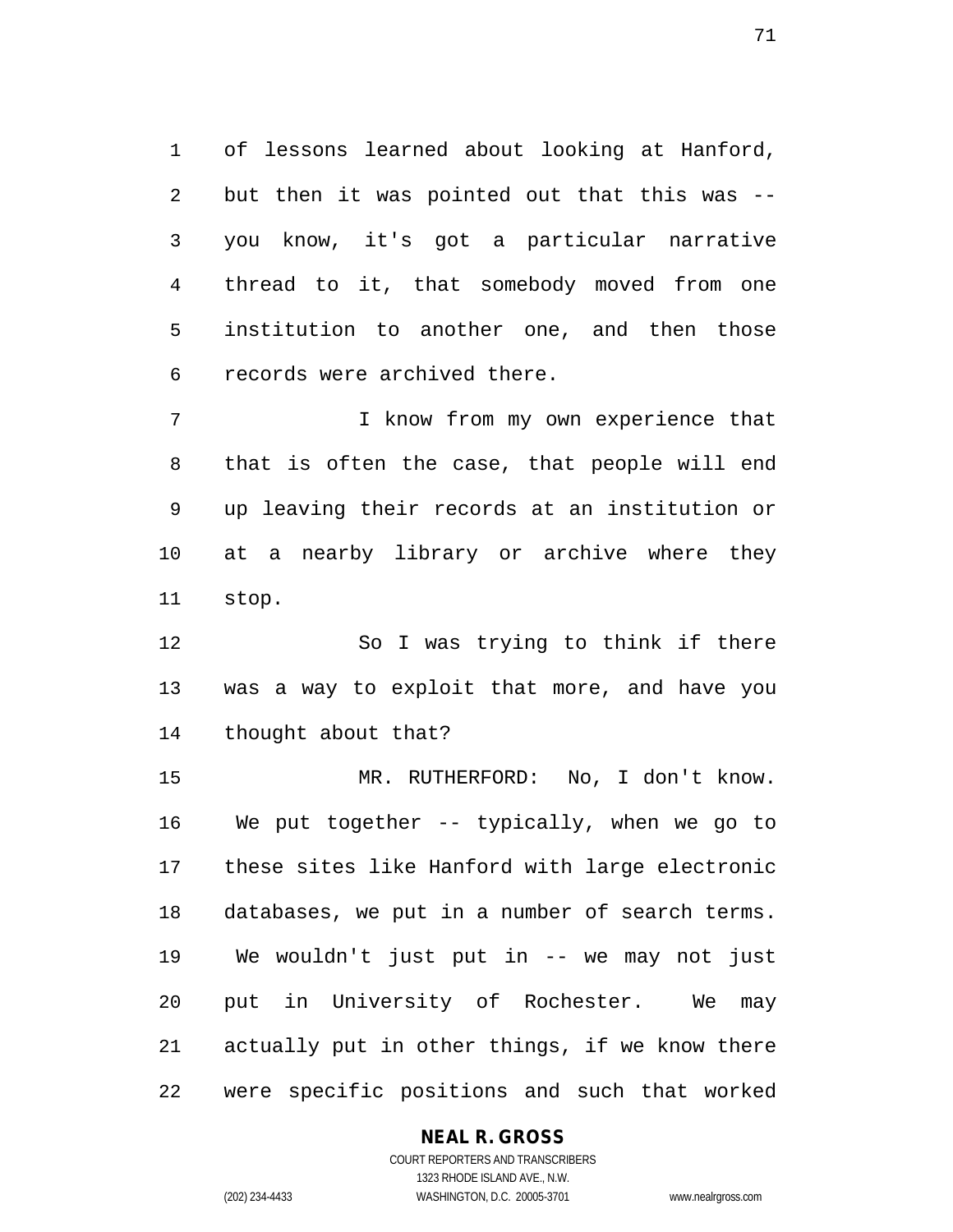there. We may put their name in as well, but beyond doing that, I don't know what else we can do.

 It is something I can definitely think about.

 MEMBER RICHARDSON: Yes. I wasn't thinking about search terms so much as there are a few key personnel that -- people in charge of health physics programs, for example, if you could identify their professional history when you are looking, do they end up moving to another DOE facility?

 We have had people that left their records to the university in the city where they were, for example. So I was trying to think if that sparked an idea.

 For example, could you identify the key for a period, a covered a period, the head of the health physics department, and figure out where they ended up, and would that give you another clue for another place to look?

#### **NEAL R. GROSS**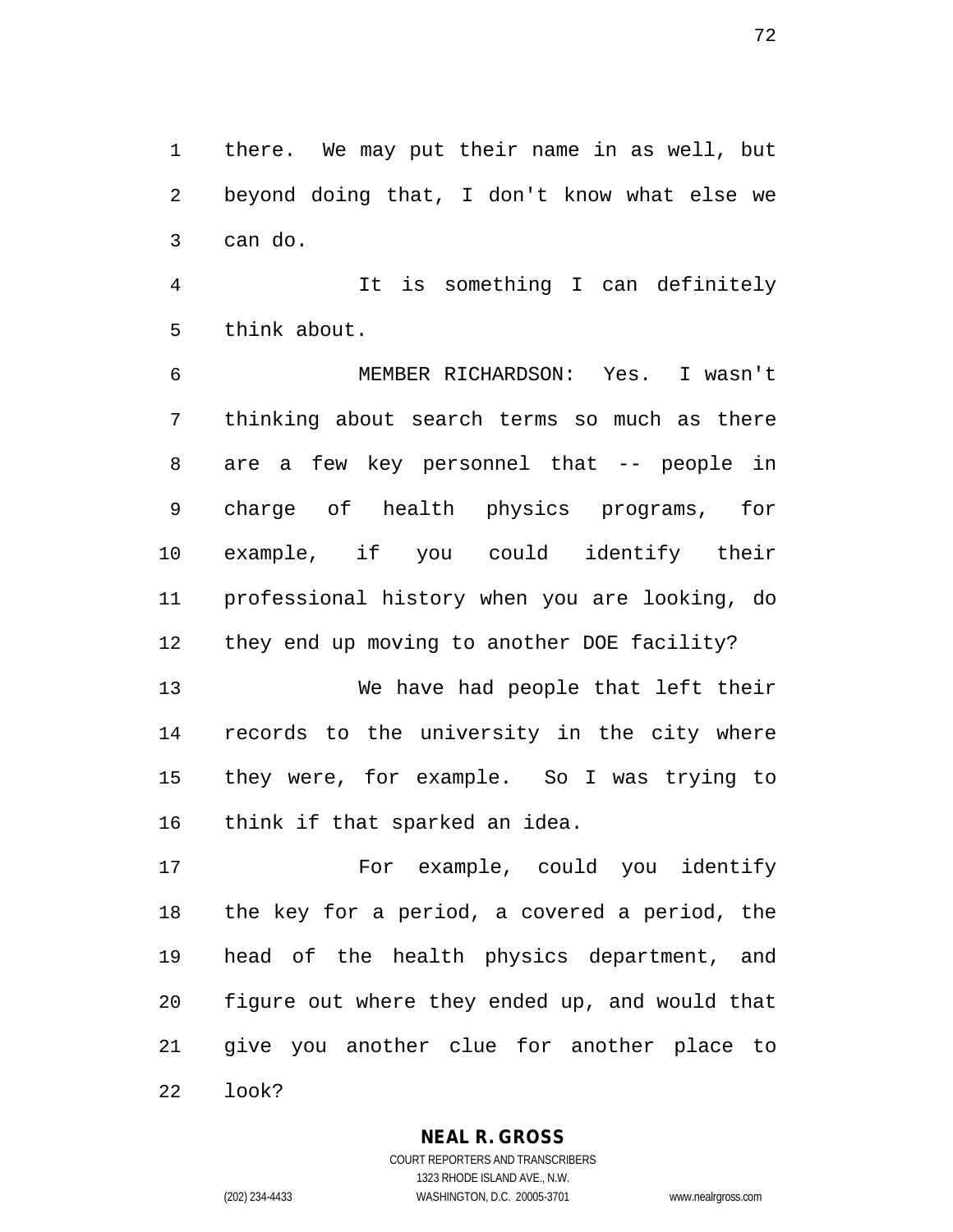MR. RUTHERFORD: And that is a good point. We do do that on a lot of occasions. We will actually try to determine who the RSO for some facilities or who the head of the health physics department was during those time periods. We have done that in the past, but that is a good suggestion to ensure that is part of our protocol.

 CHAIRMAN MELIUS: David, in the Rochester situation, NIOSH had talked to a lot of people at the University who were apparently trying to cooperate. It was just identifying the person who had left with the records was hard.

 I was suspicious that they were available, because I knew somebody that wanted to do a study with them. So I thought they might have been -- New York State might have - - I knew they were available at least about 12 years ago. So where they were I didn't know, but I knew somebody had access to them and knew where they were.

### **NEAL R. GROSS**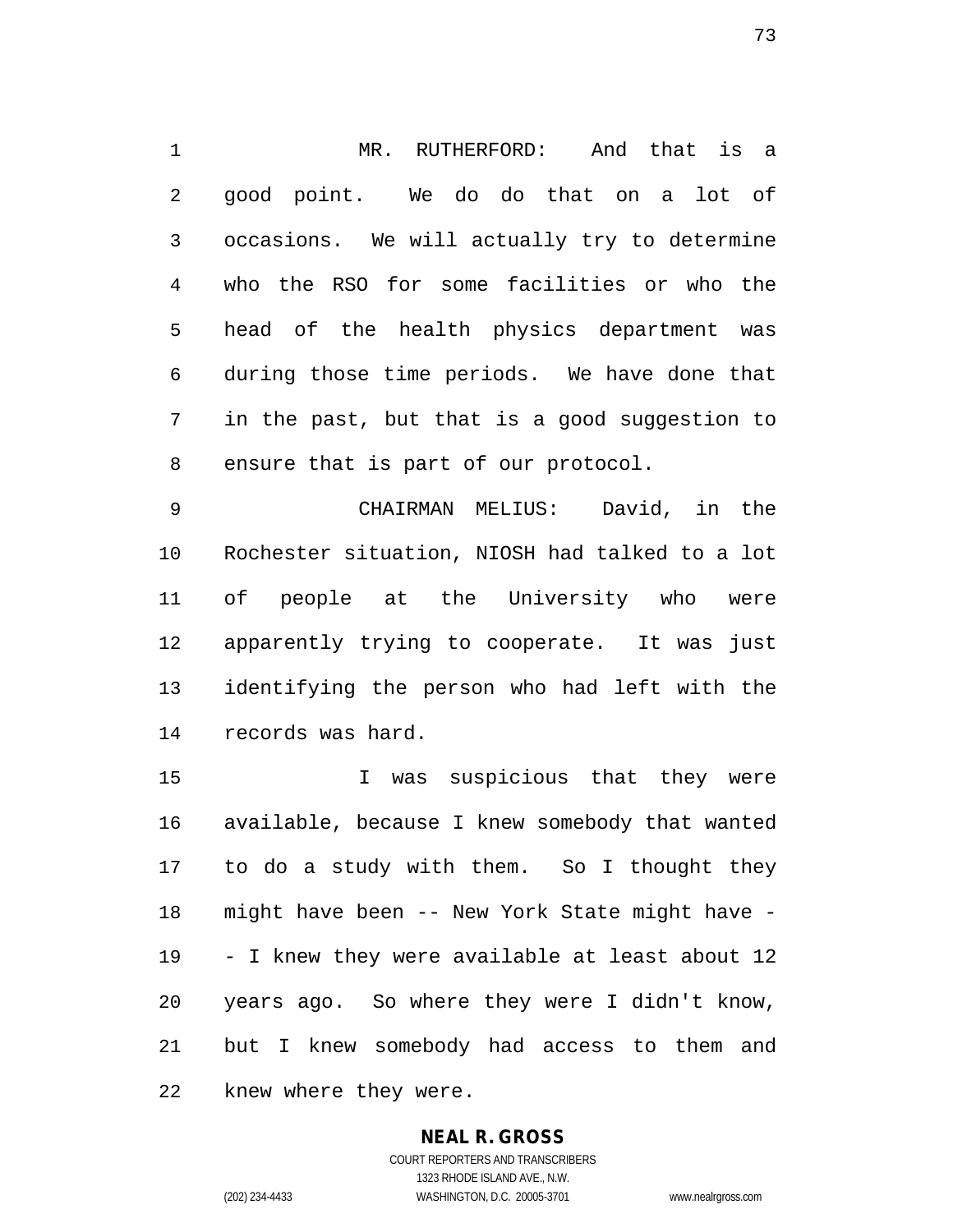So between Jim and I, with our contacts at University of Rochester in New York, we had a few more people that we could talk to. But it wasn't that NIOSH didn't try, and it is hard, but I think your points are good, that especially in the universities and settings, as people move around, yes, they do tend to bring records with them, if they are going to do some sort of follow-up with them. Hopefully, we can identify those people. 12 MEMBER RICHARDSON: Oh, yes. I am not implying that you are not trying at all. This is total detective work. I commend you for your efforts. I thought it was an interesting one and it made me think about other lessons learned. Thank you. CHAIRMAN MELIUS: Thank you. Any other questions for LaVon? If not, you are off the hook, LaVon, and we will take a break.

 We will start at 10:45. I think we have somebody calling in then as part of our

# **NEAL R. GROSS**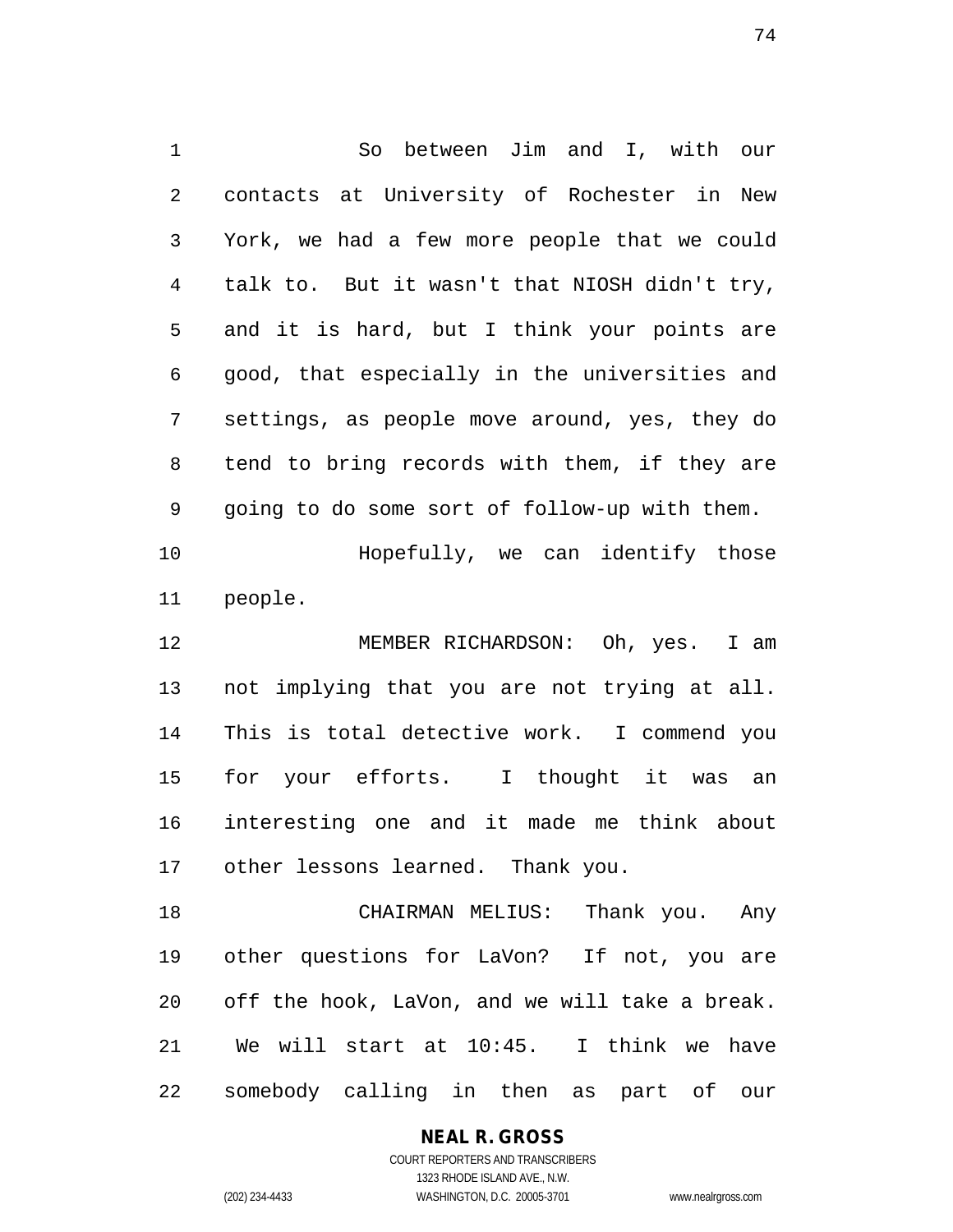follow-up. Ted, any announcements?

 MR. KATZ: Yes. Just that we need to try to start promptly at 10:45, for that reason.

 (Whereupon, the above-entitled matter went off the record at 10:17 a.m. and resumed at 10:47 a.m.)

 CHAIRMAN MELIUS: If everyone can get seated, we will get started here, please. 10 MR. KATZ: Thank you, everybody. Before we proceed, let me check the phone lines. First, our two Board Members, Dr. Richardson and Mr. Gibson, are you with us again?

 MEMBER RICHARDSON: I am, David Richardson.

 MR. KATZ: Well, Mr. Gibson -- I am not sure if he was going to be able to make this session either.

 Let me also check. We are expecting a Congressional staffer to join us, Mr. Richard Miller with the House -- Education

# **NEAL R. GROSS**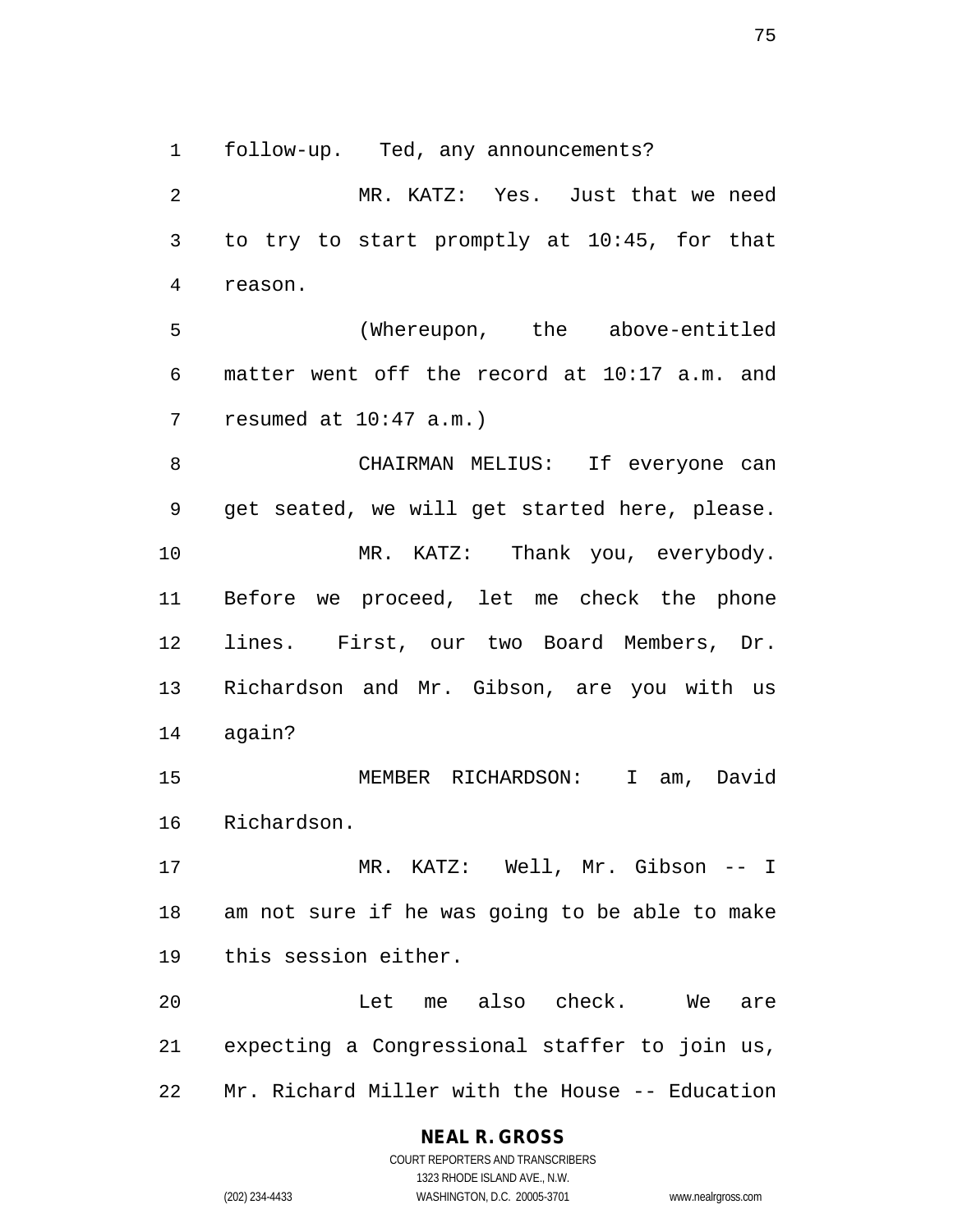and Labor Committee of the House. Richard, are you with us? Richard Miller? We are just going to hang in here for a couple of minutes and give Richard a little bit of time to join us. MEMBER RICHARDSON: I believe Richard is on the phone. Can you hear him? MR. KATZ: We couldn't. We cannot. Richard, we can't hear you. 10 (Off the record comments.) MR. MILLER: Hi, there. Richard Miller. MR. KATZ: Okay, thank you, Richard. Glad you could join us. 15 MR. MILLER: Sorry for the delay.

I called a little earlier.

 MR. KATZ: No, that is quite all right, and we have not begun.

MR. MILLER: Terrific.

 CHARIMAN MELIUS: We are just coming back from a break, and I would like to start. We have a number of administrative

1323 RHODE ISLAND AVE., N.W. (202) 234-4433 WASHINGTON, D.C. 20005-3701 www.nealrgross.com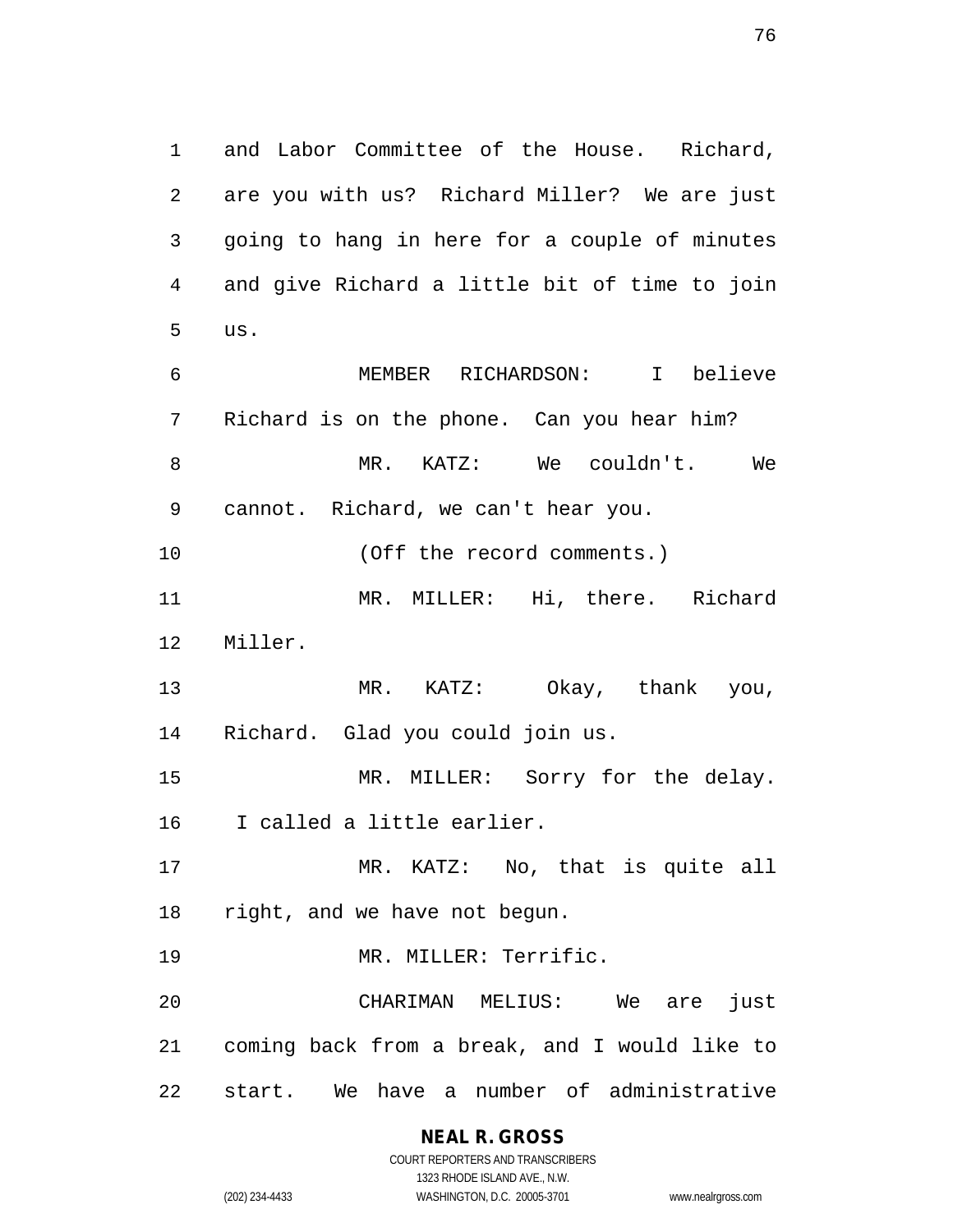issues, other issues, to deal with for the rest of the day, including a number of Work Group reports, Subcommittee reports.

 The first issue -- a couple we want to try at the time. As I said earlier, one will be this discussion of surrogate data, and we will hear from Richard Miller from the House Education and Labor Committee in a second, and then, as I said, the worker outreach evaluation framework we will talk about.

 We are hoping that Mike Gibson will join us on the line. He had some personal business to deal with today, but should be back on later this morning or early this afternoon.

 So why don't we start with the surrogate data discussion. There is a draft of the criteria. The Surrogate Data Work Group met a few weeks ago. There is an updated draft that I have circulated to everybody and, I believe, is on your

### **NEAL R. GROSS**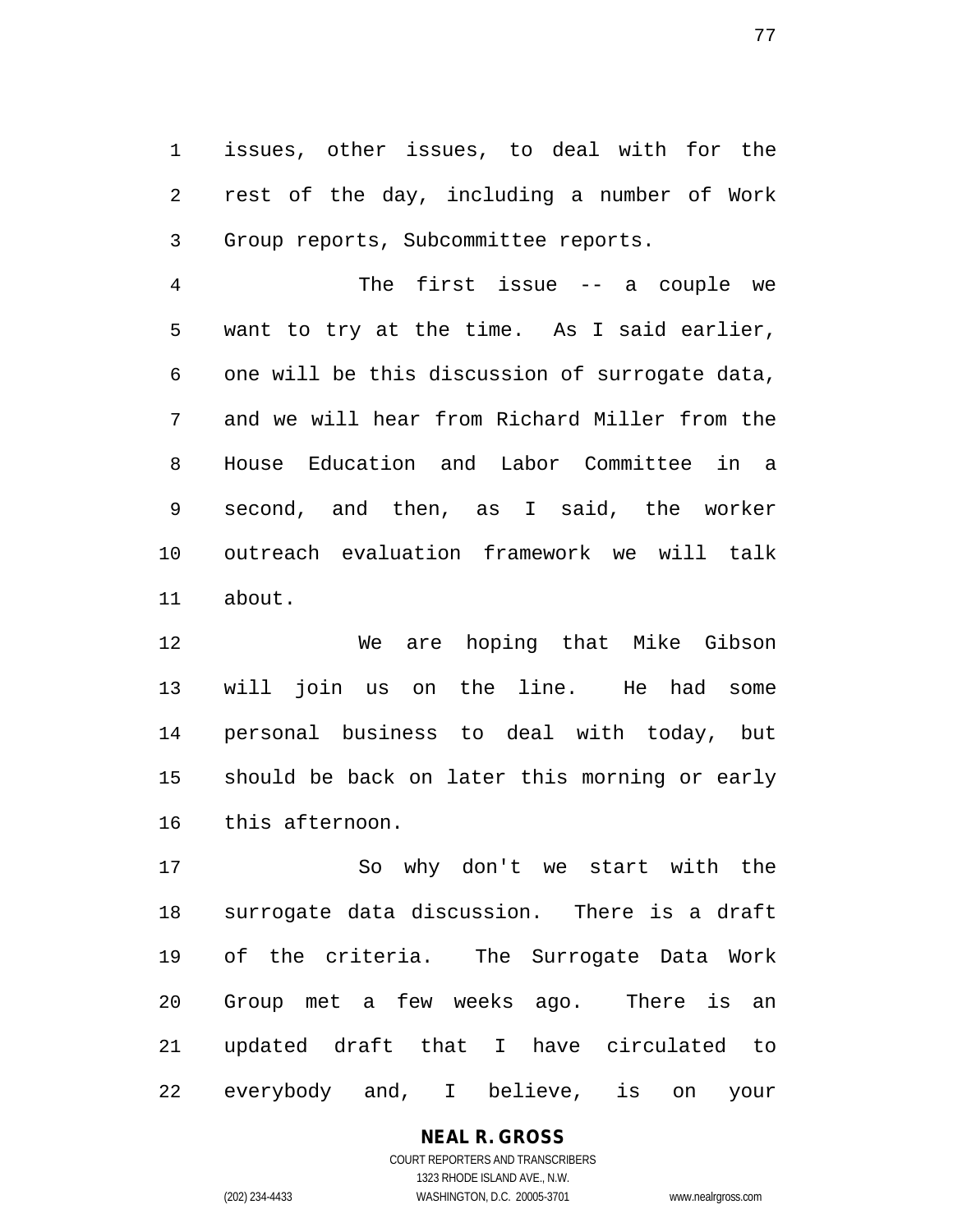information, the memory sticks that we were all given here.

 Before we start that, I believe Richard Miller had wanted to give us a little bit of background. So, Richard? MR. MILLER: Hi, there. Well, thank you. I won't take much of your time. I assume you have the whole Board there except David Richardson. Is that right? CHAIRMAN MELIUS: David is on the line. MR. MILLER: Terrific. Well, I appreciate you all just giving me two minutes here on this issue. We have had some discussions, just by way of background, both with the GAO and between and amongst a variety of Congressional -- individual Congressional offices and the Senate Health Committee and the House Ed and Labor Committee, regarding NIOSH's interpretation of EEOICPA as it pertains to the use of surrogate data and,

while your Board may not be necessarily poised

### **NEAL R. GROSS**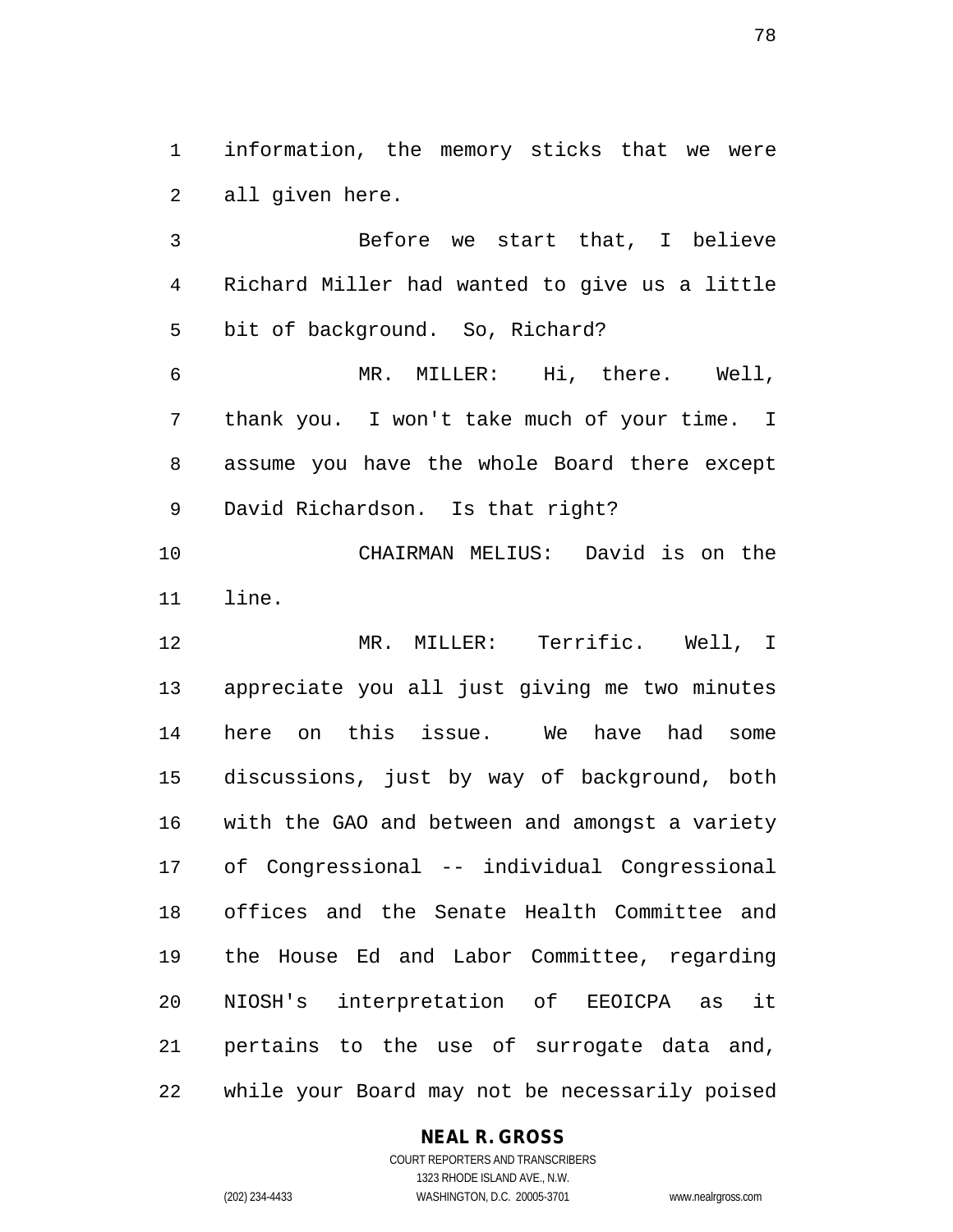to address the specific legal issues, the intersect between science and laws, where policy gets formulated,

 In this instance, the discussions that we have had and particularly with Dr. Howard when he came in, with Stu Hinnefeld and others about a month or so ago was to ask NIOSH to please present to us their view on why it is even permissible for surrogate data, with the definition of surrogate data being data used from other sites for purposes of either individual dose reconstruction or for use in decision making on whether to approve or deny a Special Cohort -- and the Agency's view expressed to us was that they believe that the statute, although it does not expressly authorize the use of surrogate data, it also does not preclude the use of surrogate data.

 What I had sorted wanted to make sure you all had as a data point coming out of that discussion, because it included people

# **NEAL R. GROSS**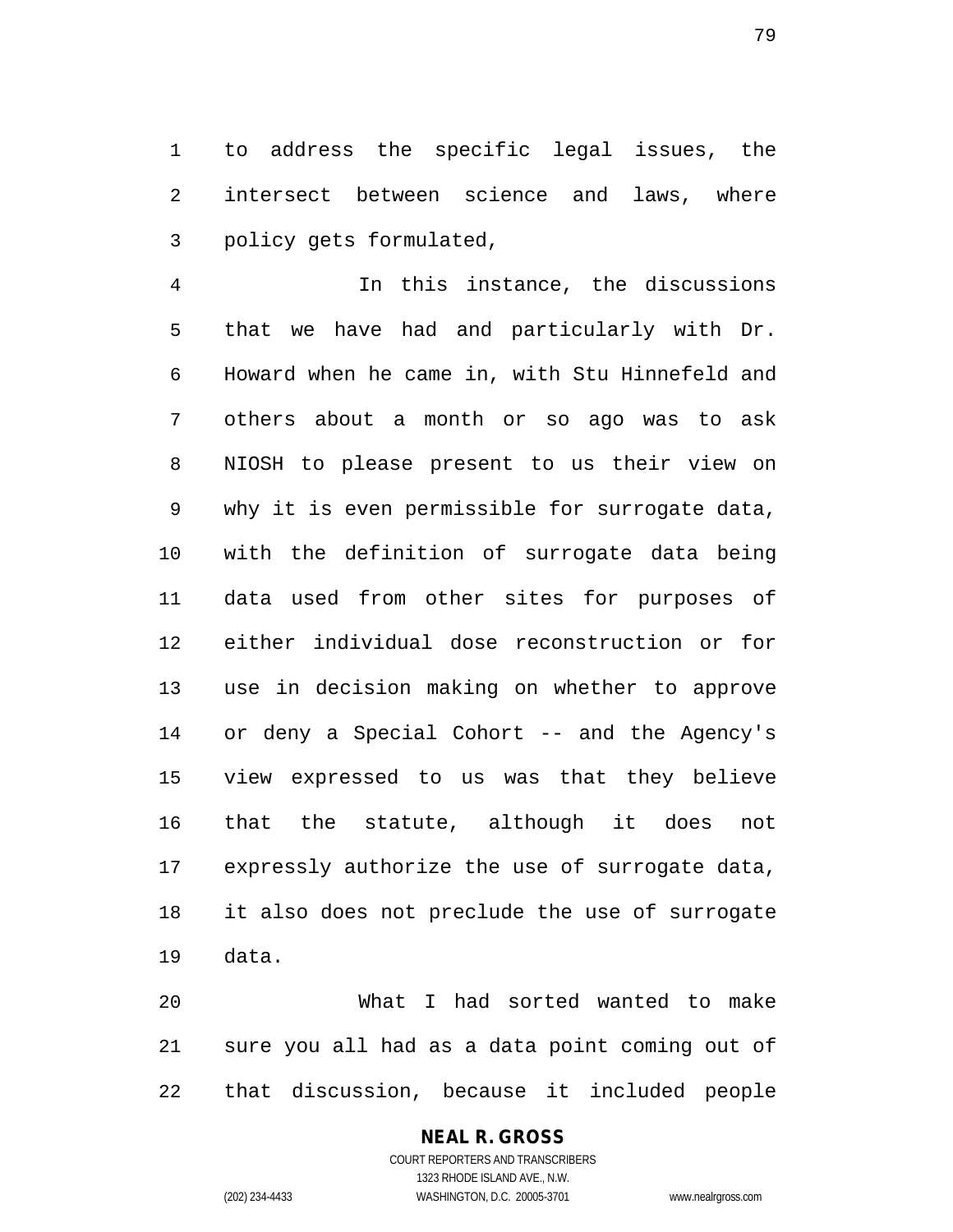who -- Members who were involved in the original negotiations on EEOICPA back in 2000, including Senator Bingaman and Senator Harkin, and other --

 CHAIRMAN MELIUS: Richard, we just lost you.

 MR. MILLER: Sorry, I interrupted you. I apologize for the interruption.

 What happened was that, out of the course of that discussion, there was an issue raised which was, has the Department exceeded its legal authority by using data from other facilities in reconstructing dose.

 Then, of course, a number of cases have come up over the years where this has arisen. A White Paper was provided by NIOSH to the committees, and here, I guess, is sort of where we came down, and for the benefit of your deliberations.

 Our view, based on a textual reading of the law and the intent as folks recall and understand it, is as follows: That

# **NEAL R. GROSS**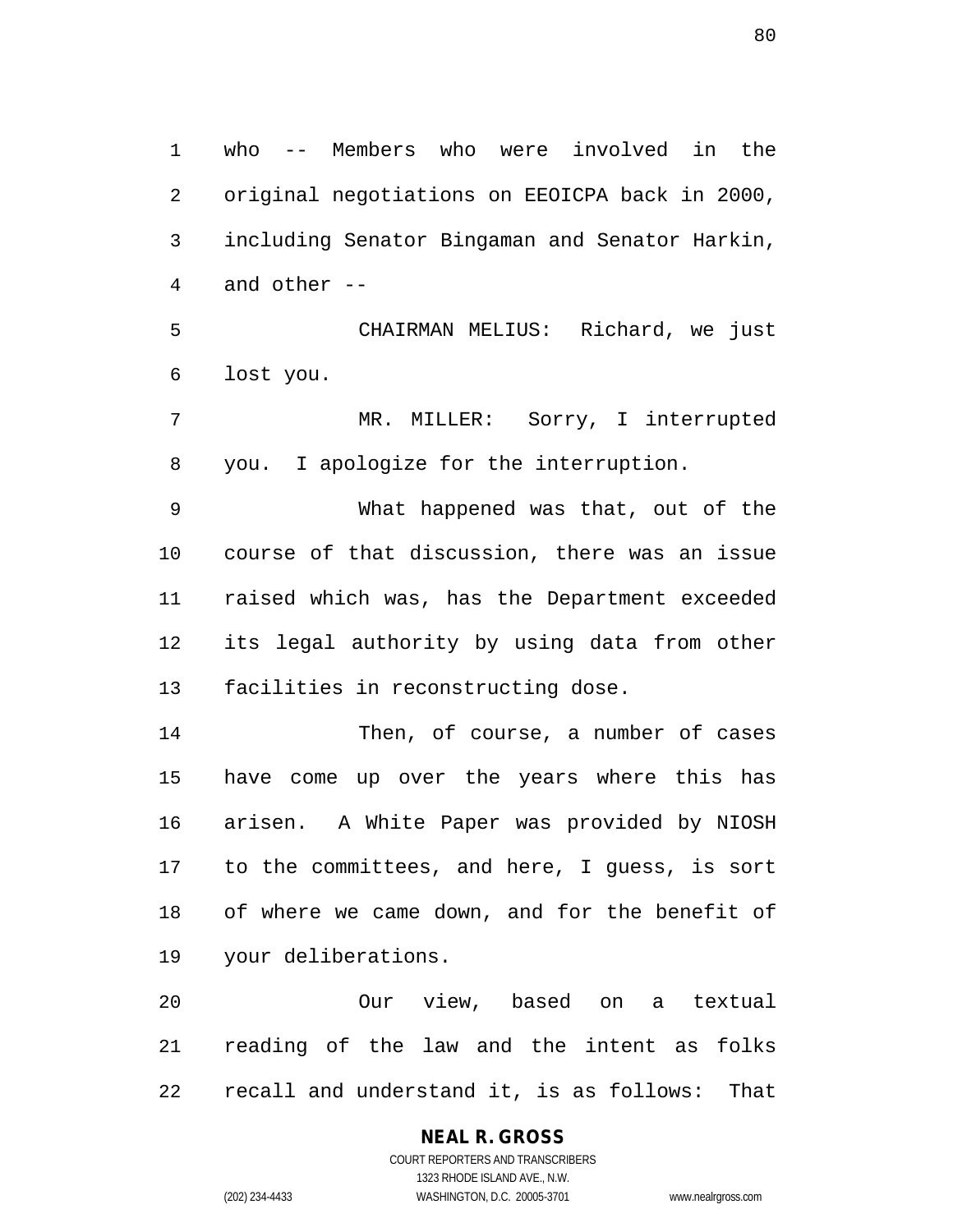to the extent that radiation dose -- and this is out of Section 7384n, if you have a copy of EEOICPA handy, which deals with the section on exposure in the performance of duty -- Dr. Melius, do folks have access to a copy of the statute?

 CHAIRMAN MELIUS: Yes, they do. I believe it has also been provided to everybody on the memory stick.

 MR. KATZ: Yes. It was circulated to everybody, at least by a link. But, yes, it was provided in advance.

 MR. MILLER: Thanks so much. In Section 7384n, it was sort of our view that the use of surrogate data, while not expressly prohibited, there was a clear preference to be using the data from, quote, such facility, meaning the facility where employees were employed.

 In particular, what I would like to do is to draw your attention under Section 7384n covering exposure in the performance of

### **NEAL R. GROSS**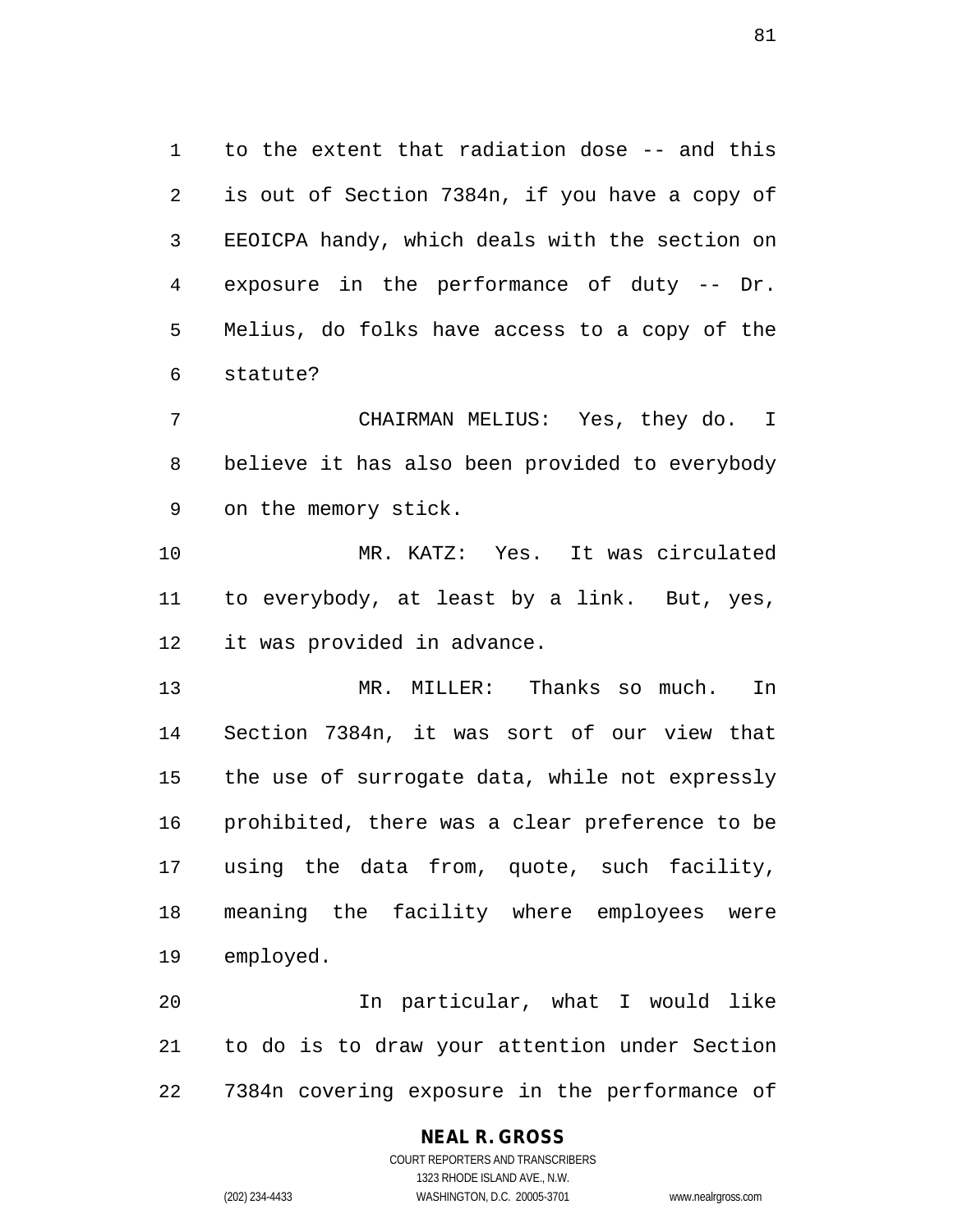duty to Subpart C, which deals with the guidelines for estimating radiation dose.

 Under that, the guideline should be based on radiation dose received by the employee, paren, or a group of employees performing similar work at such facility. It doesn't speak there to using other facilities.

 It does contemplate the notion of coworker models by using a group of employees performing similar work, but it didn't speak to a group of employees performing similar work at any facility other than such facility, and in this case the term such facility refers to a facility where they were working, not some other facility.

 So when we thought about the Blockson Chemical instance when, at one point, NIOSH had proposed to contend that they could reconstruct radon dose from the Blockson facility in Illinois based on emissions measured coming off of a stack of phosphate waste in Florida from a fertilizer factory

### **NEAL R. GROSS**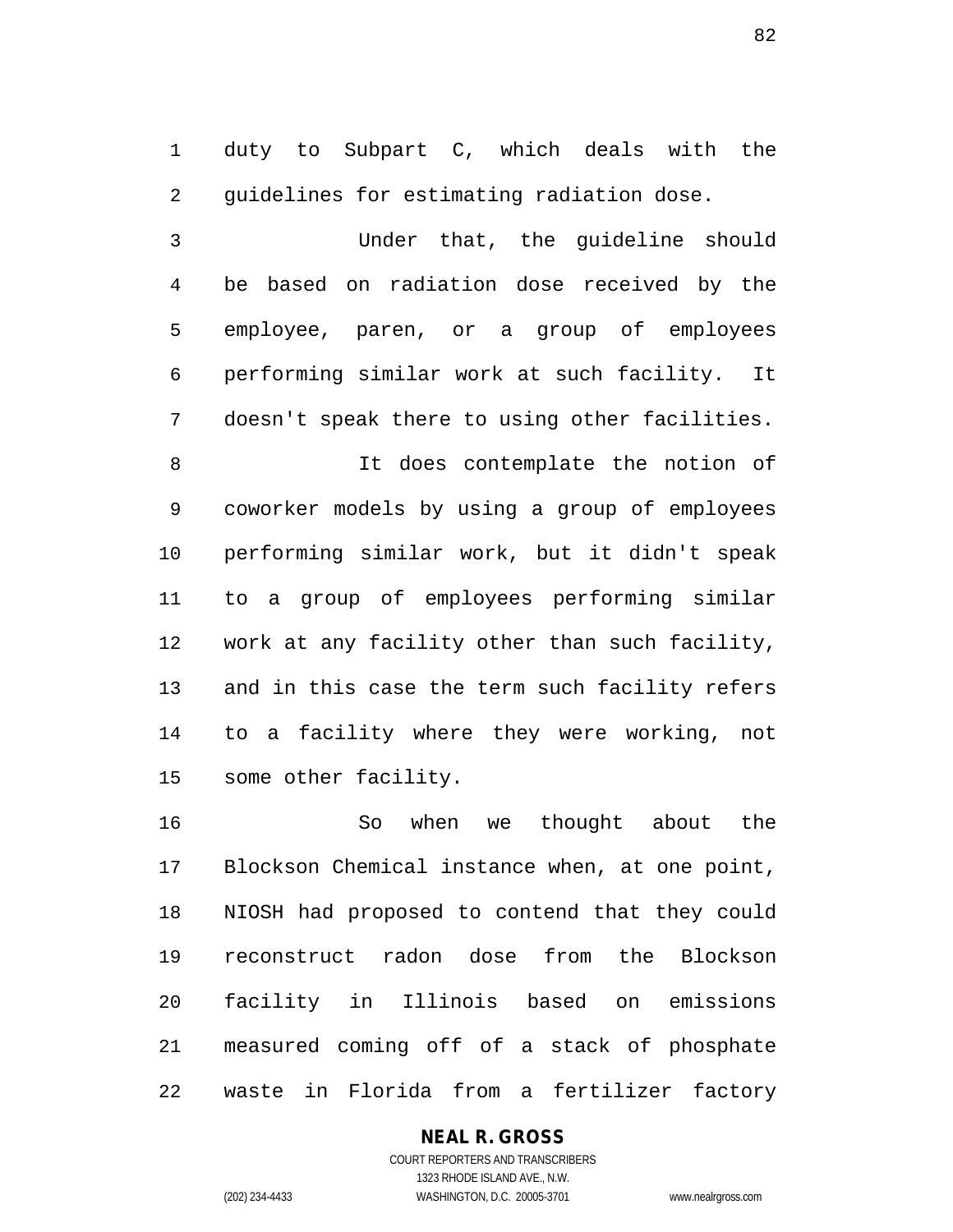there, that clearly, although you may have other ways to choose on whether you would use or not use such data, the question was is it even permissible.

 So since we are dealing here with the guidelines for the interpretation of the statute, dealing with dose received by the employee or group of employees performing similar work at such facility -- we felt it was exceeding the statutory authority to even contemplate the use of surrogate data for approving or denying claims or approving or denying petitions. However, such guidelines also are to incorporate methods established under Subsection D below.

 The Subsection D on the methods for dose reconstructions deal with coming up with regulations for reasonable estimates of dose received by an individual specified in The Act for each of the following employees. And again, an employee was not monitored for exposure at such facility. They were

# **NEAL R. GROSS**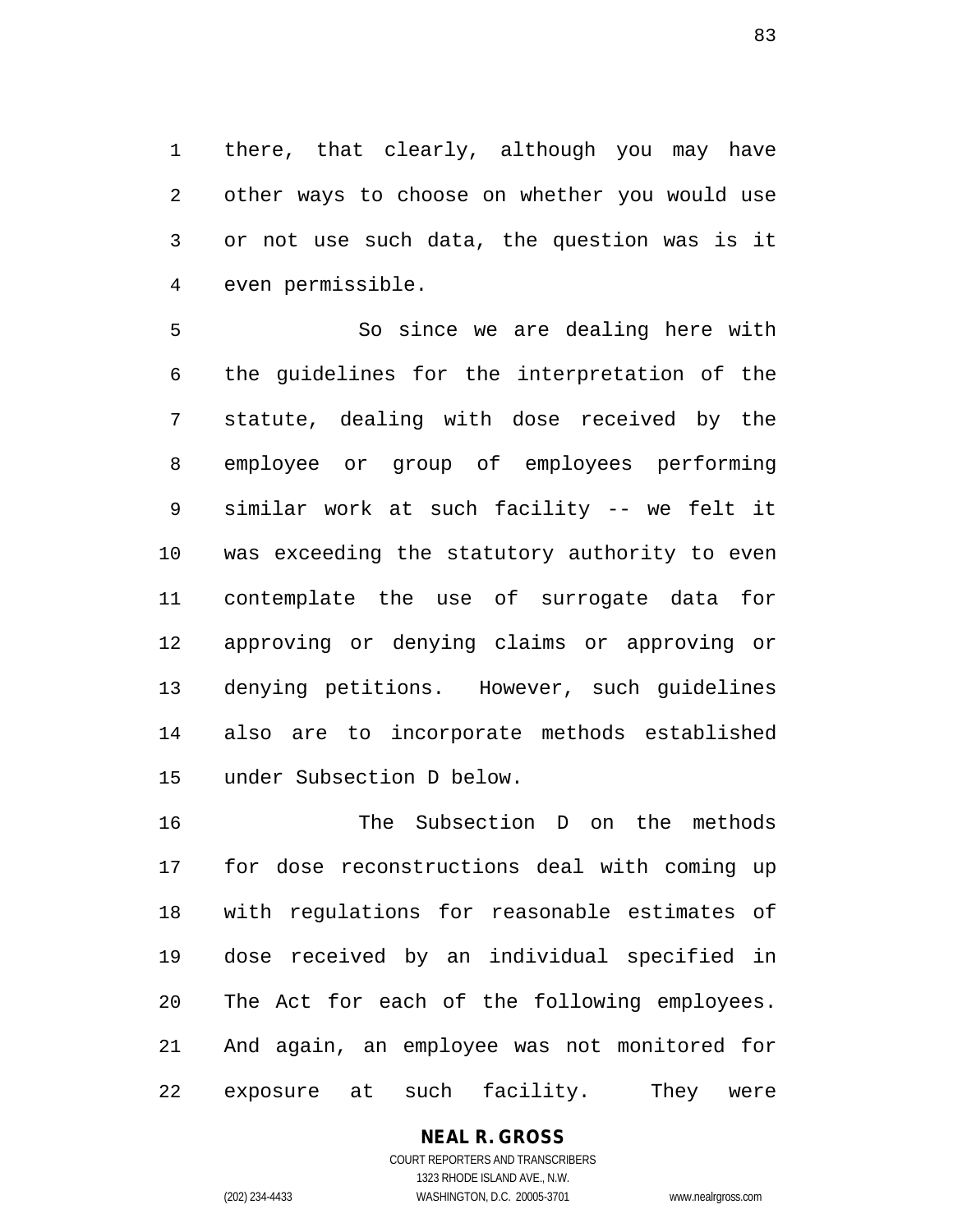inadequately monitored at such facility. The exposure records at such facility are missing or incomplete.

 What we have is we have a constant emphasis in four cases here toward Congress' intent that one look to such facility where the employee was employed for purposes of establishing dose, and if you can't do it using those guidelines, then you go to a Special Cohort. That is why the cohort is there.

 So from our perspective, as a matter of what the boundary conditions were that were established and are reflected in the plain language of The Act, it seemed to us a stretch for NIOSH to conclude legally, unless there is some formal legal opinion that they have provided to you all and not provided to us -- it seemed to us a stretch to interpret that such facility could be construed to include facilities where people were not working and for where such dose could be

### **NEAL R. GROSS**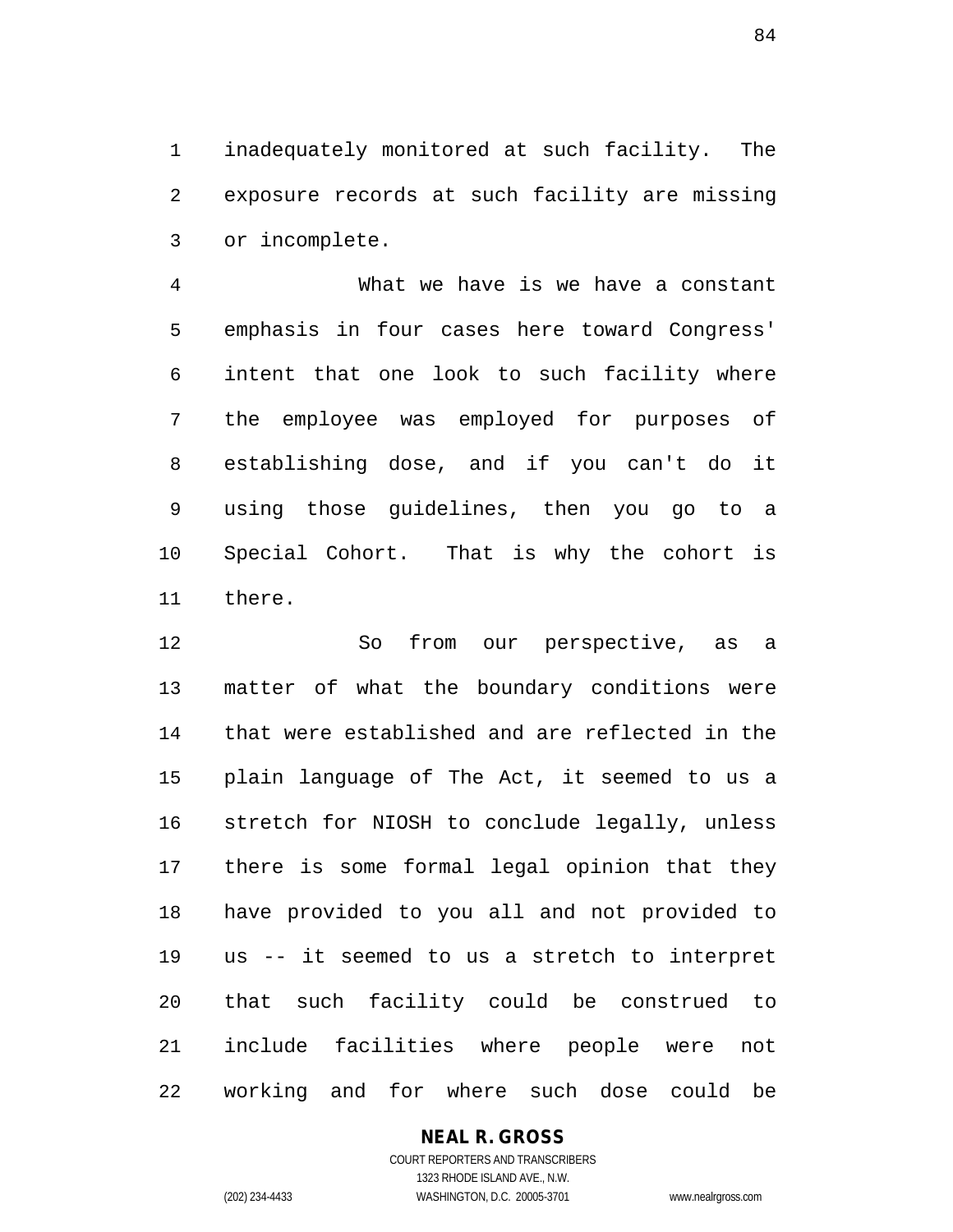derived.

 So that was our conclusion in our communications. I think it was sort of a consensus view from the Senate Health Committee, Senator Bingaman, our Committee staff, that the Department had exceeded its legal authority in moving forward with the use of surrogate data.

 I don't think any of us took any issue if surrogate data were to be used for validation purposes. In other words, if you already have some data from such facility, and you want to validate that that is reasonable data, that didn't seem to us to be exceeding the boundaries, but if you didn't have data from such facility to start with, importing it from elsewhere exceeded the statutory basis.

 That was just our comment on that, and we thought we would put that on the table. If folks have questions, we would be delighted to take them.

CHAIRMAN MELIUS: Thank you, Mr.

### **NEAL R. GROSS** COURT REPORTERS AND TRANSCRIBERS 1323 RHODE ISLAND AVE., N.W.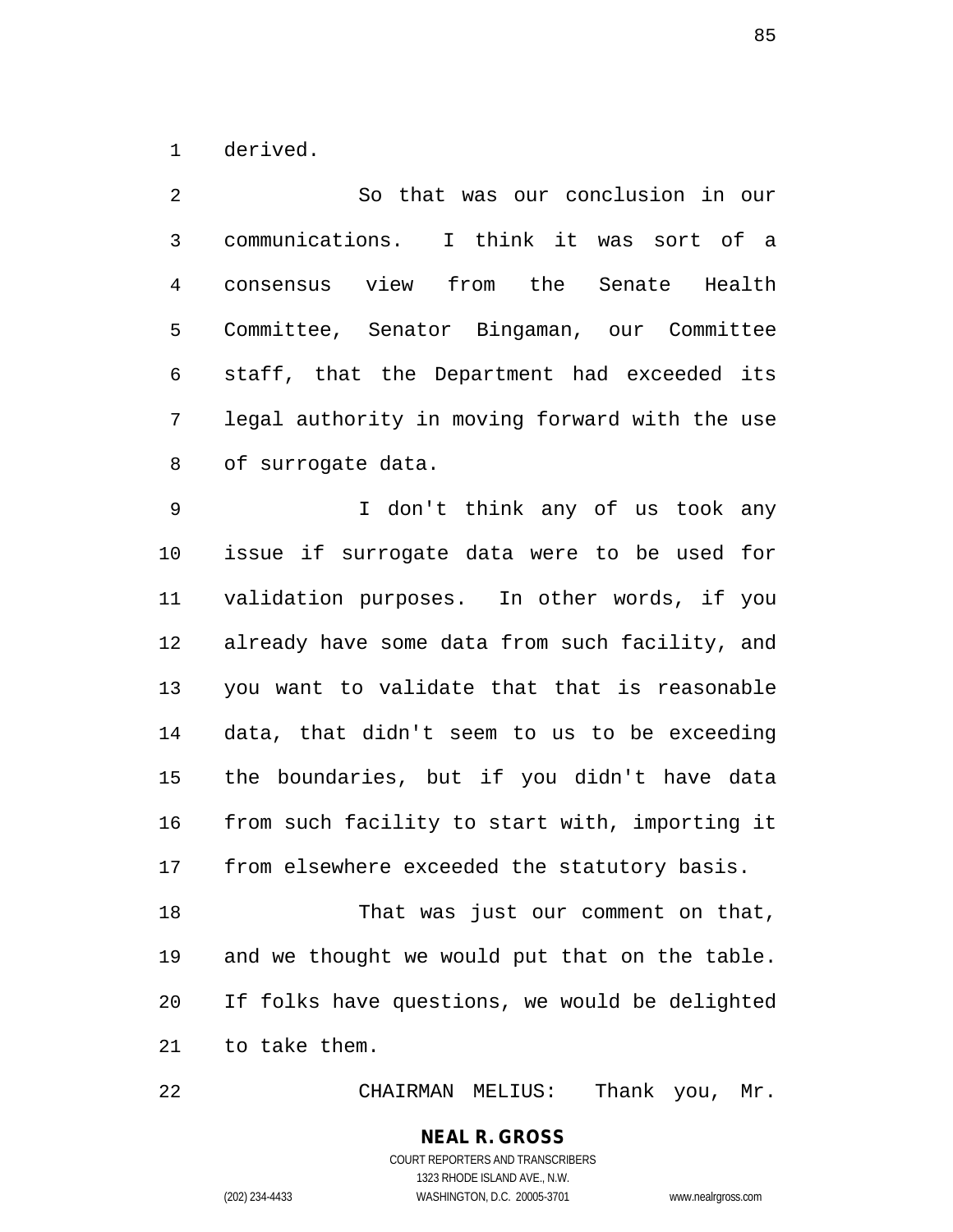Miller. Anybody have questions? Wanda, I see.

 MEMBER MUNN: Well, not so much questions as a comment or two.

 Richard, I think you have defined very clearly one of the greater issues that exist in our society today. Snow talked about it in his Two Worlds. When you say policy is where law and science have to meet, you are talking about large segments of people, both with certain kinds of powers, who do not communicate well with one another, and each group working under the assumption that the other does not understand the real issue.

 That is probably true, to a large extent. I risk offending both groups, I suppose, by saying it is probably true that most technical people don't understand and don't appreciate the law very well, and most people who are involved in the law don't appreciate and understand science and numerics very well. But that doesn't change the fact

### **NEAL R. GROSS**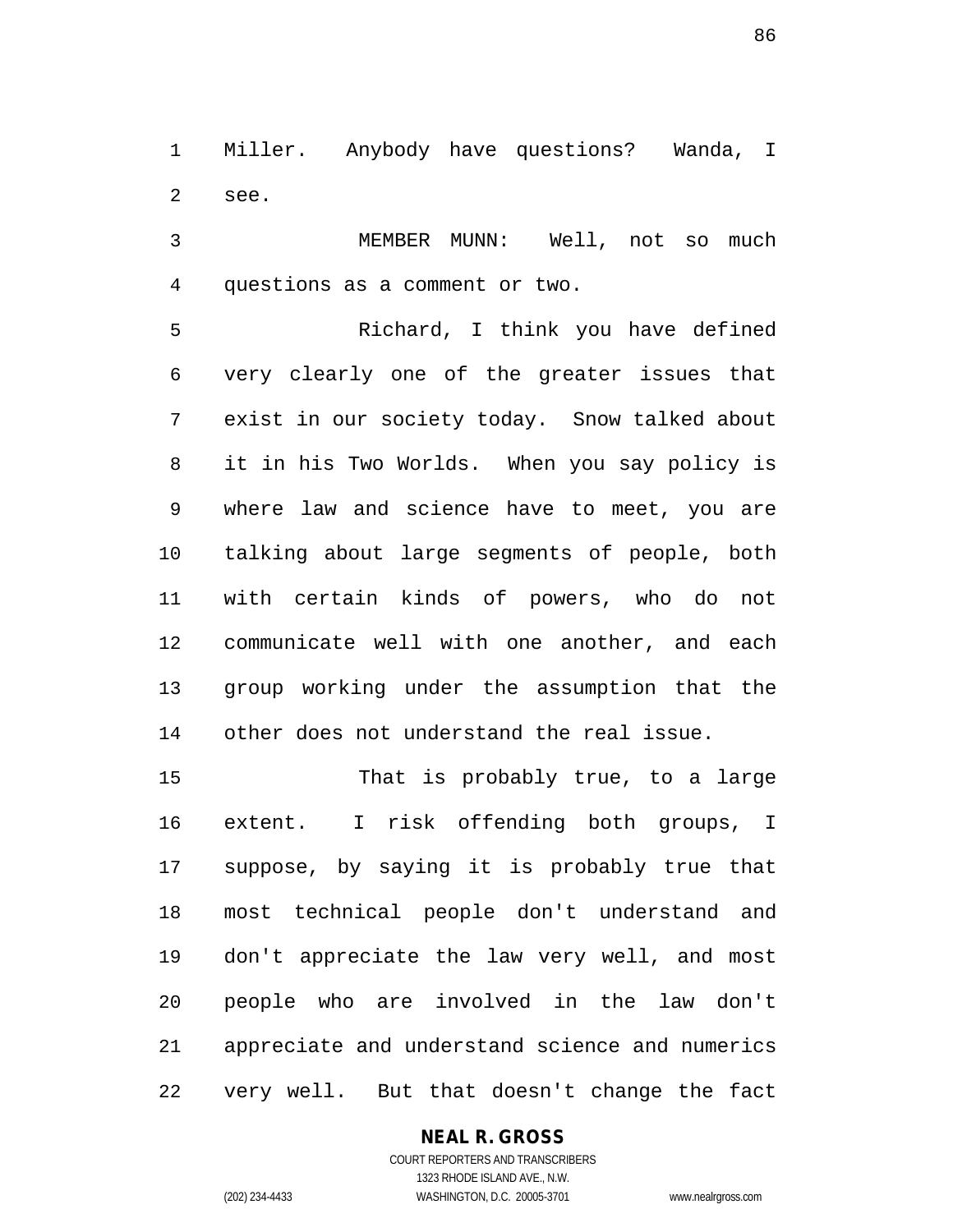that we have a job to do.

| 2  | I have been told on more than one              |
|----|------------------------------------------------|
| 3  | occasion in this particular forum that it is   |
| 4  | not my place to question the sense of Congress |
| 5  | or to attempt in any way to --                 |
| 6  | MR. MILLER: I'm sorry. Could you               |
| 7  | speak up, Wanda, a little bit? I have a hard   |
| 8  | time hearing you, trailing off.                |
| 9  | MEMBER MUNN: I'm sorry.<br>$\mathbb{I}$        |
| 10 | thought I was right on the microphone. Can     |
| 11 | you hear me now?                               |
| 12 | MR. MILLER: Go ahead.                          |
| 13 | MEMBER MUNN: So, obviously, if we              |
| 14 | are to not question the position that our      |
| 15 | Congressional leaders take with respect to the |
| 16 | scientific work that is being done, it is very |
| 17 | difficult for us to respond to concerns of the |
| 18 | sort that you are bringing to us here.         |
| 19 | If those positions are writ in                 |
| 20 | stone, as it were, and we are asked not to     |
| 21 | question them, then all we can do is accept    |
|    |                                                |

**NEAL R. GROSS**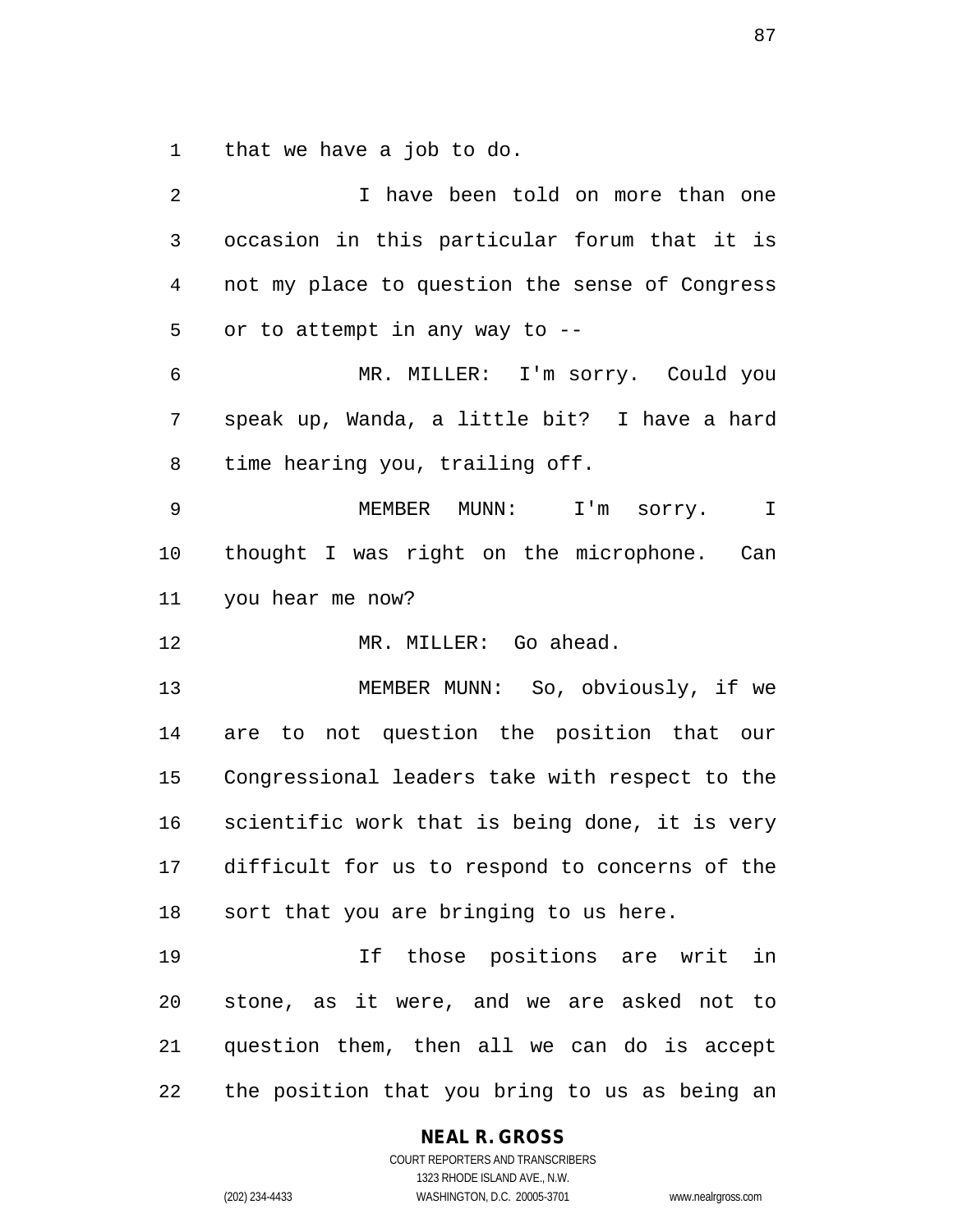accurate one, even though that may run contrary to everything that our other scientific minds may tell us.

 When you speak of the Blockson issue as being improperly compared to a fertilizer plant in Florida, you are speaking of a situation which is worthy of a couple of hours of vigorous debate face to face, and we certainly can't argue that with you here now. But I am trying to understand exactly the bottom line of what you are saying here.

12 Are you saying that the Committee which you represent is giving instructions to this group to disregard anything other than the position that surrogate data must consist only of data from plants -- from, not necessarily plants, but facilities involved in exactly the same work with exactly the same materials? Is that the purpose of your discussion with us today?

21 MR. MILLER: Is that a question? MEMBER MUNN: Yes, it is.

> **NEAL R. GROSS** COURT REPORTERS AND TRANSCRIBERS

> > 1323 RHODE ISLAND AVE., N.W.

(202) 234-4433 WASHINGTON, D.C. 20005-3701 www.nealrgross.com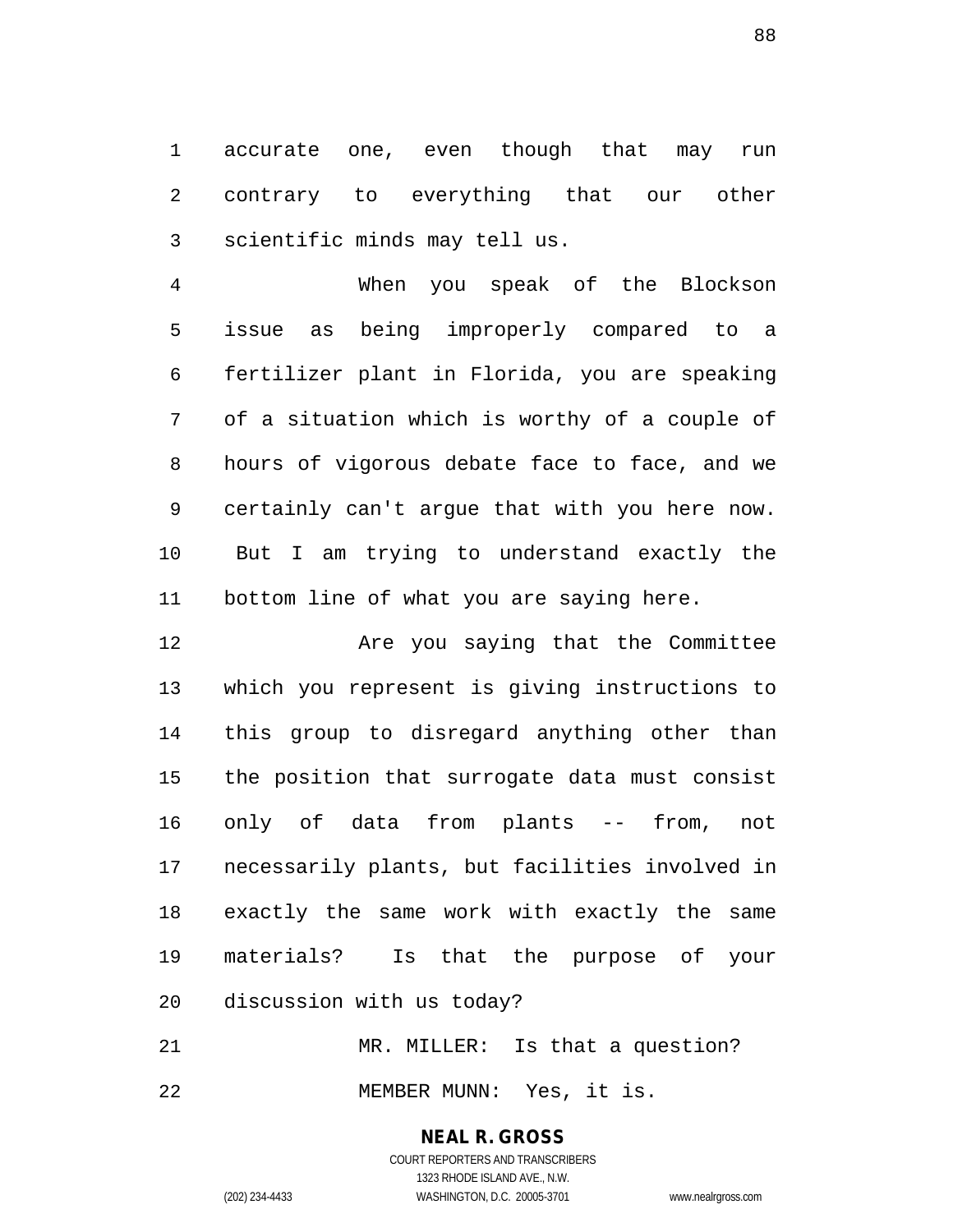MR. MILLER: Okay. I think the concept of instructing you is a bit extreme, if that is the word you were using. I think the point we are making is that the statute has plain language. There was discussion at some length when this thing was put together back in 2000.

 Those considerations ought to be factored in as you look at whether or not the policy you have there conforms to your reading of the statute and/or your -- and to the extent that there is value in identifying the parameters that the statute contains from our perspective, then you can weigh that accordingly.

 You're a body tasked with providing advice both on matters of science and policy. You are not there to provide -- you are not tasked by statute with rendering legal determinations.

 Having said that, you can either take or leave what it is we have to offer

> **NEAL R. GROSS** COURT REPORTERS AND TRANSCRIBERS 1323 RHODE ISLAND AVE., N.W. (202) 234-4433 WASHINGTON, D.C. 20005-3701 www.nealrgross.com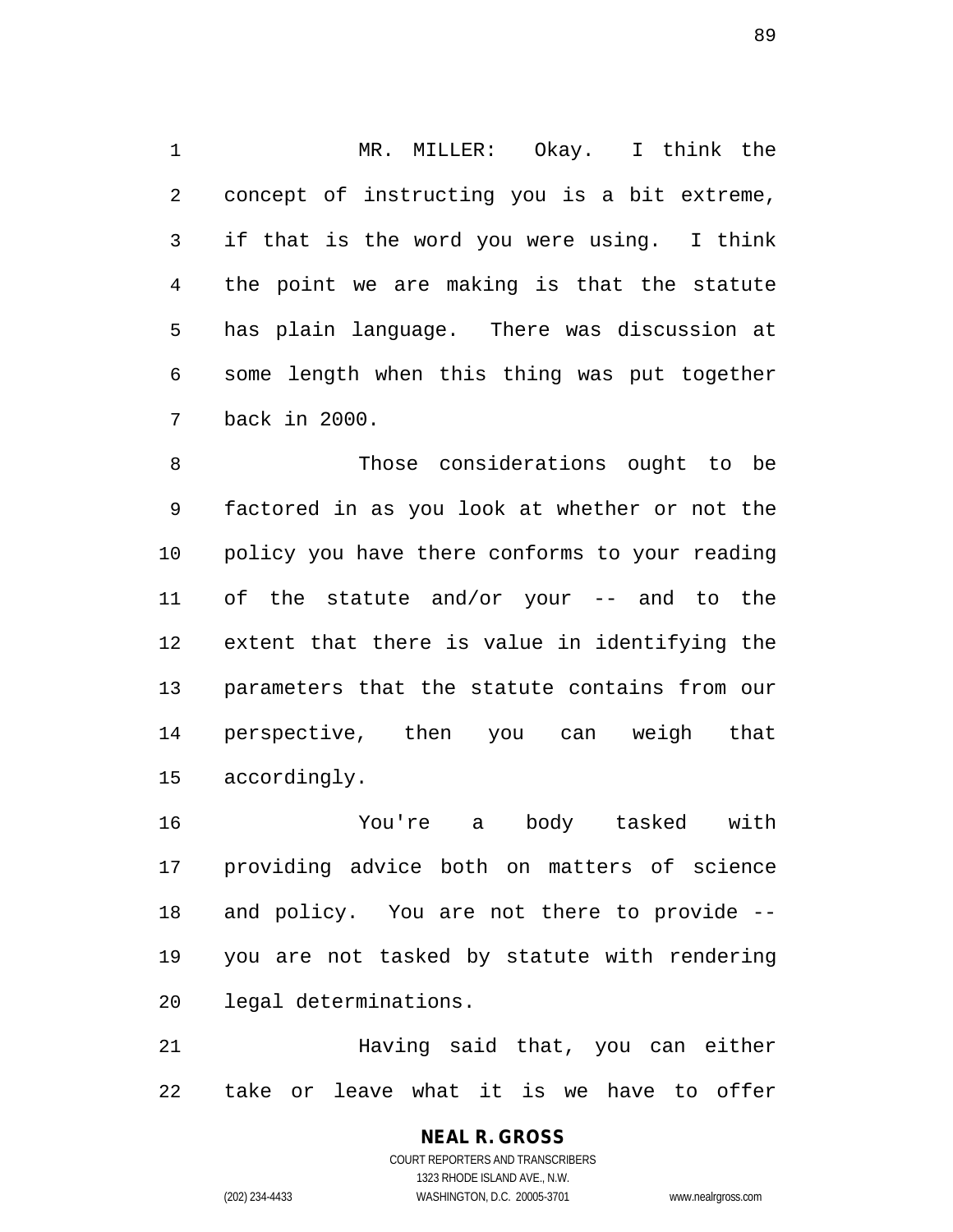here, but I think that from the folks who have been looking at the use of this surrogate data, there have been a lot of questions raised.

 There was a consideration as to whether or not to even seek a separate legal opinion from the Government Accountability Office on whether or not NIOSH was going to exceed its legal authorities by using surrogate data in a manner to dispose of cases or petitions, and we had told NIOSH that we would probably hold off on such a request for a legal opinion until we saw what the Advisory Board came back with through its Working Group process, which had been advised of by Dr. Howard, and we were going to wait until we saw what your policy looked like and whether Dr. Howard adopted it or not.

 So the final shape of what our reaction will be from a Congressional point of view will, in part, be shaped by what you all and Dr. Howard and the Agency adopt. So at

# **NEAL R. GROSS**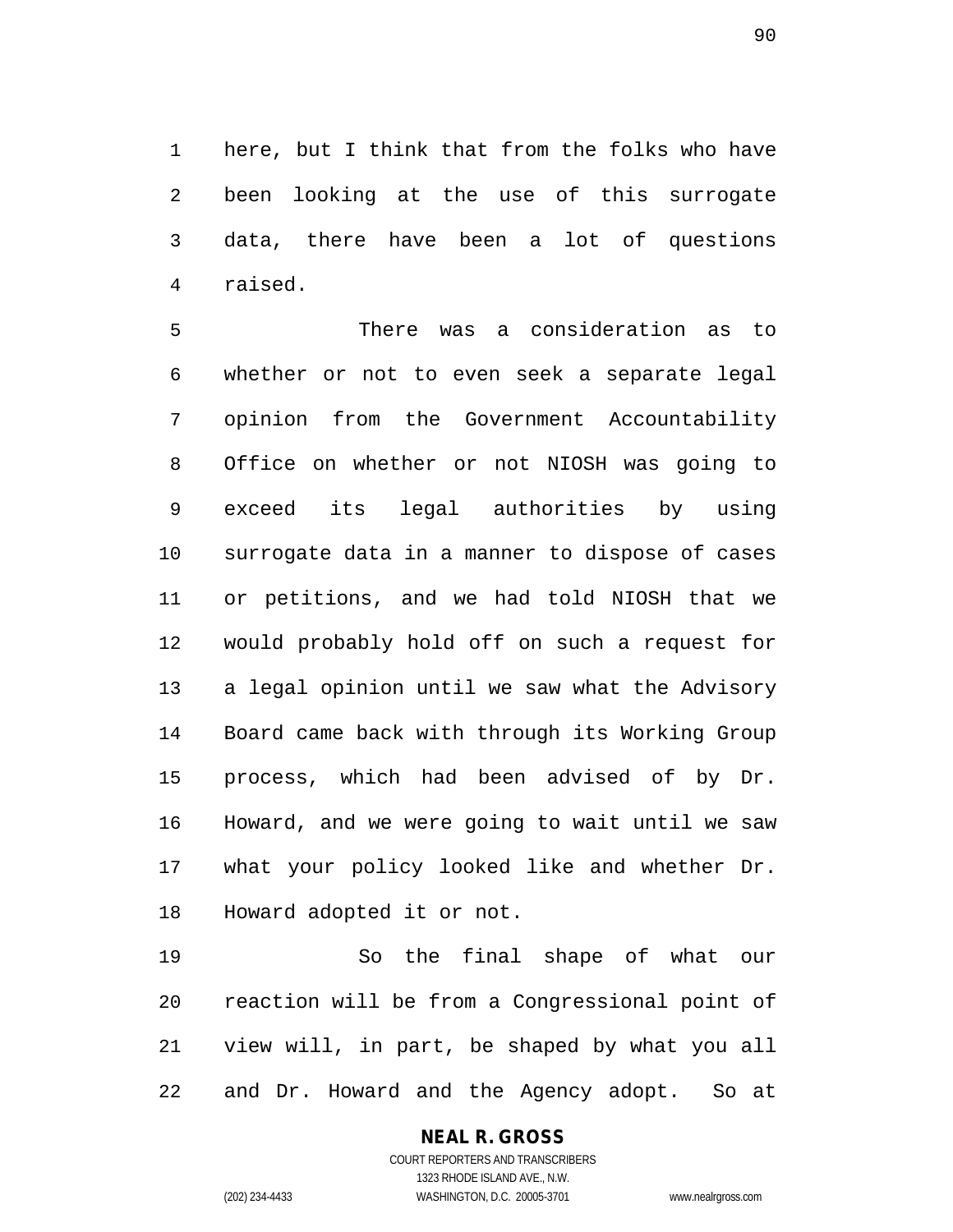this point, our view is -- this is the perspective we have to offer in terms of the legislative language and our appreciation of what the history was.

 There may be different legal views and different legal opinions about what this law means or how you should or shouldn't use surrogate data, and I am sure that NIOSH has their own views, but to the degree and extent that you are going to be developing a policy and sending it up through as a recommendation to the Secretary, at that point we will make our own judgments as to how we will choose to react, whether it is to seek a legal opinion to provide greater legal clarity in the statute, if necessary. So that remains to be seen.

18 MEMBER MUNN: Thank you.

CHAIRMAN MELIUS: Dr. Ziemer.

 MEMBER ZIEMER: Good morning, Richard. Paul Ziemer here. I just wanted to seek some clarity when you spoke about our

# **NEAL R. GROSS**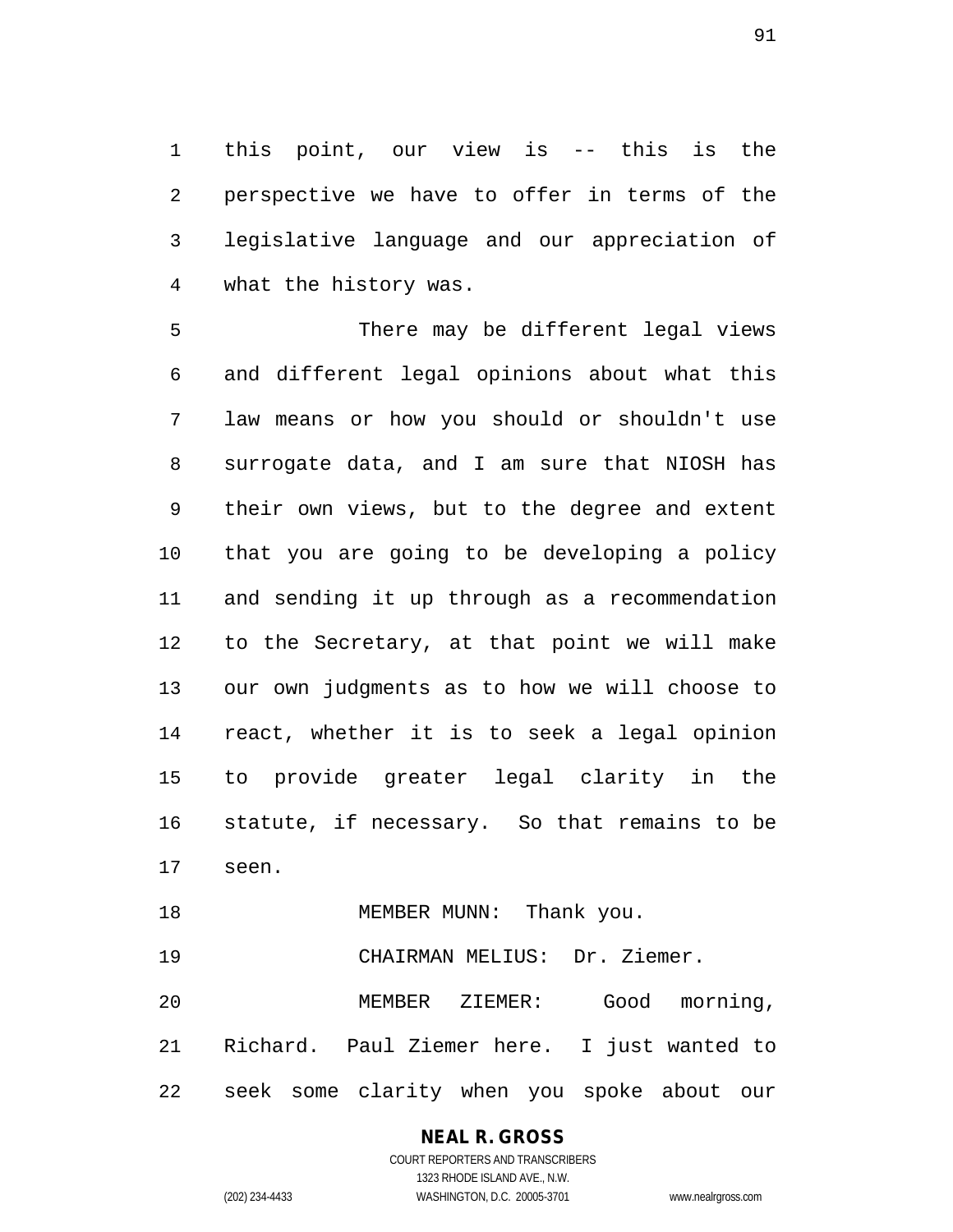view and how we felt, and so on.

 Are you expressing the views of the current Senate Committee with which you are working versus the initial views when the legislation was established? It wasn't clear to me, or were you indicating that it reflects both? Could you clarify that, and then I have a follow-up. MR. MILLER: Sure. Hi, Dr. Ziemer. Thank you for the question. What we are reflecting right now is sort of a product of our Committee's work. I know the Senate Health Committee is also on this call. So they can certainly speak for themselves, because I am only on the House side, and there is another body on the other side of the Capitol. MEMBER ZIEMER: I'm sorry. I meant to say the House side. I didn't want -- MR. MILLER: I think the Senate folks are on the call as well. MEMBER ZIEMER: -- didn't want to

> **NEAL R. GROSS** COURT REPORTERS AND TRANSCRIBERS 1323 RHODE ISLAND AVE., N.W. (202) 234-4433 WASHINGTON, D.C. 20005-3701 www.nealrgross.com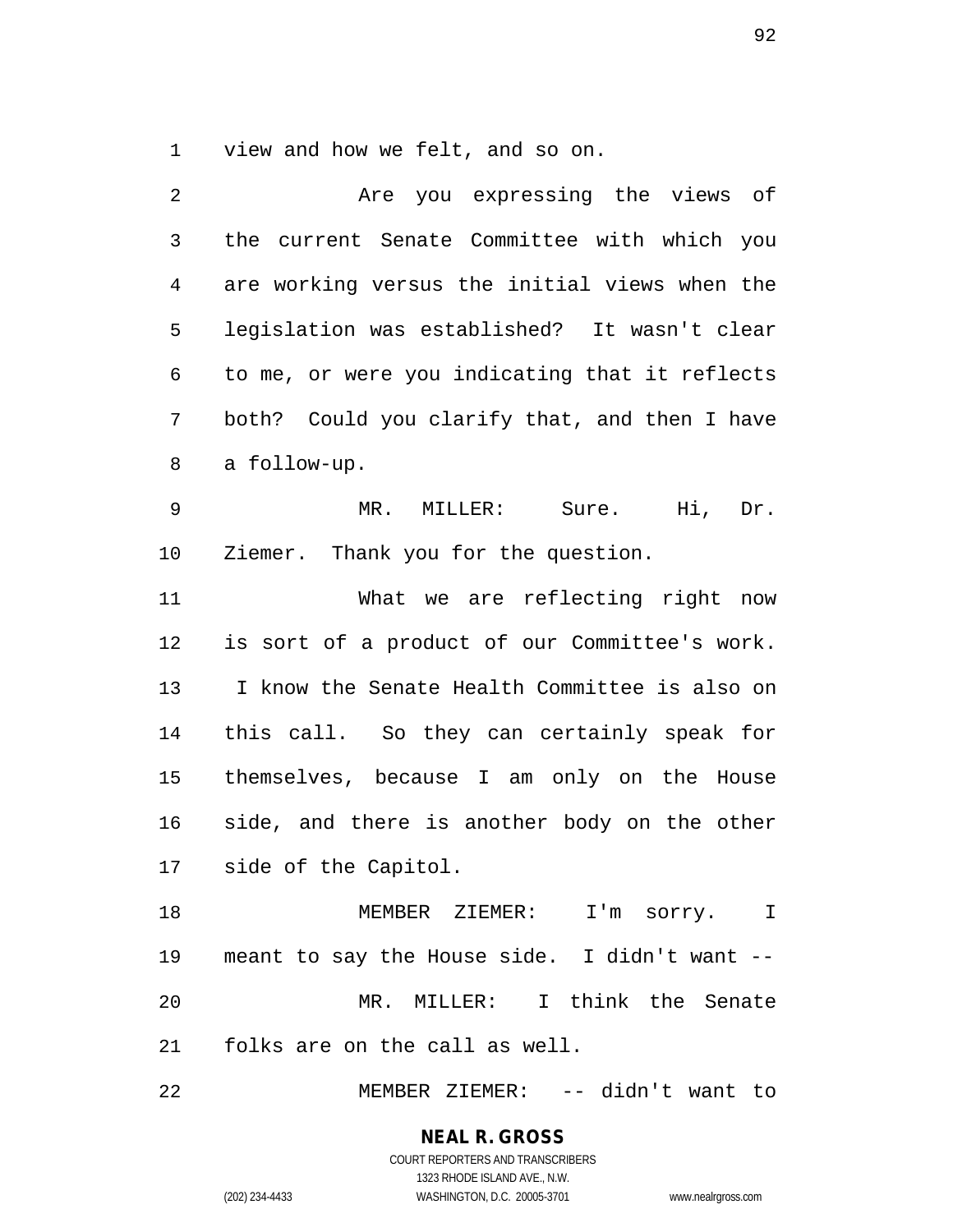insult you with Senate staff, sir. Go ahead. MR. MILLER: In any event, what we are offering you is -- this issue was brought to a head since I have come to the Committee as something that a bipartisan working group in the House and the Senate of various member offices, many of whom were signatories on the request to the GAO, wanted to get addressed. They had two sets of legal issues in the implementation of the statute, one of which is this, and there is another one

 involving the Labor Department. They have asked for our assistance in bringing clarity to this issue, and try to identify whether it can be resolved administratively or whether this is something that needs to be addressed legislatively.

 So that is the capacity in which I am bringing this forward.

 MEMBER ZIEMER: Thank you. That is helpful. The other comment that I would add at this point, and I think we are aware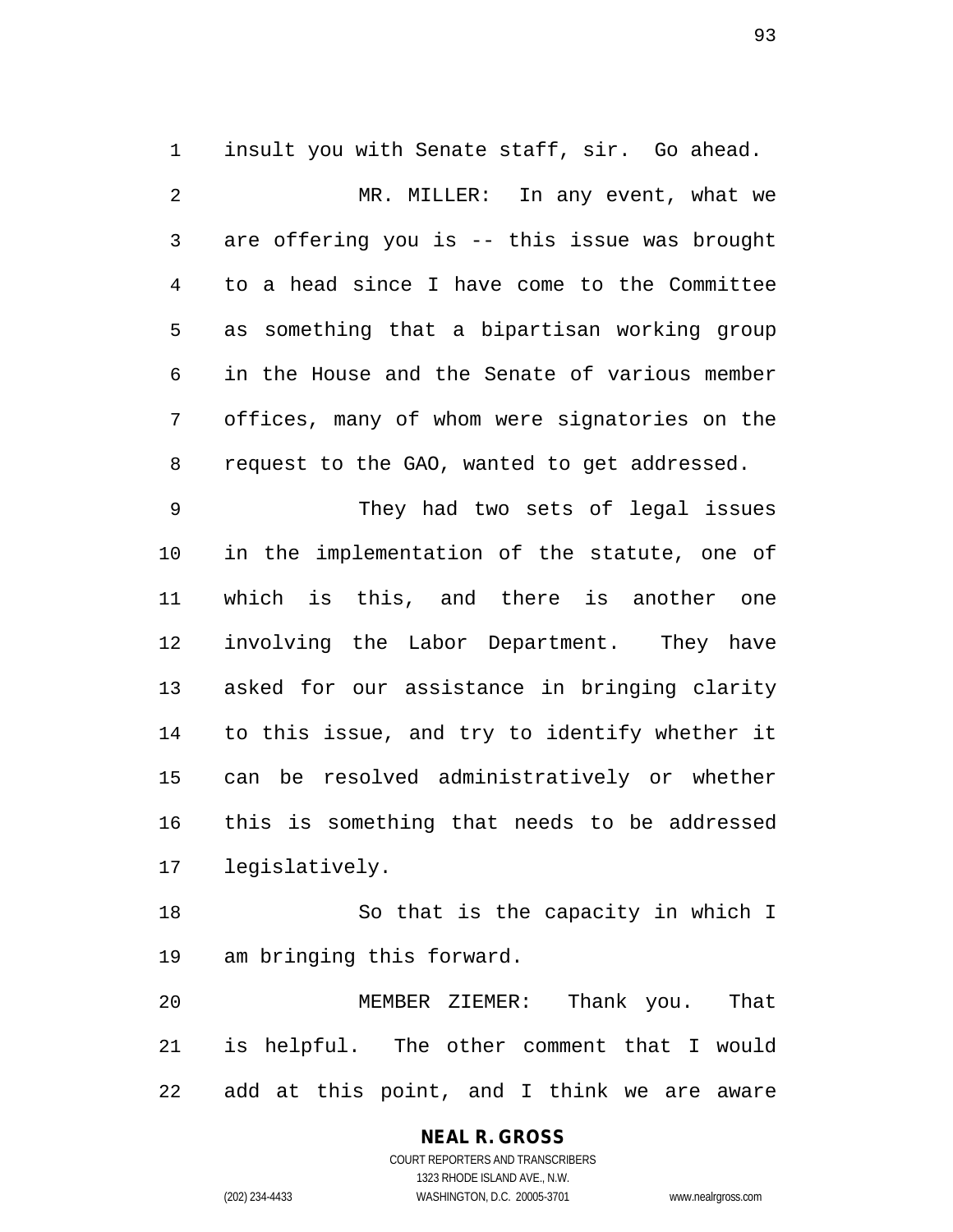that there has been some debate over the years as to, certainly, the proper use of surrogate data, and one of the focuses and objectives of Dr. Melius' Work Group is to bring clarity to that in terms of how we use that and to develop criteria for the proper use.

 I think many of us on the Board feel that, from a scientific point of view, the use of surrogate data -- not just in this particular instance, but as a broad scientific approach to many matters where there may be, for example, missing information -- is a valid scientific process.

 The public policy part of that, of course, is what is being dealt with here, that if the public policy is going to use that, we obviously have to use it in a proper way, and so far we have been operating under the sort of understanding that surrogate data was allowed, provided it was properly used.

 You mentioned the criteria which you want to look at, and I think that is

### **NEAL R. GROSS**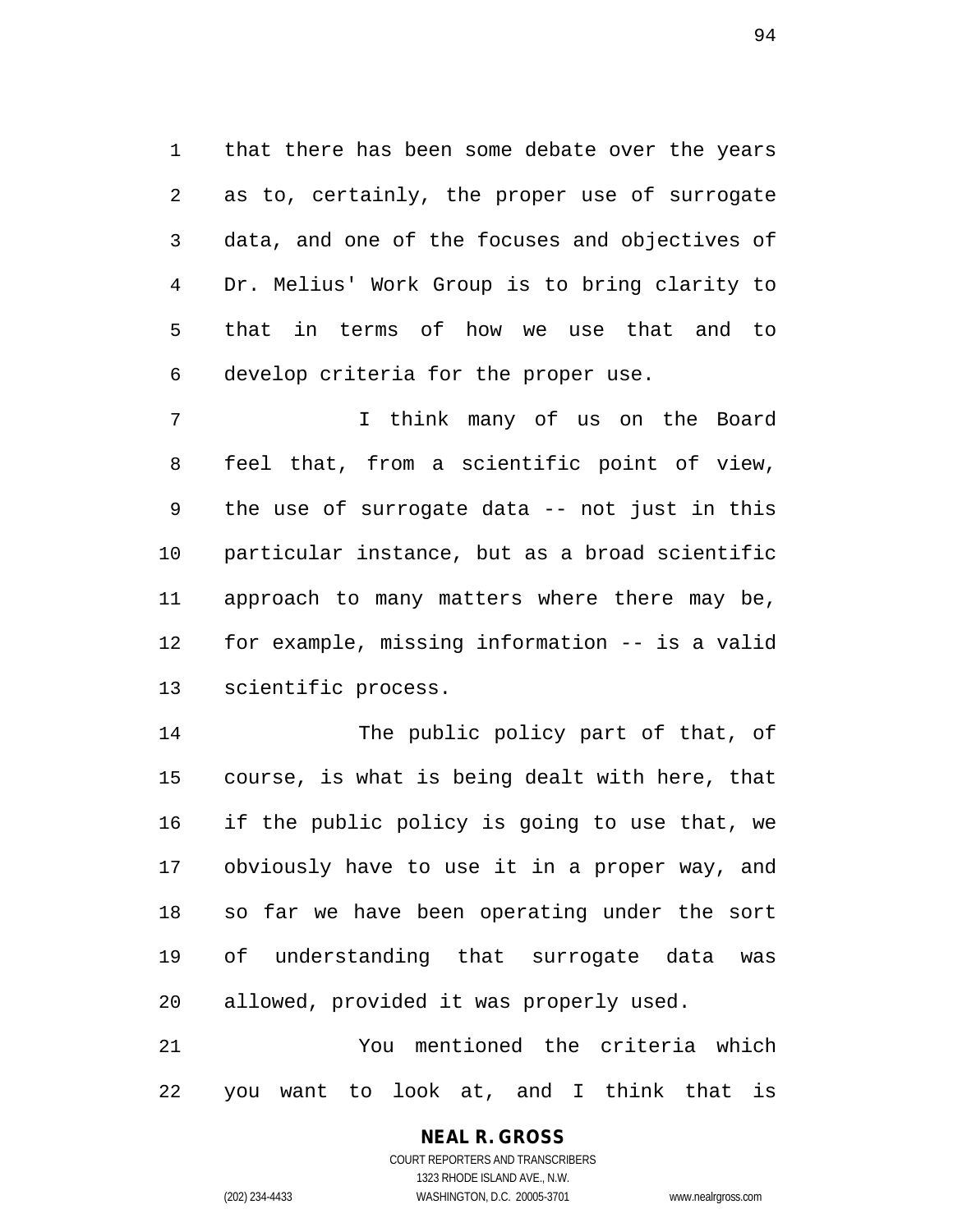entirely proper, and we would not want to be using surrogate data improperly, in any event. So our goal in that regard, I think, matches yours. However, if the legislative bodies believe that, even with that, it is not appropriate for this program, I think that is their prerogative to move in what direction they believe to be appropriate, and we would have to live with that. But I do want to at least personally be on record as indicating that the proper use of surrogate data certainly is not scientifically wrong, and that could, if properly used, help in the decision making within the framework of the existing law.

 So those are my comments, Richard. Thank you.

 MR. MILLER: Well, Dr. Ziemer, I think, if the statute were clear that there were express authorization to do so, I don't think there would be any dispute in this phone call today; but I think there is significant

### **NEAL R. GROSS**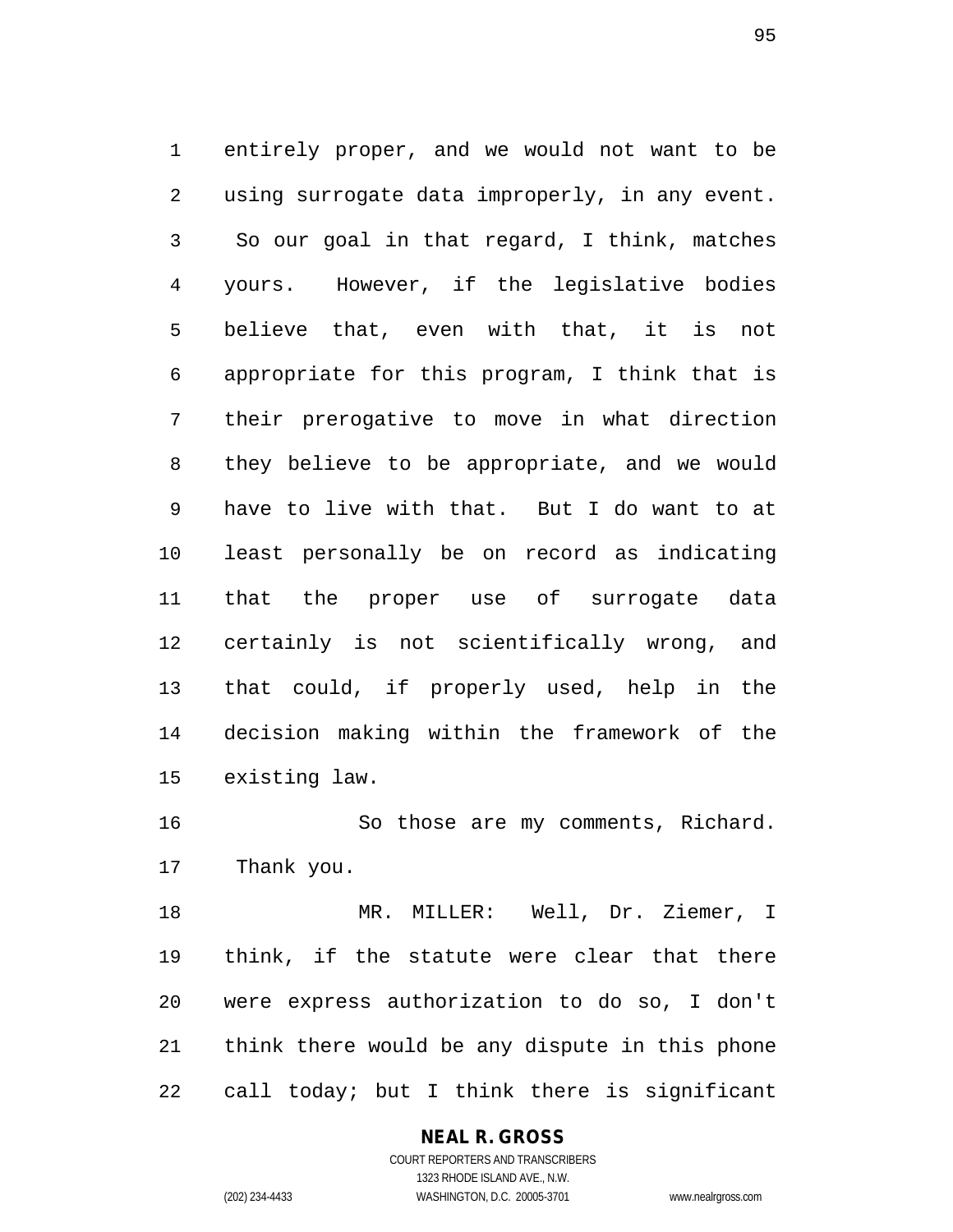question as to whether the Department has exceeded its legal authority up to this point in using surrogate data, and your Working Group or the Working Group that Dr. Melius has been chairing, I guess, has been trying to refine a policy so that it is validated and is appropriately applicable.

 I am still looking for someone to show me where there is clear and express authorization for the Department to do it, given that when you read the statute, it seems pretty clear that the statute wants to focus on the facility where the incident -- the data from the facility where the employee was employed, and not elsewhere.

 So I think, you know, your -- I think the area of consideration here really is do you have express authority to even be going down this road, or not?

 CHAIRMAN MELIUS: Thank you, Richard. Emily Howell, who is representing HHS counsel is at the microphone. So I

### **NEAL R. GROSS** COURT REPORTERS AND TRANSCRIBERS

1323 RHODE ISLAND AVE., N.W.

(202) 234-4433 WASHINGTON, D.C. 20005-3701 www.nealrgross.com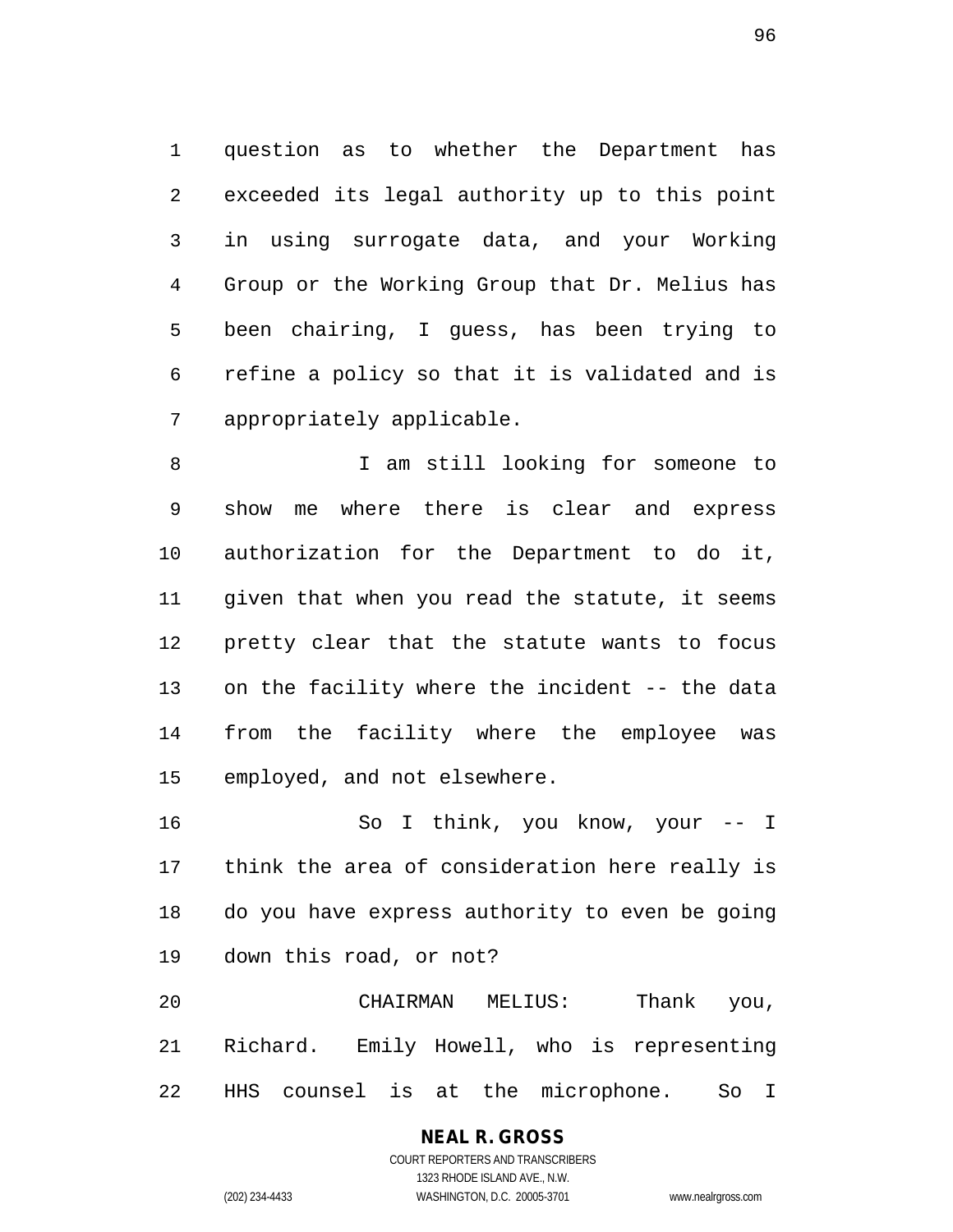believe she wants to say something.

 MS. HOWELL: I wanted to thank Richard Miller for his input here today, but I did want to clarify to the members of the public and the Board that it is the Department who has the sole provenance in interpreting the statutory language where the legislative intent is unclear.

 I think we have informed the Board in the past that we do interpret the language that Richard has pointed out to allow for the use of surrogate data as a legal matter. It is up to the Board to determine what recommendations it feels are appropriate about the use of surrogate data from a scientific perspective. It is not to the Board to opine about the legal interpretation that the Department has rendered on this matter.

 CHAIRMAN MELIUS: Before you sit down, Emily, I continue to -- I just don't recall. Has this ever been provided to the Board in writing?

### **NEAL R. GROSS** COURT REPORTERS AND TRANSCRIBERS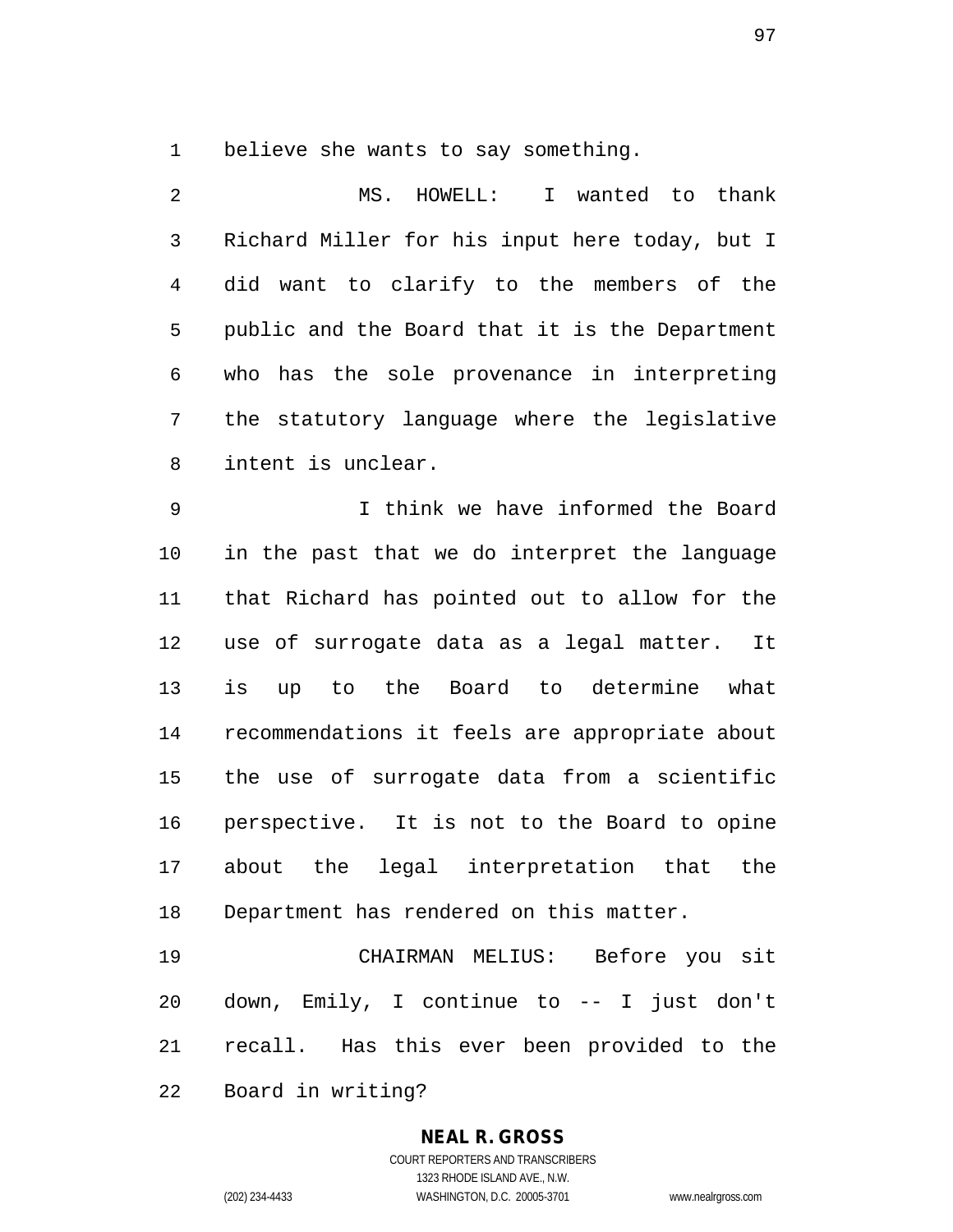MS. HOWELL: I believe that this has been provided in presentations. I am not sure if it has been provided in writing. I know Dr. Wade may -- DR. WADE: There was a closed session of the Board where this issue was presented. MS. HOWELL: So it is not typical HHS protocol to provide the Board with legal opinions rendered for the Agency. CHAIRMAN MELIUS: But is there a written legal opinion? I don't know how HHS counsel operates. I am not necessarily saying we are asking for it. I am just trying to understand. MS. HOWELL: An opinion was issued to the Agency. CHAIRMAN MELIUS: Thank you. Any questions? Before you sit down, Emily, any other Board Members have questions for Emily? Brad?

MEMBER CLAWSON: Well, as Paul was

(202) 234-4433 WASHINGTON, D.C. 20005-3701 www.nealrgross.com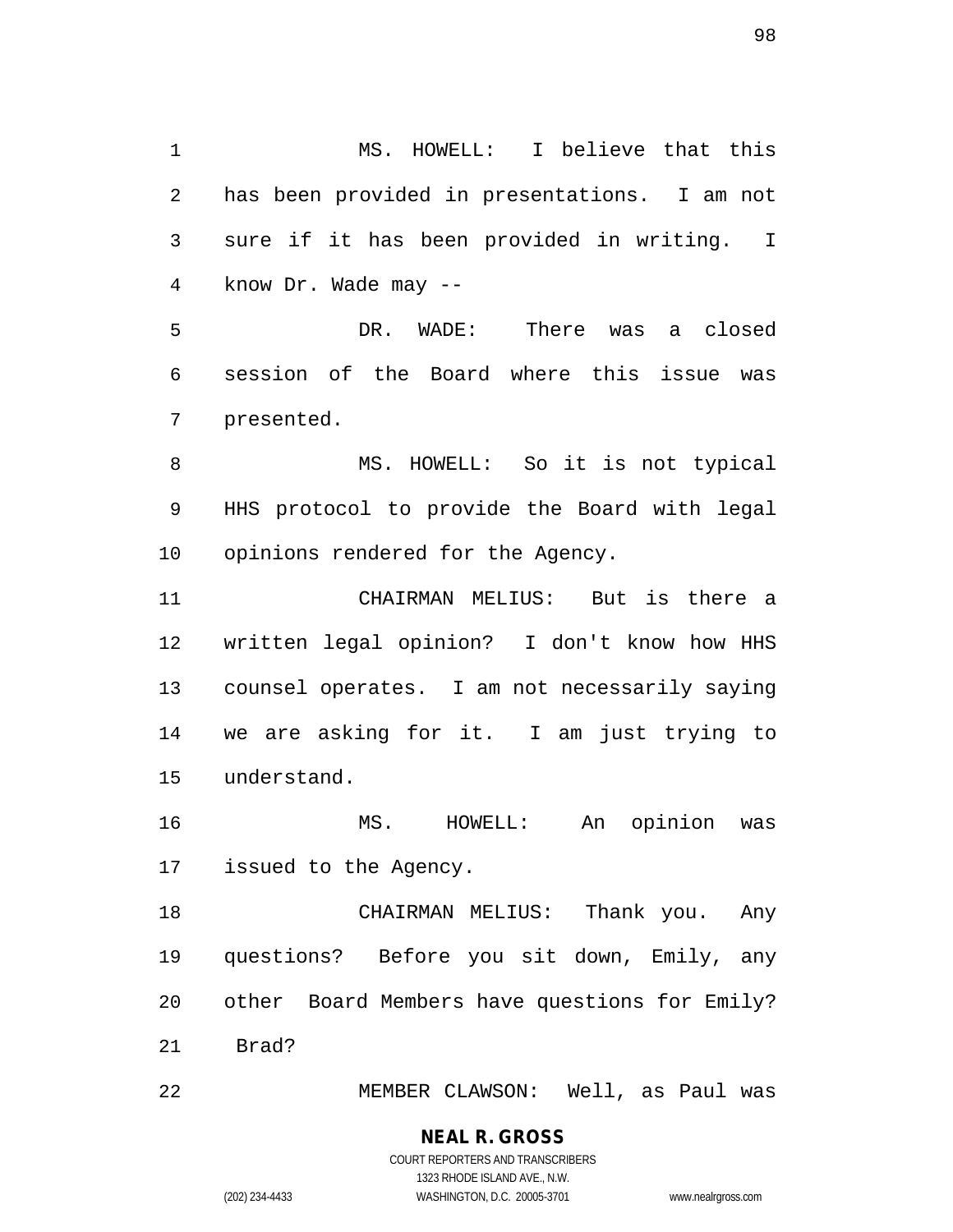talking about the scientific end of this, I would just like to bring up, too, that I have a real heartache with using it, because you are using two totally different facilities. They keep calling up the phosphate plant in Idaho which I am intimately knowledgeable with, which looking at the designs of Blockson and everything else, which is totally different.

 The processes are different. The issues -- I just really, from my perspective, cannot see how they can even use that. I know the weaknesses of that facility. I know how the process was run in there and so forth, and I really personally -- it is just my personal opinion -- have a hard time seeing how they can even use it.

 CHAIRMAN MELIUS: We will be talking more about those issues in a second. Is someone from the Senate Health staff on the call? I wasn't given information on who might be participating. So I know with the weather

### **NEAL R. GROSS**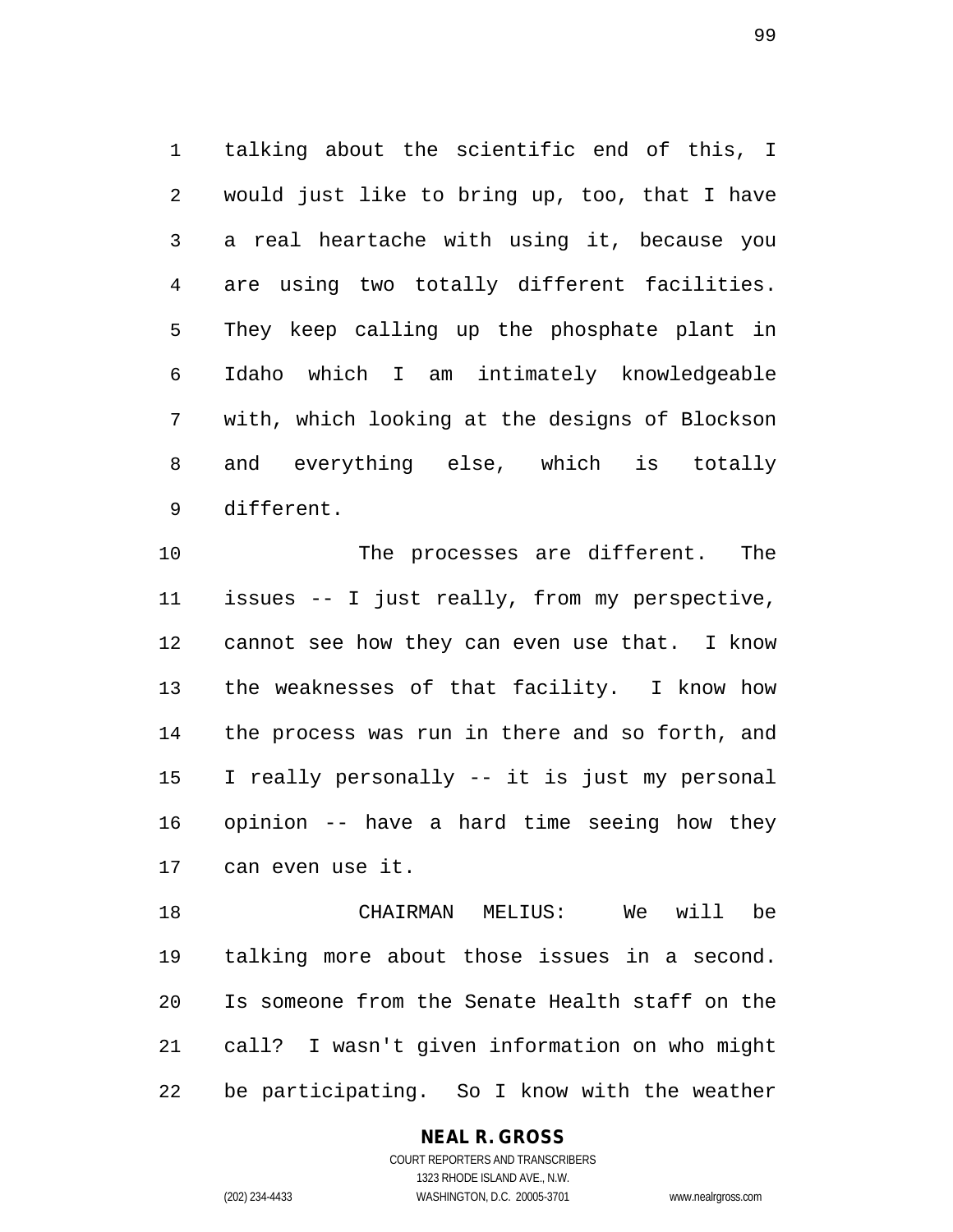$1 - -$  MS. LAM: Yes. It is Livia Lam. CHAIRMAN MELIUS: Do you have anything to add at this point? MS. LAM: Not at this point. CHAIRMAN MELIUS: Okay. MR. MILLER: Dr. Melius, would it be okay if I just jumped in for one last point. CHAIRMAN MELIUS: I was going to call on you. MR. MILLER: Regarding the comments, we regard the legal opinion, whether there is or there isn't one, of the Department, we have not yet seen a legal opinion from the Department on this. We have certainly received verbal ones. However, I just wanted to bring to everyone's attention that I think it is a very cramped reading of the authorization for the Advisory Board to presume what it can and cannot provide advice on, and I don't mean to publicly disagree with

### **NEAL R. GROSS**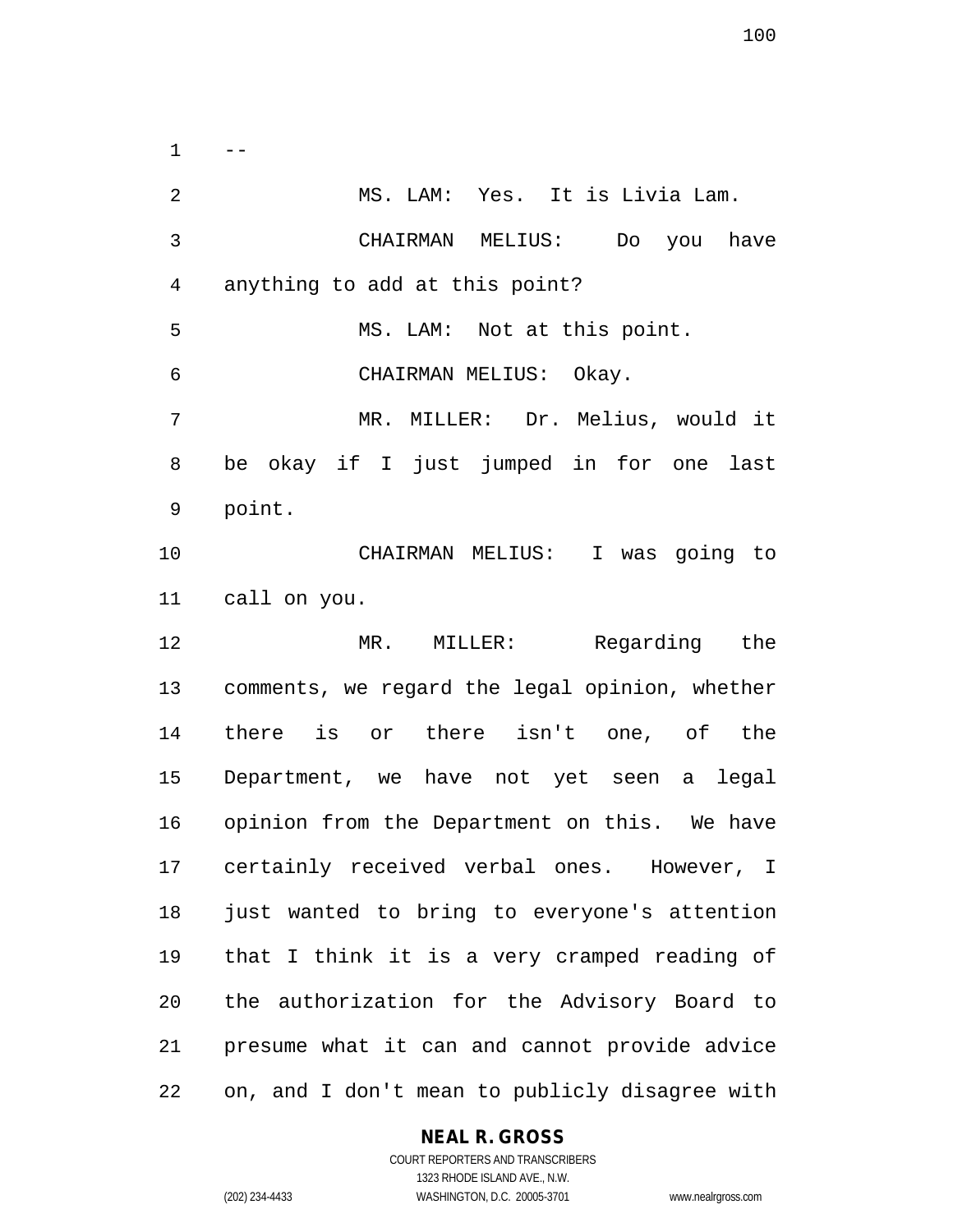legal counsel's view of what you are entitled or not entitled to provide advice on. But let me just say this, that the duties of the Board are to advise the President on the development of guidelines under 7384n(c).

 Not that is the very specific guideline we are talking about here, and that guideline, as it has always been debated and discussed, the dose reconstruction rule and so forth, has constantly been a matter of a mixture of law and policy.

 Likewise, it also provides for providing advice with regard to other matters that may be deemed appropriate. So it is not quite as cramped a set of authorities. I would just encourage you to go look at the Advisory Board section and look at the specific tasking that you have received, because I don't believe it is quite as limited as was just defined by counsel. But that is for you and your counsel to work out.

CHAIRMAN MELIUS: Thank you,

### **NEAL R. GROSS** COURT REPORTERS AND TRANSCRIBERS

1323 RHODE ISLAND AVE., N.W. (202) 234-4433 WASHINGTON, D.C. 20005-3701 www.nealrgross.com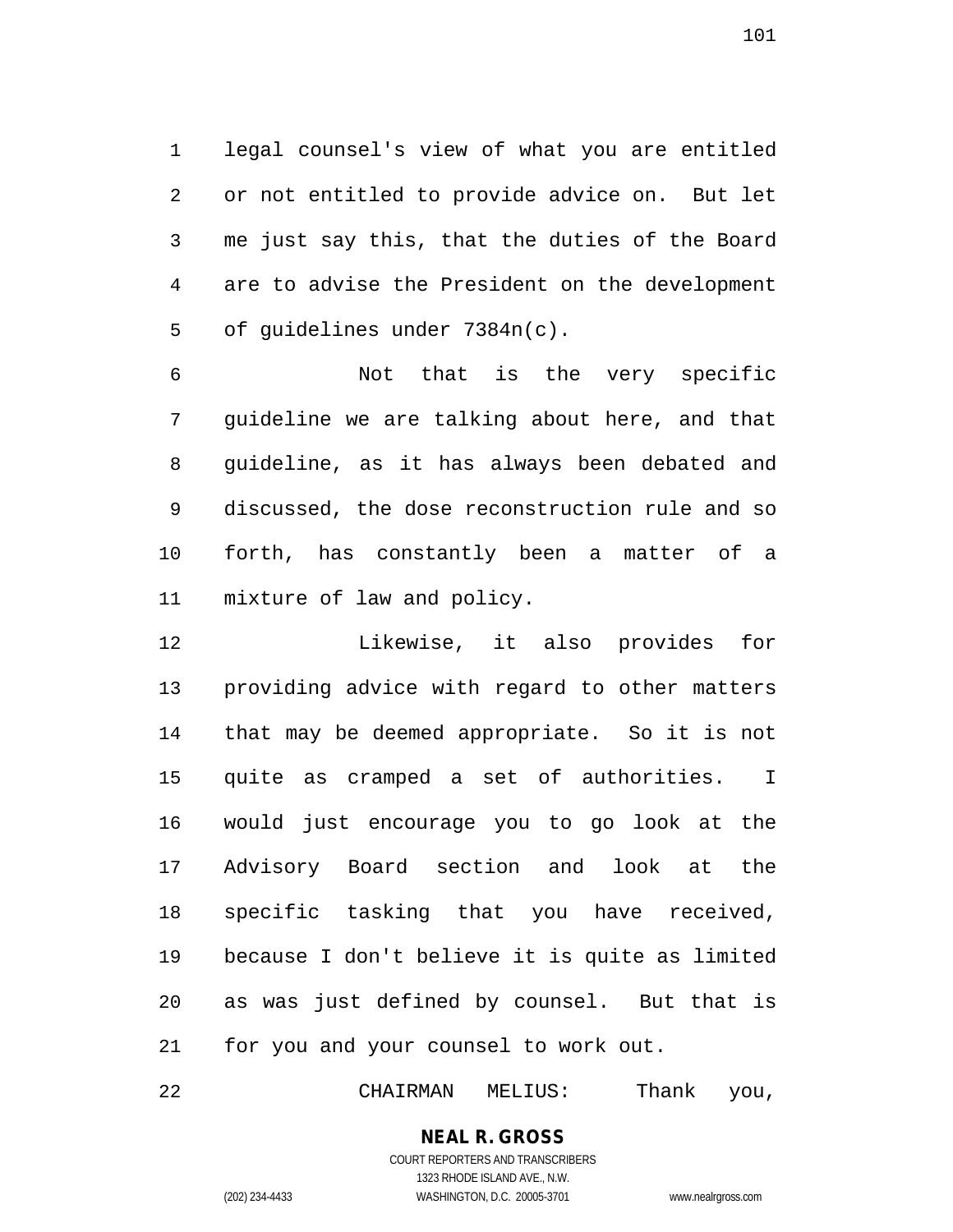Richard. Does any other Board Members -- David Richardson, do you have questions? MEMBER RICHARDSON: Yes. My first question is: Is there a case currently under our consideration in which the proposed method for radiation dose assessment depends upon exposure information from another facility, or are there cases? CHAIRMAN MELIUS: There are cases. There are individual dose reconstructions where surrogate data has been used, and there are a number of pending SEC evaluations where part of the NIOSH method for doing reconstruction involves the use of surrogate data. MEMBER RICHARDSON: Could you list those out, Dr. Melius? CHAIRMAN MELIUS: Actually, it may be a little bit out of date, but I know there is a report from SC&A that is -- what? -- two years old, John?

MEMBER RICHARDSON: Yes, that is

**NEAL R. GROSS** COURT REPORTERS AND TRANSCRIBERS 1323 RHODE ISLAND AVE., N.W. (202) 234-4433 WASHINGTON, D.C. 20005-3701 www.nealrgross.com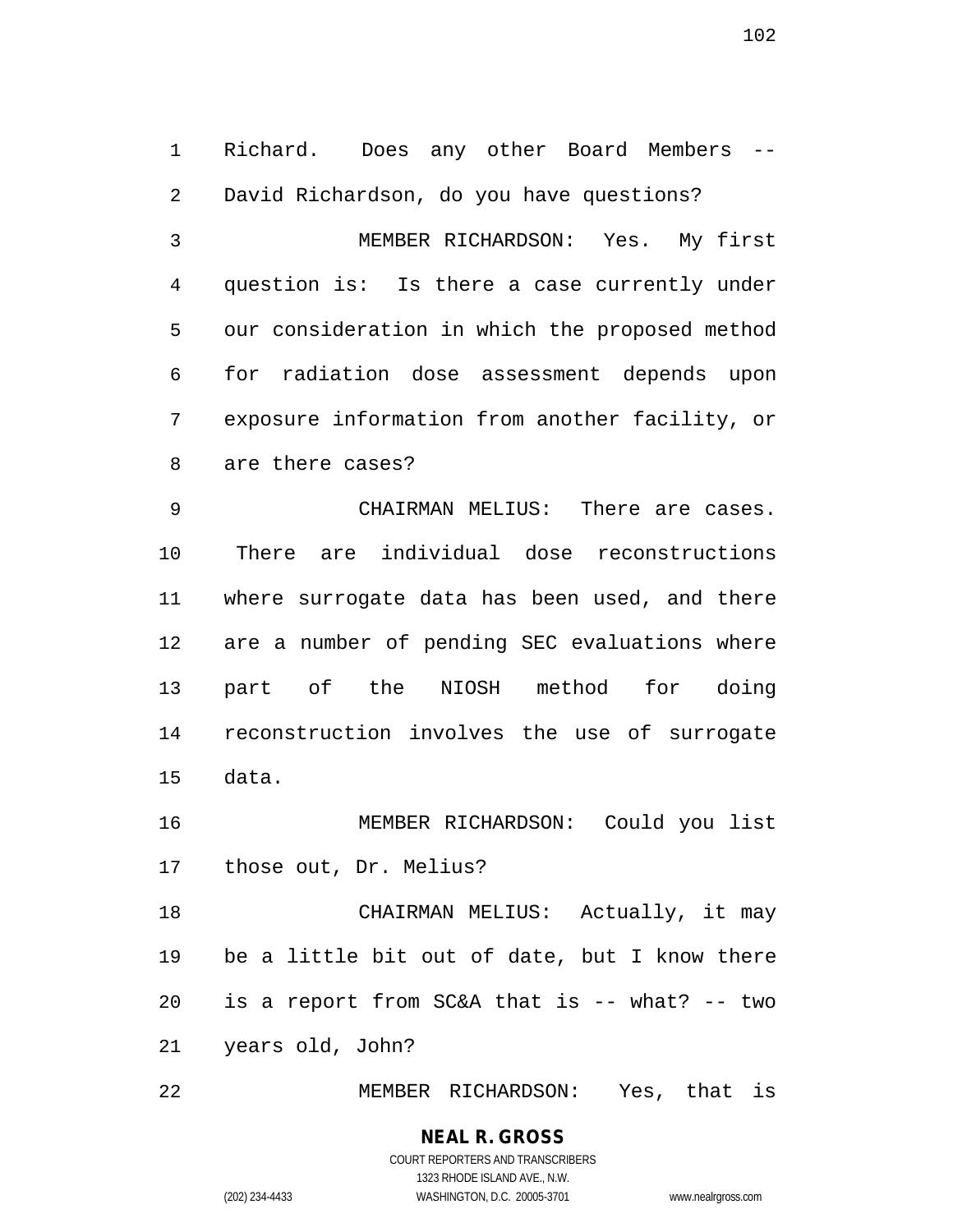what I am wondering, because for example, Blockson, it seems like we are focusing on. My understanding now is that the use of the surrogate data has been put aside, and there is an exposure reconstruction model which is based on source terms and kind of a set of parameter assumptions.

 So that is no longer drawing upon the Florida phosphate data, for example.

 CHAIRMAN MELIUS: I believe John Mauro is getting to the microphone. He may be able to  $-$ 

 DR. MAURO: Yes. This is John Mauro with SC&A. We have been asked to review two Site Profiles from the perspective of degree to which surrogate data was used and was used in accordance with the draft criteria that the Surrogate Data Work Group developed.

 I am trying to think of the two sites. One, I believe, was Texas City, and I am drawing a blank on the other one, but there are a number of sites where we explicitly

### **NEAL R. GROSS**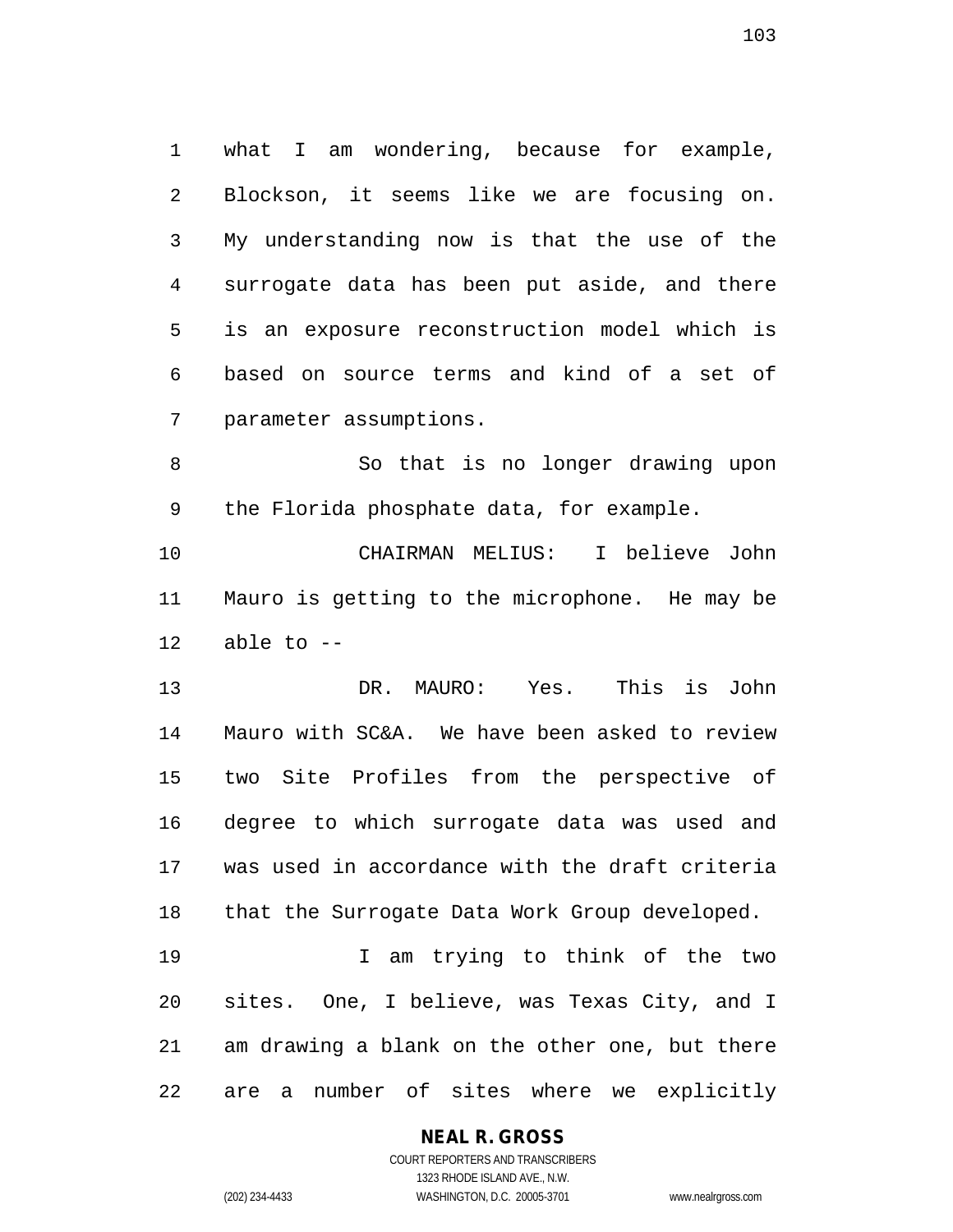looked at it from the perspective of the use of the surrogate data.

 So, absolutely, surrogate data has been and is being used on a number of Site Profiles.

 MEMBER RICHARDSON: Isn't Bethlehem Steel one of those, Dr. Mauro?

8 DR. MAURO: Bethlehem Steel, yes, is one of those. At that site, data was used from Simonds Saw and applied to supplement the data that Bethlehem Steel had.

**I** would say the one area that goes to perhaps the heart of this issue is the use of TBD-6000/6001. What this is is a generic compendium of data collected from many, many facilities dealing with uranium, and on many occasions some of the old AWE facilities where data -- where a dose reconstruction or an SEC issue might arise or whereby the compendium of data that is available in TBD-6000/6001 has been drawn upon, which basically represents a compendium of data from other sites that are

### **NEAL R. GROSS**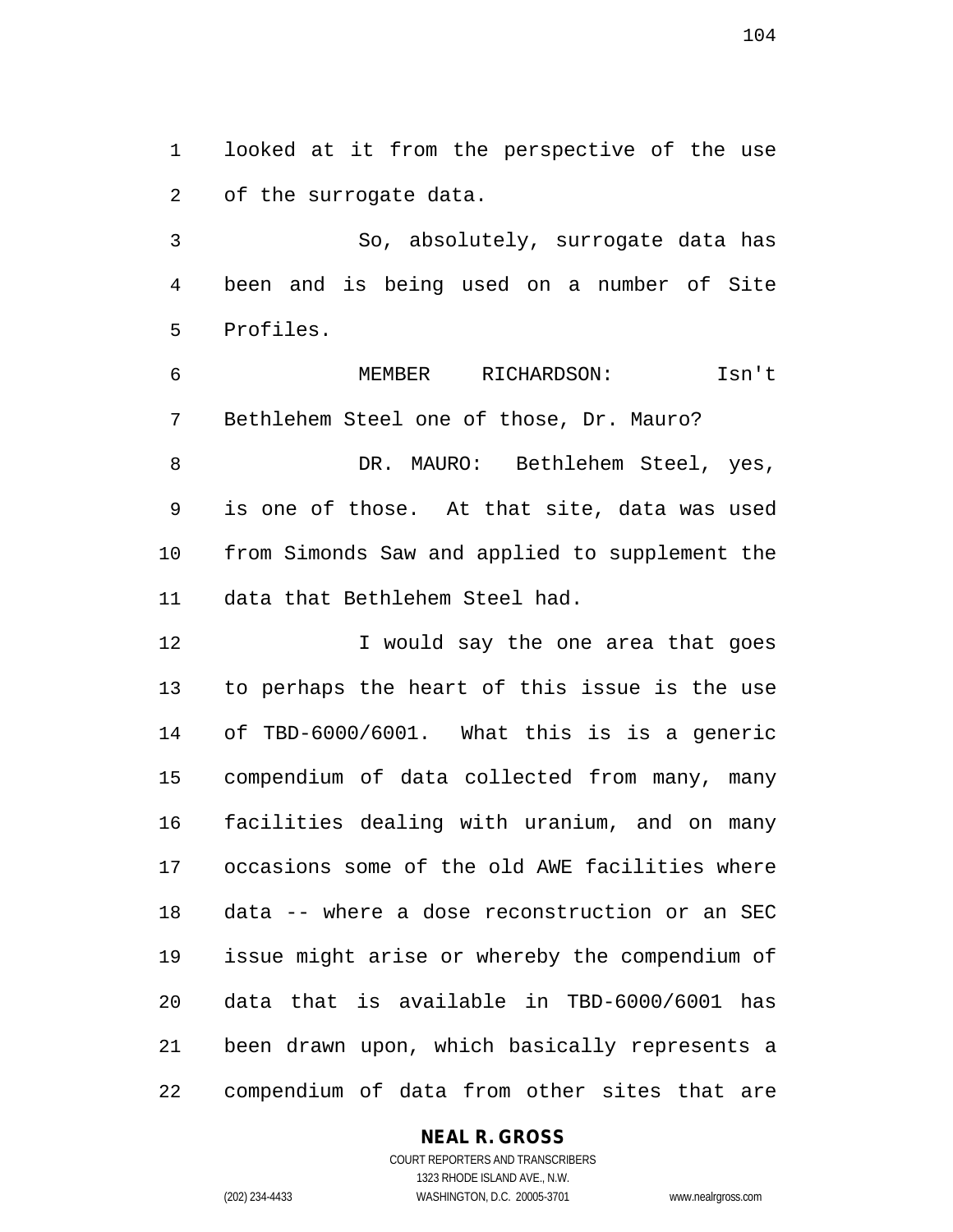being brought in and applied to supplement data for a particular site under consideration.

 MEMBER RICHARDSON: Wasn't it also the case, Dr. Mauro, that the neutron/photon ratios that were at Lawrence Livermore at one point were being used at Hanford?

8 DR. MAURO: Yes. Neutron/photon ratio is another area. We have been categorizing that as different. When we have been looking at the surrogate data issue, we have divided the matter from a scientific perspective into what we would call Type 1 surrogate data.

 This is where you take air sampling data, bioassay data, film badge data, direct dosimetry data directly related to the reconstruction of dose, and where that data from one facility is used at another, that is what we, SC&A, have been calling the term Type 1 application.

22 There is also what we call Type 2

COURT REPORTERS AND TRANSCRIBERS 1323 RHODE ISLAND AVE., N.W. (202) 234-4433 WASHINGTON, D.C. 20005-3701 www.nealrgross.com

**NEAL R. GROSS**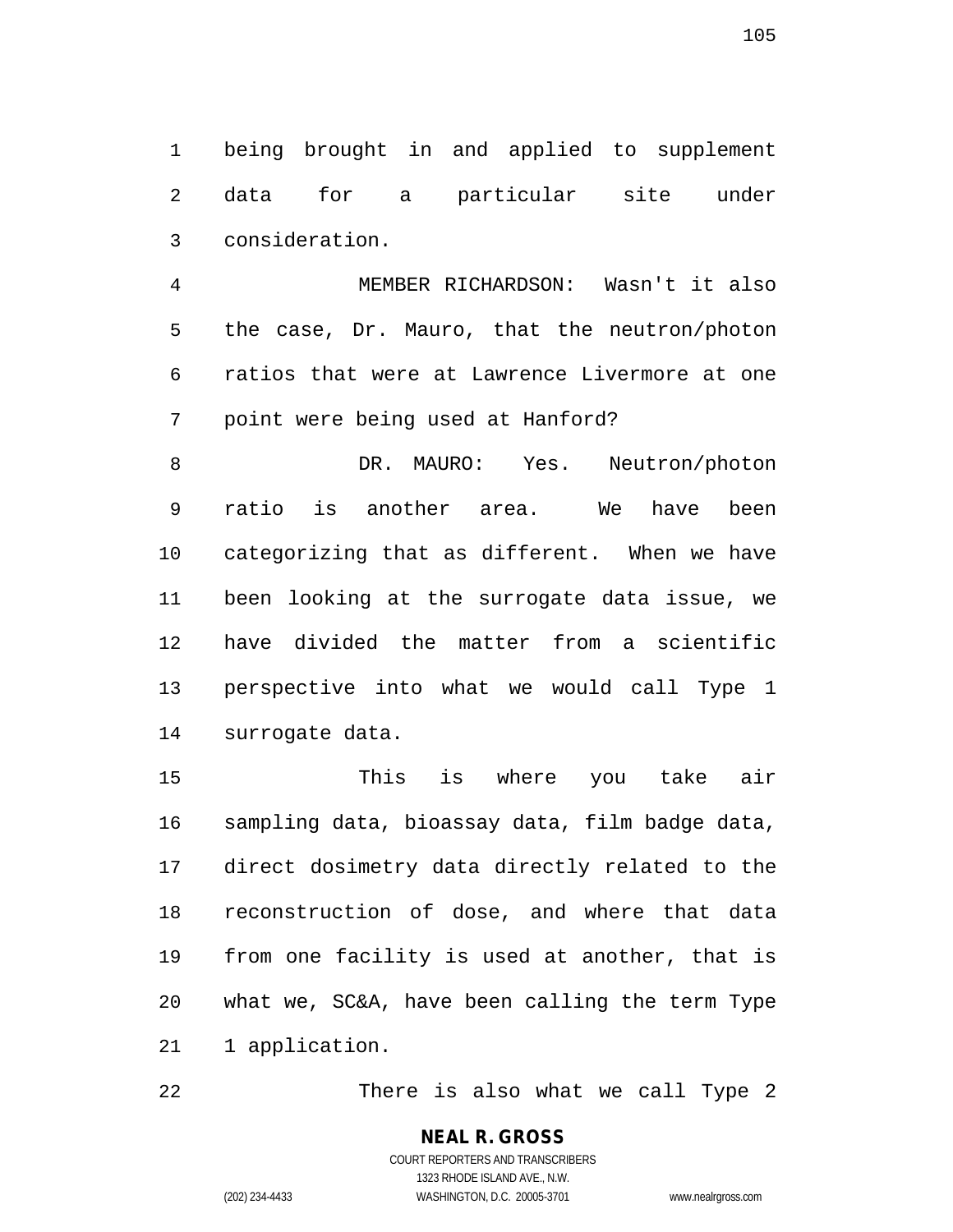where it is more indirect, and the neutron/photon ratios are what we consider to be a Type 2. But, yes, in a way, if you want to broadly interpret or define surrogate data, the use of neutron/photon ratios that are drawn upon from the experience of the industry and the weapons complex where you have some understanding of what those ratios might look like for certain types of activities, and then applying that ratio observed at one site or facility to another.

 I guess you could broadly interpret that as a type of surrogate data also, but we have been calling that a Type 2 surrogate data.

 CHAIRMAN MELIUS: Stu has comments.

 MR. HINNEFELD: Yes, Stu Hinnefeld from OCAS. I just wanted to offer one point of clarification in response to Dr. Richardson's question.

The Blockson SEC that has been in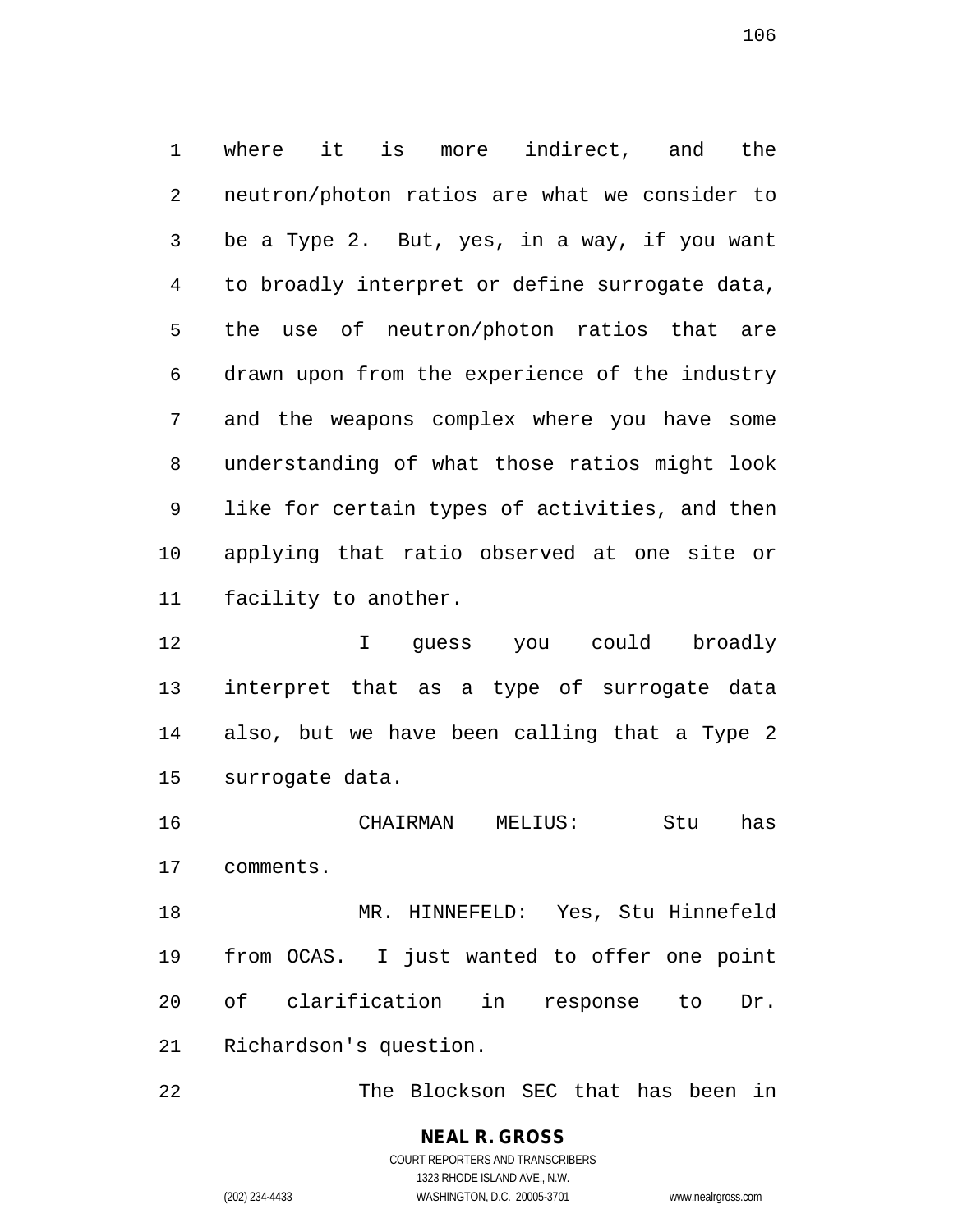front of the Board does not use surrogate for radon, but there is an application of surrogate data in that. It is the particulate exposure in -- I forget exactly where in the plant. This is the Building 40 particulate exposure model, relies on dust loading measurements from the Idaho Phosphate Plant, I think the one that Brad alluded to earlier. So that surrogate use is in Blockson.

 Then I think most of the other uses that are in front of the Board are TBD-6000 uses.

 CHAIRMAN MELIUS: And, Stu, before you sit down, I believe that either you or Jim -- I can't remember who it was -- indicated earlier today that NIOSH is also currently reviewing your use of surrogate data in a number of settings based on your criteria.

 MR. HINNEFELD: Yes. It is our judgment that there are some, but not a lot of differences between this draft Work Group document in our IG core guidance. So we are

### **NEAL R. GROSS**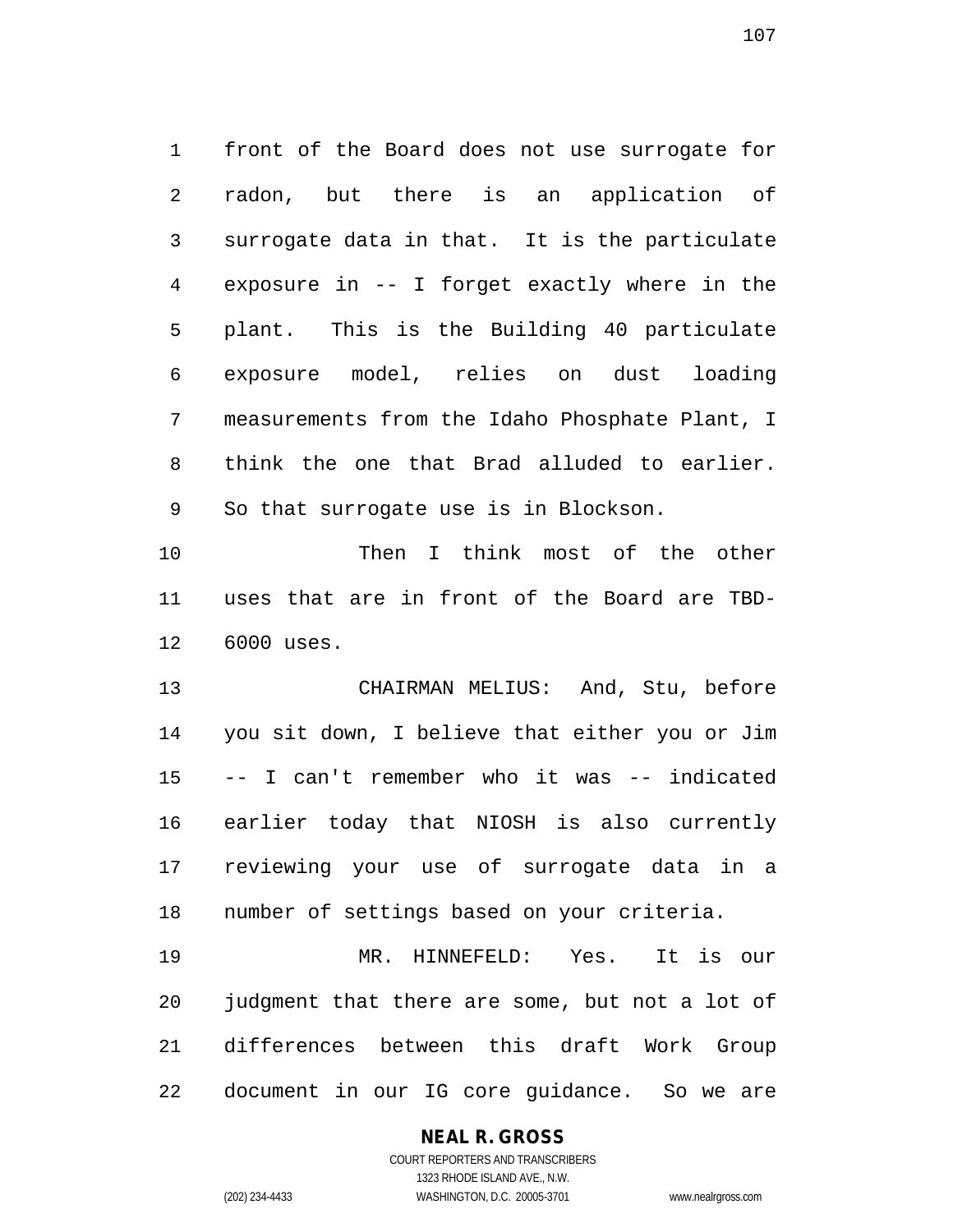proceeding now to try to do that, but that is sort of different question. That is the question of, if it is allowable, are we doing it well? Are we doing it appropriately? That is sort of a different question.

 CHAIRMAN MELIUS: Okay. Thank you, Stu. Yes, John?

 DR. MAURO: In order to -- there is a continuum of what might be considered surrogate data. I just thought of another perspective that may enrich the appreciation of the complexity of the subject.

13 There are OTIBs procedures. I am thinking of OTIB-0054. This is where you have bioassay data from a person, a beta-gamma bioassay urine sample, and you want to assign what mix of radionuclides might be -- that person may have taken in to have that result in his urine.

 What has been done in this OTIB is to draw experience from what the mix of radionuclides are in different types of

### **NEAL R. GROSS** COURT REPORTERS AND TRANSCRIBERS

1323 RHODE ISLAND AVE., N.W. (202) 234-4433 WASHINGTON, D.C. 20005-3701 www.nealrgross.com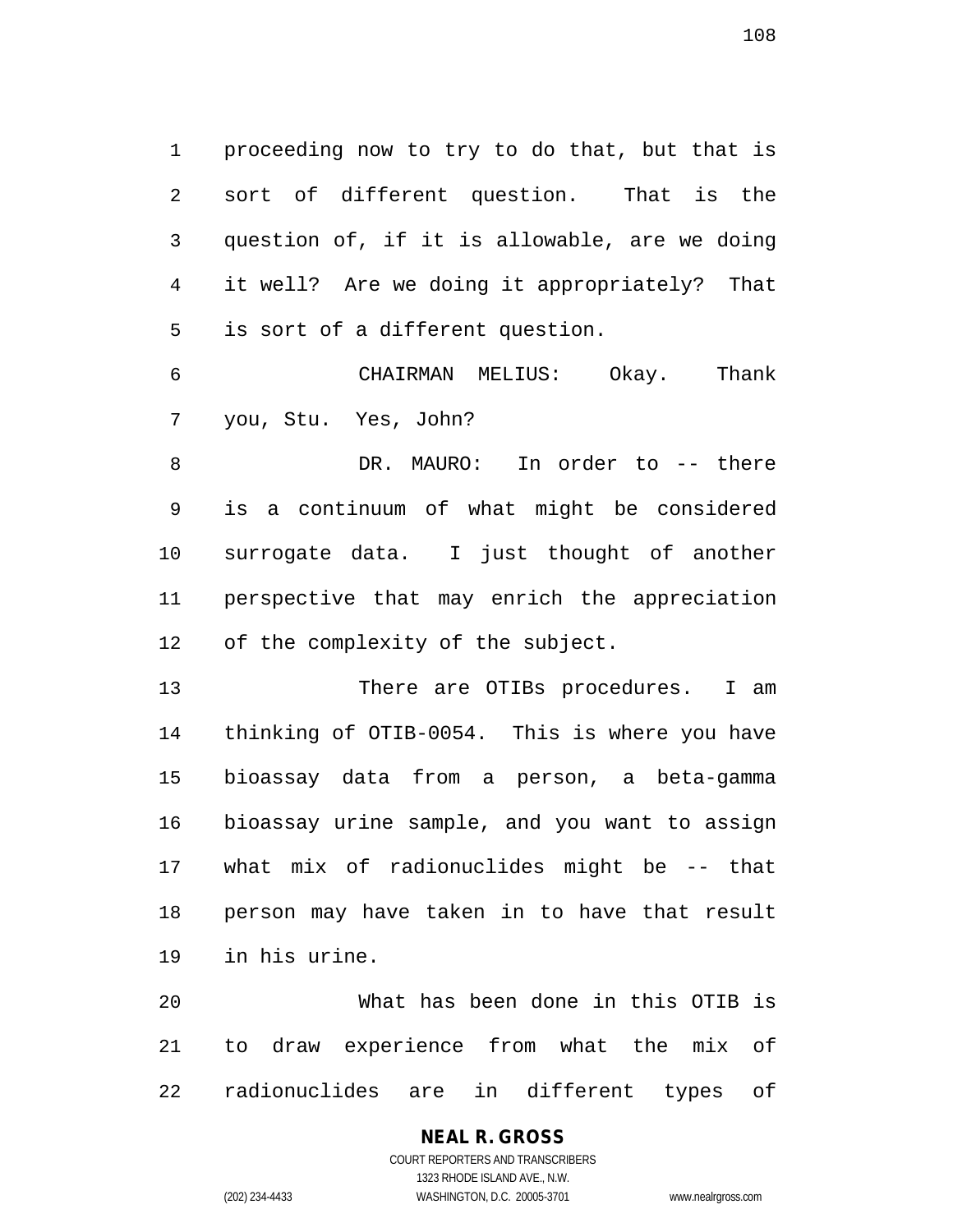reactors throughout the complex. So in a way, one could argue the mix that you assign to a person that you have bioassay data at one facility -- you may say, well, we are going to assign this mix based on experience at another reactor, because we know this is the kind of mix that we would expect this person to have been exposed to.

 It is important, I think. So there is this degree and continuum of the use of surrogate data.

 CHAIRMAN MELIUS: Thank you. Any more questions for Richard Miller? If not, obviously, Richard, you are welcome to stay on the line as we discuss this issue more, but I am trying to move this into different parts.

 Now all of you should have received an updated set of criteria dated January 2010 on draft criteria for the use of surrogate data. This is based on some earlier drafts that came from the Surrogate Data Work Group, which I chair.

#### **NEAL R. GROSS**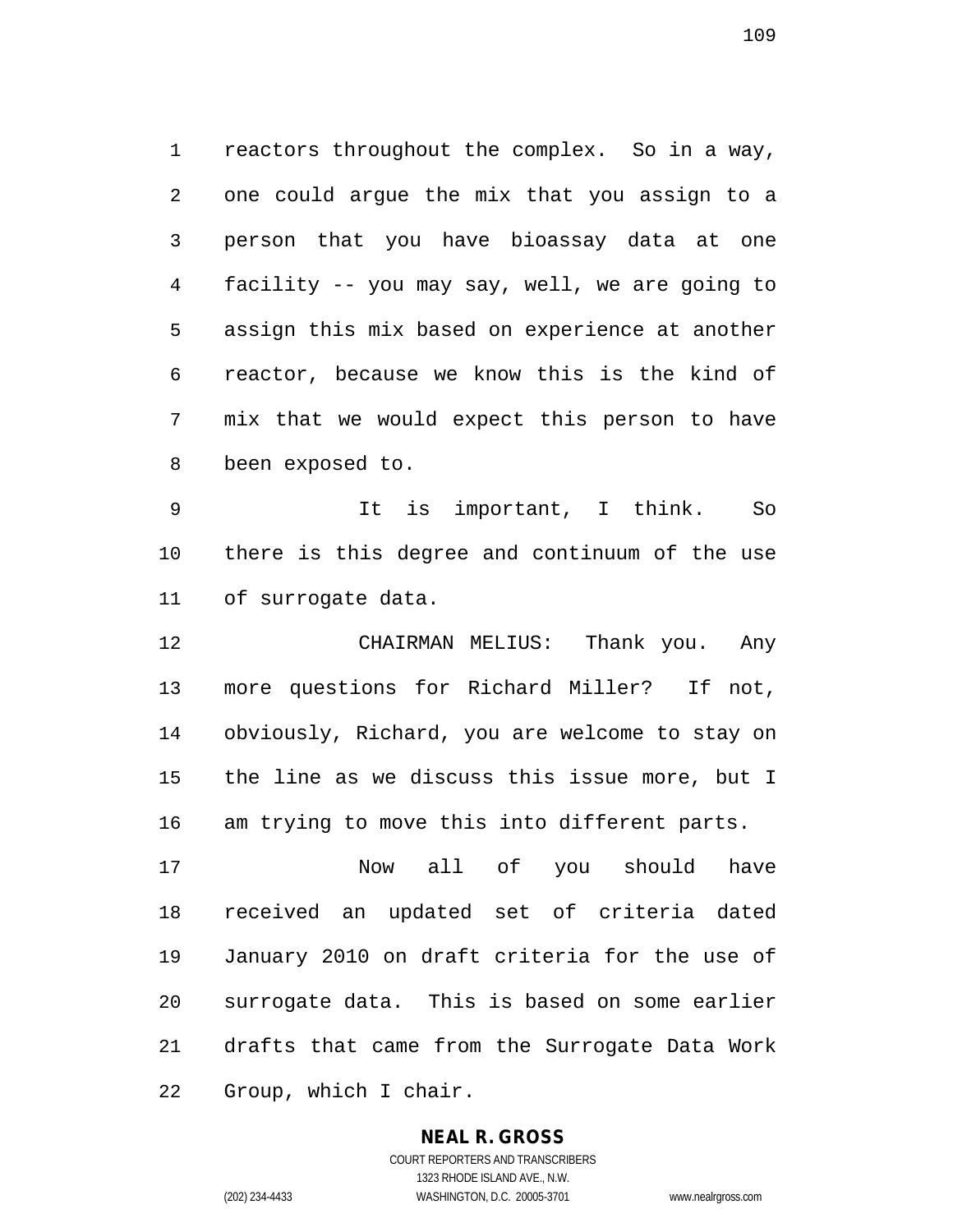This draft was updated based on our last telephone call. I will say up front, it does not represent a consensus of the group nor is it a specific recommendation from the Surrogate Data Work Group. This was something that the -- the updates to this policy were something I put together based on our discussions at the Work Group meeting that we had, and then circulated to the Work Group and, after that, to the Board.

 So much of this looks familiar. I will say that the parts of it that are updated are probably starting on page two to page three. We expanded some of the discussion on plausibility, and then tried to summarize how I thought this was applied and some of the considerations. It does not deal directly with the sort of legal issues that were raised with that. So I guess we would be open to discussions of that, and we will start with Wanda again.

MEMBER MUNN: I have no comments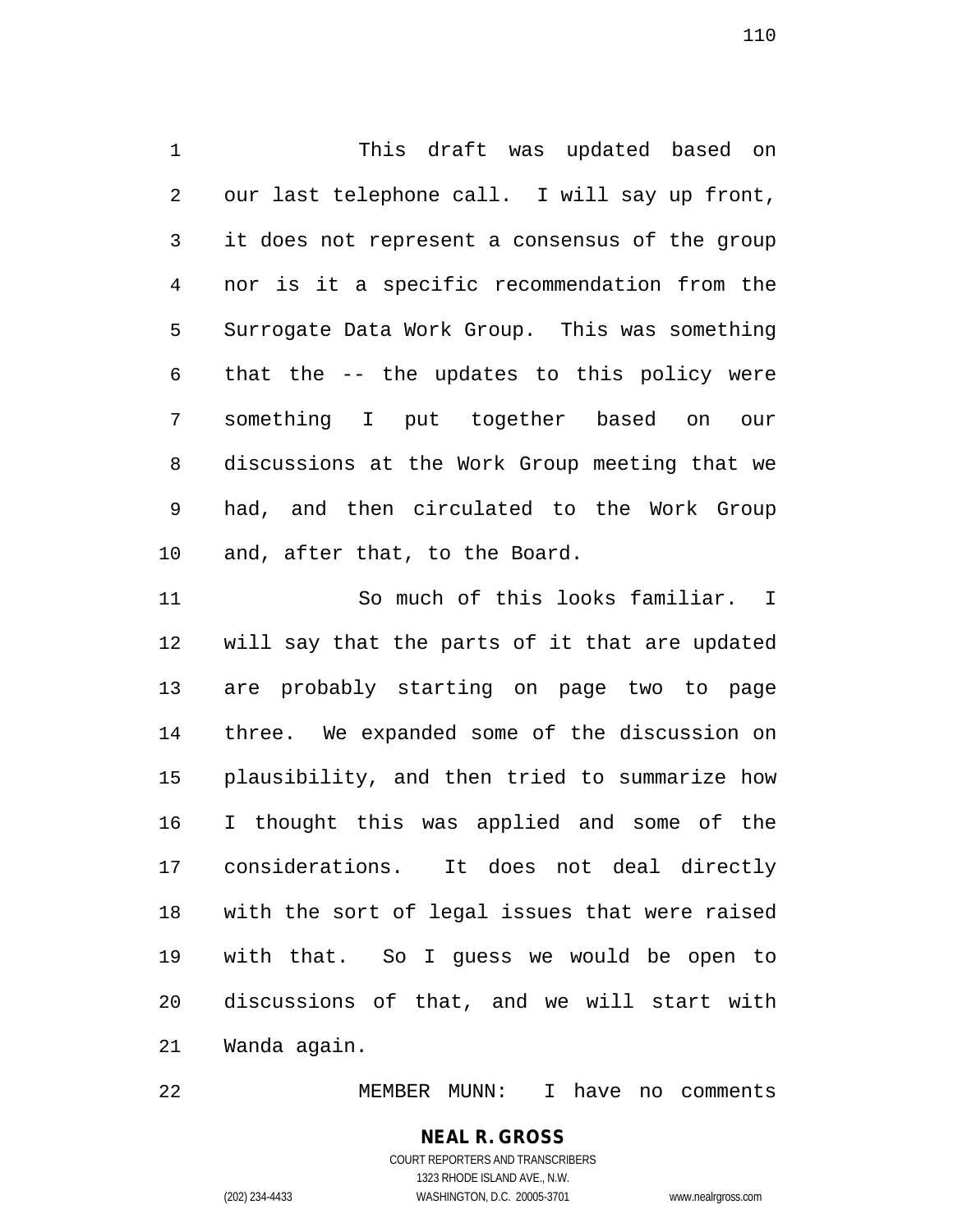of my own. Dr. Lockey, who had to leave us, left a couple of comments that he asked I relay.

 On the first page, the last sentence of the first paragraph, he indicates the word "latter" should read "former." I think he is correct.

8 CHAIRMAN MELIUS: Minor.

 MEMBER MUNN: This reports focuses on the former situation, Type 1. First paragraph, last sentence.

12 Then on page 2, the first sentence 13 just under the four bullets under Item 3:. Where it says "Surrogate data should not be used if the equivalents are claimant favorability of working conditions," he marked through "are claimant favorability" and says he is not sure what this means.

 It does seem to be a little -- the sentence itself seems a little clumsy. Doesn't seem clear enough.

MEMBER ZIEMER: This is Ziemer.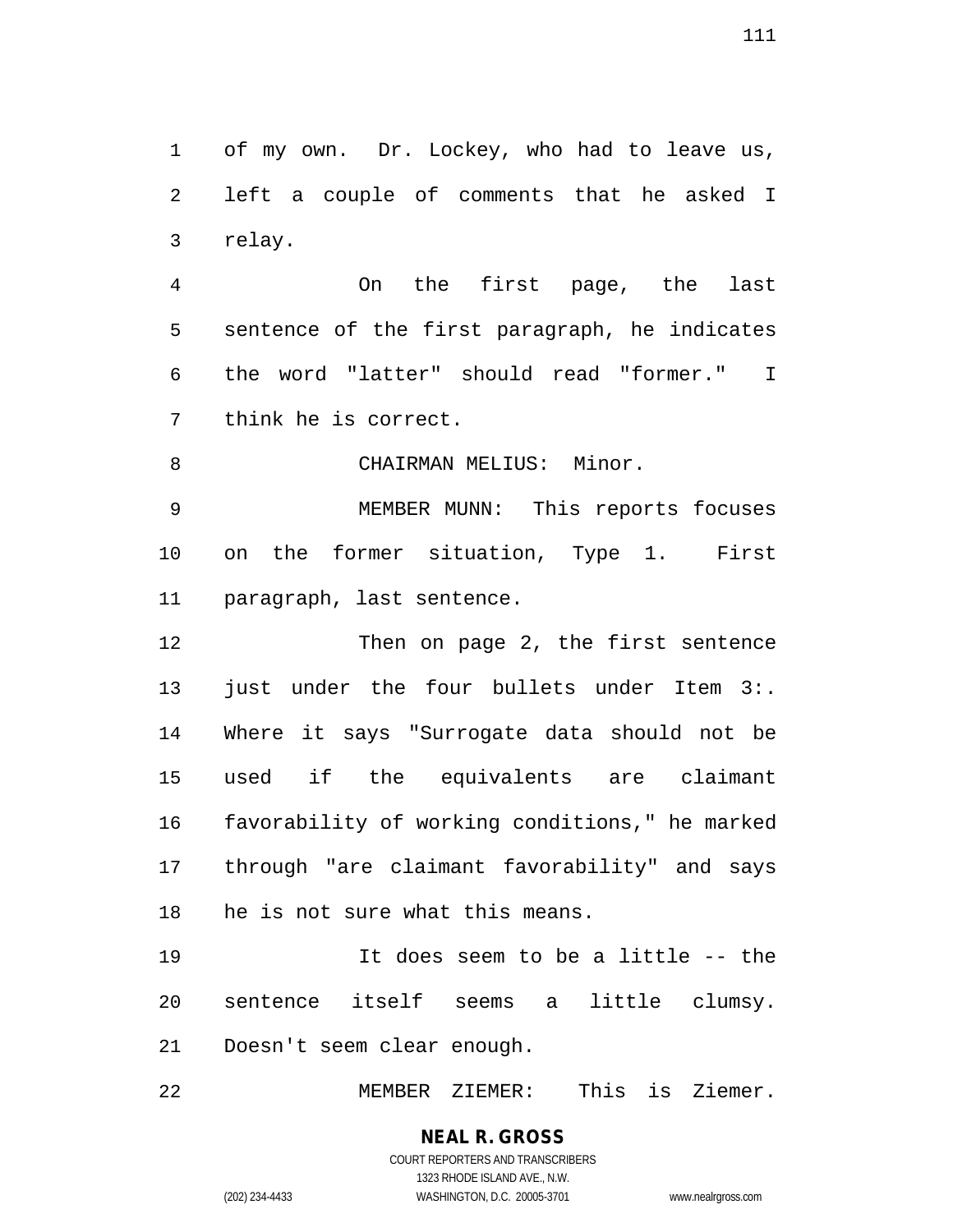Dr. Melius has suggested to me that it was my sentence. The only reason he knows that, he doesn't see any dangling participles. So it must be mine.

 I honestly don't recall why the word claimant favorability would be in there. I think, without that, the sentence is still clear, that we are looking for equivalence in terms of working conditions, source terms and processes. If you couldn't establish those, then you don't have a case.

12 12 I am not sure where that came in or if that got added later. I admit, it is not even clear to me, if it is my sentence, why it is in there.

 MEMBER MUNN: I suspect that Dr. Lockey would have suggested that those three words be removed, but I am not certain that would be his recommendation. It would be mine.

 On page 3 under the first bullet there, the end of the second line, "is based

#### **NEAL R. GROSS** COURT REPORTERS AND TRANSCRIBERS 1323 RHODE ISLAND AVE., N.W.

(202) 234-4433 WASHINGTON, D.C. 20005-3701 www.nealrgross.com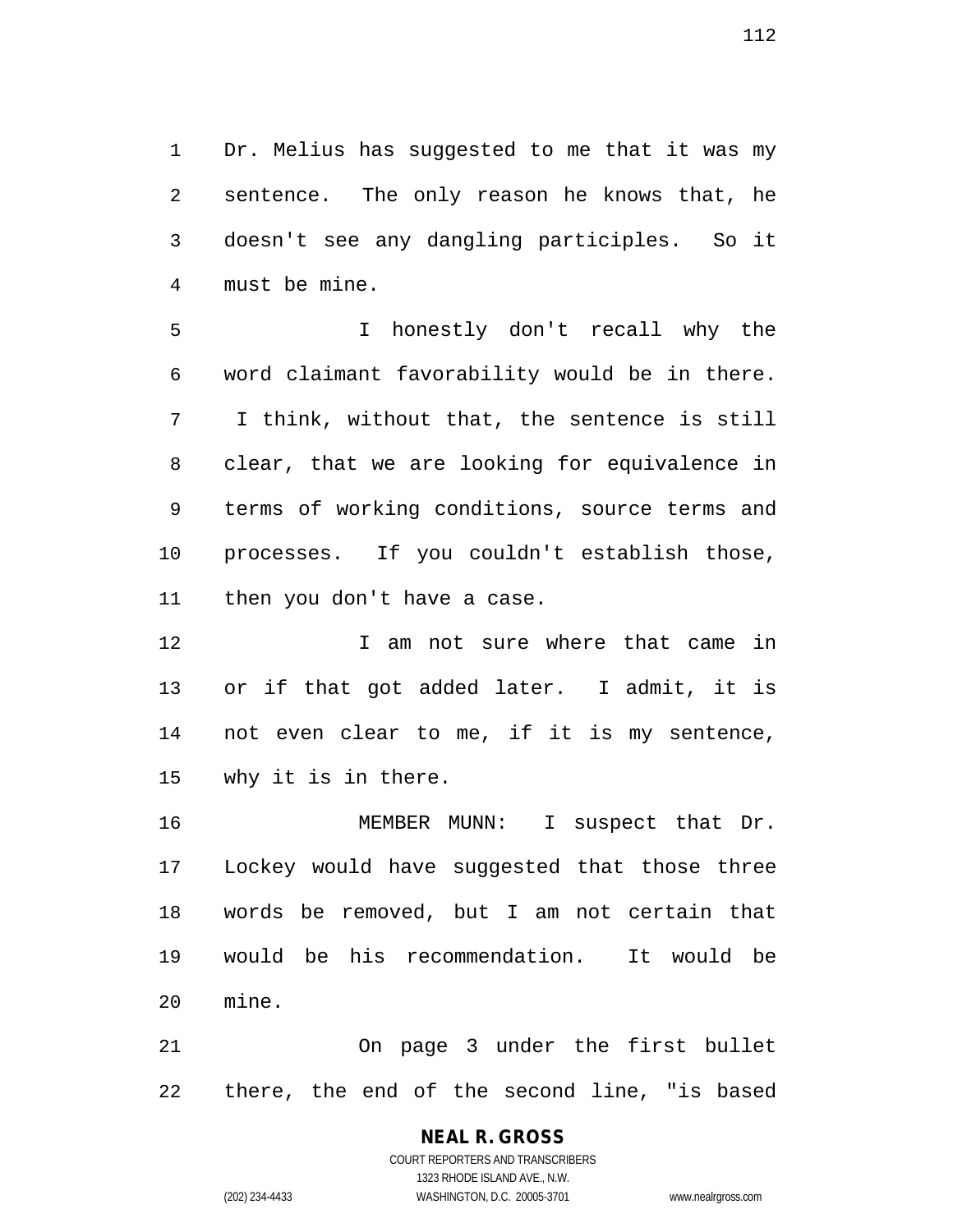on." He suggests used "when" rather than "based on." "Have the models been validated when actual monitoring data collected in a similar situation is available?" he would add. Are available.

 Second bullet, third line down, the word "affect." He suggests that affect is too broad or is not as appropriate as "significantly impact." So that he would suggest the sentence read: "Have all of the factors that could significantly impact exposure been taken into account," because most anything could affect it. Whether it affects it in the fashion that is of any consequence is an issue.

 In the last paragraph, he suggests on the third to the last line that "the rare" be removed, and instead of "fully met" as the last words of that sentence, the words "address and documented in the Evaluation Class."

So let me read that sentence, I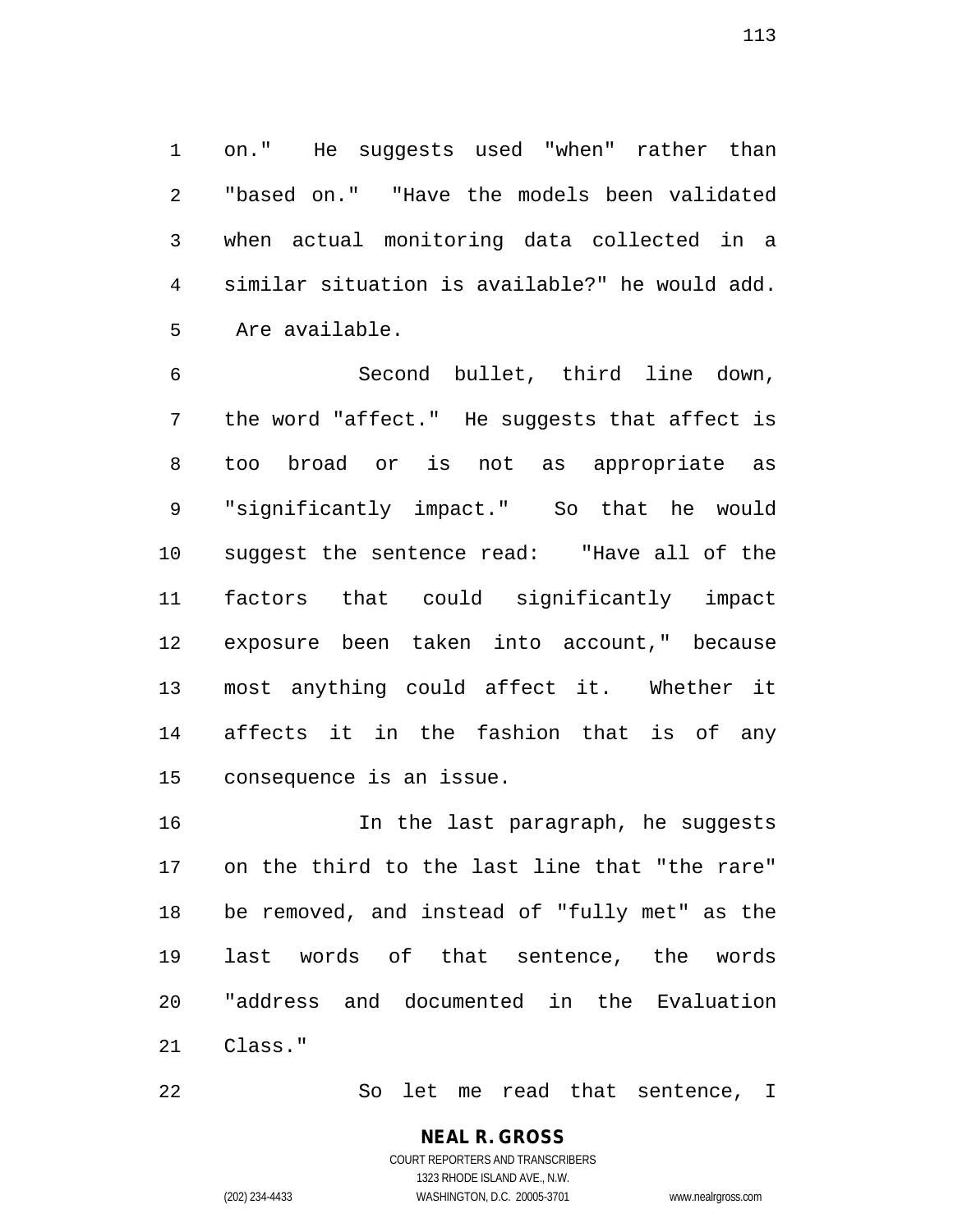believe, as he is suggesting it. "Given the difficulties in obtaining the comprehensive information needed for validating the use of surrogate data for individual dose reconstruction and the inherent concerns about its use by claimants, the Work Group recommends that the use of surrogate data be limited to circumstances where other approaches are not feasible, and then only if the above criteria have been addressed and documented in the Evaluation Report."

 That is the last of Dr. Lockey's comments.

14 CHAIRMAN MELIUS: Dr. Lemen?

 MEMBER LEMEN: As a new Member of the Board, I was not on this Committee or even addressed this issue previously, since this is my first meeting. But I know that probably my comments are going to be taken adversely by the rest of the Board Members, but I feel compelled to tell what I think about using surrogate data, and I think that using

# **NEAL R. GROSS**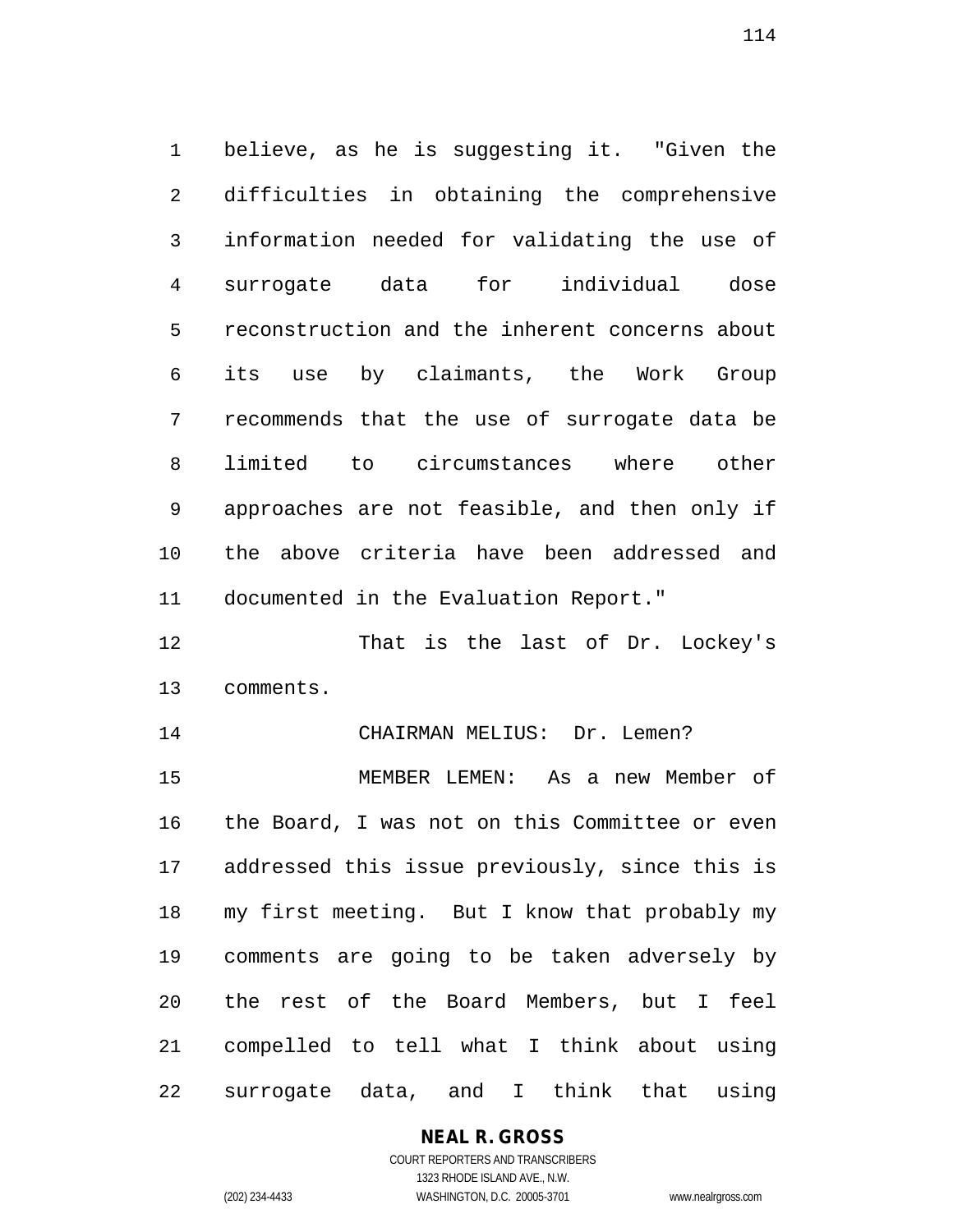surrogate data, first of all, is absurd.

2 1 I think that there are many conditions in plants that you cannot control for using data from another plant, such as what type of protective measures were taken in the other plant.

 As I understood this issue with the phosphate data, I happen to have done a study in the phosphate industry in Florida, and that is a completely outdoor facility. It may have similar processes, but it is not going to compare to an indoor facility, in the first place, and there are a lot of differences from plant to plant.

 So I find even considering the use of surrogate data for the purposes of doing compensation a misguided approach, and I would like to suggest that, instead of "rare," you say "never."

 That is my opinion, and I know that that is adverse to the fact that you set a Working Group up on this, but I have to

# **NEAL R. GROSS**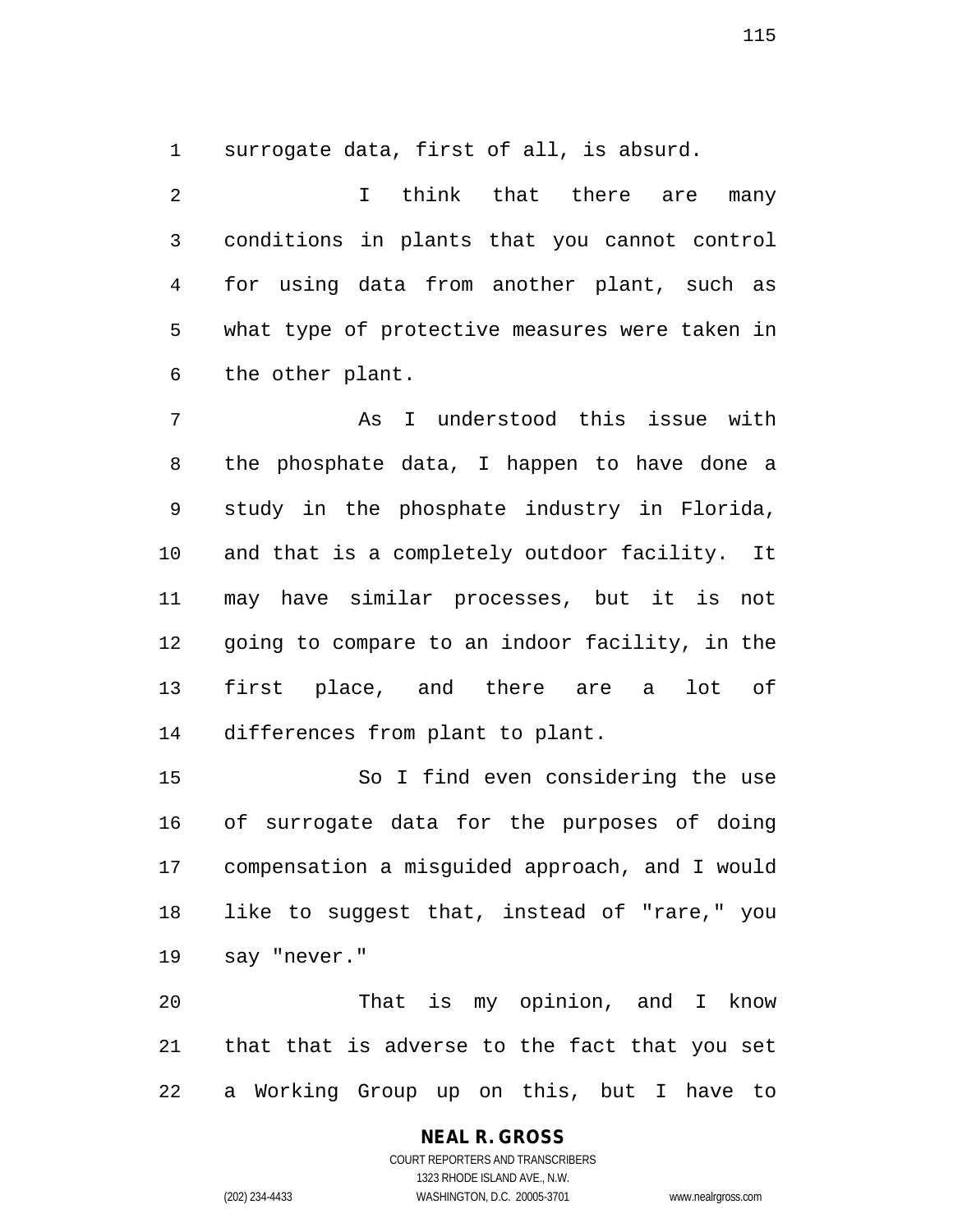express I just feel that the use of surrogate data is inappropriate.

 CHAIRMAN MELIUS: Other comments from Board Members? Bill?

 MEMBER FIELD: I guess I have a little bit different take on it. I think, in some cases, surrogate data can be very useful, but I think that is the whole question. In some cases, it goes back to the representativeness of the surrogate data. How representative is it to the site in question, which brings me back to the draft on page 2, number 3, the bottom comment there.

 "Do the surrogate data reflect the type of operations or work practices in use at the facility in question?" So I guess my question would be how is that evaluated? Do you need a whole new Site Profile for that site to see if it -- that is my whole question, is how representative is it, and how far do you really explore it to assess its representativeness?

#### **NEAL R. GROSS**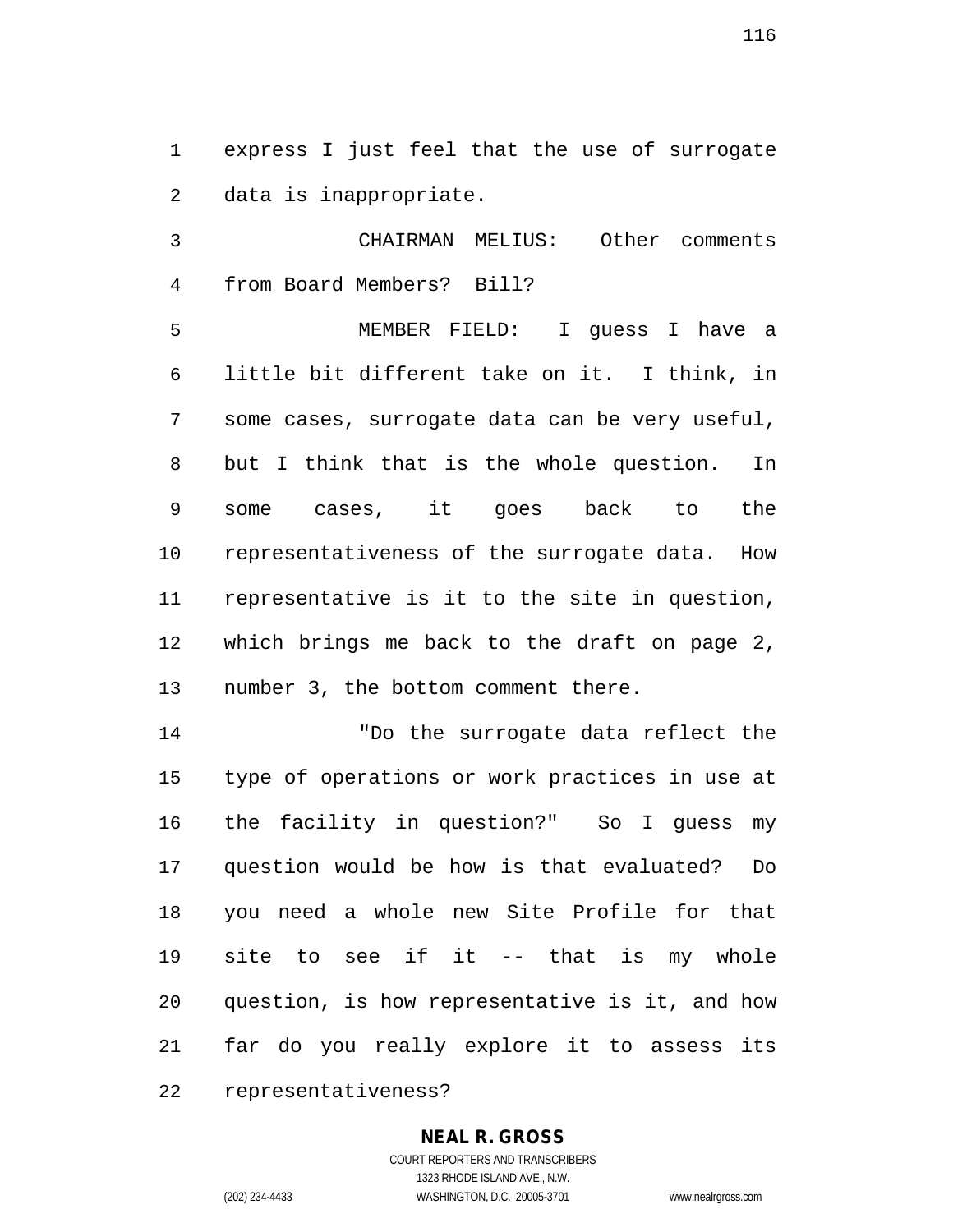CHAIRMAN MELIUS: Well, in the circumstances that we have -- it is assessed, and there are examples, and I guess Blockson would be one that we talked about yesterday, is that where NIOSH has proposed the use of surrogate data based on the Florida phosphate -- I guess this is for radon -- and so in examining and evaluating that source of that data, that information, we have determined that it was not an appropriate, basically, by comparing the two facilities, and that it does require some due diligence to do that.

 I think, back to Dr. Lemen's comments earlier and Dr. Lockey's, another way of thinking about the never/rare to just leaving it open is I think we also have to keep in mind that there is also -- both the statute and, obviously, the regulations allow the alternative approaches, which is the Special Exposure Cohort.

 That is really what we are weighing. The use of "rare" in that, I will

> **NEAL R. GROSS** COURT REPORTERS AND TRANSCRIBERS

> > 1323 RHODE ISLAND AVE., N.W.

(202) 234-4433 WASHINGTON, D.C. 20005-3701 www.nealrgross.com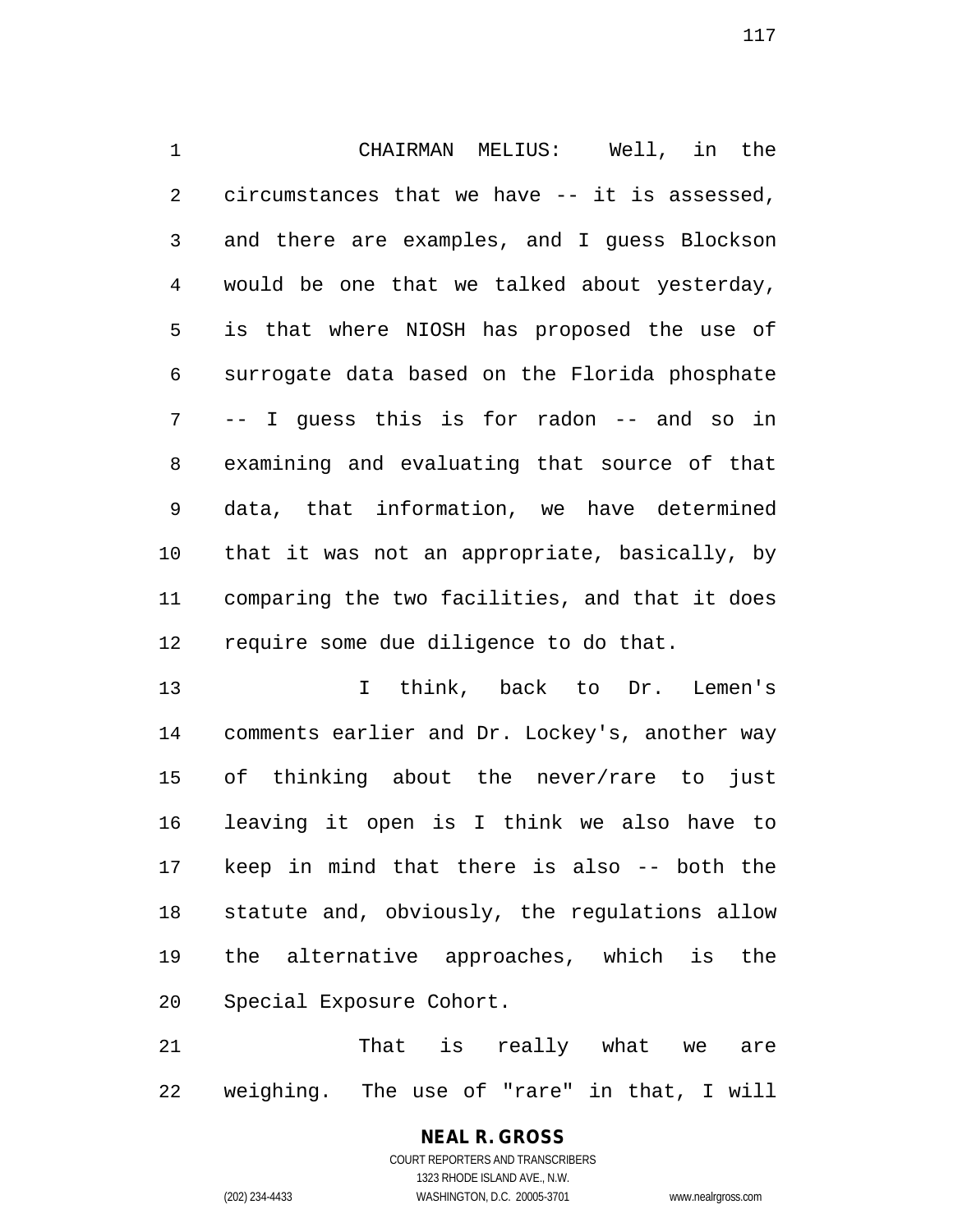not try to attribute that to Dr. Ziemer. That is mine. I will be honest. But it was to try to capture that we would be very stringent on that.

 Again back to your comment, maybe this was developed assuming that surrogate data is allowed to be used legally, but I think we have to sort of capture some of the balance there of, one, how you apply it.

 I guess, again, assuming that it is legally permissible to use it, then I don't know if I would agree with the comment that there is never a circumstance, because there may be one. Again, I am very loathe to use it, but I can't rule out that there would be a circumstance where it might not be appropriate to do that.

18 I can tell you, the history of this issue was it is something that was raised by the Board. I don't recall it, but I guess we did have a legal briefing when it was first raised a number of years ago on it, and then

#### **NEAL R. GROSS**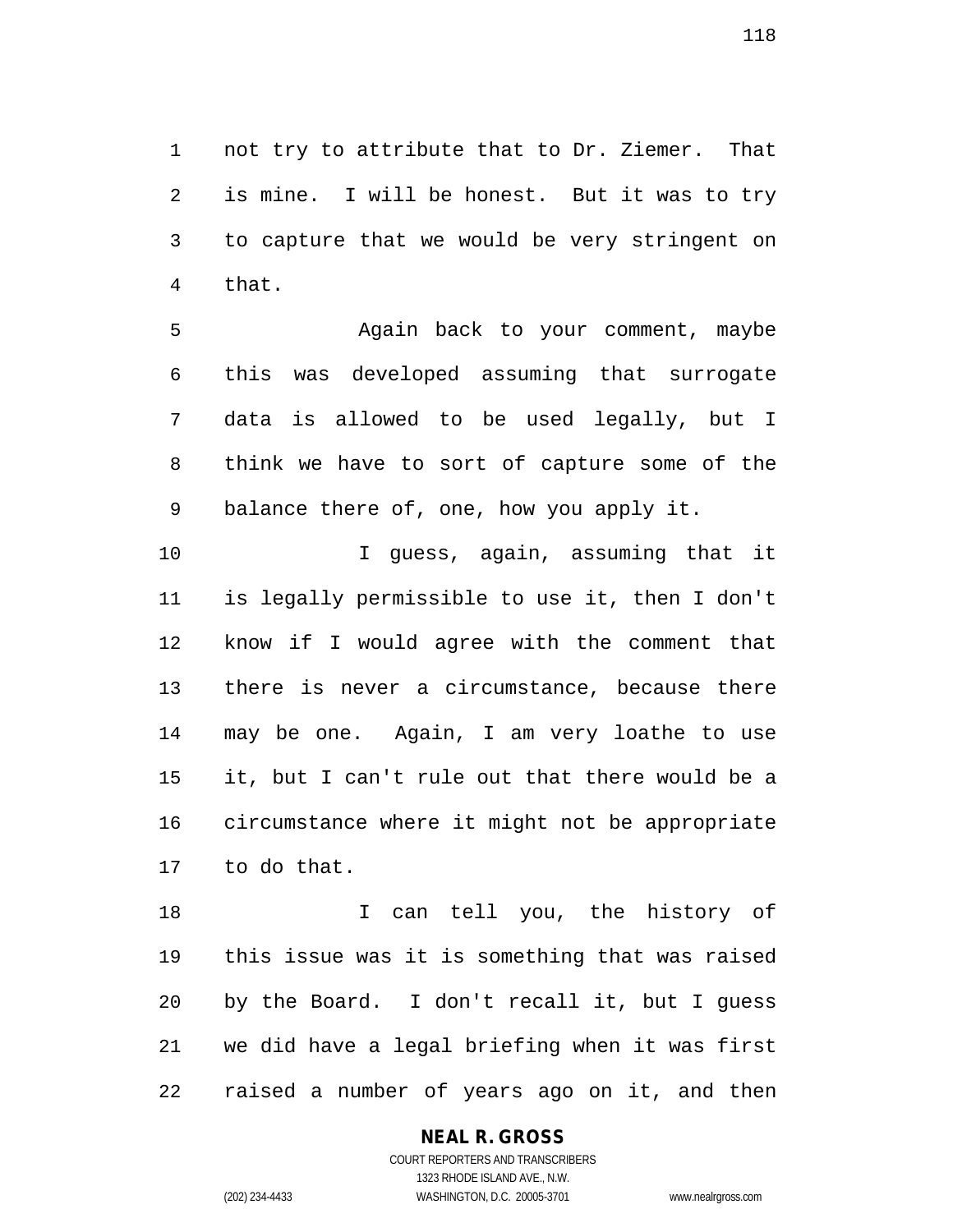we developed -- the Working Committee developed some criteria.

 After we developed some draft criteria, then NIOSH developed their criteria, and we have gone back and forth, and we have some, obviously, pending evaluations.

7 Some of those have been sort of -- Originally, the Work Group was focusing on Blockson and Texas City as the examples that we would sort of initially look at from the surrogate data, and then NIOSH decided not to use surrogate data at those sites, at least preliminarily. I don't think you have reached a final decision on Texas City yet, but at least for the radon they went to a different model.

 So we start with the general and then try to see how it would apply, but it is sort of difficult, and there is a long history here that at least the new Board Members and even some of the more recently appointed Board Members have picked up on. Actually, Henry

#### COURT REPORTERS AND TRANSCRIBERS 1323 RHODE ISLAND AVE., N.W. (202) 234-4433 WASHINGTON, D.C. 20005-3701 www.nealrgross.com

**NEAL R. GROSS**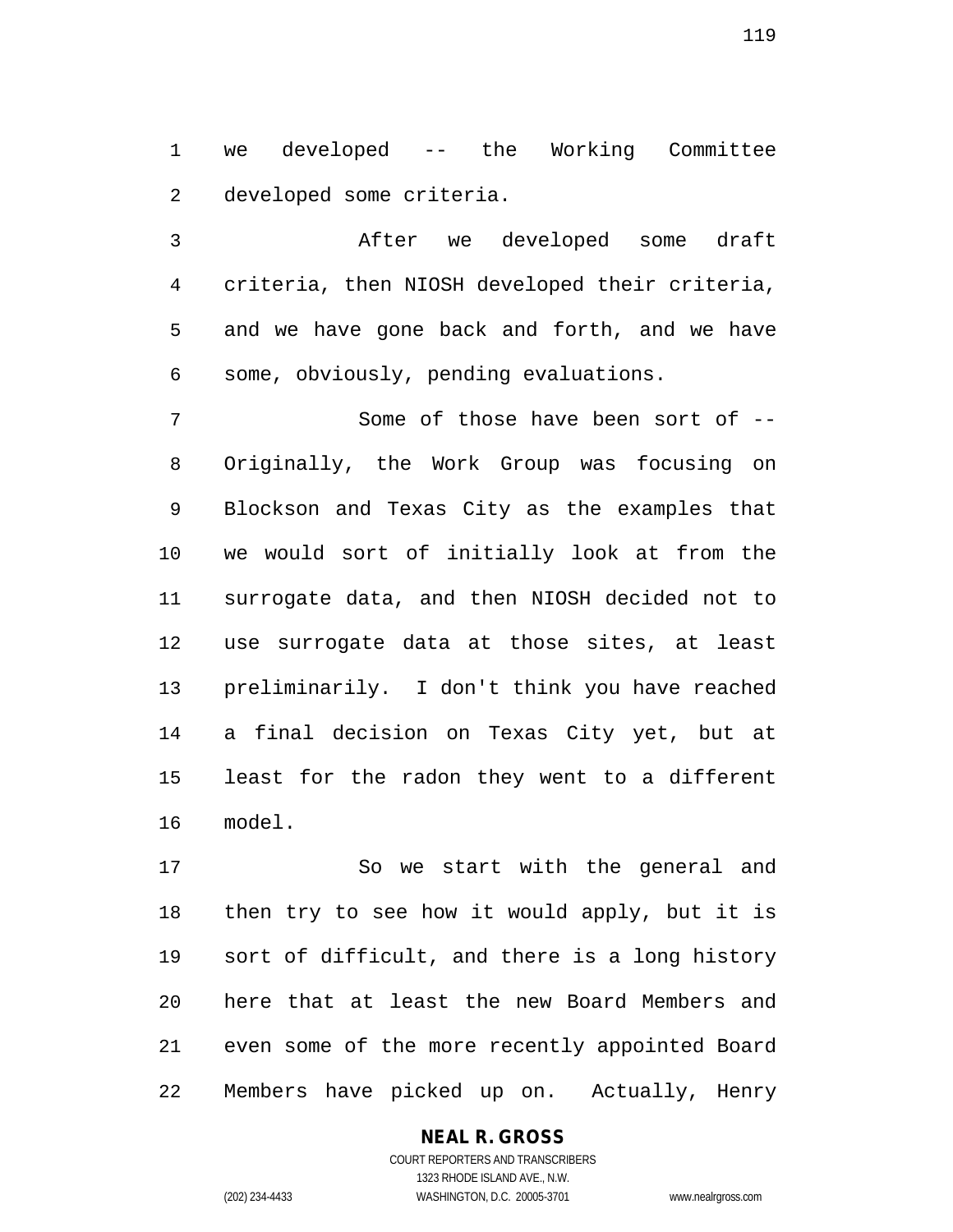probably remembers back to the early discussions of it.

 MEMBER ANDERSON: I remember the briefing.

 CHAIRMAN MELIUS: Henry, and then Dr. Ziemer.

 MEMBER ANDERSON: Yes. I think, one, I would -- as a new Member, I would support the need to develop some kind of a written set of guidelines, the major challenges, but you would like to have, before decisions are starting to be made, a set of criteria. You can basically say does it meet this or does it not, rather than wait until we have a set of circumstances and then say, wow, gee. Then it isn't consistently applied.

 Now coming up with that list is a major challenge. So I don't know. I think this does a good job kind of framing or, as we have done in these meetings, bounding things. One thing I would think might be worth putting in here, and this is just for

#### **NEAL R. GROSS**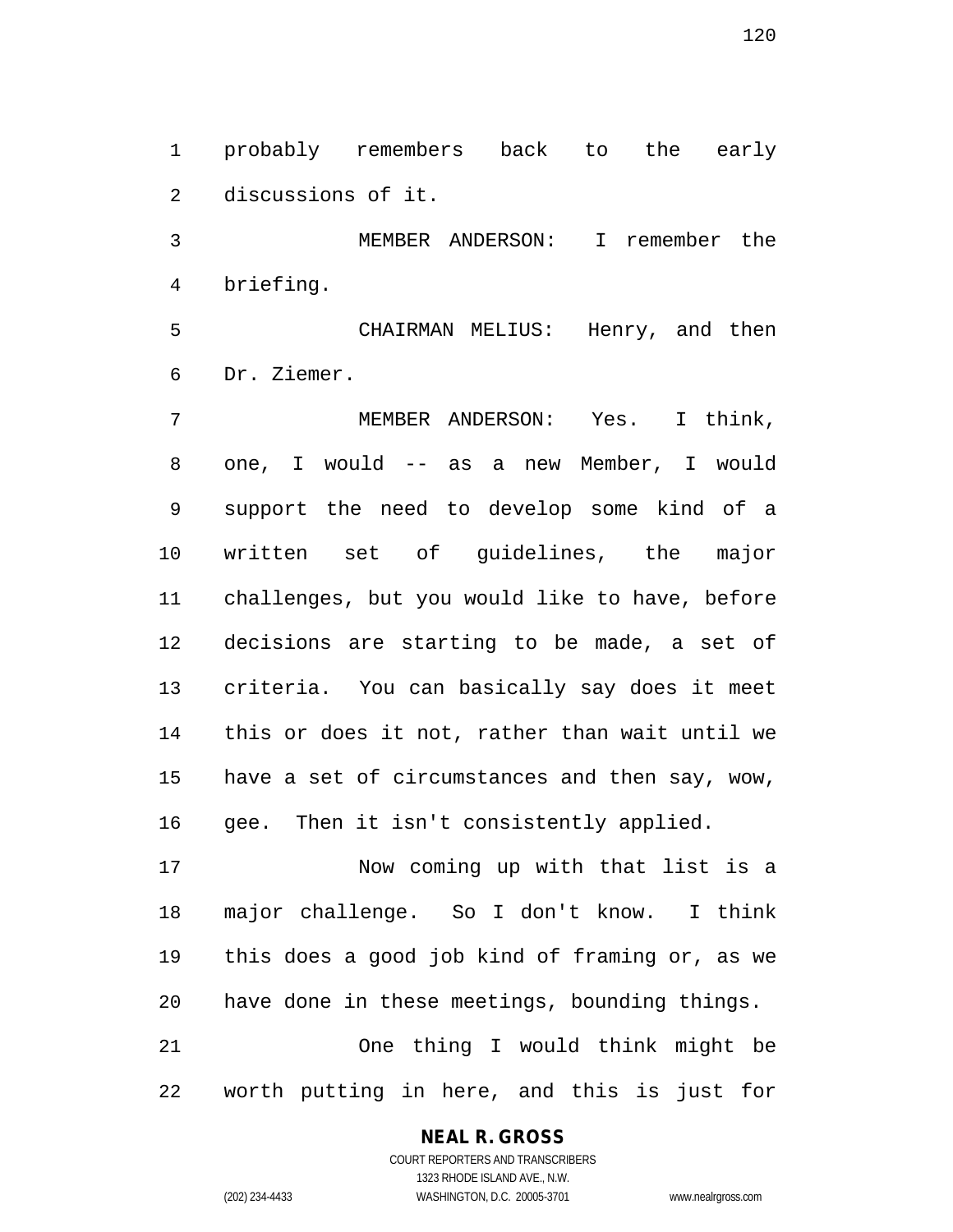discussion, its kind of primary use versus secondary use, that if you have no data -- I mean, I could see surrogate data becoming the driver for most of these SECs. You look -- there is not enough data to really do it.

 Now surrogate data could be used to, well, you don't have representative samples from a site, but you have some values, and you say are these likely to be on the low end? Are they likely to be the high end, or what? So then looking at beefing that up by saying, gee, it is very similar to what we have seen at other sites, gives you a better confidence on how you might be able to use those, versus we don't want to have any.

 So let's try to look at a site to then assign those values to another. So I am probably like Dick saying that, if you don't have any measures to basically apply everything to a -- use a surrogate set of data to assign to a facility, I think that, to me, would be very problematic and reaches the

#### **NEAL R. GROSS**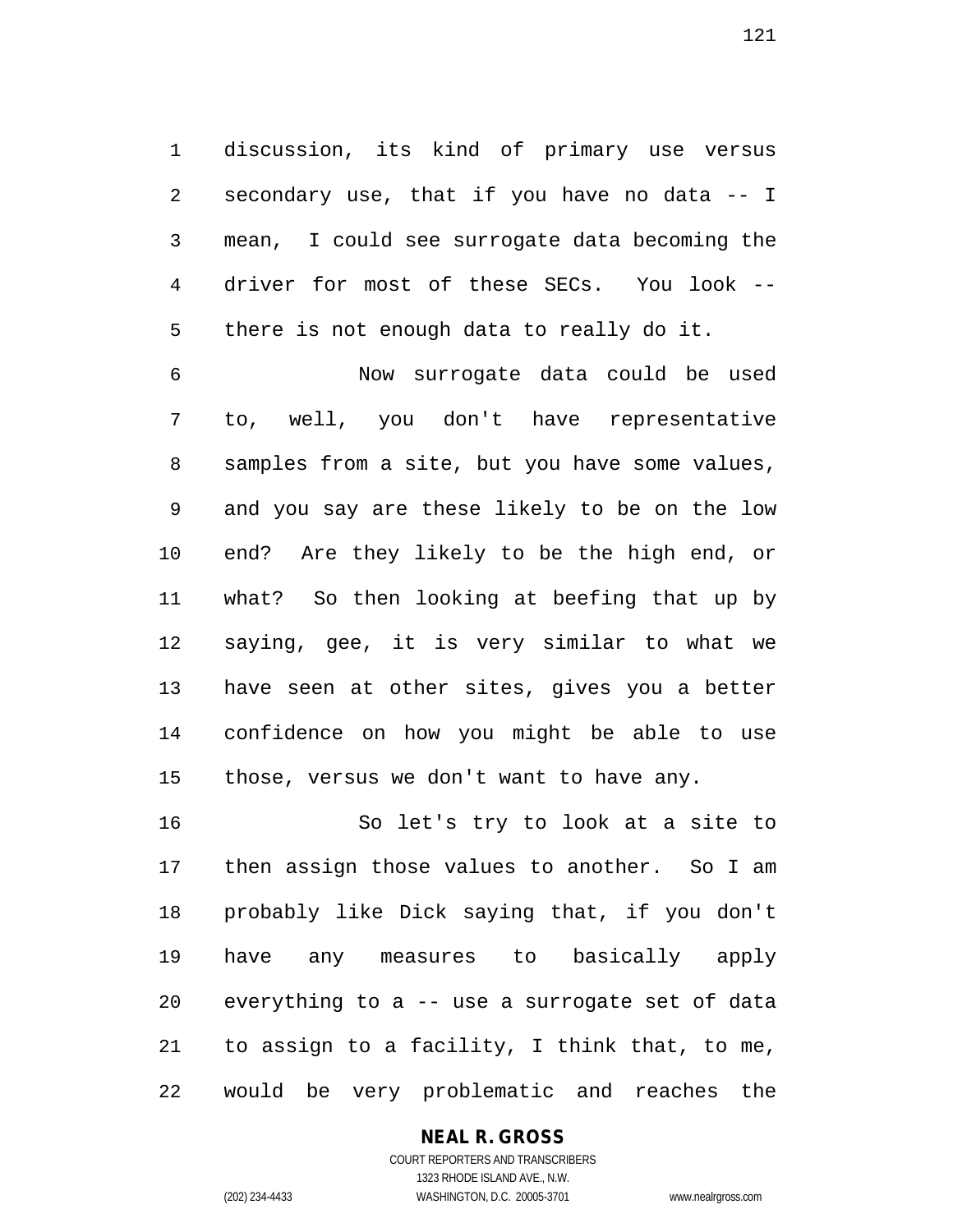boundaries of kind of zero to one, while it covers the universe.

 So a primary/secondary, I think, is one way. I think it could be useful to support describing activities, but I wouldn't go beyond it as support data.

 CHAIRMAN MELIUS: Initially with SC&A, as John Mauro mentioned, he had built sort of Type 1 and Type 2. As you heard from even his earlier presentation, it is sometimes hard to make even that distinction at times, because there are things that fall in between the two.

 Generally, we are trying to focus just on Type 1, and I actually agree with you, Henry. It may be, in some ways, more helpful to think about both Type 1 and Type 2 at the same time, at least to capture some of the criteria and how the application of the criteria would sometimes ease up with a Type 2 as opposed to a Type 1 where you have no data. MEMBER ANDERSON: The other

> **NEAL R. GROSS** COURT REPORTERS AND TRANSCRIBERS

1323 RHODE ISLAND AVE., N.W. (202) 234-4433 WASHINGTON, D.C. 20005-3701 www.nealrgross.com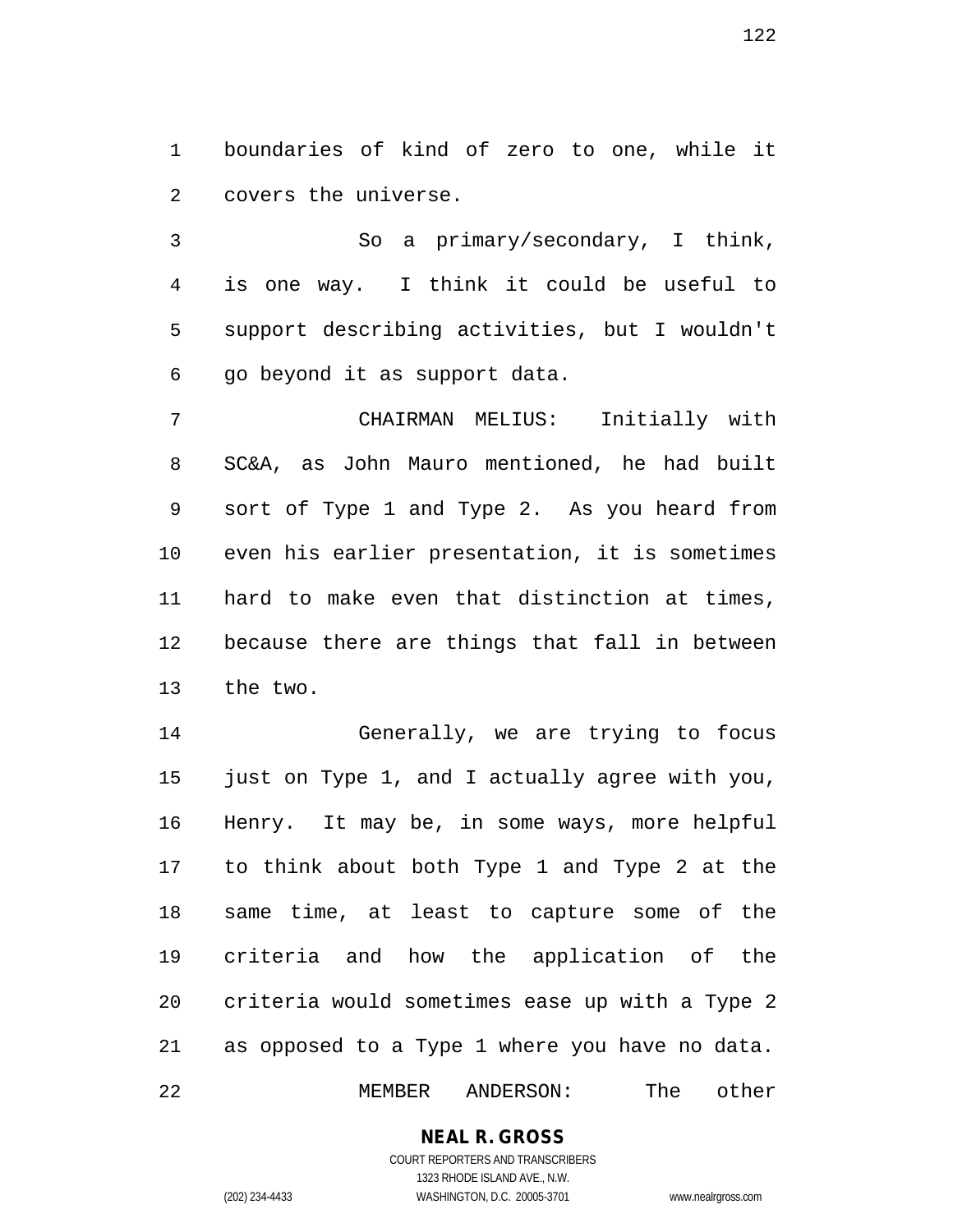comment was at some point, you have to get into a how much effort then needs to go into looking for surrogates. I mean, once you say you can use surrogate, how broad a search and, therefore -- I mean, if one were limited to say you want to look at data from the same time period.

 Since most of these where the data is missing are the early years, you don't have to search very hard, but going broader than that, I think we need a limit as are we looking -- you know, when we heard about on the phosphate side, well, maybe there is some data from Poland or wherever. Well, we ought to have a set of criteria for when do we not drag this out.

 CHAIRMAN MELIUS: Thank you. Paul?

 MEMBER ZIEMER: I appreciate the concerns that Dr. Lemen raised. I did want to point out that in Item 4, which is temporal considerations, part of the effort there was

# **NEAL R. GROSS**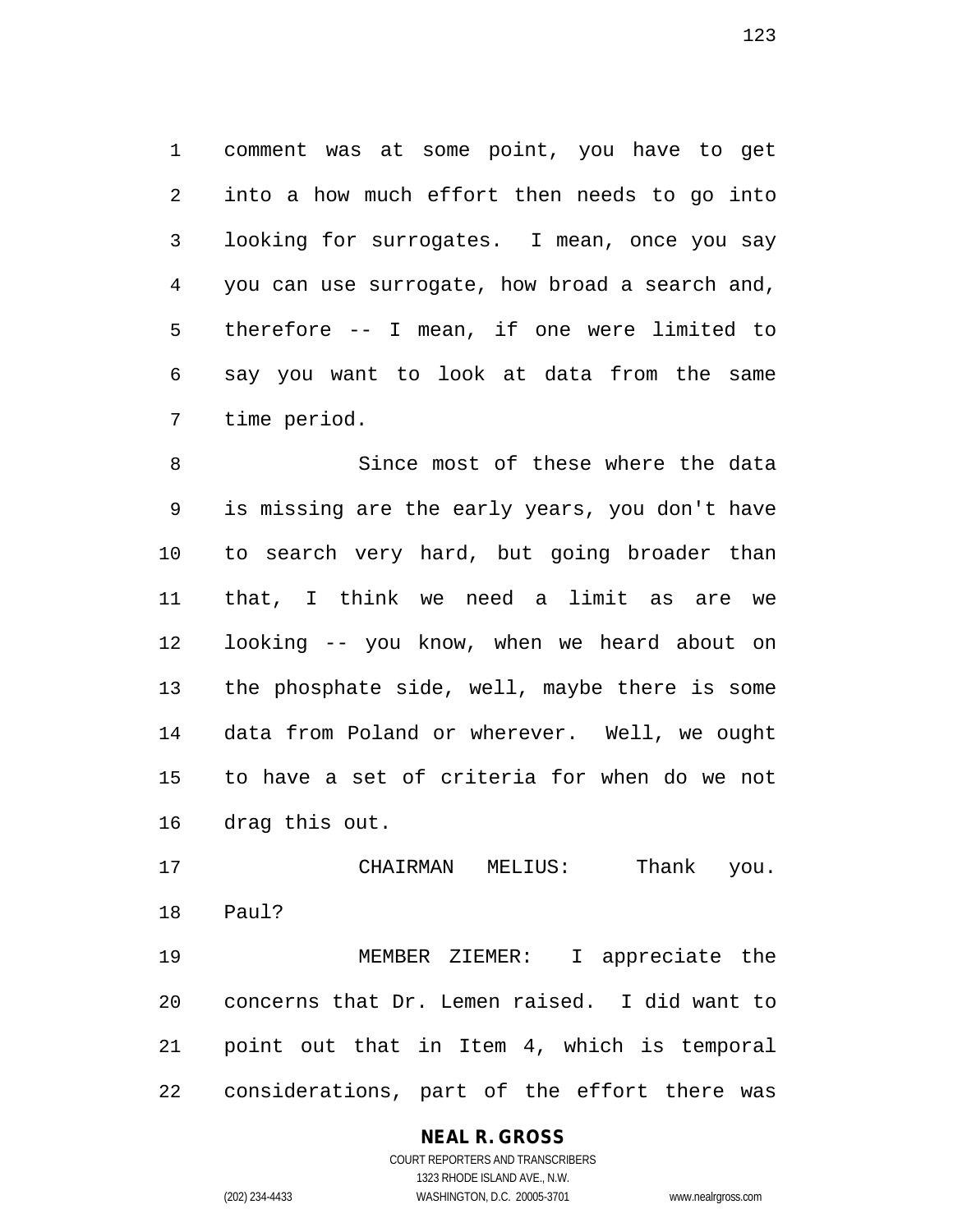to point out that, in fact, it is not fair game to use surrogate data if you don't meet - - it is not just a plant that is called the same thing, but there are these other considerations, what we call here temporal, and that there are some criteria about monitoring methods, the procedures used, the working conditions.

 So there is a lot of opportunity for a mismatch, which would rule out the use of the data. So the criteria -- you know, it can be fairly rigorous, and you would have to determine which items are not critical to the final outcome, but I think all of those things have to be considered, and you have to make a judgment on the extent to which the use is appropriate.

 I would point out -- and I just noticed here, you see an asterisk in there, and the footnote, I think, from our early draft dropped out, but that footnote spoke to the issue of what same general period means.

#### **NEAL R. GROSS** COURT REPORTERS AND TRANSCRIBERS

1323 RHODE ISLAND AVE., N.W. (202) 234-4433 WASHINGTON, D.C. 20005-3701 www.nealrgross.com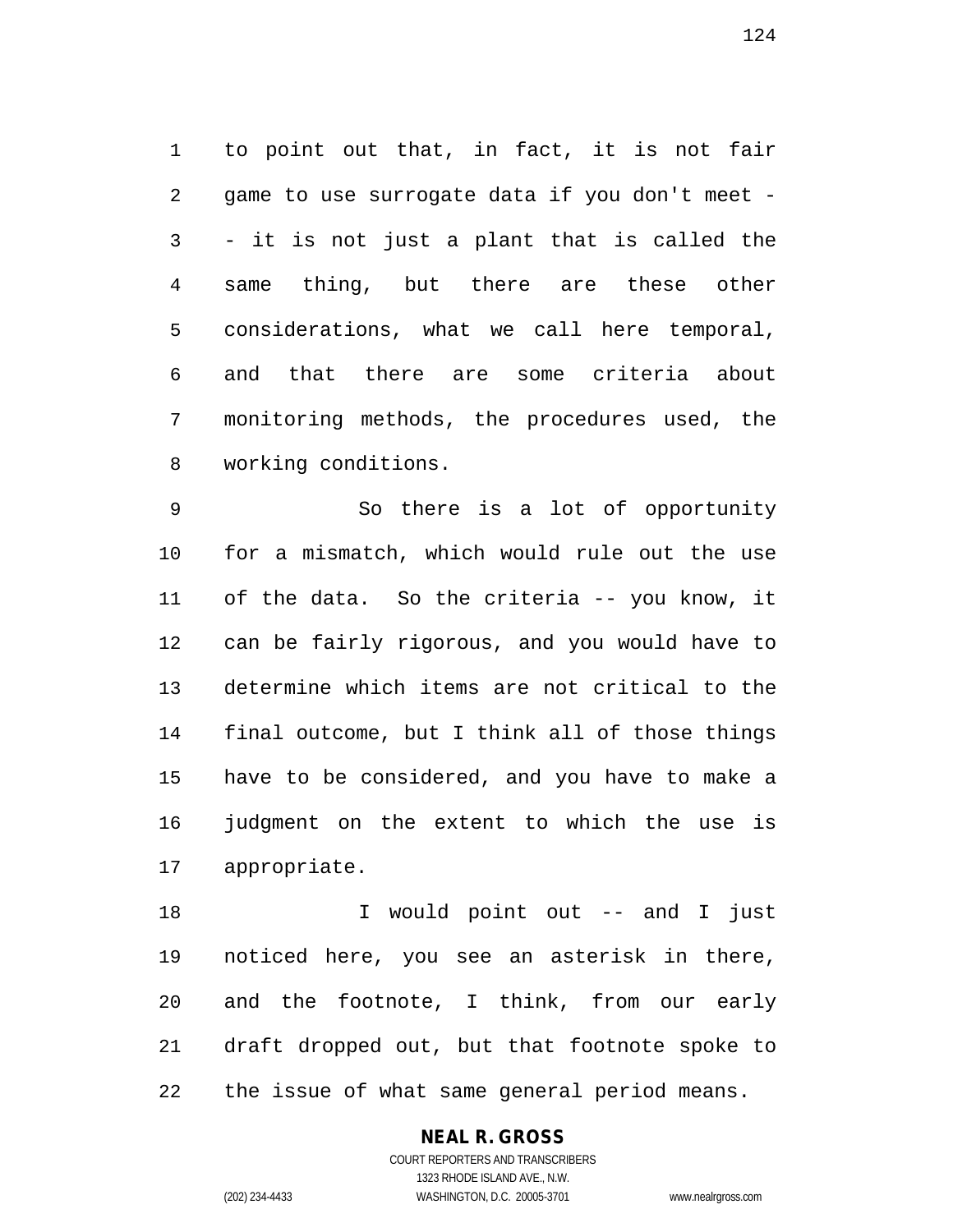Same general period has different meanings for different things. For example, if you are talking about legal requirements, the same general period might be the period during which a certain dose limit was enforced in some way versus later.

 We have seen this in facilities where the law changed in terms of dose limits or something, and subsequently the approaches and procedures changed. So that is one kind of a general period limit.

 Sometimes it has to do with technology. Suddenly, you can do whole body counting, and you couldn't before. So you have those kinds of things. So the same time period might be a year. It could be a decade. So I think you have to look at that, and that footnote had to do with sort of clarifying.

 Time period does not necessarily mean that same year, but what can you say in terms of the equivalence of all of these things, which may be a bigger or a smaller

#### **NEAL R. GROSS**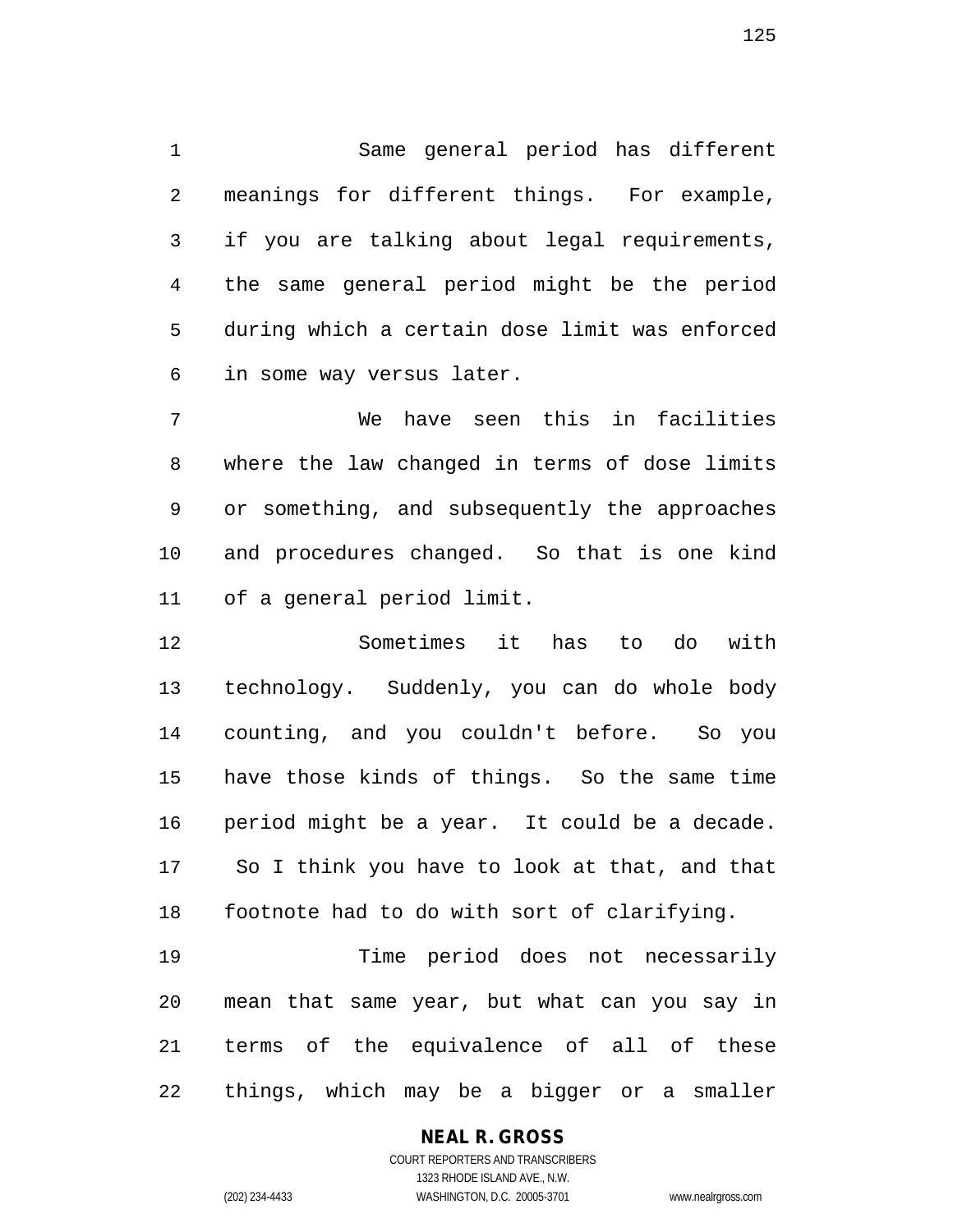time period.

| $\overline{2}$  | So there is a lot of those issues              |
|-----------------|------------------------------------------------|
| 3               | that come up, and I kind of agree with what    |
| $\overline{4}$  | Andy says here, that if you have the criteria, |
| 5               | aside from the legal issue which Dr. Miller    |
| 6               | raised with us earlier, but if we have this    |
| 7               | use, even in cases where there are SECs, you   |
| 8               | have some cancers which are not covered, and   |
| 9               | what do you do with claimants for whom there   |
| 10              | is no data? Sometimes having surrogate data    |
| 11              | helps you in even those cases where we have an |
| 12 <sup>°</sup> | SEC.                                           |

 So I will make the statement I had made before. I think, in general in science, there are cases where we use surrogate data. It is used sometimes even in epidemiology, as Dr. Field knows, and again you have to make sure that you are using it appropriately. Otherwise, you can distort or even invalidate the outcomes.

 So as a general approach, I don't object to it at all. I think it is

# **NEAL R. GROSS**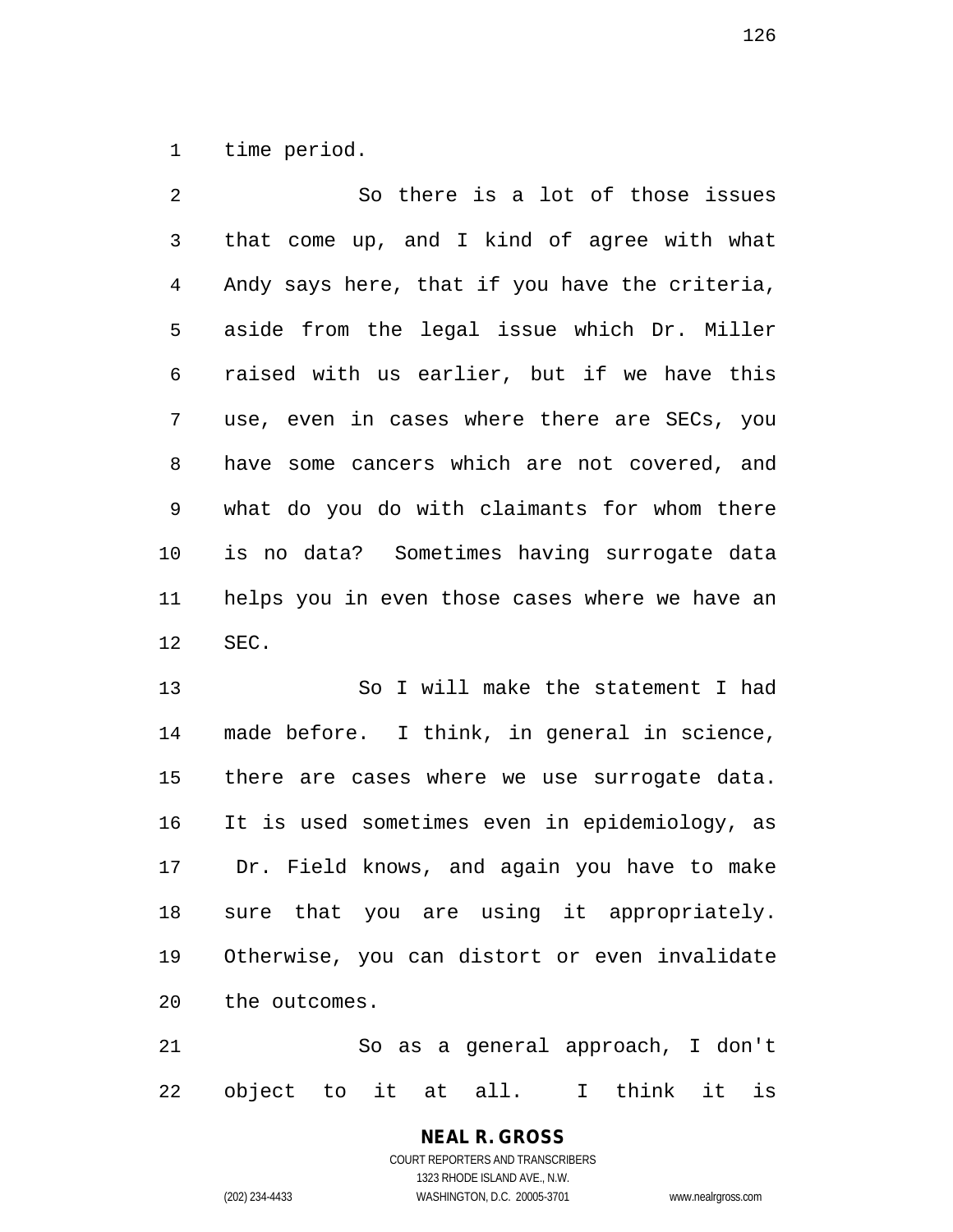appropriate. There are cases where it can indeed help us. The legal issue might turn out different, and it may be -- I think Dr. Miller suggested that the Board could weigh in on 83.14 -- is it 83.14? Well, in any event, the dose reconstruction rule.

 Well, I don't want to get off on that.

 MR. HINNEFELD: The dose reconstruction rule is 82. I think it might be relevant to 83 as well, which is the SEC rule. MEMBER ZIEMER: Well, in any event, insofar as the Board would want to weigh in on that separately, but otherwise the legal part, I think, we may have to leave to the legislature.

 MEMBER LEMEN: Could I possibly comment briefly on Dr. Ziemer's comment or did you want to go to somebody else?

 CHAIRMAN MELIUS: Well, Dr. Poston has waited patiently. Okay, Dr. Lemen.

MEMBER LEMEN: I just wanted to

# **NEAL R. GROSS**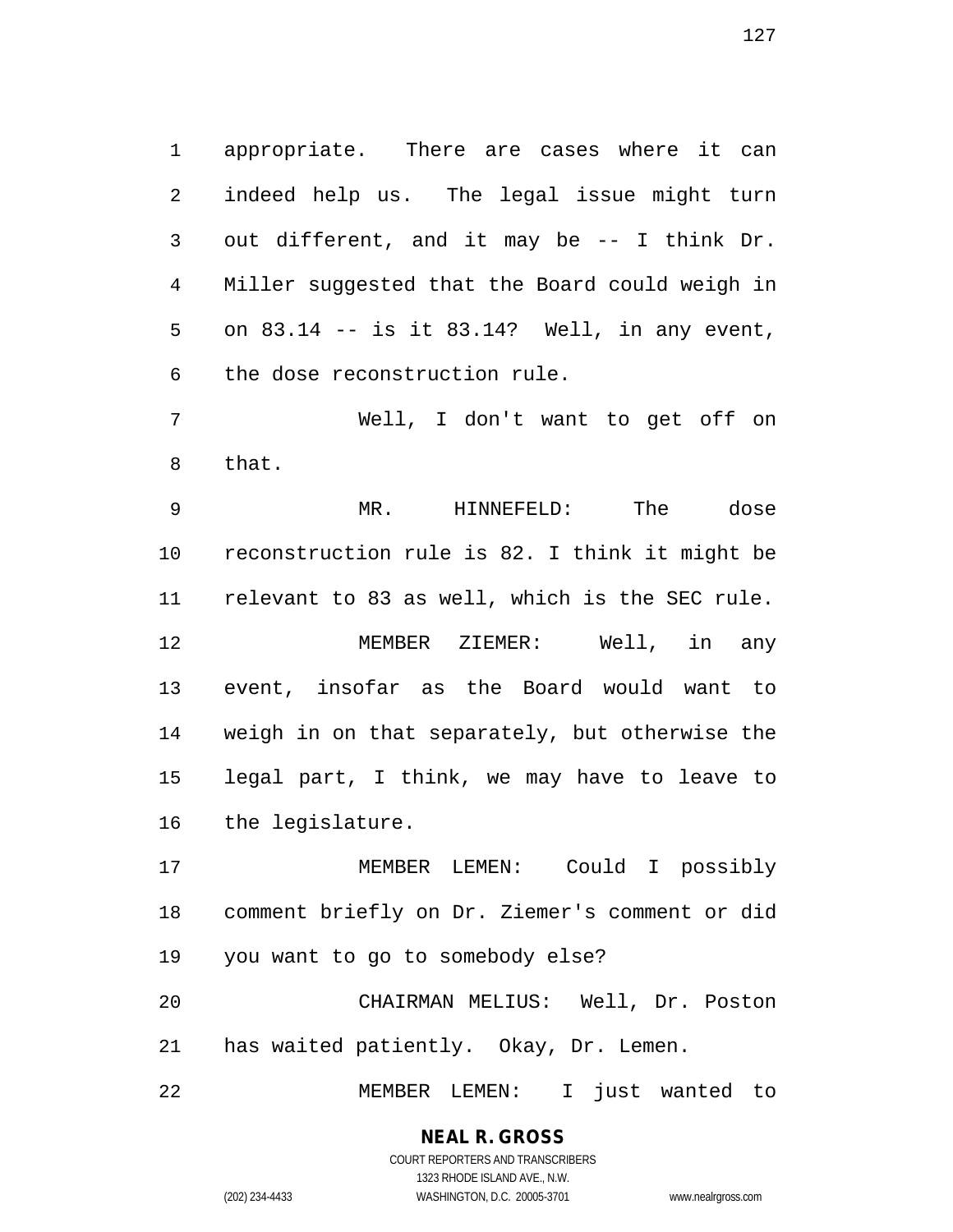say that I agree that in epidemiology we often use surrogate data. As I understand our role on this Committee, however, we are compensating people based upon calculations that we make for their radiation exposure in the plant that they are in, and when you do an epidemiological study, you are going to put all the caveats together that Andy talked about and you talked about, and you are going to publish that, and that is what the epidemiology says in that study. So you can take that or leave it.

 Here where we are using surrogate data, as I see it, we are talking about real people that are waiting to get compensated and using data that has multiple caveats to it, such as you might do in an epidemiological study, seems to me -- if I don't understand the role of the Committee, correct me, but seems to me completely wrong.

 When you are talking about compensating people, you don't play around

# **NEAL R. GROSS** COURT REPORTERS AND TRANSCRIBERS 1323 RHODE ISLAND AVE., N.W.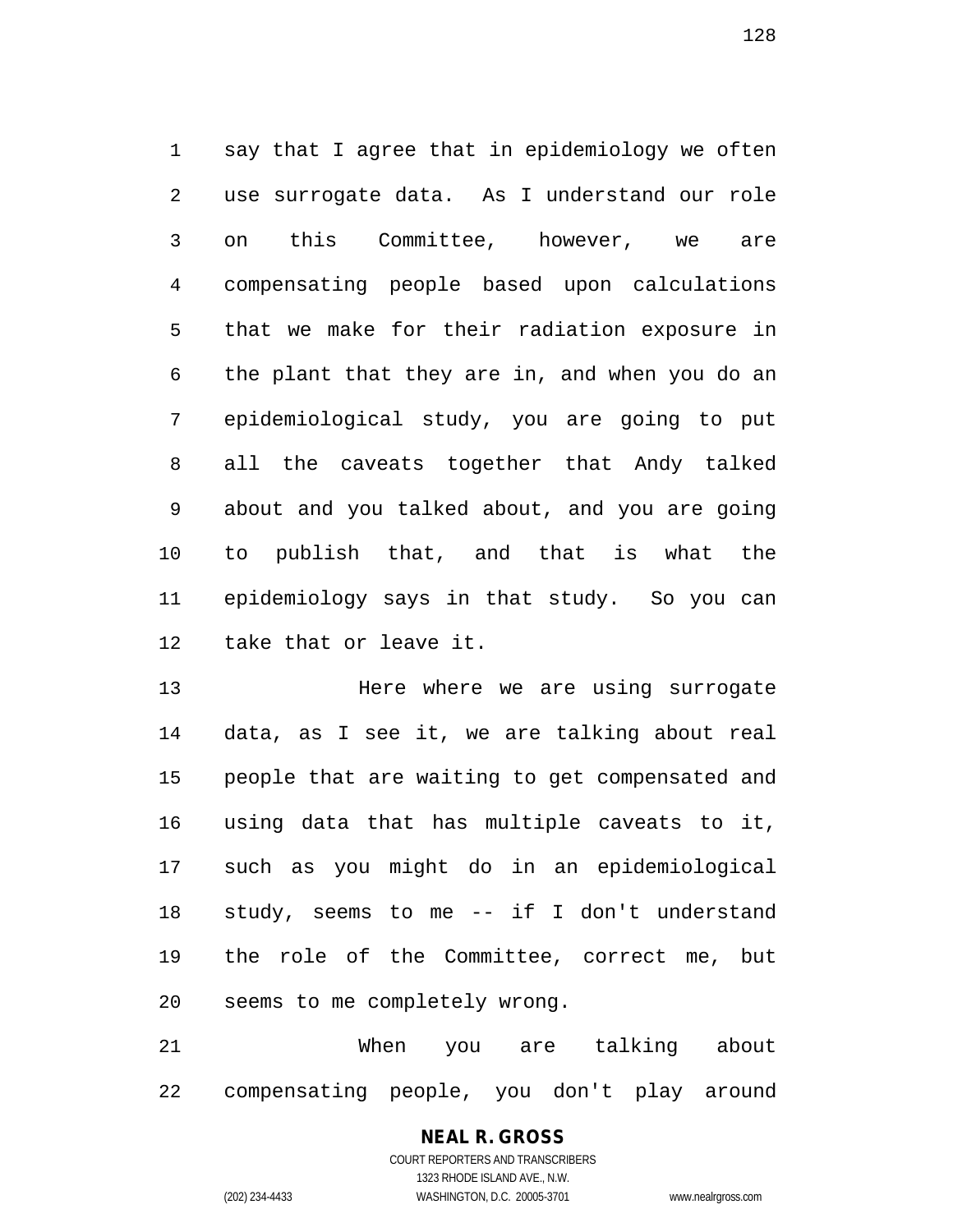with caveats and other things of that nature. That is where I am coming from.

 I don't deny that surrogate data has been used in some cases in epidemiology, but I think we have to divorce ourselves from the role of epidemiology and look at our role as Board Members, and is it really scientifically solid to use surrogate data when we are going to base that on whether or not a person gets compensated or not? That is where I am coming from.

 CHAIRMAN MELIUS: I would just add to that, that when the Work Group met and we were discussing this issue with NIOSH, NIOSH said they were not basing using the use of surrogate data in epidemiological studies as a justification in parallel to what is being done for dose reconstruction.

 So they are acknowledging that distinction -- nor the use of surrogate data in terms of radiation protection matters. I think they recognize there is a difference

#### **NEAL R. GROSS**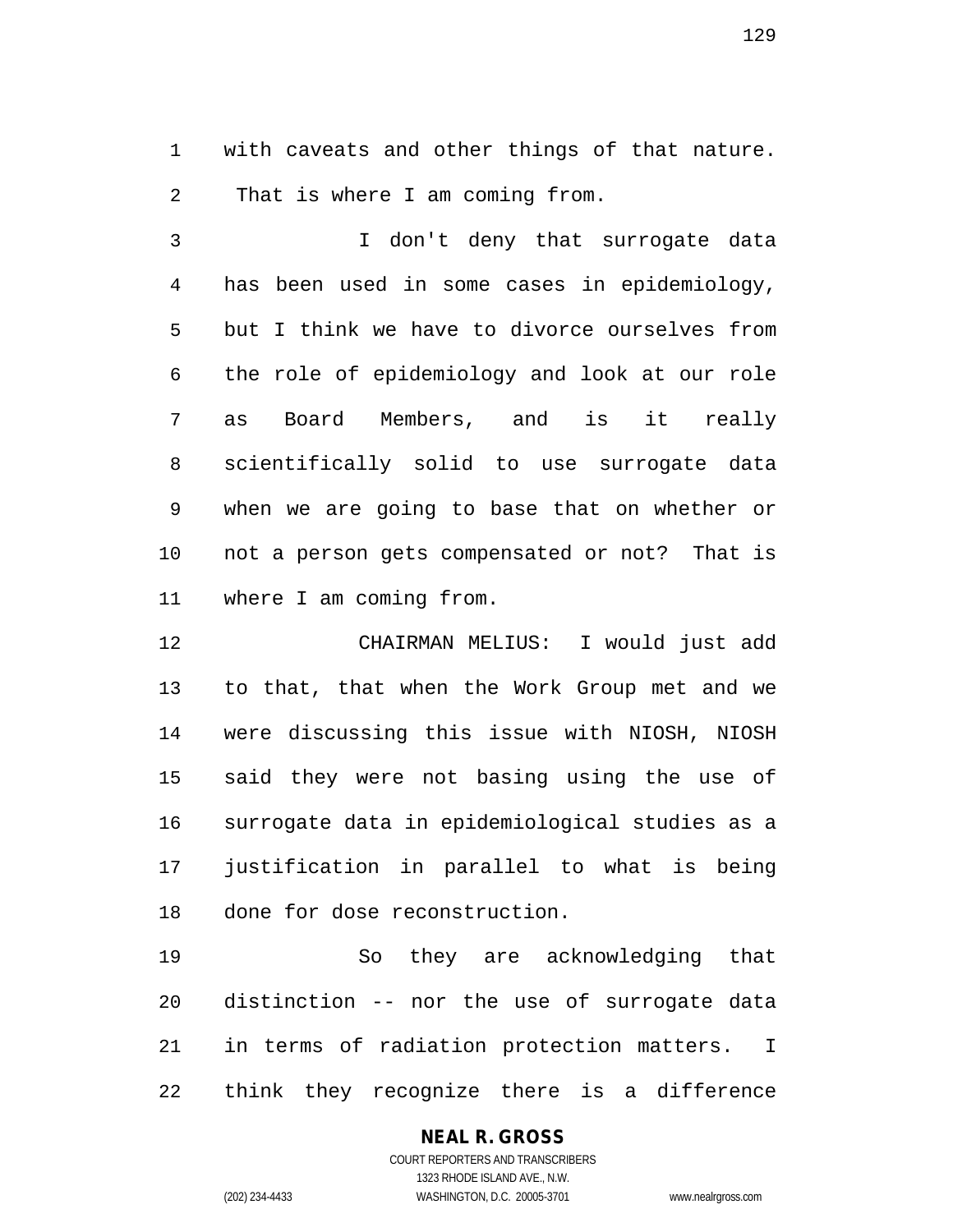now. We may still have a difference in what that difference is, but they are acknowledging that.

 Dr. Poston, you have been patient. MEMBER POSTON: Thank you, Dr. Melius. I guess in general, I am in support of surrogate data, but I would like to go back to your word, which would be rare.

 I see the use of surrogate data or the nonuse of surrogate data as equivalent to asking all the NIOSH staff to have a lobotomy and forget all the experience that they have in how do you apply the scientific principles and so forth to solve a problem.

 I think what you have written here is very important. The temporal considerations and the plausibility, to me, are the keys to this, and it falls not necessarily to the Board, but it certainly, to me, would fall to the Work Group to make a determination of whether NIOSH has used surrogate data appropriately.

# **NEAL R. GROSS**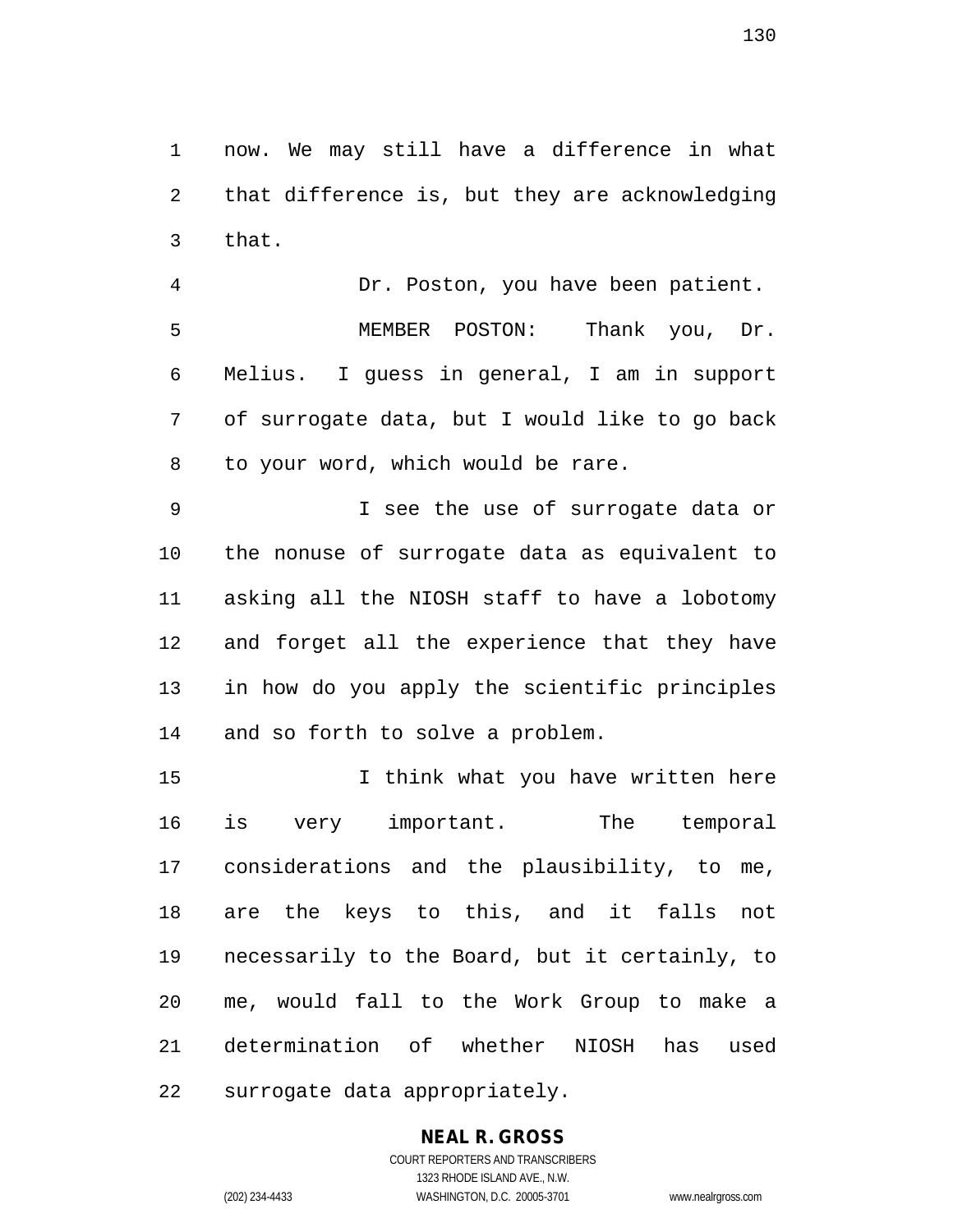So if I were doing dose reconstruction for a facility, the first question I would ask is, is this plausible? Does this make sense? Is this appropriate? If the answer is no, then it is clear what you do.

 So somehow NIOSH has to justify that to the Work Group, and it is up to us, before it comes to the main Committee, to decide whether or not they have done things appropriately, and that is what SC&A, that is what the Work Group is charged to do, in my opinion.

 CHAIRMAN MELIUS: Thank you. David Richardson, do you have anymore questions or comments?

 MEMBER RICHARDSON: I do. Firstly, I agree with the comment that epidemiology is different than what we are doing here, and in epidemiologic study it is fine to break people into groups of three or four or five categories, and those categories

#### **NEAL R. GROSS** COURT REPORTERS AND TRANSCRIBERS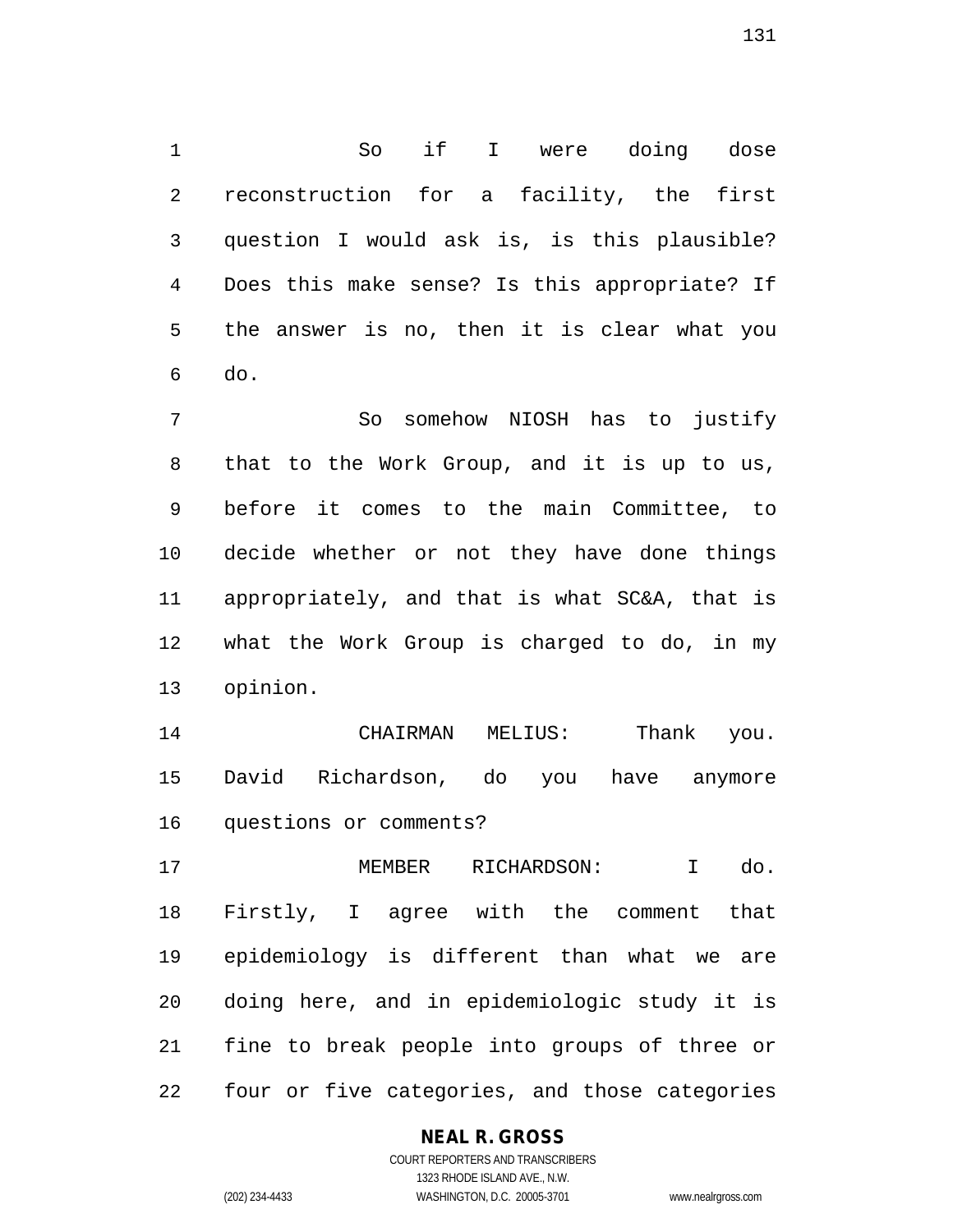can have lots of variation within them, and if you are -- you want to draw a contrast between groups of people.

 So you are not trying to estimate an individual's dose, and it is fine to have lots of error there. You want to characterize kind of the average value for the group, and contrast those groups.

 So here, I think the framework is sort of coming from job exposure matrices or the kinds of things that industrial hygienists do to characterize the exposure conditions for people in different areas or in different times, and they may draw analogies to other plants. But those are -- I mean, those sort of methods are used not to assign scores to individuals. They are to characterize the mean value for a group and maybe its variance. I think, to me, that is kind of starts to get to kind of where the discomfort is.

 One specific question about this document. Item 1 is hierarchy of data. I was

# **NEAL R. GROSS**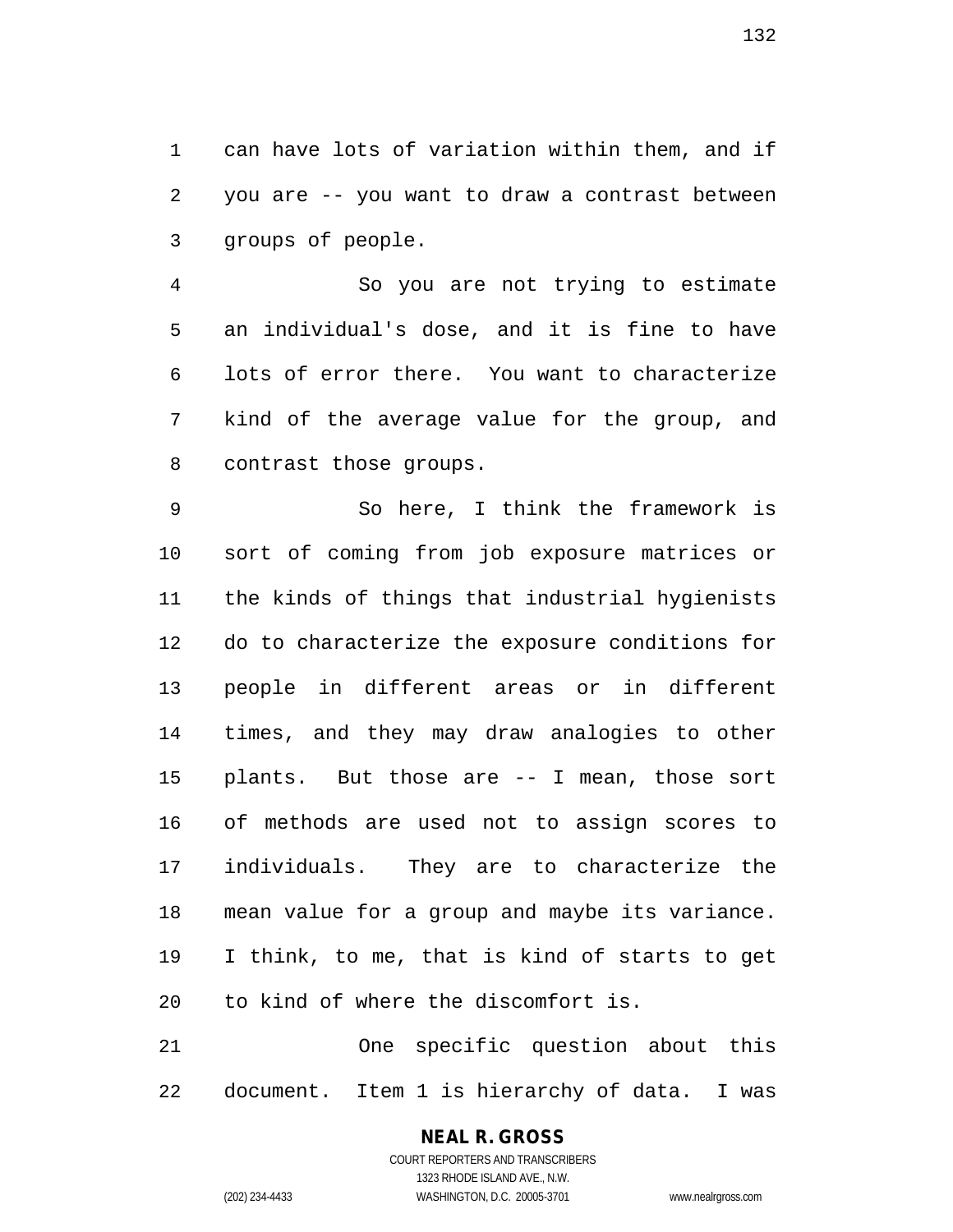surprised in reading that, because my impression was the hierarchy of data would be at a given facility, for an individual, if you have monitoring data, that would be preferable.

 If you have workplace monitoring data, not individual level monitoring data, that would second in the hierarchy, and then below that would be surrogate data. But the way the document is written is surrogate data should not be used to replace available data from the site in question that is at the same or at a higher level in the hierarchy, which would imply that you might have workplace monitoring data for your facility, but there is surrogate data at the individual level that in some sense would be preferable to the actual data you have for area monitoring for your facility.

 Am I reading the document wrong or are you actually imagining that there are situations where, even though you have data

### COURT REPORTERS AND TRANSCRIBERS 1323 RHODE ISLAND AVE., N.W. (202) 234-4433 WASHINGTON, D.C. 20005-3701 www.nealrgross.com

**NEAL R. GROSS**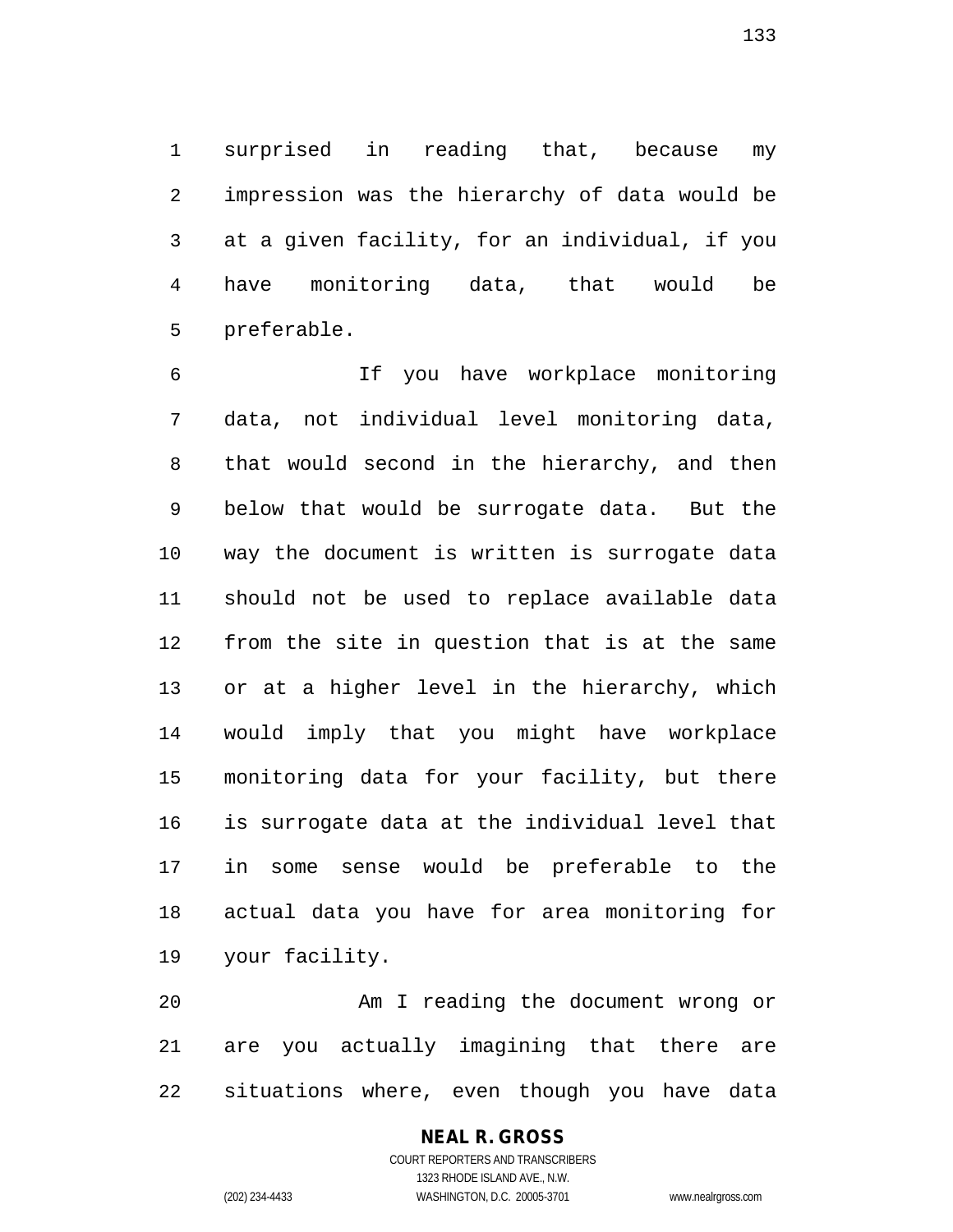for a facility, you would want to replace it with surrogate data?

 CHAIRMAN MELIUS: The intention of what is written there is consistent with what you just said. Maybe we just need to clarify. Maybe sort of which way it goes in the hierarchy is confusing. Let me try to clarify that, but we are not talking about trying to use surrogate process data to replace when there is lots of workplace monitoring data or something. So let me try to clarify that.

 MEMBER RICHARDSON: Yes, because it sort of brings a bunch of scenarios where, if it is equal or -- I was surprised. I guess I wasn't surprised by that.

 I started to think about it. There are a number of situations where surrogate data must be used all the time, like for the medical X-rays. I think what is being done right now is there is almost never individual measurements or even workplace measurements of the dose delivered by a chest

#### **NEAL R. GROSS**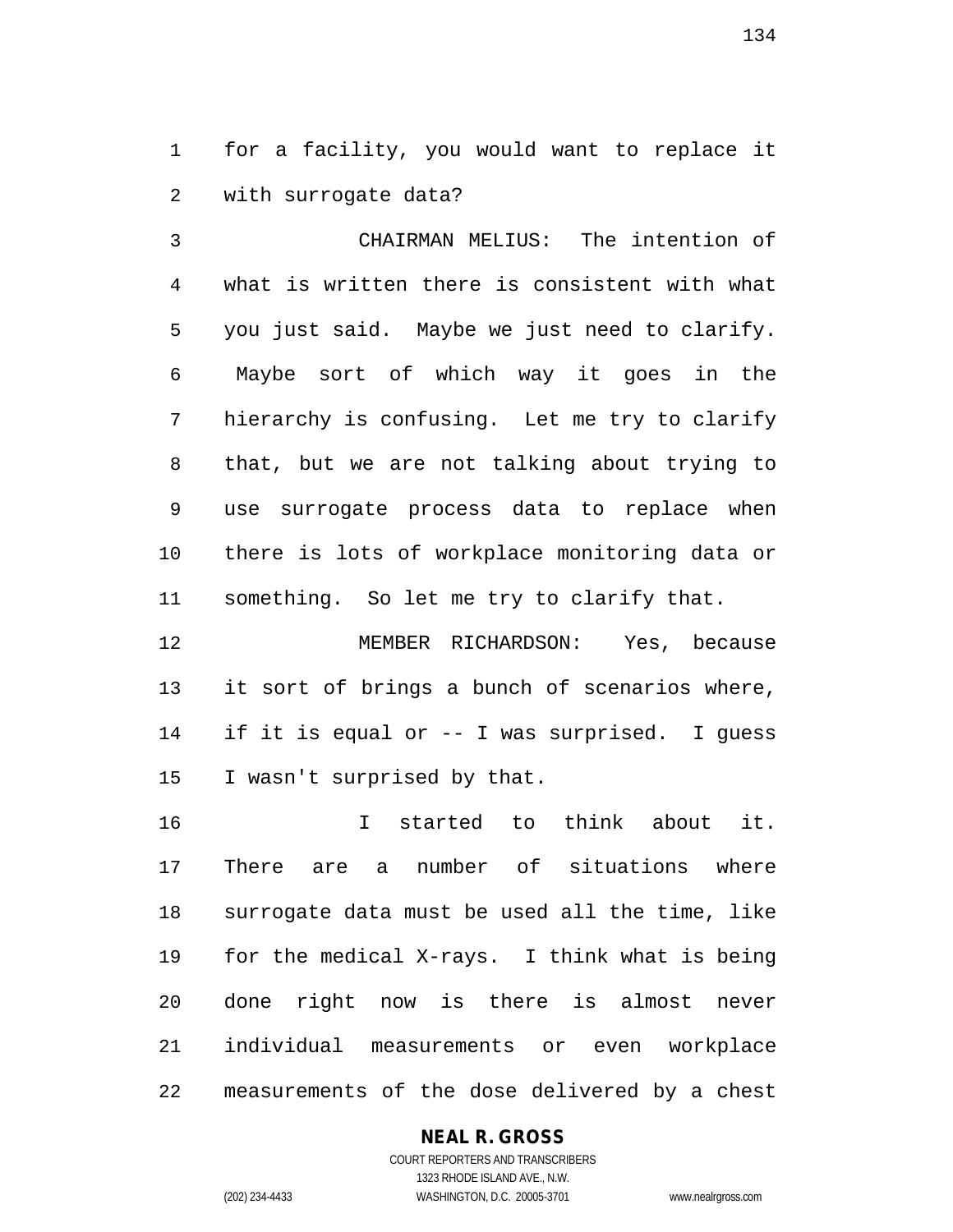X-ray.

 So you are assigning a dose under an assumption of an annual screening practice or something like that. Is that correct? CHAIRMAN MELIUS: That is correct, and we may have tried to call it Type 2. As I said, I think it is a gray area, but is easily interpreted as surrogate data for the Type 1. MEMBER RICHARDSON: Yes, and it leads to thinking about one way that dose reconstruction is being done, which is there is an average intensity of exposure which is applied to a group or often to the whole cohort, and then the exposure that is assigned to that population is just the integral over time of that exposure intensity. So the only distinction that you are getting between people in the cohort is length of employment. It sort of parallels, I think, in Blockson what is done. You say that

another plant or a model, you are going to

there is, either based on surrogate data from

#### **NEAL R. GROSS**

COURT REPORTERS AND TRANSCRIBERS 1323 RHODE ISLAND AVE., N.W. (202) 234-4433 WASHINGTON, D.C. 20005-3701 www.nealrgross.com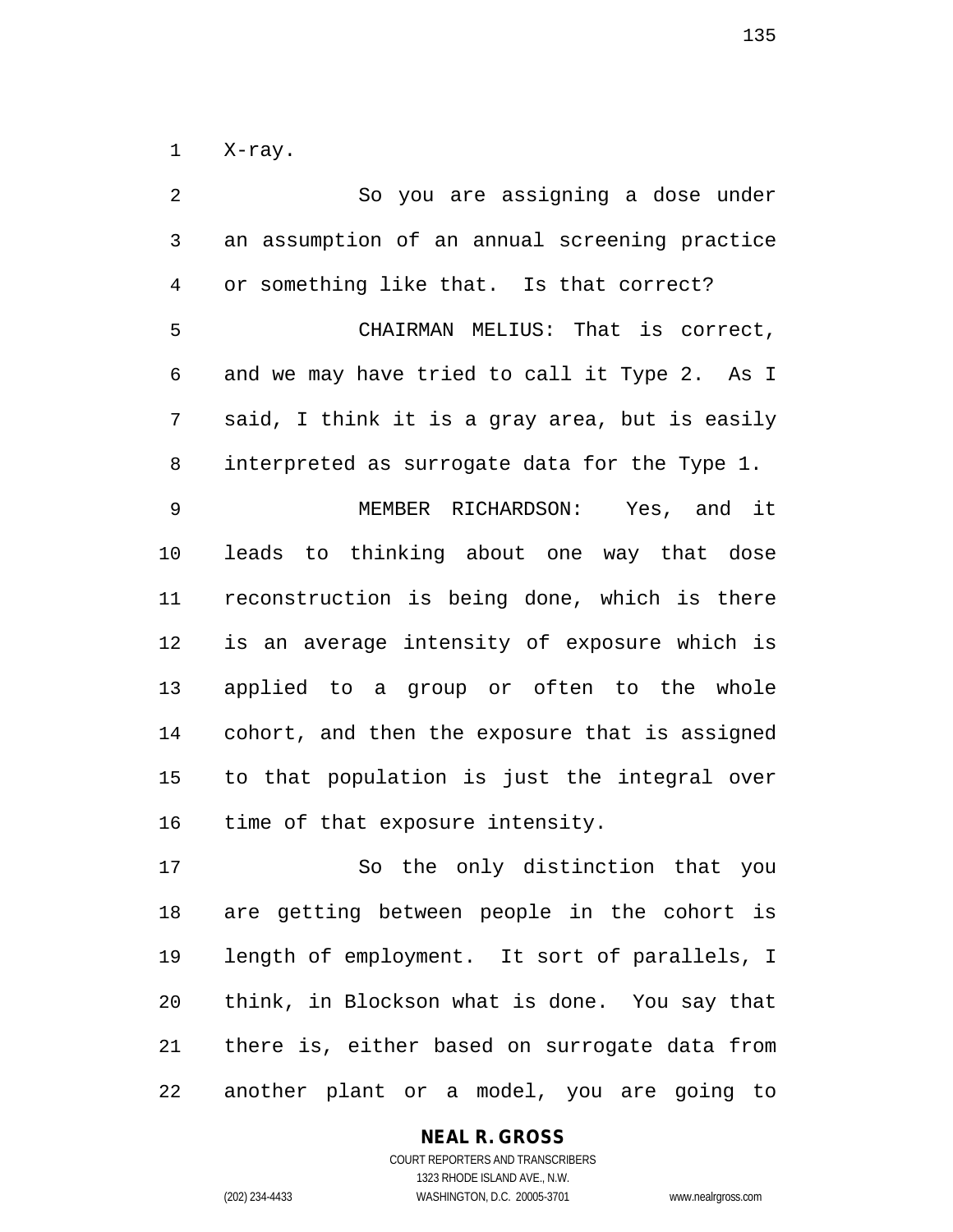assign an exposure intensity, and then you are just going to integrate that up, and everybody is going to get that exposure intensity.

 That is sort of where I was again feeling like, okay, you probably can have some sort of bounding, but where do you stop with this? You want to have a high level -- you know, you don't have -- I mean, you could do this at the Nevada Test Site, too, I suppose, if you wanted to consider some extremely high level of average intensity, and then we are 12 just going to integrate up over that and say that the maximum exposure somebody got to an agent. Whether it is inhalation of radon, inhalation of uranium dust or medical X-ray exposures. We are going to give an upper bound of the exposures.

 So I don't have an answer to that, but it seemed to me that this question, really, is pretty much always falling into these scenarios where you are not going to actually attempt to do any individual exposure

#### **NEAL R. GROSS**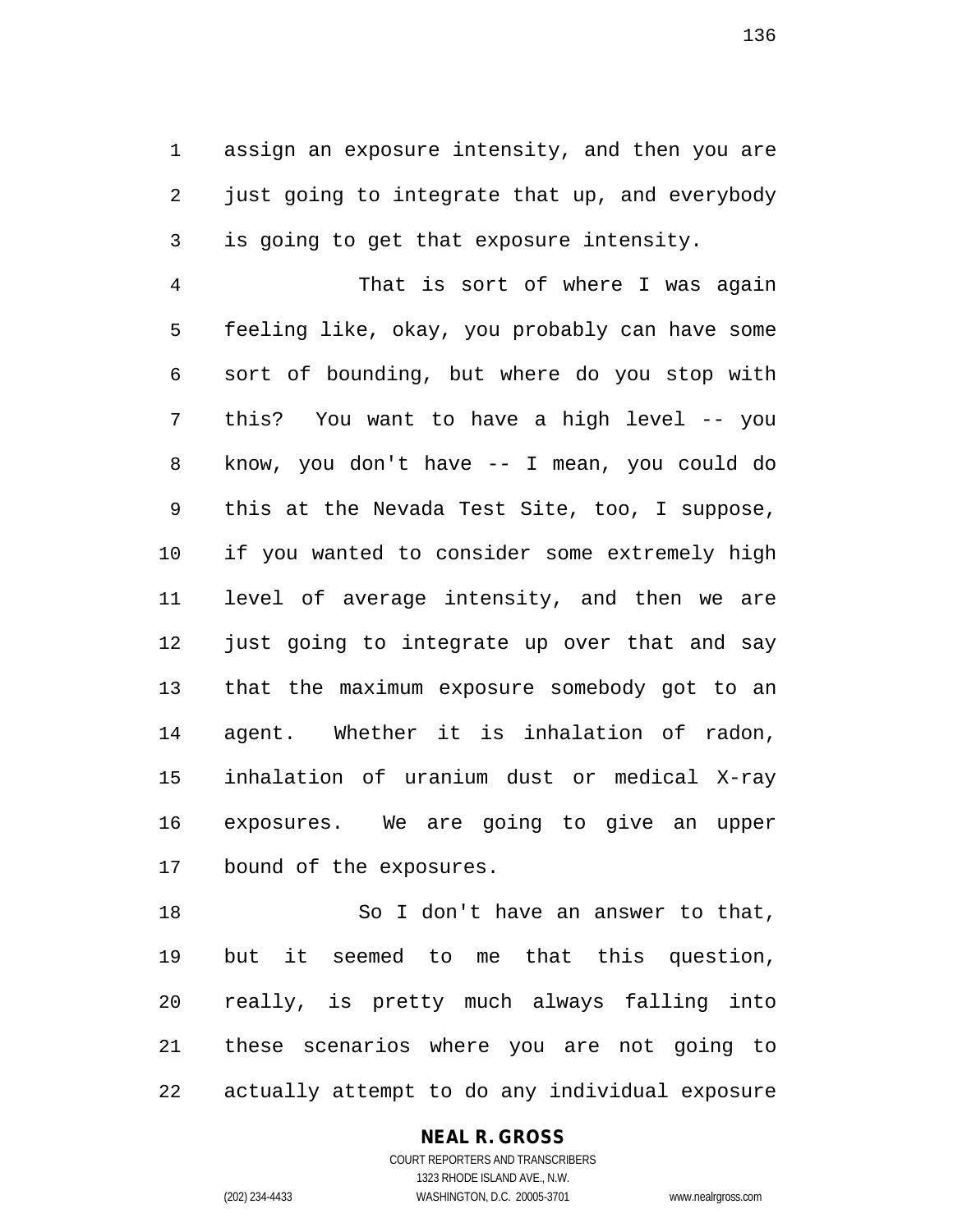reconstruction other than just some integral of their time on site.

 Maybe you do have examples where you have finer distinctions than that, but I haven't seen them.

 CHAIRMAN MELIUS: That is correct. Any other questions by Board Members? We are pushing up to lunchtime here.

 Why don't we actually break for lunch, and then when we come back, I think we can briefly talk about some follow-up on the Surrogate Data Work Group, and I also want to talk briefly about Texas City and clarify that from that Work Group, and then we will go on to our other reports. So let's, I think, come back at 1:30.

 MR. KATZ: Thanks, everybody, for calling in, and we will reestablish the line at 1:30.

 (Whereupon, the above-entitled matter went off the record at 12:02 p.m. and resumed at 1:34 p.m.)

> **NEAL R. GROSS** COURT REPORTERS AND TRANSCRIBERS 1323 RHODE ISLAND AVE., N.W. (202) 234-4433 WASHINGTON, D.C. 20005-3701 www.nealrgross.com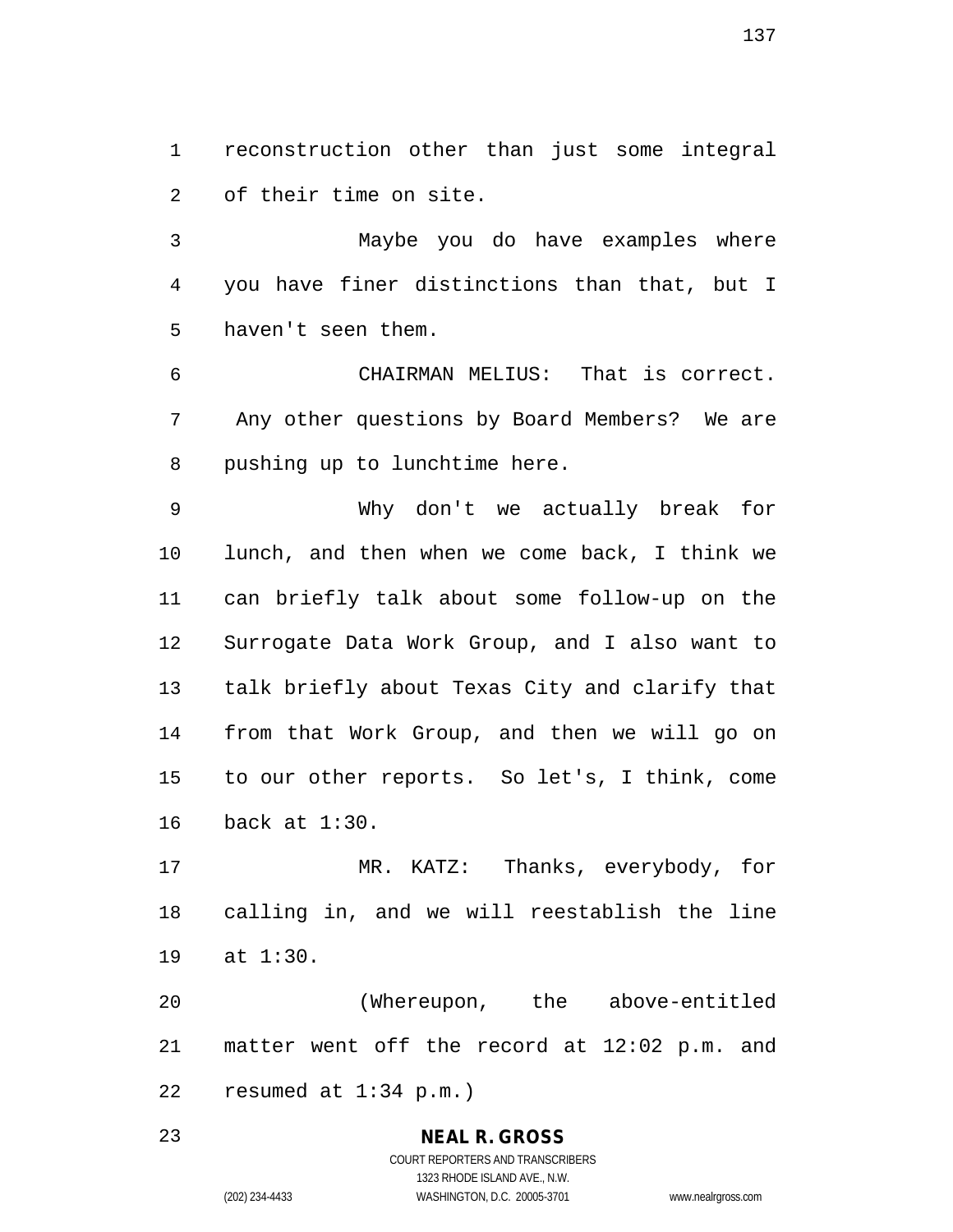A F T E R N O O N S E S S I O N 2 (1:34 p.m.) CHAIRMAN MELIUS: Why don't we reconvene. I would just like to briefly finish a couple of issues with the Surrogate Data Work Group. One is sort of what are next steps. Step number one, I think, is to make some revisions to this document, and bring it back to the Board at our next conference call meeting. So we can do that. Secondly, I think it might be helpful -- I actually think it would be helpful to have SC&A update their document and list the use of surrogate data in the Type 1/Type 2 issues. I think that would inform some of our discussions and some of the questions that came up today. I don't think it is a large task to do, because most of it has been done, but there have been some changes in it that, I

think, would help us when we are thinking

#### **NEAL R. GROSS**

COURT REPORTERS AND TRANSCRIBERS 1323 RHODE ISLAND AVE., N.W. (202) 234-4433 WASHINGTON, D.C. 20005-3701 www.nealrgross.com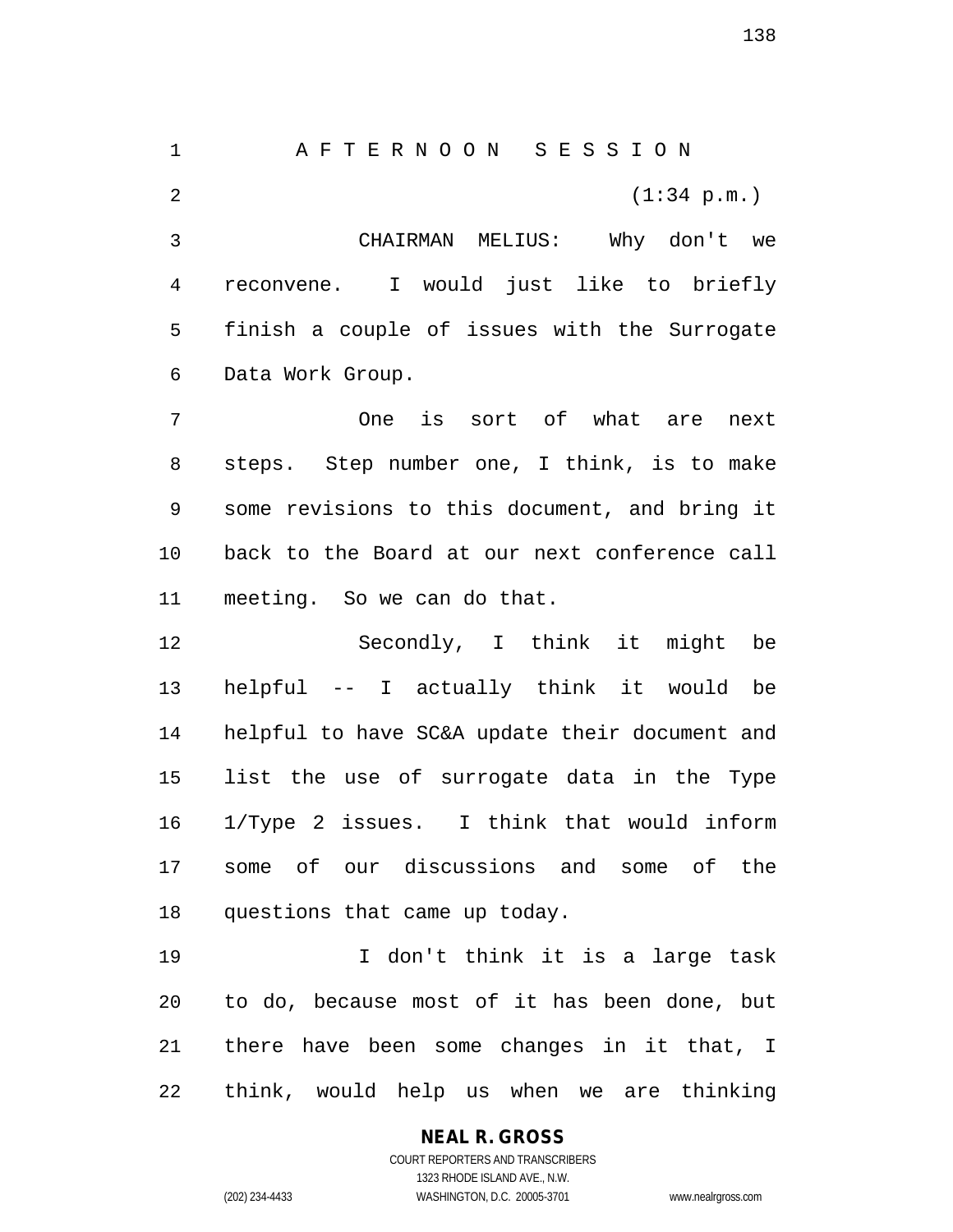about, well, where has surrogate data been used, and how has it been used in the document, and then have them update, then circulate that to the Board.

 I think the other issue outstanding, we have at least two, probably more, SECs that are, in some ways, awaiting some resolution by the Board on how we are going to handle surrogate data.

10 The one that, in some ways, is immediate -- our next meeting is in Buffalo, and that is the Bethlehem Steel SEC Petition that is up.

 For those of you that are new on the Board, Bethlehem Steel is particularly -- I won't say particularly. It is somewhat problematic in the sense Bethlehem Steel, the use of surrogate data, and the dose reconstructions done there were done before the SEC Evaluation regulations were written. So it is out there, and I think as we were dealing with that issue as a Site

#### **NEAL R. GROSS**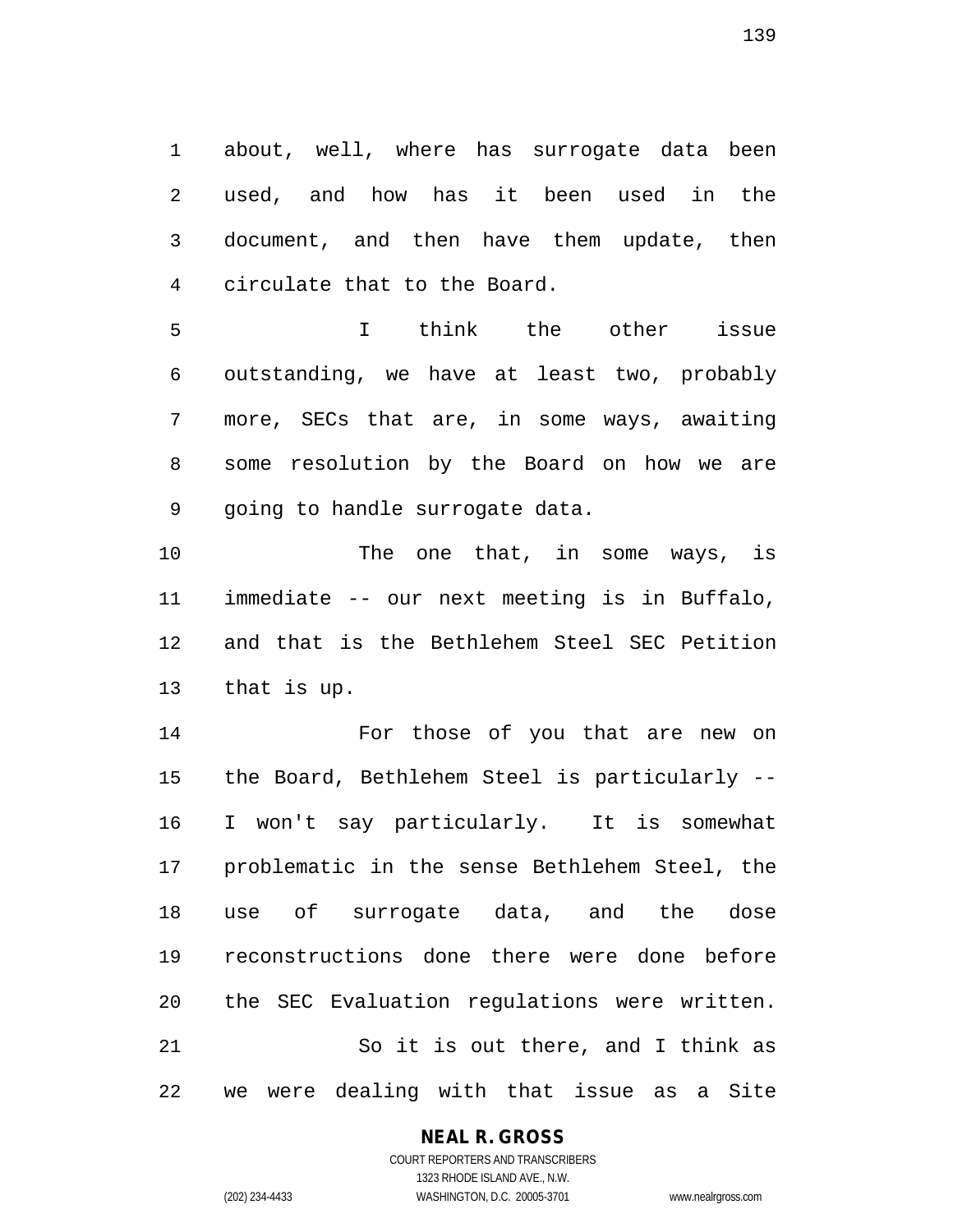Profile review issue and discussing a number of changes made in NIOSH's approach for dose reconstruction there as a result of Board input, but that was all done without reference to the possibility they could be in the Special Exposure Cohort. After that, the group of workers there or worker representatives have filed for an SEC Petition, which was qualified and so forth. So we have not evaluated that pending the Surrogate Data work Group. I think it would be helpful to apply our criteria to that situation there, what is being done, because it is a use of surrogate

 try to reach some conclusion on how to deal with that SEC Petition by our May meeting.

data, and inform that. So we can, hopefully,

18 18 I think, in order to do that, I think SC&A needs to do some -- needs to be tasked to do that.

 The other SEC that is potentially involved here is the Texas City SEC. Again,

#### **NEAL R. GROSS** COURT REPORTERS AND TRANSCRIBERS 1323 RHODE ISLAND AVE., N.W.

(202) 234-4433 WASHINGTON, D.C. 20005-3701 www.nealrgross.com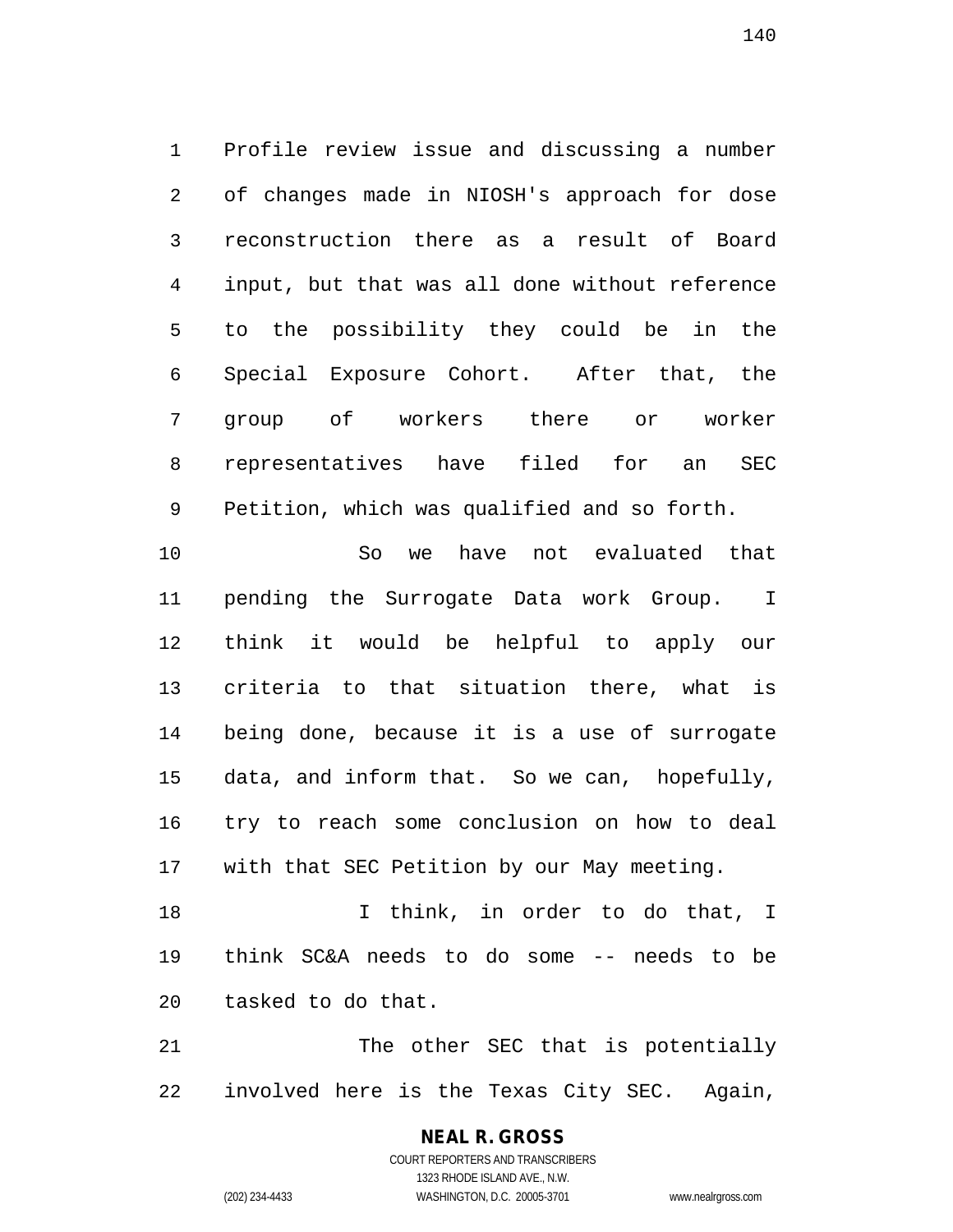that has been on hold for a while pending the Board reaching some conclusion on how to deal with surrogate data.

 The confusion there -- and again, some of this is also the radon issue, I believe, there, but it is also NIOSH has sort of been holding back on their Evaluation Report, possibly modifying that, pending how the Board decides to deal with the Blockson radon issue.

11 Then I heard LaVon say that you were -- I thought you said you were moving ahead with a report. So I guess I am trying to get updated on -- okay.

 MR. RUTHERFORD: This is LaVon Rutherford. We actually -- the report is held up internally, and it is internally because of the radon modeling and some discussion on surrogate data --

CHAIRMAN MELIUS: Right.

MR. RUTHERFORD: -- look back at

ensuring consistency with IG-004.

# **NEAL R. GROSS**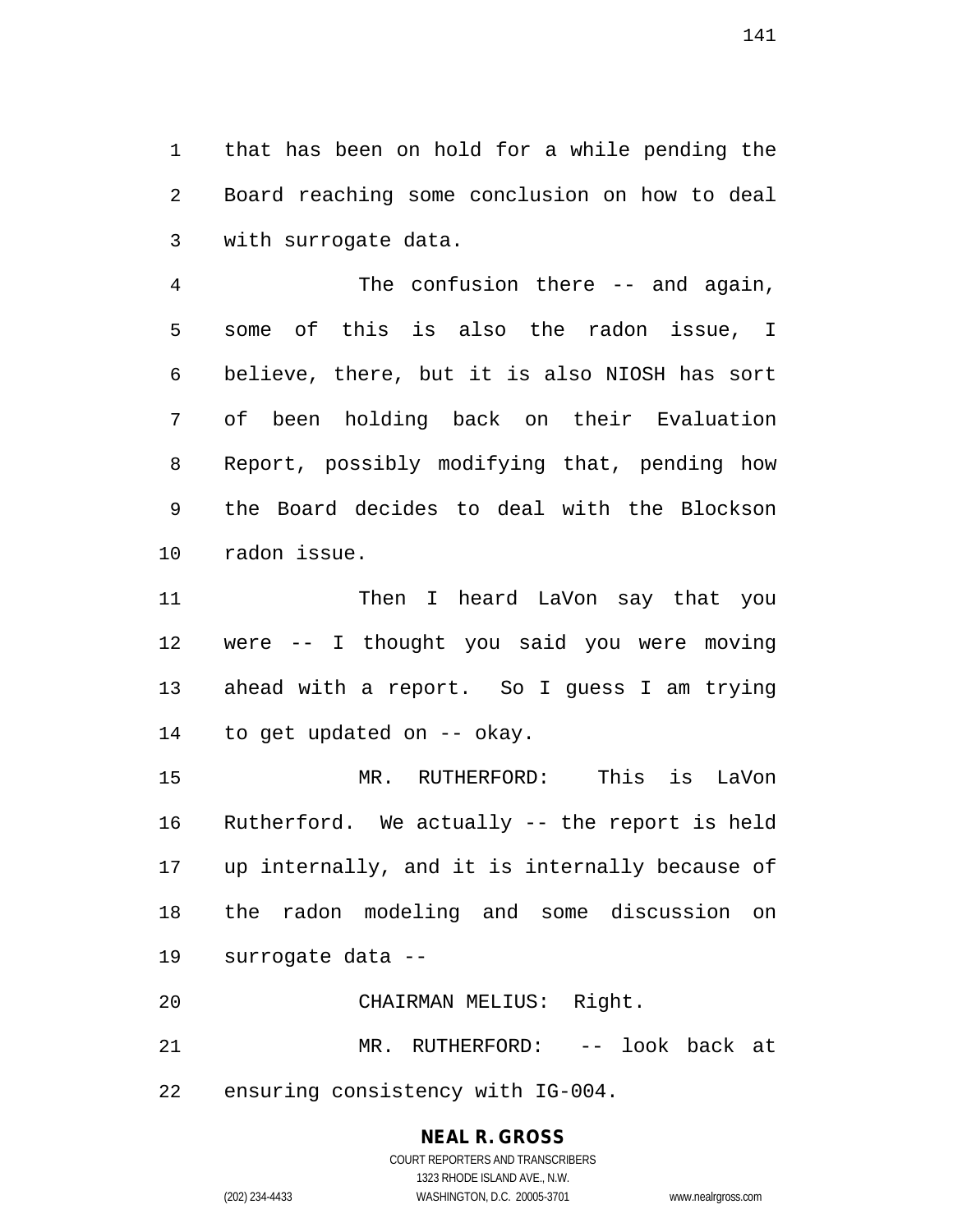CHAIRMAN MELIUS: Okay. So that is still on hold then. So I think we -- then in that case, I think we need to move on that, but I don't think -- it is a little bit different situation.

 So what I would like to do is task SC&A with the update on their document, the use and abuse of surrogate data, how it is being used, and then secondly, look at the Bethlehem Steel which, I think, would sort of be a focused SEC Evaluation, because it has been an extensive evaluation of that situation already by SC&A.

 Why don't we go through the Subcommittees and Work Group reports. While we are doing that, if people can be looking through just the five letters that have been - - either four or five -- that have been passed out.

 For those of you that are new on the Board, our normal procedure, usual procedure, is that we sort of approve the

# **NEAL R. GROSS**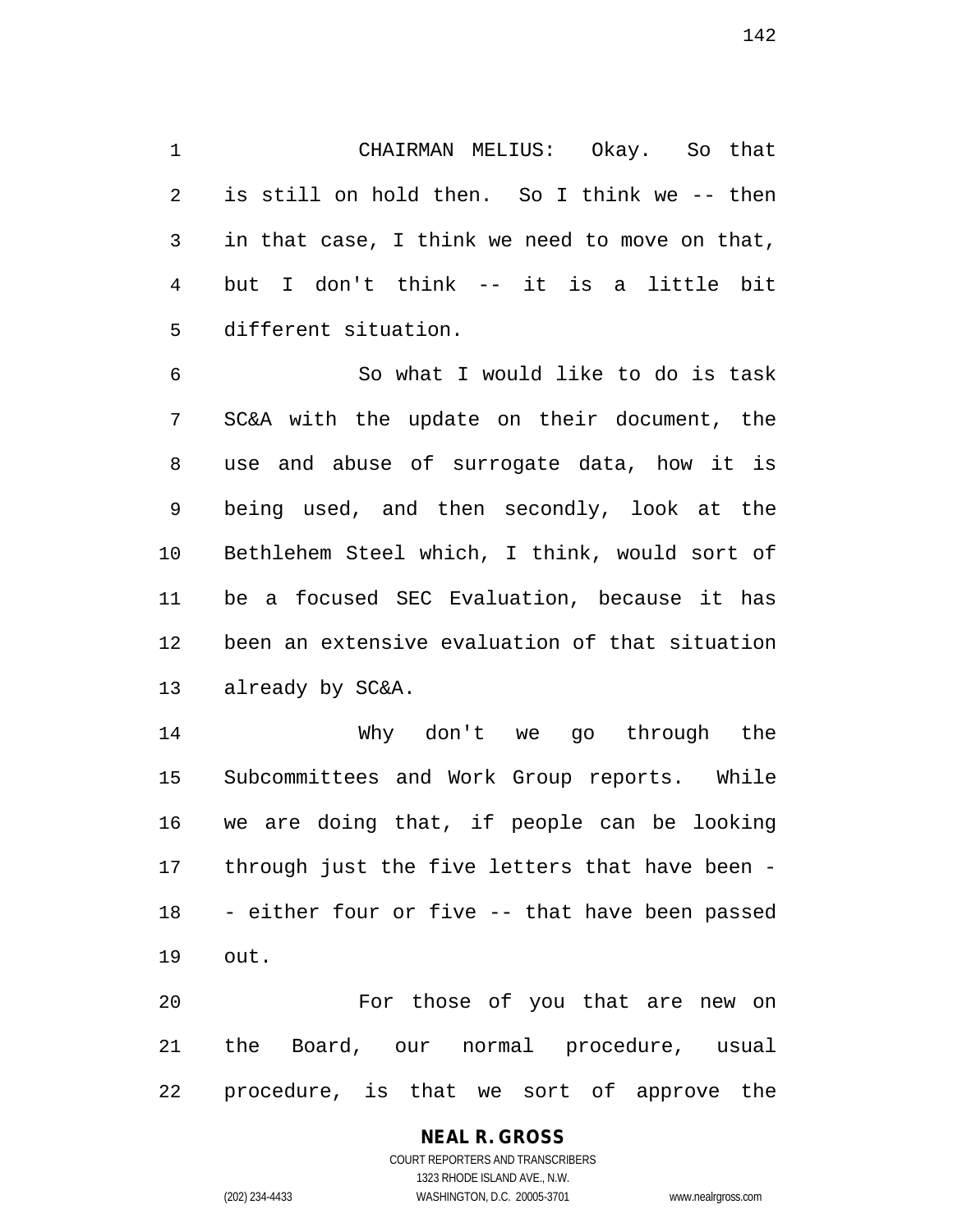motion, and then we do the letter to the Secretary, and then the Board then approves the letter. It takes time to write the letter. This is sort of our standard format for the letter. When we go into it, I will explain some of it to you. We go over those, but you can be looking at those, dangling 8 participles and other significant -- yes? MR. KATZ: Just one note. For those of you that have a conflict for a site, obviously, you don't review that letter, and you will recuse yourself from that discussion. That is all, but those are relatively brief, those discussions, and we will bring you back in. CHAIRMAN MELIUS: Did NIOSH staff and Emily get the letters? MR. KATZ: Yes.

 CHAIRMAN MELIUS: Okay, good. Dose Reconstruction Subcommittee, Mark? MEMBER GRIFFON: Yes. We have had a meeting since the last Advisory Board

> **NEAL R. GROSS** COURT REPORTERS AND TRANSCRIBERS 1323 RHODE ISLAND AVE., N.W. (202) 234-4433 WASHINGTON, D.C. 20005-3701 www.nealrgross.com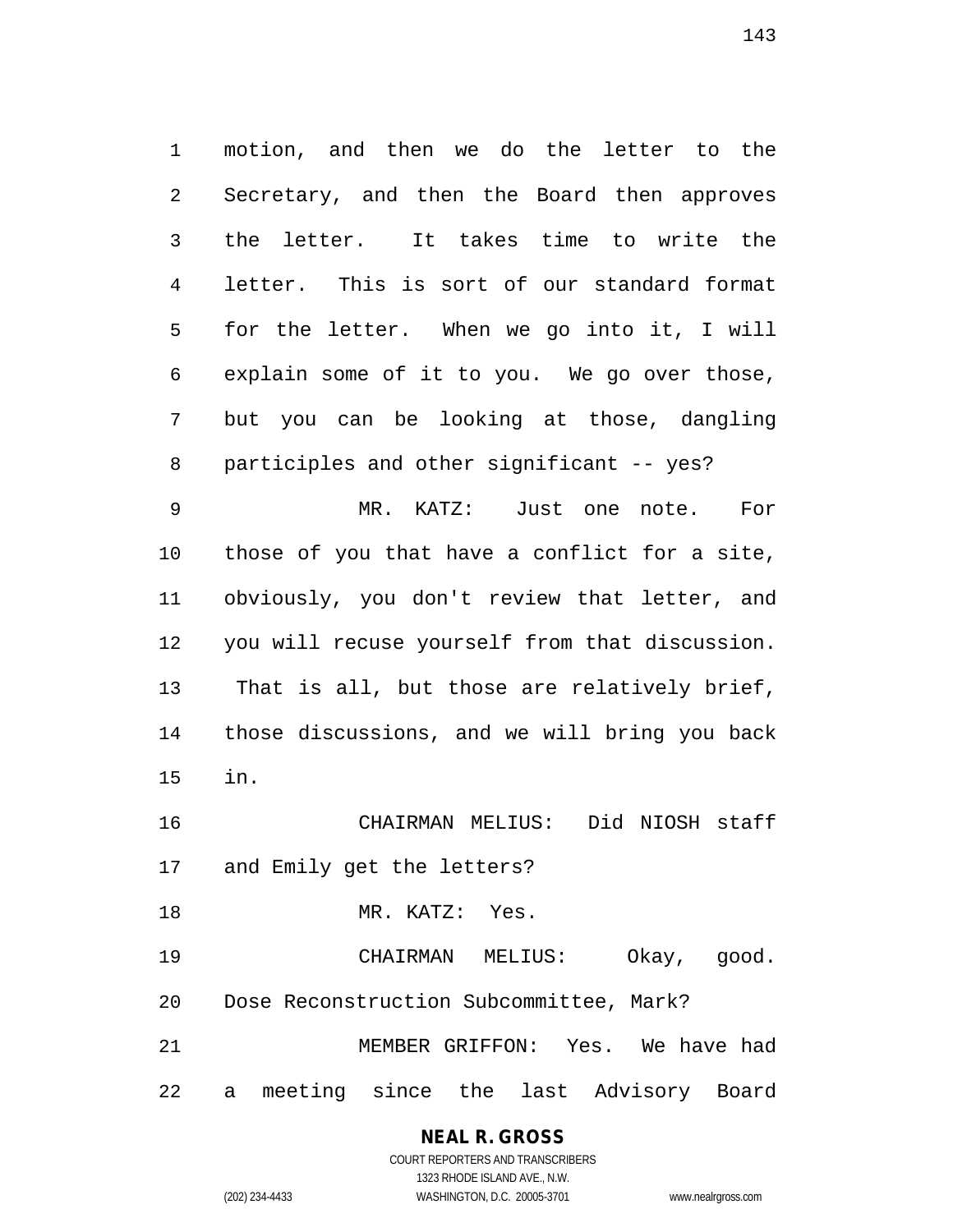meeting. I think the only one we had was a telephone meeting, and the main thing to report, we are continuing on our progress with the regular case reviews, just out of -- I think we are up to the 12th set of cases. Usually, we do pretty much batches of 20. There is a little variation there, but just for the new Members, we have done a -- the first five sets we completed altogether, and we released the report to the Secretary on the first 100 cases, to sort of wrap-up findings from the first 100 cases.

 We were then asked by the Advisory Board to the full Board to go back to those first 100 cases and, given the deficiencies, make a determination of what impact they had, and if we had any recommendations at this time to give to NIOSH as far as program modifications.

 So we are in the process of doing that follow-up, and we have been working with a couple of, I guess, draft White Papers to

# **NEAL R. GROSS**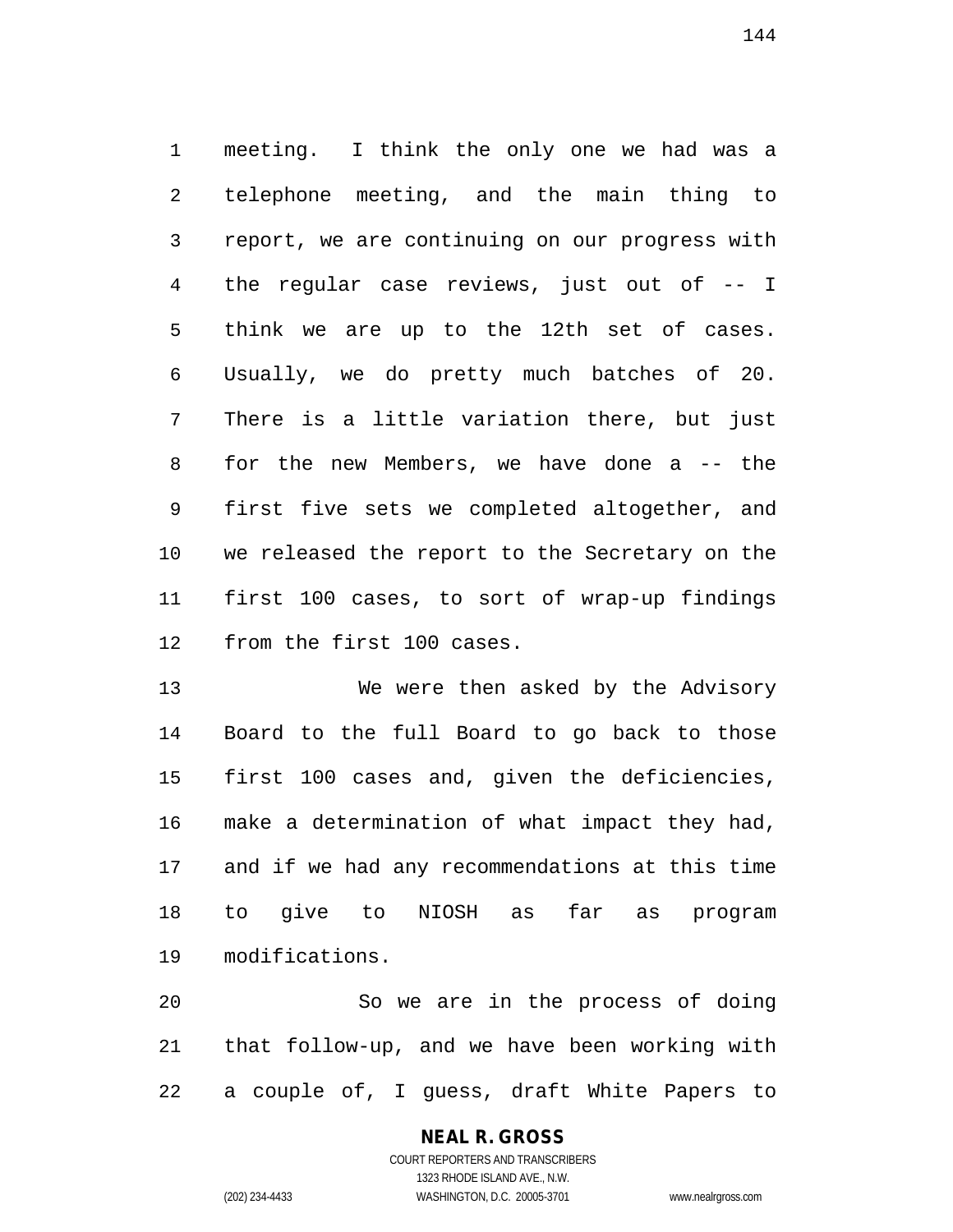bring back to the Board. At this point, we have -- we have been looking at identifying deficiencies or categories of deficiencies that were considered critical factors in assuring scientific validity and quality of dose reconstruction, and got a couple of categories from those first 100 cases.

 We need to do some follow-up, especially on -- we had several findings that fit into the sort of quality assurance category, and on the Subcommittee we have asked SC&A to go back and do a sampling of some of the cases that involved quality assurance findings, to sort of do drill-downs and see what was the nature of the quality control finding. Was it dose reconstructor error or was it something more systemic.

 So we have asked SC&A to do that follow-up. So our report back to the Board -- we are kind of waiting. We think it would be much more meaningful if we could include some of that information in the report. Then we

### **NEAL R. GROSS**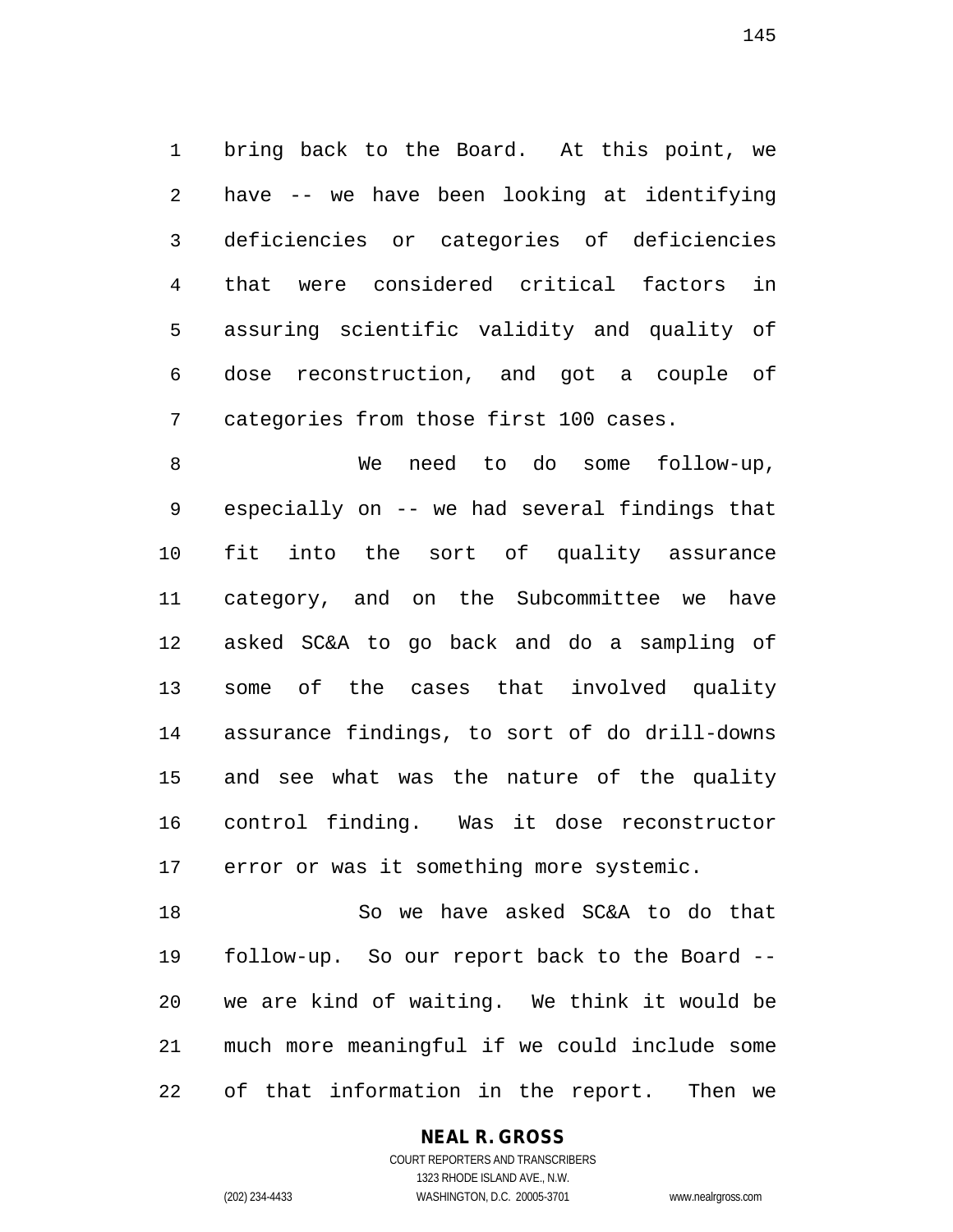could have more specific recommendations, theoretically.

 The other two areas are consideration of information from workers, and this is the CATI. This is the worker interviews when they do Site Profiles, different aspects of considering the worker information.

 This one, I have to coordinate a little bit with the Worker Outreach Work Group, because I think some of the draft recommendations that I sort of was throwing on the table at our Subcommittee meeting overlapped with some things that the Worker Outreach Work Group is still looking into, but we have at least identified that as a category. Once we flesh it out a little more, we will bring it to the full Board.

 The last one was case documentation and reporting, and I think this speaks to both the DR report from the claimant standpoint, but also from the auditor's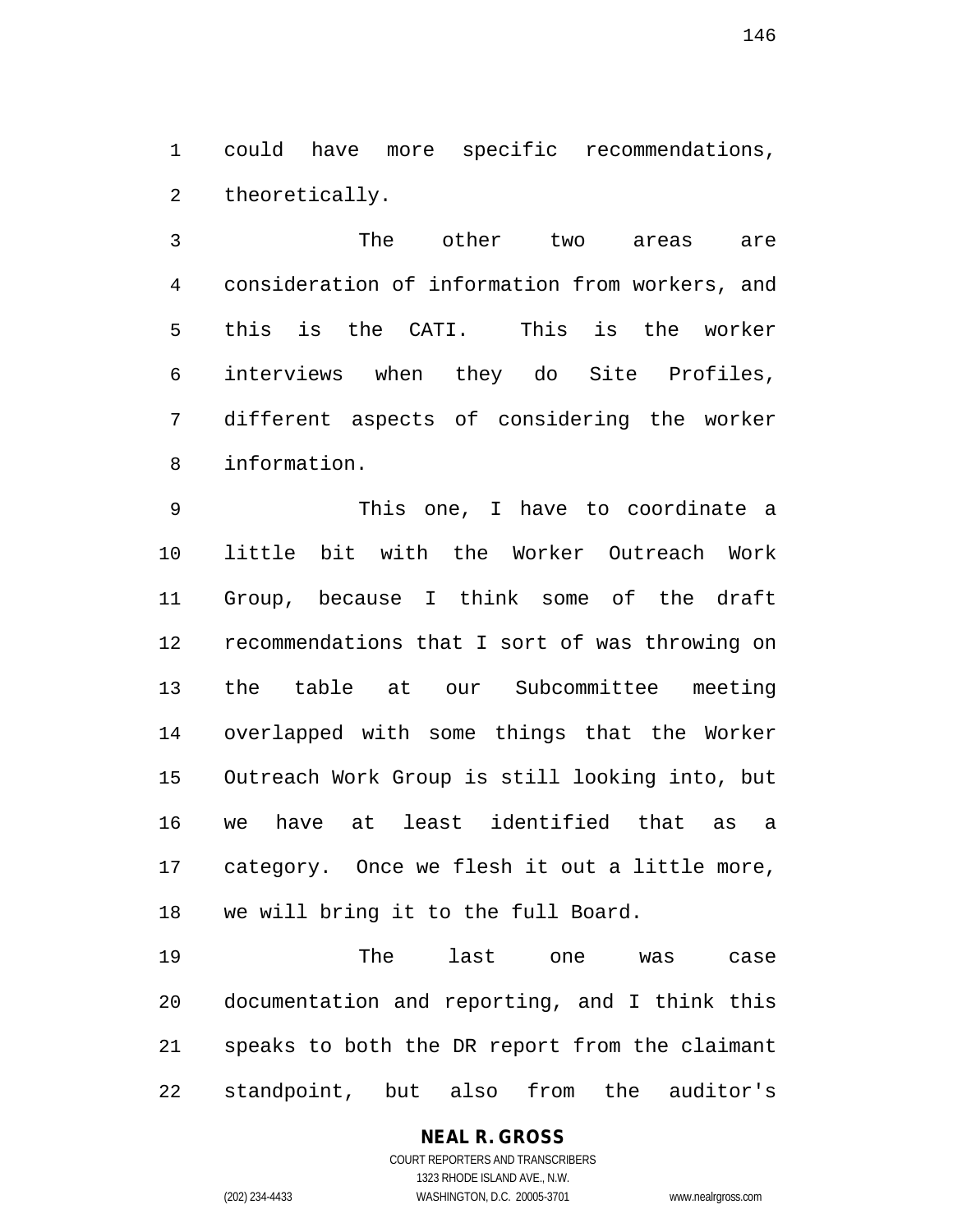standpoint, our standpoint in terms of having a sufficient auditable trail, so to speak, having the case files including all the work that makes it something that will last the test of time and people can go back to these at a much later date, or if claimants have expertise, helping them review cases. There is enough there that they can actually follow along how the calculations were conducted.

 Those were the three categories kind of. The last thing that we are including in this letter is -- again, this is a letter back to the full Board, not to the Secretary. The last thing we are including in this is some things, areas, that have resulted -- areas of change in NIOSH's program that are, at least in part, a result of the audit of the first 100 cases.

 For instance, one example would be the Dose Reconstruction Report format. There have been some modifications, and they did that early on. They weren't going to wait for

### **NEAL R. GROSS**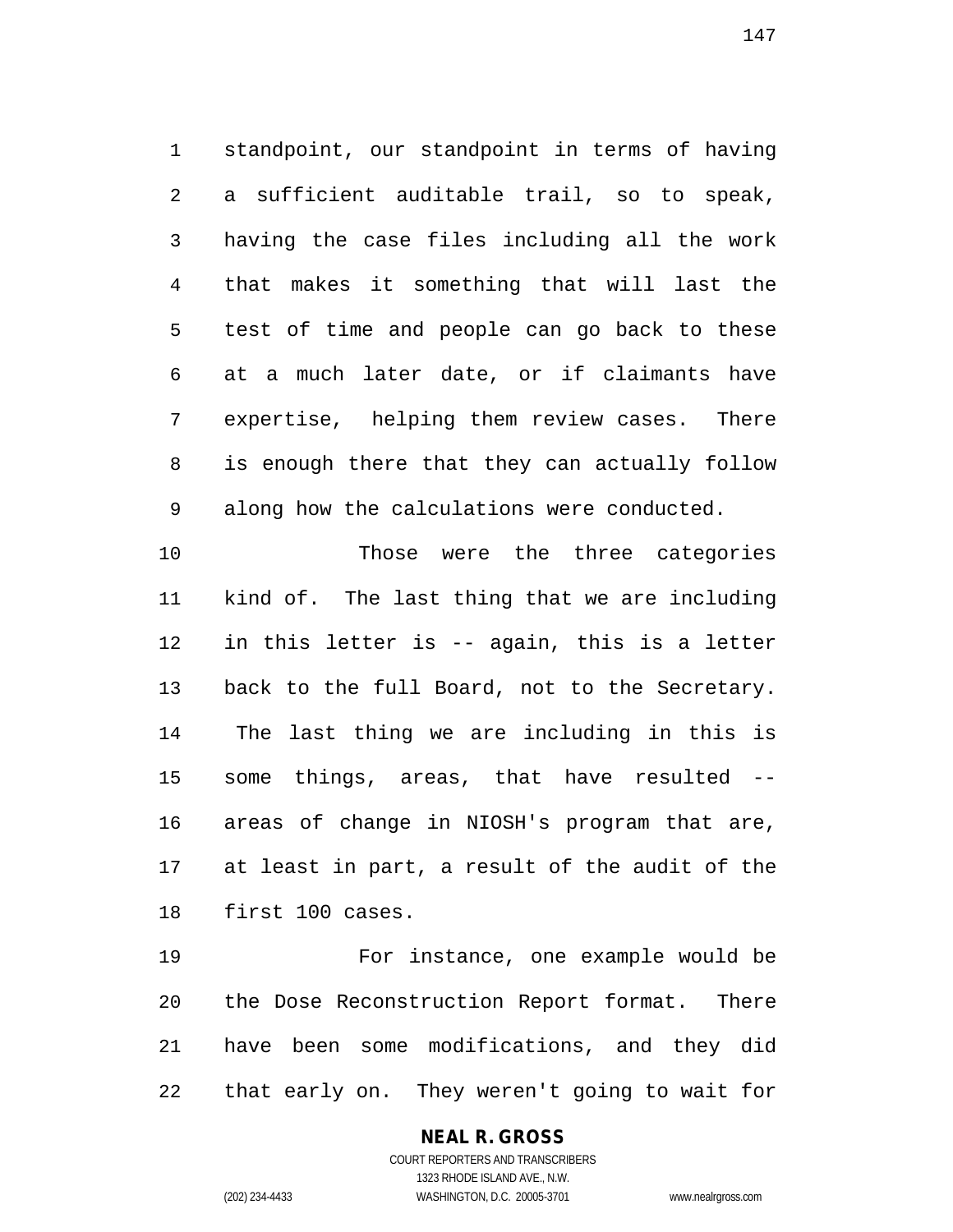us to go through 100 cases and do it. They recognized it early on in the first 30 or 40, we were having a similar finding several times, and NIOSH proactively made some modifications to their report form to the claimants. So we are also trying to note some of those.

 Another area is the Program Evaluation Reviews. There have been some Program Evaluation Reviews that -- again, I am being careful with the words here -- at least in part were a result of the audit process for the first 100 cases. So we are going to identify those and describe what -- so that is sort of what was the value of doing those first 100 cases.

 That report -- hopefully, we will have that ready for the next probably full meeting, not the phone call meeting. It might be ready to bring that back to the full Board. Other than that, we are proceeding on the case reviews. We are working with the

#### **NEAL R. GROSS**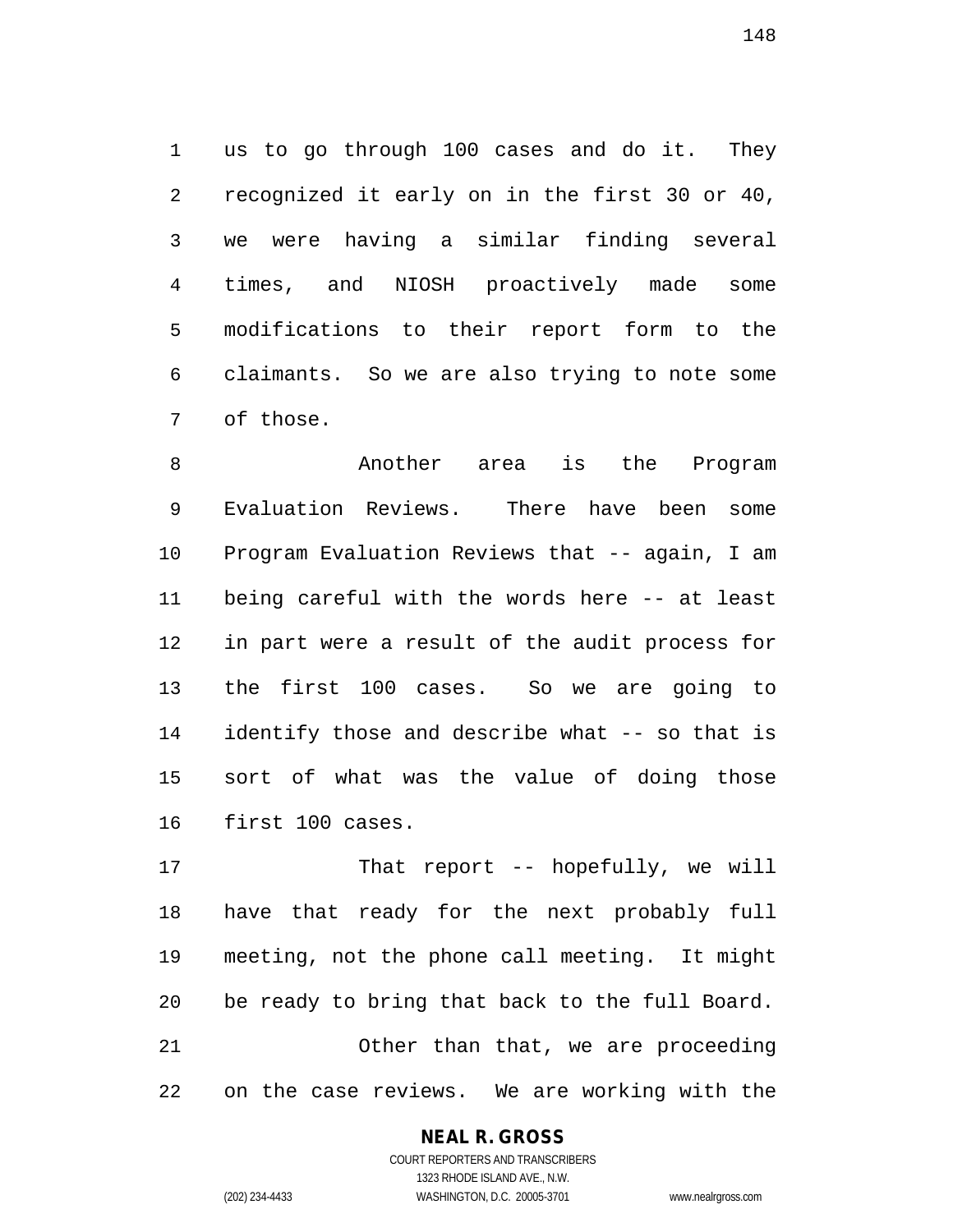-- I think we actually wrapped up the sixth matrix. The seventh and eighth set of cases, which are all, again, batches of 20, kind of are in progress, somewhere in our finding resolution process between SC&A and NIOSH, which is what we do at the Subcommittee level. 7 I believe all those -- I am asking now, Ted. All those -- at least the final matrices and things like that, they are all available somewhere where the new Board Members can see them. Right? MR. KATZ: I would have to ask OCAS about that. MEMBER GRIFFON: I know they are somewhere on there. We will have to make sure we can point you in the right direction. At least for the first five sets, the finalized report, that's got to be available for new Members. MR. HINNEFELD: I'm sorry. What

was the question?

MEMBER GRIFFON: The matrices of

#### **NEAL R. GROSS** COURT REPORTERS AND TRANSCRIBERS

1323 RHODE ISLAND AVE., N.W. (202) 234-4433 WASHINGTON, D.C. 20005-3701 www.nealrgross.com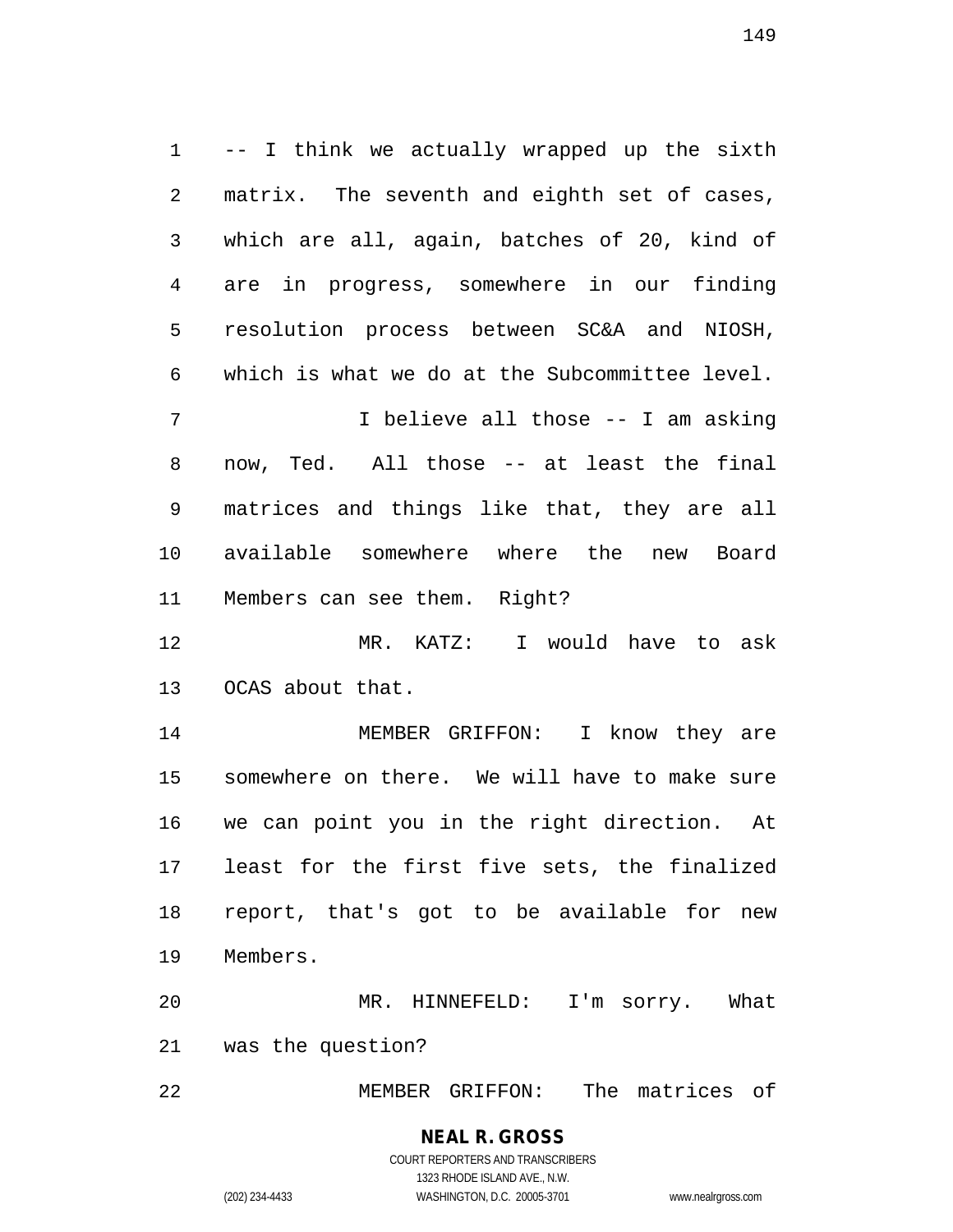all the findings, the ones that -- I mention this, because I was thinking that the new Members would certainly be interested in seeing the matrices and how we go through this resolution process, and I am wondering if those are collected in any one area on the O: drive or maybe we need to make that happen.

 MR. HINNEFELD: We would have to make that happen. So you are talking about the first five matrices with the final resolution?

 MEMBER GRIFFON: Well, actually, I need to work with NIOSH on this anyway, because we have talked about putting an area similar to the Procedures Work Group, having an area where we have the findings altogether in one spot, and possibly in a database format.

 So I will keep people apprised on that one, because I think you need to see that and see how the resolution process is working. It is sometimes slow, and if there is one

### **NEAL R. GROSS**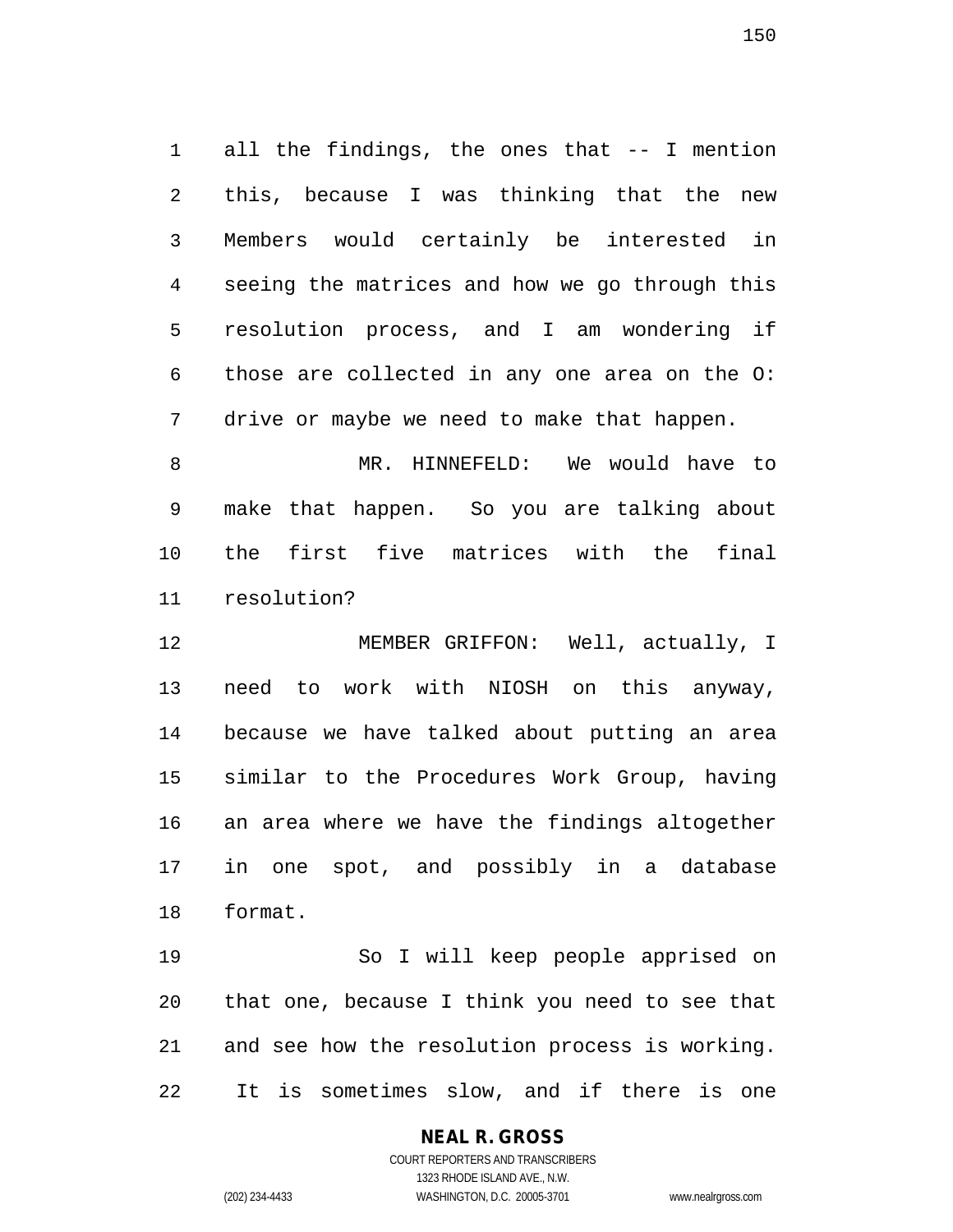issue that we are all aware of that is there are concerns going forward, I think, with a lot of our Work Groups is the sort of tracking of the findings, because often it will turn out that the resolution is that NIOSH agrees, and the procedure is being revised, but that falls under the Procedures Work Group.

 So we don't want to shuffle something to another Committee and forget about it. We want to make sure it was completely closed out. So tracking is going to be an issue going forward for several of our Committees. I will certainly let people know where -- when we get this all in one spot, I will let you know where it is and make sure it is available for you.

 CHAIRMAN MELIUS: Thanks, Mark. Any questions from Board Members? Yes, Paul? MEMBER ZIEMER: Mark, could you or John remind us where we are on the 12th set of cases? I believe all of the teams have reviewed the 11th set, and I believe the 12th

### **NEAL R. GROSS**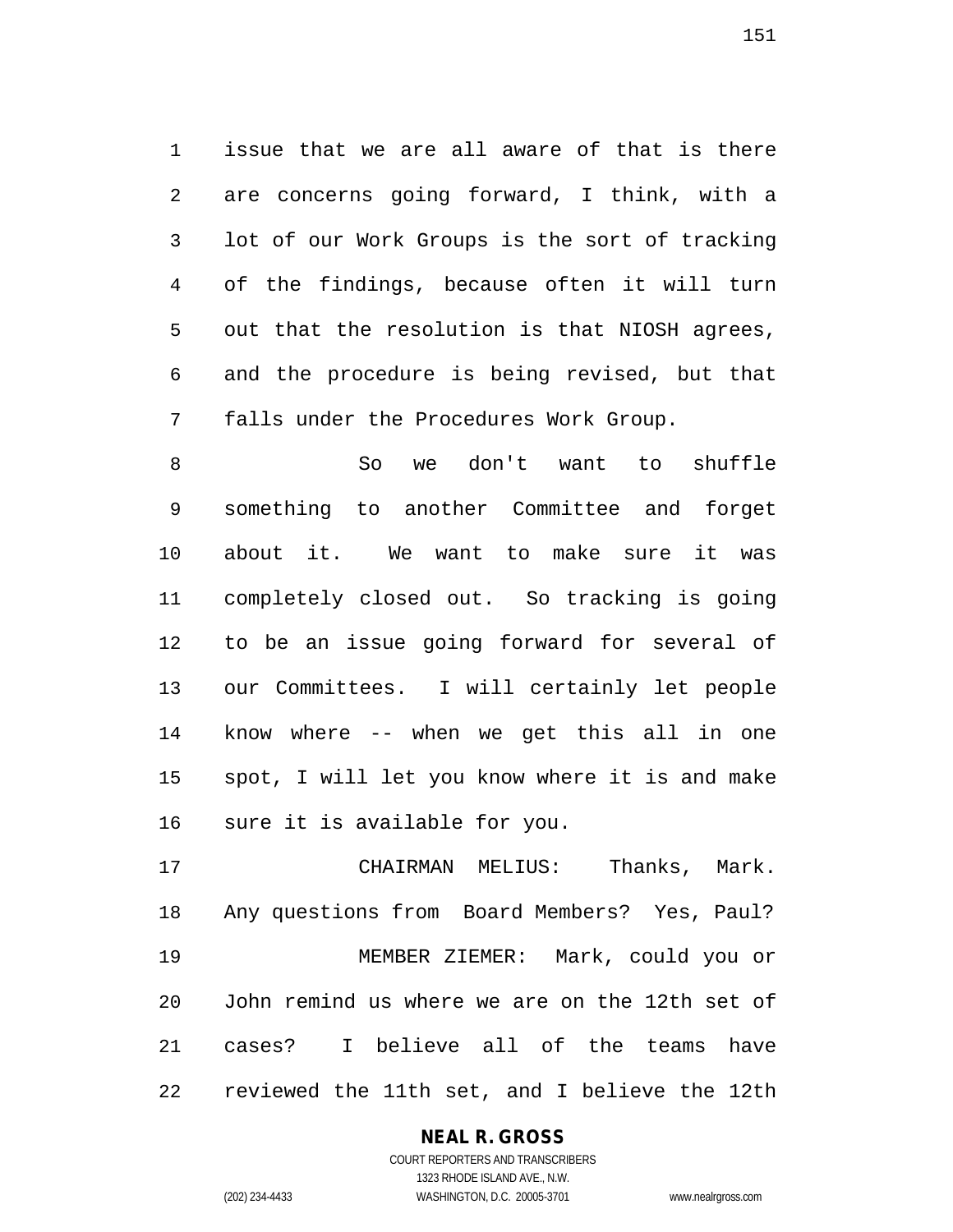set had been picked.

 DR. MAURO: The 11th set is completed and delivered. MEMBER ZIEMER: Right. Is your team still looking at the 12th set? DR. MAURO: The 12th set, we are about halfway done with the batch. So, yes, I would say that it will be a couple of months before we will be ready for one-on-ones on the 12th set we are on. My guess is the next batch may be May. It might be put on the agenda to fill the pipeline up. That will be probably a perfect time. MEMBER ZIEMER: Well, the reason I asked that question, we don't have teams assigned, and this is a good opportunity to get the new Members now involved on the review team. So I suggest that -- MEMBER ANDERSON: We got the copies of the 11th emailed to us. MEMBER GRIFFON: You did? Oh,

> **NEAL R. GROSS** COURT REPORTERS AND TRANSCRIBERS

1323 RHODE ISLAND AVE., N.W. (202) 234-4433 WASHINGTON, D.C. 20005-3701 www.nealrgross.com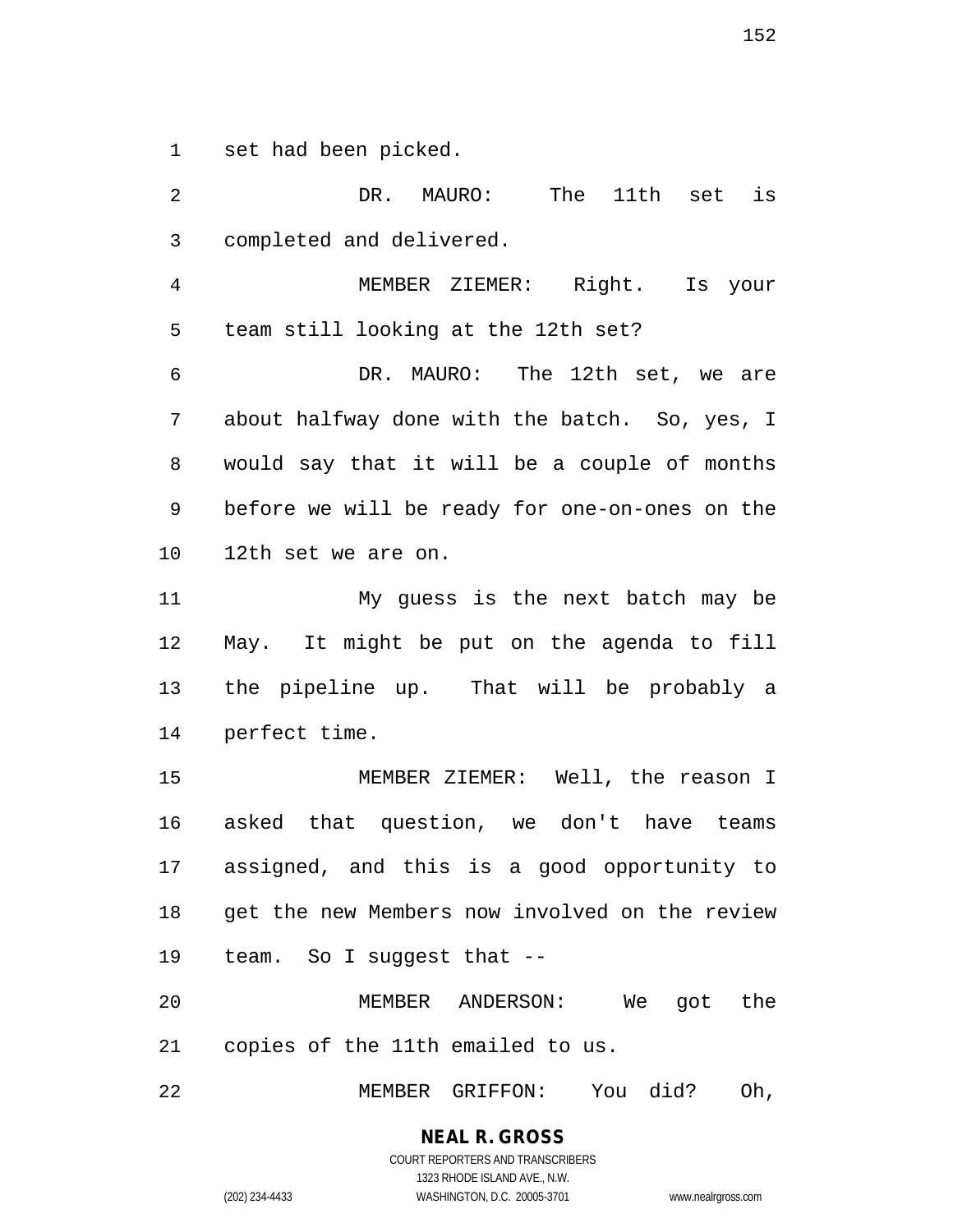okay.

 MEMBER ZIEMER: And you have -- Did we assign you to any -- MEMBER ANDERSON: No. MEMBER ZIEMER: No, I didn't think so. You got the copies, right. I guess you have the opportunity, if you want it, to listen in, but we need to make sure, and I know the Chair will take care of that, but I just wanted to emphasize it. That is coming up fairly soon, and not only to see the previous matrices but now become involved in reviewing cases. MEMBER GRIFFON: Just to be clear what we are talking about, we have always had Board teams, two or three individuals, get case assignments, and we have had the Chair doing that, because there is the conflict concern. So we have to kind of sort through who can be reviewing what. That is your opportunity to sort

of weigh in on SC&A's findings in a

**NEAL R. GROSS** COURT REPORTERS AND TRANSCRIBERS 1323 RHODE ISLAND AVE., N.W.

(202) 234-4433 WASHINGTON, D.C. 20005-3701 www.nealrgross.com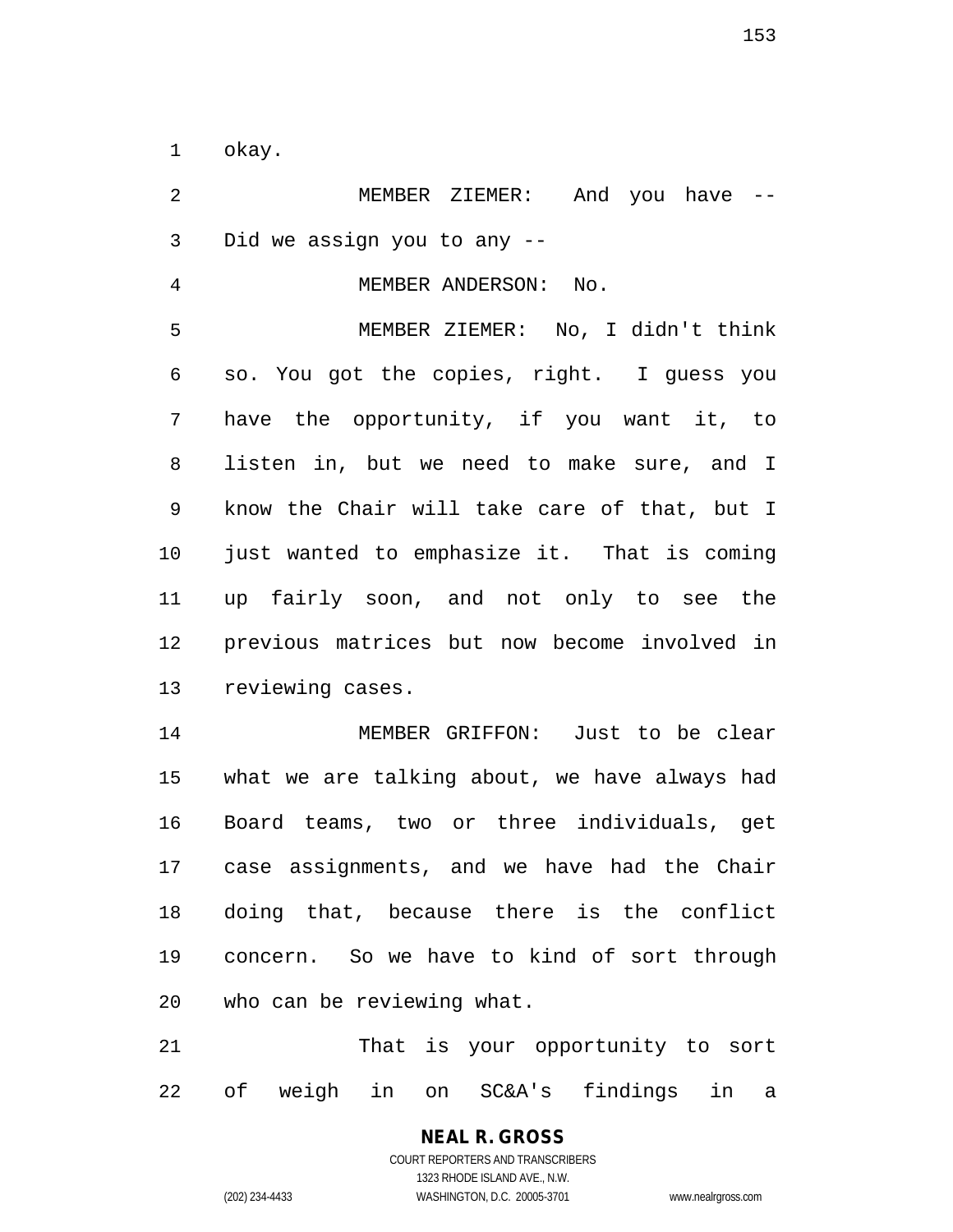preliminary fashion. Then SC&A brings all that information back to the Subcommittee, and the Subcommittee Members have another crack at it, along with NIOSH, to discuss it. So that is sort of how the process has been working.

 CHAIRMAN MELIUS: Any other questions for Mark? Wanda, Procedures Review Subcommittee.

 MEMBER MUNN: Although we usually meet every six or eight weeks, we have not met since November. Both the Agency and the contractor were heavily involved in activities preparing for this particular meeting we are in today, and so we did not meet in January, as we ordinarily would.

 November was our last meeting. We are now scheduled to meet immediately following the Dose Reconstruction Subcommittee's meeting on March 23, I believe it is, in Cincinnati.

 Our letter to Secretary Sebelius giving a report on -- our second annual report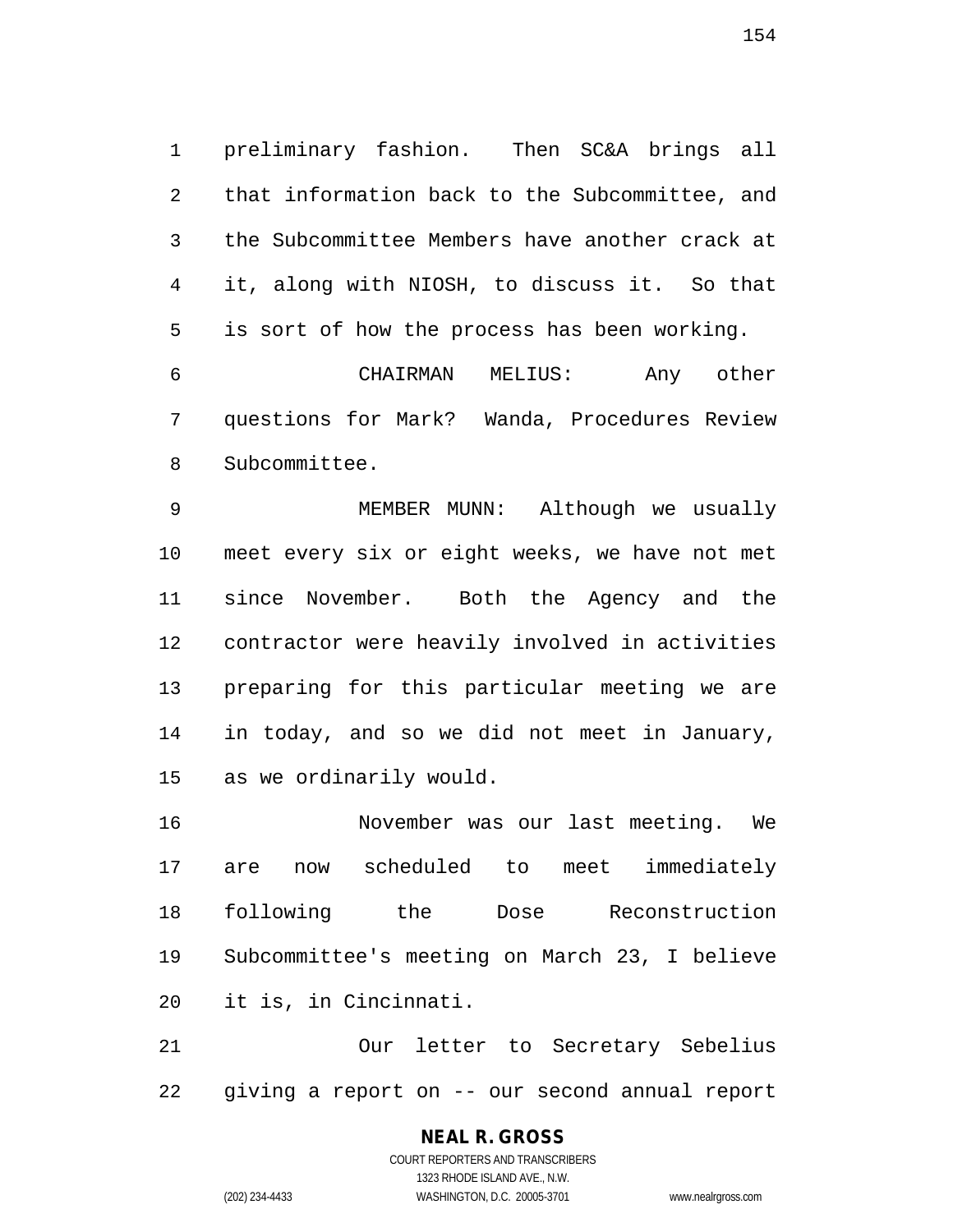of our activities, as you approved it during our Port Jefferson meeting, was mailed on January 29 and is now gone.

 We have somewhere between 15 and 20 very specific issues that we have outstanding and are in various degrees of being resolved between NIOSH and SC&A.

8 At our last meeting, we spent just about half the day, possibly even more than that, wrestling with the issues that are surrounding PERs and how they need to be handled.

 SC&A has given us their review of potential protocol, and we are going to have to work through how we approach these, simply because they involve a lot of cross- responsibilities with the Dose Reconstruction Subcommittee. So that will be a major issue on our upcoming agenda. We are going to have to do that.

 If you would like to take a look at where we are, I have -- hold on just a

> **NEAL R. GROSS** COURT REPORTERS AND TRANSCRIBERS 1323 RHODE ISLAND AVE., N.W. (202) 234-4433 WASHINGTON, D.C. 20005-3701 www.nealrgross.com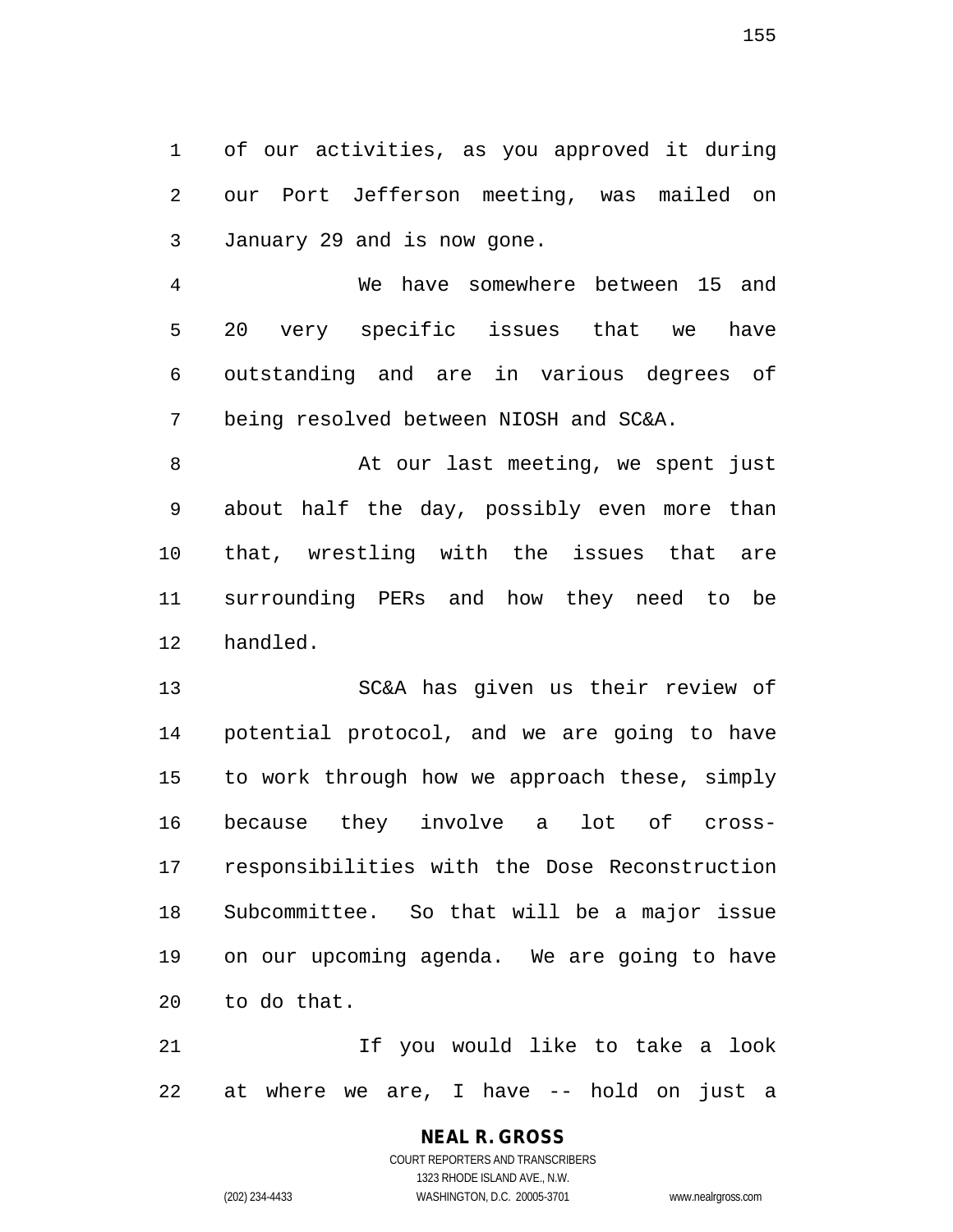moment, I am going up to the podium. I had thought we might want to take a look again at our spread of information with respect to where our cases are.

 You have seen this before. This is what is on the database right now, the status of all of the procedures at which we are looking. As you can see, we have a total of 538 total findings that we are dealing with, of which we still have 104 open, which means they have not been addressed yet.

 The others, we are addressing in some fashion. We have closed almost half of the findings that have been placed before us, but we are not quite there yet.

 We are hoping that in the next couple of meetings, we will be able to move through some of those fairly quickly, because we are close on a half-dozen or so.

 So this material, the data that you see here, is accessible to you through the database on O: drive. If you don't know how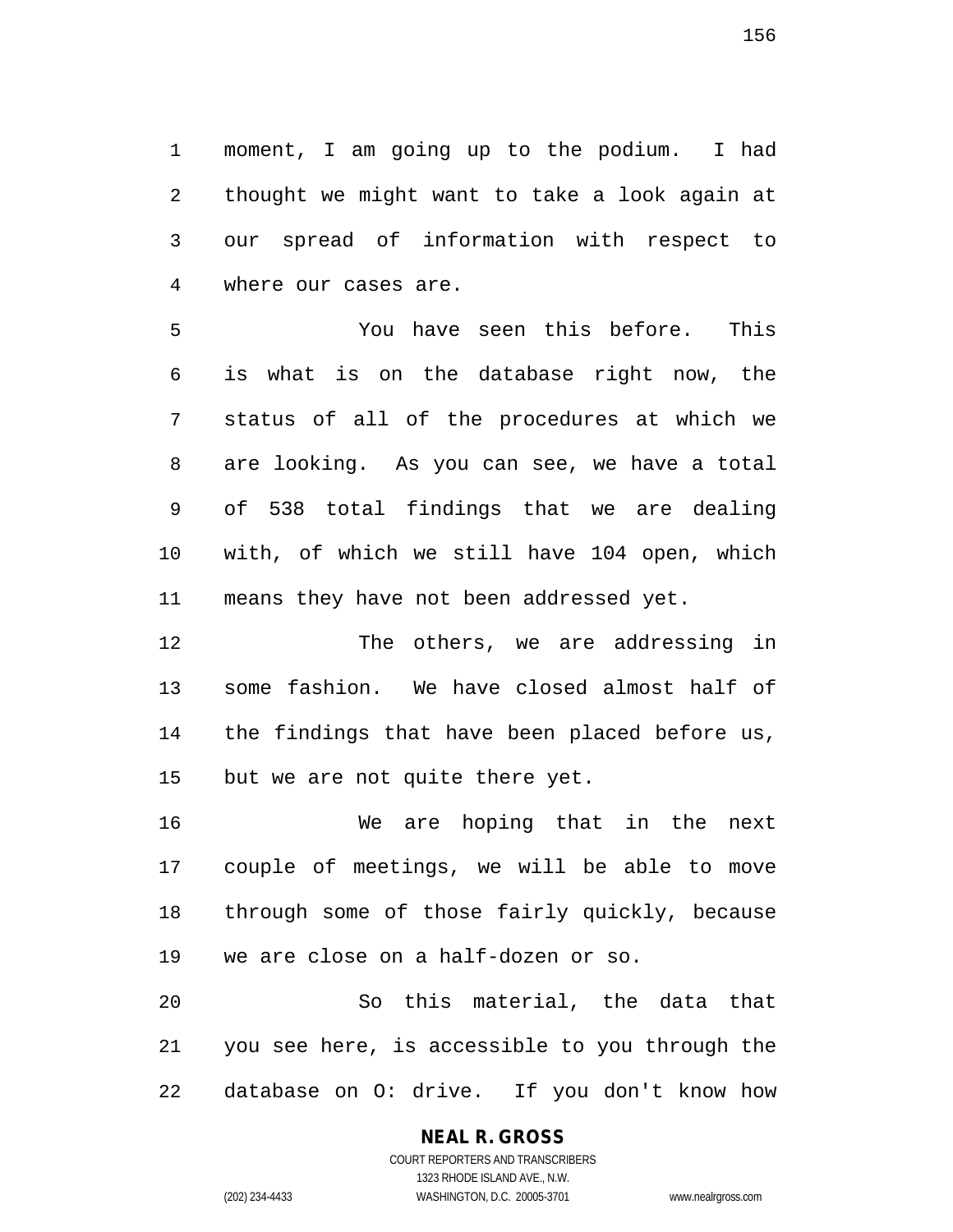to get to it and want to get to it, I can give it to you.

 It is not ordinarily updated except during our meetings, at which time we try to keep our database literally as close to today's findings as possible, but of course, these things are only closed in our meetings or when we bring something specifically to you.

 So that is all I have unless you have questions.

 MEMBER ANDERSON: What is the findings? I mean, to go to this table, how do I see what you are really looking at?

 MEMBER MUNN: In order for you to see what I am really looking at, you will have to go to the full database, and in our full database you would need to sort.

 If you want a little tutorial on how to do that, Henry, I will be glad to do that for you offline, or any of the other new Members who are interested in doing that. We

### **NEAL R. GROSS**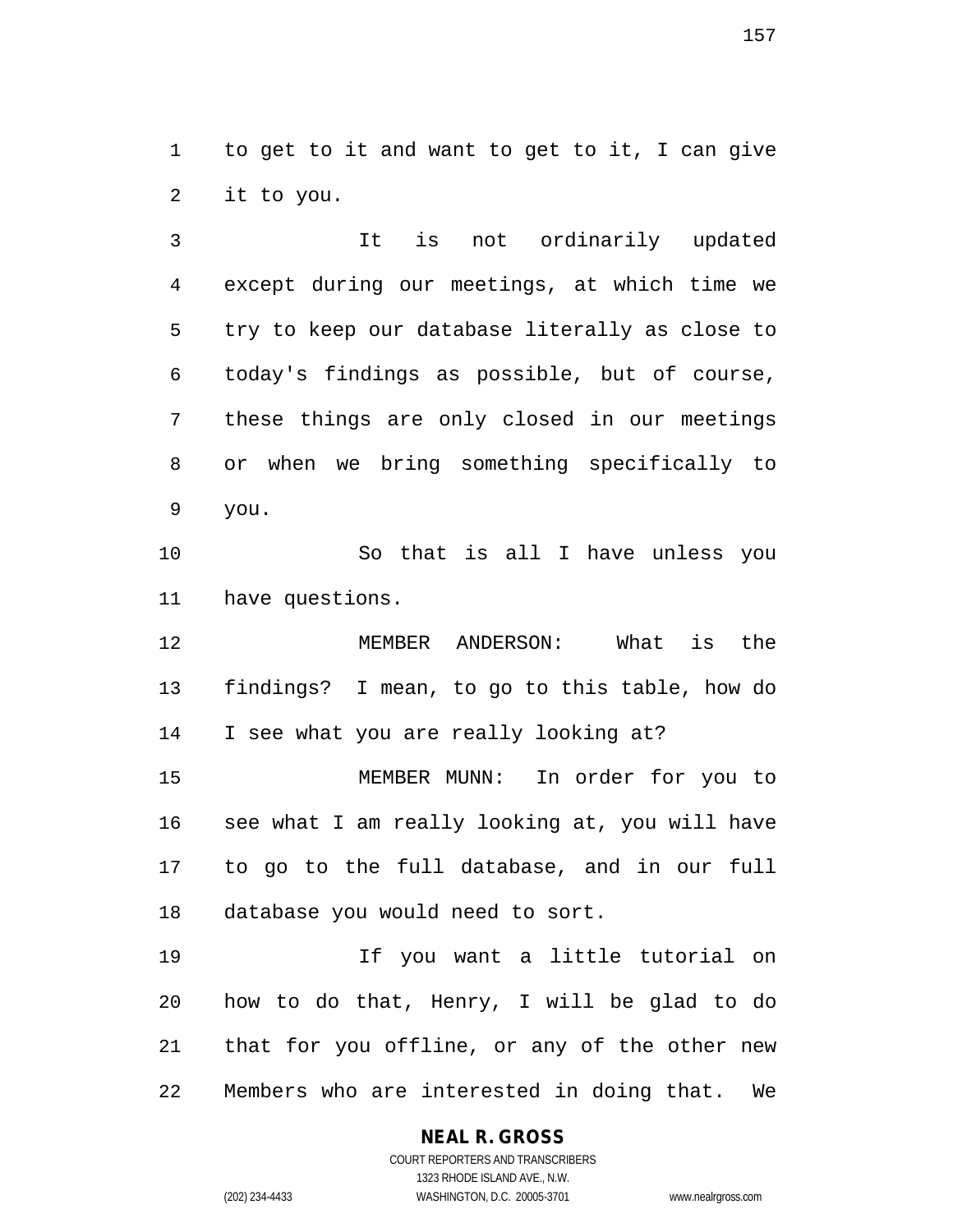can give you some written instructions, if you would like. Once you are a little more familiar with the O: drive, you can get to it. What those indicate is groups of specific procedures that had a number of findings in each case, and the individual findings are listed on the left side. That is not the number of procedures we are looking at. It is the number of findings. MEMBER ANDERSON: I know, but where does one get what the procedure is and what the findings are? CHAIRMAN MELIUS: That is the full database. MEMBER MUNN: That is the full database that lists everything on it, and needs to be sorted to find what you want at any given time. We can show you how to do that.

 CHAIRMAN MELIUS: And there are periodic reports from SC&A.

MEMBER ANDERSON: That is what I

**NEAL R. GROSS** COURT REPORTERS AND TRANSCRIBERS

1323 RHODE ISLAND AVE., N.W.

(202) 234-4433 WASHINGTON, D.C. 20005-3701 www.nealrgross.com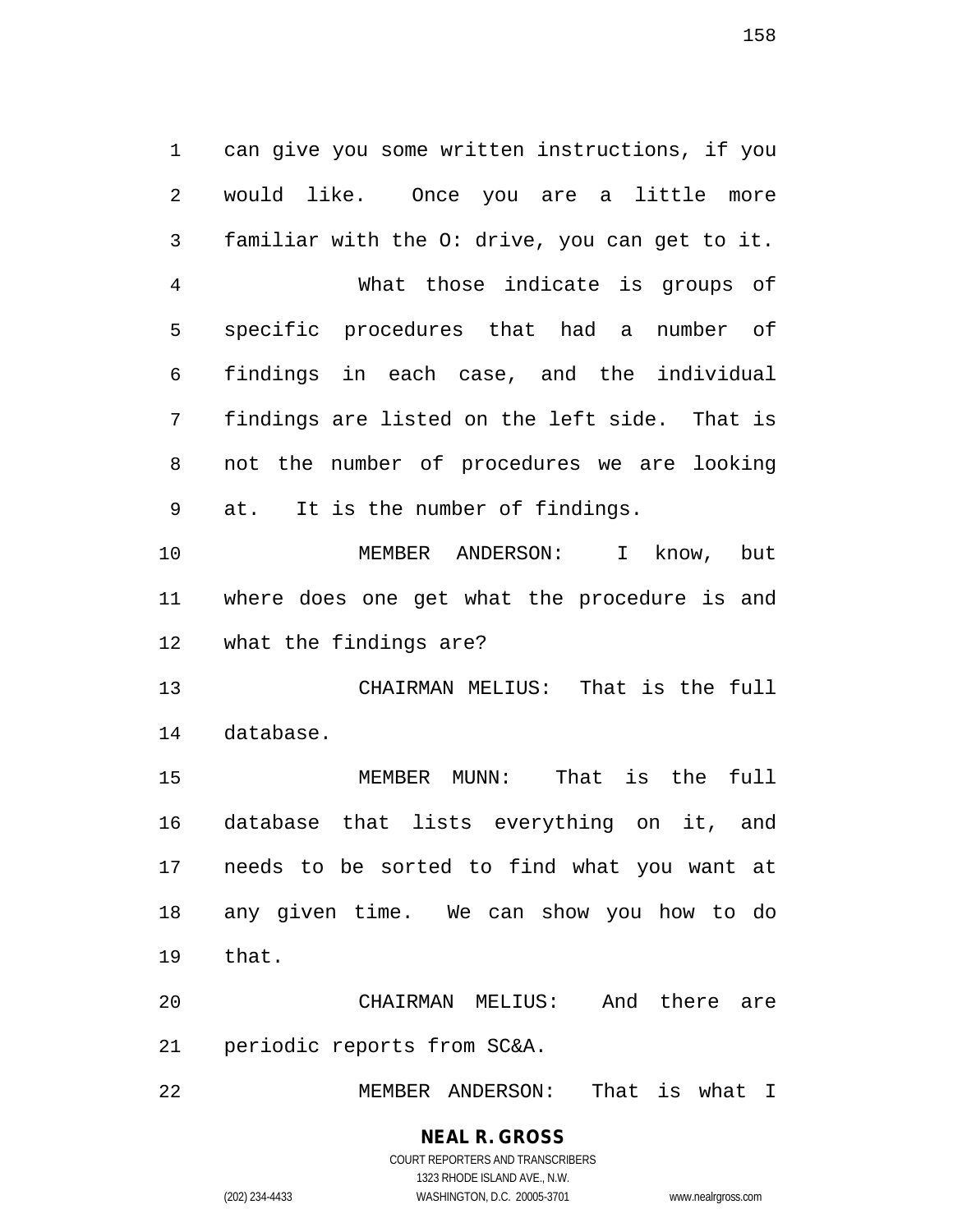thought. That is what I meant.

| 2              | CHAIRMAN MELIUS:<br>They are                   |
|----------------|------------------------------------------------|
| $\mathfrak{Z}$ | compiled, and then -- but the database doesn't |
| 4              | -- correct me if I am wrong, Wanda, which I    |
| 5              | know you will. It just sees where we are in    |
| 6              | terms of resolving the findings between SC&A   |
| 7              | and NIOSH under the direction of the           |
| 8              | Procedures Subcommittee.                       |
| 9              | MEMBER MUNN: Right.                            |
| 10             | CHAIRMAN MELIUS: Did I get it                  |
| 11             | right, Wanda?                                  |
| 12             | MEMBER MUNN: You got it right.                 |
| 13             | CHAIRMAN MELIUS: Hey, you taught               |
| 14             | me well.                                       |
| 15             | MEMBER MUNN: Gold star for the                 |
| 16             | Chair. Thank you.                              |
| 17             | CHAIRMAN MELIUS: Any other                     |
|                | 18 questions for Wanda? Brookhaven, Josie?     |
| 19             | MEMBER BEACH: Brookhaven, as you               |
| 20             | recall, in October we tasked SC&A to do a      |
| 21             | focused review for that Evaluation Report. At  |
| 22             | this time, it is with DOE. Once it has been    |

**NEAL R. GROSS**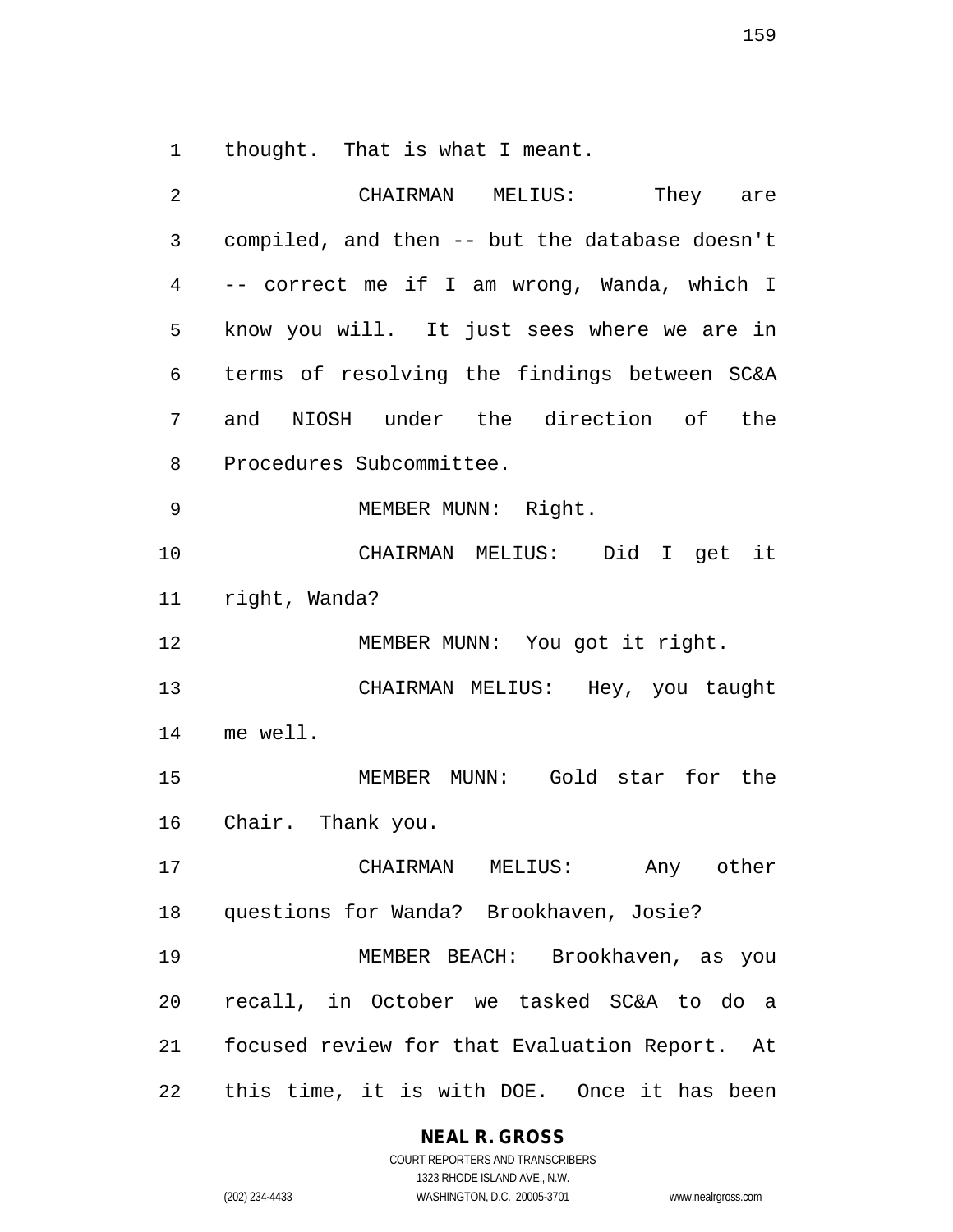released, then I will work with Ted and the other Work Group Members to schedule a

 CHAIRMAN MELIUS: So you expect a meeting between now and May?

 MEMBER BEACH: Well, it depends on how long that report is with DOE, and maybe Joe might have a better idea of how long until that report is released from DOE.

 MR. FITZGERALD: I don't think it is going to take very long.

 MEMBER BEACH: So once that is complete, we will talk to Ted.

 CHAIRMAN MELIUS: Okay. Fernald? MEMBER CLAWSON: The Work Group - - we met January 29, 2010. We have basically got six outstanding issues that we are dealing with, bioassay data, to assure that the database that they are using can be used for a coworker model.

 NIOSH and OCAS has recently put several papers on, ranging from radon for body

## **NEAL R. GROSS**

meeting.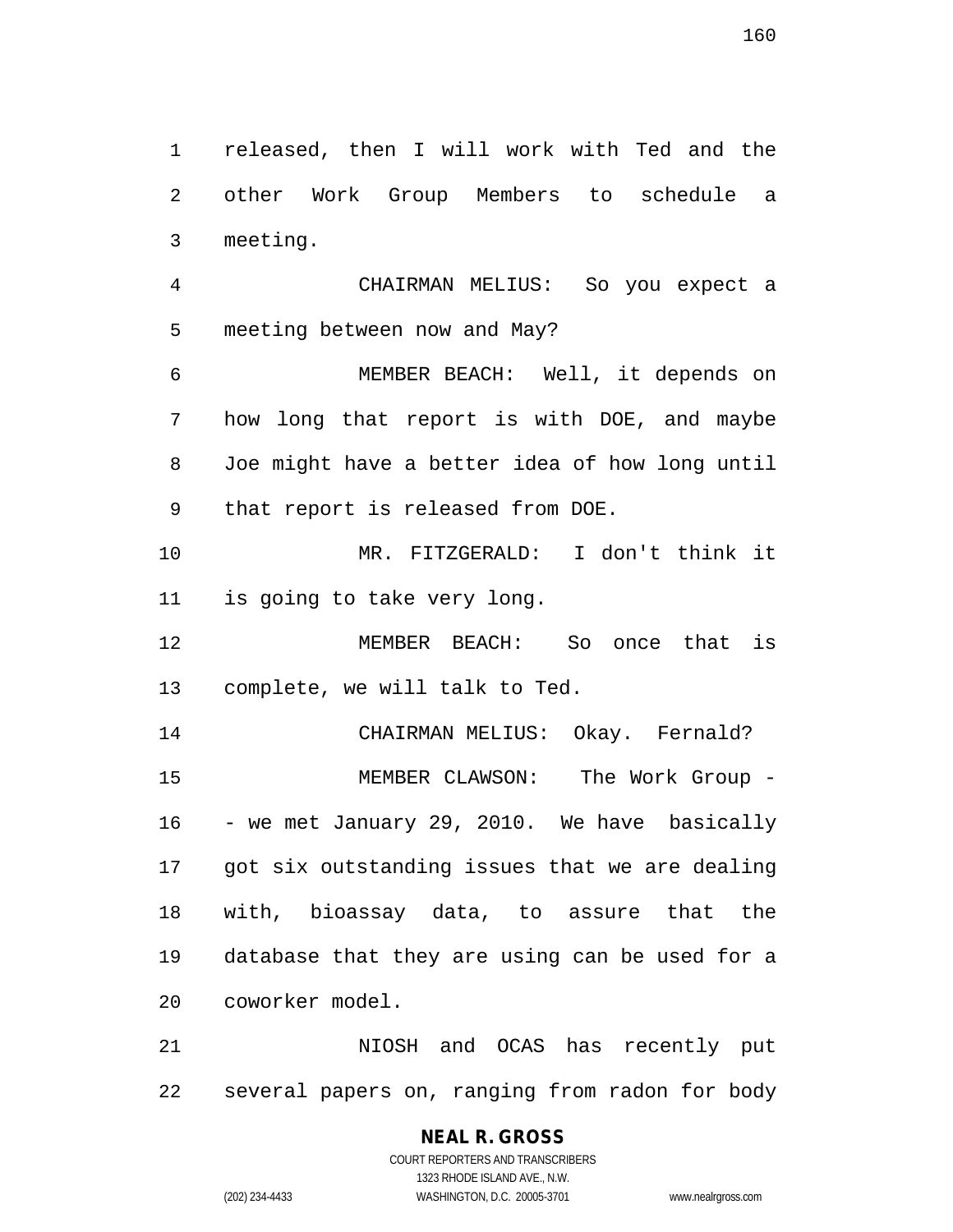burden and thorium body burden. SC&A is reviewing those, and several other issues with K-65, and one of the ones that you heard last night that a Fernald individual brought up is how this would work -- the coworker model would work for the construction workers. This has been tasked to NIOSH and SC&A, and we are waiting to hear back from them.

 CHAIRMAN MELIUS: Any questions for Brad? Hanford -- I am Chair of the Work Group for Hanford.

 At the last meeting before this one, we approved a large petition to the SEC Cohort for Hanford as a result of sort of a reevaluation by NIOSH, and a lot of new data that they collected from Hanford on that site.

 So in response to that, we have -- the Board approved NIOSH's recommendation on that. So that has moved forward. We now have to sort of revise our issues matrix, which Arjun has done, and I think we are just sort of waiting on NIOSH, some other work to go on.

#### **NEAL R. GROSS**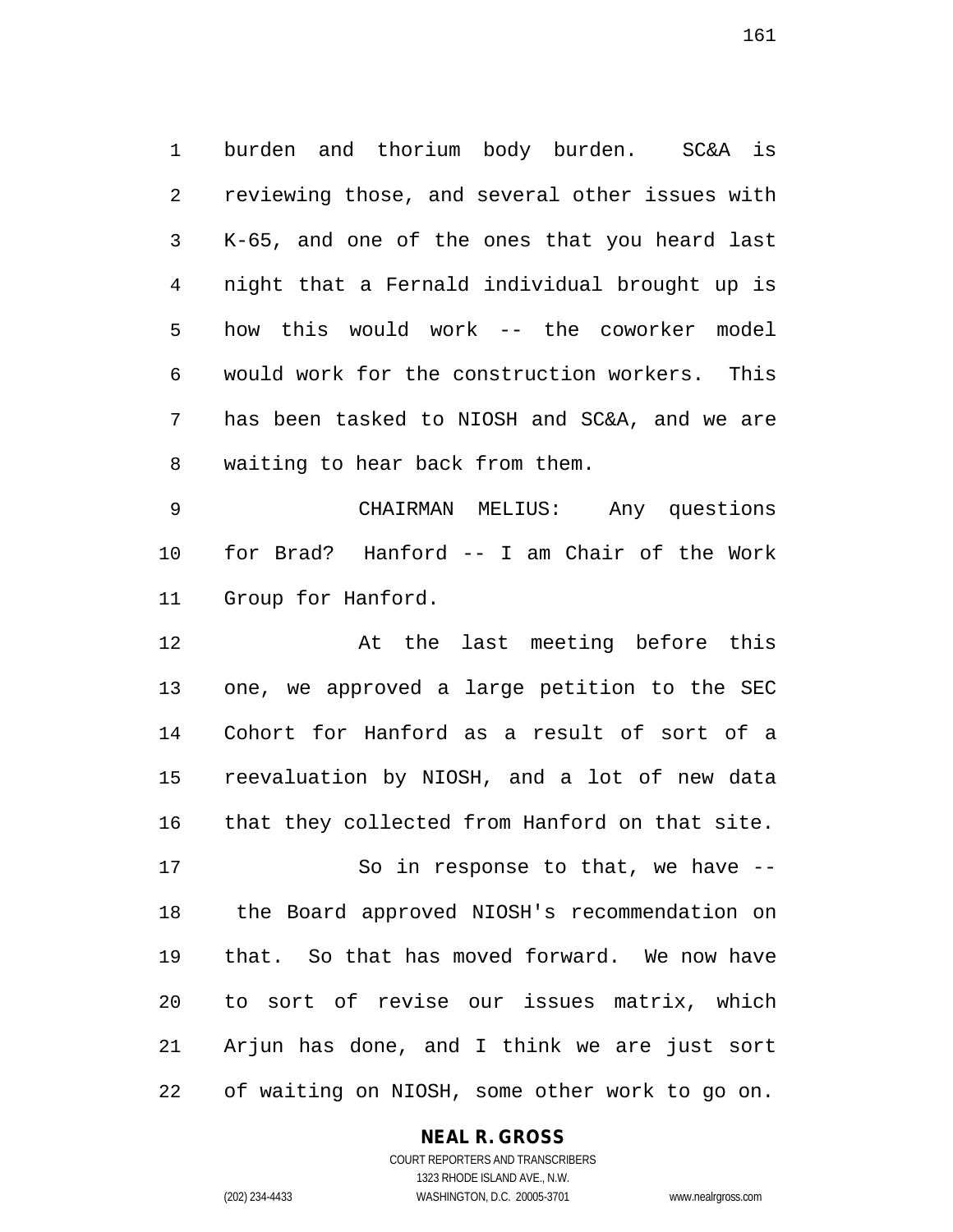I don't know if, Sam and Arjun, if you want to give us a brief update on where that is.

 DR. GLOVER: Yes. As I have been speaking with Arjun, essentially we have completed our research, focusing a lot mostly on 1972. It is essentially in the Board's hands at this time. We are working on the matrix, and there are a few data captures that are open, and we are interacting with SC&A. So they are fully aware of that. I am also in the process of updating the Advisory Board's website, so you have access to our previous 28 data capture efforts. So you will have all that information, so you can proceed.

 CHAIRMAN MELIUS: Okay. Thank you. Arjun.

 DR. MAKHIJANI: Yes. We haven't had a three-way conversation since NIOSH has put up their revised Site Profiles to reflect all of the recent information, and basically, as I understand our informal conversations,

### **NEAL R. GROSS**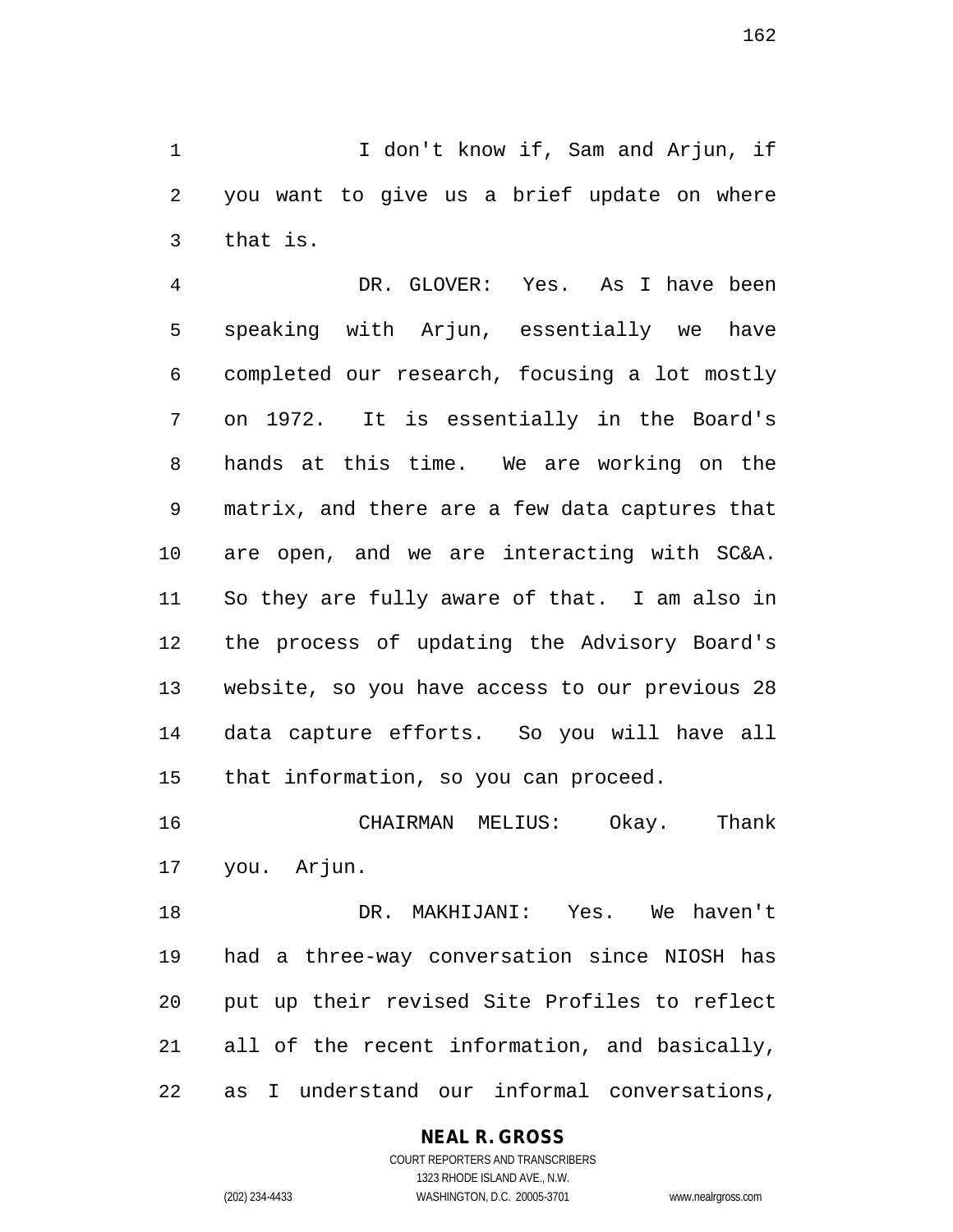that NIOSH is essentially saying the rest are Site Profile issues, and we are going to review, if we have SEC issues, they will come up as part of our review of the revised Site Profiles.

 So, basically, as I understand it, going forward we are going to follow the matrix issues through the revised Site Profiles from 1972 onward. I have got to create a work plan for our team and run it by you.

 CHAIRMAN MELIUS: Okay. Thank you. Idaho. Phil.

 MEMBER SCHOFIELD: A couple of things. One, we are trying to get a tour set up before the meeting in Idaho for the full Board.

 The other thing is there has been some movement on the Idaho and Argonne National Labs West information. Pete Darnell will give us an update.

MR. DARNELL: My name is Pete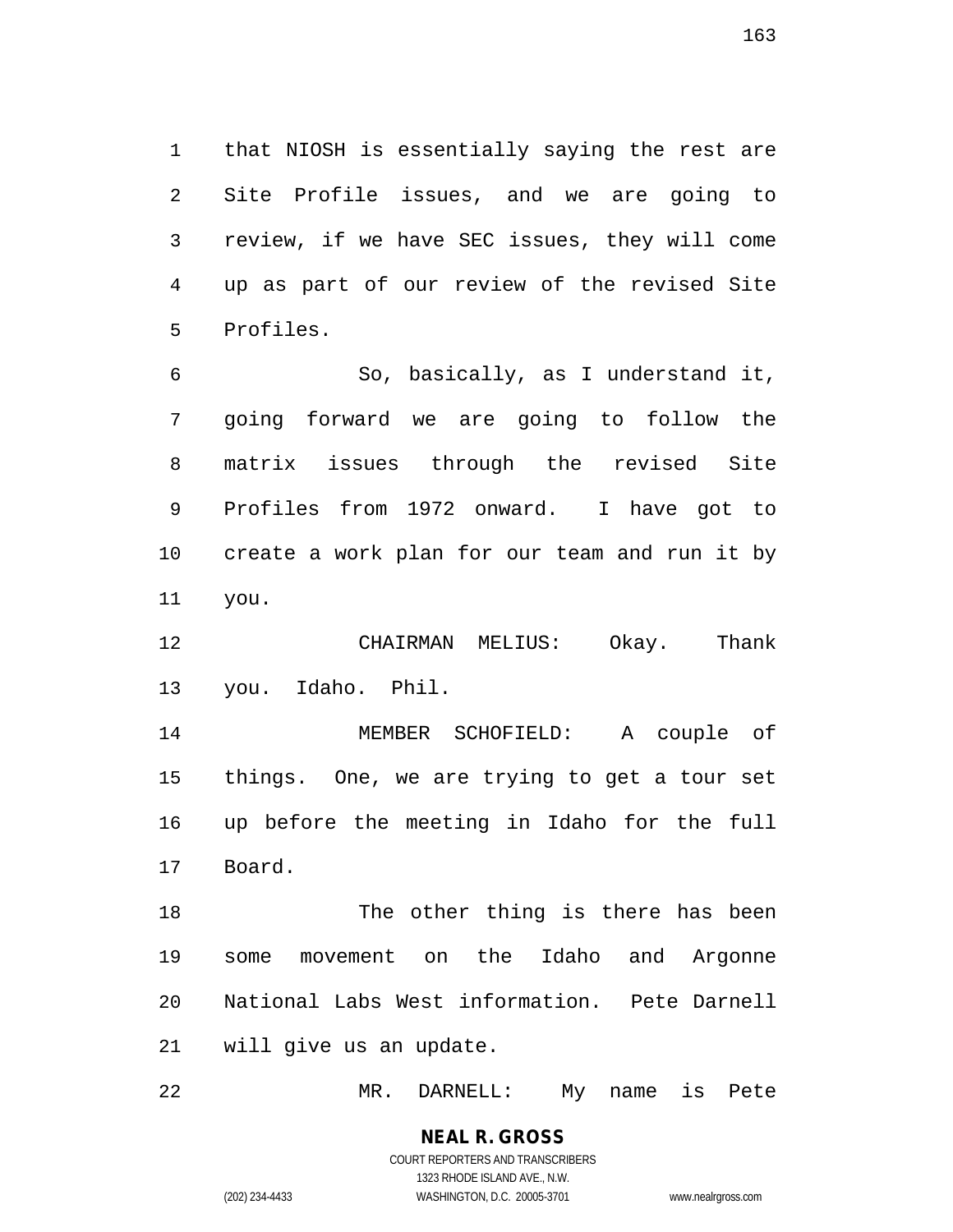Darnell. With Idaho, the Oak Ridge Associated Universities has updated the issues matrix for SC&A, and it is currently under review at OCAS. Once we get that, we will be turning it over to SC&A to update responses.

 We have also received from Oak Ridge Associated Universities the internal and external Technical Basis Document sections. The internal section has been reviewed by OCAS, and comment resolution is in process. The external Technical Basis Document is still under review.

 That is pretty much where things stand. We expect more sections of the Technical Basis Document in accordance with the procedures in our Gantt chart over the next couple of months.

 CHAIRMAN MELIUS: Any questions on Idaho? For that matter, Hanford? I realize that I tried to avoid questions myself there. MR. DARNELL: One thing I forgot to mention, the Idaho update Technical Basis

## **NEAL R. GROSS**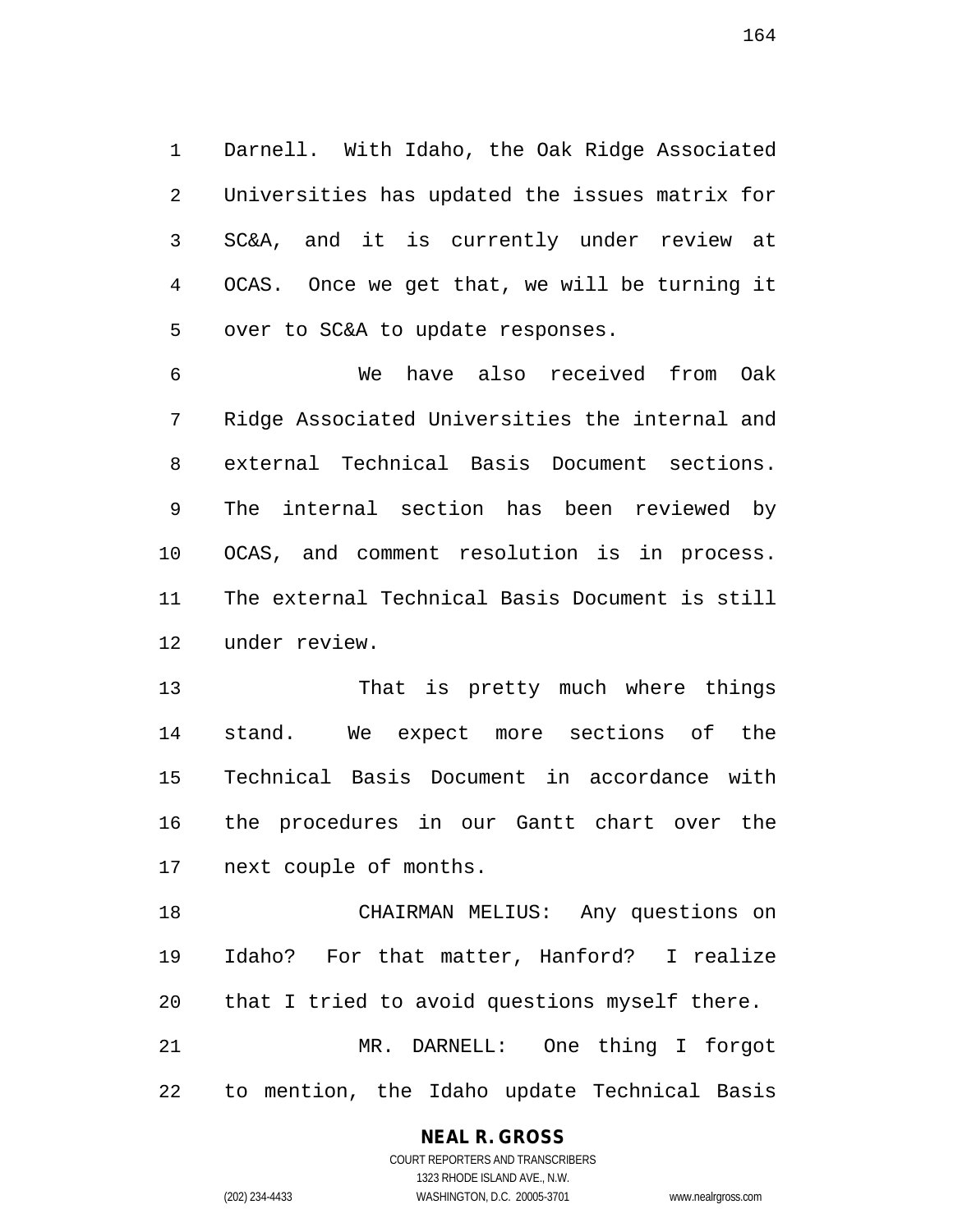Document update is also the Argonne national Laboratory West update. Those two sites are being combined.

 CHAIRMAN MELIUS: And that has been part of the hold-up in moving us forward. Good. Thank you. Linde.

 MEMBER ROESSLER: We have had two Work Group meetings since the last Board meeting. The first one was face to face in Cincinnati, and there are two things from that I will mention.

 One might be of interest to the Outreach Group. Our claimant's representative, [identifying information redacted], had mentioned earlier that it is very difficult for the claimants to read the documents that are put out by NIOSH and SC&A. Intentionally, they go into a lot of scientific detail and so on.

 She said it would be very helpful if a summary of the Evaluation Report could be written so the claimants could understand the

## **NEAL R. GROSS**

COURT REPORTERS AND TRANSCRIBERS 1323 RHODE ISLAND AVE., N.W. (202) 234-4433 WASHINGTON, D.C. 20005-3701 www.nealrgross.com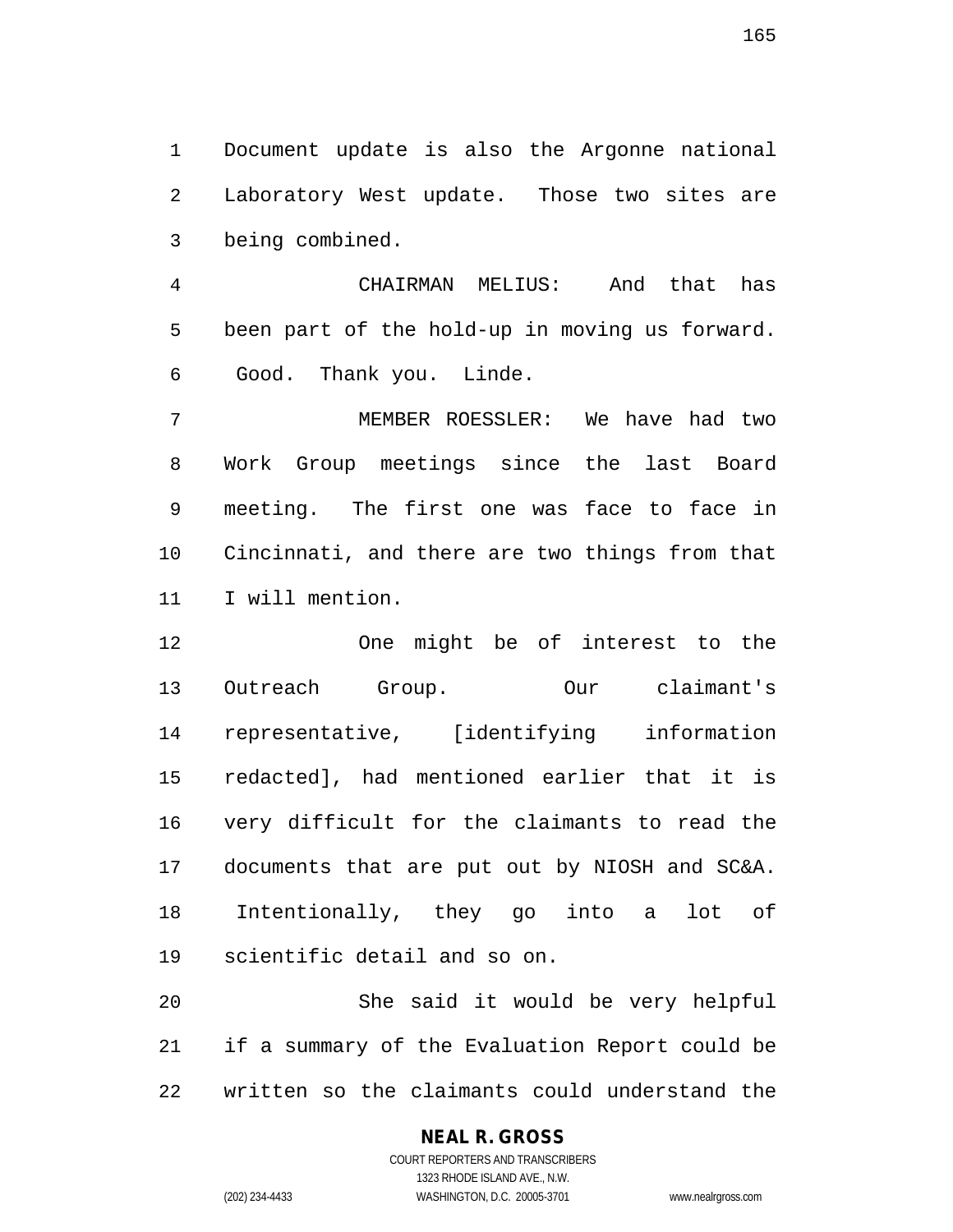whole process better.

 Chris Crawford from NIOSH, who is our Linde NIOSH person, wrote about a three and a third page summary of the Linde ER, which I think was very helpful. [identifying information redacted], I think, was pleased with it. In fact, I find as a Work Group Member it is helpful myself. That might be something other groups would want to look at doing.

11 The other thing at that meeting in December, SC&A agreed -- we had resolved all the issues that we had on the table. SC&A agreed that NIOSH's approach to bounding doses was satisfactory. However, at that meeting [identifying information redacted] brought up some other issues.

 We had some other discussions. So we decided to have another Work Group meeting by teleconference, which we did on January 25th.

We went over these issues. A

## **NEAL R. GROSS** COURT REPORTERS AND TRANSCRIBERS

1323 RHODE ISLAND AVE., N.W. (202) 234-4433 WASHINGTON, D.C. 20005-3701 www.nealrgross.com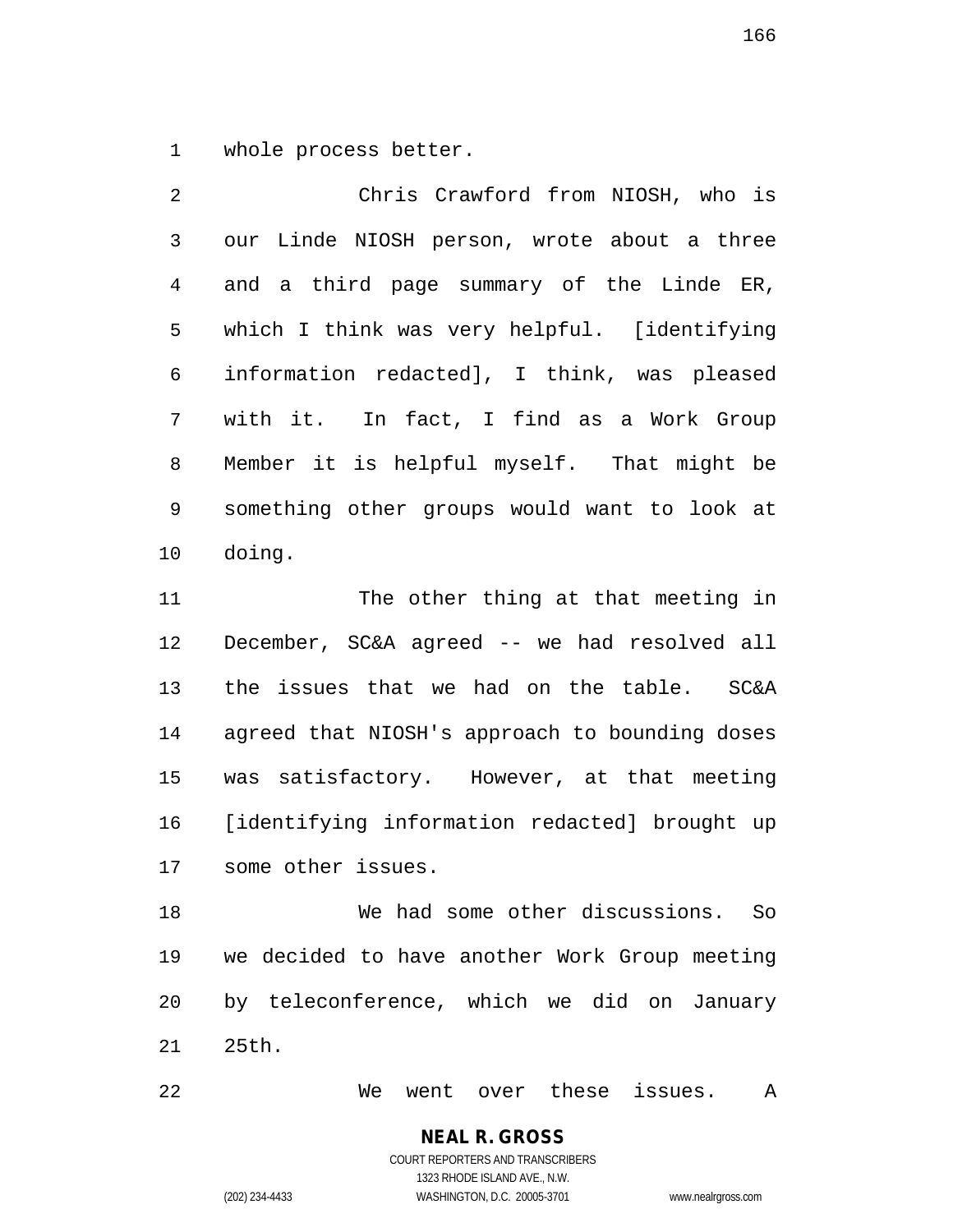number of them were raised by the claimants, in fact. So we still have a few more things to do. NIOSH has a list of a few things to accomplish. SC&A is supposed to look at a few more things that NIOSH has done, just to see that they feel that they are done appropriately.

 So our goal is to have another Work Group meeting, and then at the May meeting, Board meeting in Buffalo, which is in the Linde territory, [identifying information redacted] is hoping that we will, as a Work Group, come and present our findings. So I hope we can pull these last things together and present to you our Work Group's conclusions.

 CHAIRMAN MELIUS: Okay. Any questions for Gen? Yes, Brad?

 MEMBER CLAWSON: Just one thing that I was thinking when she was talking about that brief rundown. Ted has requested that SC&A and NIOSH, after each Work Group, that

### **NEAL R. GROSS**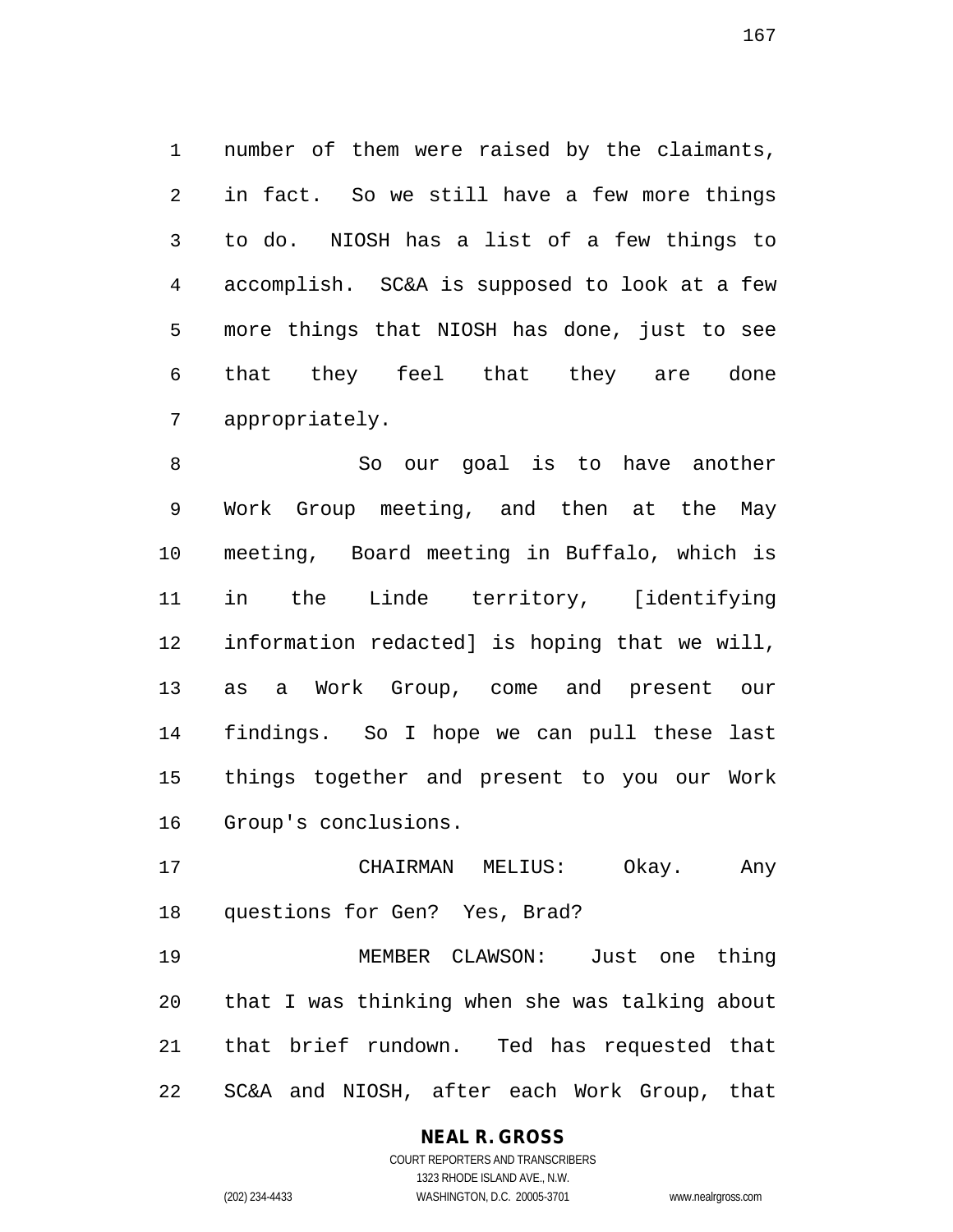they give a brief summary of what the issues are and so forth. I received mine from John. Just in short sentences, it is kind of telling what the issue is and where they are going with it, and I found that quite interesting. It may be able to help them a little bit.

 MR. KATZ: Yes. These are the action items. So we agreed, and OCAS as well, that SC&A and OCAS after every meeting would issue as quickly as they can the action items, just so that everybody is clear about who is doing what.

 MEMBER ROESSLER: In our Work Group, SC&A's Steve Ostrow has done a very good job of keeping track of everything we do on a nice table in very understandable format. CHAIRMAN MELIUS: Good. Thank you, Gen. Los Alamos. MEMBER GRIFFON: Los Alamos is, I guess, the only -- right now, the ball is in SC&A's court, really. SC&A is reviewing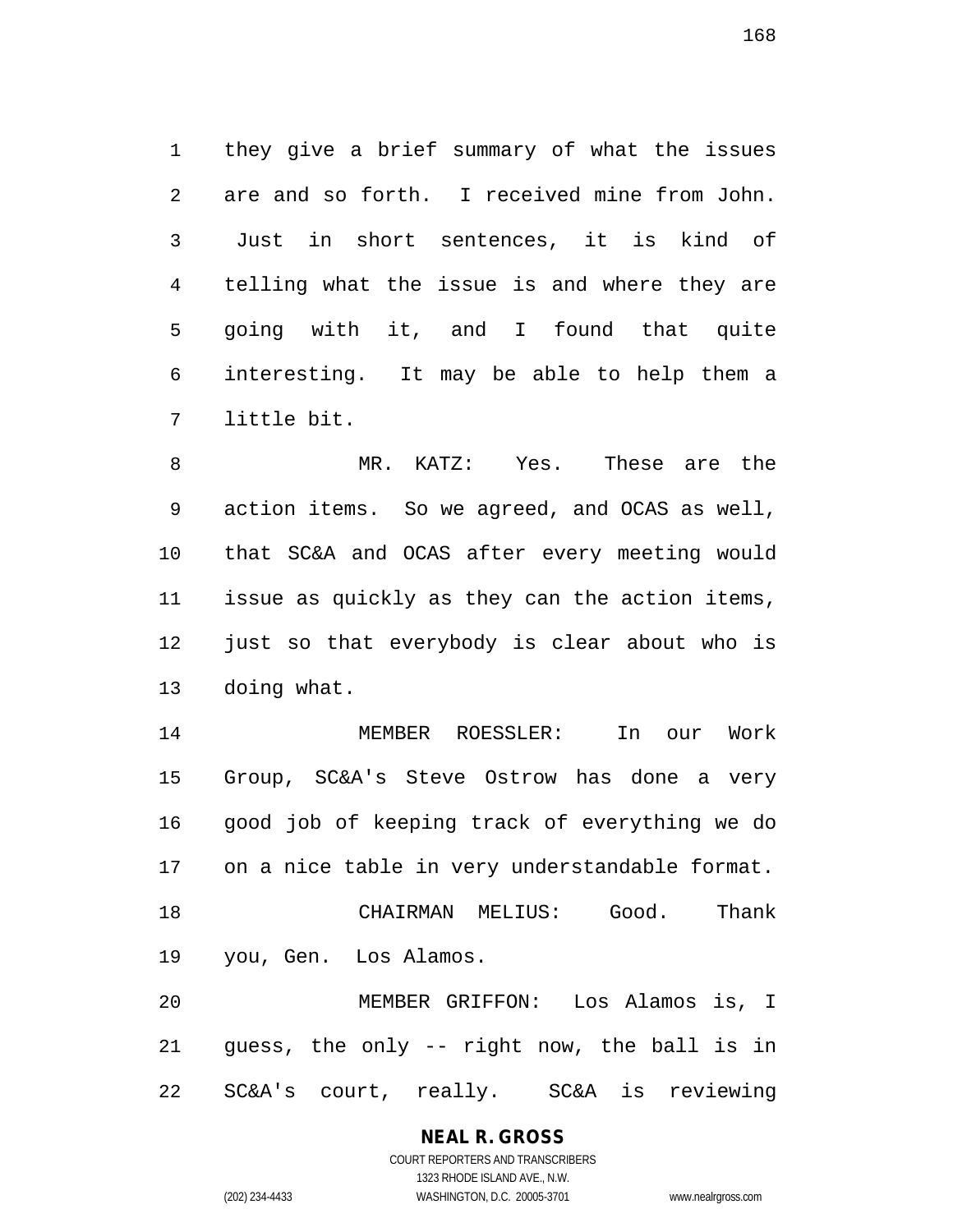NIOSH's Evaluation Report, and they did -- since the last meeting, my understanding is that Joe and the team went out and did some interviews as well as some classified documents review for about a week.

 I am not sure if you have the timing on when you might be ready, but as soon as they come out with their report, then we will schedule a Work Group meeting, but we haven't met yet.

 So, I don't know, Joe, if you have a time frame on that.

 MR. FITZGERALD: We just got the redacted notes back on the interview about two weeks ago. So we are going through and doing summaries of that. So I think we are getting relatively close to having a response, a first response. We have two on-site reviews, a lot of interviews, a classified review, and we had -- I think ORAU staff was on that site visit. So I think we are getting close, another month or so.

### **NEAL R. GROSS**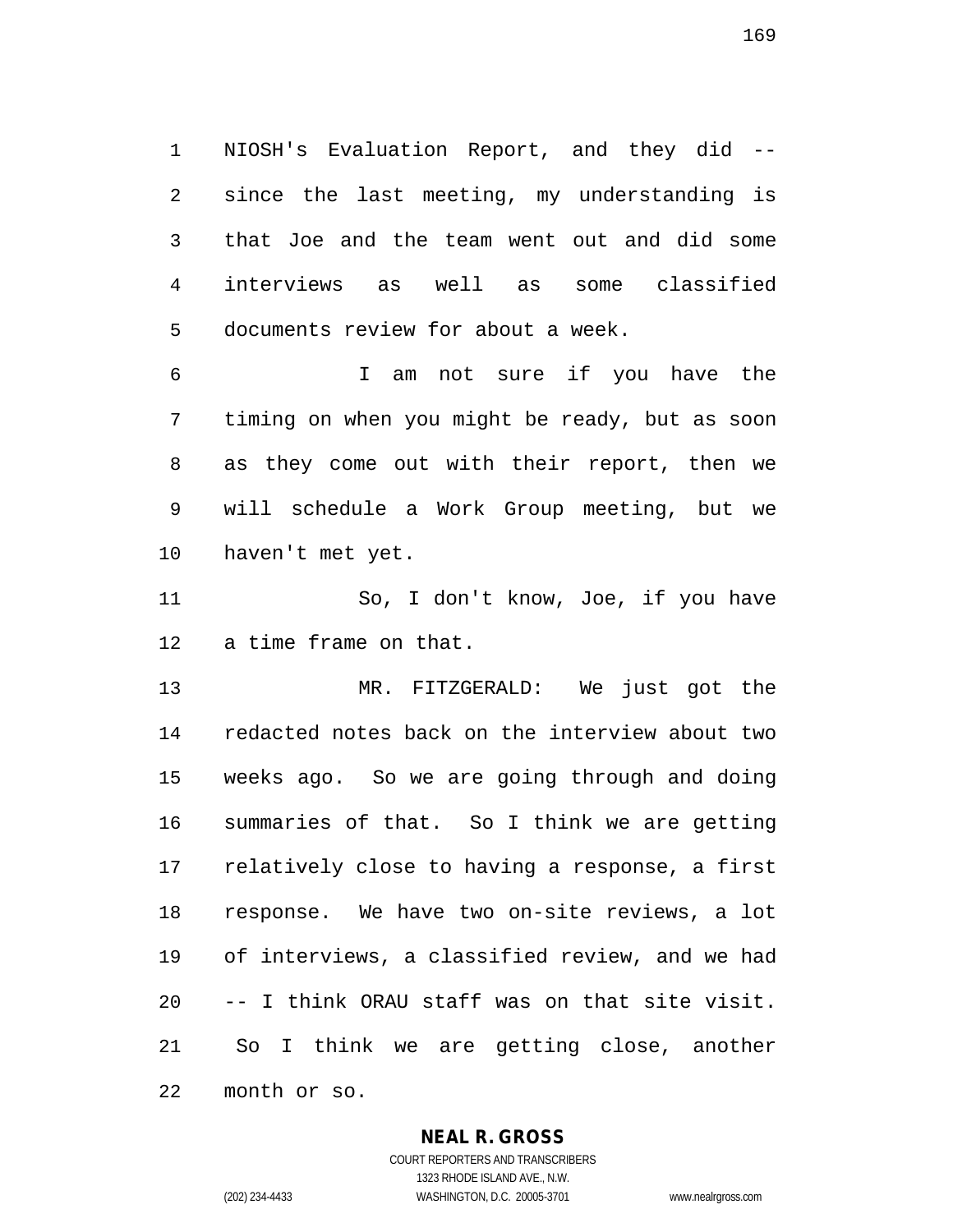MEMBER GRIFFON: So we may be able to schedule a meeting before the May full Board meeting.

 CHAIRMAN MELIUS: Thank you. Any questions for Mark? Okay. Mound? Josie.

 MEMBER BEACH: Thank you. Mound last met for a two-day meeting in January on the 5th and the 6th. Of the 16 remaining issues, the Work Group has unanimously agreed to close the following matrix items, Issue 13, which is the buried records. This was an issue specifically addressed in the petition related to the burial of Mound records at Los Alamos and the Nevada Test Site.

 Issue 16 was our R-beta shallow dose issue, and also 21, the PAAA violations where inadequate bioassay sampling was done. This issue is being addressed further under Issue 11 and 12. That is our adequacy and completeness of internal dose. So while that is closed, we will still have some issues to follow-up on.

#### **NEAL R. GROSS**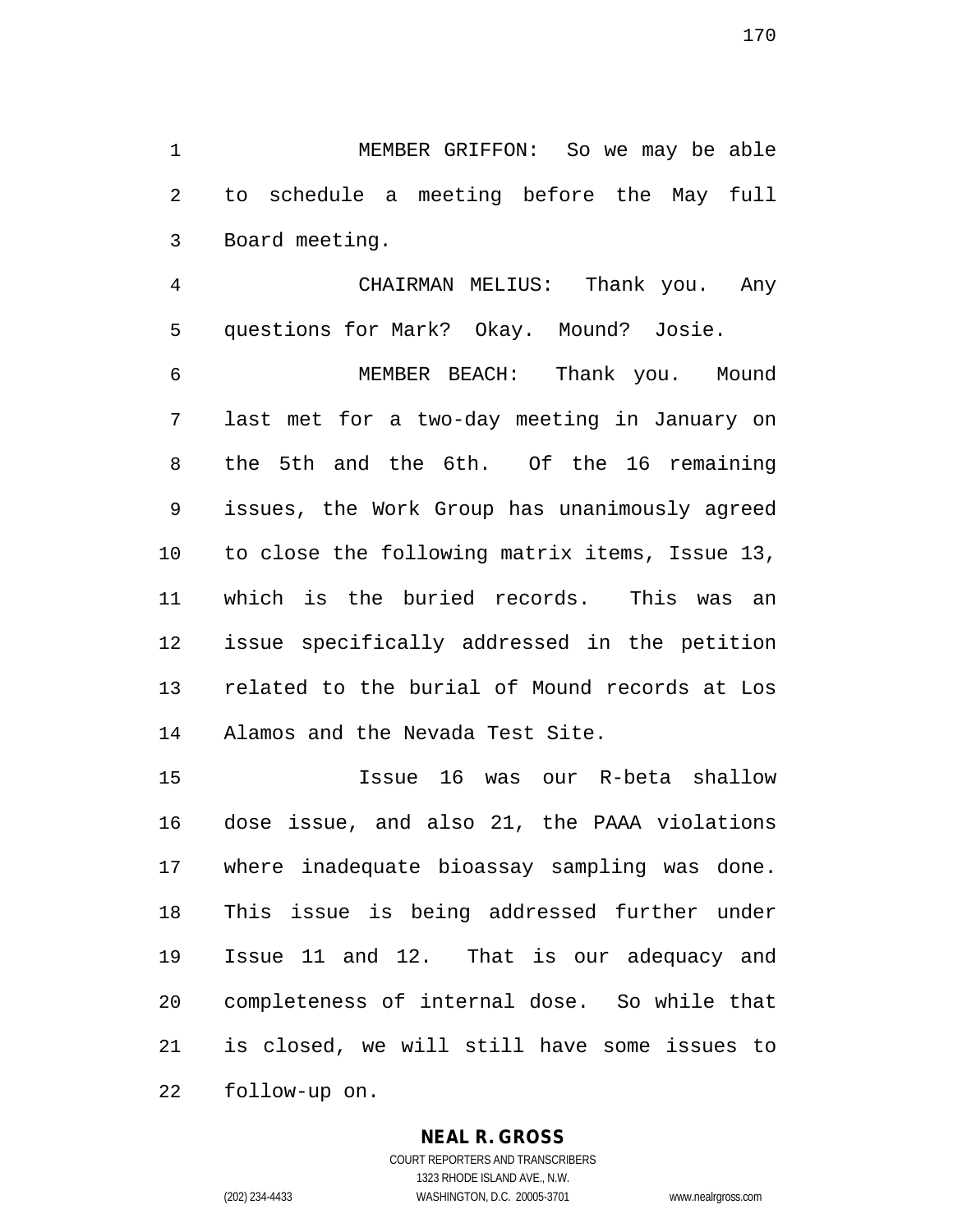The Work Group has assigned actions to the following issues, Issue 9 is the high-fired Pu-238. NIOSH is reviewing the Type L versus Type J solubility models as bounding options, and it will establish for the Work Group what approach will be taken for dose reconstruction and the rationale behind it.

 What we call the Roadmap is an integrated issues 1, 3, 4, 7 and 8. The Work Group has agreed that the Roadmap mirrors the King report and is not responsive to original data adequacy issues. These issues are being addressed again under Issues 11 and 12.

 Issue 10 is the D&D era. NIOSH will review and report back to the Work Group the availability of information regarding rate of conformance by former D&D workers for providing termination bioassays upon departure from Mound work sites.

 If the information is available and the rate of conformance is low, we will

# **NEAL R. GROSS**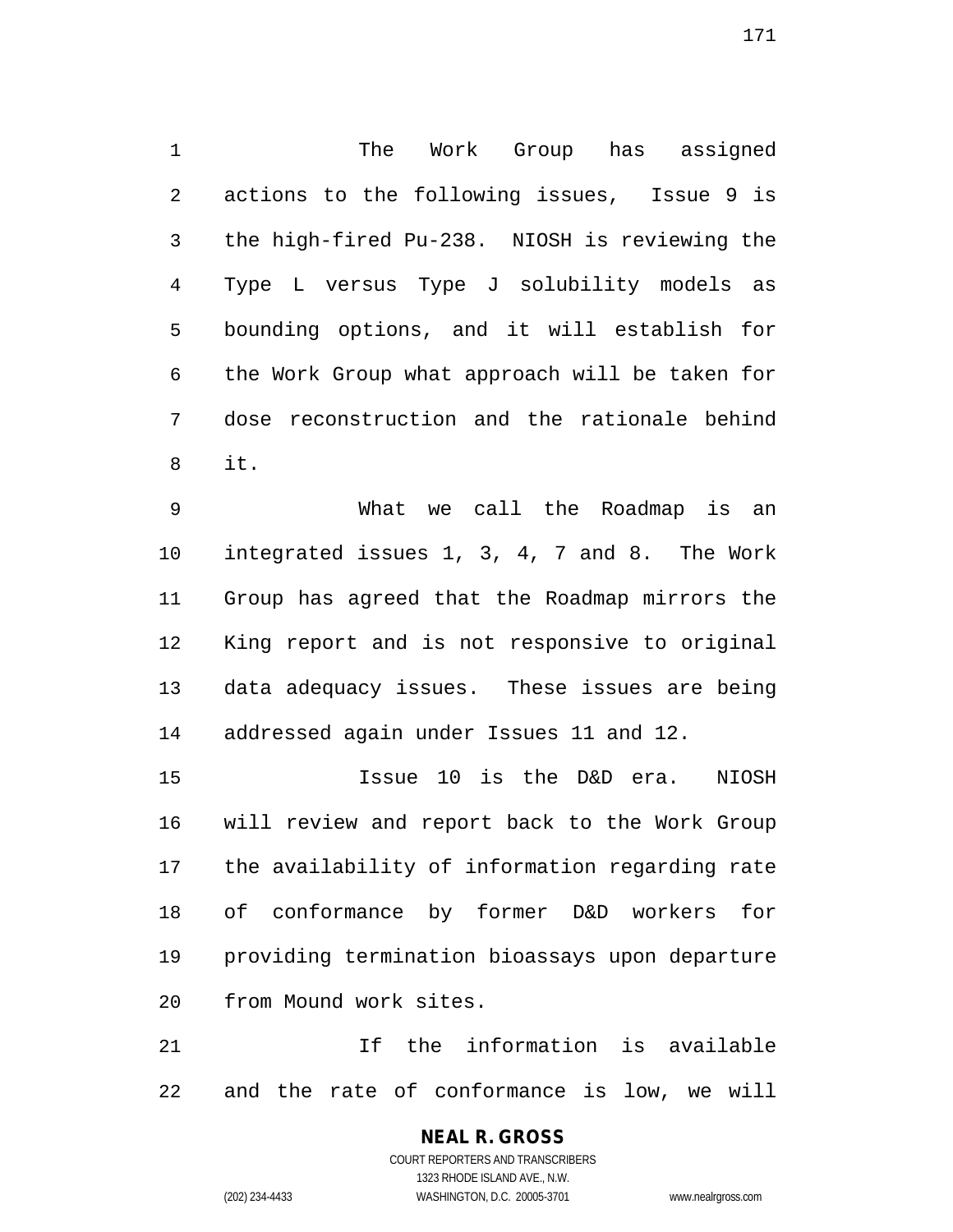have to determine the feasibility of conducting validation reviews of the internal dose, coworker model application to D&D workers.

 These topics are SEC relevant issues remaining that have been addressed -- or, excuse me, have been assigned actions from the Work Group for both NIOSH and SC&A.

 The first one is Issues 14 and 15, neutron dose reconstruction. Concerns remain over NIOSH's use of the MCNP model application and the validity and application of NIOSH's coworker dose data in NIOSH's dose reconstruction approach.

 The next one is Issue 6, the stable tritium compounds. A secure meeting has been scheduled for February 18th to review classified documents pertinent to establishing scope of workers potentially exposed to Type S tritides.

 Based on the results of that meeting, we are going to establish for the

# **NEAL R. GROSS**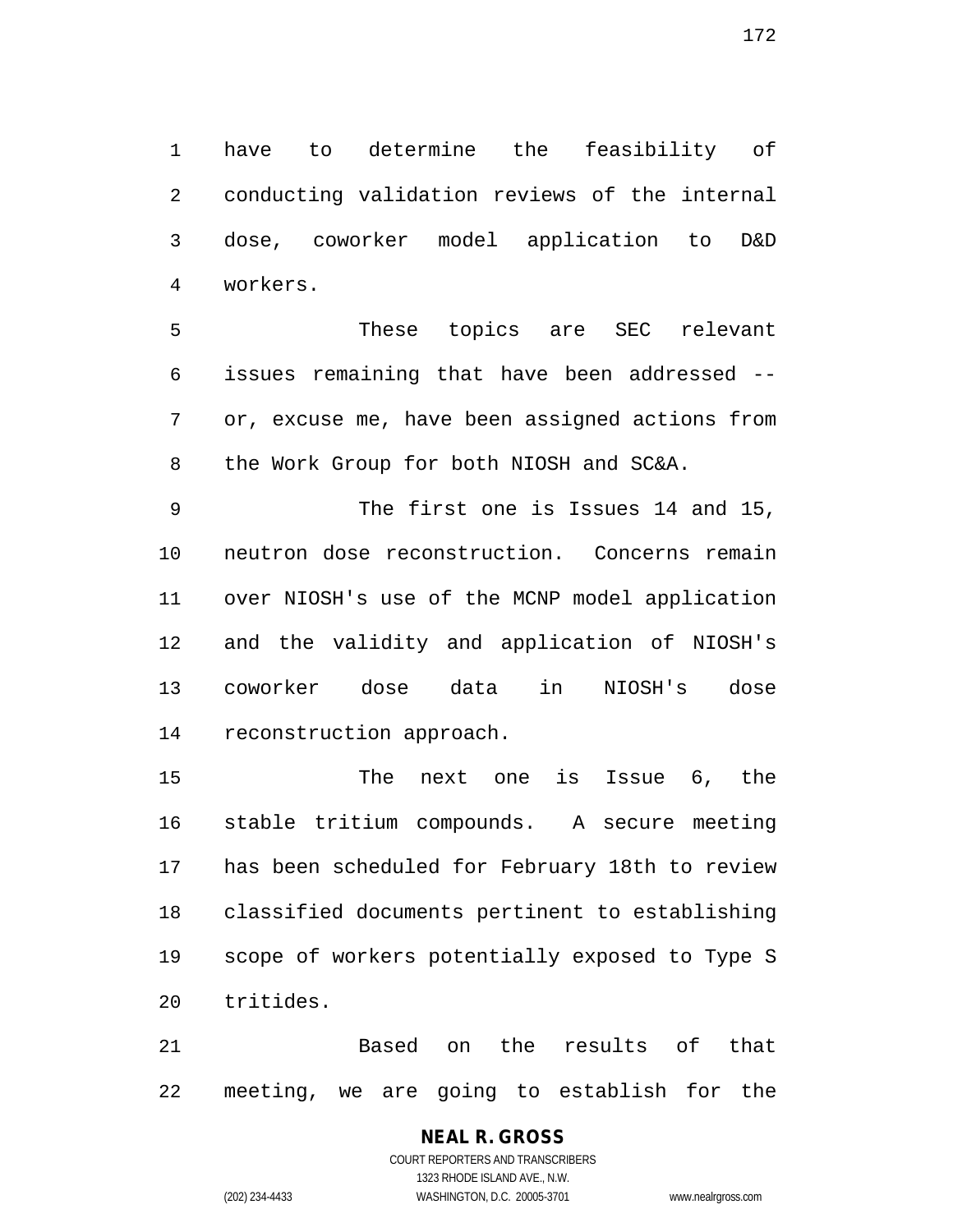Work Group what approach will be taken for dose reconstruction for both Type S and the intermediate solubility of the STCs.

 The other one is Issue 11 and 12, adequacy and completeness of internal dose. More work is needed to identify and substantiate radionuclides for which exposure potential existed, but where bioassay data is lacking.

 We need to define a basis for judging exposure potential and whether NIOSH can still reconstruct the missing doses with sufficient accuracy.

 There is one last topic, and I was hoping maybe Jim would mention this at this meeting. I am not sure if he can speak on it, but SEC actions under consideration, Issue Number 2, was our radon issue, and NIOSH is working with DOL on a proposed scope of the postulated SEC.

 I didn't know if you would want to mention anything more on that.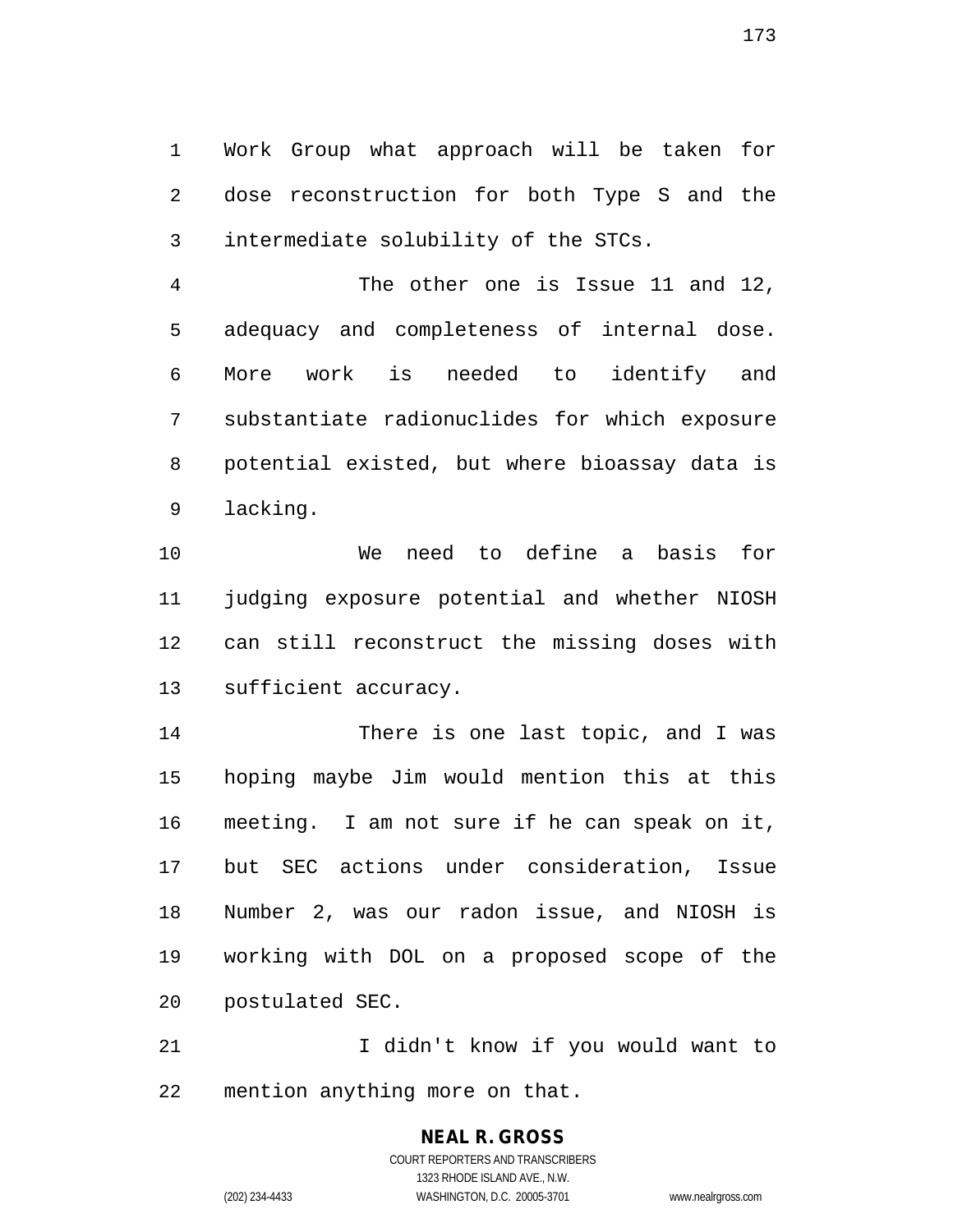DR. NETON: LaVon might be able to fill in a little more detail, but we had identified in the review of the petition a portion of the time where radon couldn't be reconstructed at the Mound Site.

 That was a very unusual combination of events that occurred that had exposure potential to these three different isotopes of radon gas, radon-219, radon-220 and radon-222 in extremely large concentrations.

 So because of that, we are going to modify our Evaluation Report to recommend addition of a separate Class of workers for that one facility for -- I believe it is one building. I forget which building it is now, but this is a very confined exposure to one building, and we feel that those workers could be adequately identified as to who was in those buildings.

 MEMBER BEACH: And I believe it was possibly two buildings, but that hasn't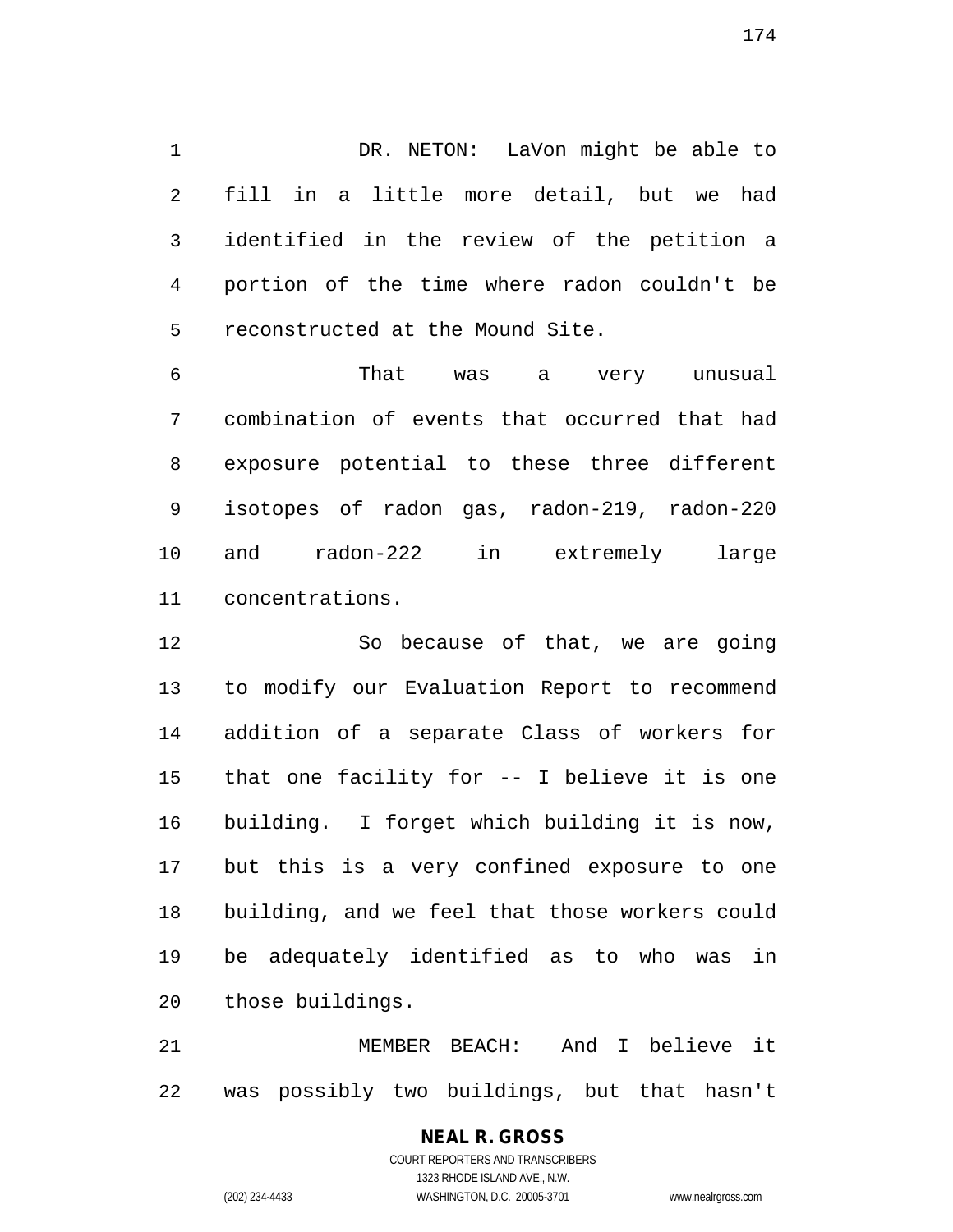been worked out.

 DR. NETON: Yes, I think they were somewhat connected by some kind of walkway. There may be two buildings. MEMBER BEACH: Right. Yes. so, hopefully, we will be hearing from NIOSH on that soon. That is all I have. CHAIRMAN MELIUS: Questions for Josie? Nevada Test Site? We have heard from them yesterday. MEMBER PRESLEY: As everybody knows, we did get our SEC passed yesterday. One thing that I would like to bring up today to see if we could go ahead and vote on is the NTS Site Profile. MR. KATZ: Bob, can you speak closer to the microphone, please? Thanks. MEMBER PRESLEY: One thing that I would like to bring up today and vote on was the Board accepting the NTS Site Profile. 21 11 In the last three or four years, NIOSH has made a tremendous amount of changes.

#### **NEAL R. GROSS**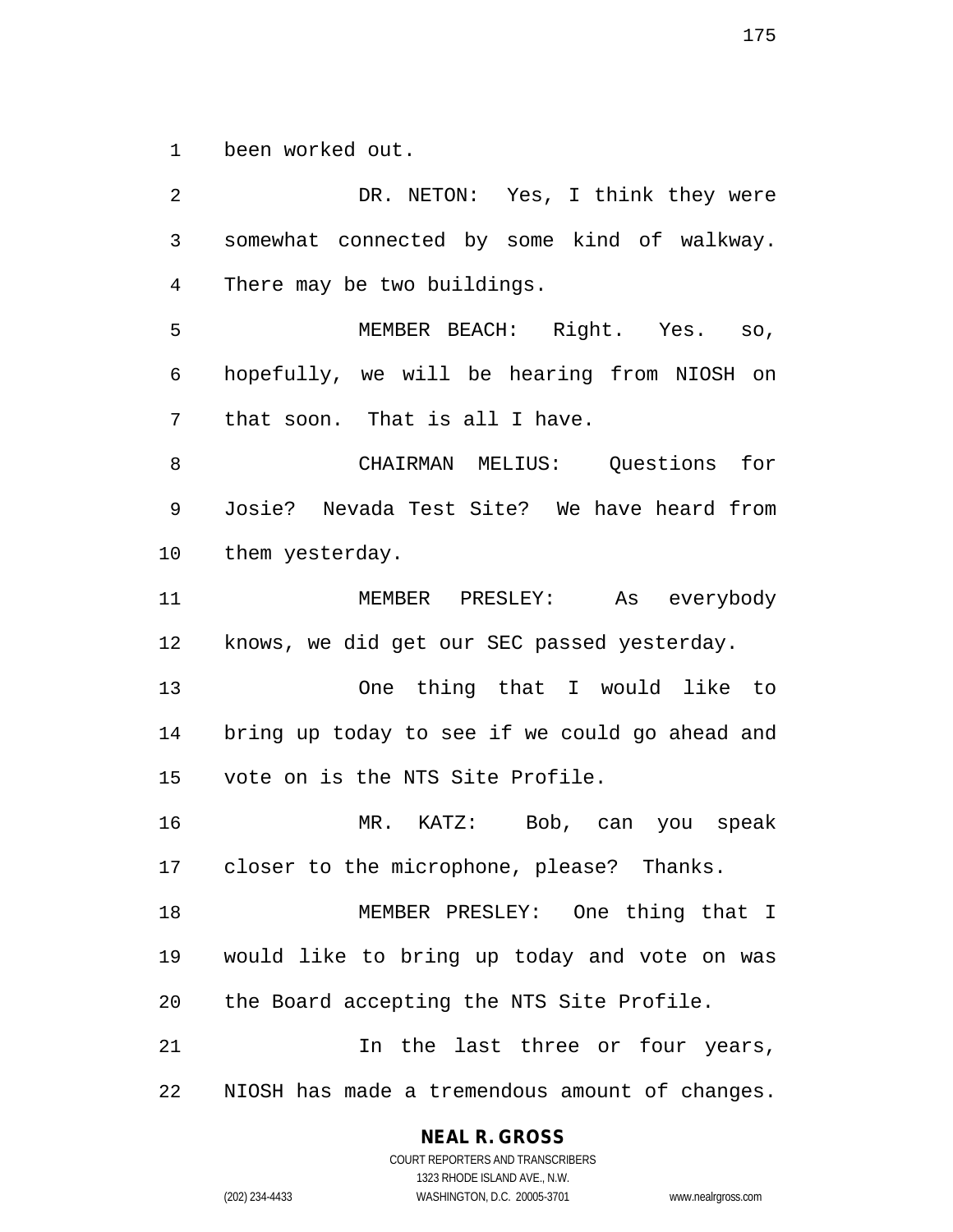We have gotten a lot of feedback from SC&A. Their changes have been implemented. The Site Profile, about six or eight items have been rewritten and implemented.

 What I would like to do is make a motion that we accept the Site Profile as it stands today. Everybody needs to realize that this is a living document, and as changes come up and as information comes up, it will be added in.

 The one thing that the Working Group would ask is that, when things of this nature happen, that we are immediately apprised of the change so that, if it is deemed that we need to go back and re-look at this, that we will have the chance to comment and so that things don't fall by the wayside.

 That is all I have, but I think we do need to go ahead and accept the Site Profile as it is today.

 CHAIRMAN MELIUS: Bob and I talked about this a little yesterday. It was sort of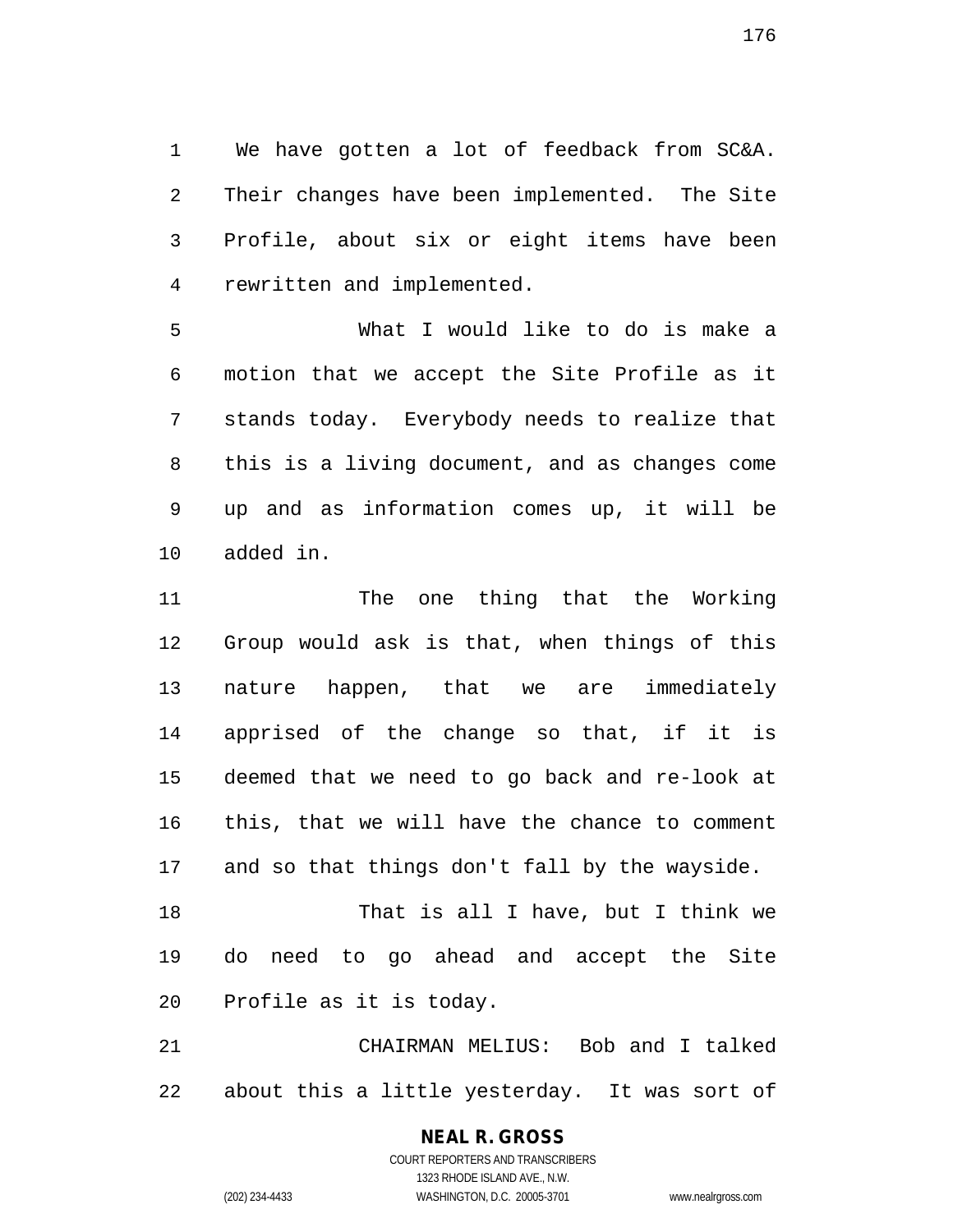in the context of more disbanding the Work Group, because there is no activity for the Work Group going forward.

 In the promise Bob sort of puts it is, yes, the Site Profile keeps changing, to some extent. I guess the question would be -- I guess one is we can sort of disband the Work Group or put it in mothballs or something, whatever.

10 I don't know how people feel about accepting a Site Profile review that they aren't really -- isn't in front of them to see. That would be my question. I don't want to force that issue, and I don't know that we really have a procedure for this. In fact, Mark reminded me that there are some old, real old, Work Groups that dealt with some SEC issues, and we have sort of don't have any Site Profile -- a Work Group to really deal with some of the Site Profile issues.

21 Any comments? Yes, Brad?

MEMBER CLAWSON: Part of my issue

# **NEAL R. GROSS**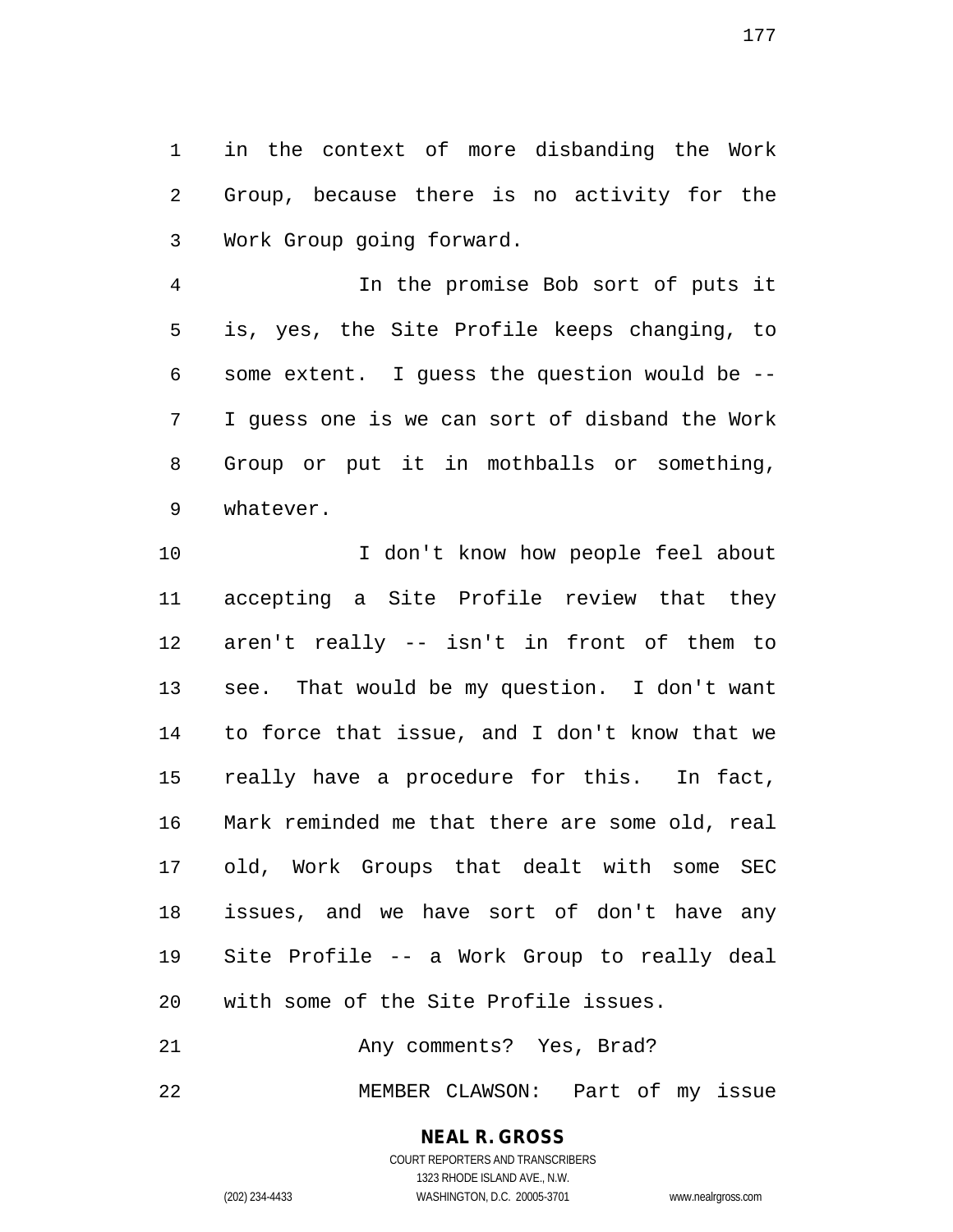is and what I am nervous about is I understand that the Site Profile is a living document, but as a Work Group I don't know how it is going to work, because -- I wonder how it is going with Rocky Flats, because there is a lot of changes. It seems like Mark is kind of spearheading quite a few of those, since the SEC kind of stopped.

 I don't want to lose so many -- anything, because there's many things that are still going on, like [identifying information redacted] said yesterday, with Yucca Mountain and the 25 Area of how this is going to work in and so forth, like that.

 I would like to be able to somehow make sure that we are still in the loop for these issues that come up with Nevada Test Site. That is the only thing I am nervous about.

 CHAIRMAN MELIUS: Jim? DR. NETON: I would just like to make a couple of comments. I see Bob Presley

# **NEAL R. GROSS**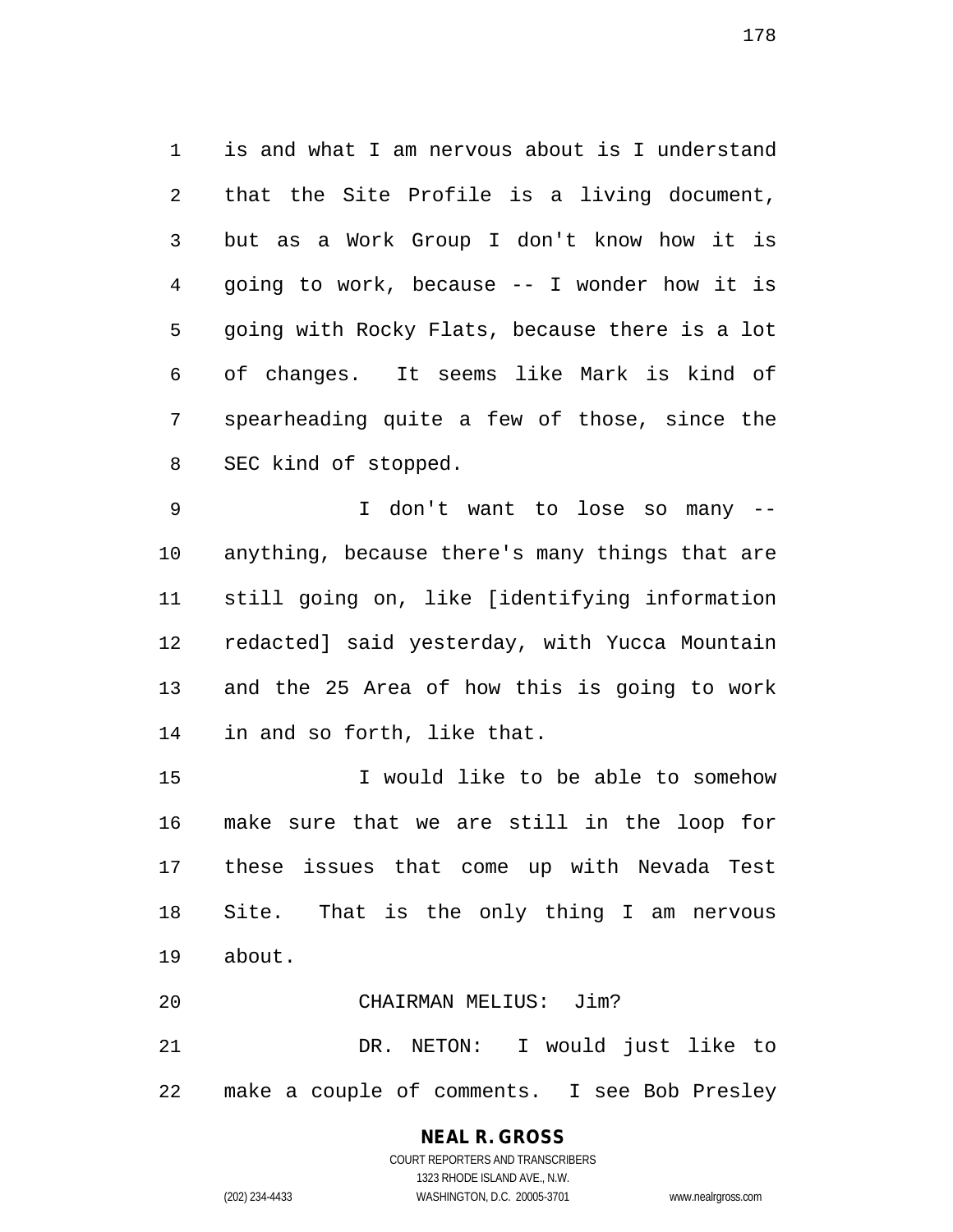stepped out for a second. So, hopefully, he will be able to -- well, I'll repeat when he comes back, I guess.

 We are certainly going to have to revise the Site Profile now to pull out all the internal monitoring reconstruction or basically to revise it, so that we don't do internal dosimetry calculations through 1992 now. So all of those findings related to internal dosimetry prior to '92 go away. I mean, we have agreed that we can't do dose reconstruction.

 So what is left, or the balance of what is left is the external dosimetry reconstructions through '92, and then full dose reconstructions after '92. But we have not revised the Site Profile.

 We have agreed in principle with SC&A on virtually all the remaining issues, to my knowledge, but we have not yet produced the final report that contains that -- those agreed upon paths forward, if that is helpful.

### **NEAL R. GROSS**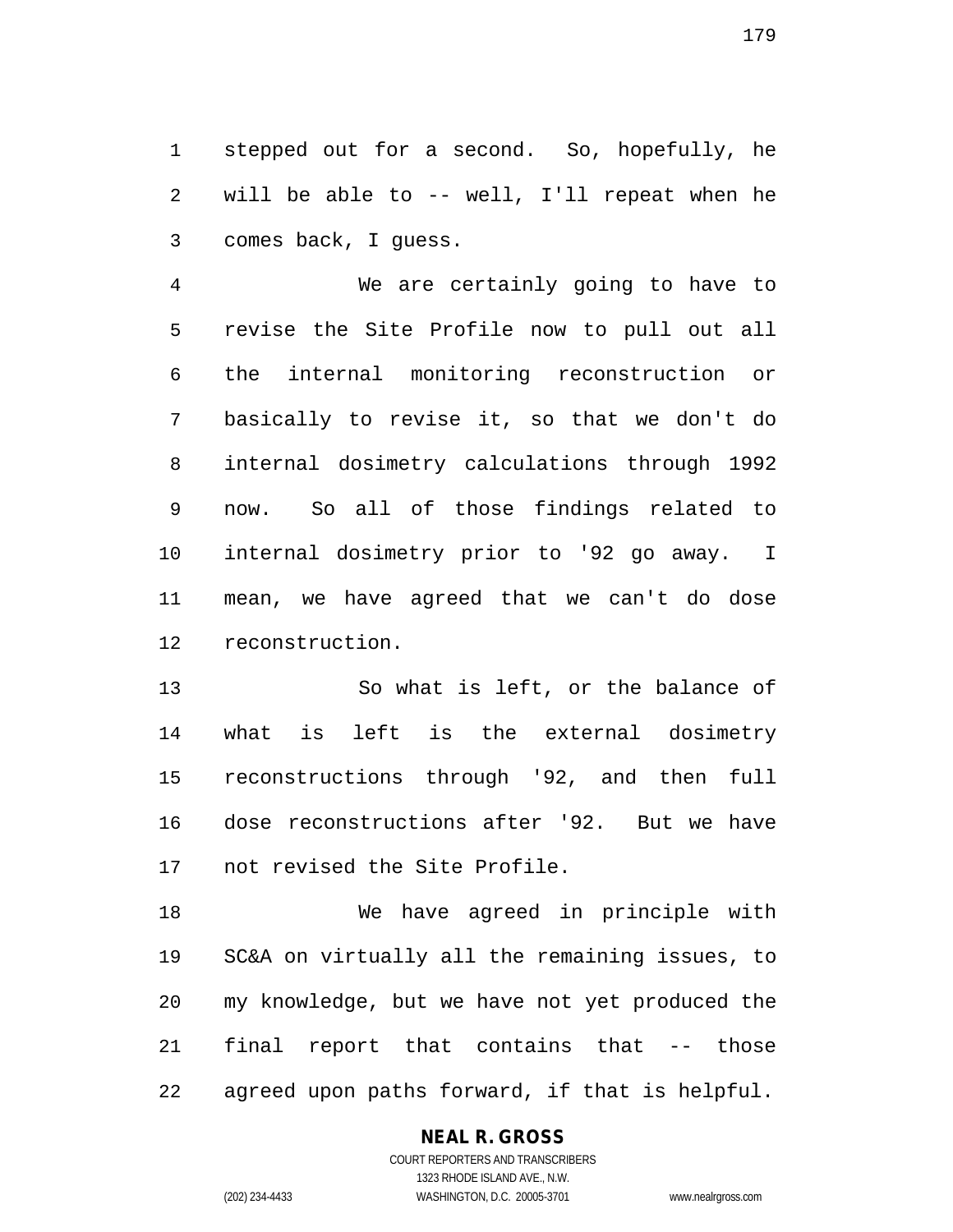CHAIRMAN MELIUS: So that would be that there is -- if I understand you, there would be some point in the future -- I want to say near future, but I don't want to try to pin you down, but that there would be a revised Site Profile that would address all these issues in the context of what has been approved for the SEC and so forth, and then there would really be a need to review and ascertain that that --

11 DR. NETON: I would think so.

 CHAIRMAN MELIUS: Yes. Then I guess the question would be whether we maintain the same Work Group and have it ready to do things or do we try to come up with a new Work Group or wait until the time? I will ask you, what is the time frame for that, because I guess that would make a difference in terms of --

 DR. NETON: I have learned my lesson not to give very definite time schedules. I really can't say when it is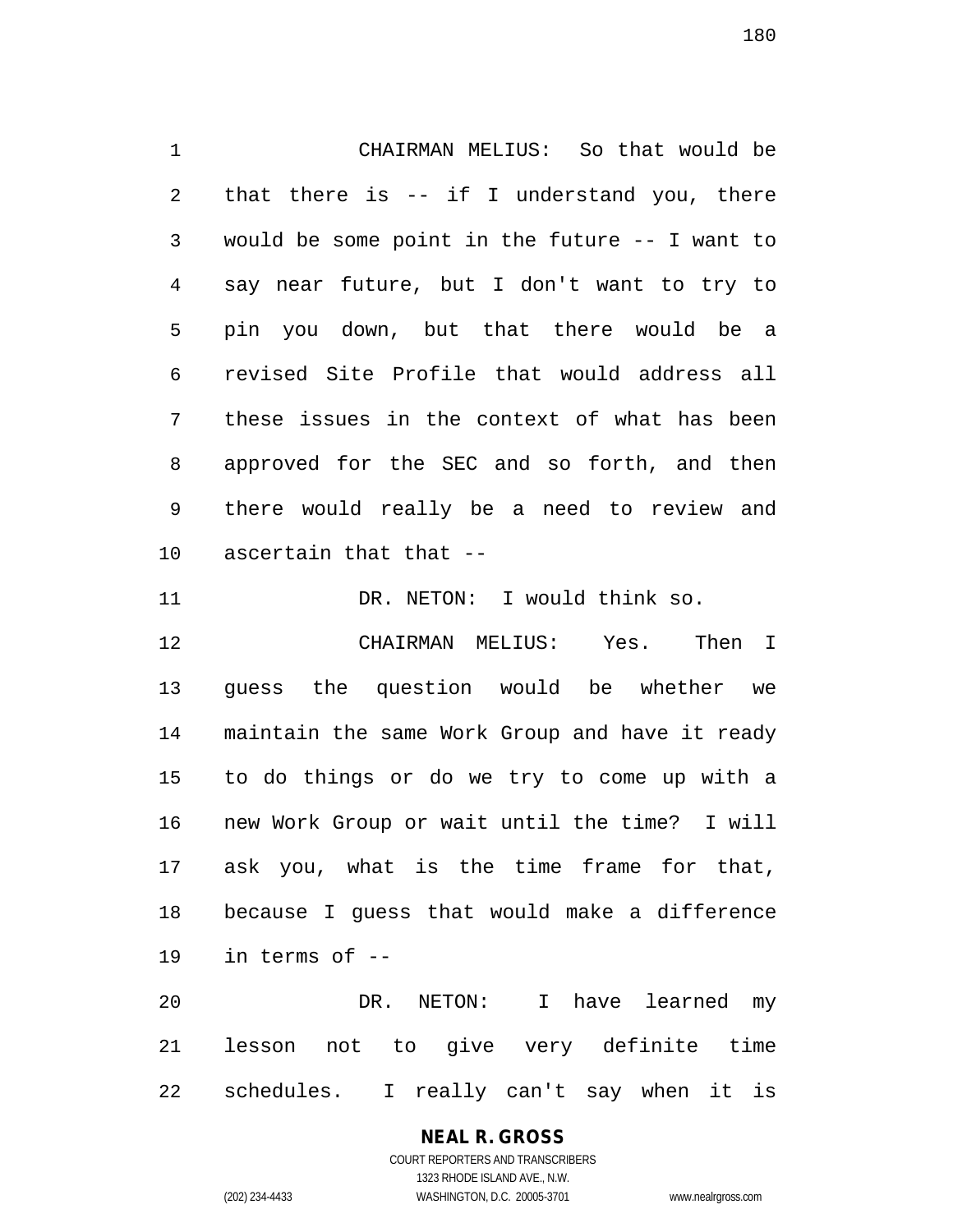going to be done. I would have to confer with others who are more privy to the schedule than I am.

 CHAIRMAN MELIUS: That is fine, Jim. Other Board Members? Bob, while you were out, Jim sort of updated us. They are revising the Site Profile. I think there is general agreement there would be possibly some need or probably some need to review the revisions, see do they address all the issues satisfactorily. I guess the question is do we disband the Work Group while NIOSH is doing that, then maybe reconvene it in some way at the time, or what.

 MEMBER CLAWSON: Maybe we could put it in emeritus status or something.

 CHAIRMAN MELIUS: We have some that are -- the Security one.

 MEMBER PRESLEY: I just want everybody to understand, you know, that when we were tasked with this, what we were tasked with doing was taking care of the Site Profile

# **NEAL R. GROSS**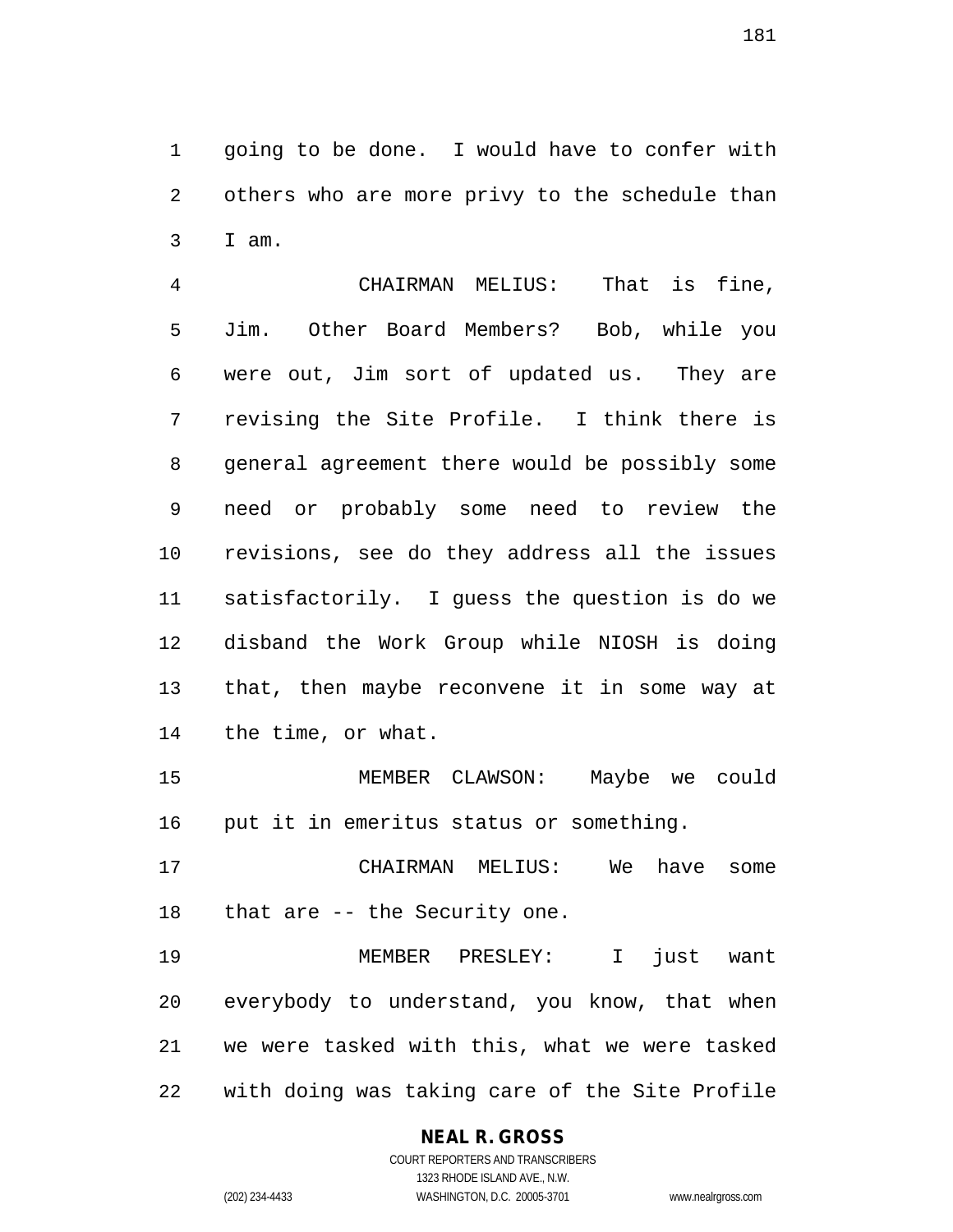and the SEC.

| $\overline{2}$ | CHAIRMAN MELIUS: And I think we                |
|----------------|------------------------------------------------|
| $\mathfrak{Z}$ | can say, up to date, you have taken care of    |
| $\overline{4}$ | those two overarching tasks, and now there is  |
| 5              | maybe a third task coming up, which will be    |
| 6              | the Site Profile revision, which will reflect  |
| 7              | what has happened so far. Why don't we just    |
| 8              | say it is on, have a latent or whatever we     |
| 9              | want to call it, Work Group. Thank you.        |
| 10             | MEMBER ZIEMER: Did I understand                |
| 11             | from Dr. Neton that the only change would be   |
| 12             | to basically remove or change that part of the |
| 13             | internal dose calculation in accordance with   |
| 14             | what basically has been agreed to?             |
| 15             | DR. NETON: No. There will also                 |
| 16             | be some changes that we have agreed to through |
| 17             | the Working Group process in the external      |
| 18             | dosimetry area as well. Like I said, we have   |
| 19             | agreed in principle through these Working      |
| 20             | Group deliberations on the path forward, but   |
| 21             | we have yet to revise the Site Profile to      |
| 22             | completely address our proposed path forward.  |

#### **NEAL R. GROSS**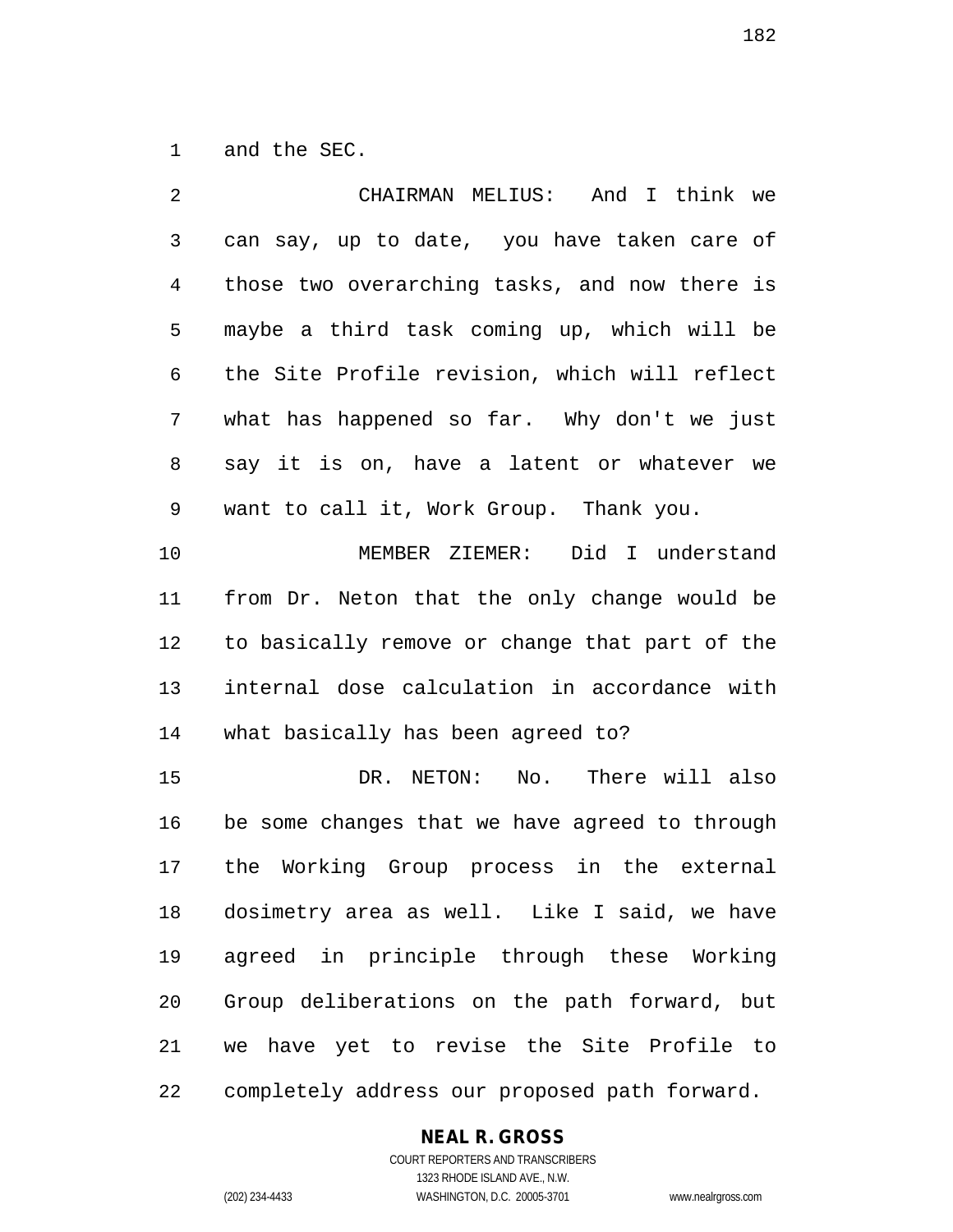MEMBER ZIEMER: Okay, but in essence all the proposed changes are things that have been agreed to. DR. NETON: Correct. MEMBER ZIEMER: So the only point in the review, as I could see it so far, would be simply to confirm that those have actually occurred. So it would not be -- it is not like you are completely revising things now. All the revisions in principle have been agreed to. 12 DR. NETON: Correct. 13 MEMBER ZIEMER: Thank you. 14 CHAIRMAN MELIUS: Pantex? MEMBER BEACH: So do we need to pull that motion from the table or table it, because he did make a motion. MEMBER PRESLEY: It was never seconded. CHAIRMAN MELIUS: It was never seconded. MEMBER BEACH: Oh, so it doesn't

# **NEAL R. GROSS**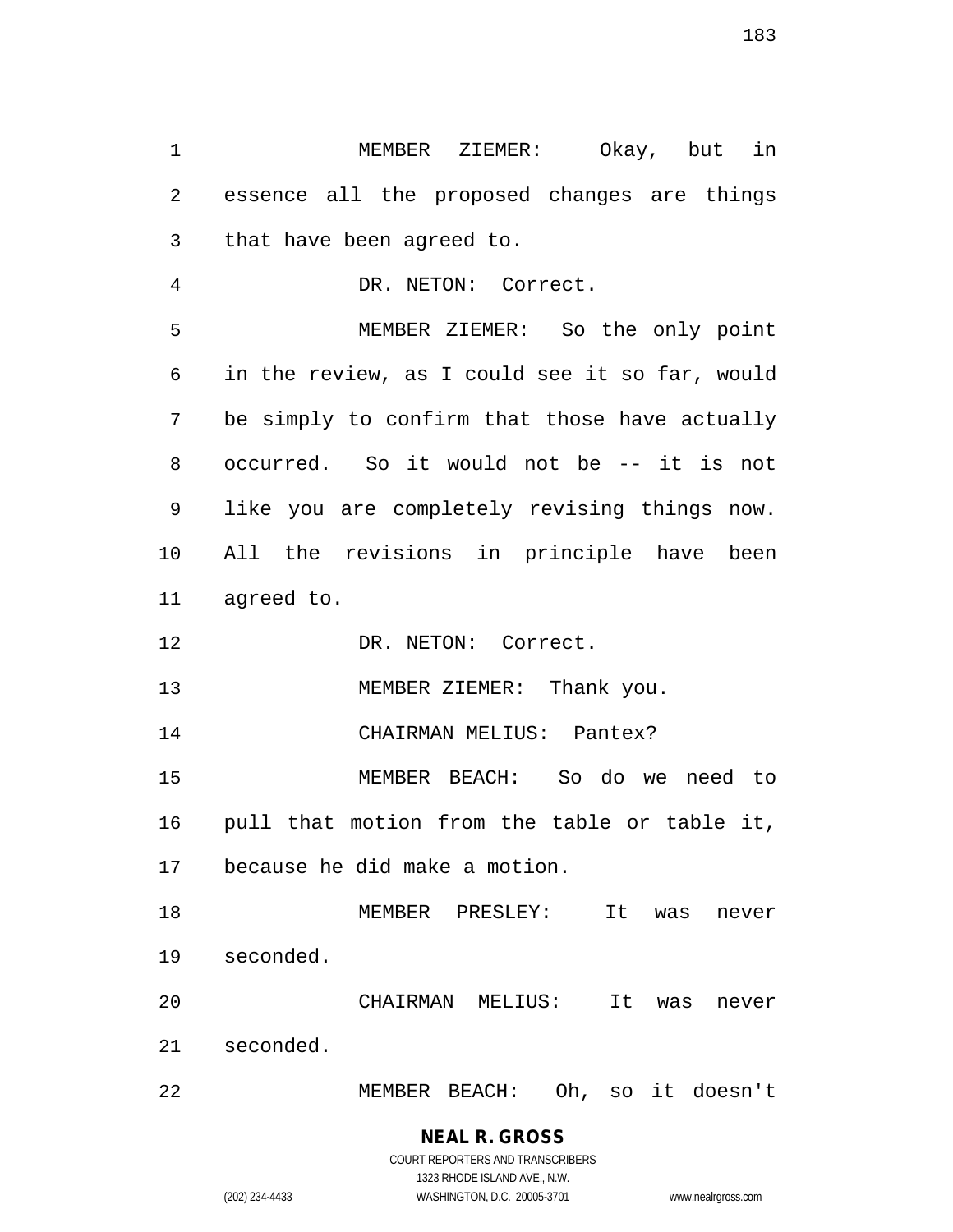matter? Okay. Thank you.

 MEMBER CLAWSON: At the request of the petitioners -- they have been getting many different conflicting information on Pantex. So they asked me, instead of just saying that we haven't met, that I kind of lay out where the issues are at and where we are, and I want to make something clear.

 This is not to point blame or to say anything. I know that Stu has stepped into this position and has inherited a lot of these things, but this is more so the petitioners know exactly where we are at, and as requested. As they said, it might be a good idea, Brad, if you write this stuff down so you don't get lost.

 So here is where we are at. Just so you know, Pantex Evaluation was issued by NIOSH in December 2008. The Board asked me and my Working Group to review the ER back then. Petitioners and members of the public are increasingly asking me what is happening,

#### **NEAL R. GROSS**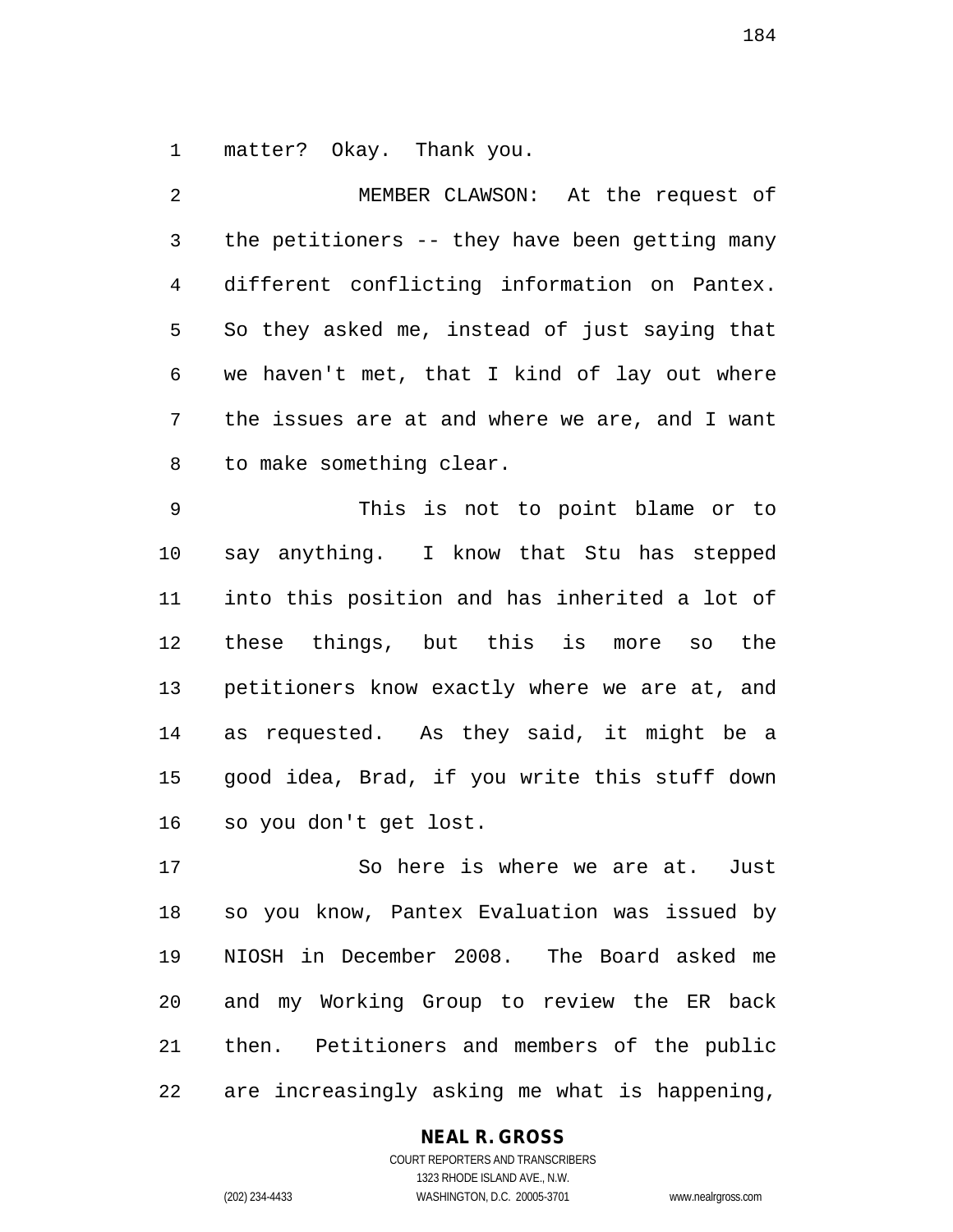why no findings, no recommendations have been rendered to date in the Board's review after some 14 months after the SEC was filed.

 Quite frankly, I share their concerns. Since the ER was issued and SC&A presented in the early 2009 what it considered to be the key SEC issues, the Work Group and NIOSH have not been able to meet and have not even been able to tour the site.

 Why are many of these reasons? One of the ones that is a big one is security, which we understand and we accept from our national security standpoint. However, security alone is not the only issue.

 The tour that I mentioned has been requested for over a year and a half and has been under consideration by both DOE Headquarters and Pantex during that time. Simple interview notes have taken over six months to clear and to be returned to SC&A, and even in some standpoints longer.

Each on-site visit requires a lead

#### **NEAL R. GROSS** COURT REPORTERS AND TRANSCRIBERS

1323 RHODE ISLAND AVE., N.W. (202) 234-4433 WASHINGTON, D.C. 20005-3701 www.nealrgross.com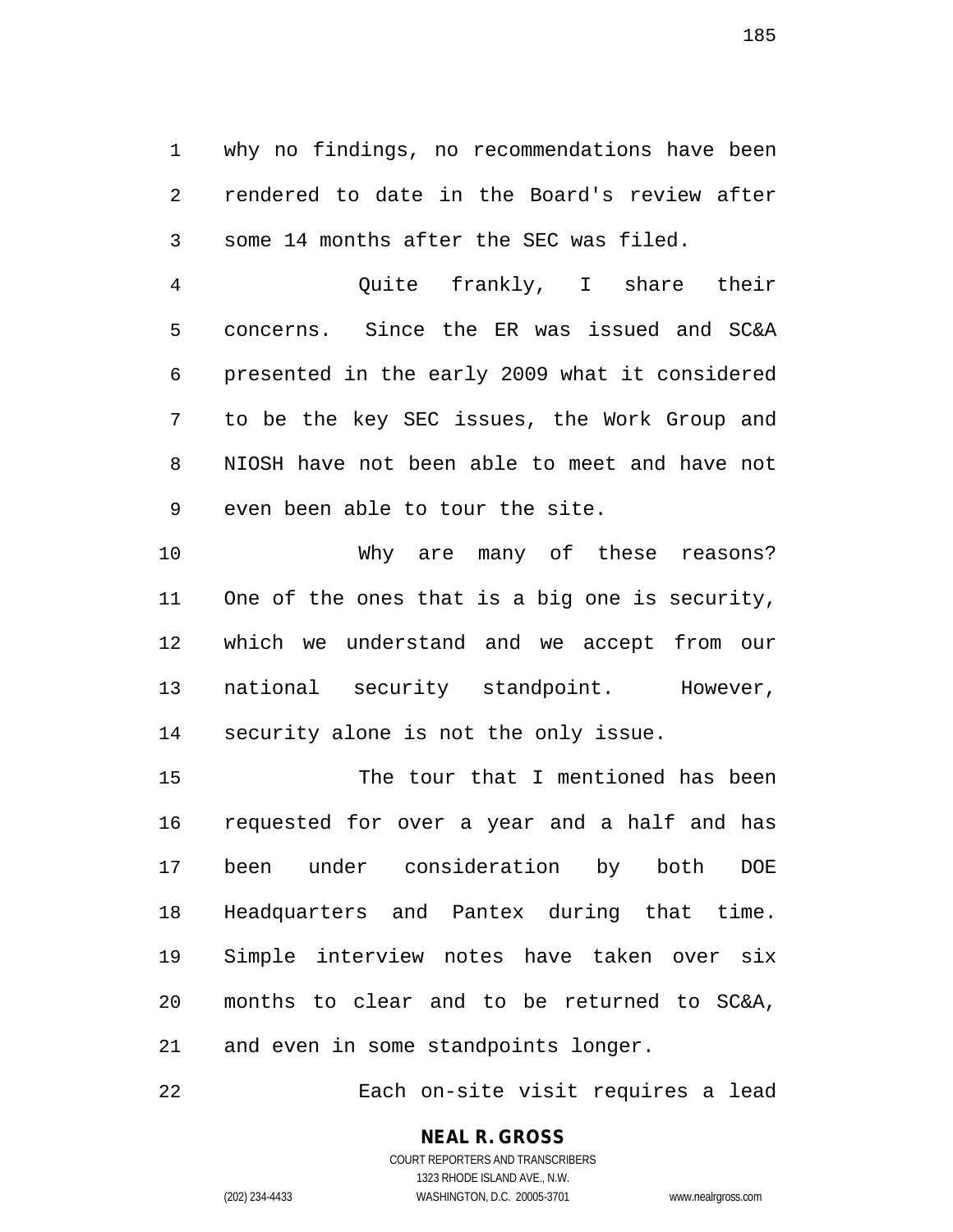time of about three months. Workers are apprehensive about being interviewed at Pantex, which I would like to thank DOE for issuing a letter on worker retaliation, which I hope will bring a little bit of peace to the workers.

 A list of issues were identified by SC&A in its 2007 Site Profile and has been carried forward into the March 2009 Issue Matrix. To date, despite repeated requests by me, no cleared response has been forthcoming from NIOSH. Apparently, the Work Group cannot meet at this time until we have these back. This is why the Work Group has not been meeting.

 The bottom line is that Pantex SEC review is hardly off to square one due to the proceeding implementations at times dragging on. It is incumbent on the Board to press both agencies of DOE and NIOSH to respond in a timely manner. However, at this pace the Pantex review -- and these are just my

#### **NEAL R. GROSS** COURT REPORTERS AND TRANSCRIBERS

1323 RHODE ISLAND AVE., N.W. (202) 234-4433 WASHINGTON, D.C. 20005-3701 www.nealrgross.com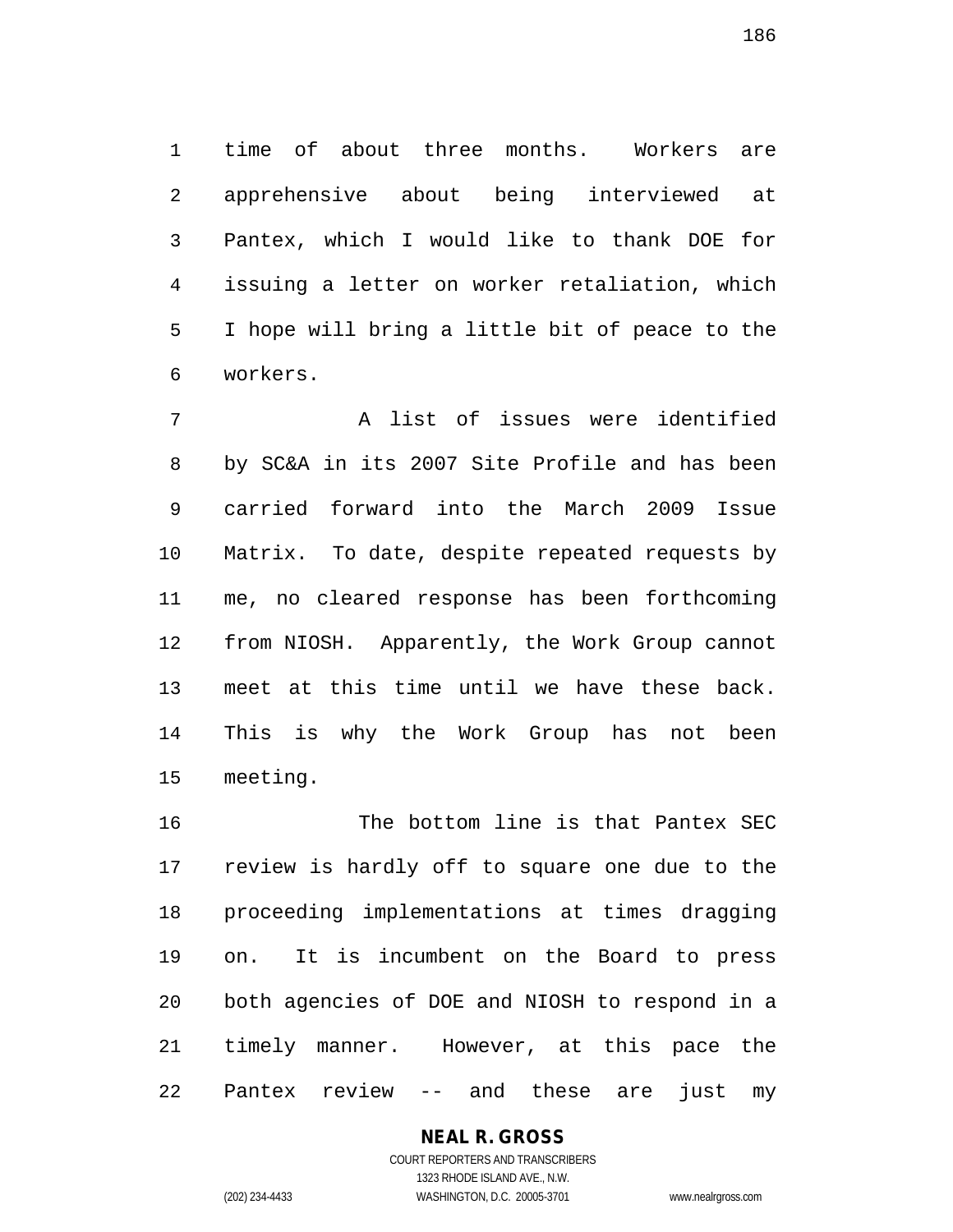calculations -- may take well over the three to five years if we don't get under it a little bit better.

 At this time, Stu has told me that we have a review that is finally being sent back to us, but at this time I still have not received anything.

 I hope that this allows the petitioners to understand what many of our problems are and that we are trying to deal with these things. That's it.

 CHAIRMAN MELIUS: Any comments, Stu, updates?

 MR. HINNEFELD: Well, just a little bit in terms of our -- I believe the product that Brad is talking about is our response to the findings. I believe these are the Site Profile findings. Isn't that right? MEMBER CLAWSON: And there was SEC issues. When we first started out, it was the Site Profile, and the SEC came. So they kind of are combined.

#### **NEAL R. GROSS**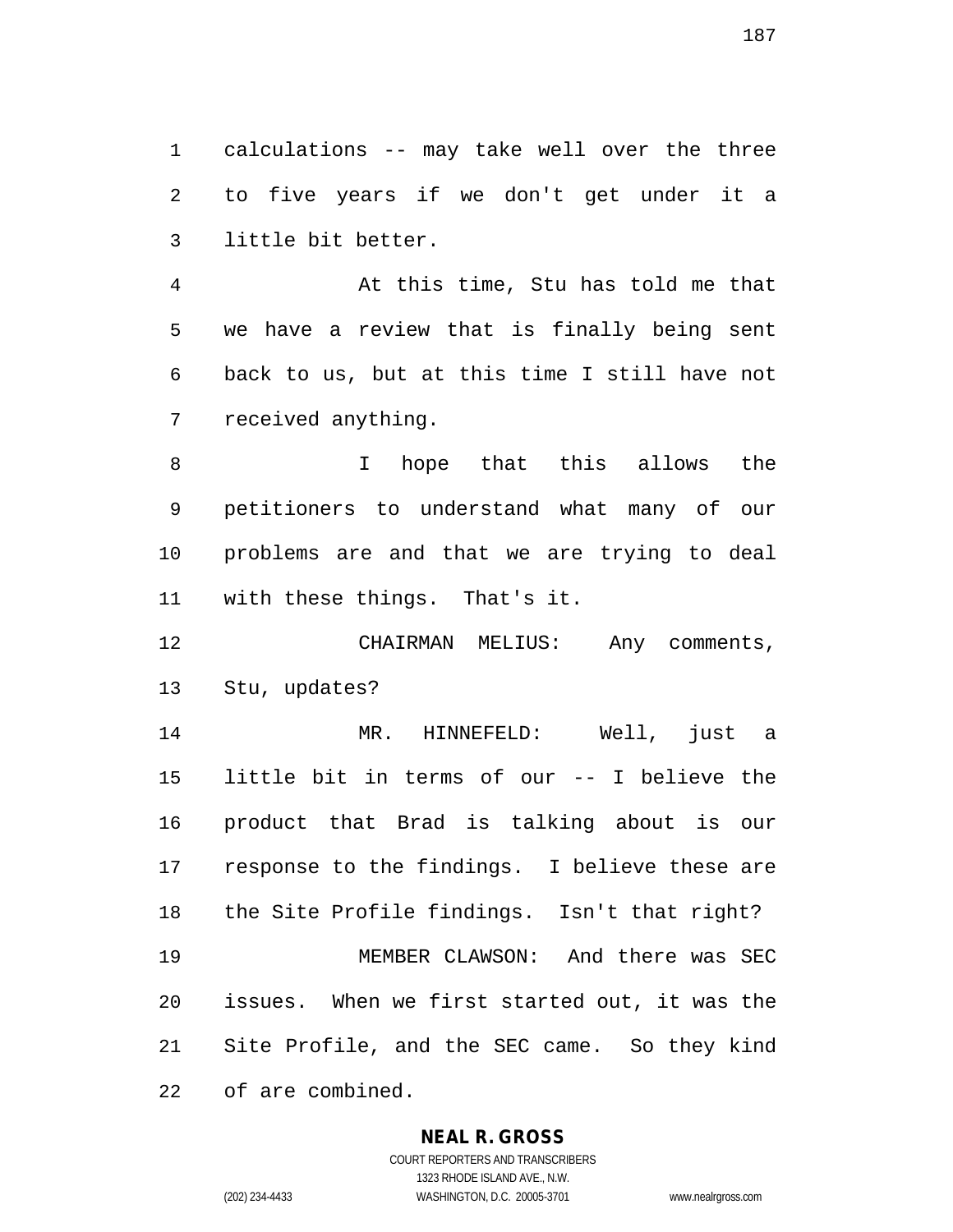MR. HINNEFELD: So that they are combined. Okay. Our response -- the way the process works on these is that, when the team responding to those findings prepares their product, their initial product, that goes to the Department of Energy for clearance for sensitive material before anybody else, even in the project, sees it.

 So there was some amount of time, and then there was a double clutch on the preparation of that, because as the team was preparing the response, in the middle of the preparation we received a large number of documents that we had requested from our site research like months earlier from the Department of Energy.

 So once we received those, then we looked at those, and we felt that they would either change or strengthen our responses. So that then delayed the response some more. The preparation of the response took longer.

That response has been reviewed

#### **NEAL R. GROSS** COURT REPORTERS AND TRANSCRIBERS

1323 RHODE ISLAND AVE., N.W. (202) 234-4433 WASHINGTON, D.C. 20005-3701 www.nealrgross.com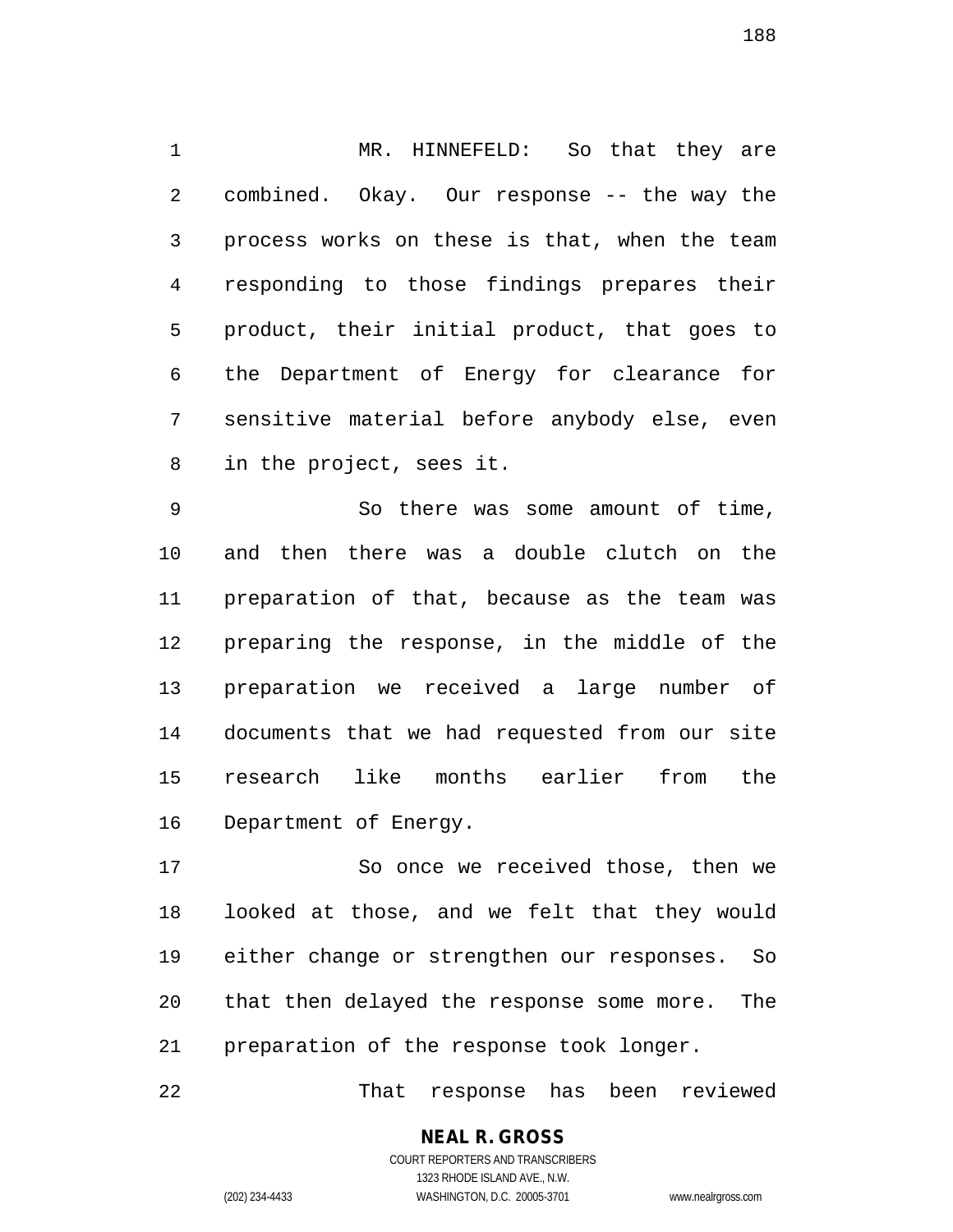now and released. You will recall that that was the team's initial draft of the response, and it came to us to review, and we felt that there should be some strengthening of it. So we made some comments, and those comments are now being resolved.

 I would think that it is not that far from being available, but our experience has been that this has been a really tough site to keep things moving through. So I don't really have a prediction for a date right here today.

 MEMBER CLAWSON: And I just wanted to make sure, because the petitioners -- you know, many times when they have called in, and this is why they asked that I do this, is because they get conflicting points. They want to know what is going on, and I really don't blame them.

 As I wrote this down, I forgot one thing. I already talked to Stu about it earlier, but that is the data retrieval plan

#### **NEAL R. GROSS**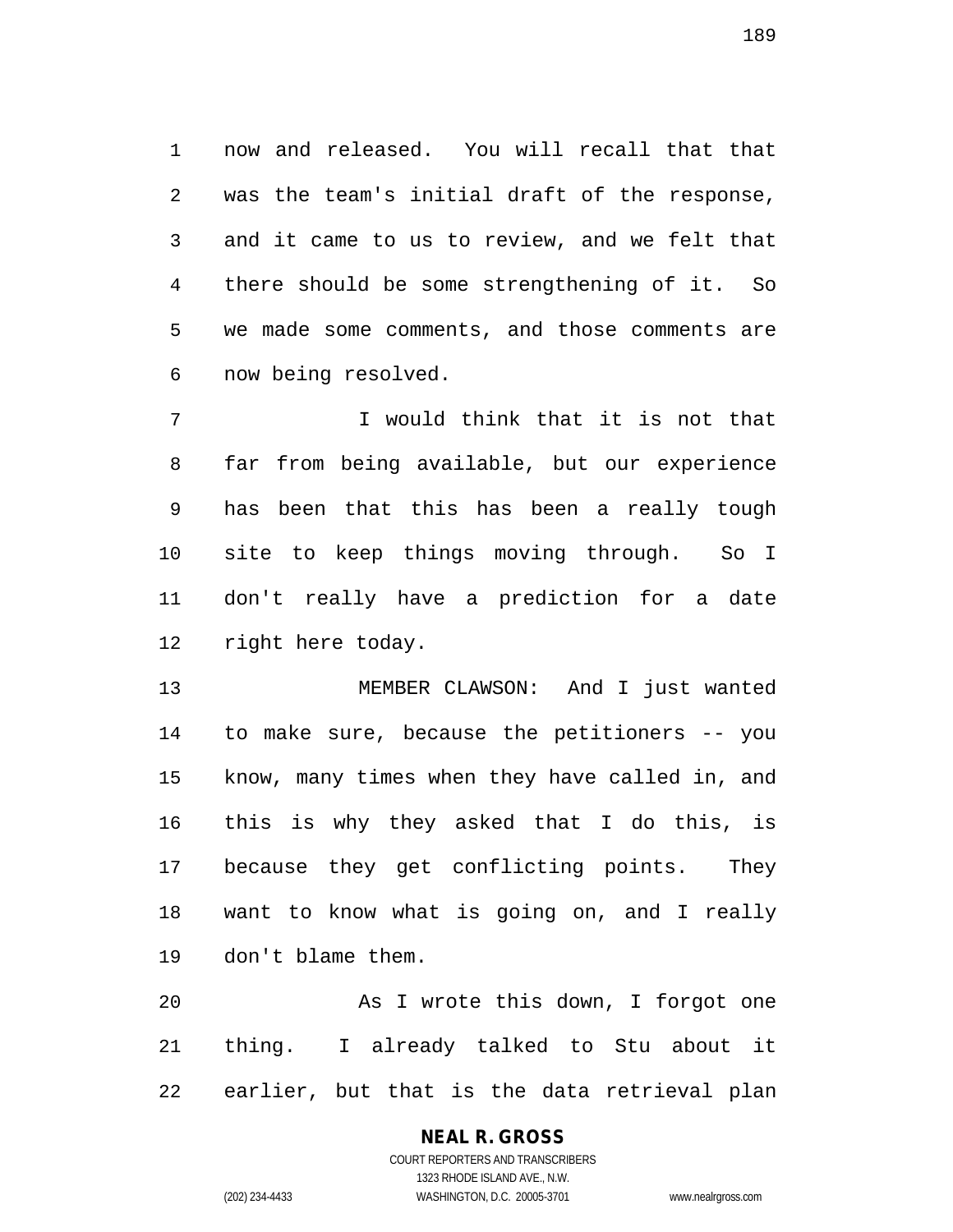that we still to date have not seen, and per the procedures we are supposed to both be issuing these, so that both sides know what we have.

 I talked to Greg and Regina before they left, and I have made them very much aware of where we are at. They have promised me that they are starting somewhat of a new process, that whenever anything goes into Pantex, requests and so forth, that they will also go to DOE headquarters to somewhat assist with this. But this is dragging on.

 CHAIRMAN MELIUS: Thank you, Brad. Questions for Brad? I would just add, as I have said, I think, many times now, I just question whether, given the nature of the security issues with Pantex, whether we can have a meaningful and appropriate SEC evaluation process. Let's see where we are by the next meeting.

 MEMBER CLAWSON: I am giving it my best shot.

> COURT REPORTERS AND TRANSCRIBERS 1323 RHODE ISLAND AVE., N.W. (202) 234-4433 WASHINGTON, D.C. 20005-3701 www.nealrgross.com

**NEAL R. GROSS**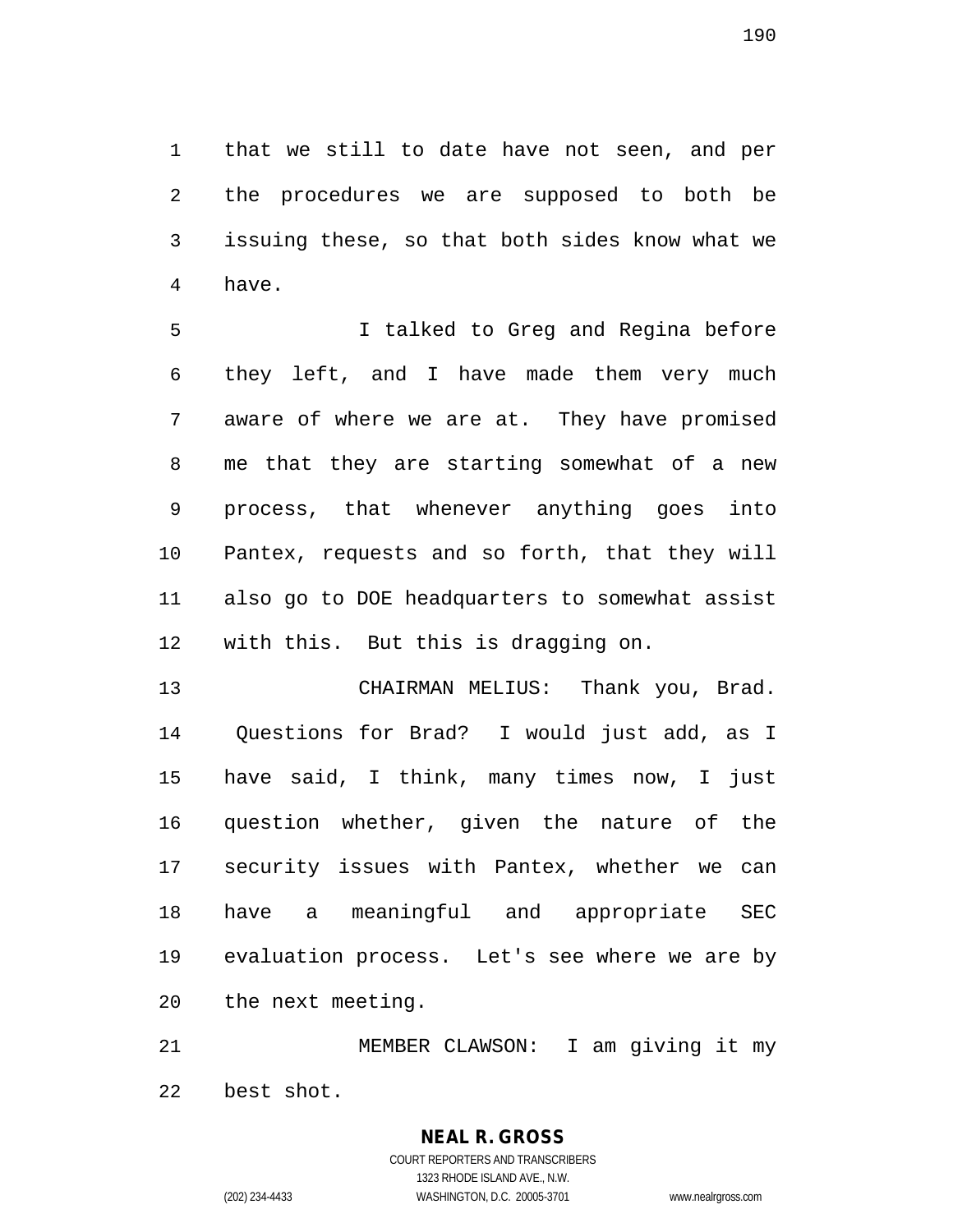CHAIRMAN MELIUS: We understand that, and I think NIOSH and everybody and, hopefully, DOE headquarters is going to step in a little bit more on that.

```
5 Pinellas.
```
 MEMBER SCHOFIELD: We still haven't had a meeting, and right now we are still on schedule. Hopefully, we will be ready by August. It is way down in the queue. Because of all these SEC Petitions, NIOSH has been quite busy, but they are still hopeful 12 that maybe by August we will be ready.

 CHAIRMAN MELIUS: Okay, thank you. Piqua Power Reactor. John?

 MEMBER POSTON: The Piqua Working Group was established at our last meeting, and consists of Phil Schofield, mark Griffon, and Bill Field, and myself.

 I was advised not to have a meeting until our new Members were baptized in fire. So we will try to have a meeting soon. We do not have anyone from SC&A appointed to

# **NEAL R. GROSS**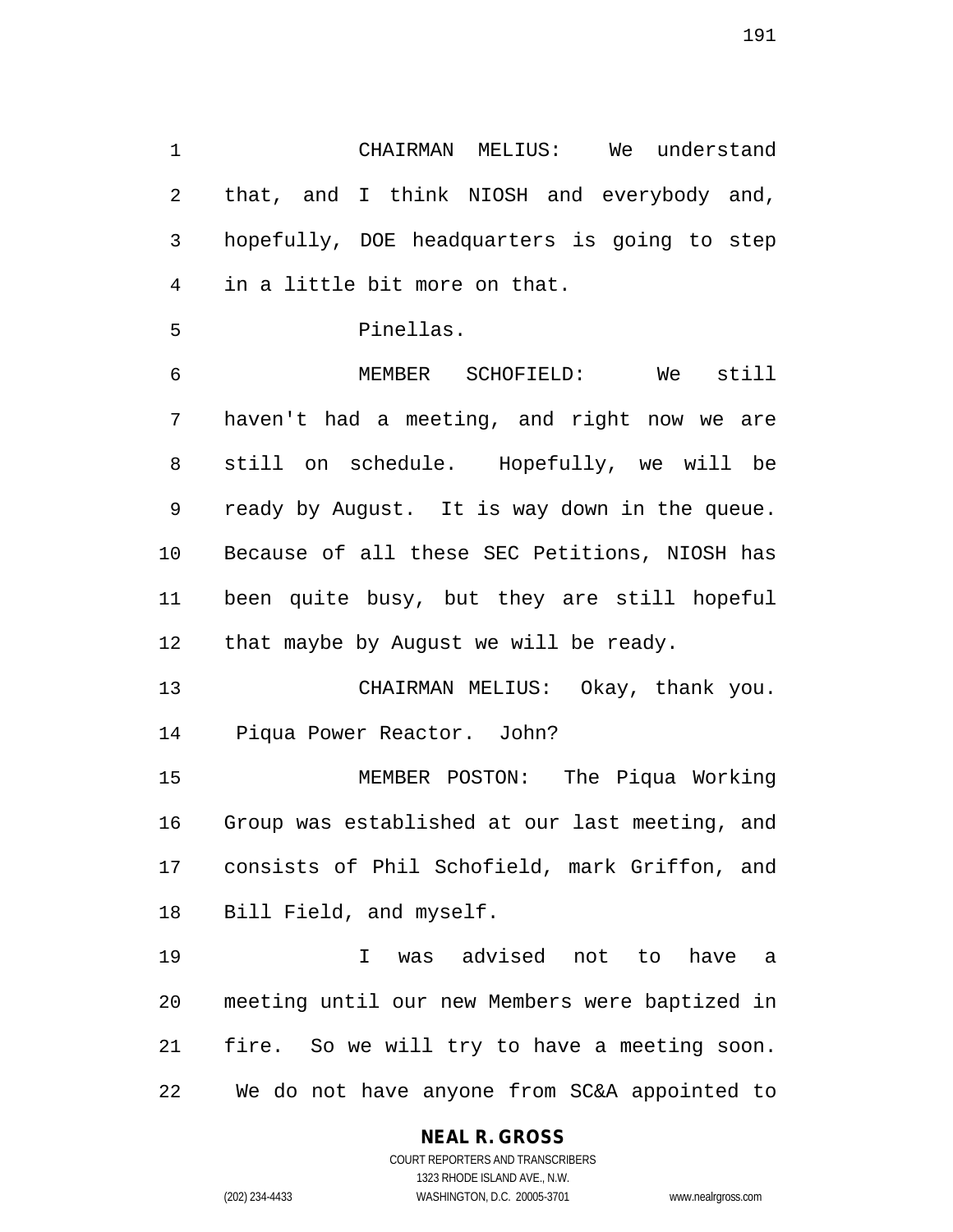the Working Group so far.

| 2  | think the first meeting will<br>I              |
|----|------------------------------------------------|
| 3  | probably be a telephone conference, because we |
| 4  | need to sort of outline how we are going to go |
| 5  | about it, and I think the expense of traveling |
| 6  | to Cincinnati and holding a face to face       |
| 7  | meeting is probably not justified. So I will   |
| 8  | be contacting the Members, and we will try to  |
| 9  | have a teleconference.                         |
| 10 | CHAIRMAN MELIUS: Okay. Thanks,                 |
| 11 | John. SC&A can get somebody assigned. You      |
| 12 | don't need to -- just do it, unless you have   |
| 13 | something else.                                |
| 14 | DR. MAURO: This is one of the --               |
| 15 | a bit unusual in terms of the process. I just  |
| 16 | want to make sure I understand.                |
| 17 | SC&A is not to take any action in              |
| 18 | terms of reviewing the Piqua material until    |
| 19 | the Work Group meets. As long as you are in    |
| 20 | that position, I am going to be the person.    |
| 21 | So just let me know when you want to get       |
| 22 | together, and I will certainly bring aboard    |

# **NEAL R. GROSS** COURT REPORTERS AND TRANSCRIBERS

1323 RHODE ISLAND AVE., N.W.

(202) 234-4433 WASHINGTON, D.C. 20005-3701 www.nealrgross.com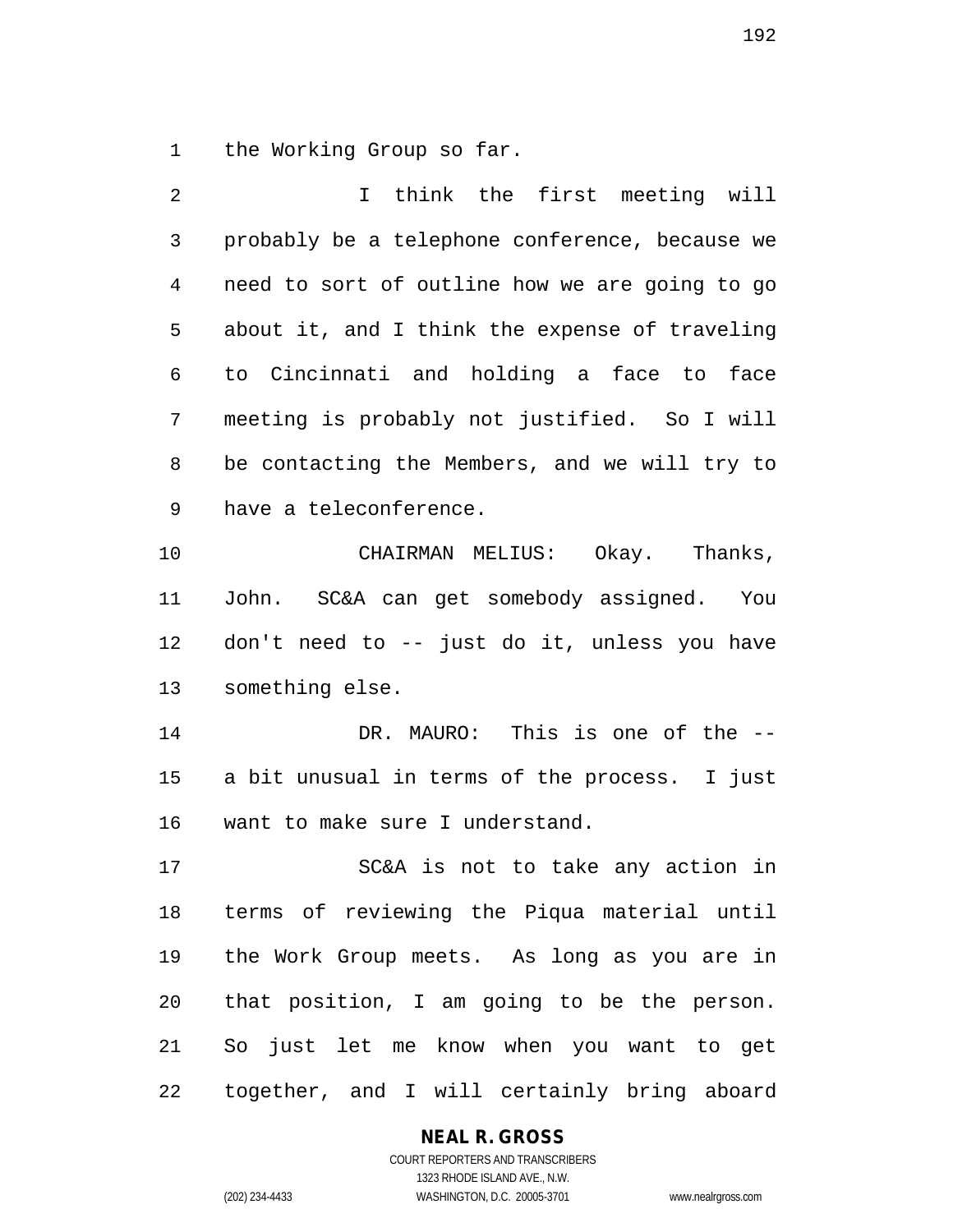other Members.

 So as of this date, we have not billed an hour to Piqua. MEMBER POSTON: I wanted to give especially Bill a chance to read the report that was issued at the last meeting, and then for the four of us to get together and talk about what we think needs to be done and how to proceed. CHAIRMAN MELIUS: That is fine, and helpful. Now we've got an SC&A contact. So we have accomplished something. Rocky. Mark? MEMBER GRIFFON: Rocky Flats is essentially inactive. We do have open Site Profile issues, though. So we are not complete with our work, but have really been trying to resolve this implementation of the Class issue before we move forward with any of the Site Profile -- outstanding Site Profile issues.

So we are still waiting for

**NEAL R. GROSS** COURT REPORTERS AND TRANSCRIBERS

1323 RHODE ISLAND AVE., N.W.

(202) 234-4433 WASHINGTON, D.C. 20005-3701 www.nealrgross.com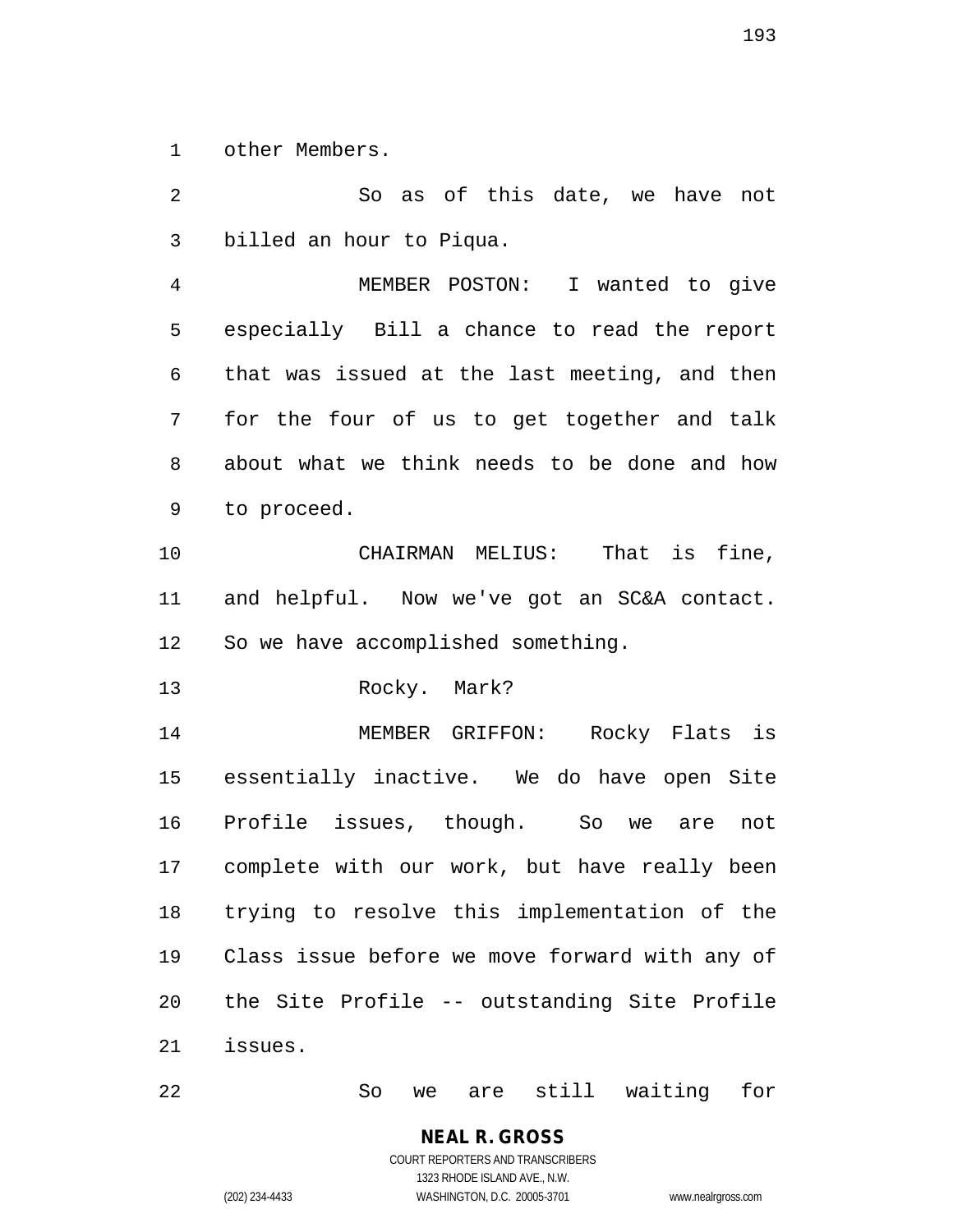information from DOL on that, and you heard the brief report two days ago that they are still working with University of Colorado database. They are considering that and its impacts on the implementation of the Class as established.

 So we will schedule a Work Group meeting soon. I know there are lots of other priorities, but we haven't forgot about closing out the Site Profile issues.

 CHAIRMAN MELIUS: Santa Susana, Mike Gibson.

 MEMBER GIBSON: Yes. Dr. Melius, we have not met recently. Dr. Hughes is providing periodic updates on OCAS response, and the last indication from OCAS is that they should be ready to have a meeting sometime in the April time frame.

 CHAIRMAN MELIUS: Okay, excellent. Any questions for Mike? Okay, thanks, Mike.

Savannah River?

MEMBER GRIFFON: Yes, Savannah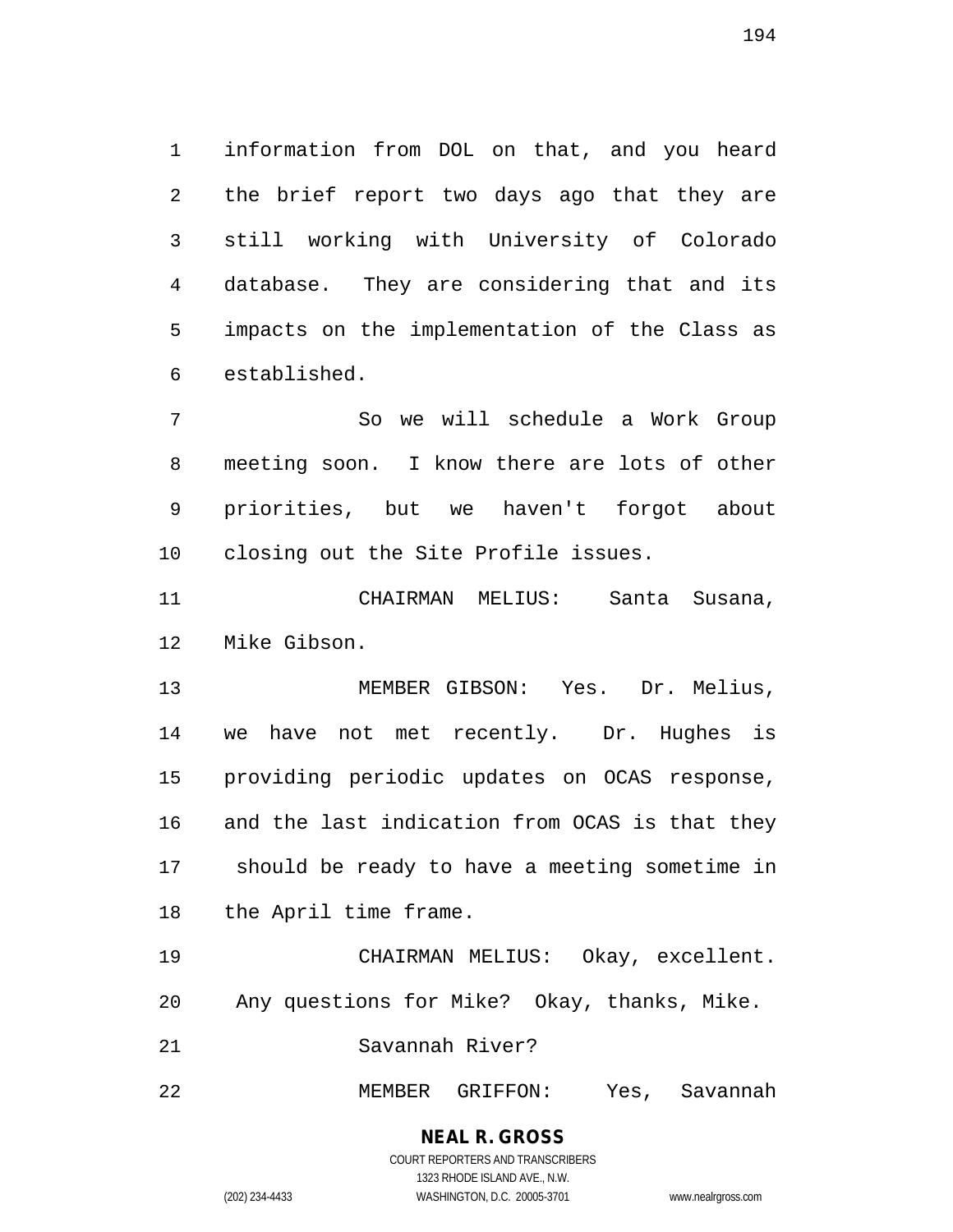River, we did have a Work Group meeting. If you remember, the last couple of reports I have given, NIOSH was in the process of getting quite a bit more data, especially related to thorium exposures.

 They have that data now, and along with several other -- I won't list them all, but there are several other radionuclides where they are going to have to do coworker models. They believe they can accomplish the coworker models, but they are still pulling this data together.

 They did at the last Work Group meeting give us a time line. I believe most of those coworker models will be completed by, at least according to the time line, if my memory serves me, sometime in May/June time frame of this year.

 So we are waiting to reconvene until some of these outstanding actions are further along, but we did have a Work Group and made some progress.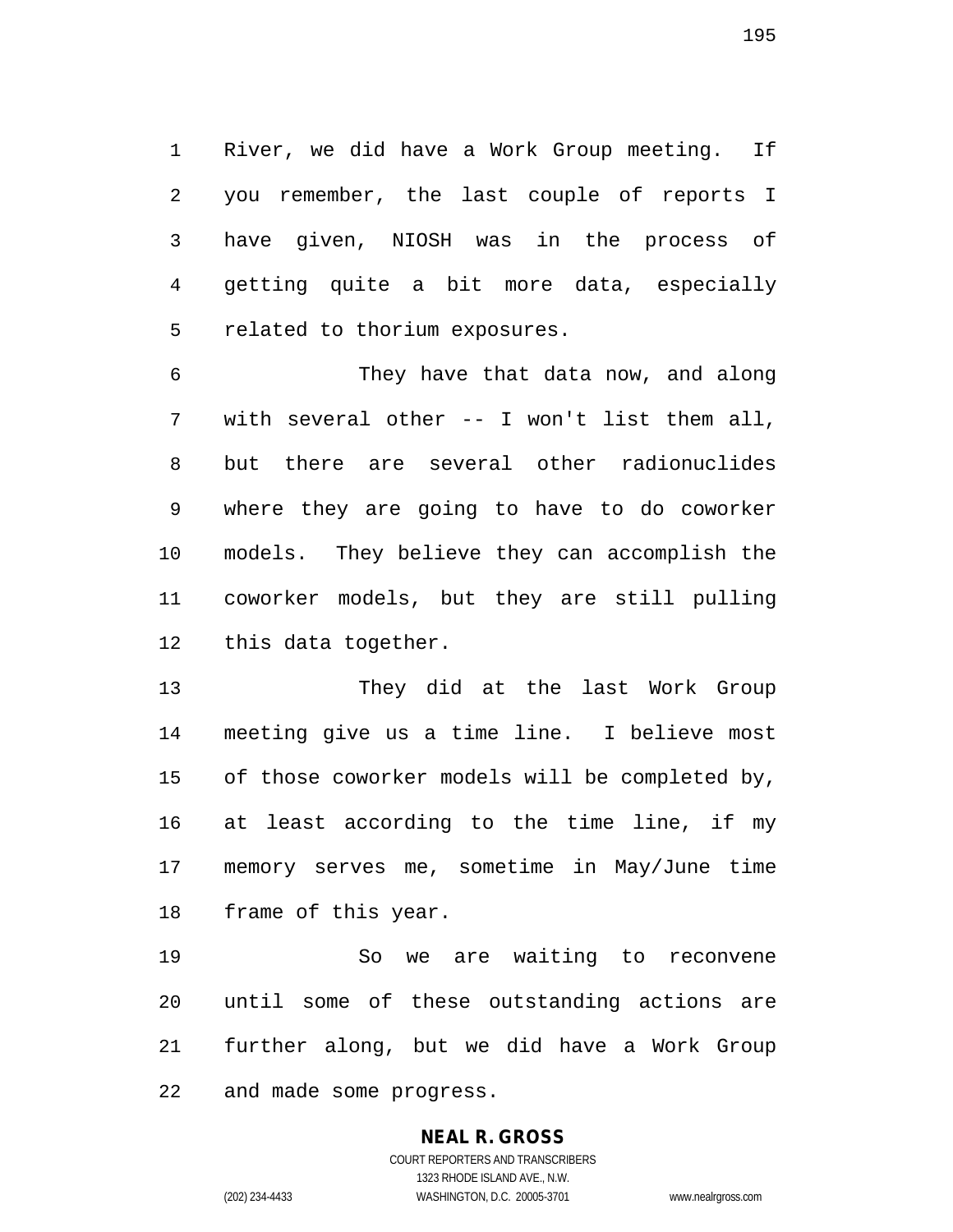We also have an open issue on data adequacy that we are looking into, and construction worker model, and I think that is a quick summary of where we are at, but the Work Group continues to work.

 I guess I will make -- one note on this is that we do want to strike while the iron is hot, so to speak, with Savannah River. We had a Work Group meeting -- well, I don't know if that was the right term, but we -- I guess keep the momentum is more the phrase I am looking for.

 The last Work Group meeting -- when we have these things spaced so far apart, we find ourselves going over the same ground again and again, and to the extent we can -- I know we have -- the problem now is we have so many SECs in front of us, and major sites, but my goal is to keep the momentum with Savannah River. So working closely with Tim Taulbee to do that.

CHAIRMAN MELIUS: Thanks, Mark.

**NEAL R. GROSS** COURT REPORTERS AND TRANSCRIBERS

1323 RHODE ISLAND AVE., N.W.

(202) 234-4433 WASHINGTON, D.C. 20005-3701 www.nealrgross.com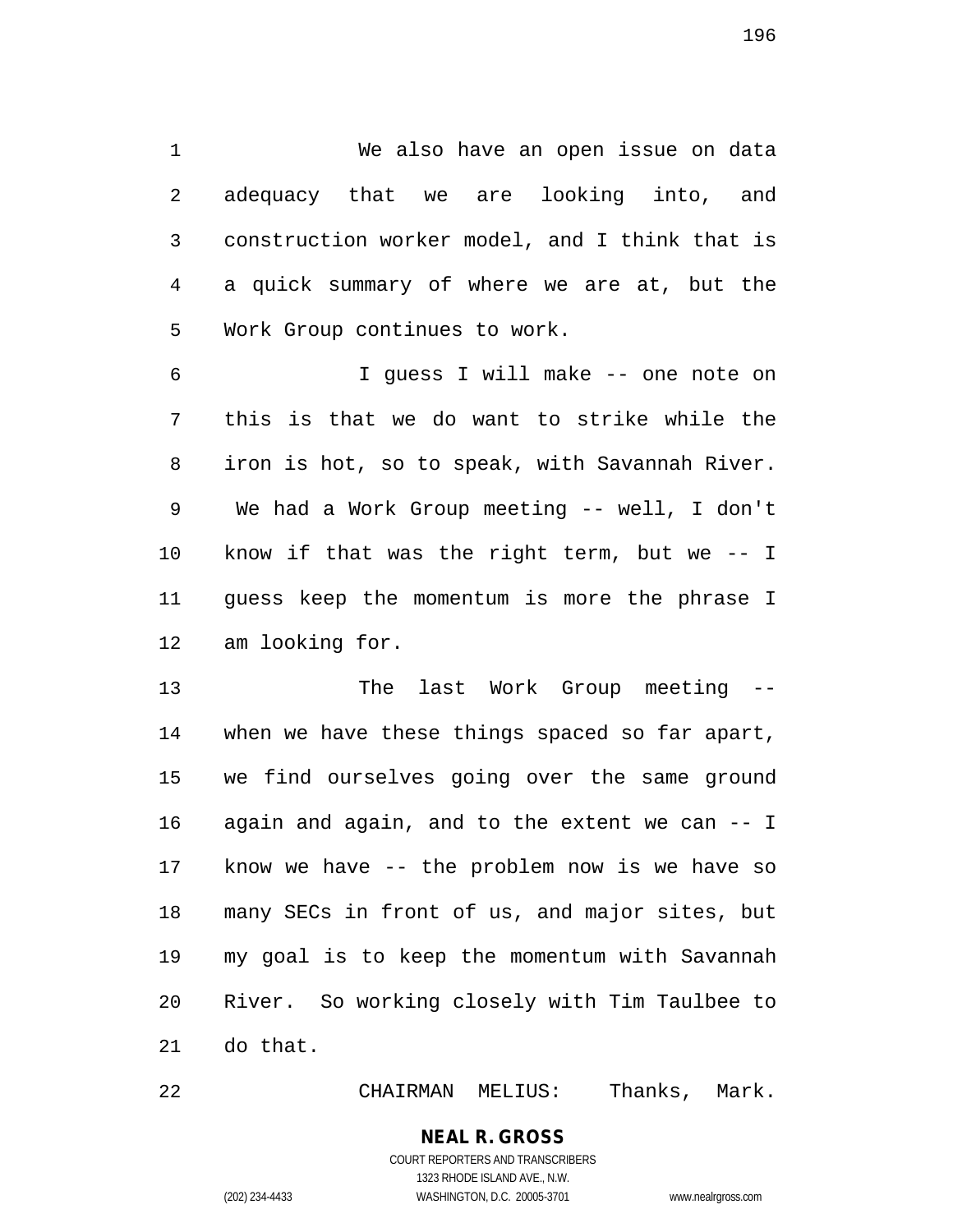SEC Issues? This is my Work Group.

 We had a meeting last Friday regarding two particular issues for that meeting. One was the Dow Madison Site, which had been assigned to that group. We have a number of issues there. We are basically trying to outline what the issues were and what needed to be done in terms of follow-up. There were also some issues

 longstanding for the petitioner to get information they had requested from DOL and from NIOSH and so forth. I think we have finally resolved those. I just got an email from [identifying information redacted] indicating that he had received or was about to receive a lot of the information that he had recently requested from DOL.

 So our plan is to have a meeting and try to resolve and come to some conclusion on that SEC Evaluation Report shortly. The meeting will take place as part of another meeting.

**NEAL R. GROSS**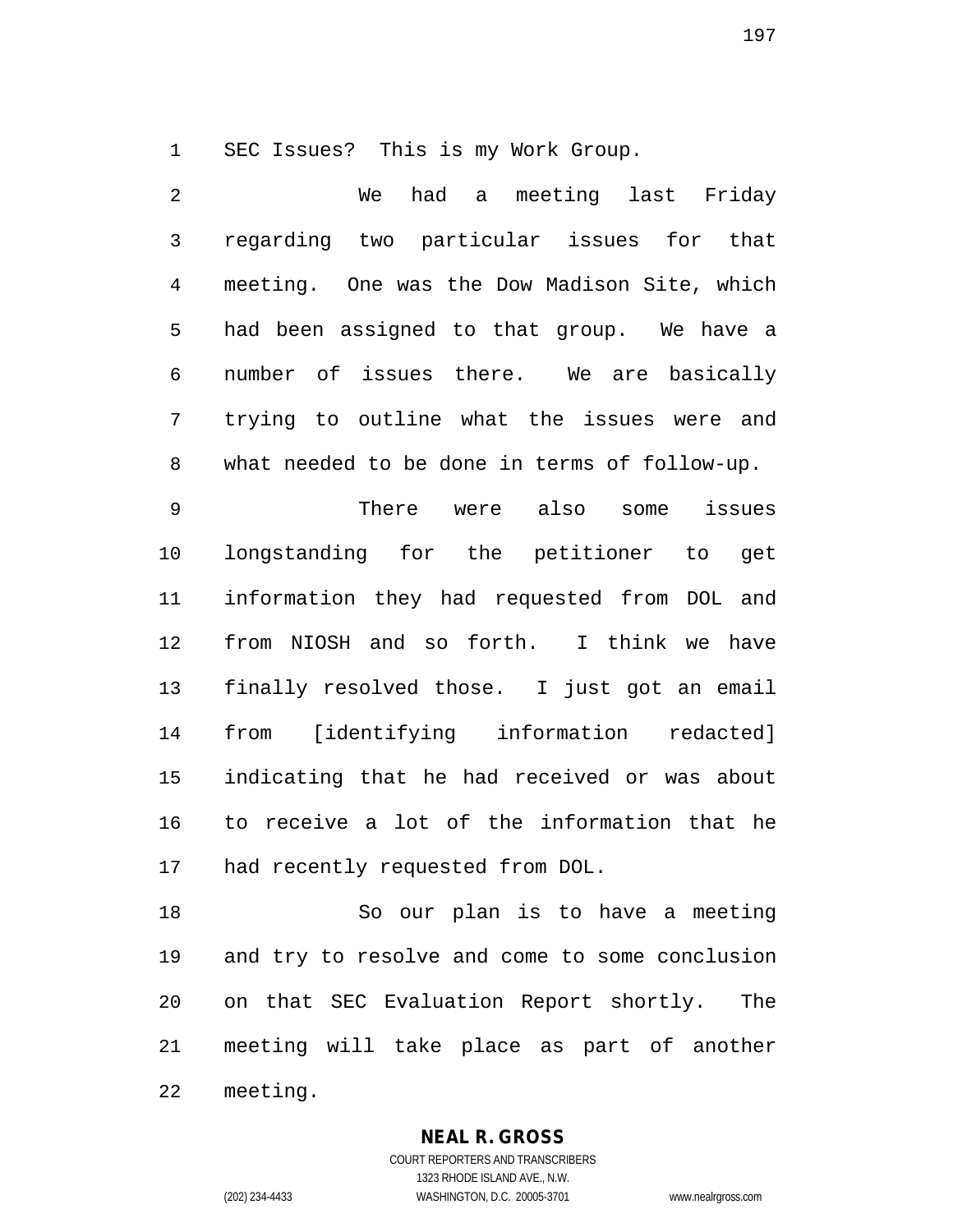The other half of our meeting on SEC issues concerned the 250-day issue where we have been talking about a long time in what situations or circumstances will we qualify people for the SEC when they don't have a 250 work day requirement and basically when there are short term, very high exposures, and how to resolve how to interpret that in terms of the regulation, the situations that we encounter which are varied, depending on the site and amount of information we have, involve a number of the specific sites, the NTS, Ames, among others. The Met Lab was the other one.

 I think we made good progress in our conference call on that, and we plan on another probably full day Work Group meeting or at least an in-person Work Group meeting sometime before the May meeting, and hope to be able to report back with some recommendations to the Board by the May

meeting.

#### **NEAL R. GROSS**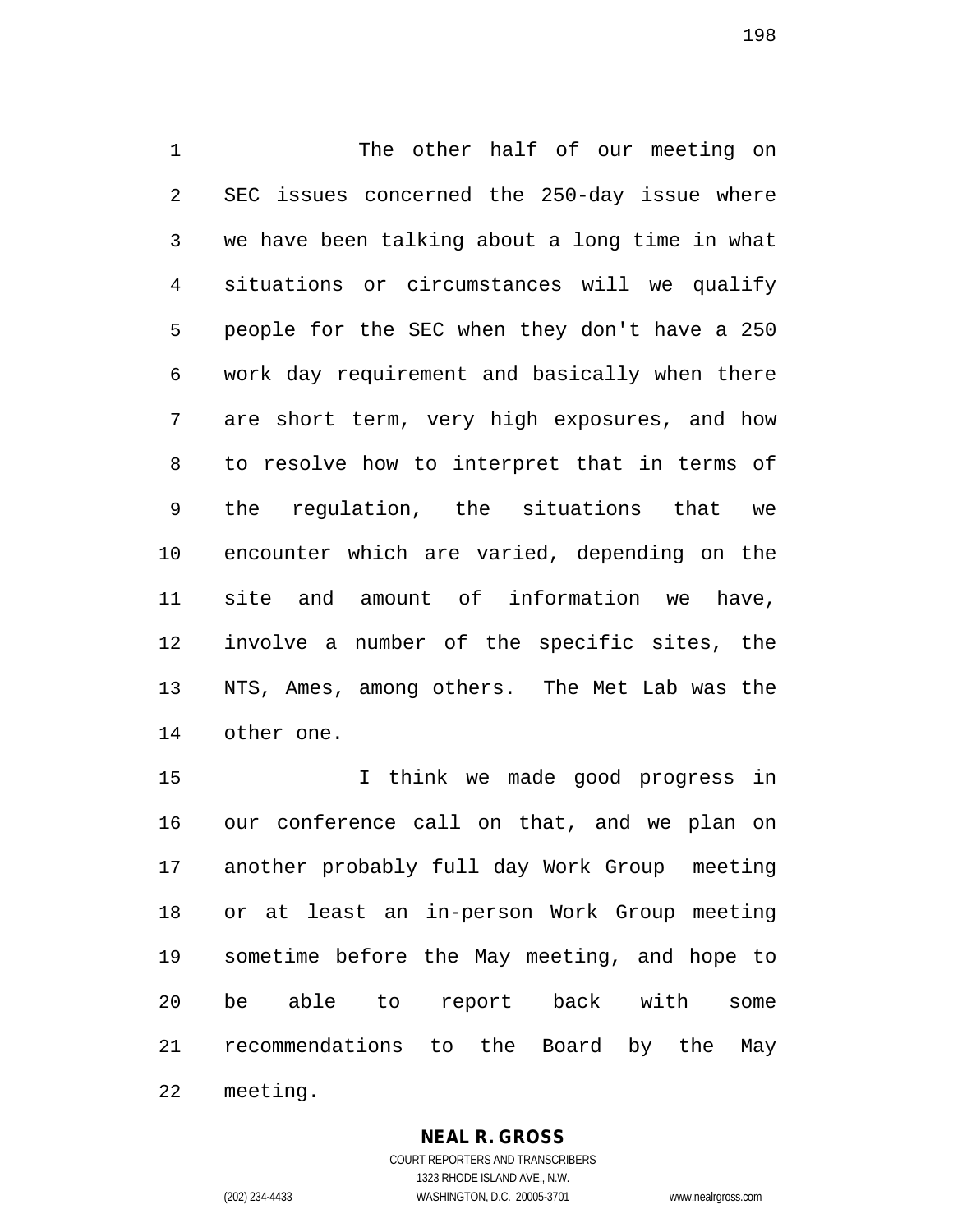TBD-6000?

 MEMBER ZIEMER: TBD-6000 Work Group met in December, and our main focus at that time was still on General Steel Industries, although we have the TBD-6000 and 6001 matrices themselves to completely resolve, as well as the now three newer sites that we have basically not looked at yet. But our prime focus is still on GSI.

 There is a SEC Petition as well as the main Appendix B, which serves as the Site Profile.

 After our meeting in December, at which time [identifying information redacted] had reported to us that he had identified the source of information that would help characterize the workplace much better, which included the actual AEC/NRC licenses, inspection reports, and some related materials, and these now have been provided to NIOSH, and we are awaiting their review of these materials. Dave Allen has informed me

# **NEAL R. GROSS**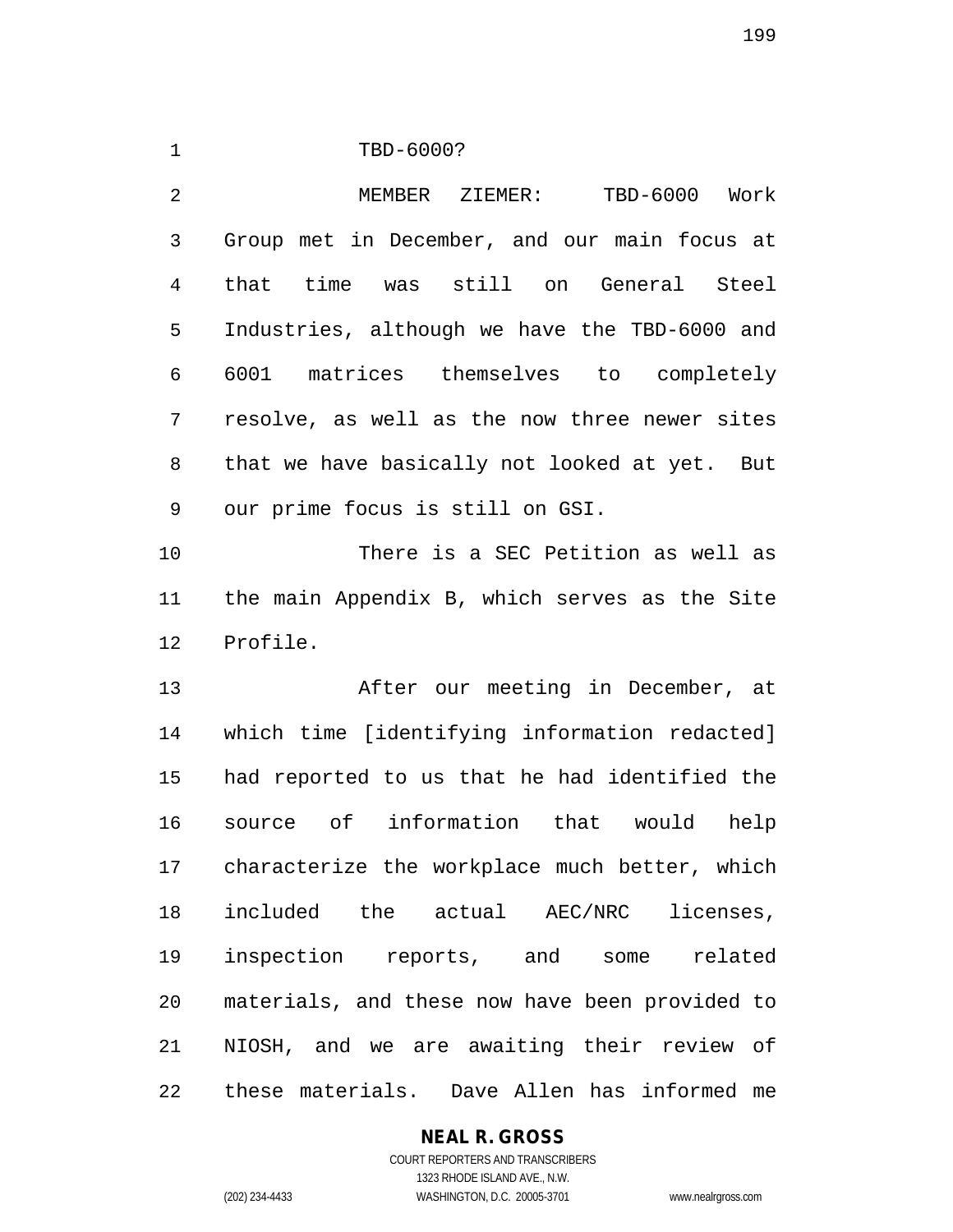just this past week that he is still going through those materials.

 Then the other important piece of information we are still awaiting is the outcome of the search for Picker X-ray records, which perhaps may be present in the Landauer records repository, and NIOSH has actually entered into a contract with Landauer to search the Picker records, not only for GSI information but for film badge records possibly from other locations as well.

12 12 In any event, we are hopeful that those efforts will provide a better characterization of the workplace for GSI, and as soon as NIOSH has completed their evaluation of those materials, the Work Group will schedule its next meeting.

 CHAIRMAN MELIUS: To put you on the spot, Dr. Ziemer, we talked on, I believe, our first day of these meetings, whether -- maybe it was yesterday -- whether we should add another SEC Evaluation to your Work Group

#### **NEAL R. GROSS**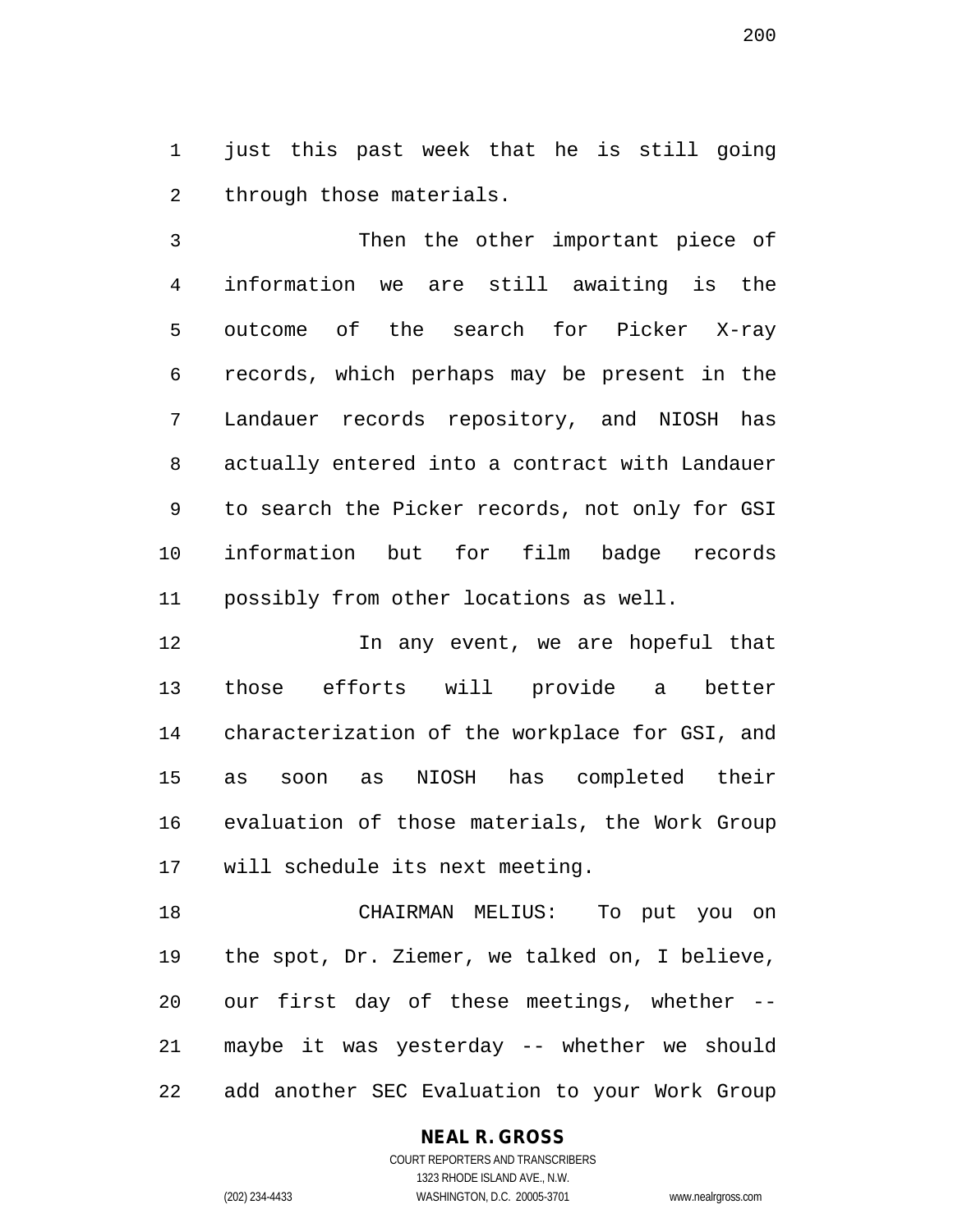or whether we should form a new Work Group relative to that. I don't know if you have had time to give it some thought.

 MEMBER ZIEMER: I have tried not to think about it too much. I suppose, in fairness, we should at least pick it up initially, because although if you feel like you have some people who need more Work Group activities -- a lot of this ends up being the same people, but I don't have a good --

 MEMBER GRIFFON: Is United Nuclear then the one?

 MEMBER ZIEMER: Yes, United Nuclear. But it is fairly clear to me that our next meeting is probably going to have to be a two-day meeting. We cannot do General Steel Industries plus these others. So either way, if we have a new Work Group, they will have to meet. Some of this is the same people, but in any event, if we don't have people available to do that individually, I guess we will add it to our workload, but --

#### **NEAL R. GROSS** COURT REPORTERS AND TRANSCRIBERS

1323 RHODE ISLAND AVE., N.W. (202) 234-4433 WASHINGTON, D.C. 20005-3701 www.nealrgross.com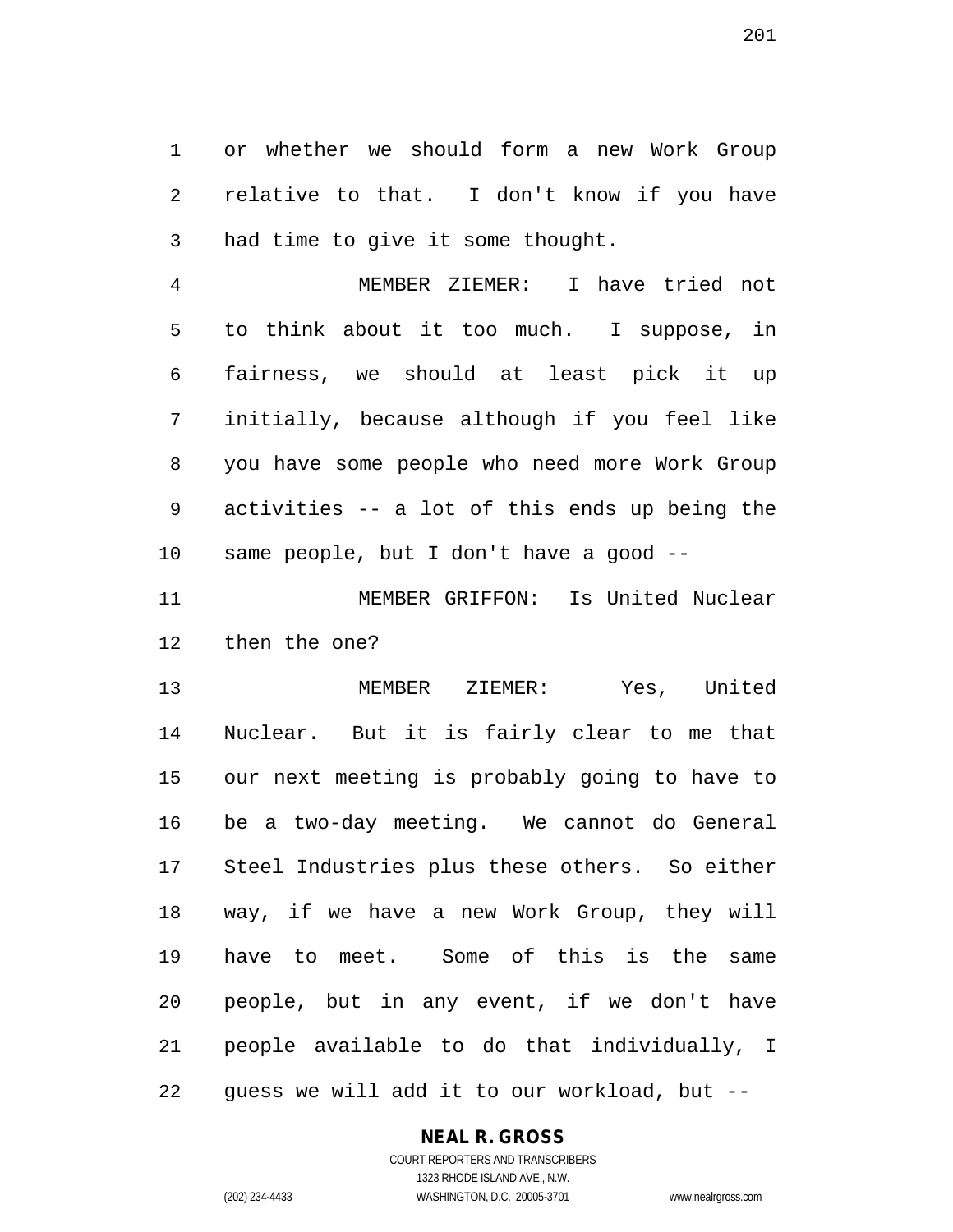MEMBER BEACH: What if we add another alternate to that?

 MEMBER ZIEMER: I think it would be excellent to have at least --

 MEMBER CLAWSON: What are you offering?

 MEMBER ZIEMER: Lunch at the Cincinnati Marriott. Perhaps at least one of the new Members might want to participate in that, but we can talk further, I suppose, after we get the other reports.

 CHAIRMAN MELIUS: Okay. Is there some way -- it is just a thought. Is there some way of having a sub-Work Group that would just focus on a particular site that would sort of ease some of the burden on you to keep track of all this, and also at the same time take into account what is going on and then be able to understand it?

 MEMBER ZIEMER: Like a Work Group of the Work Group?

CHAIRMAN MELIUS: Yes.

#### **NEAL R. GROSS**

COURT REPORTERS AND TRANSCRIBERS 1323 RHODE ISLAND AVE., N.W. (202) 234-4433 WASHINGTON, D.C. 20005-3701 www.nealrgross.com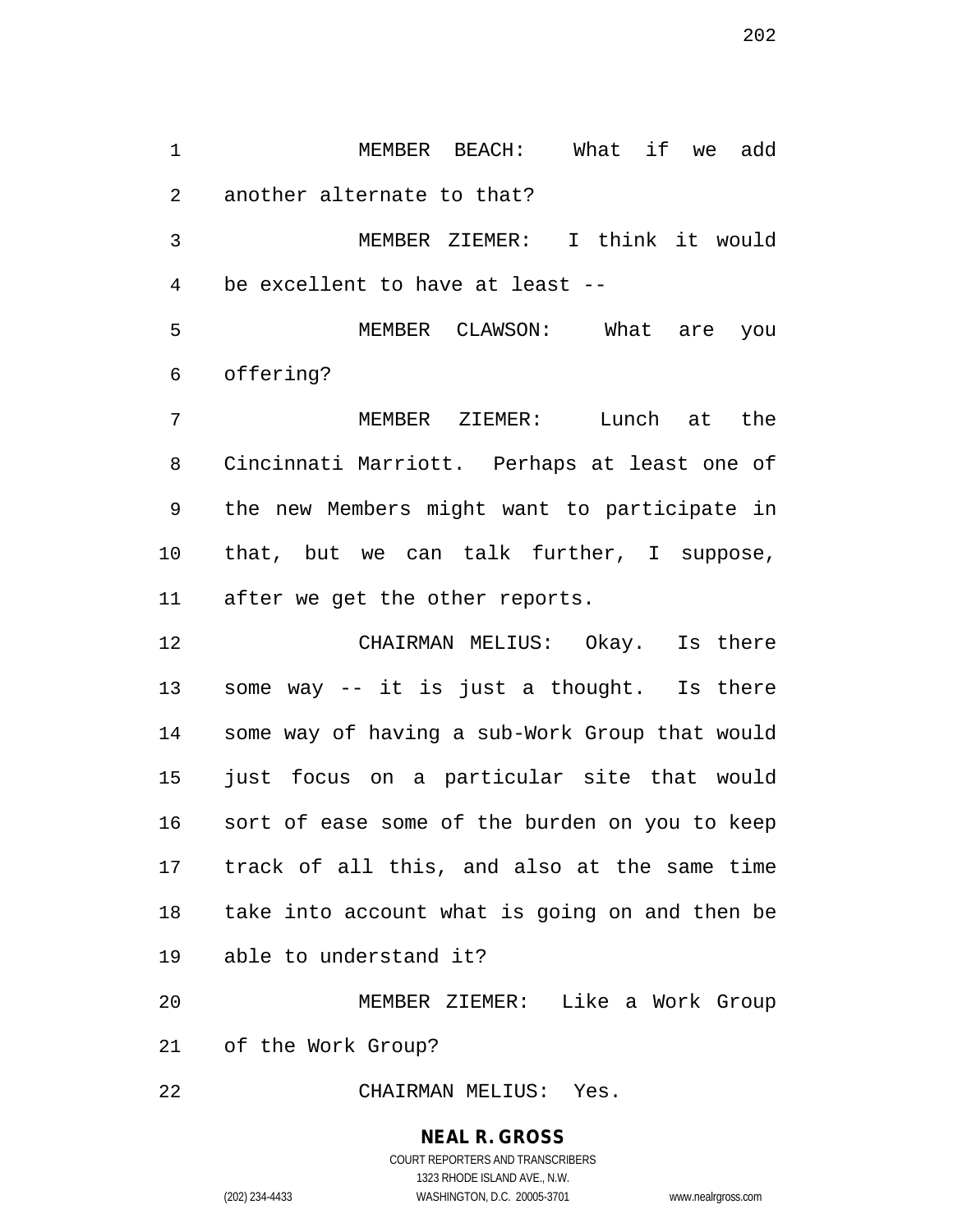MEMBER ZIEMER: Well, one of the things that ties these together is they all are subsets of TBD-6000 or 6001, as the case may be. So the work of whatever group is handling this still has to tie in with TBD- 6000, which as was indicated earlier, is a type of surrogate data situation. But even in that framework, places like General Steel Industries, although it comes under that category, still have their own dataset.

 So we are not doing what you would call surrogate data there, in any event, but I see no reason why we couldn't have a separate group, for example, for this new one, maybe with some overlapping membership, and have the Work Groups back to back, and maybe the folks who aren't on both can sit in if they want to on the other. That might be a way to do it. CHAIRMAN MELIUS: Thank you.

 Worker Outreach, which I believe is the last one on our list. Mike Gibson, do you want to give us an update on Worker Outreach? I

> **NEAL R. GROSS** COURT REPORTERS AND TRANSCRIBERS

> > 1323 RHODE ISLAND AVE., N.W.

(202) 234-4433 WASHINGTON, D.C. 20005-3701 www.nealrgross.com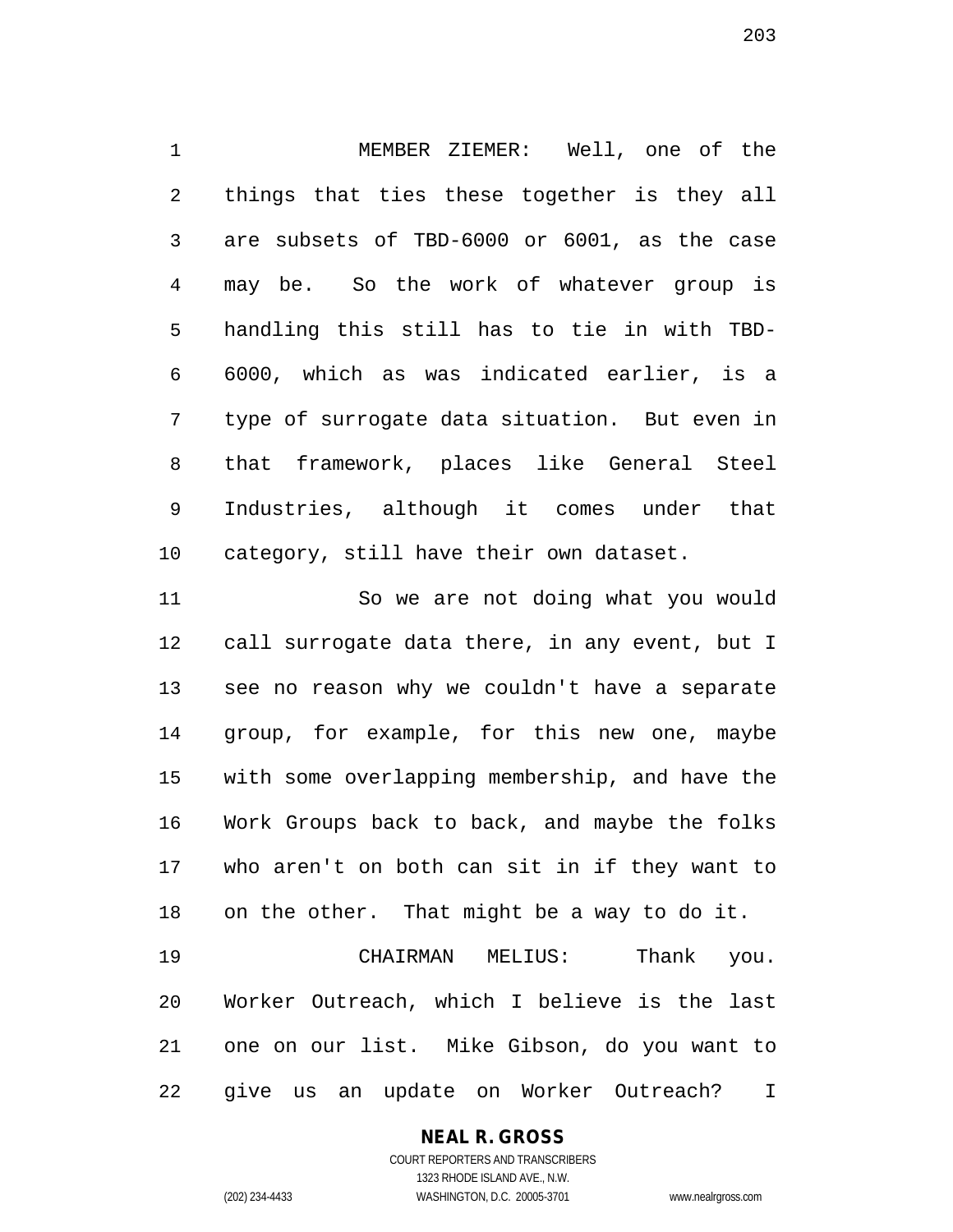believe the information that the Work Group had compiled has been circulated to the Board and has also been made available here at the meeting. So, Mike, if you want to --

 MEMBER GIBSON: Thank you, Dr. Melius. When the Work Group was established, you know, we were charged with looking at worker outreach and how worker input was given due diligence to the program, when appropriate. This turned out to be a complicated task.

 There were many avenues to look at. So it has taken us some time, but we provided the Board with a mission statement on a previous meeting, which was adopted, and we also told the Board we would bring forth an implementation plan, which is before you now.

 By procedure, I don't know if this needs to be adopted by a motion, but we did want to present it to the Board, because it potentially could have some impact on the agencies, the Board and other Work Groups, and

#### **NEAL R. GROSS**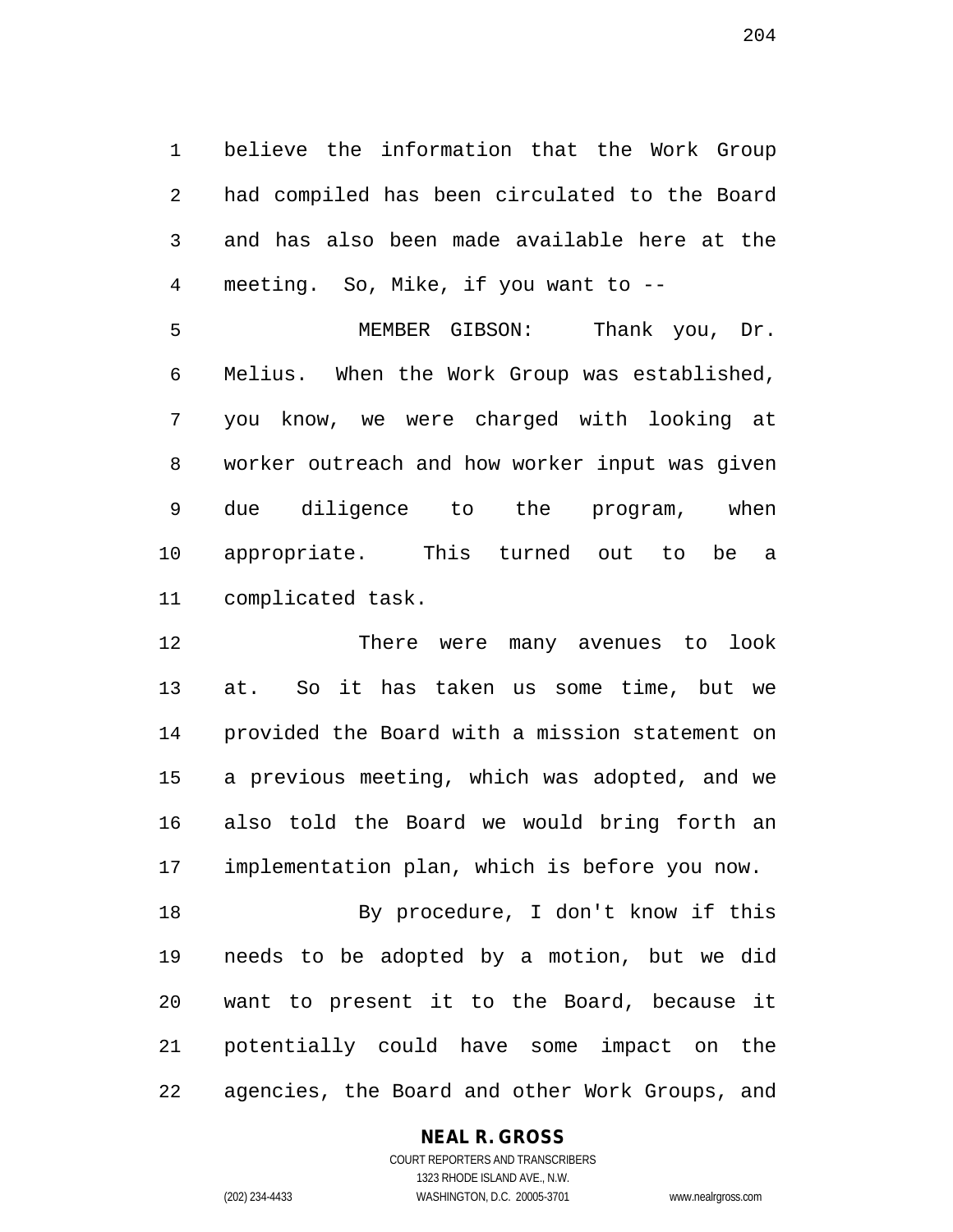we just wanted to make sure that it is comprehensive but it is not too burdensome on the process.

 So the presentation itself is kind of lengthy. So I just felt it was better to send it out to the Board in advance, giving them time to review it, and maybe we could just have a short discussion on questions on what the Board feels right now.

 CHAIRMAN MELIUS: Okay. So for the Board Members, there's two documents. One is a PDF of a PowerPoint presentation. That is on your memory sticks, and then there was another document that was handed out that supplements that. Ted, do you want to add? MR. KATZ: Yes. The other handout

 is the actual plan, which I think Mike's presentation very closely follows. So you don't necessarily have to read both, but some of you may have read it already, because we distributed it before a prior Board meeting.

David, just to let you know, I

1323 RHODE ISLAND AVE., N.W. (202) 234-4433 WASHINGTON, D.C. 20005-3701 www.nealrgross.com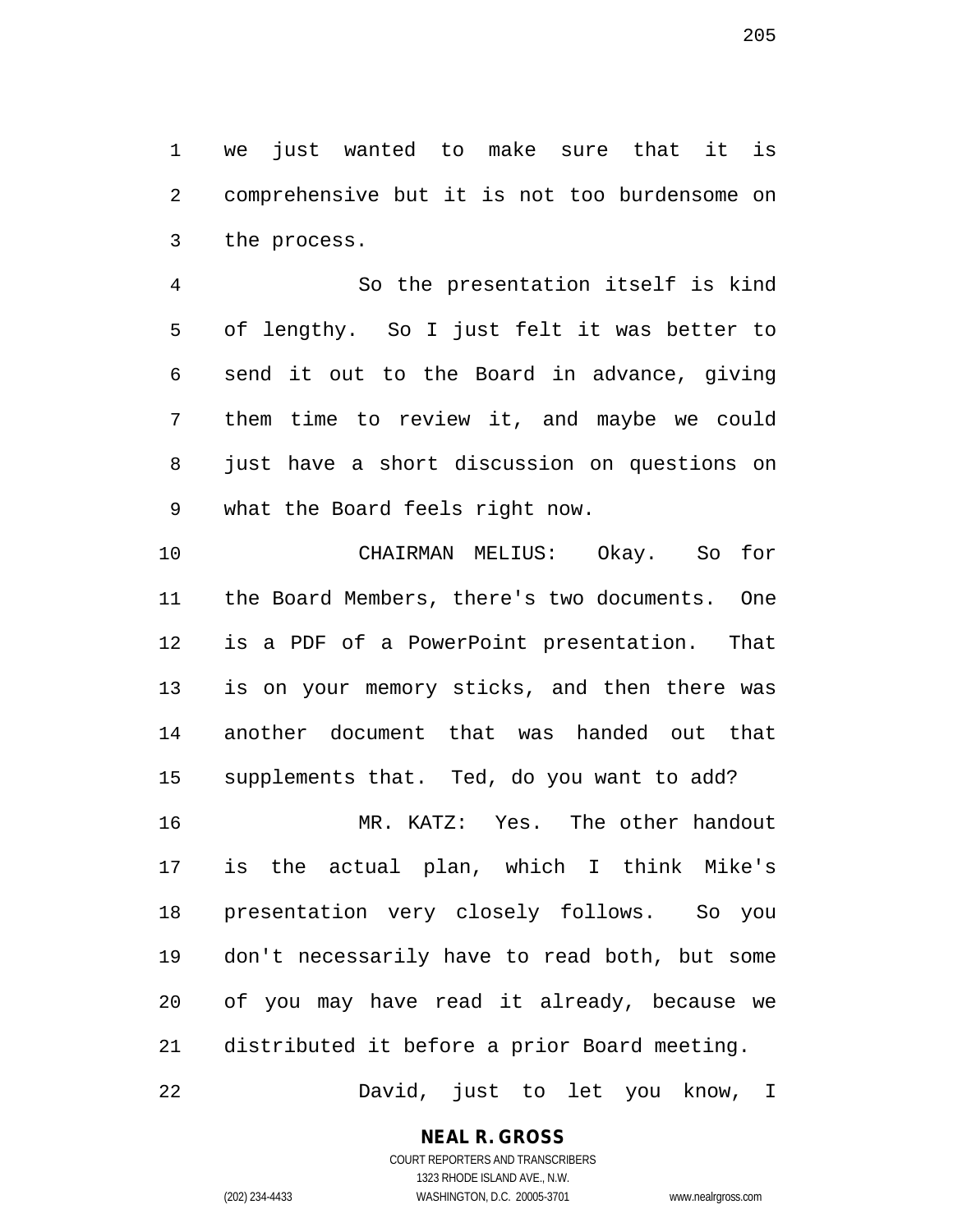emailed this to you, if you want to see the actual plan, but again Mike's presentation, I think, covers it pretty closely.

 MS. ROBERTSON-DeMERS: This is Kathy Robertson-DeMers. I think it is not the actual implementation plan. I think that was the options to be considered for the Board.

 MR. KATZ: We are talking about two different things, Kathy. That is coming up next. We are just talking about the plan for evaluating outreach right now.

12 MS. ROBERTSON-DeMERS: Okay.

13 MR. KATZ: Thanks.

 CHAIRMAN MELIUS: So do people have comments on that, or questions? Dr. Ziemer?

 MEMBER ZIEMER: Well, I certainly want to compliment the Work Group on the preparation of this plan, Mike. You and your colleagues have really done a fine job in scoping out the work.

I must say, it looks very

**NEAL R. GROSS** COURT REPORTERS AND TRANSCRIBERS 1323 RHODE ISLAND AVE., N.W.

(202) 234-4433 WASHINGTON, D.C. 20005-3701 www.nealrgross.com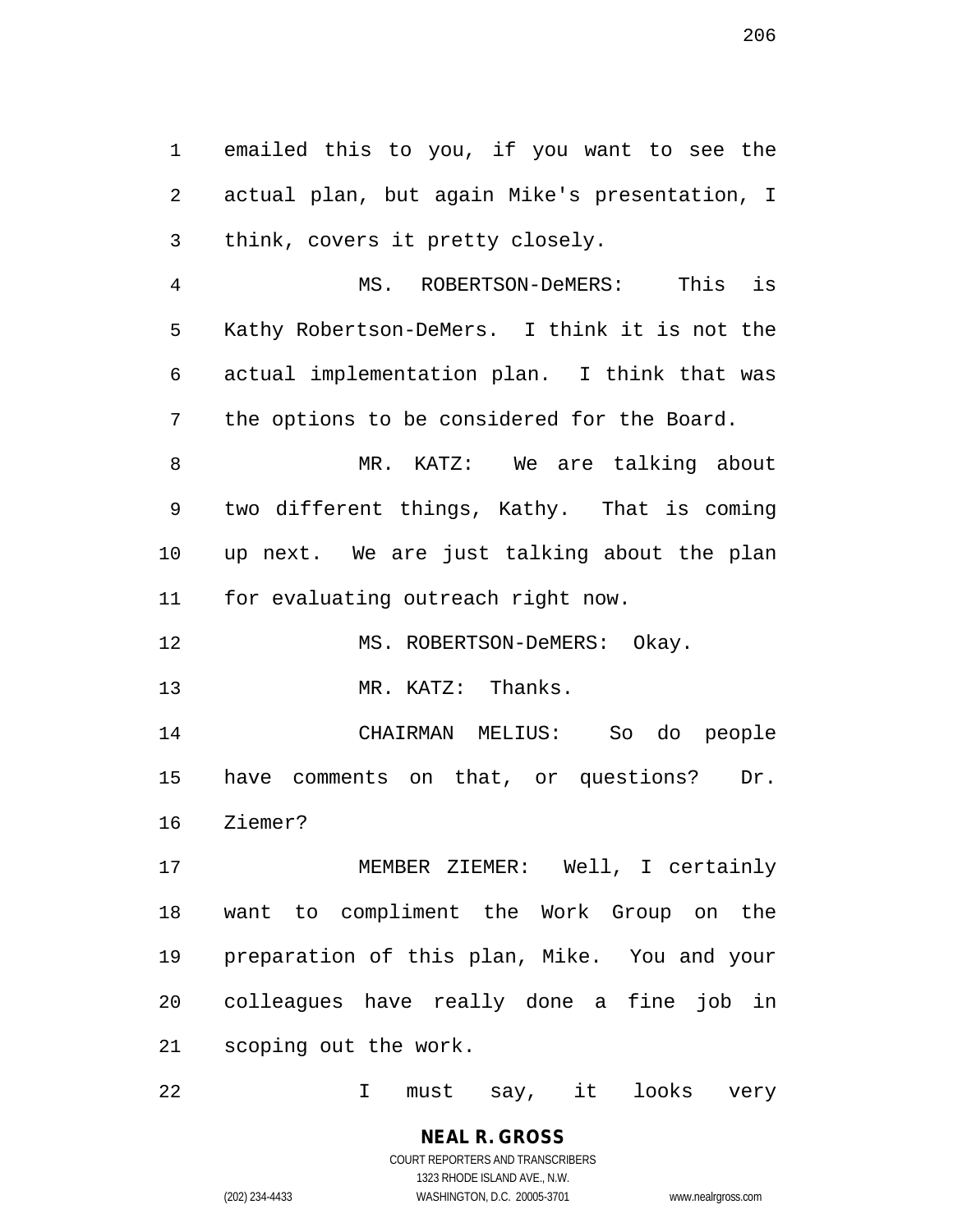ambitious to me, and my thought was that probably you need to try some of this out and then refine it later, if it needs refining. But I think it has got a lot of items in it which seem to be appropriate, if we can do them, that would be helpful if we could do them.

 Again, I think it is very ambitious, but you won't have a full grasp, I don't think, of the extent of this effort -- it looks extensive to me -- until you start to try some of it. It is not always obvious if you are asking fully the right questions, but this is one of those areas, like many others, that we have had in the past where we have to try things and then modify them or improve them or get rid of them, as the case may be.

 So that is my comment. I did have one question, which is on objective 4. This is a question that you will probably put in the same category as my typical dangling participles, because another thing that always

**NEAL R. GROSS**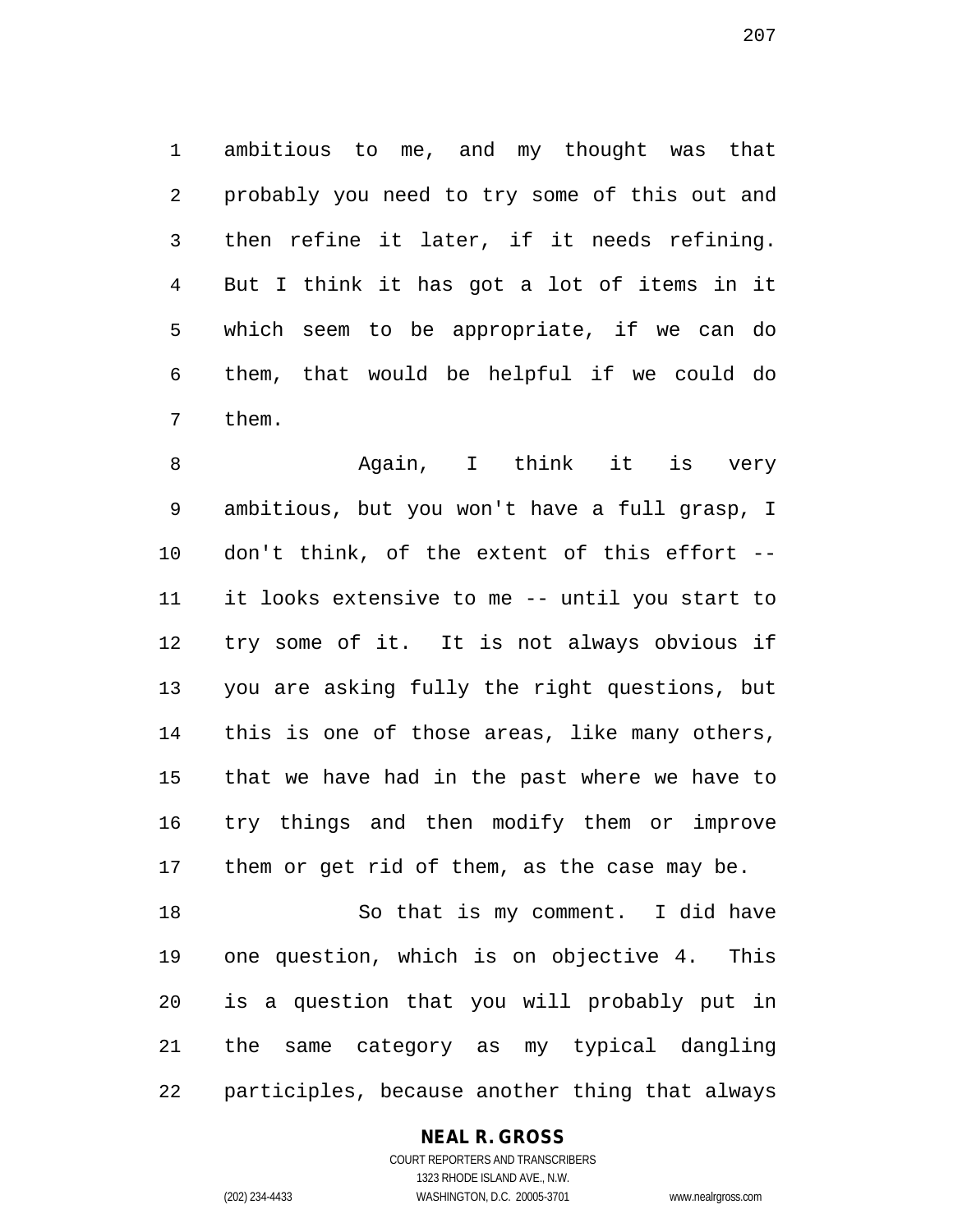dangles is the use of et cetera.

| $\mathcal{L}$  | I am pretty good at figuring out               |
|----------------|------------------------------------------------|
| 3 <sup>7</sup> | what et cetera means when somebody says it is  |
| $4 \quad$      | 1, 3, 7, 9, et cetera. I know that the next    |
|                | 5 thing is 11. But when they list a number of  |
|                | 6 things such as here, I have no idea what the |
|                | 7 next thing is.                               |

 So what I am wondering is, did the group have anything specific in mind or was this just a place holder in case something else emerged? What is the next thing on the list represented by et cetera in objective 4? MEMBER GIBSON: Dr. Ziemer, I

 task, we are finding out, than what we originally thought, and we do intend on trying to take baby steps and maybe do one or two things at a time, and just work through the process and see how it works.

totally agree with you. This is a much bigger

 Et cetera is just that. It is a place holder. We were just trying to be comprehensive. If we left something out, we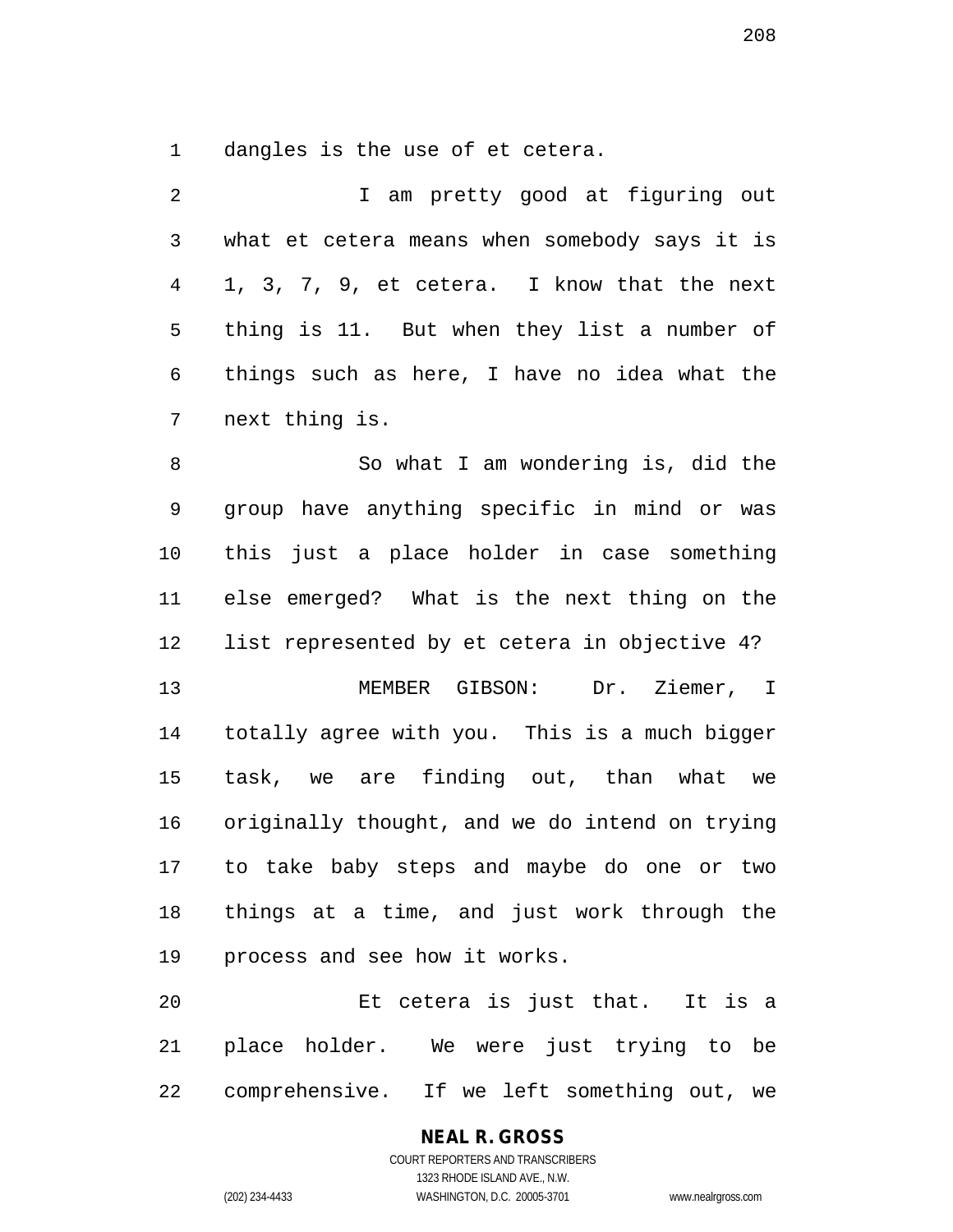1 just wanted to make sure we weren't limited to that. We weren't trying to necessarily expand into other areas.

 CHAIRMAN MELIUS: Okay. Thanks, Mike. Any other Board comments on this? I have one comment, and I don't know how much of this you could hear and

 appreciate from over the telephone, but at the beginning of our meeting Lew Wade outlined NIOSH's plans for their own evaluation, and that evaluation includes some evaluation of worker outreach.

 I think it is fine to have -- I think the Board should be doing what we are doing through this Work Group. I don't think that is a problem, but certainly in terms of what steps, where we start and so forth, it would probably be better if we focusing on different areas or at least complement what is done, so we are not sort of duplicating -- they are not duplicating what the Work Group is doing, and vice versa.

# **NEAL R. GROSS**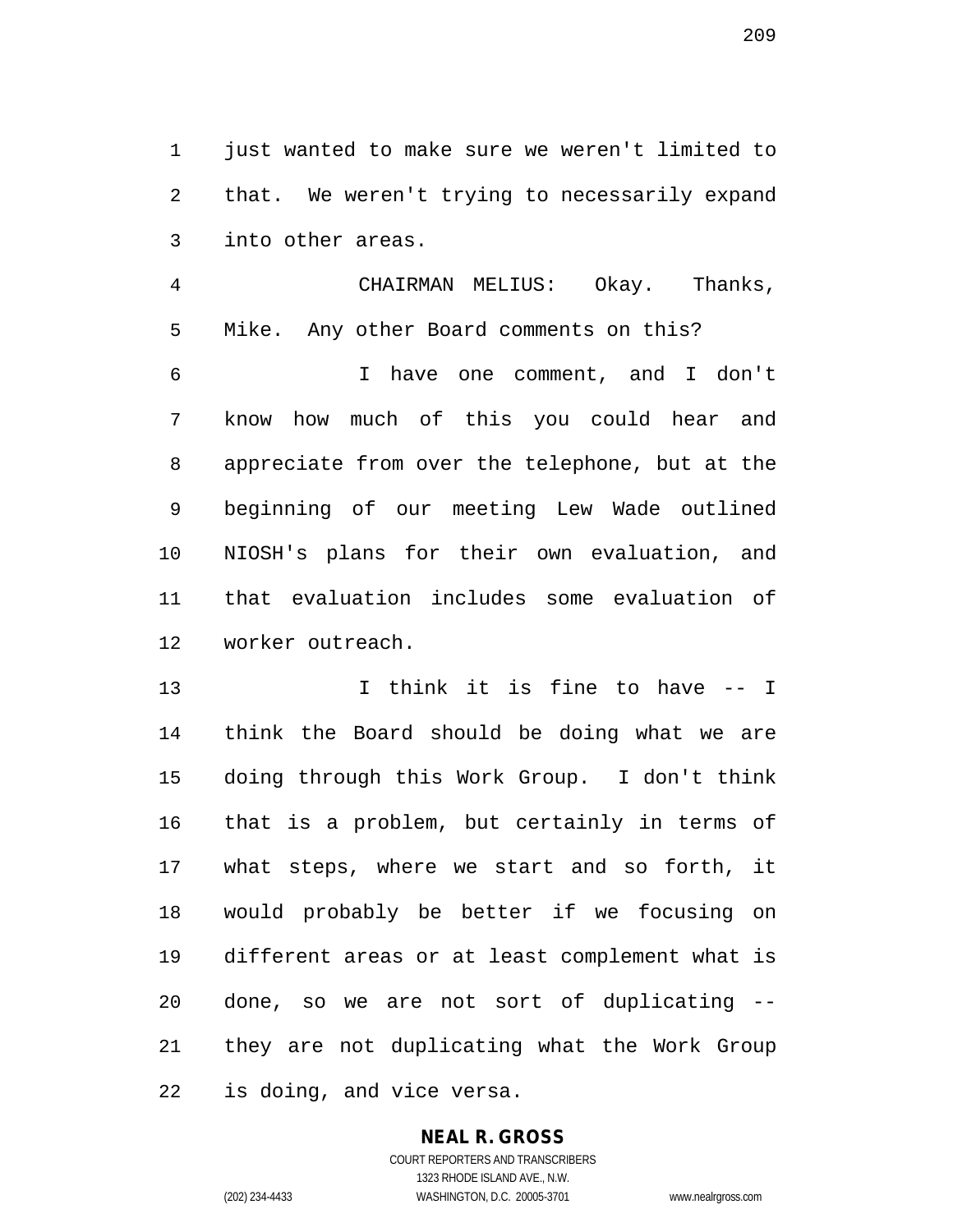So some coordination on that would be helpful, I think. If you talk to Lew, he can fill you in on what is going on and be able to work that out. MEMBER GIBSON: Sure. We would be glad to, Jim. CHAIRMAN MELIUS: Good. Thanks. But again, I compliment the Work Group on your efforts here in developing this plan, and we look forward to its implementation. 11 Are there more comments? Okay. The other piece we have, which is what has caused some of our confusion here today is this discussion on tracking public comments and issues to the Advisory Board, which is a four-page document that is in front of us. 18 As I understand it, this is from the Work Group, and it is in response to some comments that Dr. Ziemer made at the last

lists a number of different options and so

meeting. It outlines -- this is the one that

#### **NEAL R. GROSS**

COURT REPORTERS AND TRANSCRIBERS 1323 RHODE ISLAND AVE., N.W. (202) 234-4433 WASHINGTON, D.C. 20005-3701 www.nealrgross.com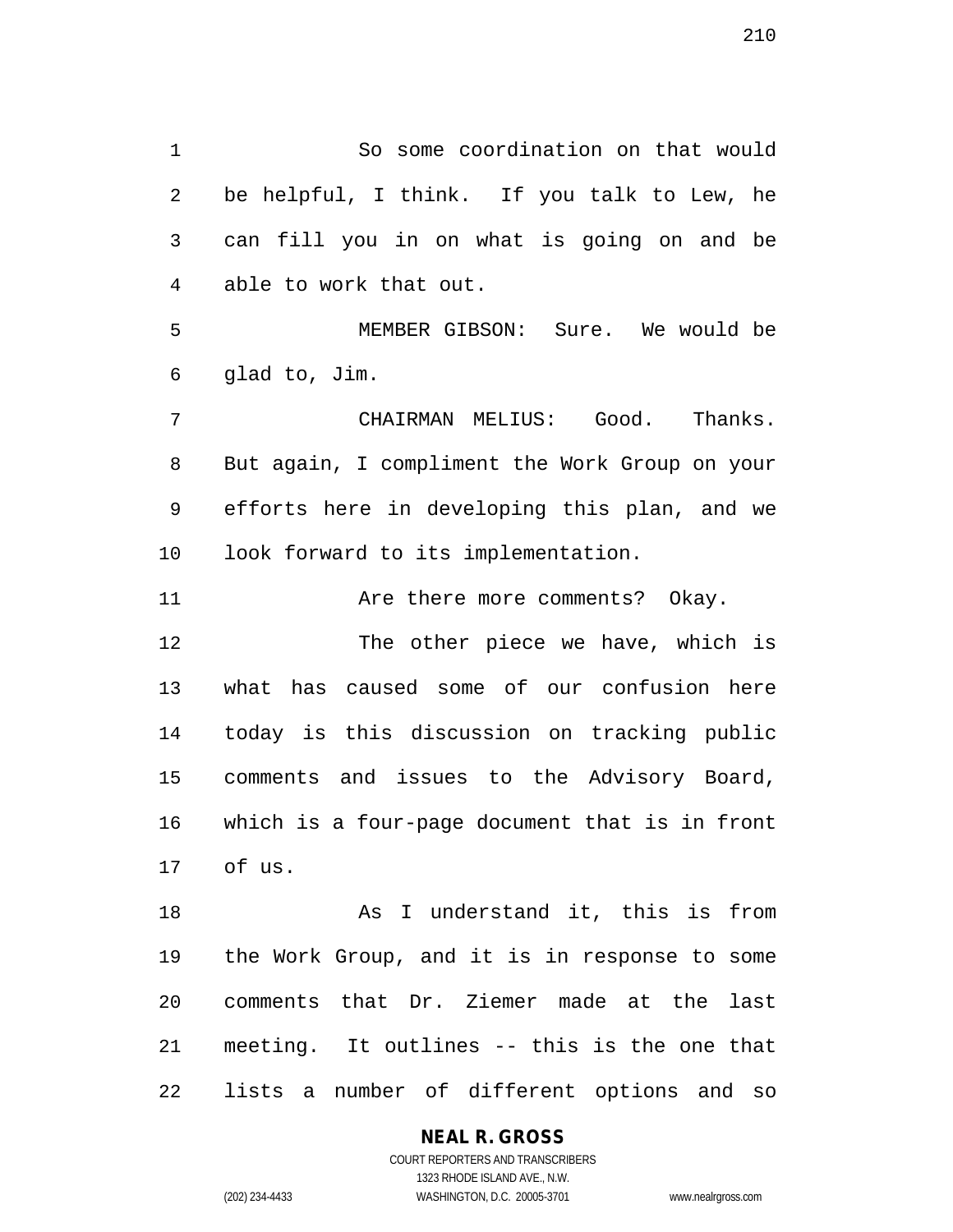forth for doing that. I don't know if people have input on that.

 Mike, do you have anything you want to say?

 MEMBER GIBSON: Well, basically -- and again, I know this is wordy. Dr. Ziemer had made a comment in our New York meeting about that the Work Group might consider looking into public comments and how they are tracked or responded to.

 As we looked at that, we tried to determine -- not only at public meetings, but there are times at Work Group meetings that the workers, the advocates might comment. So we have tried to just -- basically, what I think this breaks down to is we want to be able to track comments, and we are trying to find a way that at public meetings, either Worker Outreach Work Group, SC&A, whoever we designate, would track those comments, but we are not necessarily involved in Work Group meetings.

#### **NEAL R. GROSS**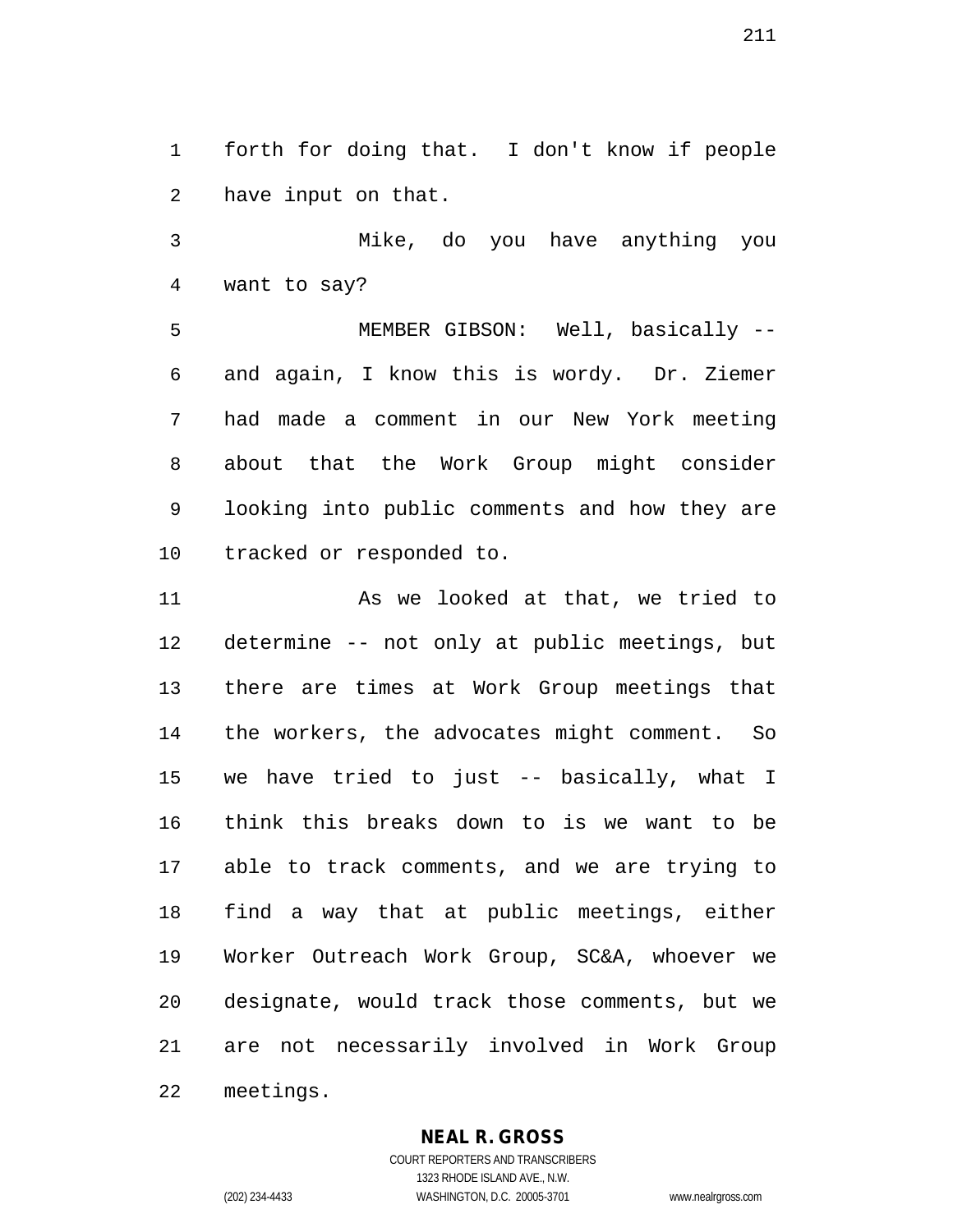So that perhaps the Work Group Chairs could track comments, and we need to find a mechanism to maybe follow them back to this Work Group when appropriate and just find a way to determine whether they are site specific, issue specific, whether they are programmatic-wide, whether it is something that is appropriate for a Work Group to respond to or whether it is something that is appropriate for the full Board to discuss before the comment is responded to, is basically what this is trying to say.

 CHAIRMAN MELIUS: Okay. Any questions?

 MEMBER BEACH: No questions, but I do have a comment. If you look at this document and if you look at the scope, option 1, 2 and 3, basically lays out in very simple language what each of those options are. If you go into the body of the document, it just -- that is where it gets a little wordy, but it gives you how, how the scope is going to be

#### **NEAL R. GROSS**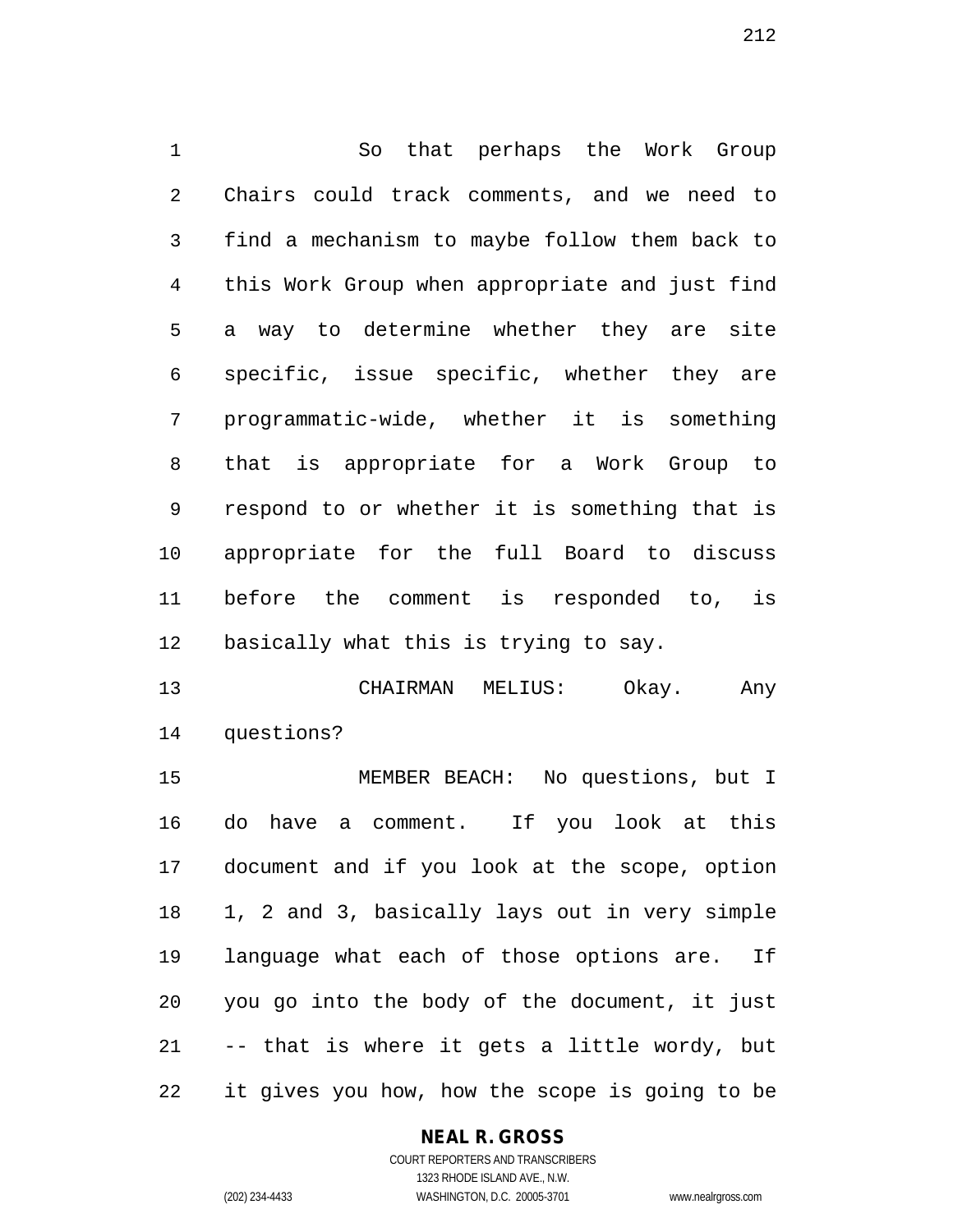accomplished.

 I guess we as a Work Group wanted to give as many options as possible. During NIOSH's presentation, they did talk about a tracking system, and I believe they put -- it is on our memory stick of how they are tracking, and it is something we asked SC&A to maybe look at tracking in that format also. So something to look at.

 MEMBER GRIFFON: I guess I am struggling with to what end? What are we -- I mean, is this task to begin tracking -- I think I understand the different options, although they may not be as clear as you think they are to others. But is it a goal?

 I don't understand why the Work Group would be setting up a tracking system? Are you evaluating whether the current -- whether past comments have been tracked and have been considered by NIOSH or are you proposing to begin tracking? I guess I am not exactly sure what the options are or to what

#### **NEAL R. GROSS**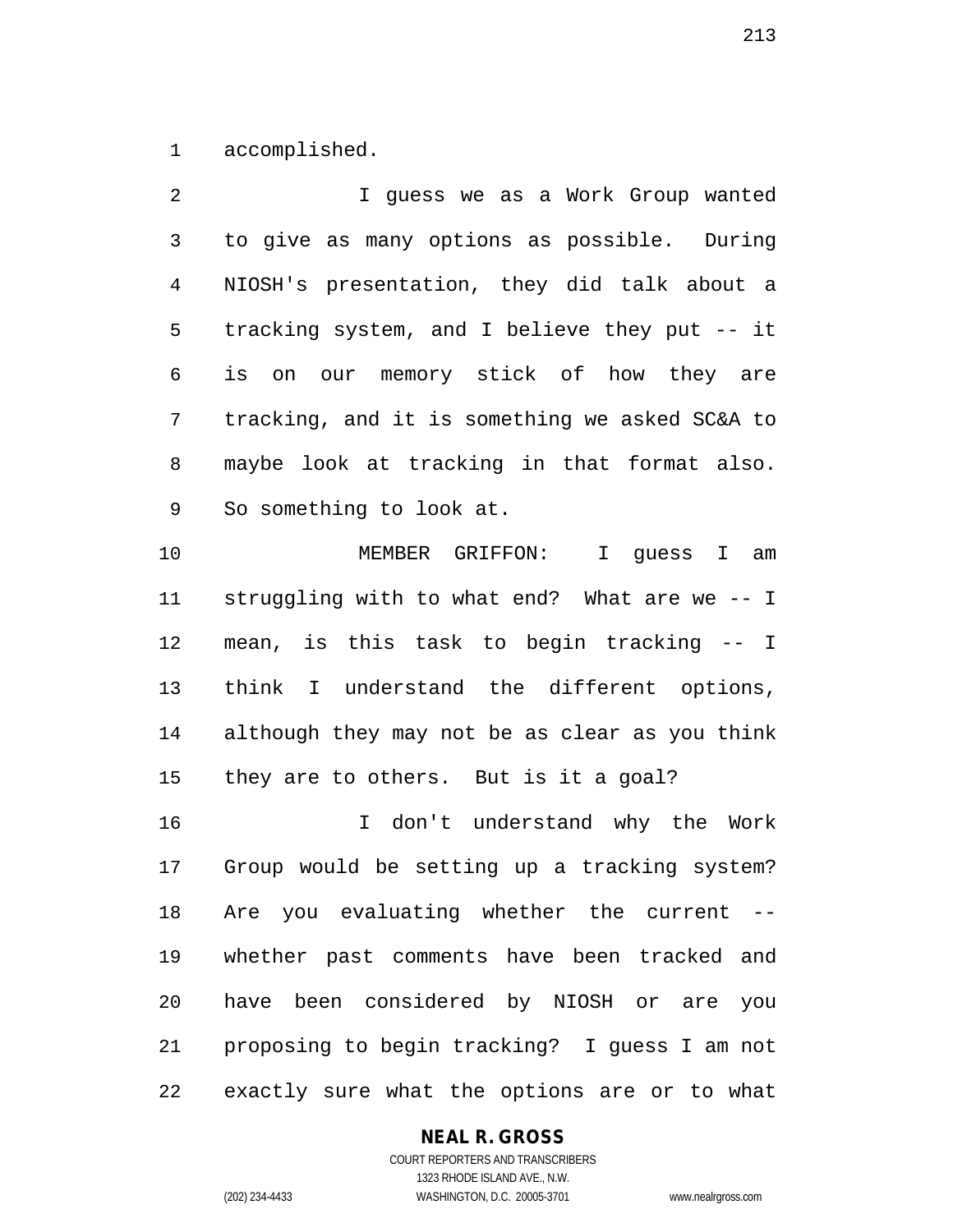end. What are you trying to get at with this proposal?

 MEMBER GIBSON: Mark, I think what we are trying to do is we want to review the current policies and procedures on how the meetings are conducted. We want to take a limited slice in time back at the past to see how that has worked, not go back to day one, but then see how that is working and see if, in the future, that the current policies and procedures and conduct of meetings serves our purpose and gives due diligence to the questions and the responses and the input to the program that the workers give.

 MEMBER GRIFFON: I actually think that makes sense to me. You are talking about a sample retrospectively, and then if you find some concerns or flaws, making recommendations going forward. Is that sort of --

MEMBER GIBSON: Yes.

 MEMBER GRIFFON: I am not sure I see that in option 1, 2, 3 or 4, but I accept

# **NEAL R. GROSS**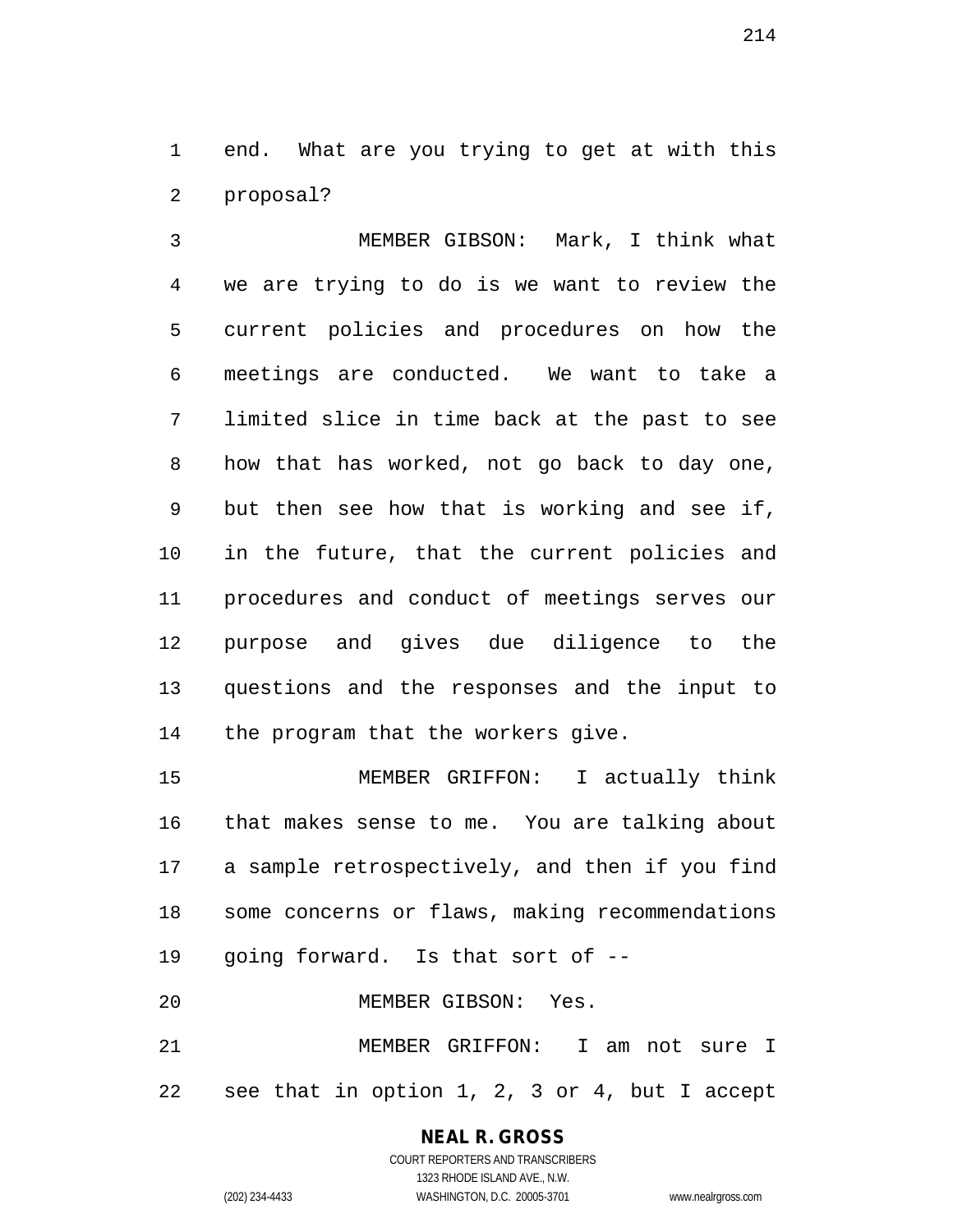that. I think that is not a bad idea.

 CHAIRMAN MELIUS: I think it is in there. It was just, there are other options, and it was a little hard. Actually picked that as option 1, as I understood it. Yes, Kathy DeMers from SC&A. MS. ROBERTSON-DeMERS: I just wanted to kind of clarify. The goal was to kind of be accountable for the comments that the public was making and follow through on

 those comments. What the Working Group tried to present here was various options for various portions of that process that you should consider.

 They range from very minimal to very detailed, and we are looking for guidance from the full Board on how they want it done.

 MR. KATZ: Maybe just recollecting the Work Group meeting, I could shed some more light on this.

 OCAS already has sort of put in place a program to sort of track that they are

# **NEAL R. GROSS**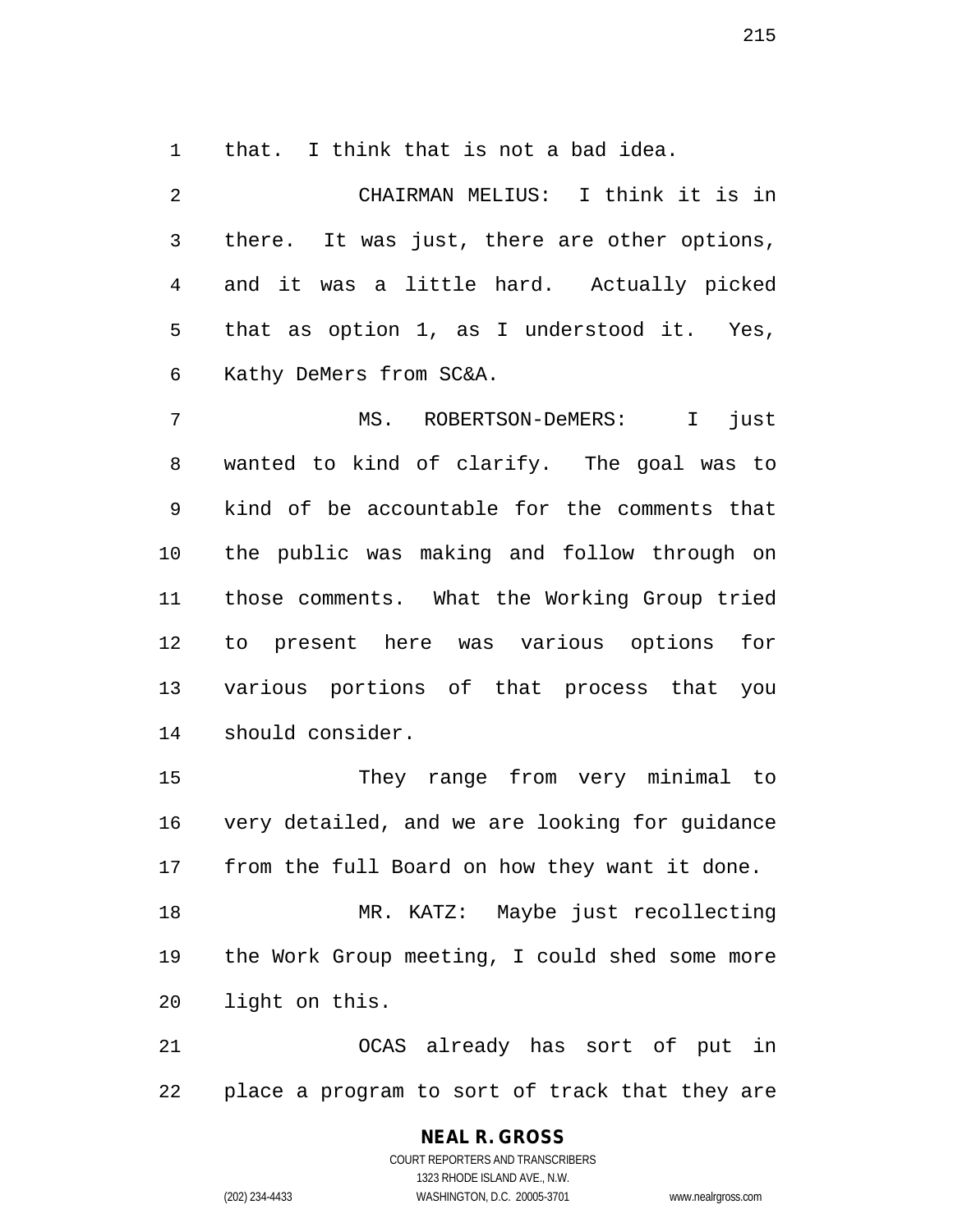responding to comments that sort of they find are in their domain to respond to, whether it is to refer on to DOL or because it is a dose reconstruction issue with a particular dose reconstruction or what have you. So they have set up this tracking system to make sure they are doing their job diligently when it is their issue from a Board meeting.

 So the Work Group liked that model and wanted sort of accountability for the Board's responses to issues that really belong in front of the Board.

 So it wasn't so much to monitor that OCAS is doing its piece correctly, although that model is nice, and certainly they want to look at that, at how OCAS is doing with their responses, but also I think the intent -- and, Mike, correct me if I am wrong, but this is how I sort of understood it all -- was to make sure that the Board itself covered those issues that had been put before it, gave some response to the public.

# **NEAL R. GROSS**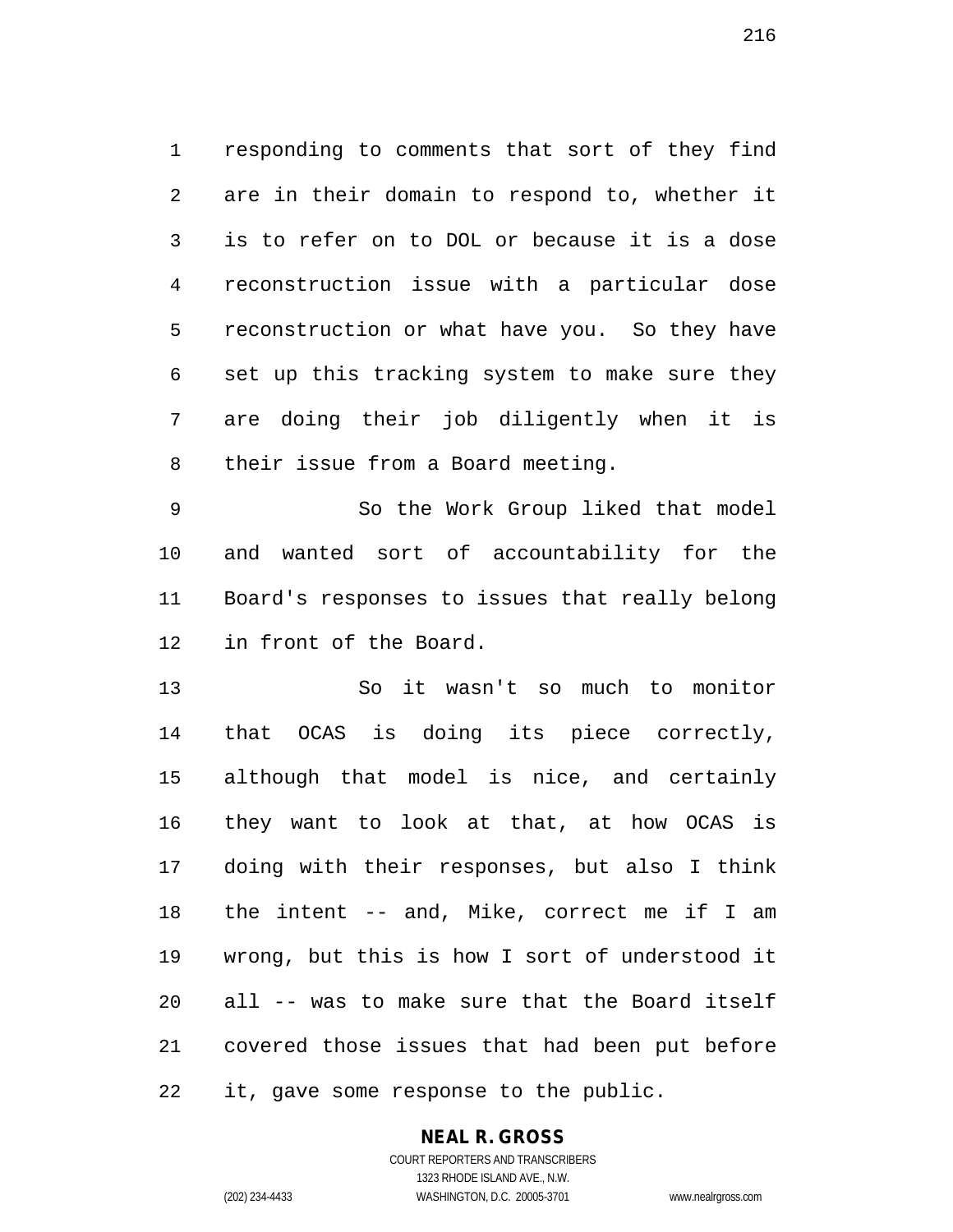MEMBER GRIFFON: I guess I totally misinterpreted it. I thought it was to look at NIOSH's past activities and see if they had actually been following through. Maybe that is part of the --

 MR. KATZ: That is the evaluation, that other stuff that you already dealt with. Mike, so does that do you justice? MEMBER GIBSON: We wanted to make sure the Board fulfills what we believe its responsibility is to the workers, but I think part of our task is also to monitor NIOSH. We don't want to make this a burdensome task that pulls down the Board, the Work Groups and OCAS and everything else, but I do think we have a responsibility to monitor OCAS, how they collect the comments and how they respond to them, too.

 CHAIRMAN MELIUS: Go ahead, Dr. Ziemer.

 MEMBER ZIEMER: I just wanted to comment that, actually, when I brought this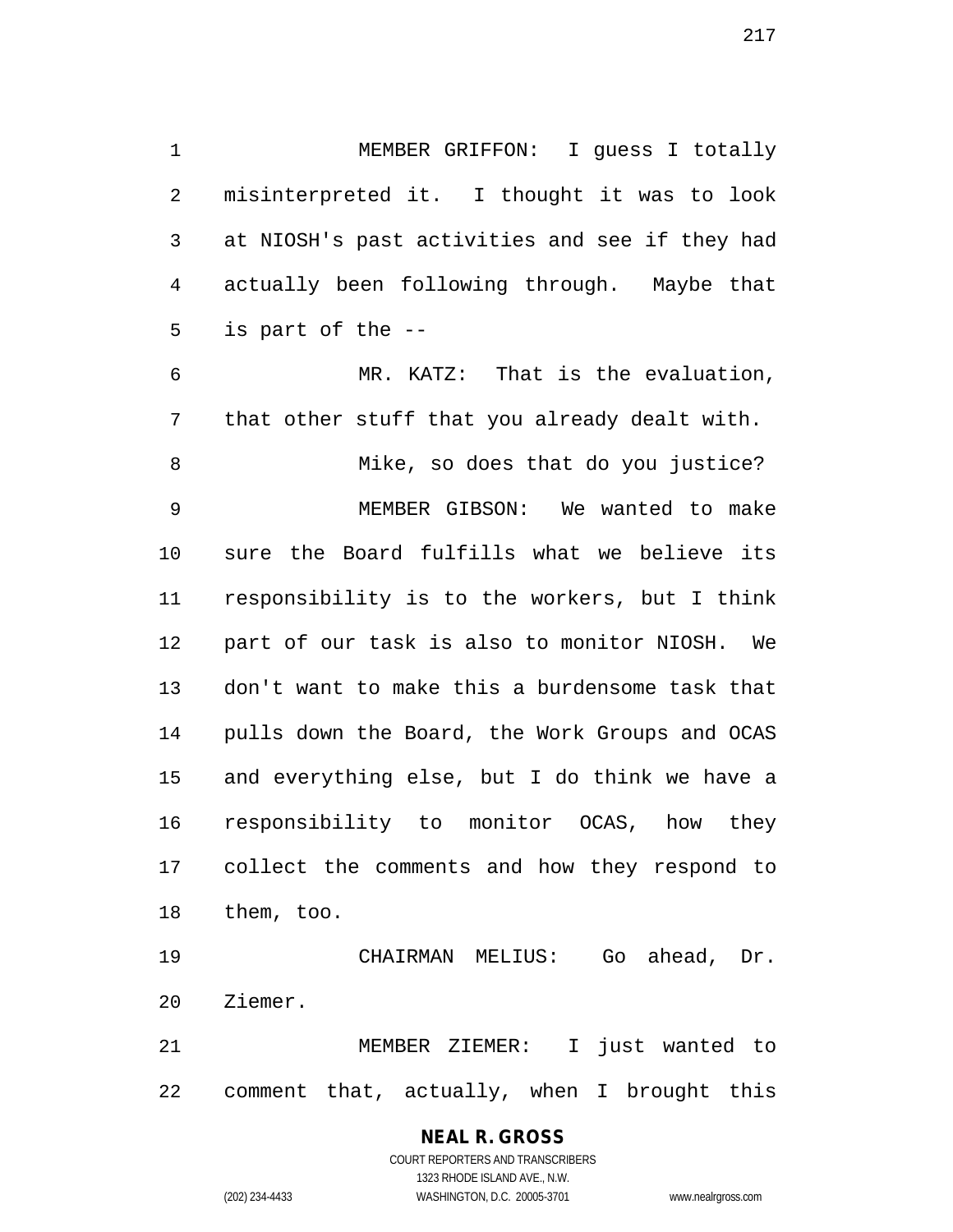issue to the Board last time, I wasn't fully aware that NIOSH was formally tracking any of this, but it had seemed to me important to recognize that there are reoccurring themes that come to this Board from public comment.

 Now we often hear individual cases or information and stories about individual experiences that are very individual specific, and those are handled by staff people, claims people, and so on. But I am talking about the other kinds of things that we hear that have to do with people's experiences with the CATI, as an example.

 We actually in the past have followed up on many of those things, but the concern was that there could be issues that fall through the cracks. We get so many comments, and superimpose that on all the things we cover in the Board meeting, and it is very easy to forget some of those things. The idea was, if we formalize and

said, yes, we are going to keep track of this

### **NEAL R. GROSS**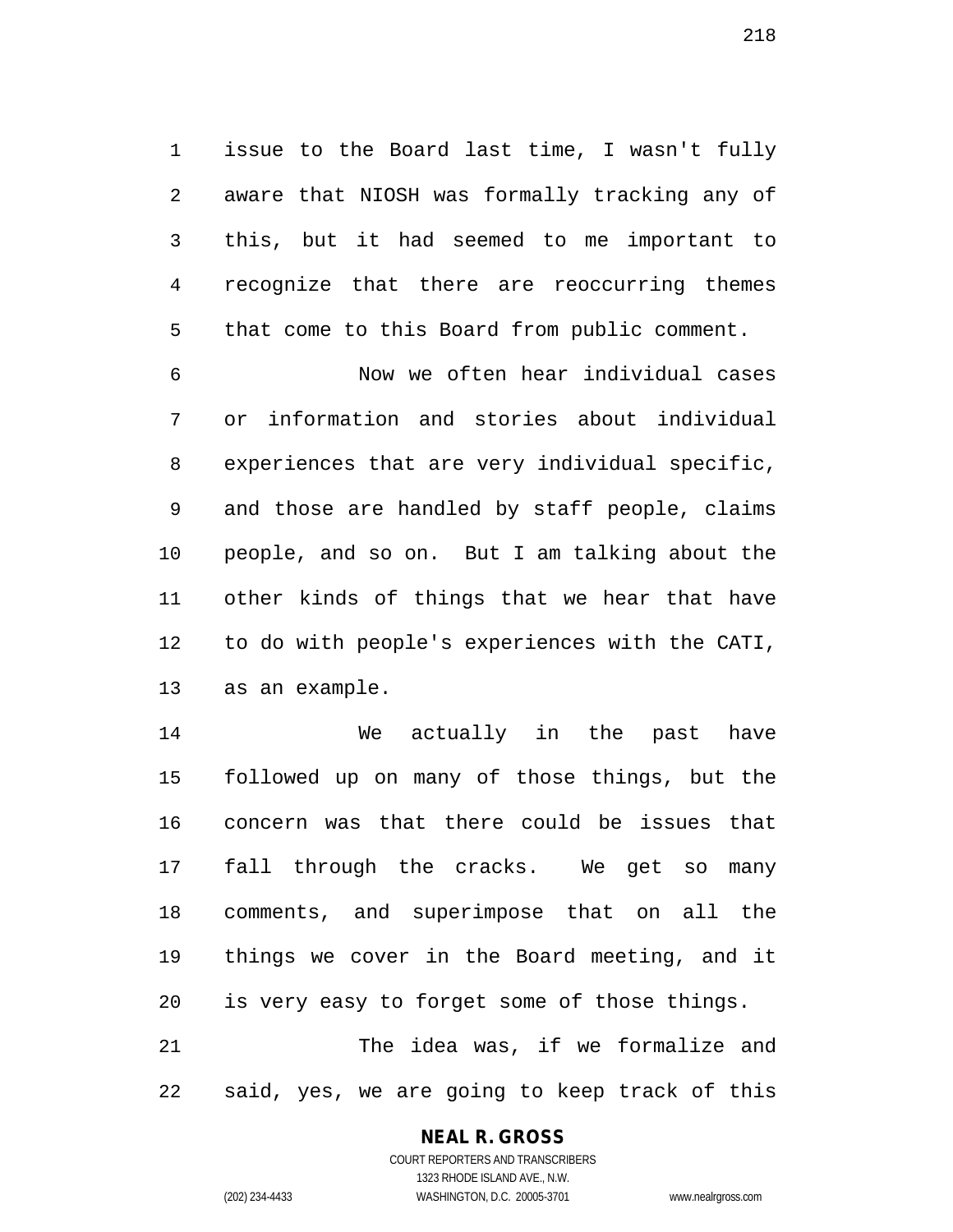information, and if we can categorize it -- they have given some examples. Well, I guess NIOSH gave examples of how they would do it -- but categorize them, and then determine whether or not some follow-up or action should be taken.

 Now there are many that are Work Group specific. For example, in General Steel Industries, I have a whole lot of comments that have come out from the petitioners, and I feel that is something the Work Group has to track in the sense that we are responsible not necessarily to have a matrix, but at least to track what the issues are for the petitioner, and we do that, but we have a lot of people that call in, and we have had some that aren't necessarily petitioners, but they have some concern about something in the program. That was kind of genesis in my mind.

 As was indicated, some of these are issues as to -- they are Board related issues. Now none of our Board related issues

# **NEAL R. GROSS**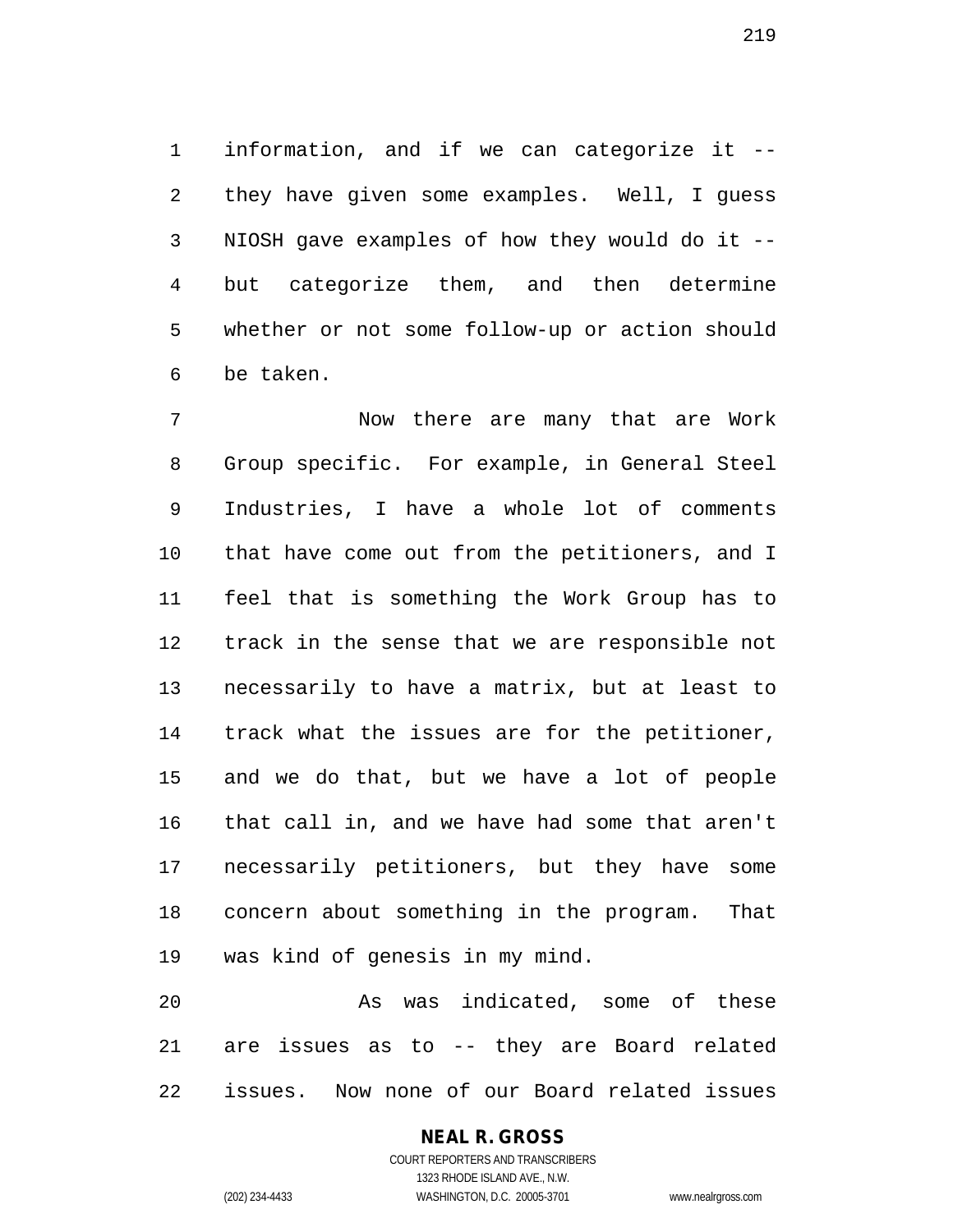are really separate from NIOSH. We don't operate in a vacuum. So there is a lot of overlapping things, and we need to recognize that. From my point of view, if NIOSH tracks it all, that's great, as long as somebody is tracking it.

 CHAIRMAN MELIUS: This may help or it may confuse, but I know I have seen this someplace. But if you go to our memory sticks, under the NIOSH program update, the folder, there are -- I believe this is the list of the issues that they are tracking, the comments they are tracking from, I think, the last two Board meetings, under that.

 I guess what I am a little confused on is what are the criteria for what they track versus what they are not tracking, and what was -- maybe, Stu, you can address that, because I think that -- then I think, if I understand it right, then what the Outreach Work Group is doing is proposing setting up a tracking and follow-up of issues that NIOSH

### **NEAL R. GROSS** COURT REPORTERS AND TRANSCRIBERS

1323 RHODE ISLAND AVE., N.W. (202) 234-4433 WASHINGTON, D.C. 20005-3701 www.nealrgross.com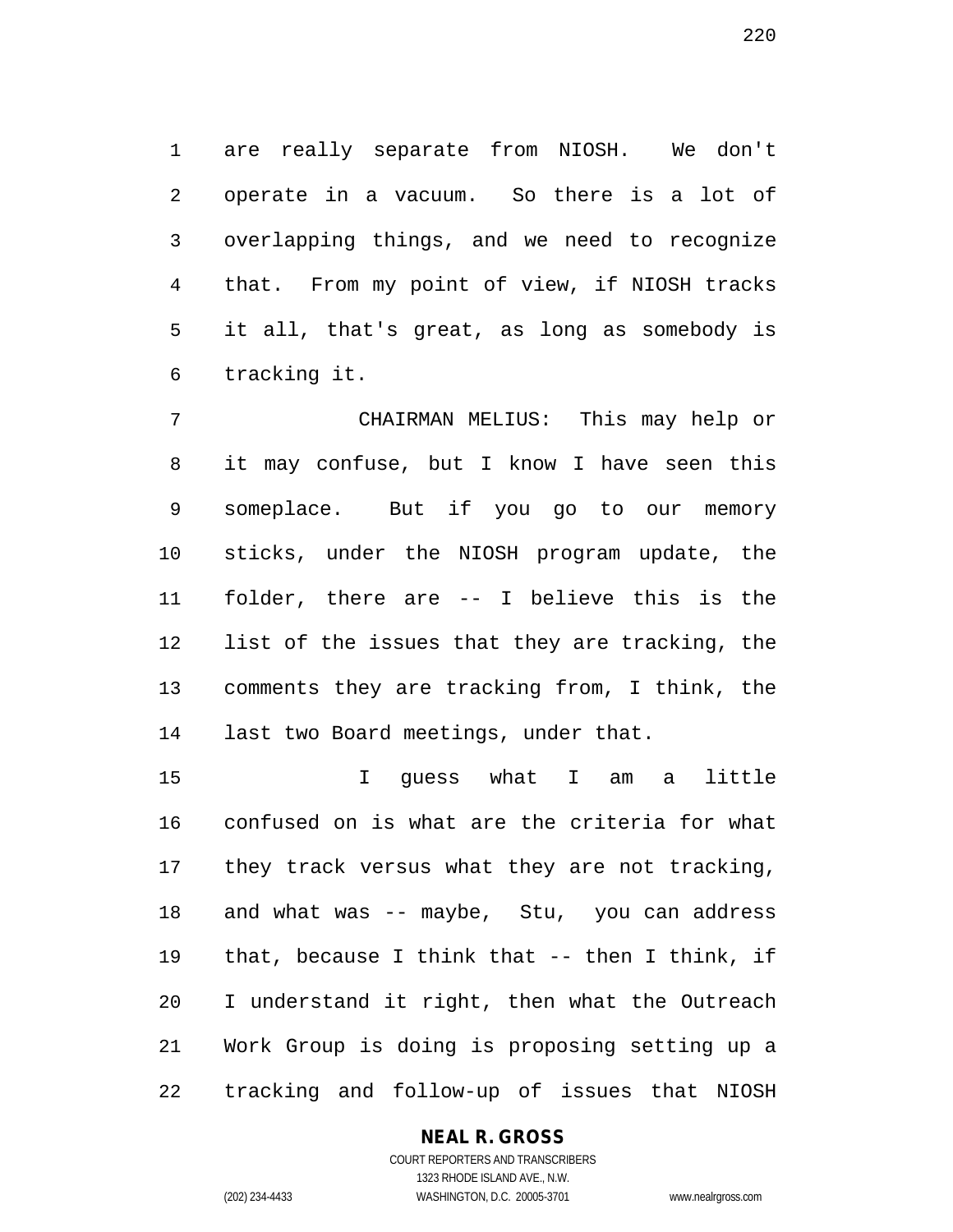isn't tracking, because they are Board issues. So the Board needs a way of keeping track of that and assuring that those are being followed up. Stu?

 MR. HINNEFELD: Well, I want to offer a little information, just so everybody knows this isn't a historical practice that we have been doing all along. It was discussed at the October Board meeting, as I recall, as it would be desirable that we keep track of these comments that are made in public comment in some fashion.

 Following that meeting then, we embarked -- you know, we took the action to do that, and we did it just for the previous meeting, because those transcripts were available. We started right after the October meeting. The transcripts for the July meeting were available, and we reviewed those transcripts to record the comments.

 We had our Worker Outreach contractor do this task. I believe our

# **NEAL R. GROSS**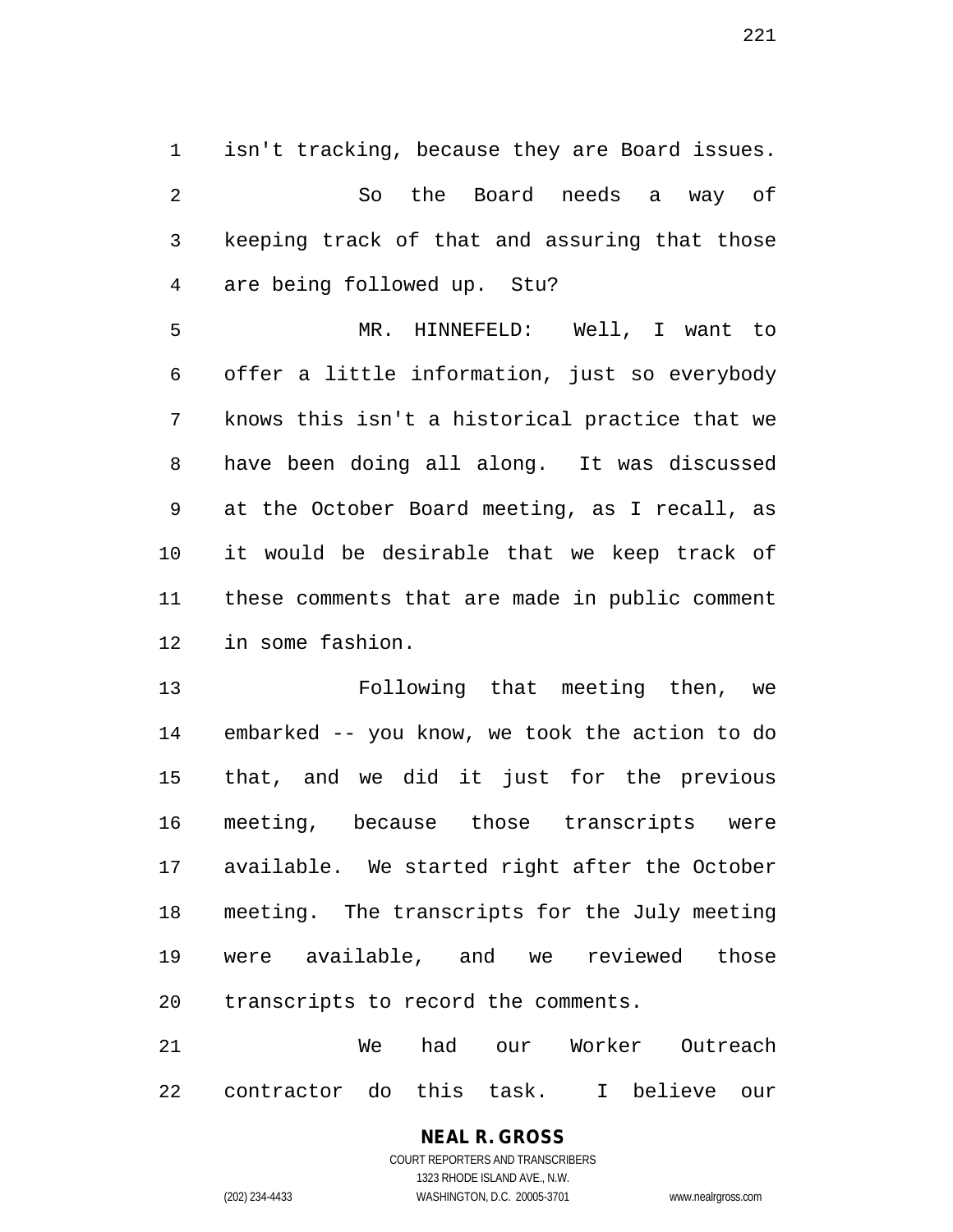instruction to them was to record the comments that were a response -- that were essentially respondable to.

 You know, there are a number of public comments, there is really nothing to respond to. People recount their history and the difficulties they have encountered in the history, but there is not really a lot to respond to those. I believe we asked our contractor to record the comments that it was possible to respond to.

 This was sort of a pilot thing, just to get started. We have not finalized anything. We have not written -- I believe we just gave the contractor verbal instructions 16 from their contract's technical monitor.

 So there is nothing really formalized about what we had proposed to do. I think we can, in fact, provide responses for things that reflect our activities, to the extent we can.

I don't want to be presumptuous in

**NEAL R. GROSS** COURT REPORTERS AND TRANSCRIBERS

1323 RHODE ISLAND AVE., N.W.

(202) 234-4433 WASHINGTON, D.C. 20005-3701 www.nealrgross.com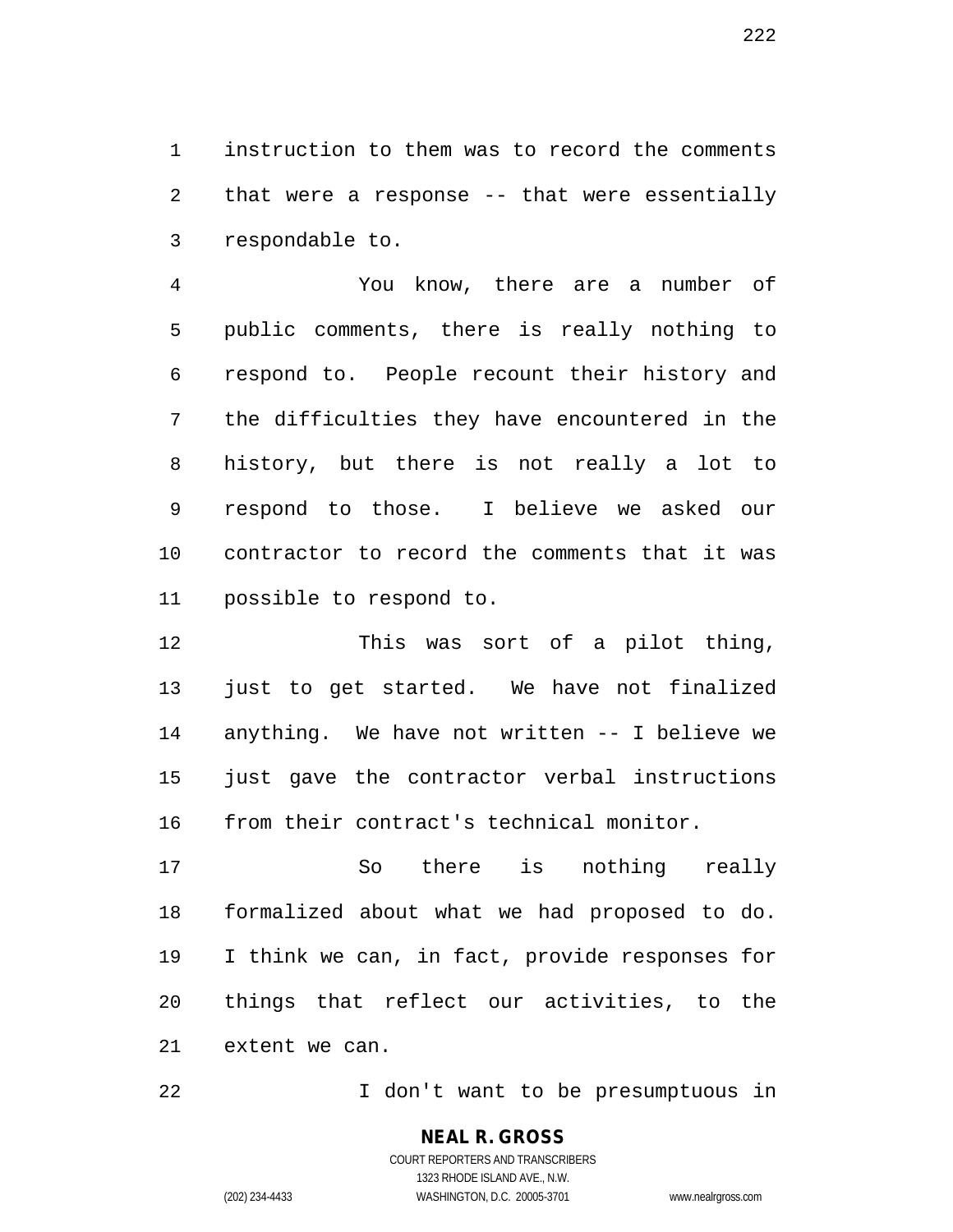making an assignment even to myself, though, for these comments that we would really consider essentially in the domain of the Board, since these are public comments made to the Board. By doing it, by going ahead and writing some responses, it provides some timeliness that wouldn't be there if it were sort of a Board deliberated thing, because we could -- once we had compiled them, we could assign and start working on it.

 This is embryonic here. We just started this, and we have not really done much of anything on how to proceed yet.

 CHAIRMAN MELIUS: I would just add to that that there are also, I can imagine, comments that need to be followed up by both NIOSH and the Board. If someone reports on some particular circumstance or something about a particular site, obviously, NIOSH is going to be -- it is relevant to NIOSH's work on that site. It is also relevant to the Board and SC&A's review of that site. So it

### **NEAL R. GROSS**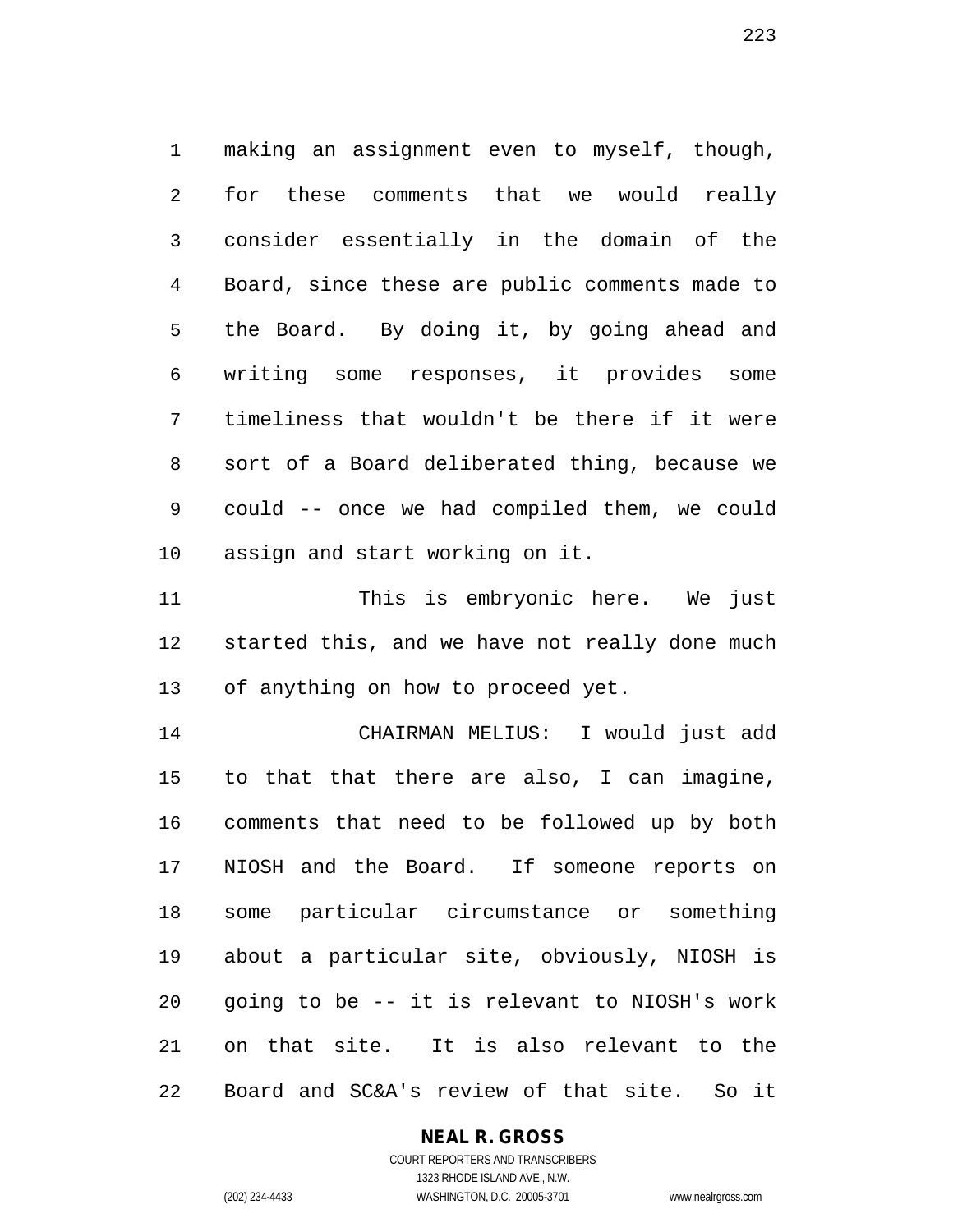ought to be tracked by both, and I think at least communicated to both, obviously. So, therefore, a tracking system for either is appropriate. Josie?

 MEMBER BEACH: I would like to propose -- this was actually brought up at the last Board meeting for our Work Group to bring these recommendations to the Board so that the Board could decide how they wanted to track public comment.

 So that is what we did here. What I would like to recommend, if Mike is in agreement and the Work Group, is -- I know SC&A took comments during all the public meetings, this meeting -- if we could get together as a Work Group and put those into a tracking system and present it to the Board at the May meeting to give you an idea of how it would look from the Work Group, if that would be --

 CHAIRMAN MELIUS: I think that would be fine, and also some coordination with

# **NEAL R. GROSS**

COURT REPORTERS AND TRANSCRIBERS 1323 RHODE ISLAND AVE., N.W. (202) 234-4433 WASHINGTON, D.C. 20005-3701 www.nealrgross.com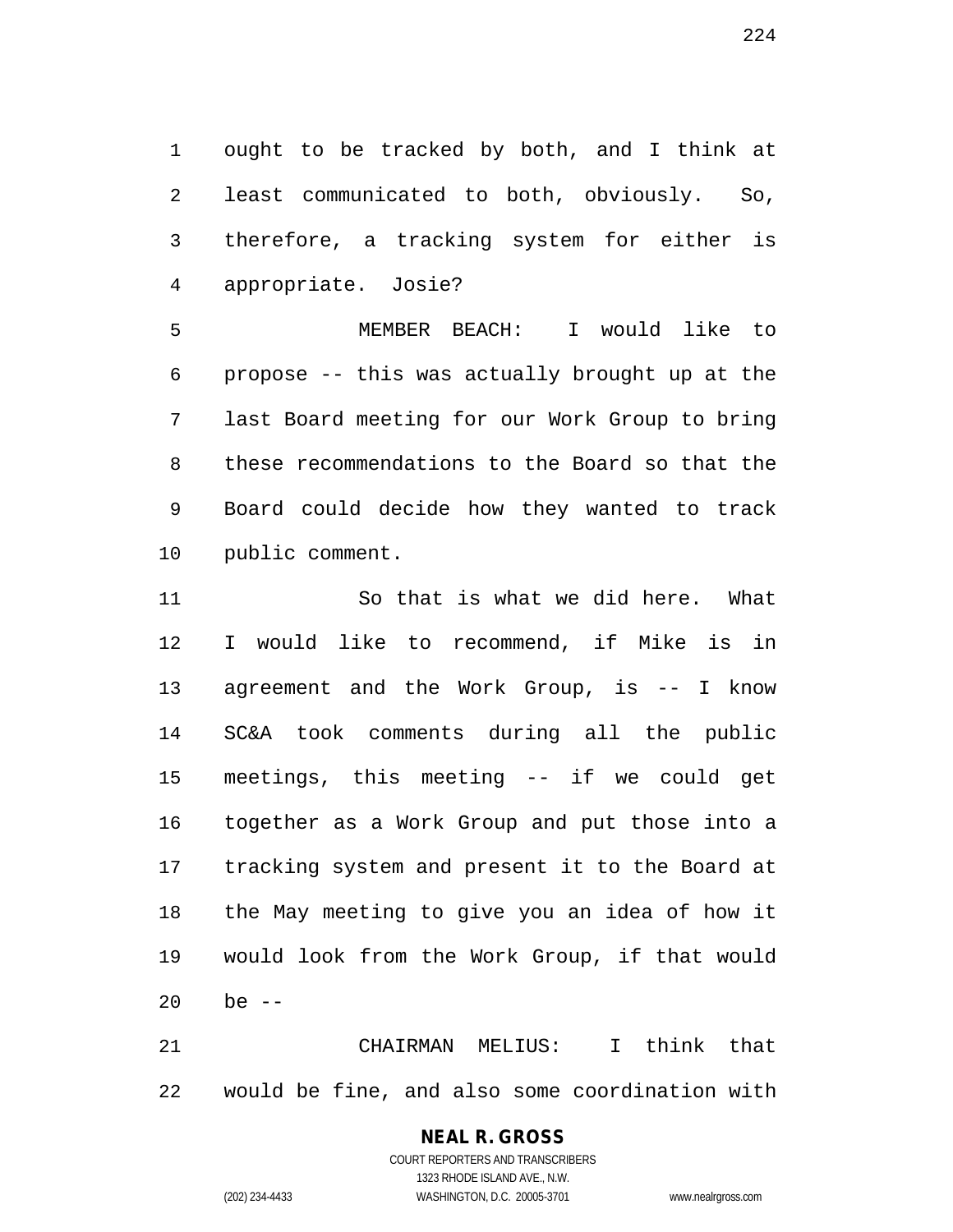NIOSH on that. So if we are going to do this, let's make sure we have some coordination and understand what each party is doing.

 I would add, if my memory is correct, that once upon a time a long time ago, ORAU was tasked to do this also, and somehow that got stopped. So we are starting again.

 MEMBER GIBSON: Jim, again this is -- as we started out this discussion, these are just our first baby steps. We may be a little overarching right now, but just, let's take a little time and see how it works, and we can always modify what we are doing. We just want to make sure that, again, worker comments are given due diligence, and their input is looked at in the program in the right perspective when appropriate.

 CHAIRMAN MELIUS: I think we understand. I think it is helpful to have sort of a big framework for it, which is what you have done. So it is broad. I think, at

> **NEAL R. GROSS** COURT REPORTERS AND TRANSCRIBERS

1323 RHODE ISLAND AVE., N.W. (202) 234-4433 WASHINGTON, D.C. 20005-3701 www.nealrgross.com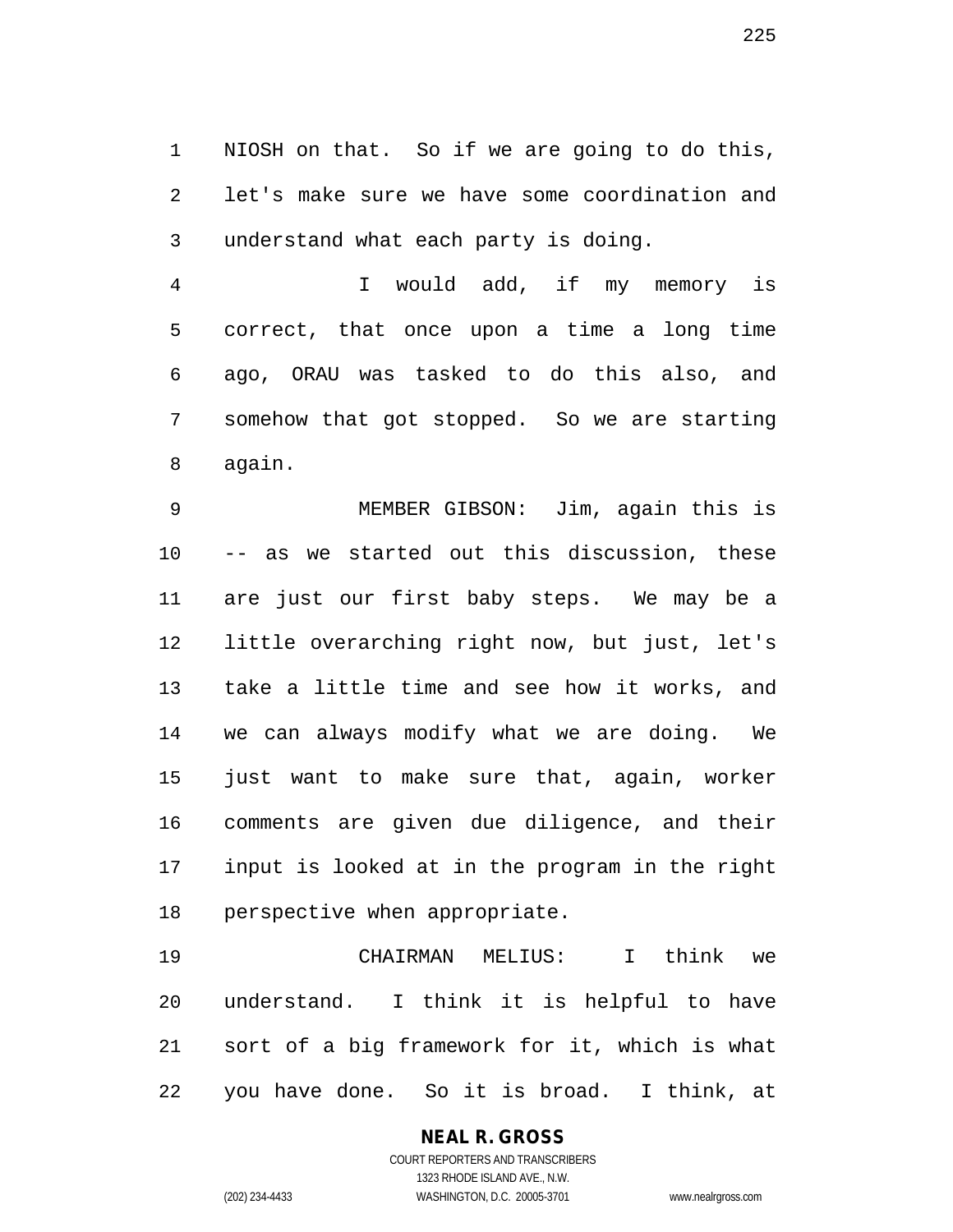the same time, the implementation is implemented in steps, and that is what you are proposing. I think that is helpful.

 Kathy, did you want to say something?

 MS. ROBERTSON-DeMERS: I just wanted to say something that might clarify something. We gave you a presentation on the implementation plan, and then you have a copy of the full implementation plan that we talked about earlier.

 That implementation plan is for evaluating NIOSH worker outreach activities. The options that are presented for data- tracking are for Board comments that are received.

 CHAIRMAN MELIUS: We understand that, but I think that on the worker outreach part, I think, now that we understand this better, all of us, that we need to read this over. I would like to put this -- a report from this Work Group in an update, and maybe

### **NEAL R. GROSS** COURT REPORTERS AND TRANSCRIBERS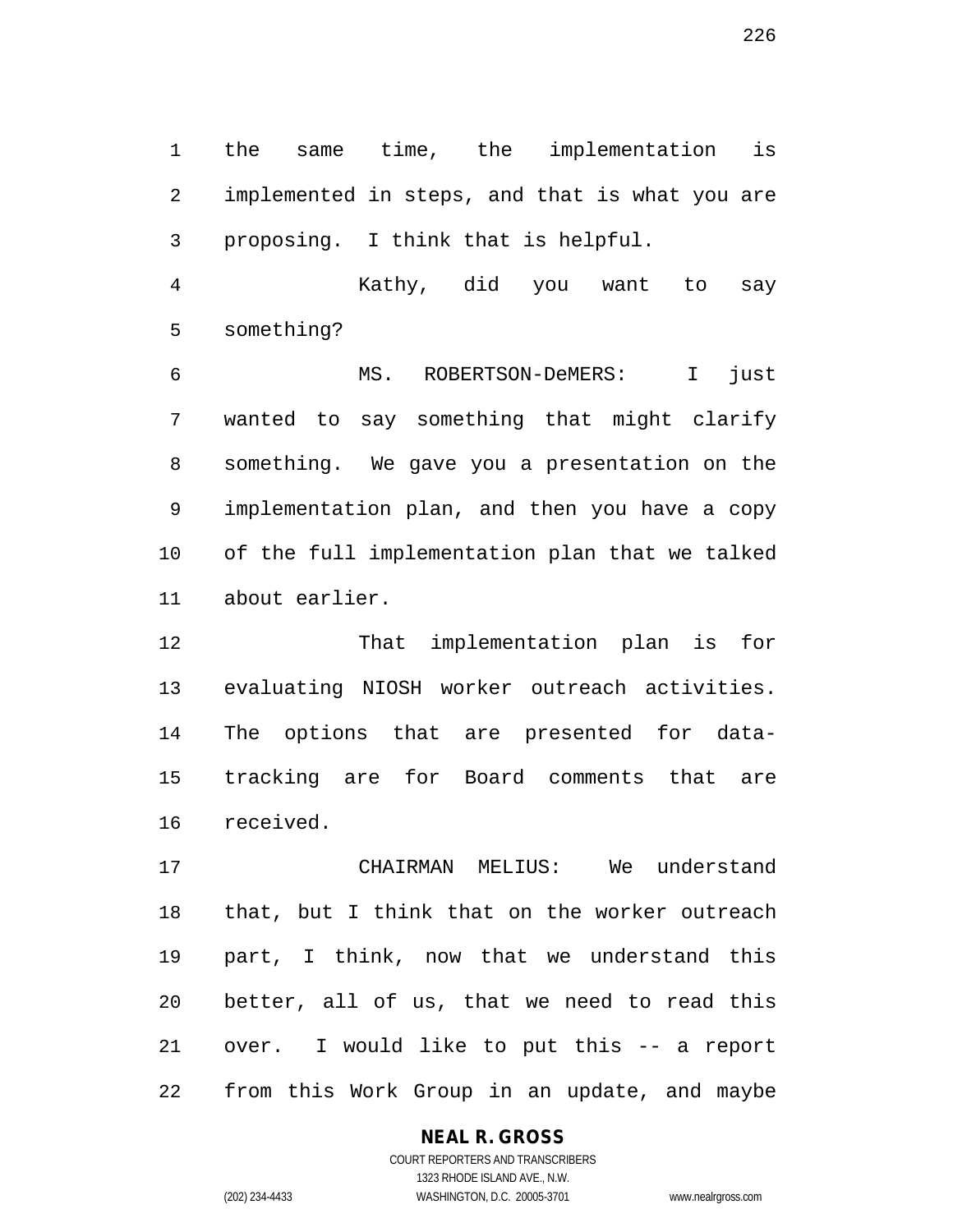we can reach some decisions, give some advice to the Work Group at our next Board call, which would be at the end of March. Meanwhile, I think we should go ahead with what Mike proposed on the public comment follow-up. Is that satisfactory with everybody? Okay. Thank the Work Group for their

work on this.

 You have an item here: managing conflicts on tasking and TBDs and PERs.

 MR. KATZ: I do have that, and I can go into that, although it is not pressing right now, and I am just worried about your time.

 CHAIRMAN MELIUS: I am worried also.

 MR. KATZ: I could address that at the teleconference.

 CHAIRMAN MELIUS: Okay. That would be fine.

I think let's do additional --

**NEAL R. GROSS** COURT REPORTERS AND TRANSCRIBERS

1323 RHODE ISLAND AVE., N.W.

(202) 234-4433 WASHINGTON, D.C. 20005-3701 www.nealrgross.com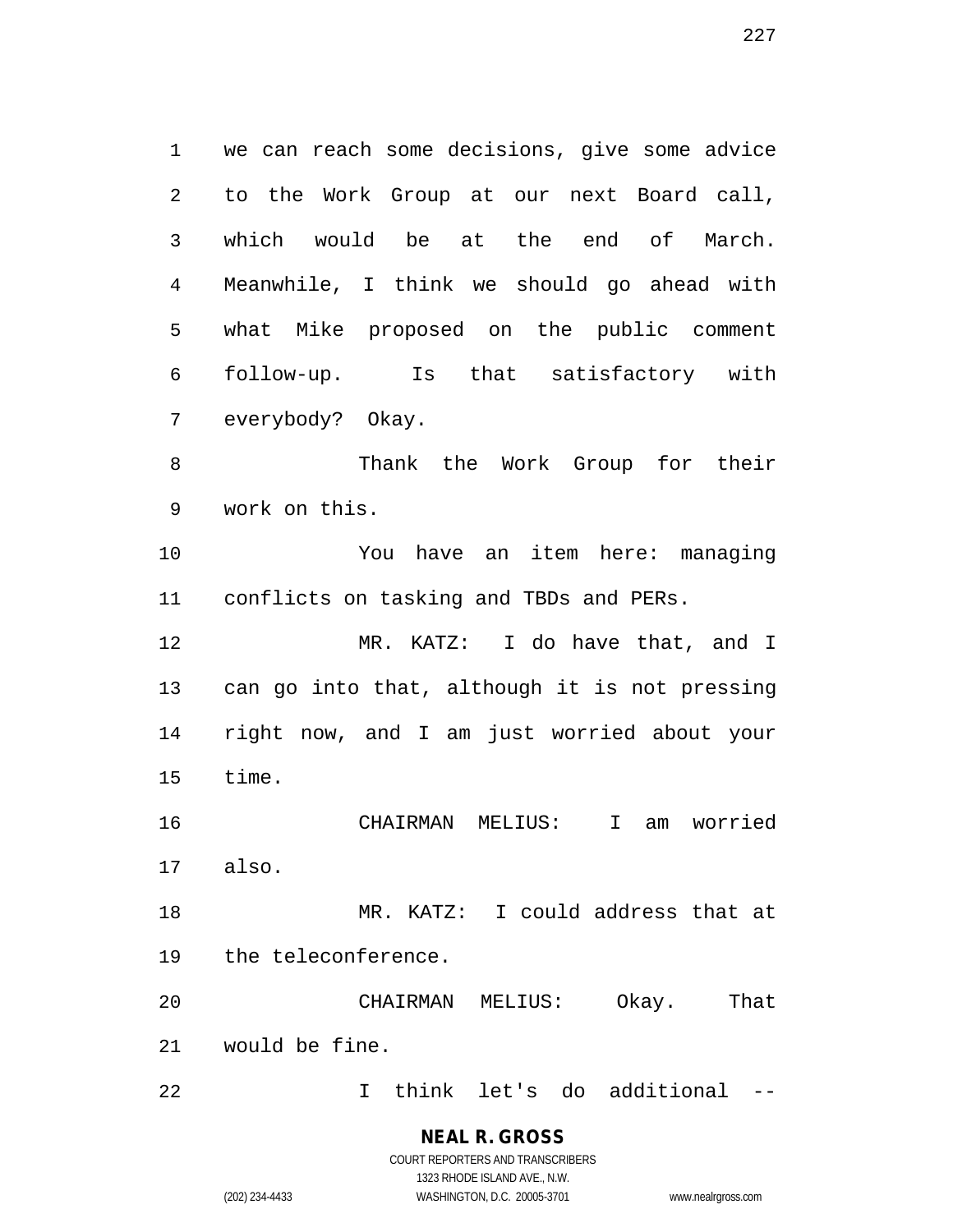well, let me ask the Board, would people like to take a 15 minute break? (A chorus of yes.) CHAIRMAN MELIUS: Yes. We will take a 15-minute break. (Whereupon, the above-entitled matter went off the record at 3:15 p.m. and resumed at 3:33 p.m.) CHAIRMAN MELIUS: Okay, Ted, you want to check the lines? MR. KATZ: Yes. Dr. Richardson and Mr. Gibson, are you with us? MEMBER GIBSON: Yes, I am here, Ted. MR. KATZ: David? (No response.) CHAIRMAN MELIUS: It is very late there. We have five items left. We have SC&A tasking to do and some issues relative to that. Following that, we have some Work Group  $21 - -$ MEMBER RICHARDSON: Just for the

> **NEAL R. GROSS** COURT REPORTERS AND TRANSCRIBERS

> > 1323 RHODE ISLAND AVE., N.W.

(202) 234-4433 WASHINGTON, D.C. 20005-3701 www.nealrgross.com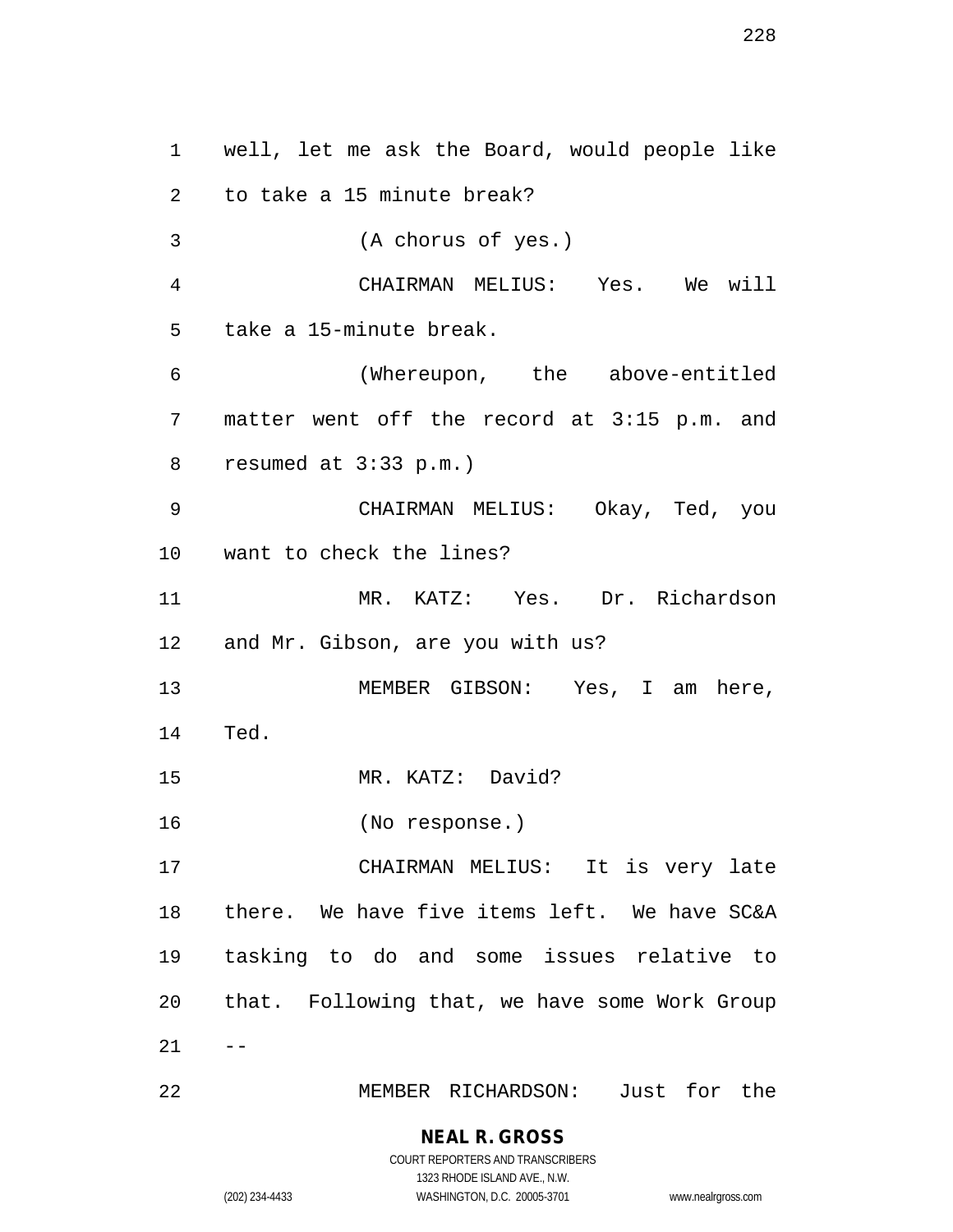record, I am here. I'm sorry. couldn't get the mute off.

 CHAIRMAN MELIUS: Okay. Both you and Mike have been very good. We understand it is not easy.

 Work Group assignments, volunteering, and then we have the letters to approve. We have some letters, correspondence kinds of issues to respond to. Finally, we have to do some meeting scheduling.

 So we will start with SC&A. So, John, if you want to come to the microphone and sort of give us an update. John, I think, provided to us -- I don't believe it was on the memory sticks, but it was through an email, a document that was his sort of status report, I guess you would call it, material for consideration by the Board at the meeting. DR. MAURO: I sent out two packages, not expecting it to be anything formal but just for the information of the Board and, certainly, the new Members of the

### **NEAL R. GROSS**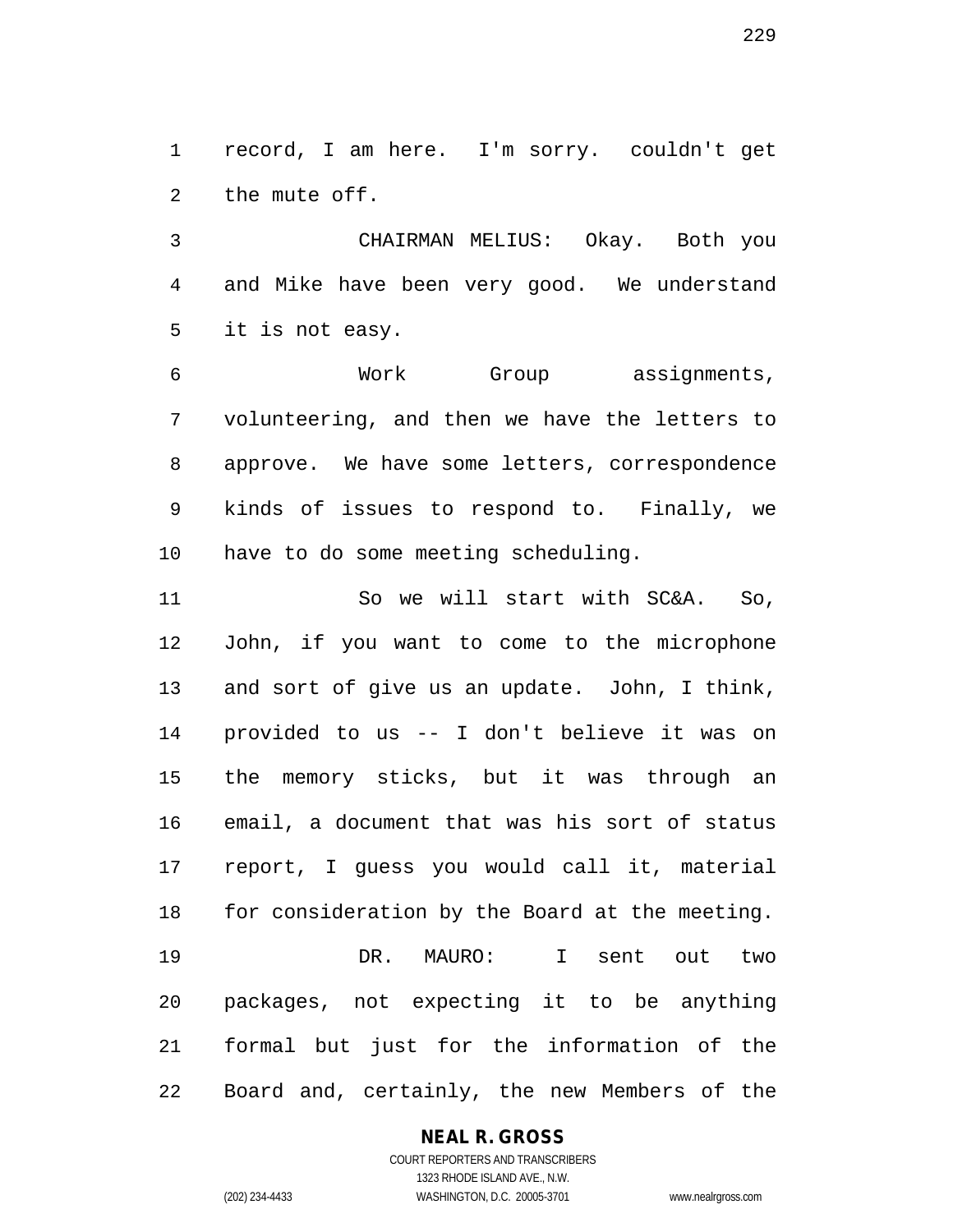Board.

 Two packages went out. One is a complete listing of everything that we have done or are actively doing on this contract since 2003. Basically, so it is almost a laundry list. In that same package, the items that are still active where we have been tasked and we are doing things, and we are billing time, I put down an estimate of what I believe it is going to cost to finish up the work that we have been tasked to date, so that everyone has a sense of the amount of resources that have effectively been committed and how much is basically available to the Board.

 So it sort of sets the stage of, okay, here is the work that is ongoing, this is what was completed and done, and here is the work that currently is ongoing and it will require this much resources to finish, which effectively puts you in a good position to judge, to know, okay, we have this much

# **NEAL R. GROSS**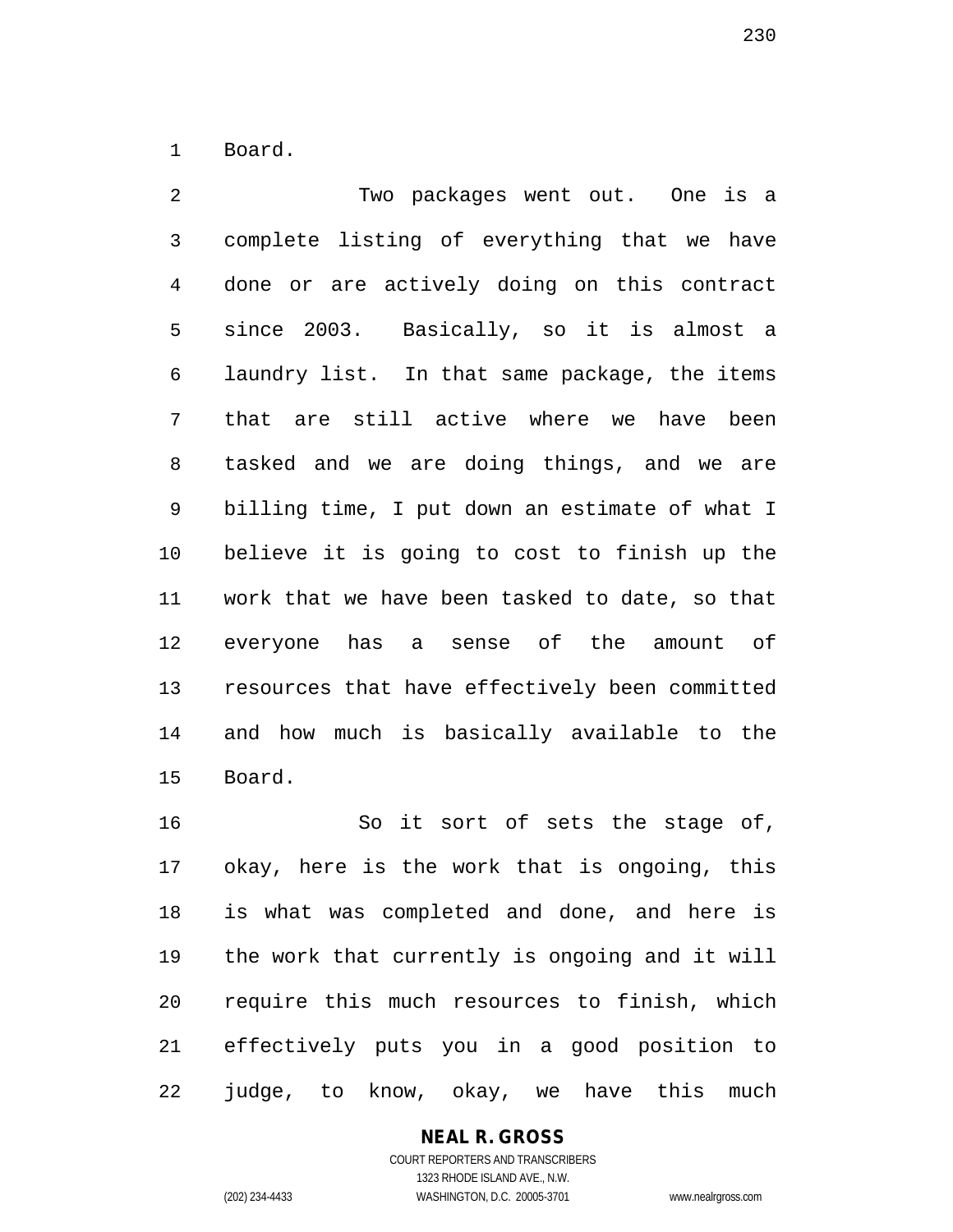resources available to us to task SC&A as we see fit.

 The other package is a listing of all of the Site Profiles, PERs, that we have not yet reviewed. In effect, it is a menu, and what they cost. If you want us to review this one, it will be this much.

8 So in effect, I am trying to put you in a position to help judge where you would like us to be tasked.

 Now it does not include anything related to SECs. The SEC issues emerge from these meetings. So in effect, what this is, is a listing of, basically, Site Profiles that you may or may not want to task us with and how much they would cost.

 So, basically, I am trying to put in front of you the information you might need to task us, which is over and above any tasking that might emerge as a result of the SEC discussions.

I guess that is it. Now we could

**NEAL R. GROSS**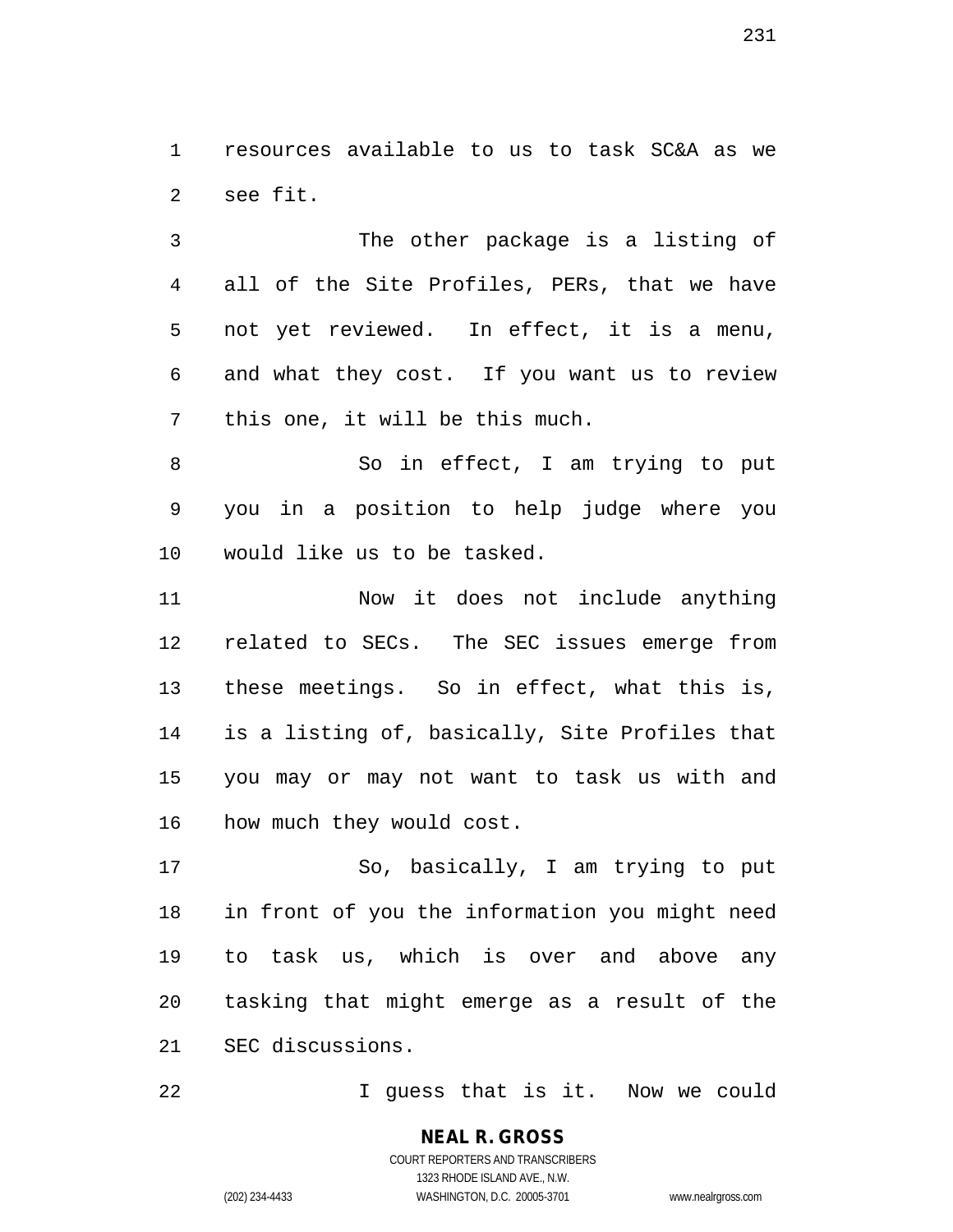go through it. I could put it up on the screen or -- I don't know really where to go from here.

 CHAIRMAN MELIUS: I think we would like to not go through it in great detail. We have had it, but I think we need to have enough understanding to be able to make assignments.

 We traditionally make assignments sort of incrementally from meeting to meeting, because the information changes and so forth, and it changed over this particular meeting.

 I would also add that there are things that -- there are also changes that SC&A has been assigned to do Site Profile reviews, but there are some Site Profiles that 17 there are not Work Groups formed for yet.

18 DR. MAURO: That is true.

 CHAIRMAN MELIUS: And once we form the Work Group, then there's costs associated with the SC&A contract for the resolution

process.

# **NEAL R. GROSS**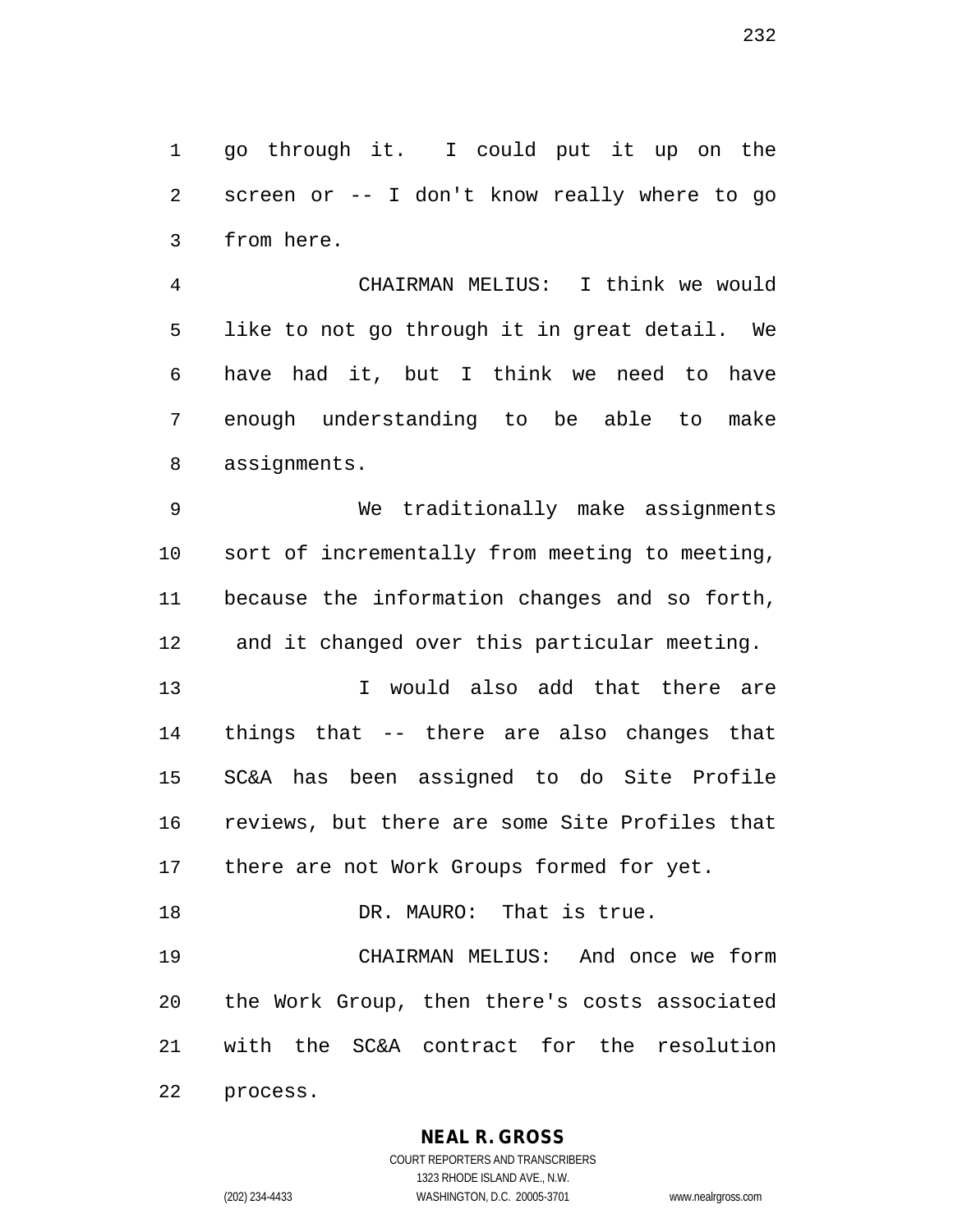DR. MAURO: You make a very important point. In the table where I list the things that have been completed and how much resources to that -- well, have not been used, there are many Site Profile reviews that we have completed over the last five years that have no Work Group, and in the table I put zero dollars there, because we have not yet been tasked. There is no Work Group, and we have not been tasked to do anything with that Work Group.

 So I am not assuming there will be money, because we may never get to that. So the dollars that are in there that I am saying are sort of committed, these are really committed. They are not anticipating that maybe someday a Work Group will form to look at Weldon Spring or to look at X-10 or K-25. These are all Site Profiles that we have completed, but there really is no active Work Group. So I did not put any dollars in.

22 1f I did that, if I were to assume

## **NEAL R. GROSS**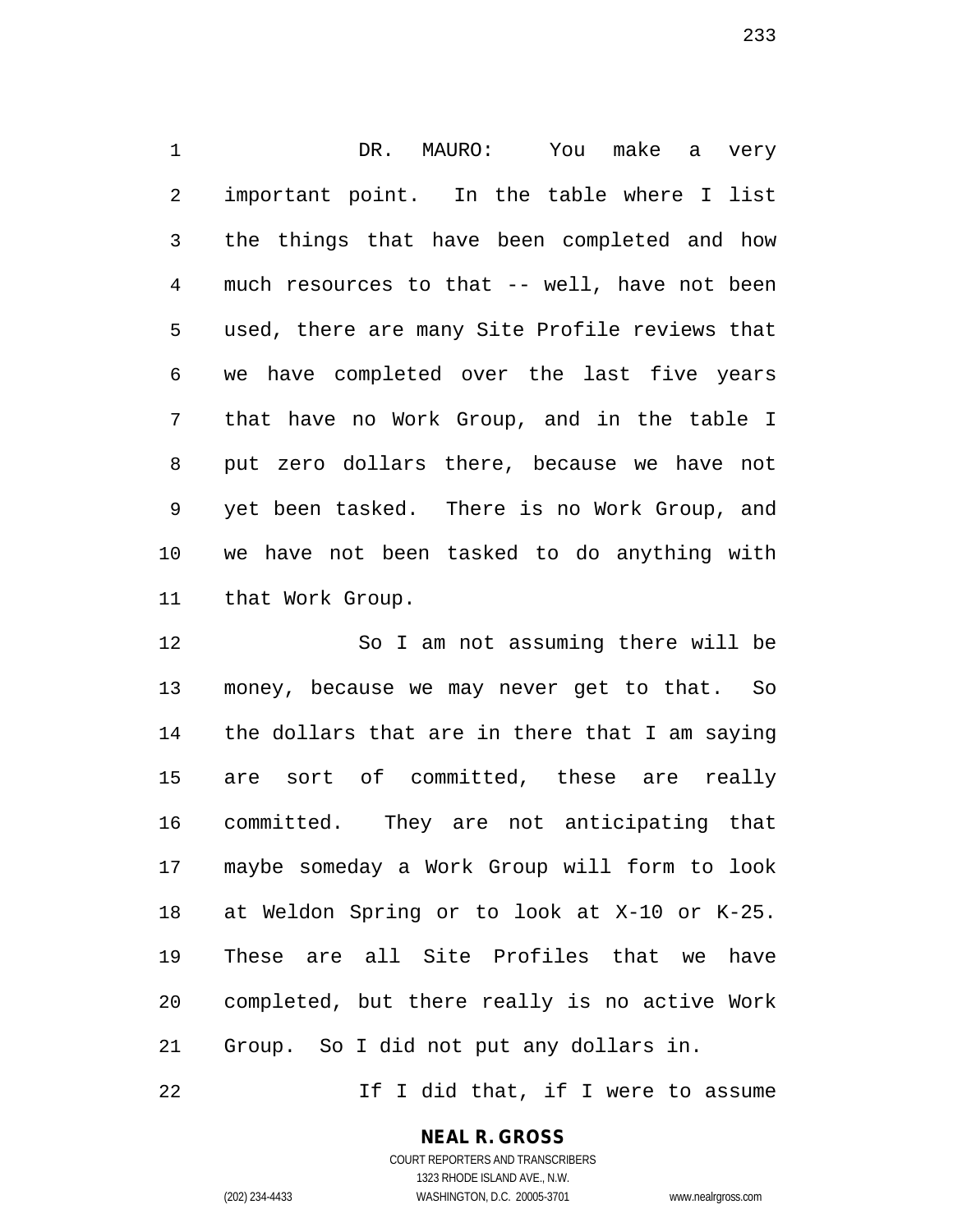that there would be a Work Group opened on every single one of these that are Site Profiles that we have already performed, I would say that we would probably be very close to have already have committed all the dollars available to SC&A.

 CHAIRMAN MELIUS: So, John, do you want to -- I don't know if you have slides ready or what, just as a way of putting these up in front of people. I am not sure that everybody has them in front of them.

 DR. MAURO: We have a stick here with that on it. I am trying to track it down.

 MR. KATZ: While John is getting ready, let me just check on the line. Chris Cox, are you on this line, by any chance? Oh, okay, no need. I am just getting a signal from the audience. Thank you.

 CHAIRMAN MELIUS: While they are working on that, I will address two other -- bring up two other things that I think we have

### **NEAL R. GROSS** COURT REPORTERS AND TRANSCRIBERS

1323 RHODE ISLAND AVE., N.W. (202) 234-4433 WASHINGTON, D.C. 20005-3701 www.nealrgross.com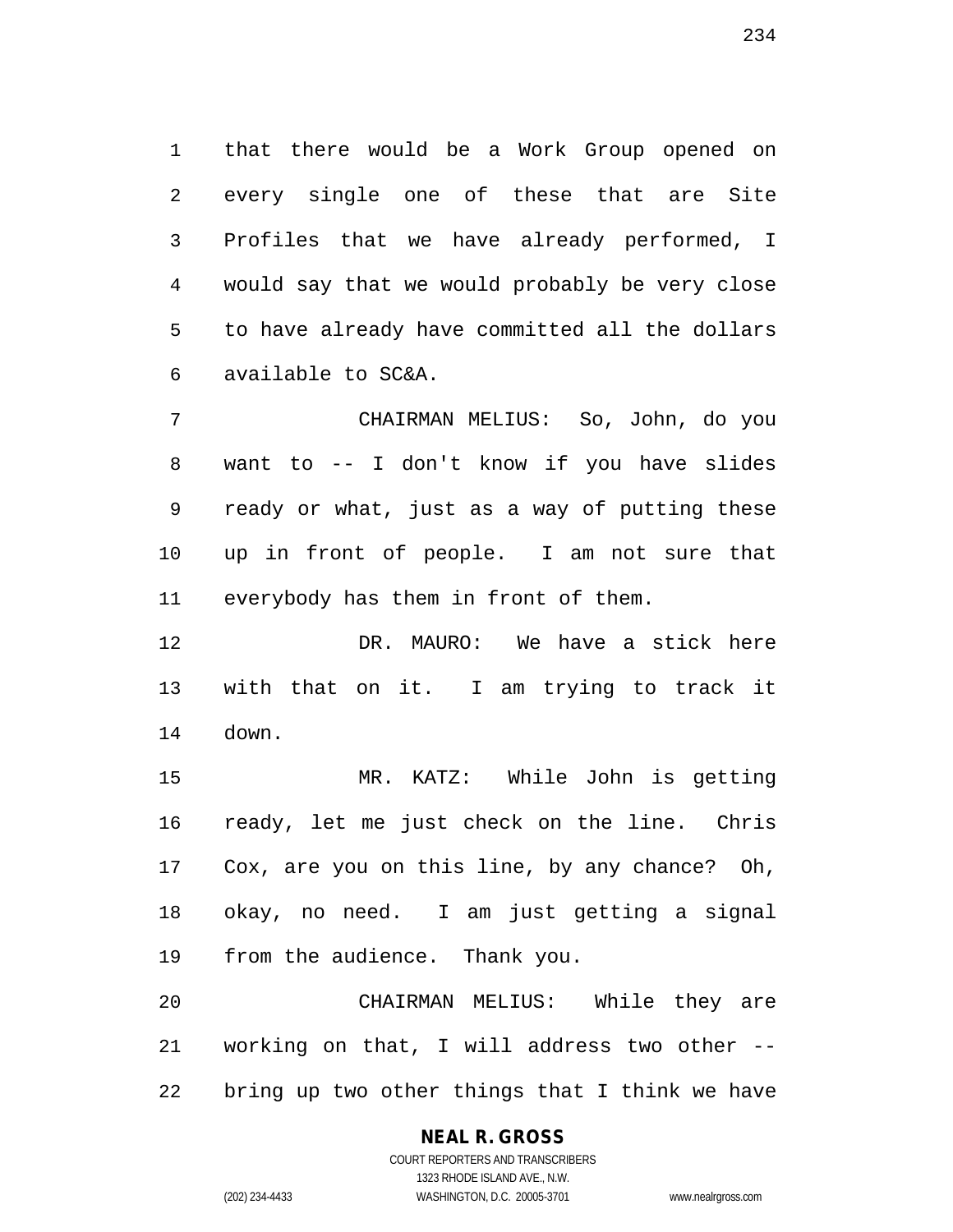identified in terms of Work Groups.

 One is Lawrence Berkeley where we did approve an SEC. We have a Site Profile review that, I believe, is undergoing classification review but should be -- if my memory is right, it should be back shortly, and the question is do we want to try to form a Work Group to go through that Site Profile and resolve that. So I think that is one we need to assign.

11 The second one is United Nuclear, which would be sort of the subgroup that -- what we are calling that sub-Working Group -- would coordinate with Paul's committee.

 MEMBER ZIEMER: One possible suggestion that came up, actually, during the break was that it might be worth thinking about splitting the TBD thing and do TBD-6000 and its facilities, the Appendices, and TBD-6001.

 So the suggestion would be, for example, to take the current Work Group and

> **NEAL R. GROSS** COURT REPORTERS AND TRANSCRIBERS 1323 RHODE ISLAND AVE., N.W. (202) 234-4433 WASHINGTON, D.C. 20005-3701 www.nealrgross.com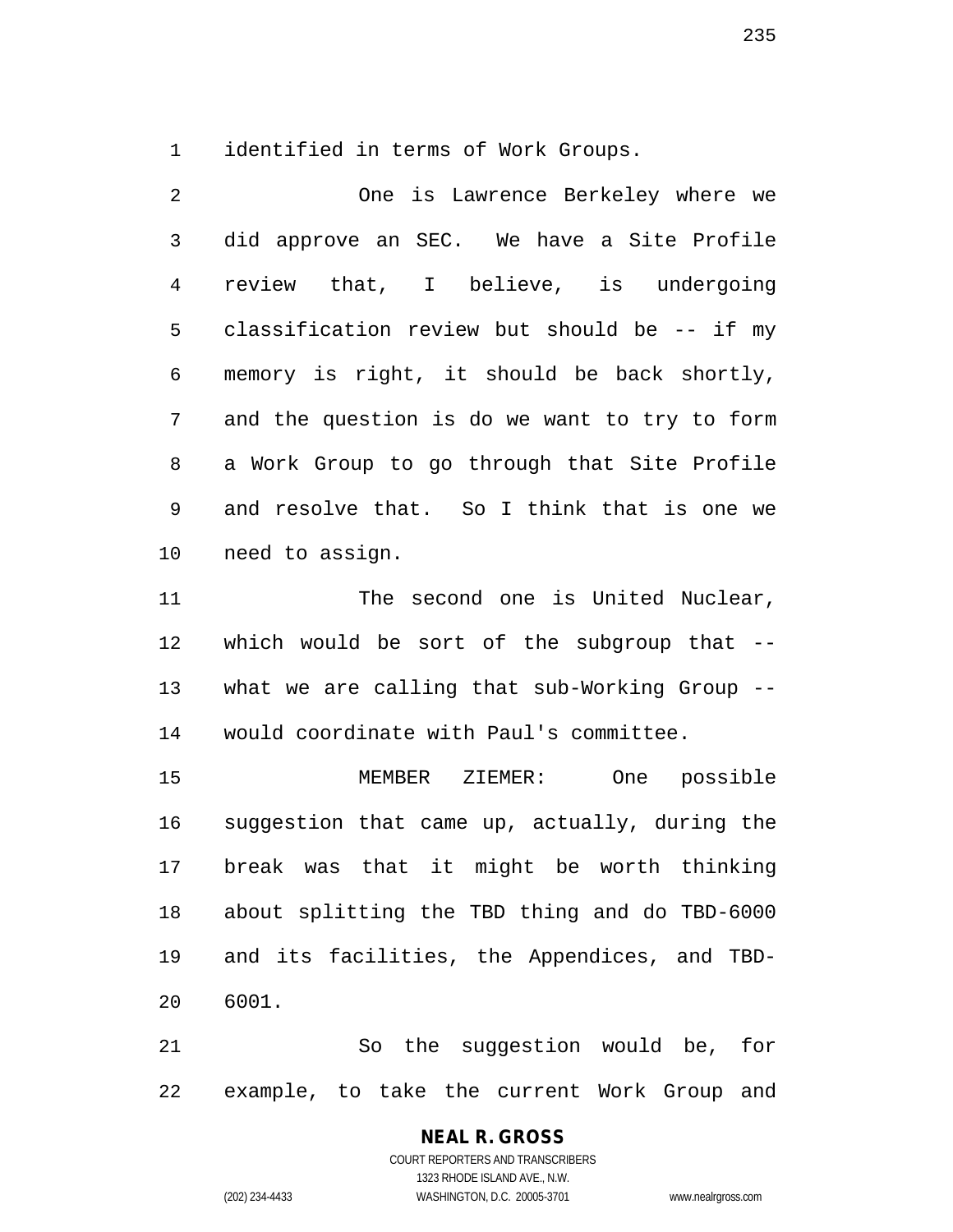make it the TBD-6000 Work Group, and it would continue to have General Steel Industries, and then to appoint a new Work Group for TBD-6001 and the Appendices that come under it. A further suggestion would be to take some of the -- have some overlap in membership, so that there is some continuity, so maybe a couple of Members, perhaps, and certainly include a couple of the new people. That would be the suggestion. Was United a 6000? MEMBER MUNN: It is 6000. MEMBER ZIEMER: 6001. So that would fall under the new Work Group. MEMBER MUNN: It is? DR. NETON: TBD-6001 is uranium production type facilities, and I believe that

 would be United Nuclear. TBD-6000 is uranium metalwork type operations.

 CHAIRMAN MELIUS: I think the general consensus is that that is a good idea. So that would be the second Work Group that

# **NEAL R. GROSS**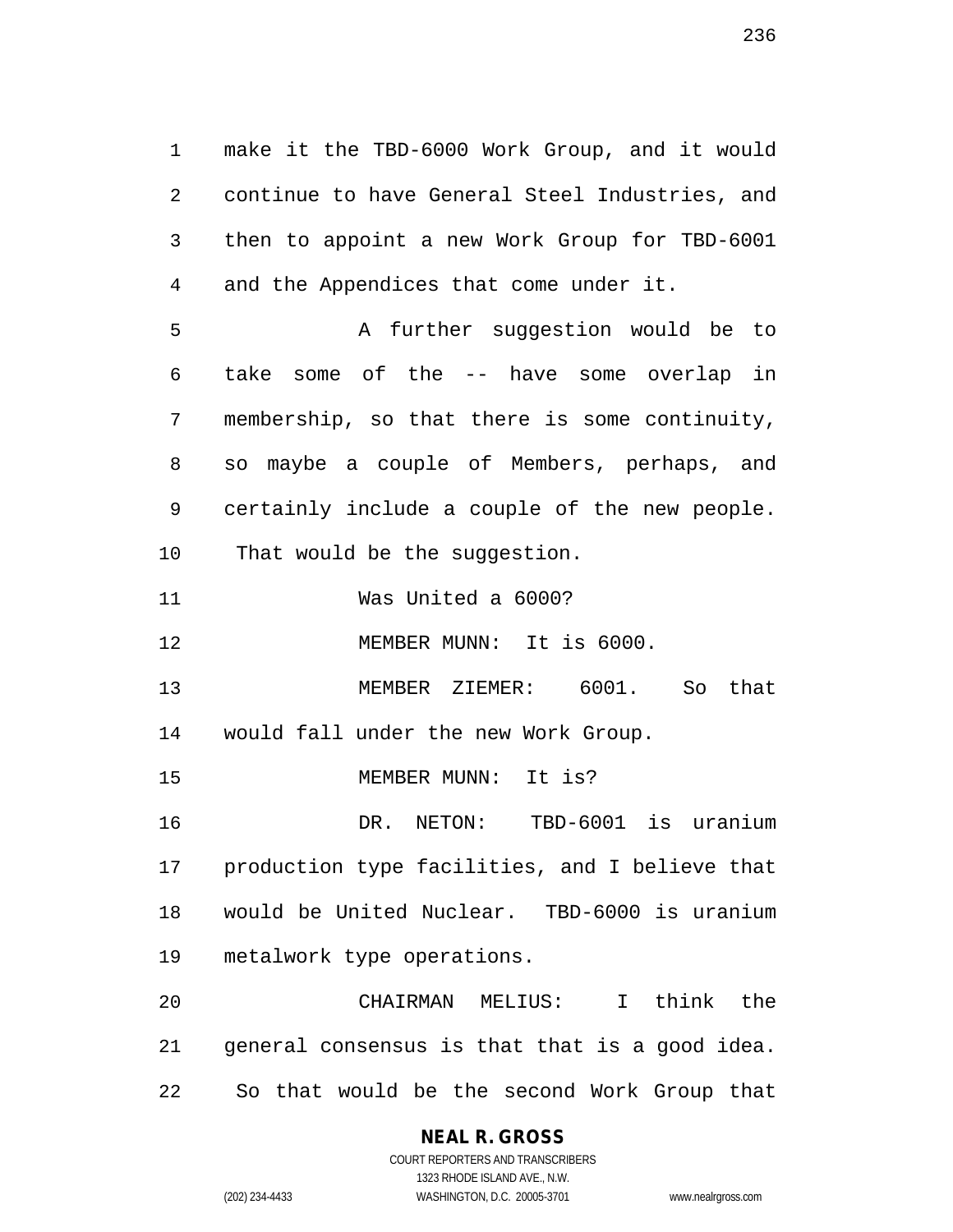we need to form.

 MEMBER ZIEMER: Right, and I would point out Electro Metallurgical is also a 6001. That is Appendix C, I believe, of 6001. I don't know if LaVon can confirm that. DR. NETON: I believe that Electro-Met -- I believe that is a 6001, because that was a uranium recovery. MEMBER ZIEMER: Right. I have it down as Appendix C of 6001. DR. NETON: Okay. Yes, I think that is correct. MEMBER ZIEMER: So Electro Metallurgical would also join that, whereas Bliss & Laughlin, I believe, is a 6000. CHAIRMAN MELIUS: John, while we have you up there, before we start this, off the top of your head, are there other finished Site Profiles where you have not had Work Groups assigned yet? There are a number. DR. MAURO: Oh, yes. They are in the -- one of the packages I gave you lists

#### **NEAL R. GROSS**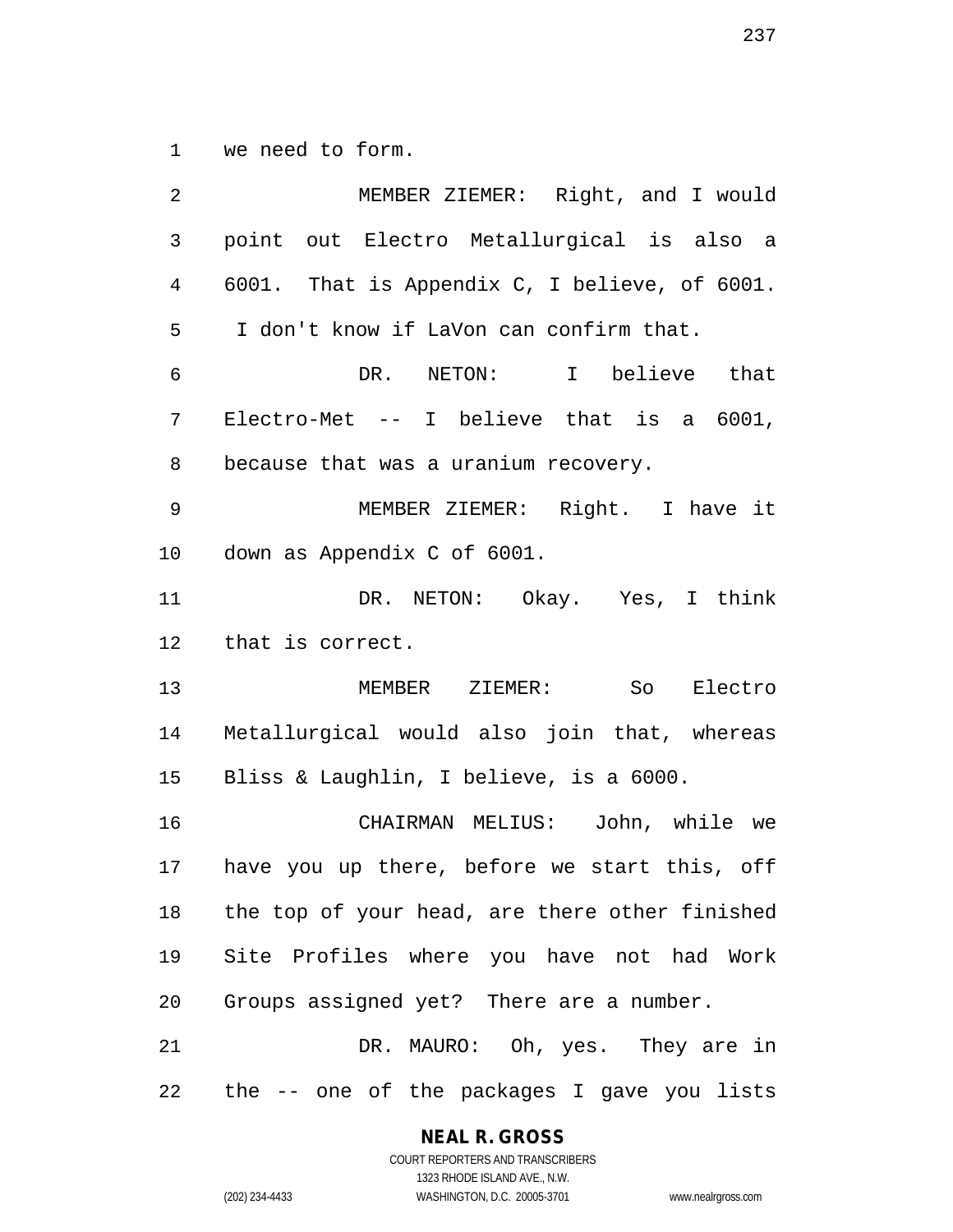all the Site Profiles that we have done. The ones in bold in the copy that you have -- the ones in bold are the Site Profile reviews that have been completed, but there is no Work Group. Is it apparent on your copies?

 CHAIRMAN MELIUS: I am trying to see if I have the right copy here or if it is on the other. Well, rather than hold up, why don't I ask. I am going to ask for volunteers first for the new 6001 Work Group, an idea of who would be interested in serving on that.

 MEMBER GRIFFON: I would offer to be an overlapping member of that.

 MR. KATZ: So, Mark, you said yes? MEMBER ANDERSON: As long as there is somebody else who is overlapping. I don't want to be lead on anything.

 MEMBER ZIEMER: Well, I will overlap, too, if we need another overlap.

 MEMBER ANDERSON: I would be happy to do that.

CHAIRMAN MELIUS: I think, at this

### **NEAL R. GROSS** COURT REPORTERS AND TRANSCRIBERS

1323 RHODE ISLAND AVE., N.W. (202) 234-4433 WASHINGTON, D.C. 20005-3701 www.nealrgross.com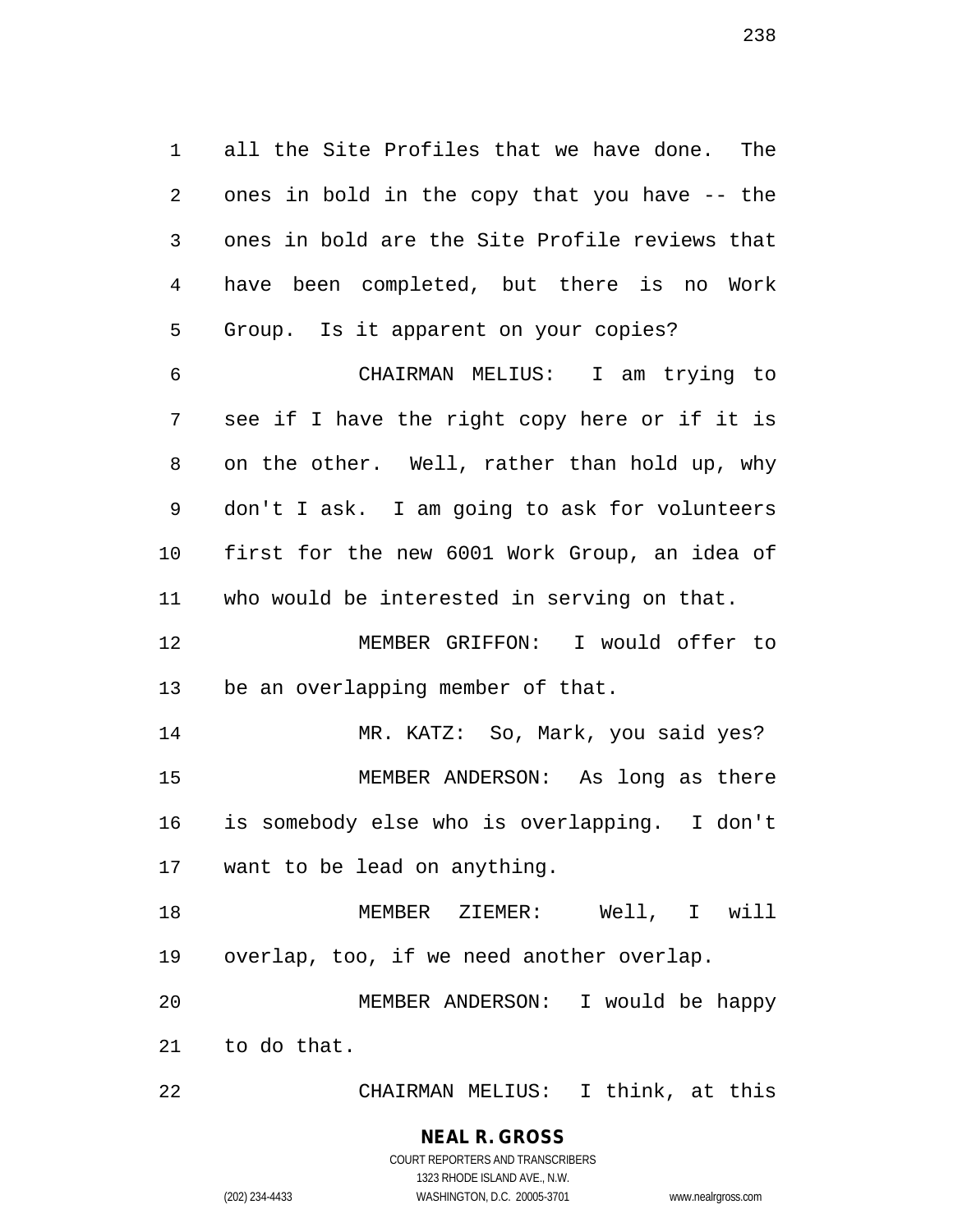point we are not going to assign any of the -- we are not going to make new Members of the Board as Work Group Chairs yet, and we will take into account overlapping, try to get who is willing, so to speak, on that. MEMBER ANDERSON: The 6000 group? CHAIRMAN MELIUS: This would be

 the new 6001 group. It would overlap. So I have got that filled.

10 MR. KATZ: Okay, that is four. 11 CHAIRMAN MELIUS: And Mark.

12 MR. KATZ: Who would Chair?

 CHAIRMAN MELIUS: We will see where we are with that and so forth. Then for Lawrence Berkeley.

 MEMBER ANDERSON: Do you meet at Berkeley? I'll take that.

 CHAIRMAN MELIUS: Wanda? David or Mike, if you are still on the phone, are you interested?

 MEMBER GIBSON: Jim, this is Mike. If you need someone for one of the Work

> **NEAL R. GROSS** COURT REPORTERS AND TRANSCRIBERS

1323 RHODE ISLAND AVE., N.W. (202) 234-4433 WASHINGTON, D.C. 20005-3701 www.nealrgross.com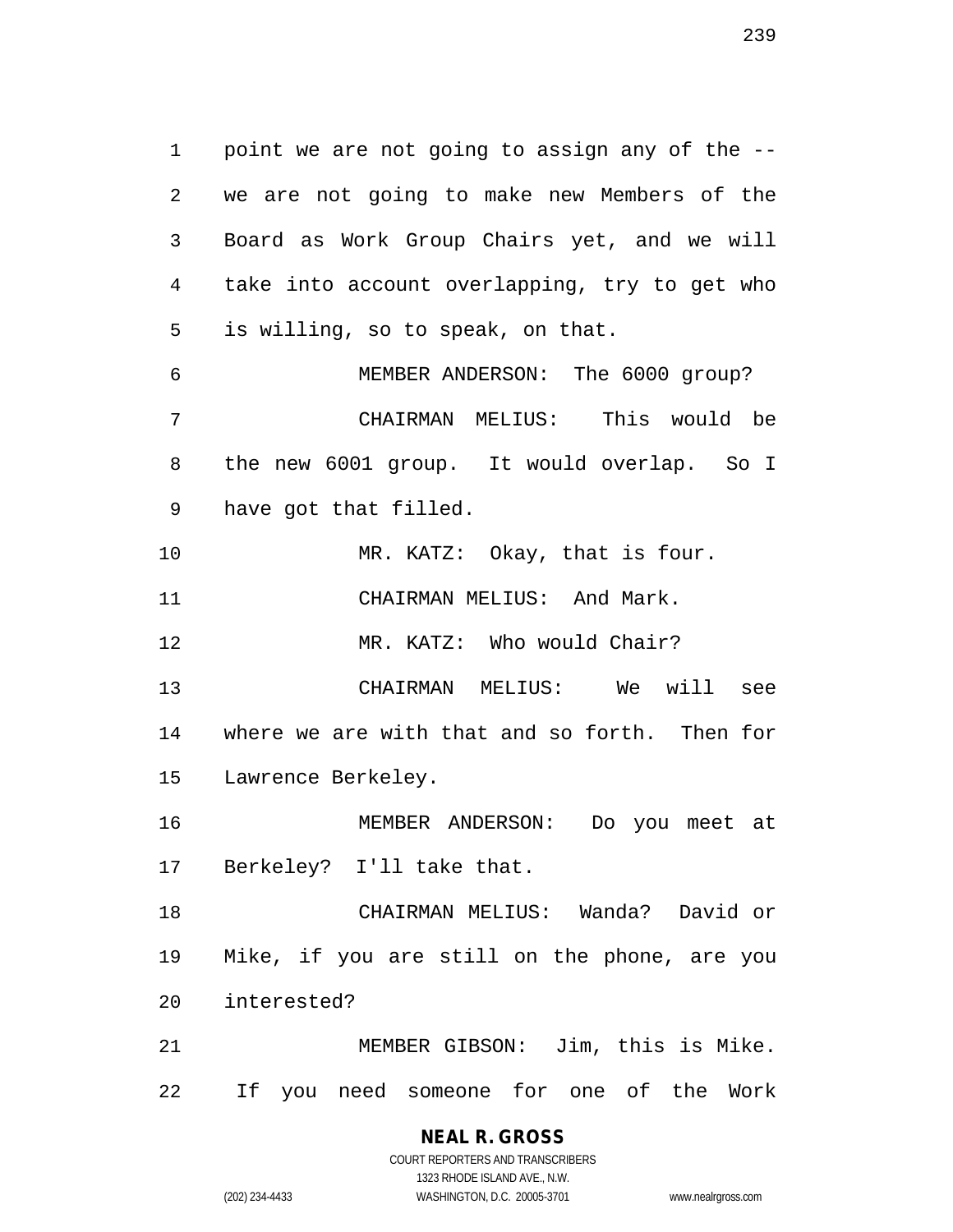Groups, I will volunteer.

 CHAIRMAN MELIUS: Okay. What I will do is also follow up with Jim Lockey, and then I will figure this out later, and then do the assignments. DR. NETON: There are three people on that one? CHAIRMAN MELIUS: We may just do three or something. John? DR. MAURO: We ready? Thank you. I wasn't expecting to go through this. So I won't take up too much of your time. I put up -- you folks have all received this email report dated February 6th. I know you receive a lot of material, but I sent this, basically, I thought it would be helpful, given that we have been -- our budget is fully approved for this year as of January 1st, and it turns out that that budget is always about \$3.4 million, \$3.5 million. So what we are looking at is the big picture right now. Stay with me, and I

# **NEAL R. GROSS**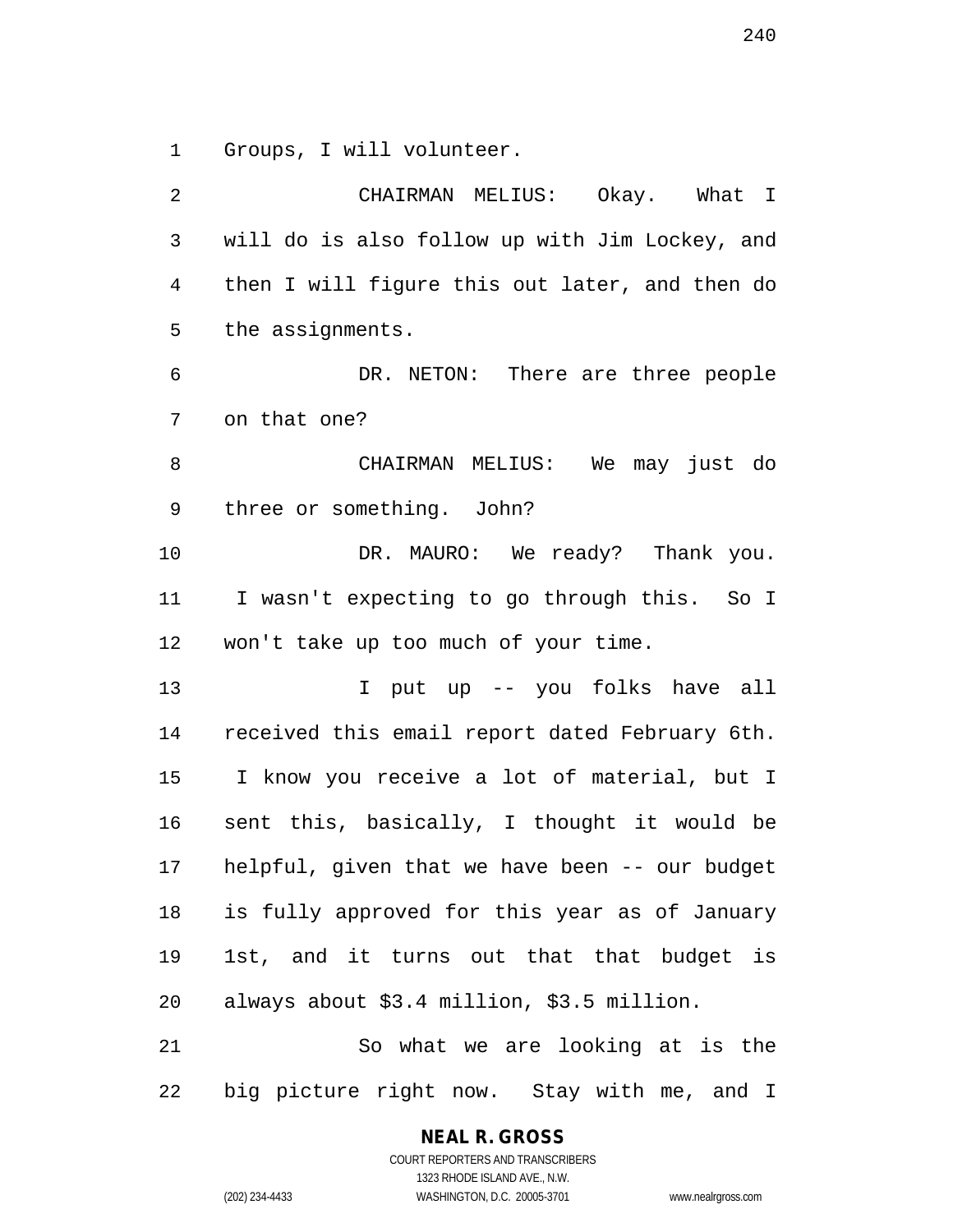will get this under control. There it is. Okay.

 As of January 1st -- and you can think of it as the project manager for SC&A -- we have \$3.4 million available to us or available to the full Board to task us. Now it is important to recognize that, as of this date, we have a lot of work that we are still working on.

 We have work that was tasked last year. There is a lot of -- there are Work Groups active. So what, in effect, the second line says is, well, we have work in progress right now that we are already involved in, and we have work products that we owe you. As of today, that is \$1.3 million as of today. So we already have a backlog where we have deliverables that I estimate will cost \$1.3 million.

 Now the third line says, I anticipate that this upcoming year we are going to require -- SC&A will require, sort of

### **NEAL R. GROSS** COURT REPORTERS AND TRANSCRIBERS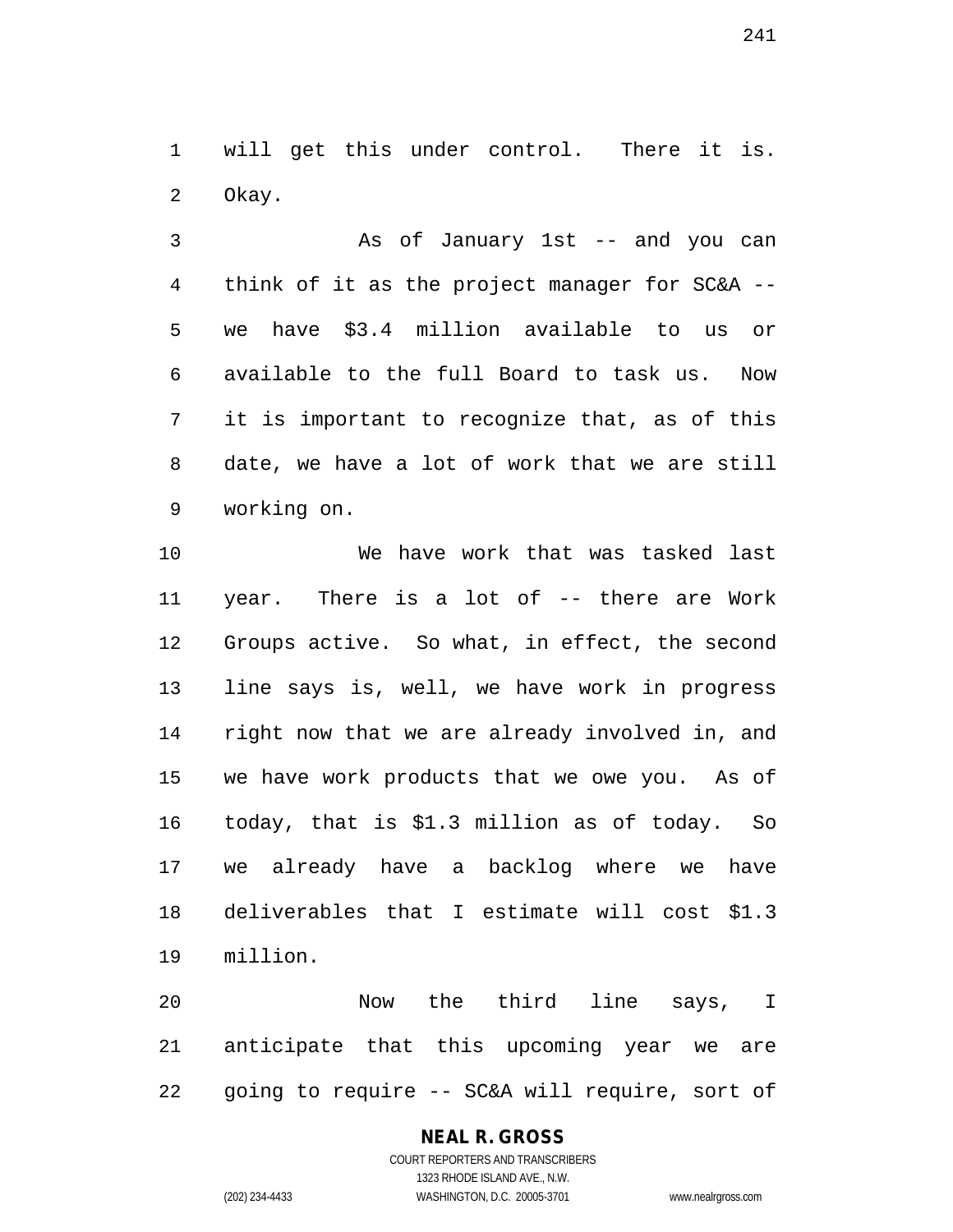like effectively committed, \$360,000 to support program management. What program management is, SC&A -- whenever we come to these meetings, that is part of program management, and it is basically my time. So it is supporting meetings, but that is effectively committed. So that is really not available, so to speak.

 The next is: we also expect that you will be assigning us this year 60 new DR reviews. That has sort of been a staple. So I am making the assumption that during the course of this year we will be asked to perform 60 new dose reconstructions. It is a presumption.

 On that basis, as of today we have committed -- we are effectively committed to \$2.3 million out of the \$3.5 million. So the Board has what I would call discretionary funds of \$1.15 million available to it to task us. So that is sort of where we are right now.

> **NEAL R. GROSS** COURT REPORTERS AND TRANSCRIBERS

1323 RHODE ISLAND AVE., N.W. (202) 234-4433 WASHINGTON, D.C. 20005-3701 www.nealrgross.com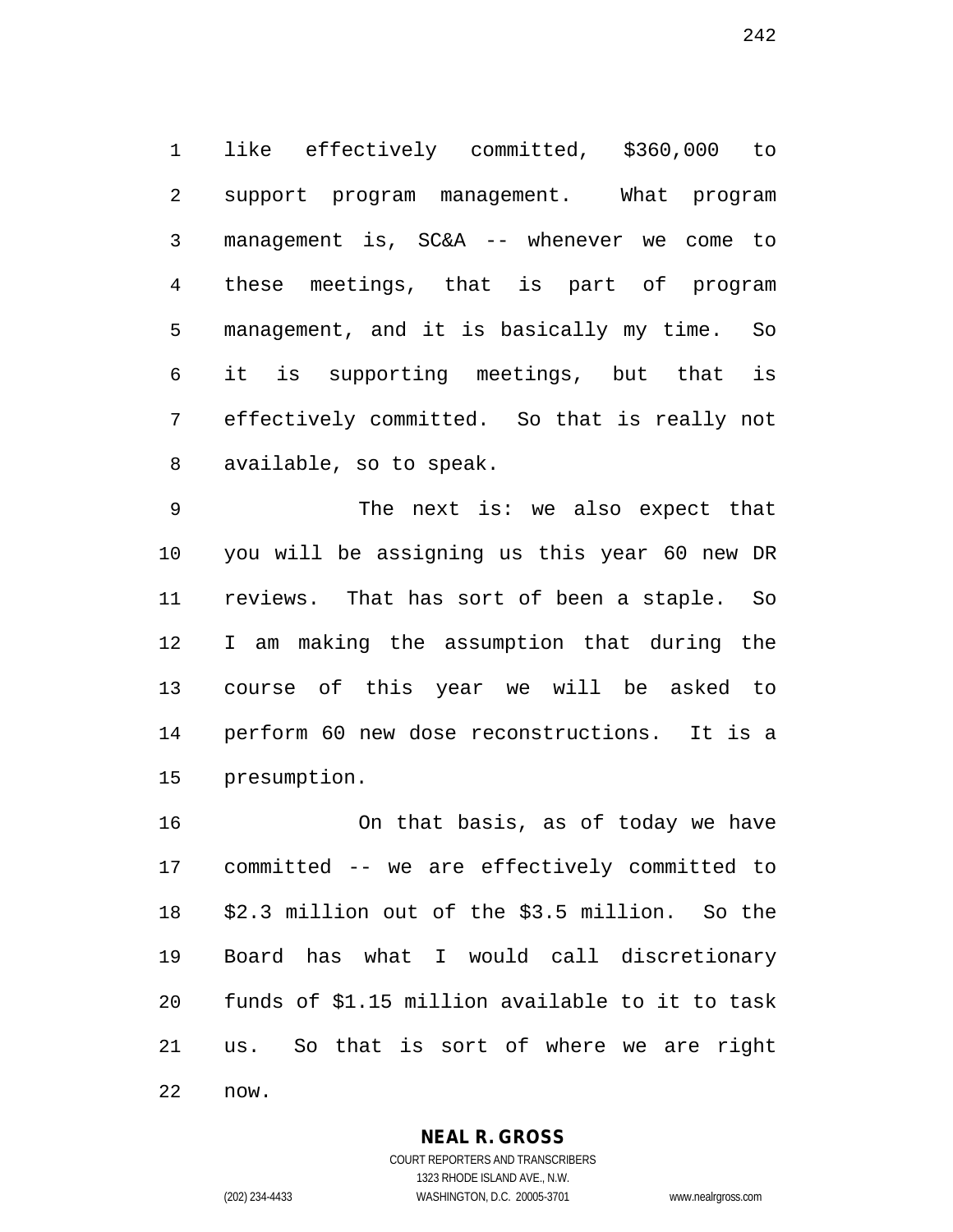So, in theory, you could task us to do -- today to do some work, and the purpose of that is to set the stage to say, okay, that is the resources available to the Board to task SC&A.

 Now you folks probably have a sense regarding the degree to which there is any new SEC work that you think might be needed that you might want us to task us. I am not addressing those here. I am just simply -- what I am doing now is saying in the past historically, the places beside Dose Reconstruction Reviews, which seem to be very consistent -- year after year after year, we do 60 a year. That is why I have put them in. I am just assuming you are going to want us to do that.

 So that money is effectively committed. But tasking us to do Site Profile Reviews is sort of like -- I call it a judgment that you make from time to time, whether you would like us to do any Site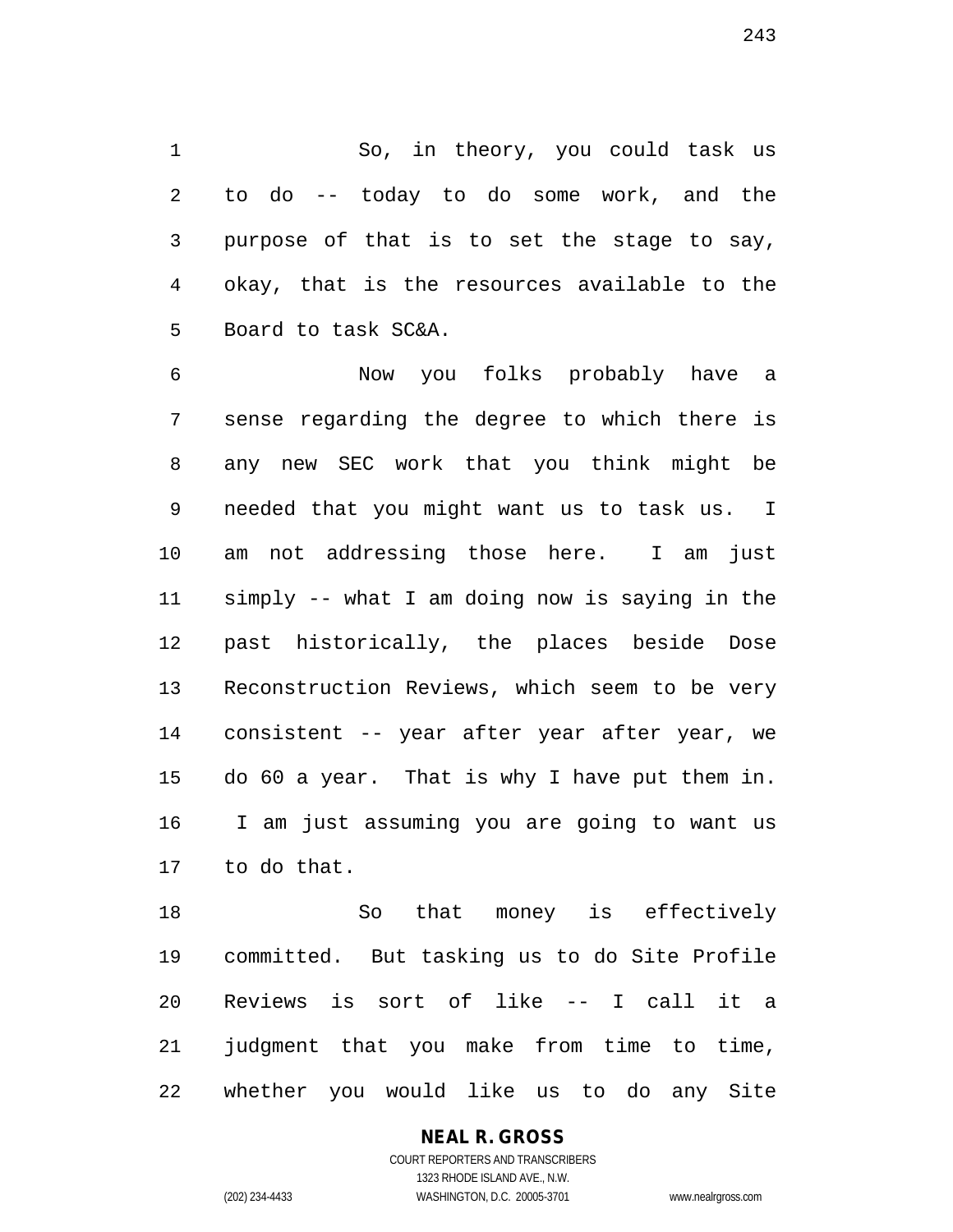Profile Reviews.

| 2            | What you are looking at here is a              |
|--------------|------------------------------------------------|
| $\mathsf{3}$ | list of all of the Site Profiles that are out  |
| 4            | there that we have not reviewed, SC&A has not  |
| 5            | reviewed. There may be some of them now, in    |
| 6            | light of where the developments are, that      |
| 7            | might be of interest that you might want us to |
| 8            | task, and I have put down the price. It is a   |
| 9            | menu.                                          |

 So a judgment could be made. Effectively, you have \$1.5 million available to you. For example, if you wanted us to do all the Site Profile Reviews that are out there right now, I totaled it all up. It would require almost half the budget we currently have left.

 By the way, these are relatively inexpensive. Your experience in the past is that they were a lot more expensive, because we were doing the big ones: Hanford, Savannah River. What is left are what I consider to be relatively small ones.

## **NEAL R. GROSS**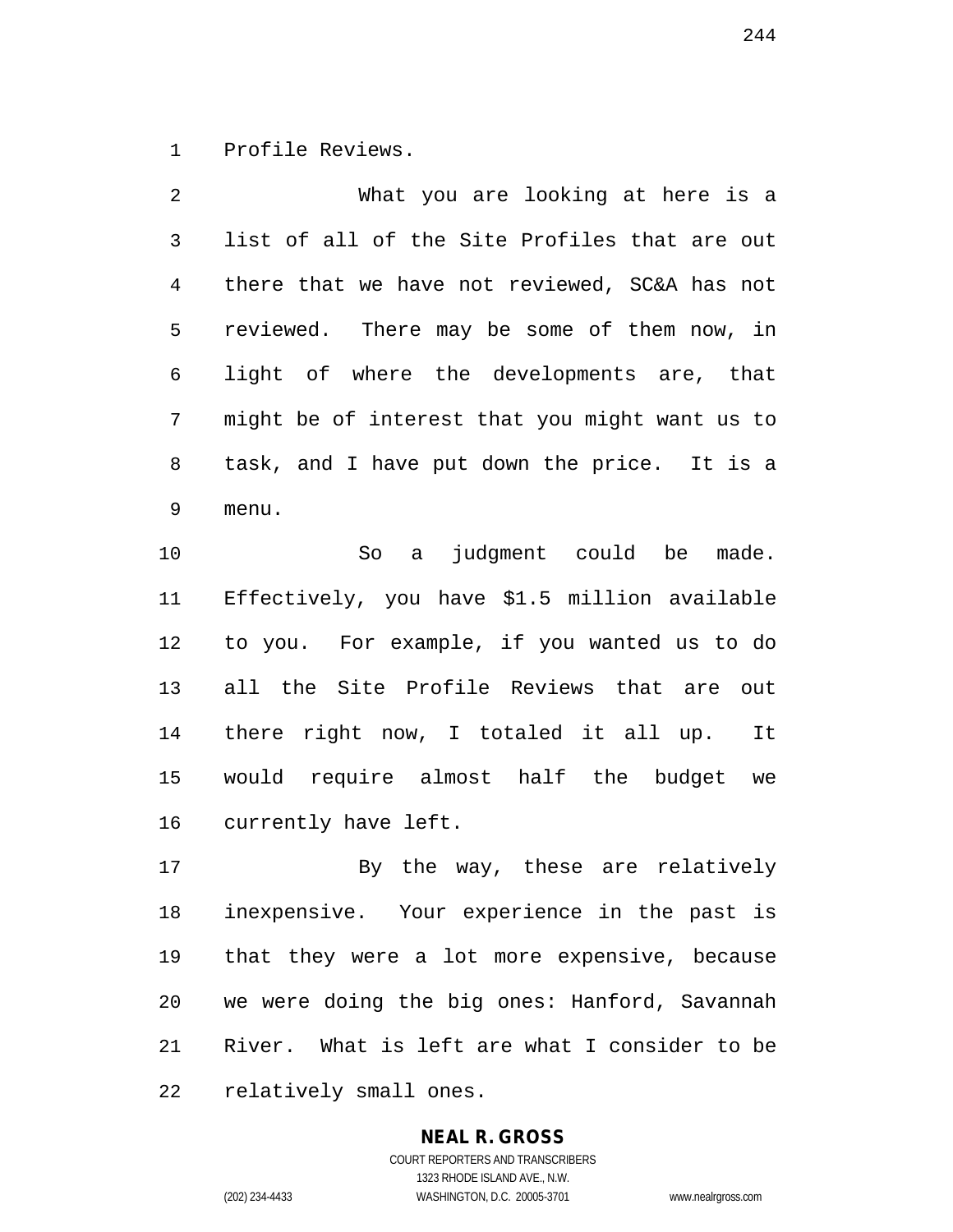So that is why these are relatively inexpensive, but I would like to put you in a position -- and that is why I presented this to you -- that, if you elect to task us to do any Site Profile Reviews, here is how much they will cost, and you will see what it does to the budget.

 You may not want to do that. You may want to save the resources to do SEC- related work. Besides Site Profile Reviews, there also are some procedures that you might want reviewed. There aren't very many left.

 We have basically reviewed all of them. We have reviewed about 130 procedures, and we are well along in the issues resolution, but there are a few remaining. I listed those and their price.

 Finally, PERs: this is something that is emerging. To date, we have only performed three PER reviews. We did Blockson PER, thoracic lymphoma, and high-fired plutonium, and we have delivered those reports

### **NEAL R. GROSS**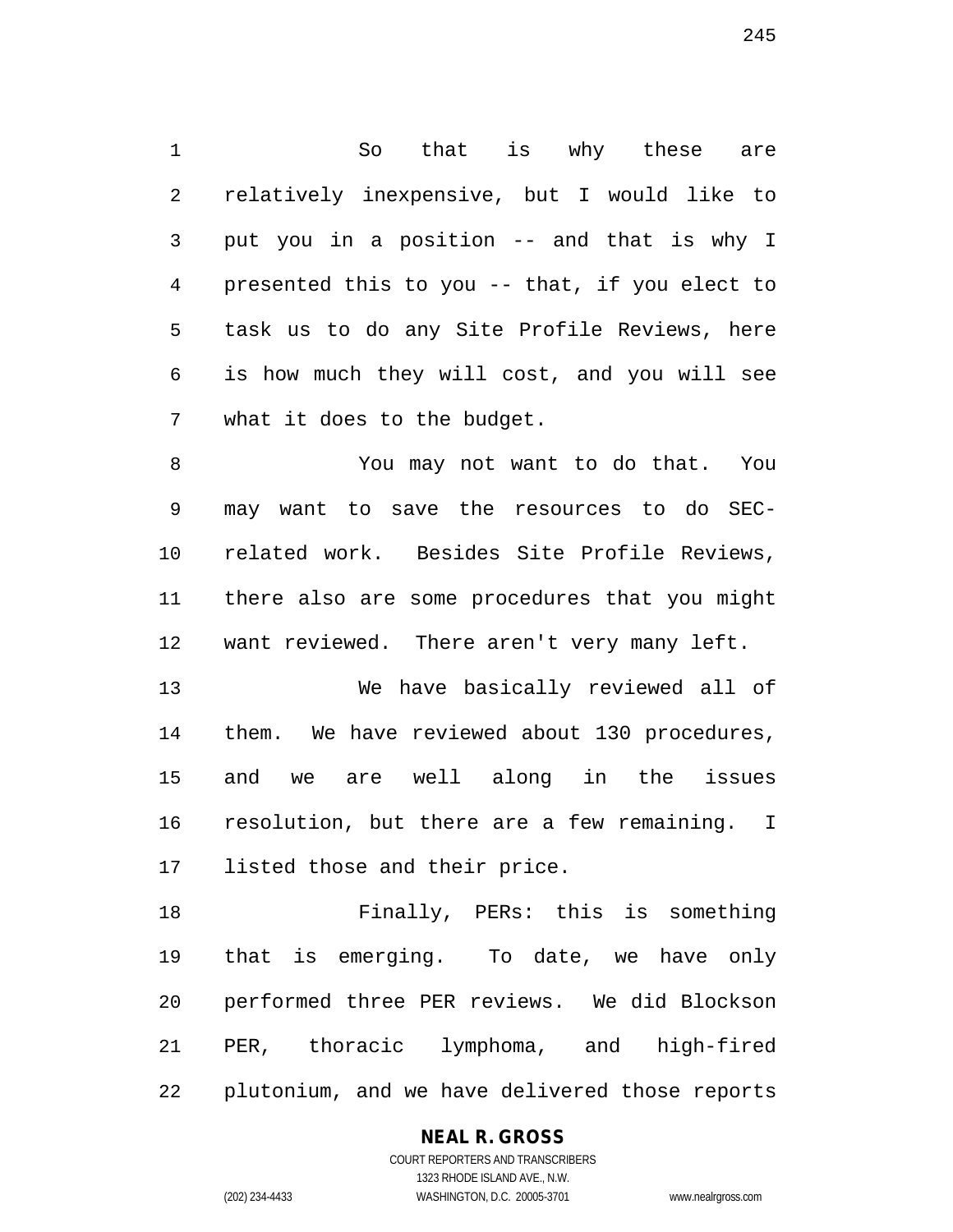to you.

| 2  | These are a list of all of the                 |
|----|------------------------------------------------|
| 3  | PERs that are out there, and the number of     |
| 4  | cases that they affect. In other words, you    |
| 5  | may decide that, yes -- the way I am starting  |
| 6  | to look at it is there really aren't very many |
| 7  | procedures, but maybe there are some PERs that |
| 8  | you might be interested in having reviewed.    |
| 9  | These are all the PERs, and the                |
| 10 | number of cases that might be are impacted     |
| 11 | that were reevaluated. In other words, every   |
| 12 | one of these PERs resulted in a reevaluation   |
| 13 | of the cases. So the second column tells you   |
| 14 | how many cases were reevaluated. That will     |
| 15 | help you make a judgment which ones might be   |
| 16 | important to look at, and I have put down the  |
| 17 | price that we estimate it would cost to do it. |
| 18 | So in effect, this is a listing of             |
| 19 | here's the resources that are available to the |
| 20 | Board, and here are all of the different kinds |
| 21 | of things you might want SC&A to do or not do, |
| 22 | bearing in mind that I think your greatest     |

**NEAL R. GROSS**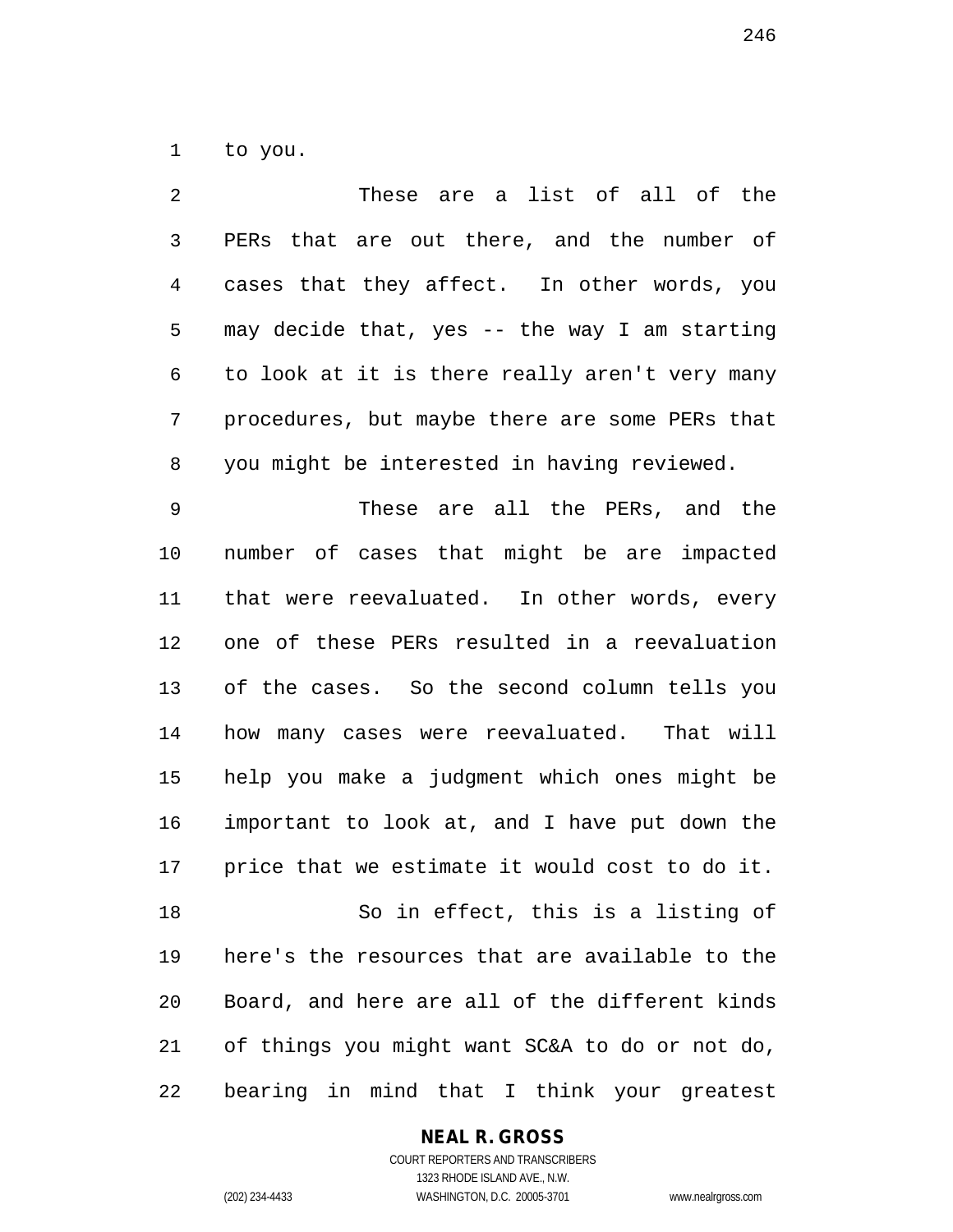interest has been, and probably continues to be, SEC-related activities.

 So I guess I will leave it at that point. That is, you can make a judgment on some SECs, and I am going to try to keep you apprised of where we stand, because if we start to open up, let's say, a lot more Work Groups to look at many of the old Site Profiles we reviewed, the burn rate will start to increase, and I could see a situation arising where SC&A will run out of money before the end of the year.

 We have been very fortunate, I have to say, over the last six years that the way in which the work has unfolded is we have been in budget. We have never been in a situation where we ran out of money by the end of the year.

 Given that we have new Board Members, given that there may be more Work Groups, more Site Profiles that are going to go through issues resolution, the burn rate of

## **NEAL R. GROSS**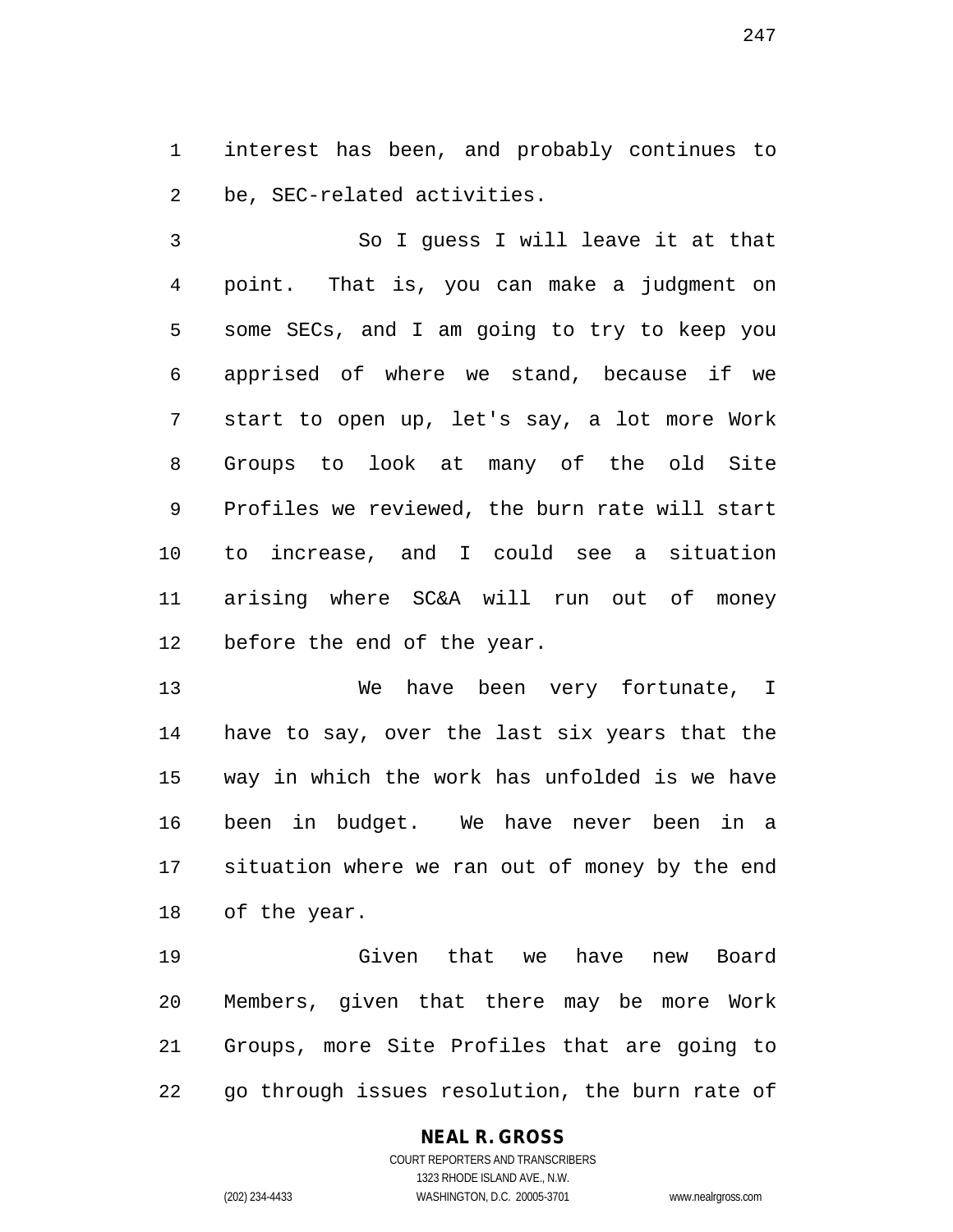SC&A may increase. I will keep you apprised on a routine basis of when I think we might be in trouble. I think that is what I was hoping to explain.

 CHAIRMAN MELIUS: Thank you. Don't leave there. Can you go back to the Site Profile page?

8 As I said earlier, what we have traditionally done is we've tried to do this incrementally, recognizing that, again, we don't want to have an important SEC evaluation that we can't address. At the same time, we don't want to let things -- we don't want to end up with essentially a lot of money left in the contract, unused resources, and find that we haven't dealt with issues, and they stay around for too long.

 I think what we have tried to do in terms of prioritizing the Site Profiles and so forth is basically a sense of what the number of cases there, so how important are they for that? I think that, given these

> COURT REPORTERS AND TRANSCRIBERS 1323 RHODE ISLAND AVE., N.W. (202) 234-4433 WASHINGTON, D.C. 20005-3701 www.nealrgross.com

**NEAL R. GROSS**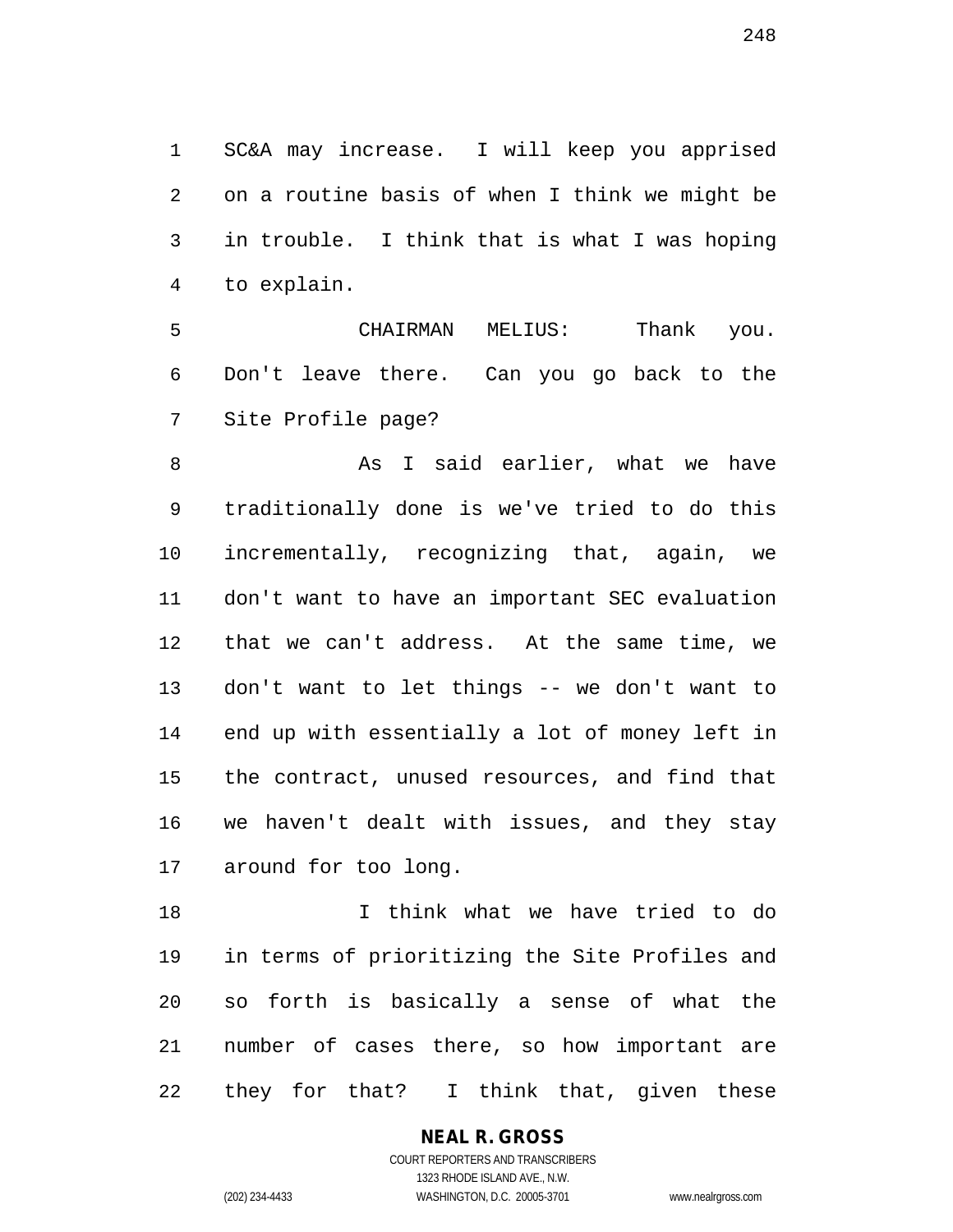costs, we can make some assignments on, again off the top of my head, four or five of these Site Profiles to do.

 Ted, do you want to comment on that?

 MR. KATZ: No. Before we actually get into the dialogue about which, I would like to discuss what I was planning to discuss about tasking in this sort of situation.

CHAIRMAN MELIUS: Okay.

 MR. KATZ: Is this the time to do that?

 CHAIRMAN MELIUS: That is the time to do it, before it is too late.

 MR. KATZ: Okay. Thank you. So this came up with the PER tasking the last Board meeting, and I have gotten some guidance. I want to make it clear, this guidance is interim guidance, because the source of this guidance needs to consult with others who are expert for this sort of situation.

**NEAL R. GROSS**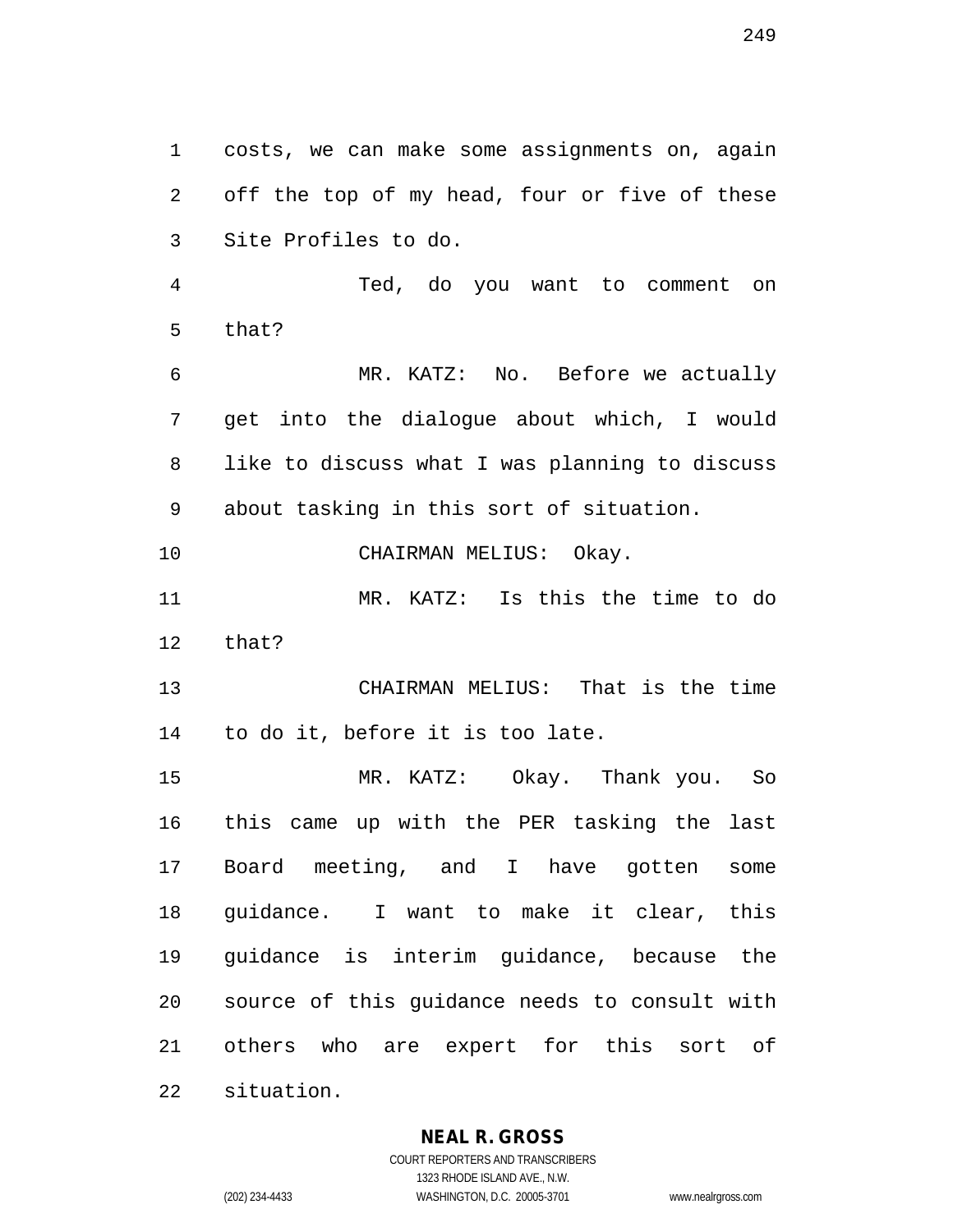The guidance for now, when we have a situation like this with PERs or Site Profiles where there are multiple sites, and it is really not practical for Board Members to leave because they might be conflicted with one site; but if you have a whole bundle of sites that we will be discussing all at once, the practice would be, when the discussion comes around to a site that you are conflicted at, for you to just state for the record that you are recused from the discussion, to put that on the record at that point that it comes up, and then, of course, not engage in that discussion at all.

 Then if it is decided by the rest that that is a site for which we want to task, then there needs to be an individual -- we need to do a roll-call type vote as opposed to -- in the past, I think we have often just sort of done a general consensus, a verbal tally that everybody agrees, but in this case, we actually need to make it clear on the

### **NEAL R. GROSS**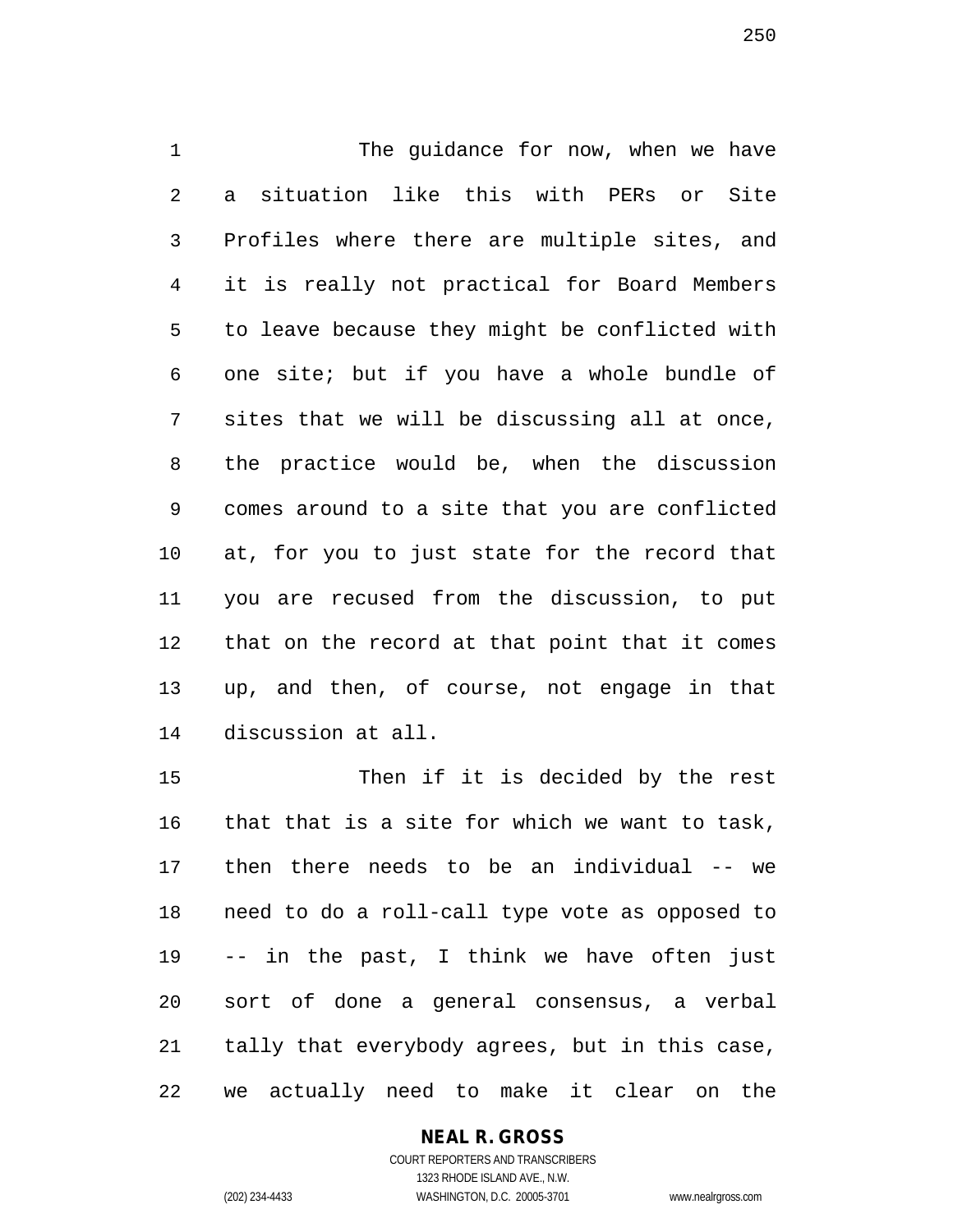record that the person with the conflict did not vote in favor of that tasking for that site.

 MEMBER GRIFFON: What do we do for like high-fired -- and this came up before with high-fired plutonium PER where we would not retain -- I am not sure we would retain a quorum? Maybe we will, but I think a lot of people would have to -- could be conflicted on that one because it affects so many sites.

11 MR. KATZ: And that particular, for example, one -- and there are not that many that, I think, fall in that bucket, but I would suggest we don't deal with that right now.

16 MEMBER MUNN: Ted is our man.

 CHAIRMAN MELIUS: It would cut down on the number of Board comments, though. That is for sure. Actually, John Poston had a question or a comment.

 MEMBER POSTON: We may be asking the same question. John, I noticed on the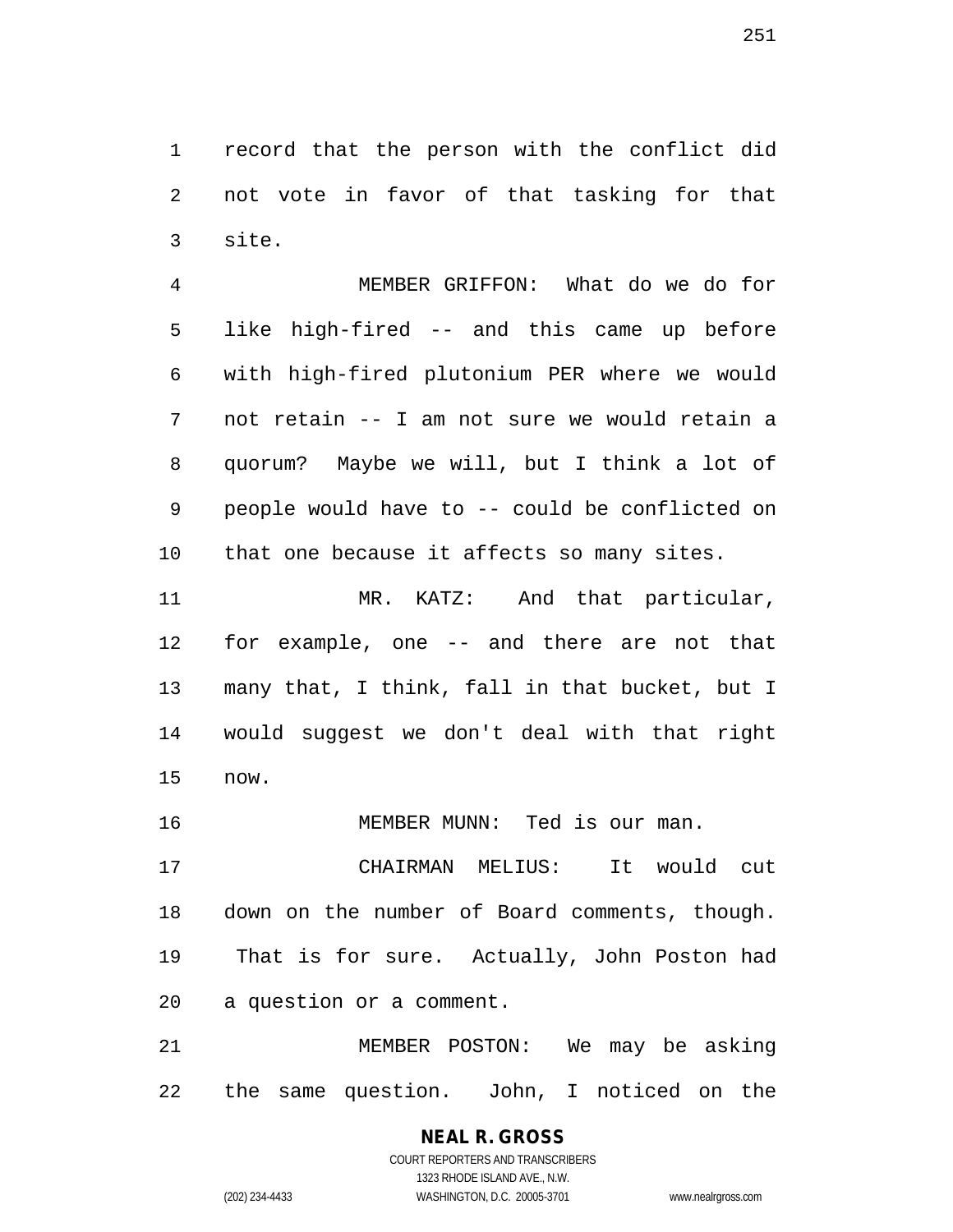unreviewed projected cost for the Site Profiles that West Valley is on there twice. DR. MAURO: Is it? MEMBER POSTON: Yes. CHAIRMAN MELIUS: At least, the cost didn't change. MEMBER POSTON: That is the question. Should we reduce the cost by 60,000? DR. MAURO: That is it exactly. I am sorry about that. CHAIRMAN MELIUS: Wanda? MEMBER MUNN: In looking at those Site Profiles, Canoga and De Soto jump out at me because of the discussion that we had about them during this very meeting. It may be only my sense, but it seems that it is going to be very difficult for us to segregate the Canoga and De Soto sites from the other Santa Susana activities. They appear to be so intertwined. It would appear logically to me that that particular pair of Site Profiles

### **NEAL R. GROSS**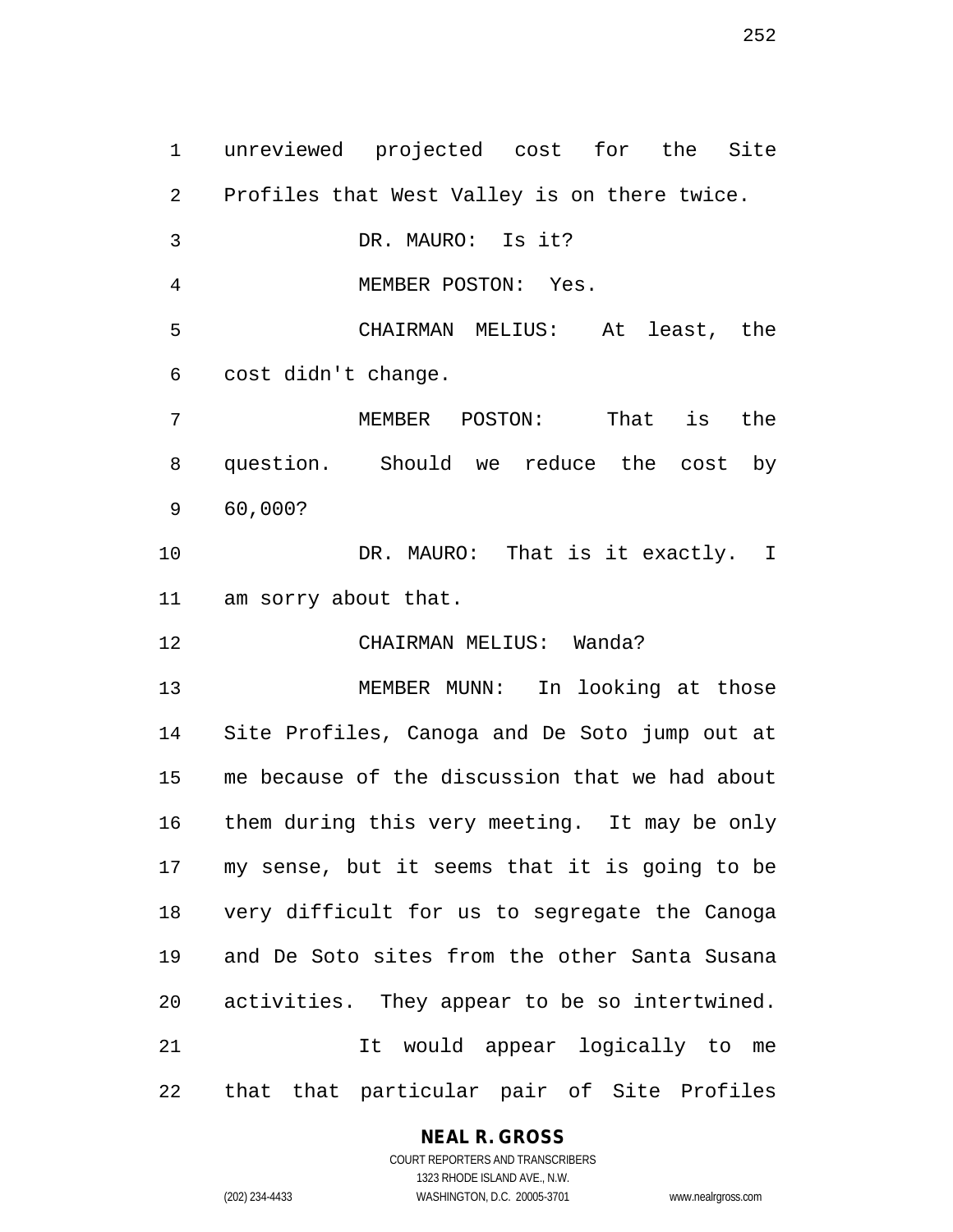would be amongst those that we would choose.

 With respect to the PERs, if there is nothing --

 CHAIRMAN MELIUS: Maybe, can we do it maybe Site Profiles, then procedures, then PERs?

 MEMBER MUNN: I wasn't even going to address individual PERs.

CHAIRMAN MELIUS: Okay, then.

 MEMBER MUNN: What I was going to suggest is that, because we have had such a lengthy discussion about it in Procedures, we have just about beaten this to death, but we have not yet worked out the final thinking with respect to how we really should address the business of who has what responsibility for reviewing the PERs and how we were going to do it.

 We intend to do that at our March meeting, and if we can, in fact, bring that information to the Board so that you can have the Subcommittee's recommendation on how to

## **NEAL R. GROSS**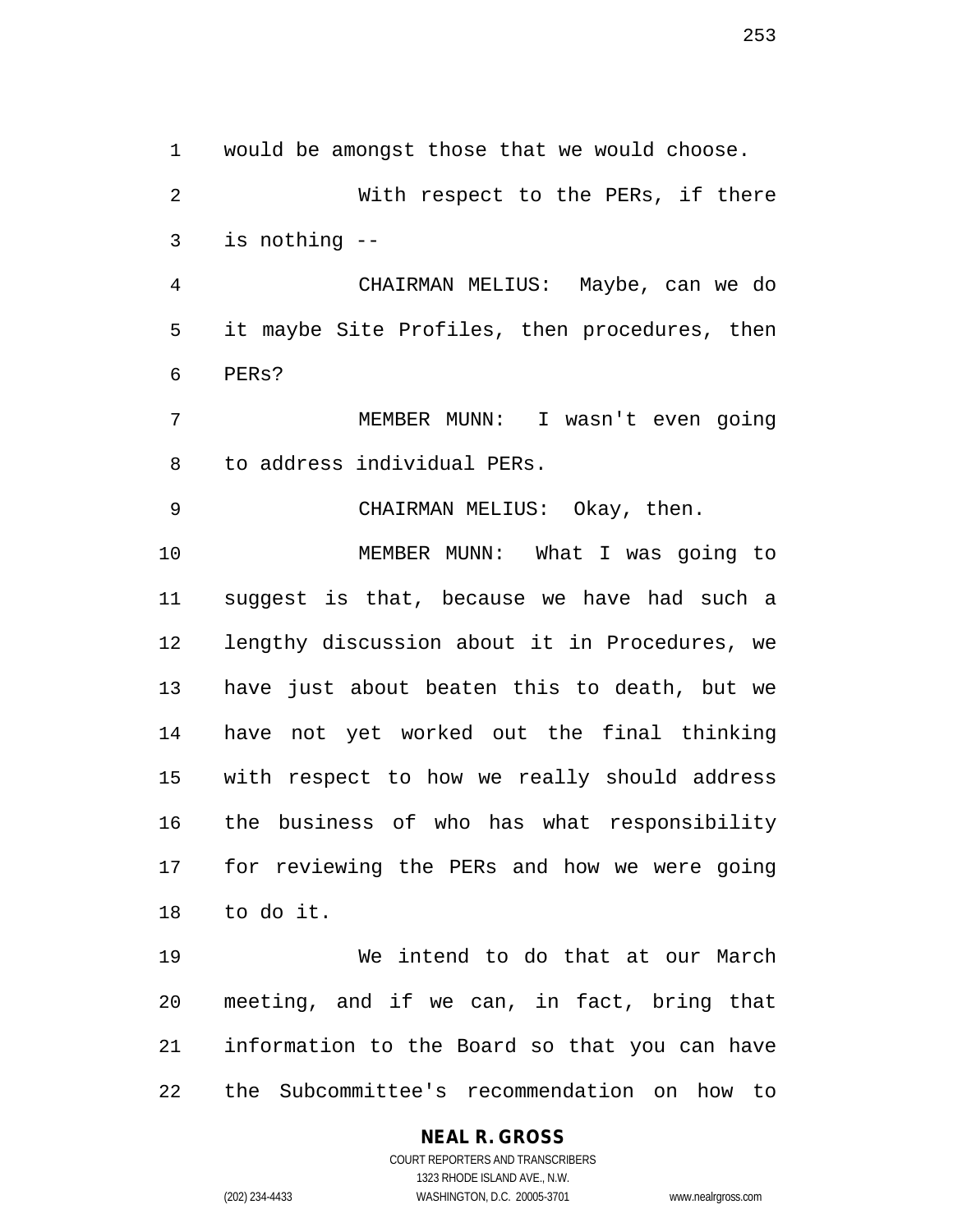deal with PERs, then that might give us a better handle on how to go forward choosing our group.

 CHAIRMAN MELIUS: Excellent. Good. Then that would be something we could take up on our March 31st phone call.

7 MEMBER MUNN: Correct.

 DR. MAURO: May I say something regarding the PERs? We have delivered three PER reports, but they are not complete. The last part of them is the review of selected cases. So that is one of the places where, once a judgment is made on the responsibility, one of the first things that will need to be done would be identification of cases that should be reviewed to see the degree to which, in fact, the PERs were implemented.

 So that is something that is not on this chart, but that remains to be done. One of the things I had mentioned is, we could identify some that we think might be useful to test or we just could wait until the Board

#### **NEAL R. GROSS**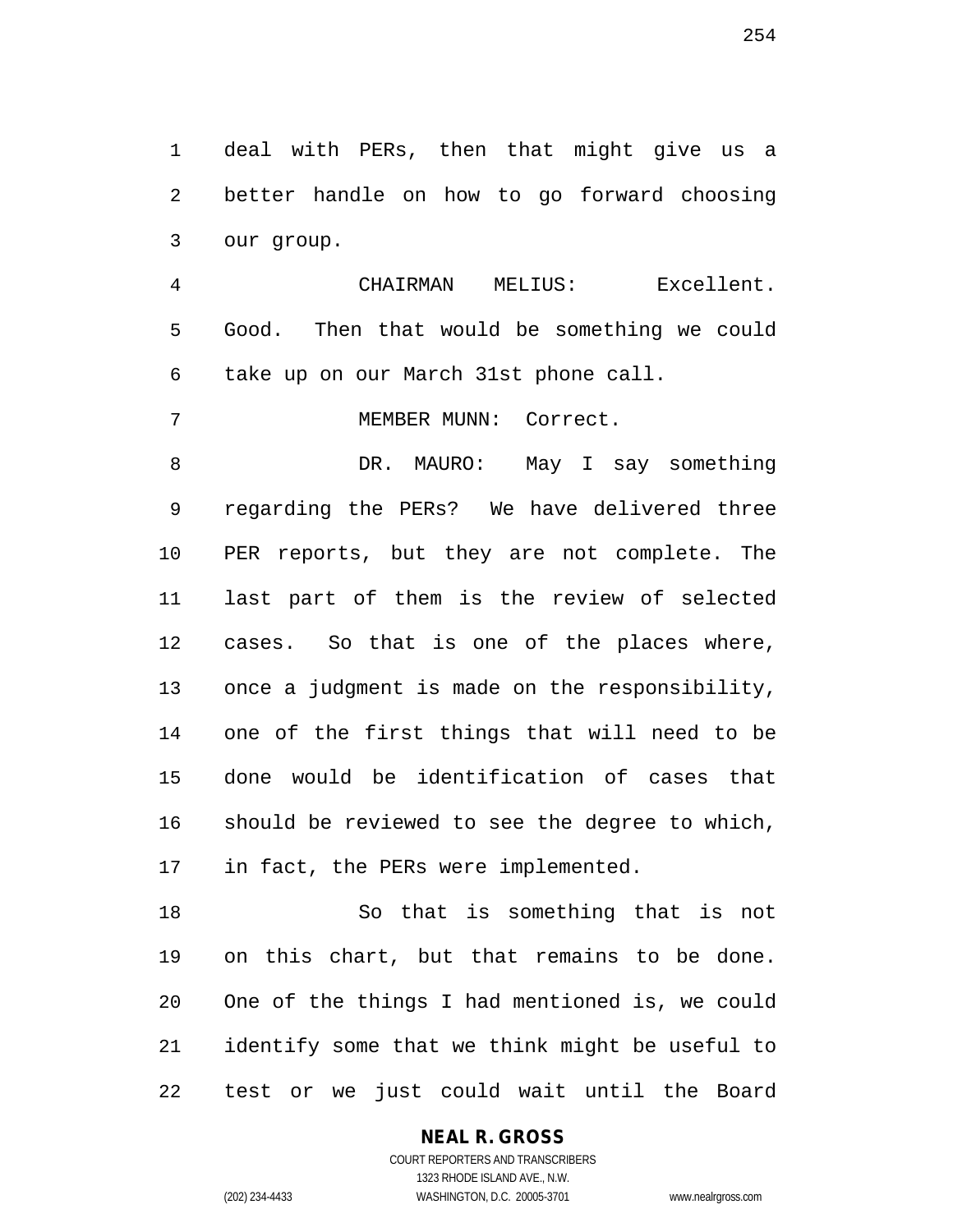points out which cases you would like us to review.

 MEMBER GRIFFON: Is that considered in your cost estimate, John, reviewing the cases?

 DR. MAURO: The review of the cases is included in the cost estimate. I assumed three cases, but the last one we did - - turns out that one of the most recent reviews we just completed, which was the thoracic -- no, I forget which one -- one of the last ones we just completed, we think it is going to take more than three cases. There may be as many as 10, because there are so many dimensions to the problem.

 MEMBER MUNN: Yes. You had originally -- when you were talking to us in Procedures, you said probably a minimum of seven, and more than likely more.

 DR. MAURO: On that particular one.

MEMBER MUNN: Yes, on that

COURT REPORTERS AND TRANSCRIBERS 1323 RHODE ISLAND AVE., N.W. (202) 234-4433 WASHINGTON, D.C. 20005-3701 www.nealrgross.com

**NEAL R. GROSS**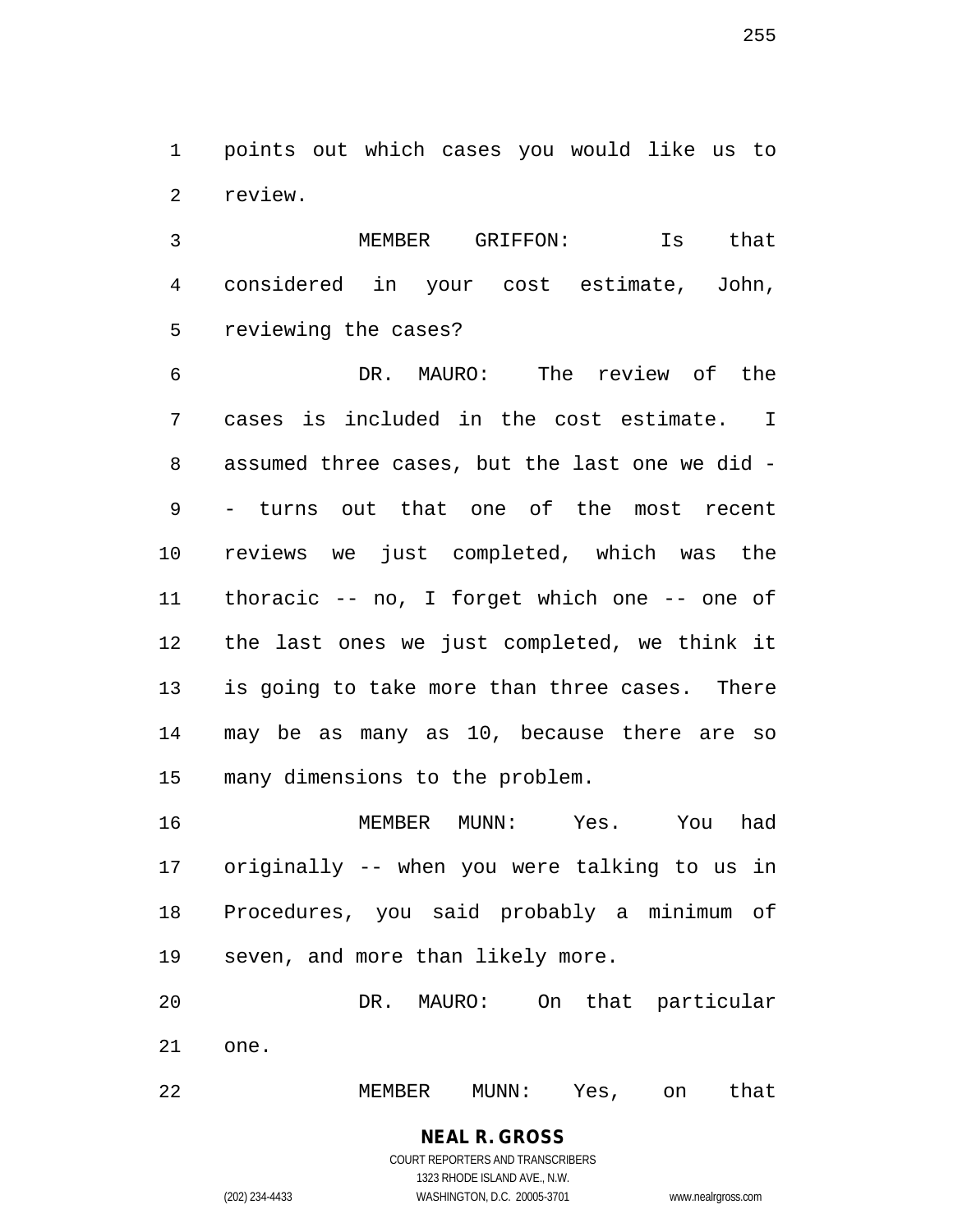particular one.

 DR. MAURO: But in general, we felt we will do three just to confirm that it was done, but this one had lots of dimensions to it. I just don't recall which. MEMBER MUNN: Just another one of those things that we hadn't finished working through in Procedures. CHAIRMAN MELIUS: I understand. Good point. Brad? MEMBER CLAWSON: I guess, looking at this, I am looking for a little bit of a bang for my buck, because Clarksville and Medina, 90 percent of the information on those facilities is at Pantex, plus on numerous petitioners a large amount of the people came from Clarksville and Medina to Pantex. 18 I feel they are kind of important to get in place for the main site that I am working with now. All the information that was in those facilities went down to where we are at now. So I think, just to be able to

**NEAL R. GROSS**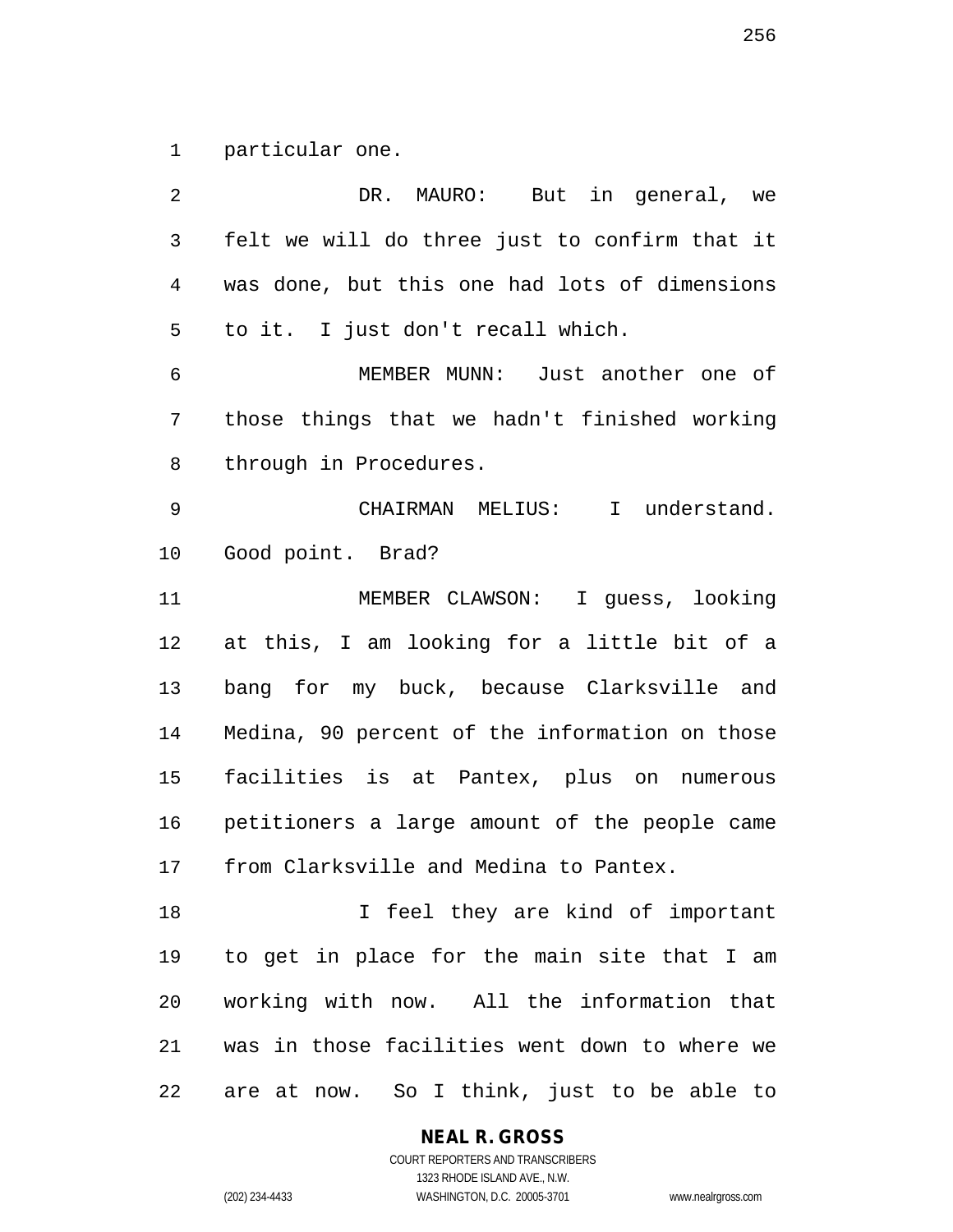make it easier, it sure would be nice to get those going. They are a part of it.

 CHAIRMAN MELIUS: Are we going to be able to get the information, I guess, is my question.

 MEMBER CLAWSON: That is another question, but in some of the information that I have already reviewed -- and also a majority of the petitioners that I have ran into, numerous ones of them have already come from Clarksville and Medina, and this is part of their issues: where did everything go? We haven't reviewed those.

 CHAIRMAN MELIUS: The only hesitation I would have is that we -- if I understand this right -- so we would make the assignment to SC&A. Nothing could be done, because in terms of getting information back and so forth, and we would have all this money committed that we might need for other uses. I guess we can readjust it at some point.

MEMBER CLAWSON: I think that we

## **NEAL R. GROSS**

COURT REPORTERS AND TRANSCRIBERS 1323 RHODE ISLAND AVE., N.W. (202) 234-4433 WASHINGTON, D.C. 20005-3701 www.nealrgross.com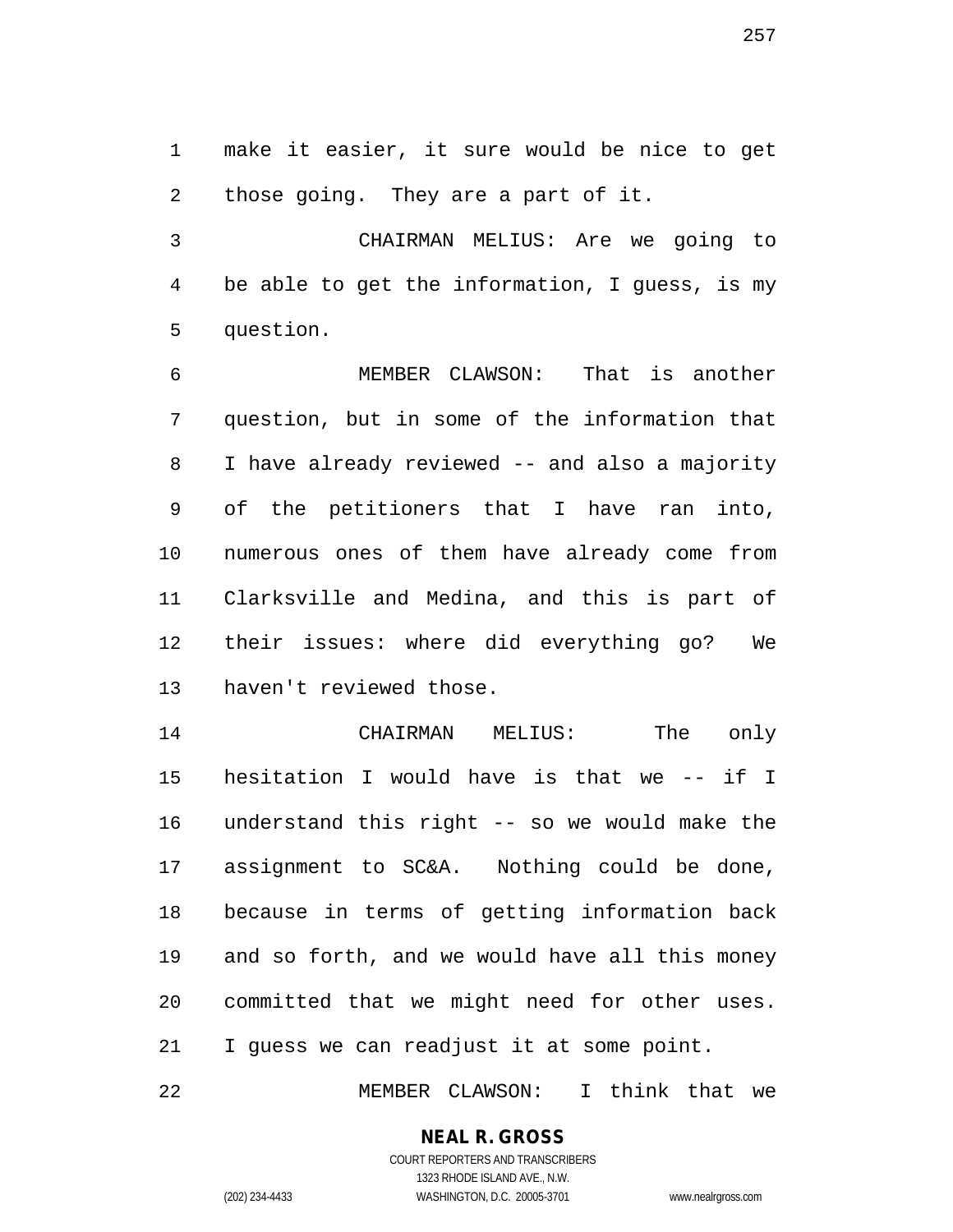are getting at the door right now with the issues that DOE has committed to assist us with and so forth. I think we are going to get there, and I understand your concern. It is just that, while we are already there, we might as well be pulling this other stuff, kind of a bigger bang for our buck.

 CHAIRMAN MELIUS: My question would be the top two on the list there that have the most cases, and I think we have put off on Pacific Northwest for a while, and the same on Kansas City. It has come up before, and we should address those.

 So I guess we will do the 6000/6001. You have separate lists for those, I believe, John.

 DR. MAURO: Yes. What I did here 

 CHAIRMAN MELIUS: Just sum them. DR. MAURO: Yes. The actual individual ones are listed later on in the write-up, and you can see, the individual ones

## **NEAL R. GROSS**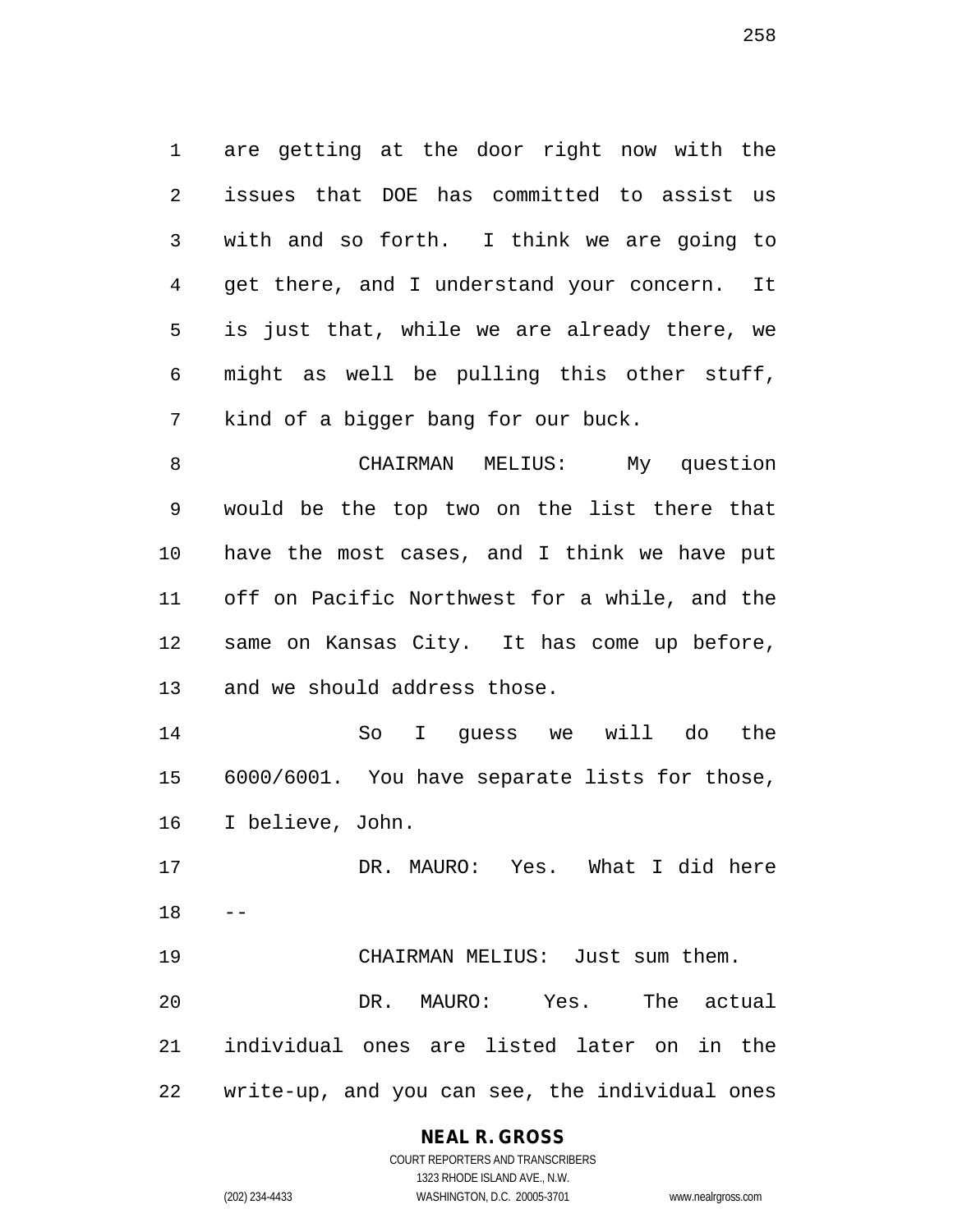are relatively inexpensive. Quite frankly, many of them have already gone through what I would call a mini-review, because I have done a lot of cases where, when I review the case, I have to review the Appendix. Now it is not a very thorough review. It is only reviewed to the extent to which it applies to the case. That is why you could see there are 15 AWEs, and the total price of the 15 is whatever that number there is, \$72,000. CHAIRMAN MELIUS: So if my quick math is correct, for the six that we have talked about, Pacific Northwest, the Kansas City plant, the Clarksville-Medina, Canoga, De Soto, that would be about \$270,000 or so to

do? Let's do the 6000/6001 separately.

 So if we got those going now in terms of assignments, is that reasonable with everybody? Now the conflicts and then the vote, but --

 MEMBER GRIFFON: Those six? CHAIRMAN MELIUS: Those six, yes.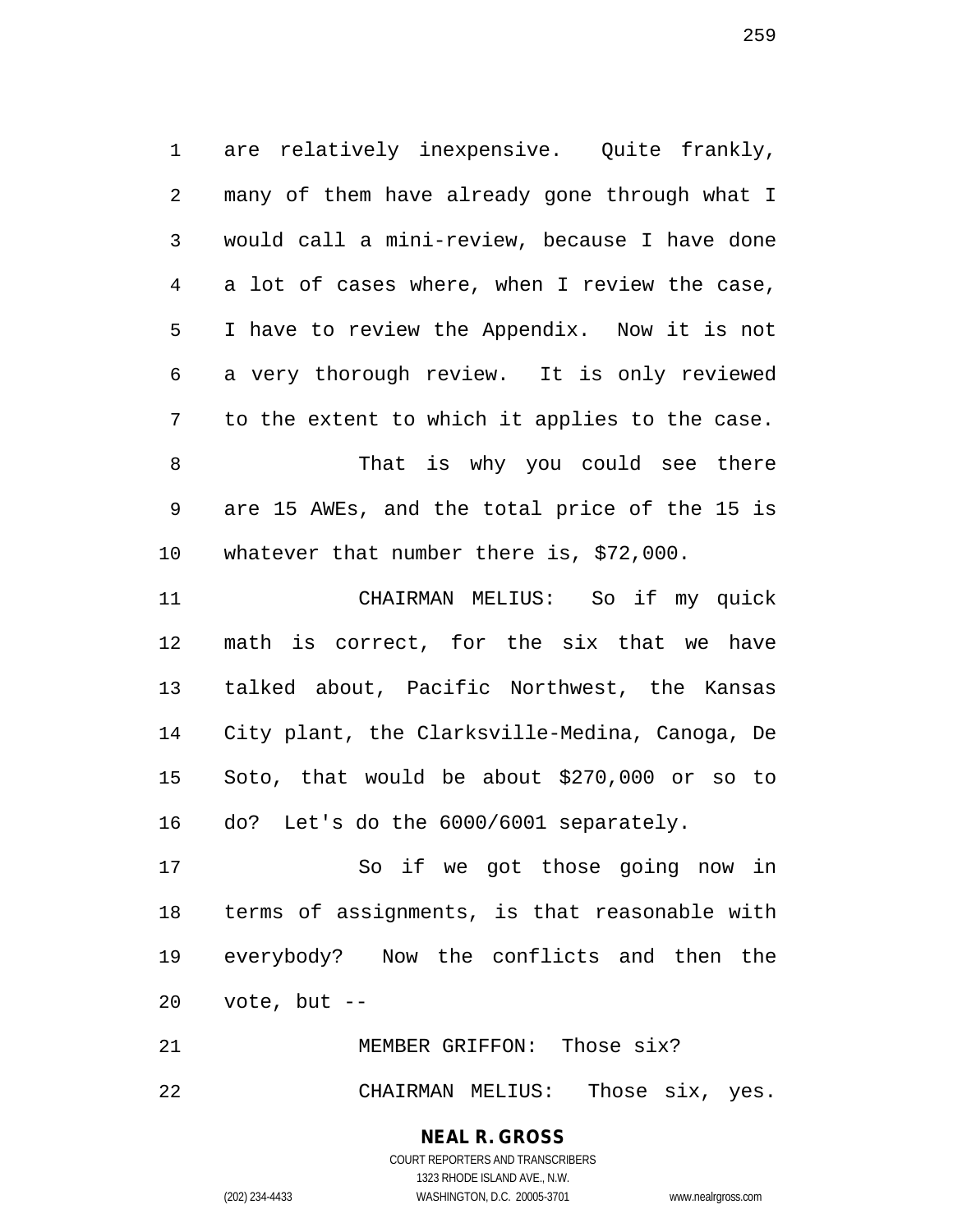| 1  | So could we have a motion from somebody on    |
|----|-----------------------------------------------|
| 2  | the Board?                                    |
| 3  | MEMBER ANDERSON: So moved.                    |
| 4  | CHAIRMAN MELIUS: So moved. Thank              |
| 5  | you.                                          |
| 6  | MEMBER LEMEN: I will second.                  |
| 7  | CHAIRMAN MELIUS: Second<br>from               |
| 8  | Dick. All in favor?                           |
| 9  | (A chorus of ayes.)                           |
| 10 | Opposed?                                      |
| 11 | (No response.)                                |
| 12 | Abstain?                                      |
| 13 | (No response.)                                |
| 14 | Okay. I think Wanda proposed that             |
| 15 | -- on Procedures and PERs, we hold off<br>we  |
| 16 | until the March 31st call, when we will hear  |
| 17 | from the Subcommittee. So that then would     |
| 18 | leave any assignments on the 6000 and 6001. I |
| 19 | don't know, Paul, if you have any comments on |
| 20 | what would are priorities on those? It is     |
| 21 | quite a long list.                            |
|    |                                               |

MEMBER ZIEMER: Well, John, remind

## **NEAL R. GROSS** COURT REPORTERS AND TRANSCRIBERS 1323 RHODE ISLAND AVE., N.W.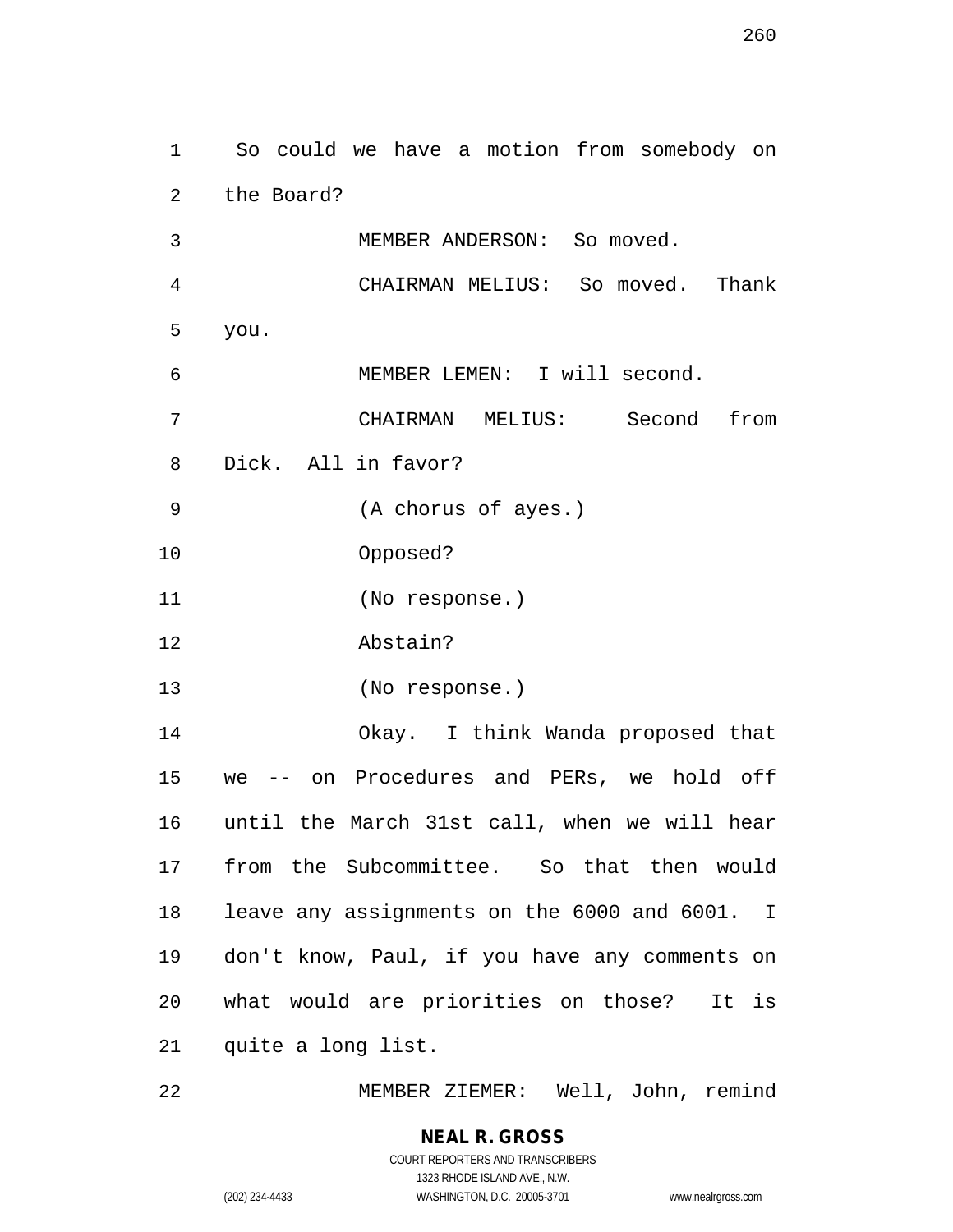me. On Appendix BB, which is General Steel, you have already covered that in the existing budget.

DR. MAURO: Yes.

 MEMBER ZIEMER: So that is not an issue.

7 DR. MAURO: These are exposure matrices that we have not yet reviewed.

 MEMBER ZIEMER: Now on both Electro Metallurgical and Bliss & Laughlin, last time what we said was something similar to what has been said on Piqua, that we wanted the Work Group to look at it first to see whether or not -- no, one of those we did task. That is right.

 DR. MAURO: We are almost done with both of those.

 MEMBER ZIEMER: Oh, we did that. That's right. I know we had talked about that, and then we did task them both. So those are --

DR. MAURO: Those are close to

COURT REPORTERS AND TRANSCRIBERS 1323 RHODE ISLAND AVE., N.W. (202) 234-4433 WASHINGTON, D.C. 20005-3701 www.nealrgross.com

**NEAL R. GROSS**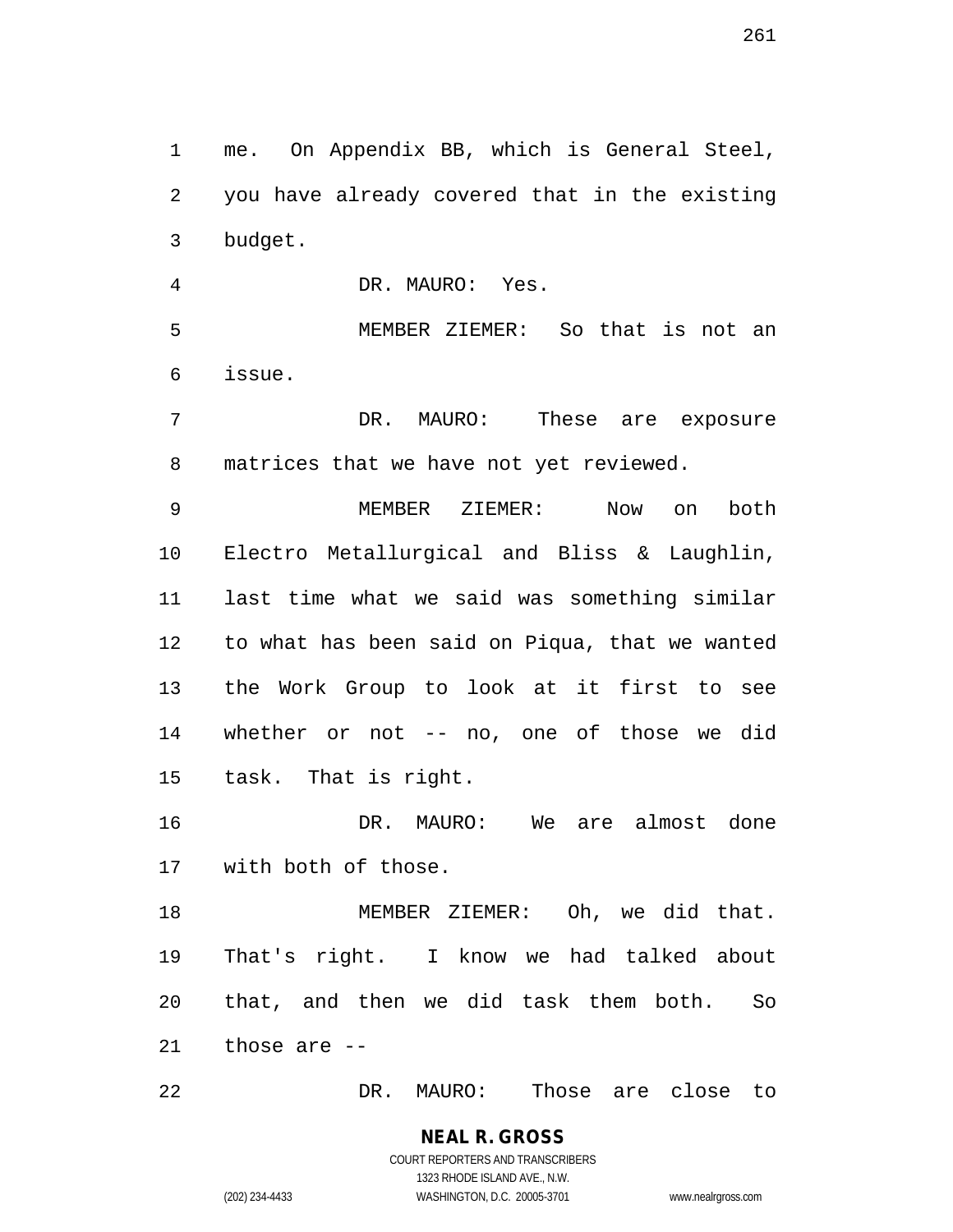being delivered.

| 2  | MEMBER ZIEMER: Right, and I don't             |
|----|-----------------------------------------------|
| 3  | have a feel on the new ones, whether we would |
| 4  | want to task those now or authorize the       |
| 5  | tasking and let the Work Group, the new Work  |
| 6  | Group look at the new one or not.             |
| 7  | CHAIRMAN MELIUS: I would say,                 |
| 8  | given the process, let's authorize the        |
| 9  | tasking. At least, I would be comfortable     |
| 10 | with that.                                    |
| 11 | MEMBER GRIFFON: For all the                   |
| 12 | 6000/6001?                                    |
| 13 | CHAIRMAN MELIUS: Yes.                         |
| 14 | MEMBER ZIEMER: That would be                  |
| 15 | United Nuclear.                               |
| 16 | CHAIRMAN MELIUS: Yes.                         |
| 17 | MEMBER ZIEMER: On United Nuclear,             |
| 18 | let's see, you also mentioned that that is    |
| 19 | being revised -- right -- that Appendix. So   |
| 20 | we need to clarify the status before we have  |
| 21 | them $--$                                     |
| 22 | MR. RUTHERFORD: Yes. It is being              |

1323 RHODE ISLAND AVE., N.W.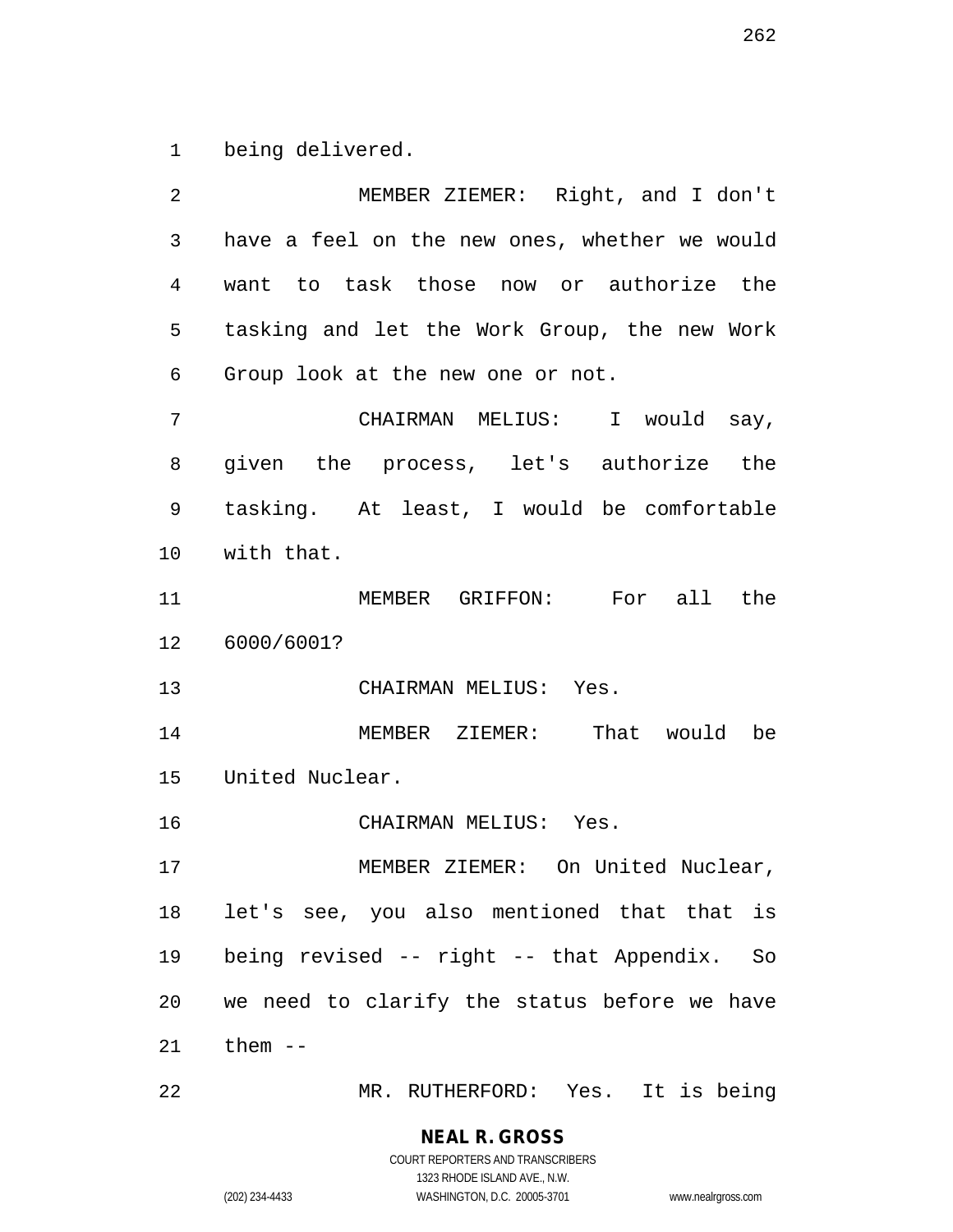revised. I don't have a date for when it will be completed, but that Appendix is being revised. MEMBER ZIEMER: I am not sure we want to authorize -- MR. RUTHERFORD: I could give the Board an update at the Board conference call. MEMBER ZIEMER: That would be good. Then if it is revised, then we could immediately begin the tasking. CHAIRMAN MELIUS: And then that is also going to affect the SEC. 13 MEMBER ZIEMER: Right. CHAIRMAN MELIUS: So your suggestion is a motion? MEMBER ZIEMER: Well, the suggestion is to defer the tasking. If we don't task, we don't need a motion anyway. We don't need a motion to not task, I don't think, unless we need to stop it. CHAIRMAN MELIUS: By the way, I want to introduce one person. The new CDC

> **NEAL R. GROSS** COURT REPORTERS AND TRANSCRIBERS 1323 RHODE ISLAND AVE., N.W.

(202) 234-4433 WASHINGTON, D.C. 20005-3701 www.nealrgross.com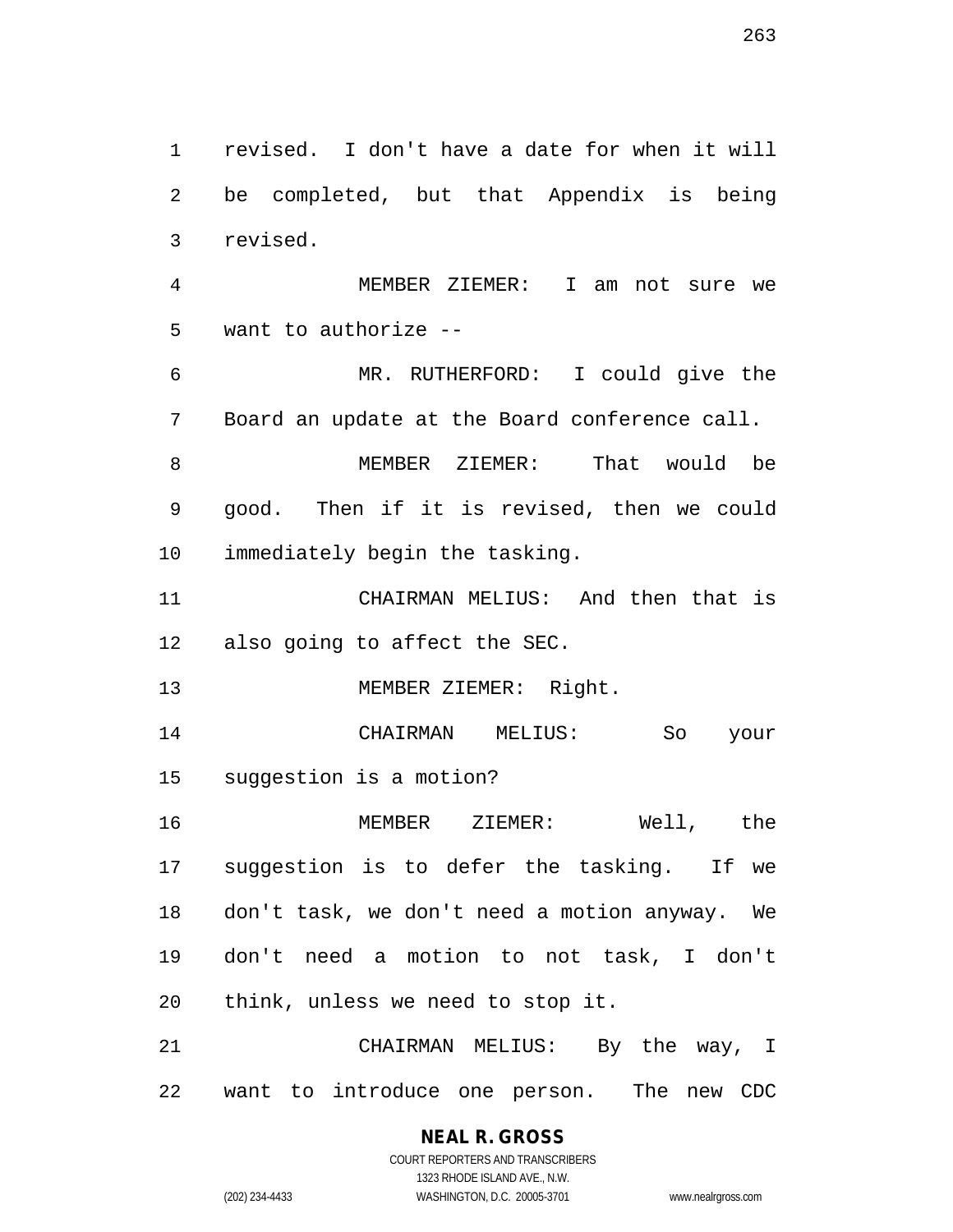Contracting Officer has been here with us. I think many of you have seen him. Ruben Cruz is there. Welcome, and glad to be able to work with you, and look forward to doing that. I also worked with him on World Trade Center medical program. So he has quite a challenge in terms of sort of different programs, I guess you would call them, the large and complicated.

Good. Anything else?

 DR. MAURO: Thank you. Thank you very much.

 CHAIRMAN MELIUS: Thank you. I don't know what order I said we would do it in, but we have the five letters to do. Counsel's office is sick of hearing me. So Emily has given us permission not to read the letters into the record, but we will be providing them to the Court Reporter. So they will be in the record, but we will do that. There are five of them. One that

somehow the heading got left off, that is,

#### **NEAL R. GROSS**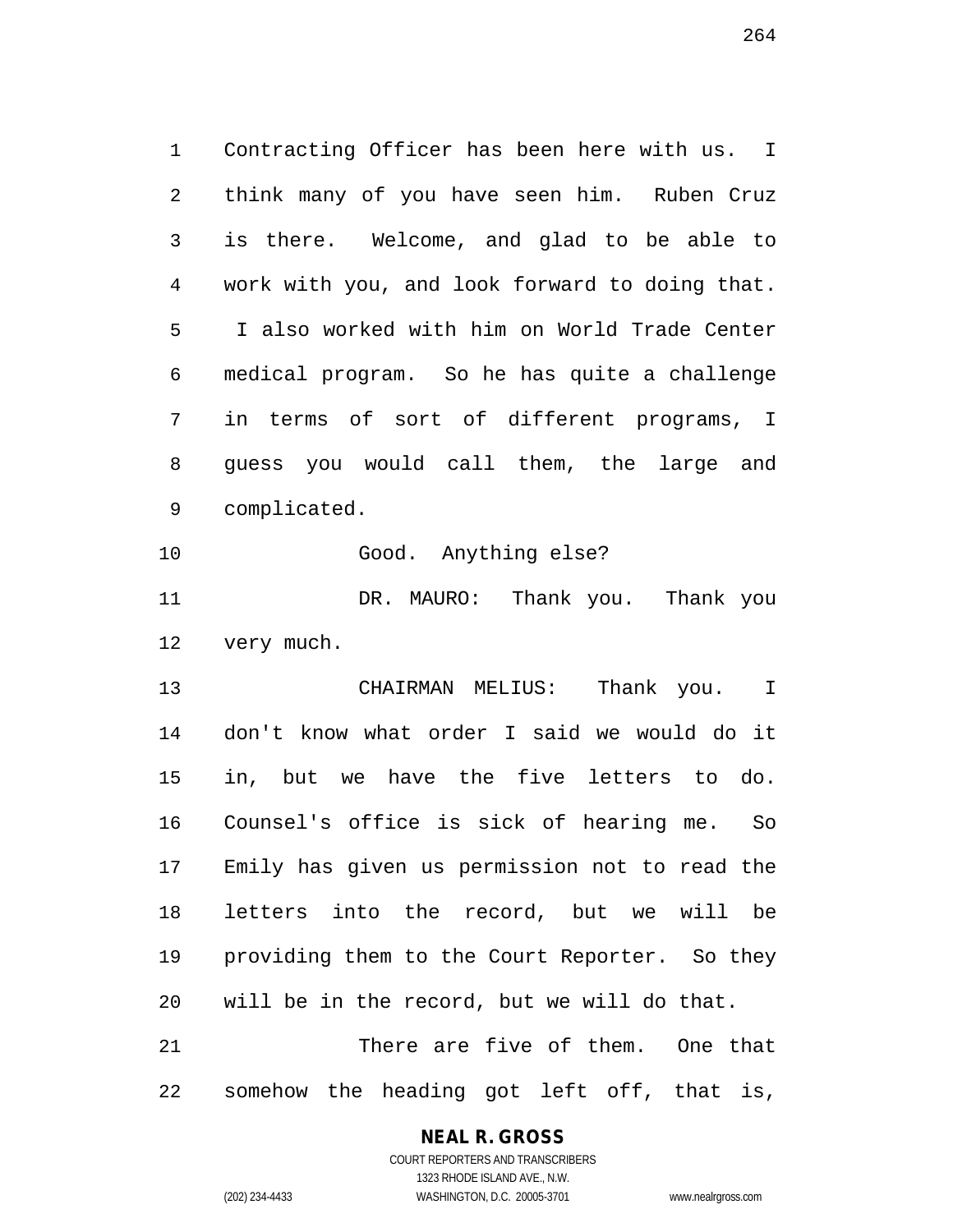obviously, the Nevada Test Site; LLNL; Santa Susana; Lawrence Berkeley; and Westinghouse. Are there comments or changes? I believe Emily wanted to make some corrections. MR. KATZ: Are we doing these one by one, LLNL to start with? CHAIRMAN MELIUS: Yes, I guess. I was hoping we could do a motion as a group and adopt them with the changes. MEMBER ANDERSON: Just a question, what is the supporting documentation? Is that just transcripts? CHAIRMAN MELIUS: That is transcripts of -- petition reports, all the information, yes. MEMBER ANDERSON: So it is a big pack? CHAIRMAN MELIUS: Yes. MS. HOWELL: I think, due to conflict of interest concerns, we may need to separate them. CHAIRMAN MELIUS: That is a good

(202) 234-4433 WASHINGTON, D.C. 20005-3701 www.nealrgross.com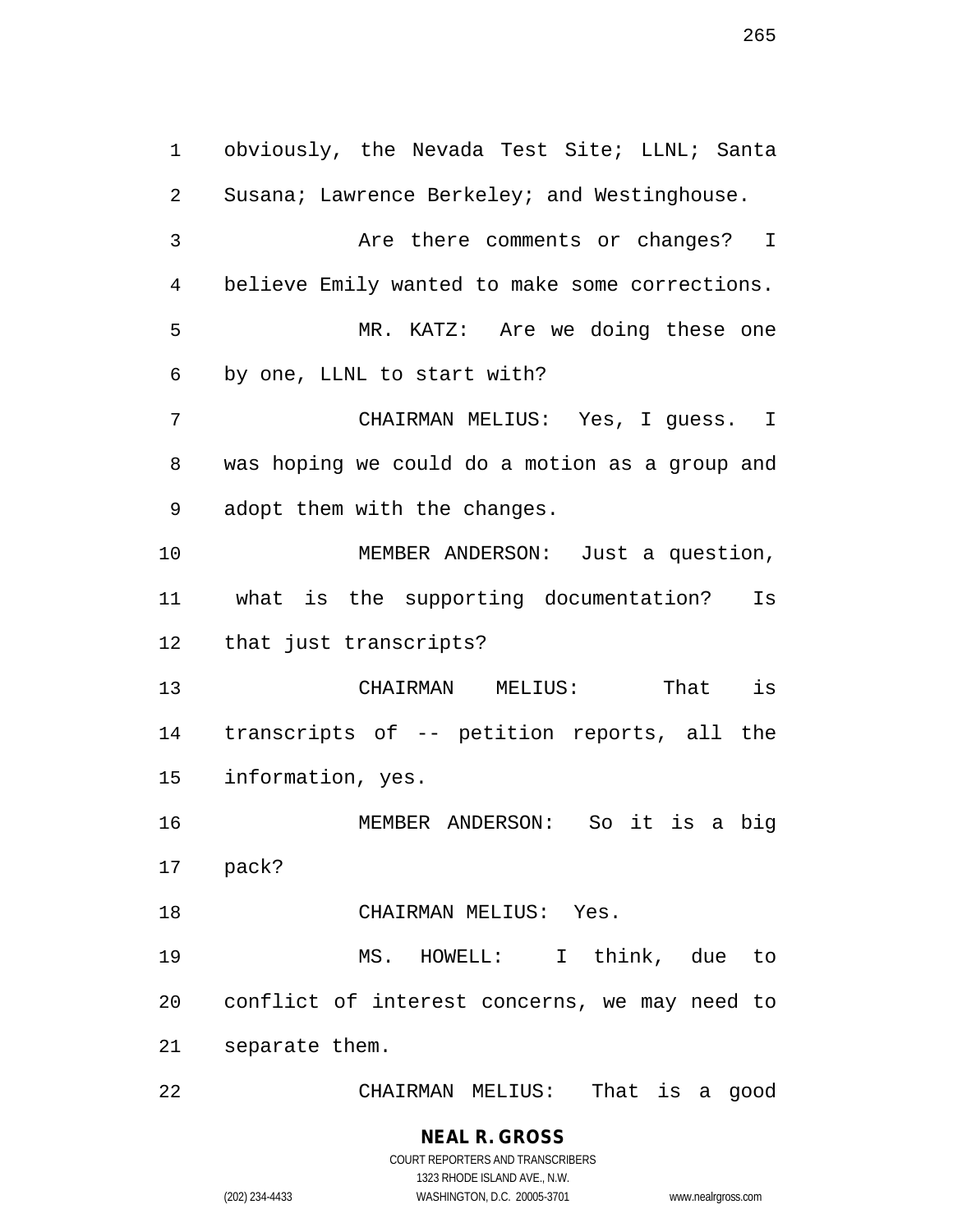point.

 MR. KATZ: That is what I was going to say. It is just that we have two people who have conflicts, one -- two of these, one for Lawrence Livermore and then one person is conflicted for Berkeley. So we can't do these as a group. CHAIRMAN MELIUS: Okay. So why don't we start -- what is on top of your pile there? 11 MS. HOWELL: NTS. CHAIRMAN MELIUS: Okay, let's start with NTS. MS. HOWELL: I will clarify. I gave Dr. Melius a copy of some minor, more grammatical -- MEMBER ZIEMER: A point of order, if I might. We have already approved this. All that we are doing is editing the material. So I just want to make sure it is editing. MR. KATZ: I do understand that. I understand, but --

#### **NEAL R. GROSS**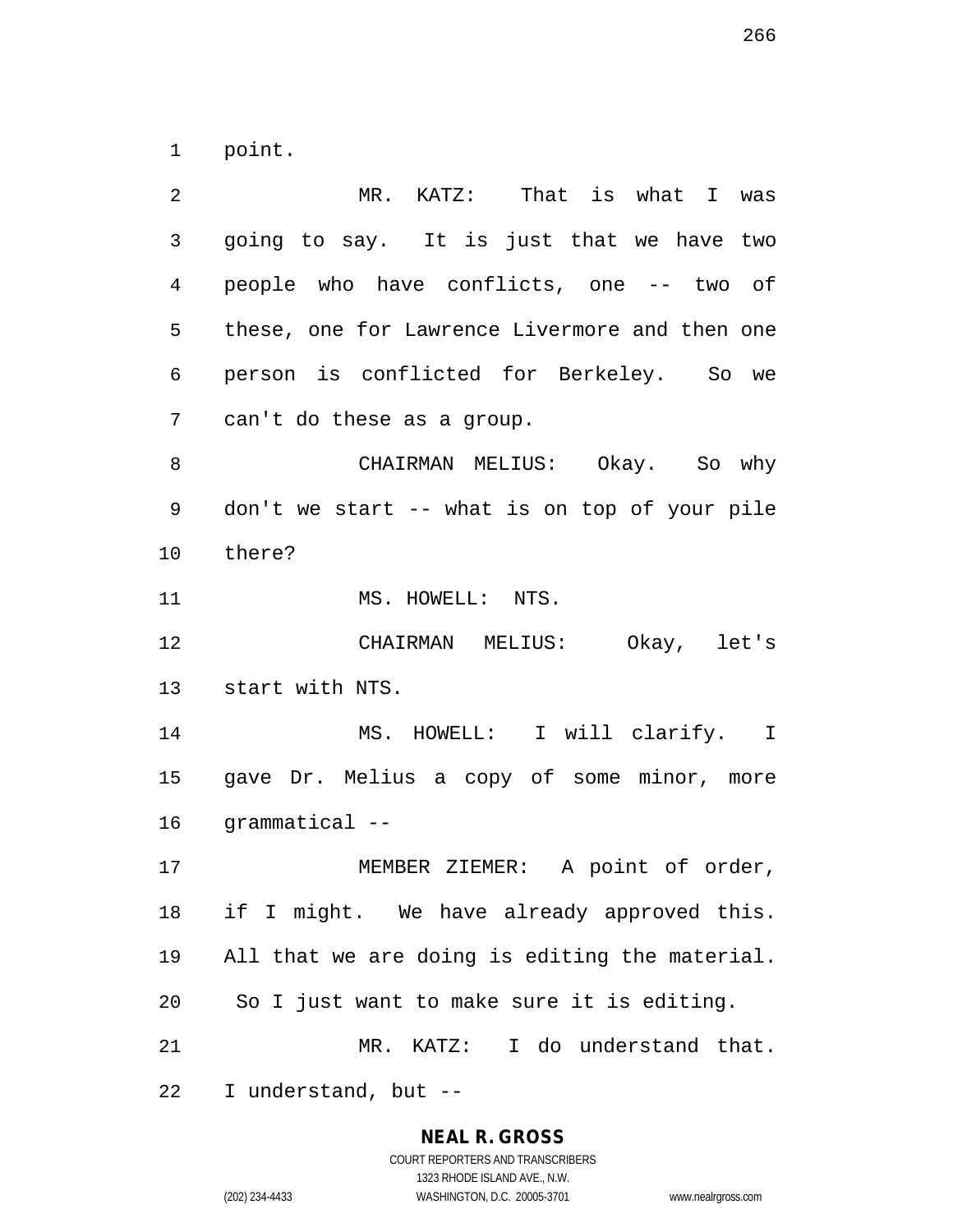MEMBER ZIEMER: We are not going to vote on anything.

 MR. KATZ: I understand we are not voting, but we are discussing, and it is discussing the substance of one of the sites. Even though it is just editing, it is just safe  $-$ 

 MEMBER ZIEMER: I wasn't sure that we were discussing substance so much as editing.

 MS. HOWELL: So I gave Dr. Melius earlier copies of each of the letters that had some grammar issues and places where the language in the Class Definition did not exactly track with the Class Definition language in the NIOSH SEC Evaluation Report. Those are all pretty minor changes. The only things I am going to talk about are a few bigger issues. I will leave that to you, and I did not have any comments regarding NTS. CHAIRMAN MELIUS: I would just add

for NTS, it is a little different from some

#### **NEAL R. GROSS**

COURT REPORTERS AND TRANSCRIBERS 1323 RHODE ISLAND AVE., N.W. (202) 234-4433 WASHINGTON, D.C. 20005-3701 www.nealrgross.com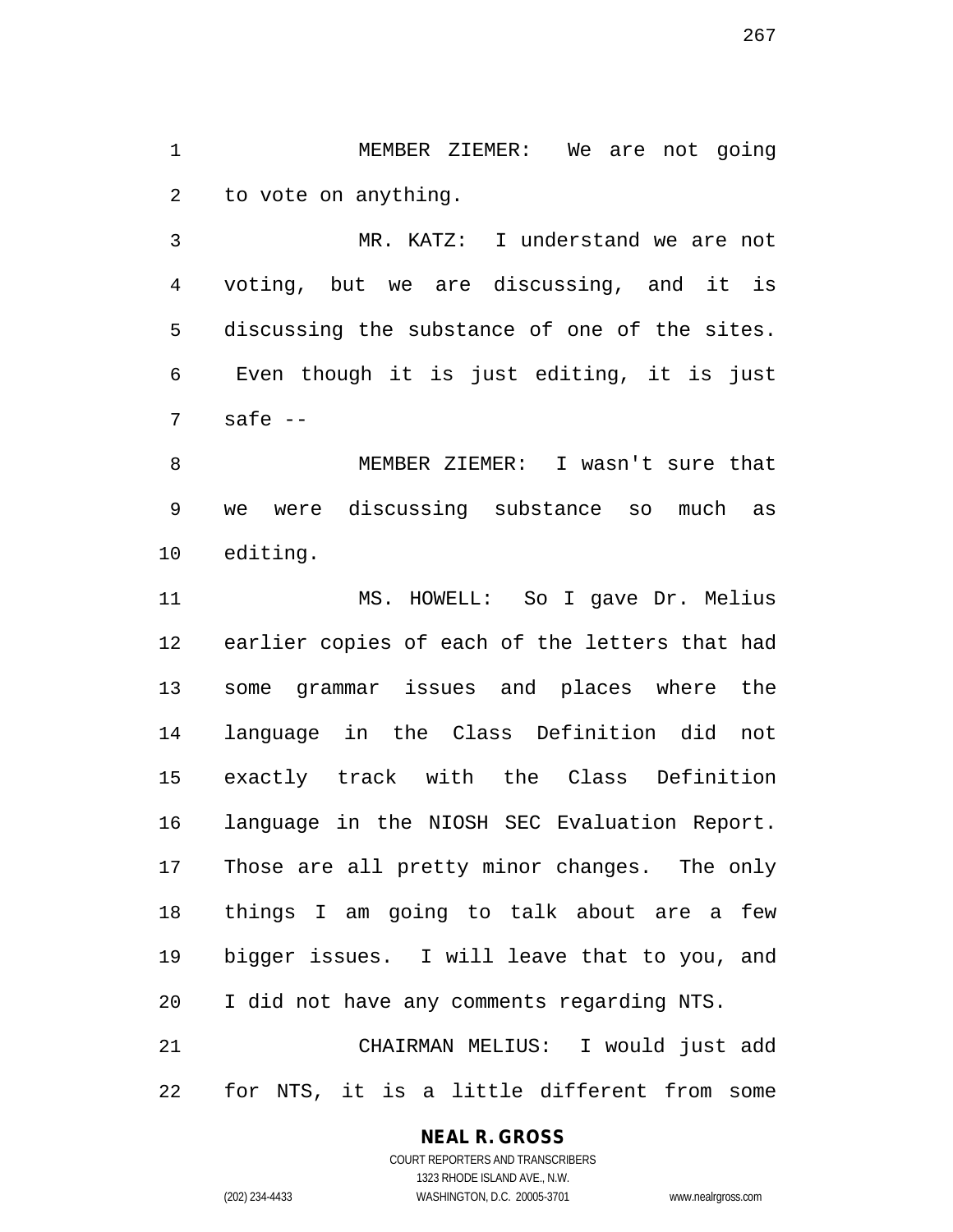other letters. Some of this was taken as a paragraph there, under the bullets. It was something we had commented on with the previous above-ground testing, about people working on-site, actually living on-site, and asking Department of Labor to take note of that, which I believe they do. So it is not an unusual request but, otherwise, it is relatively standard.

 Any comments on that? If not -- MEMBER MUNN: I have only one question. I am assuming that counsel and someone else has double-checked the dates in each of these letters. I did not take the time to check the dates. They are correct. CHAIRMAN MELIUS: I did okay on the dates.

18 MEMBER MUNN: Good. Thank you.

 MR. KATZ: Just for the record, Mark can rejoin the table.

CHAIRMAN MELIUS: Yes.

MS. HOWELL: The next one in my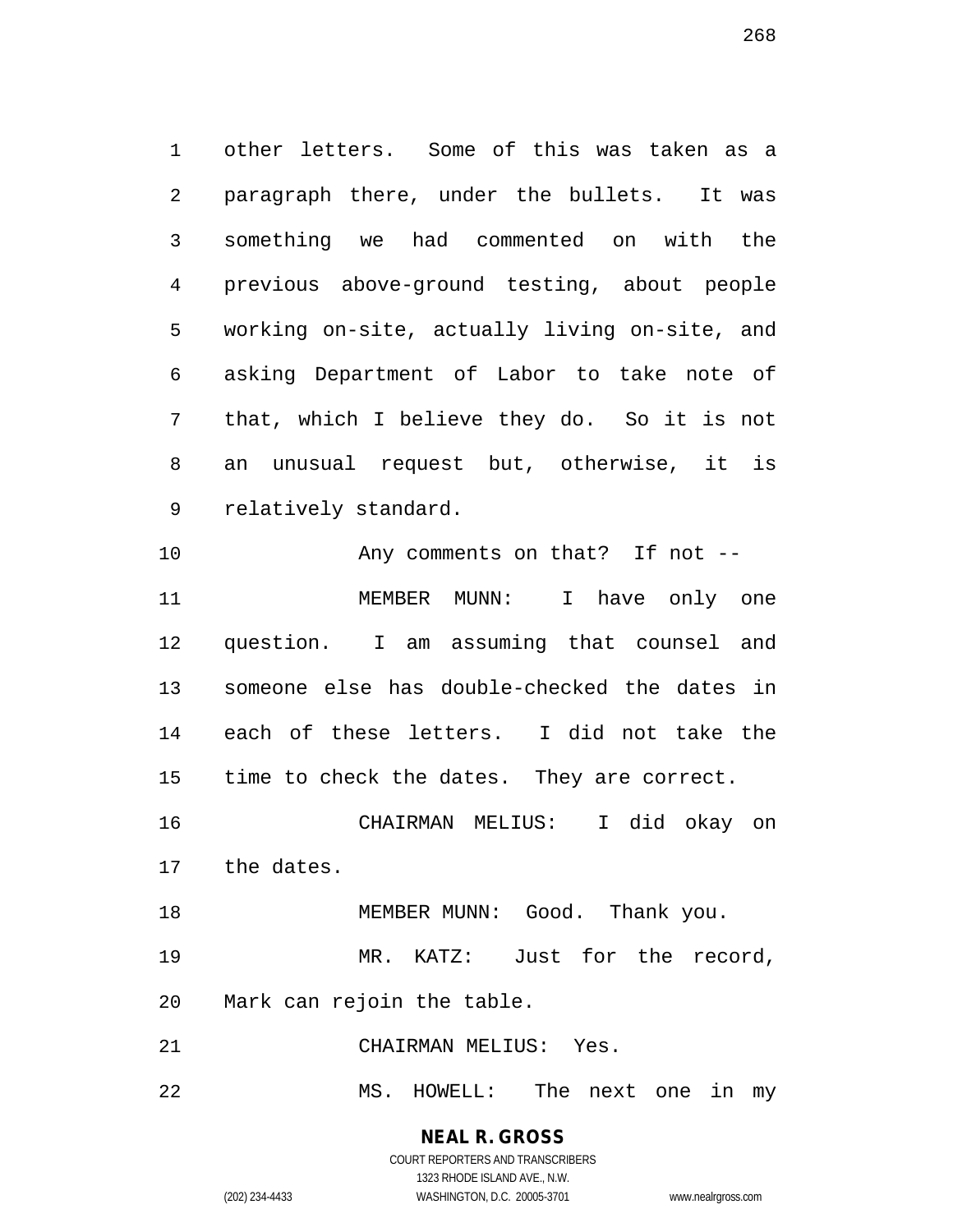pile is Santa Susana. In Santa Susana, I requested that the language in the second paragraph be changed to delete Section 83.13 and the word and from the fourth line down, since this is an 83.14 SEC Petition.

 I also requested that the location of Ventura County, California, be deleted from the Class Definition, since it doesn't appear in the NIOSH Class Definition. We have had some concerns in the past with physical locations being included.

 Then a third issue: the second bullet on the page, second line, if you could change the word laboratories to facilities, so that it reads, radiological operations at these facilities, in order to be able to complete accurate individual dose reconstructions, et cetera.

 CHAIRMAN MELIUS: Anybody else have comments? Dr. Ziemer? MEMBER ZIEMER: Well, one comment.

If you delete Ventura County, California, is

# **NEAL R. GROSS**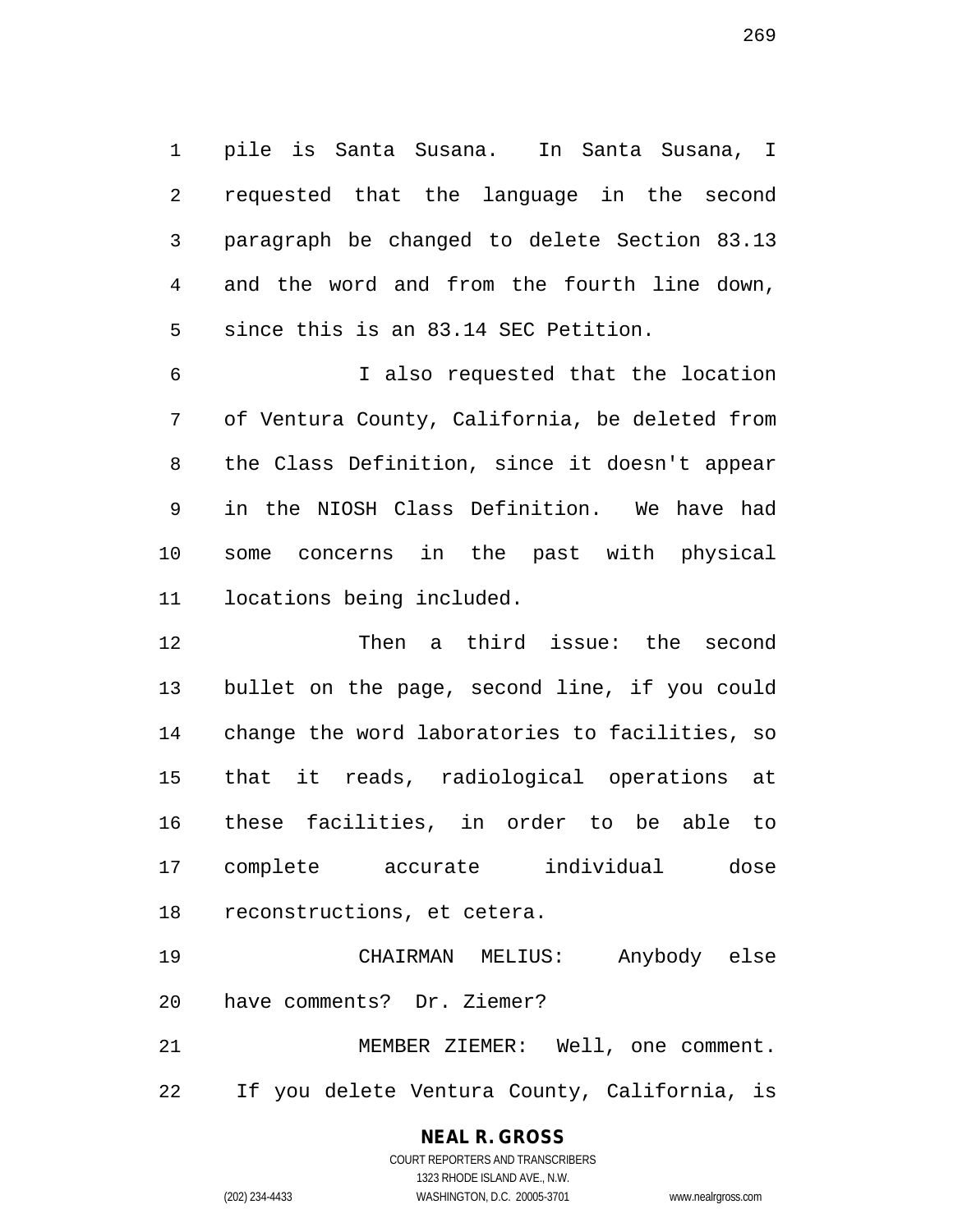there an address location that can be used other than just the title?

 MS. HOWELL: My concern with the location -- I don't have a problem --

 MEMBER ZIEMER: I know the Ventura County part was probably the issue, though. Right?

8 MS. HOWELL: That would be fine. My concern is that the location -- that sentence -- that Ventura County, California, appears in is actual Class Definition. If you would like to put a location in the very first sentence, then that is better, but in the Class Definition, the concern was if there is any tiny part of the facility that falls outside of Ventura County, we don't want DOL to have an issue with the implementation.

 CHAIRMAN MELIUS: And actually, when we did the first one there, we had that particular question. There was uncertainty about location, because things had moved around or something. I can't remember the

## **NEAL R. GROSS**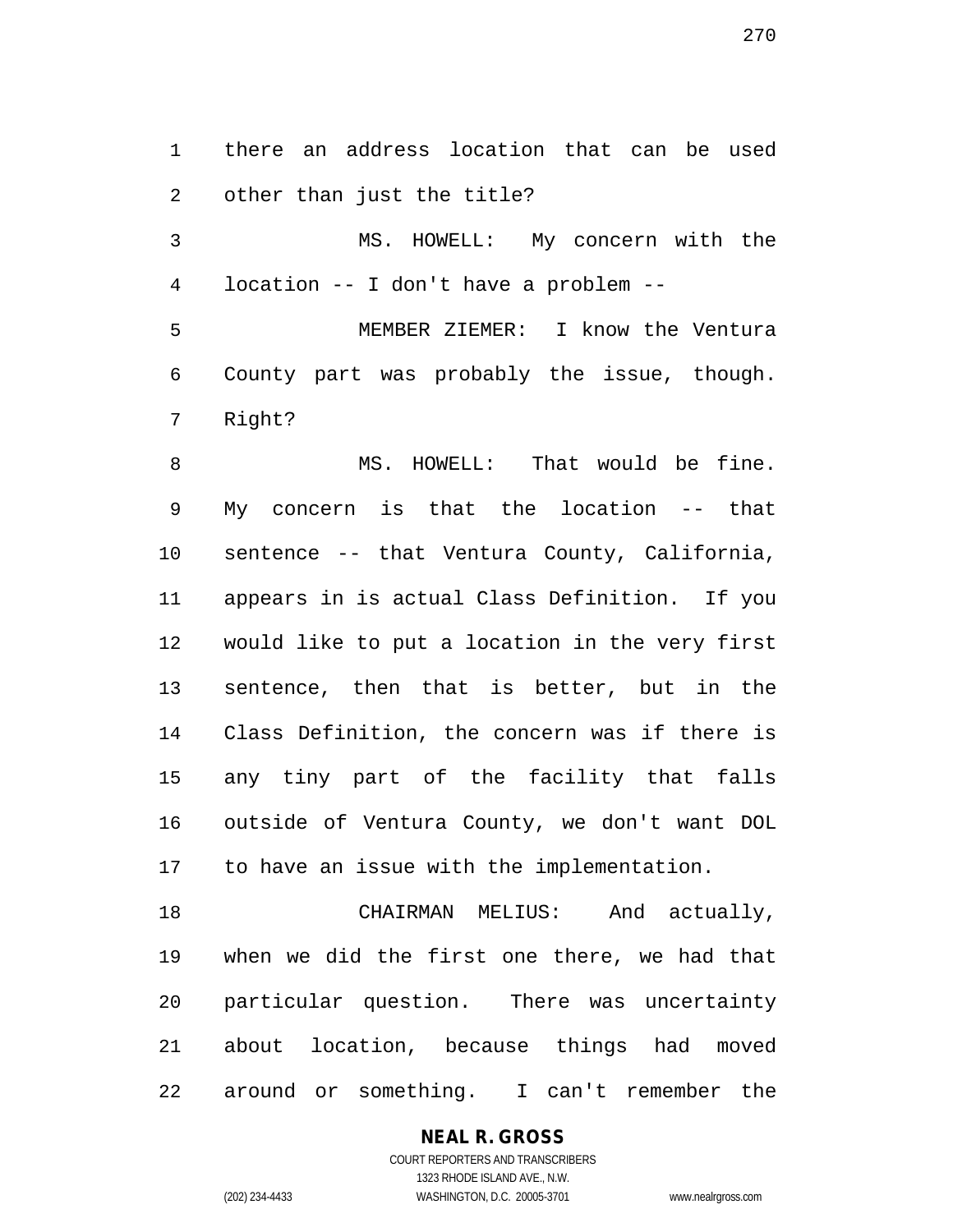details, but that was what we did. I just forgot to take it out there. Next?

 MS. HOWELL: The next one in my stack is Lawrence Berkeley. MR. KATZ: And for the record, Dr. Field is recusing himself.

 MS. HOWELL: In this letter, again, on the second paragraph, fourth line down, if you could remove the reference to 83.13 and that phrase, since it is an 83.14, and those were the only comments I had for that one.

 CHAIRMAN MELIUS: Everybody else okay?

 MEMBER ANDERSON: Is it okay with Berkeley, California?

 MS. HOWELL: The next one in my stack is Westinghouse. Again, if you could in the second paragraph, fourth sentence, remove the reference to Section "83.13 and."

MEMBER ANDERSON: It is just a

generic letter, right?

#### **NEAL R. GROSS** COURT REPORTERS AND TRANSCRIBERS 1323 RHODE ISLAND AVE., N.W. (202) 234-4433 WASHINGTON, D.C. 20005-3701 www.nealrgross.com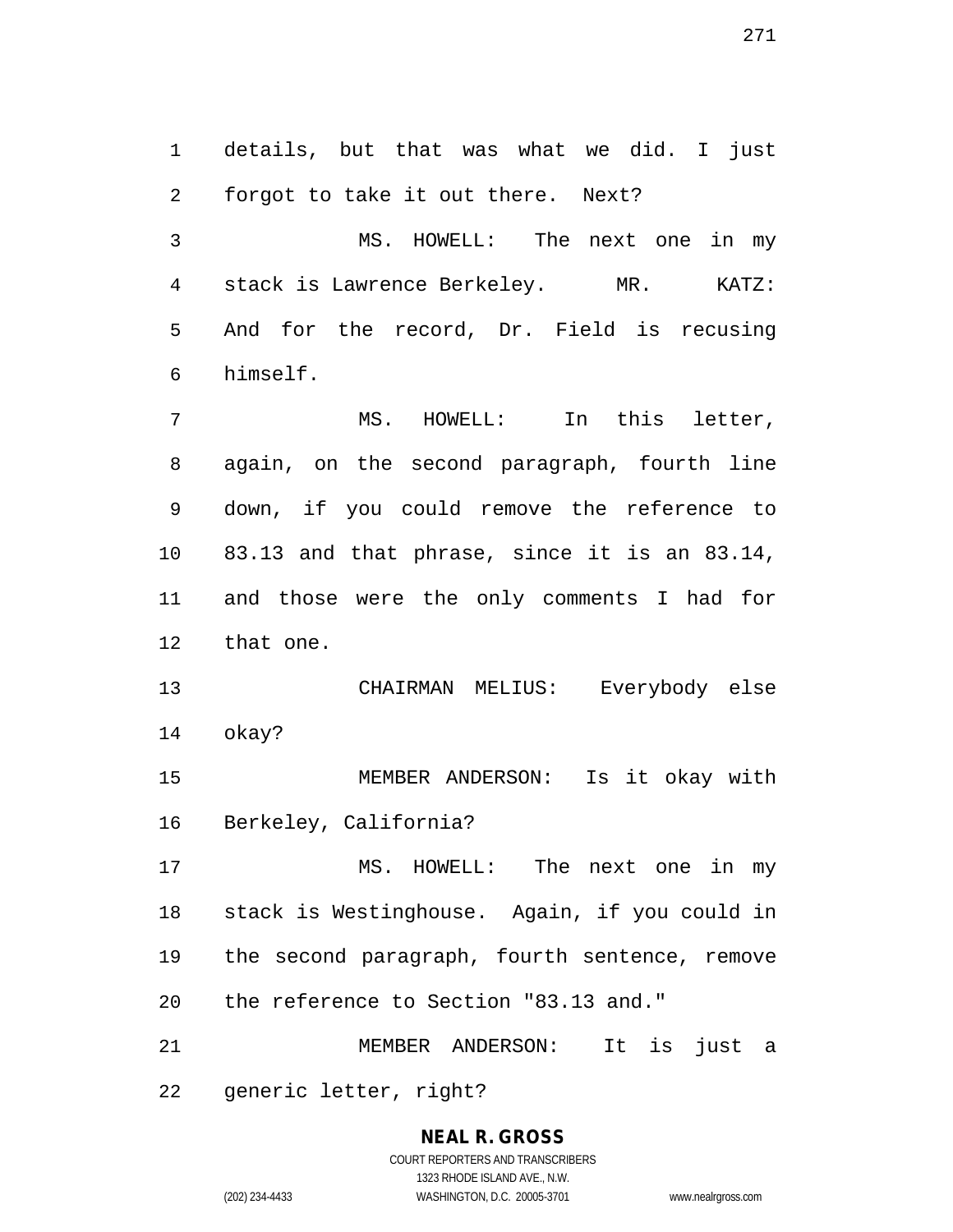CHAIRMAN MELIUS: At one point we had both in, on advice of counsel. Now we have better counsel. MS. HOWELL: And that was all I had on that one. The next one -- I believe the last one in my stack is Lawrence Livermore. MR. KATZ: And for the record, Dr. Poston has recused himself. MS. HOWELL: We wanted to make sure that Board Members had an opportunity to stretch their legs. On that one, the second paragraph, fourth line down, once again just remove "83.13 and." That was all. All of the dates were correct. CHAIRMAN MELIUS: Dr. Ziemer had a correction under the second bullet, just to say that at the end of that, the Board concurs with this determination. It has sort of become our standard language in that area. 22 MEMBER MUNN: What?

> **NEAL R. GROSS** COURT REPORTERS AND TRANSCRIBERS

1323 RHODE ISLAND AVE., N.W. (202) 234-4433 WASHINGTON, D.C. 20005-3701 www.nealrgross.com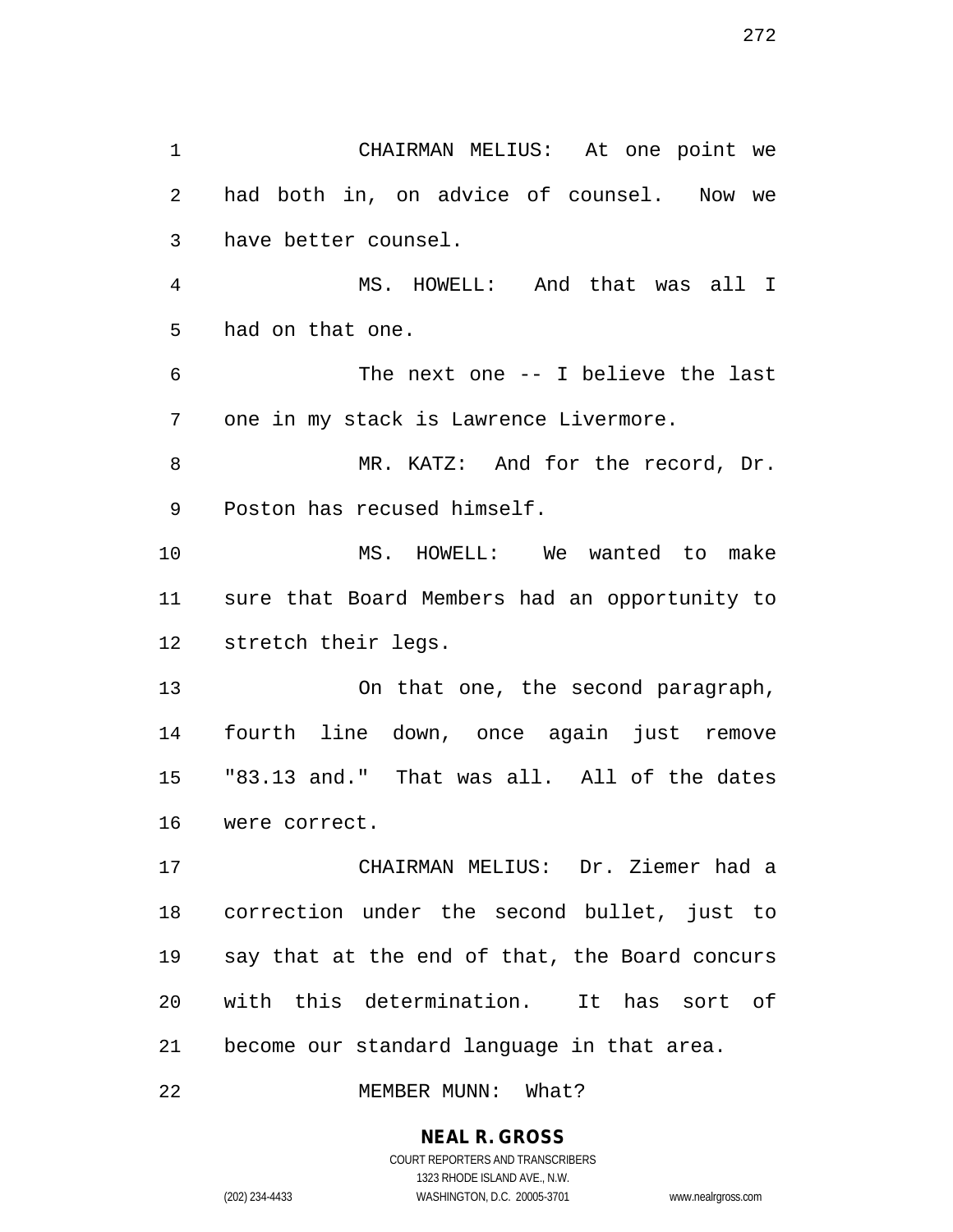CHAIRMAN MELIUS: End of the second bullet, add as the last sentence, "The Board concurs with this determination," for the second bullet. MEMBER MUNN: So we will be saying twice, "The Board concurs"? MEMBER ZIEMER: Excuse me. We have on all of these letters except for this one. MEMBER ANDERSON: We got to show some independence here. That's fine. CHAIRMAN MELIUS: We have Board correspondence. Dr. Poston, you are welcome back. Ted, you are going to have to help here. 16 MR. KATZ: Correspondence? CHAIRMAN MELIUS: Correspondence, yes. MR. KATZ: So we have the letter from ANWAG, the beefiest one. CHAIRMAN MELIUS: There is a letter from the ANWAG group that actually

#### **NEAL R. GROSS** COURT REPORTERS AND TRANSCRIBERS

1323 RHODE ISLAND AVE., N.W. (202) 234-4433 WASHINGTON, D.C. 20005-3701 www.nealrgross.com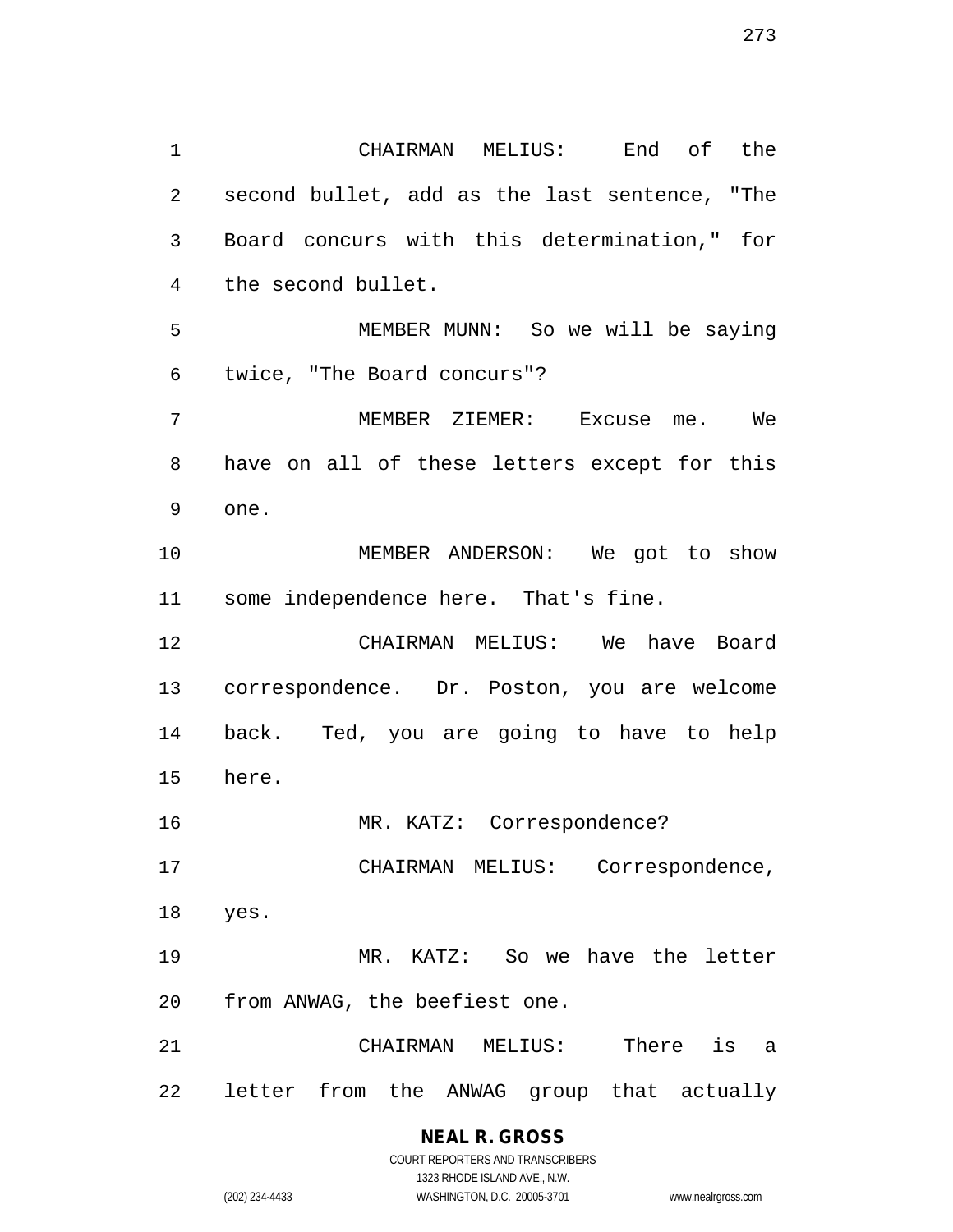precedes the meeting that, I believe, Lew Wade talked about that, or John Howard, earlier. So some of their issues have been discussed at that meeting and, Dr. Ziemer, you attended, I believe.

MEMBER ZIEMER: Yes.

 CHAIRMAN MELIUS: You spoke of that. I guess the question is were there issues there that -- in terms of answering their letter, are there issues that weren't addressed there. Some, clearly, we are, like we are addressing the surrogate data issue in terms of follow-up.

 MEMBER ZIEMER: I was looking for 15 the letter itself. One of the issues, my recollection is that ANWAG had requested automatic tasking of NIOSH -- not of NIOSH -- of SC&A whenever NIOSH produced an Evaluation Report for which they indicated that they could reconstruct dose with sufficient accuracy that the Board not wait to do the tasking, that it be done automatically.

## **NEAL R. GROSS**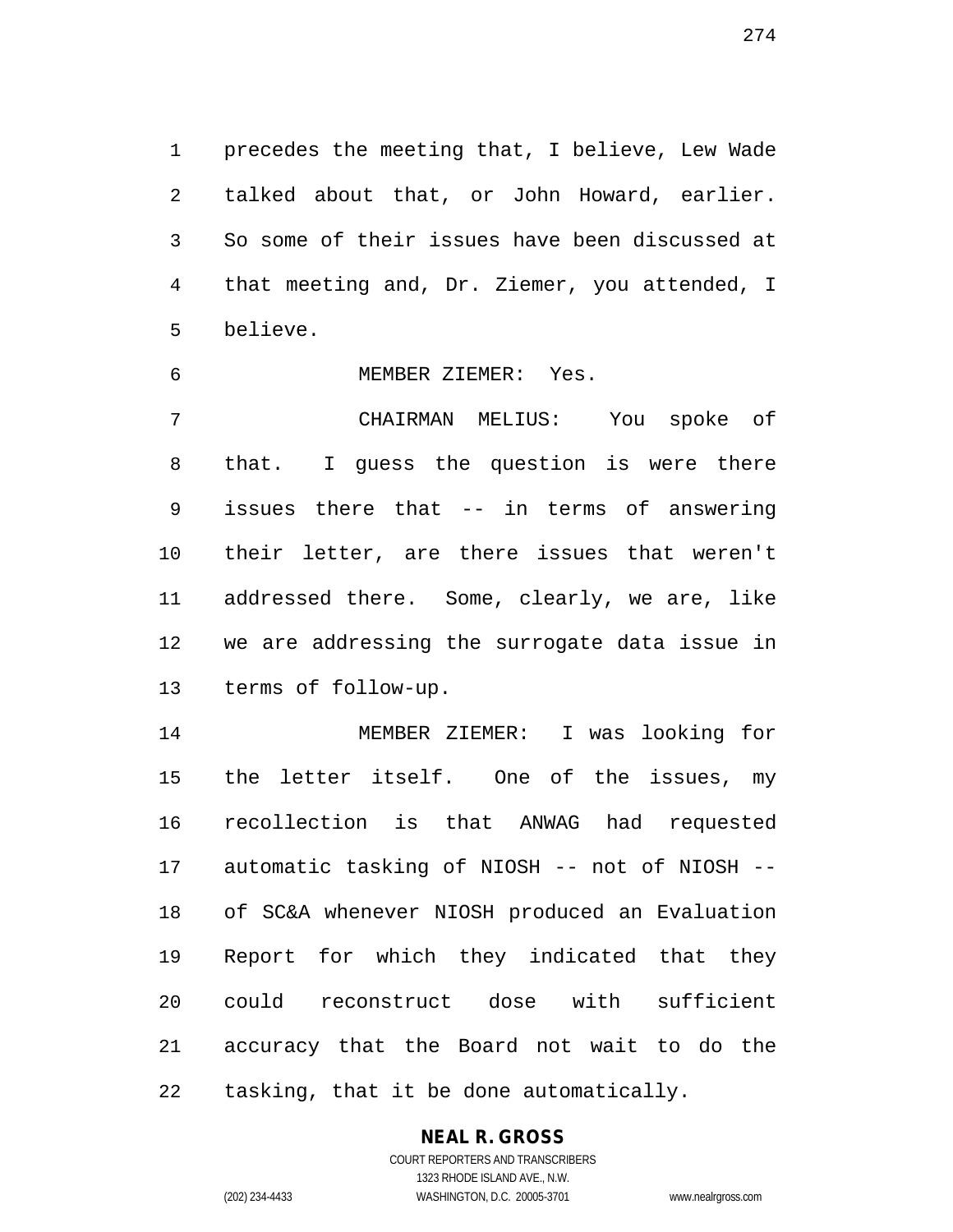1 1 I am looking for the letter. MEMBER ROESSLER: From [identifying information redacted] to you? MEMBER ZIEMER: Yes, and it was distributed. Oh, here it is, I believe. I think Dr. Melius was asking me if all of the issues had been covered, and let me just identify the issues. One of the issues was the use of surrogate data. They were concerned about that, and of course, that is being addressed. I believe -- I am looking at the

 letter now to see -- basically, a concern on the use of surrogate data and the parameters there; urges the Board to reverse their position, and it says to advise the President that the use of surrogate data is inconsistent with the spirit of EEOICPA.

 I think, in the context of our discussion earlier today, beginning with the discussion by Dr. Miller and then the work of the Surrogate Data Group, I think that is

## **NEAL R. GROSS**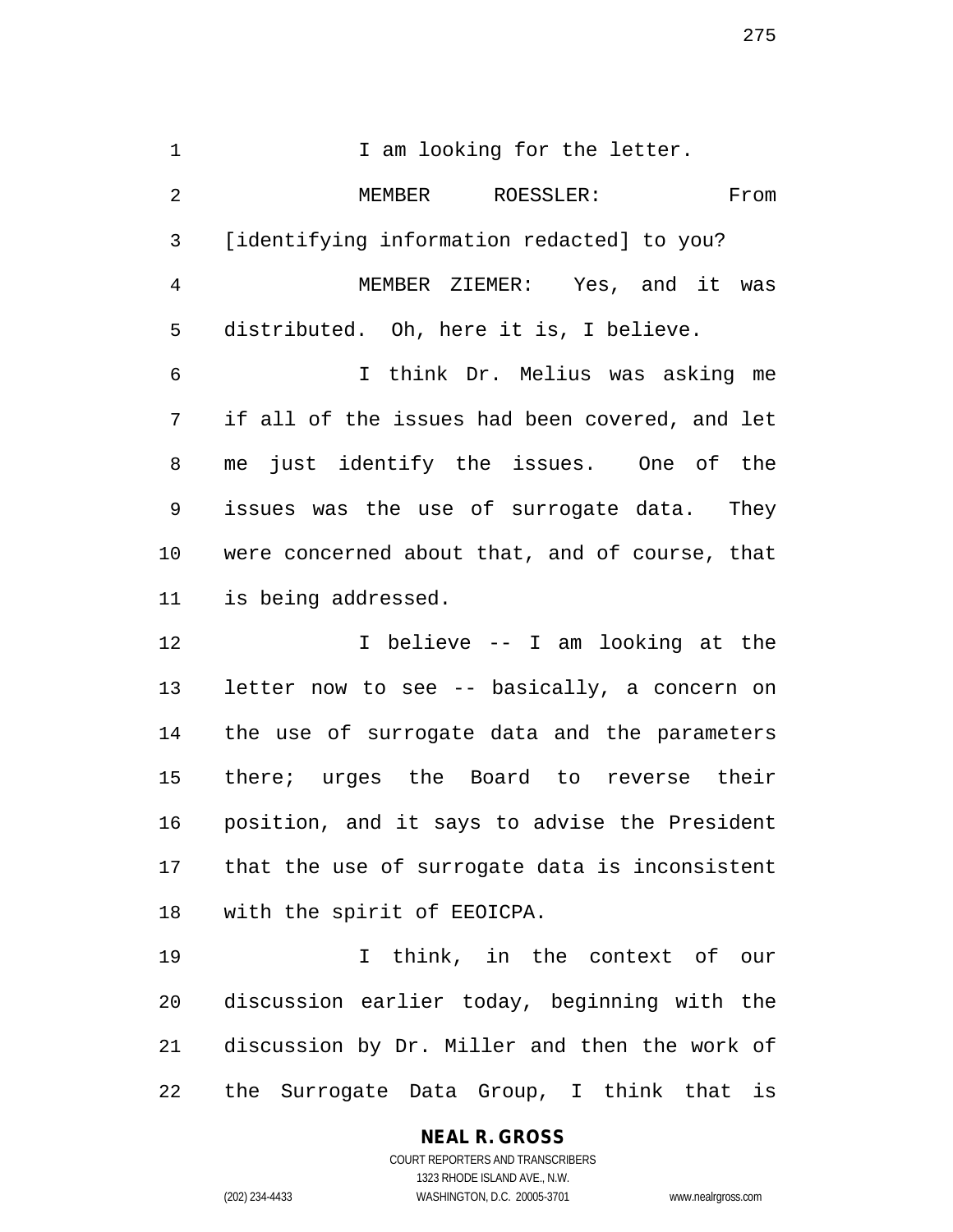being addressed.

| 2              | Another<br>the<br>issue<br>was                 |
|----------------|------------------------------------------------|
| $\mathfrak{Z}$ | confidentiality issue on the disclosure of     |
| 4              | worker identity when workers talk to people,   |
| 5              | particularly at the sites where there were     |
| 6              | classified information. I am not quite sure    |
| 7              | where that stands now.                         |
| 8              | There was concern that the                     |
| 9              | identity of those that SC&A spoke to was being |
| 10             | revealed to the federal agencies. That was     |
| 11             | one of the concerns that was raised. Again, I  |
| 12             | leave it to the Chair, to the extent we        |
| 13             | discuss that.                                  |
| 14             | There was also concern about SC&A              |
| 15             | having to turn over their documents to OCAS,   |
| 16             | again, I think, related to those -- all of the |
| 17             | things that SC&A retrieved, and the issue of   |
| 18             | who owns the work product.                     |
| 19             | Oh, and then she talks about the               |
| 20             | joint meeting and invites us to participate,   |
| 21             | which we did. So those were the<br>issues      |
| 22             | raised.                                        |

**NEAL R. GROSS**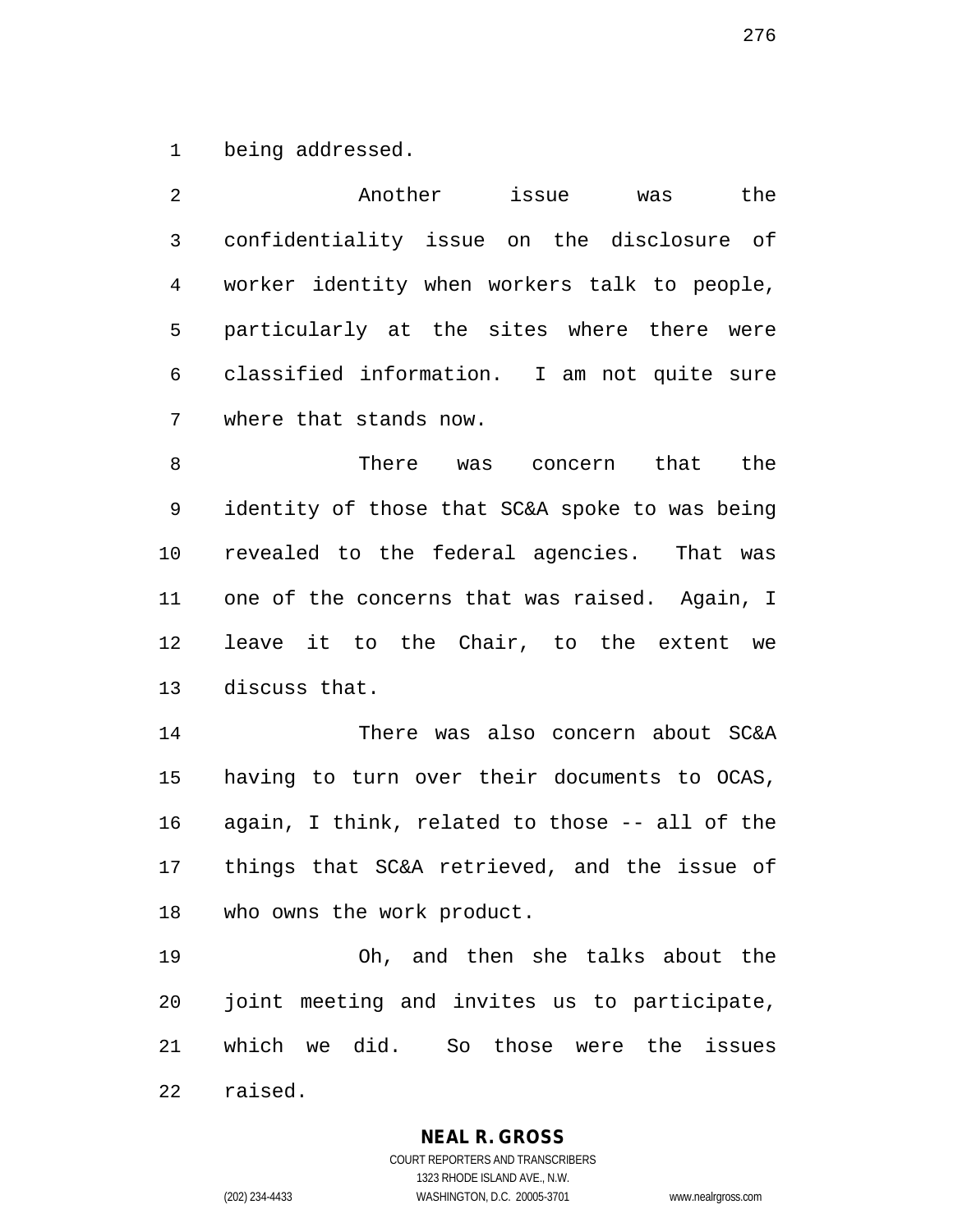CHAIRMAN MELIUS: For the new Board Members and my recollection, the letters for the Board, other than simple acknowledgments, are all discussed with the Board before they go out. In this case, I think we could respond, if it is okay with people, respond informationally to them that, yes, we have attended the meeting, we followed up, and we are taking these issues under consideration and will at future meetings. If that is okay with people, I will send that letter out, and then circulate that.

 We have a second letter. This is dated December 3 from -- I don't believe this is in the package, or not. I can't recall, but it is relatively short. It is from Senator Durbin in Illinois: "Writing on behalf of my constituents who" --

 MEMBER ZIEMER: That is under miscellaneous.

 CHAIRMAN MELIUS: Oh, that is under miscellaneous, basically about General

## **NEAL R. GROSS** COURT REPORTERS AND TRANSCRIBERS 1323 RHODE ISLAND AVE., N.W.

(202) 234-4433 WASHINGTON, D.C. 20005-3701 www.nealrgross.com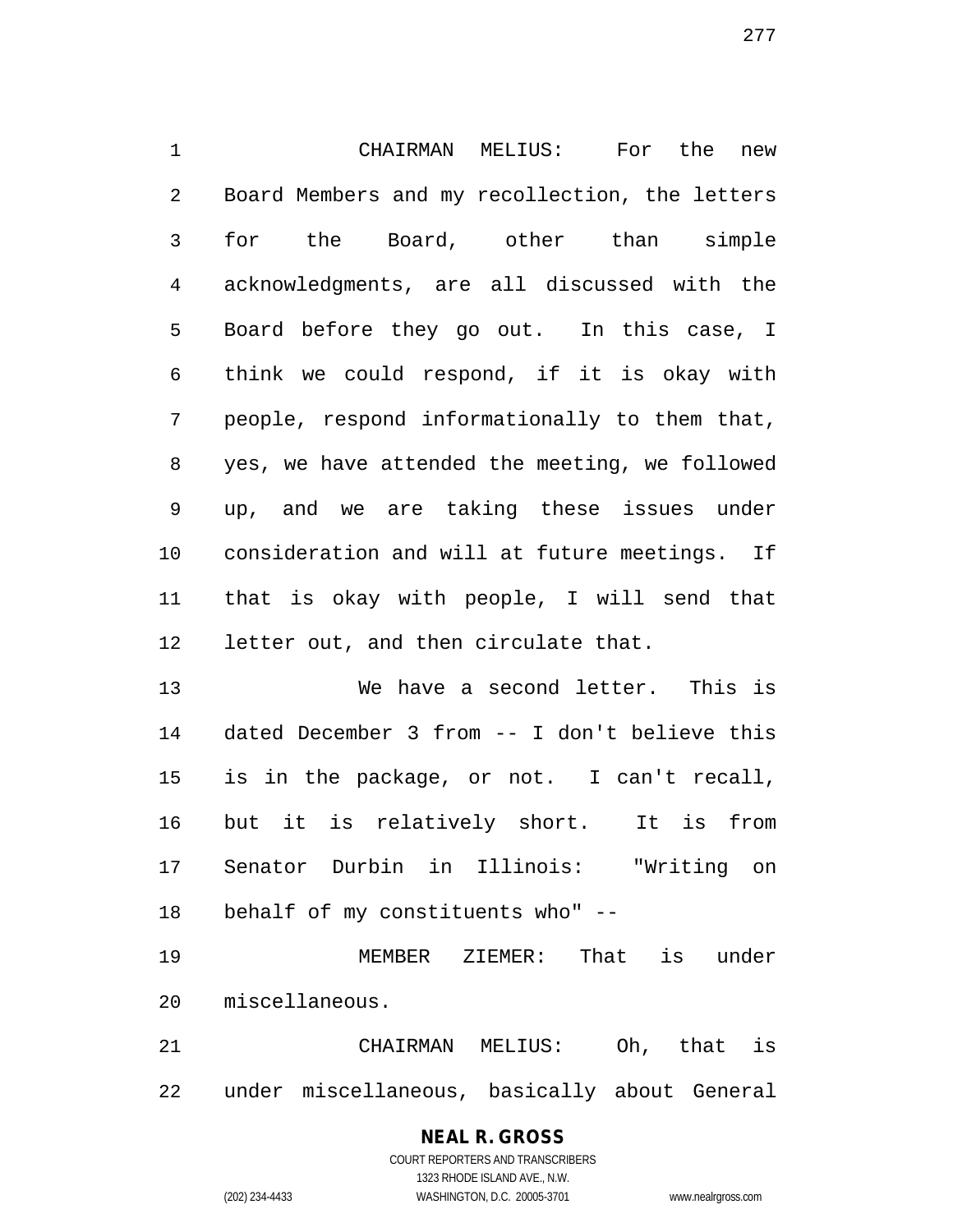Steel Industries. I think a response back to Senator Durbin would be to the effect that we have an active Work Group that is considering this and is following up on it, and we expect to take action in the near future. I think that that -- is that kind of response appropriate?

8 MEMBER ZIEMER: My only comment here: I originally didn't think this letter called for a response, simply because he was simply indicating that he supported this petition. At a minimum, probably it would be good to indicate that we have received his letter. It has been distributed to the Board, in addition to the suggestion you have made that the Working Group is developing a recommendation for the Board.

 CHAIRMAN MELIUS: Right. I think we should try to acknowledge the letter.

 The other letter we have is from - - that was read yesterday when we discussed NTS -- from Senator Reid, I think, which we

#### **NEAL R. GROSS**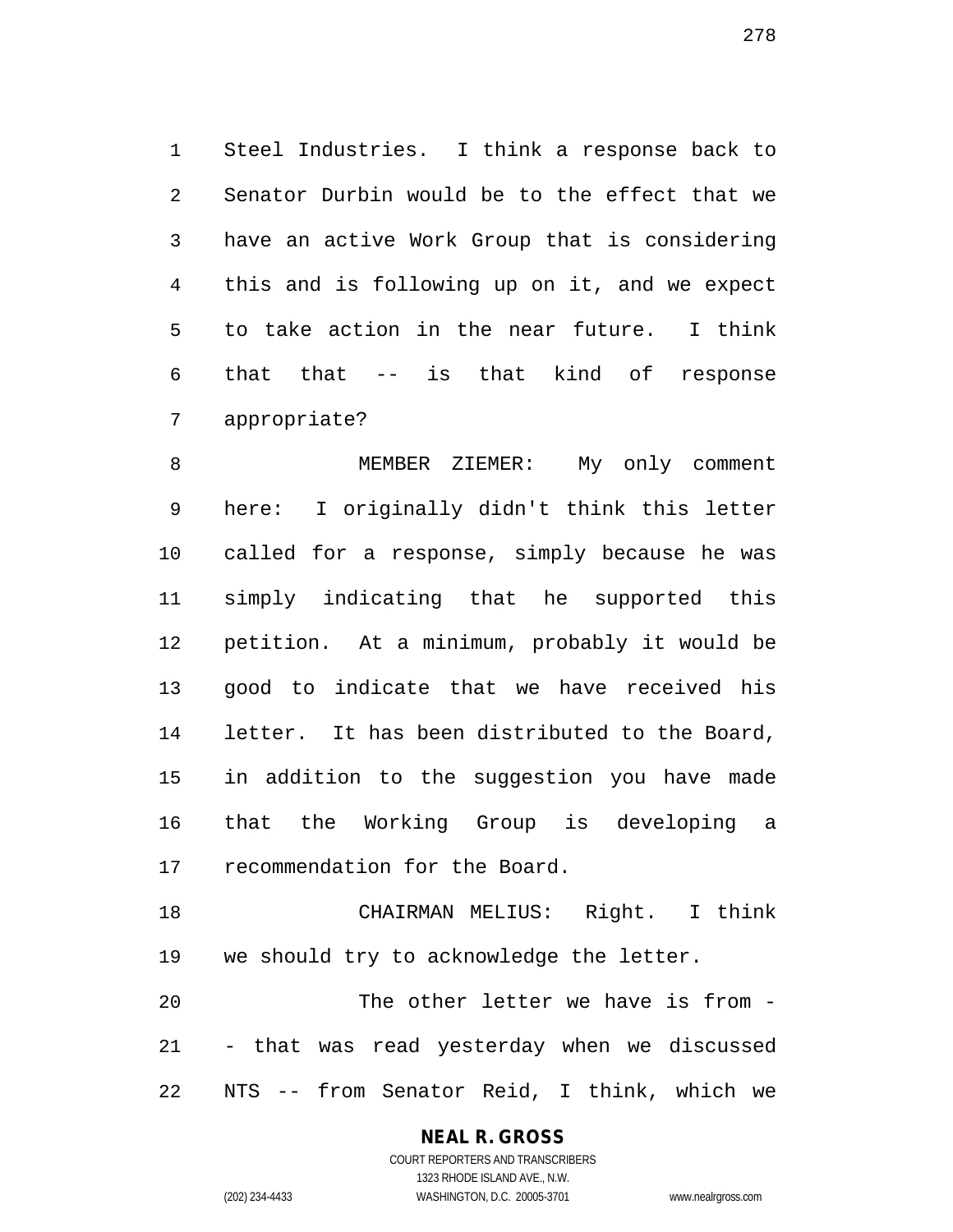have obviously taken care of the SEC. He asked for follow-up on three other issues, and I think you heard me respond to his staff person with what we were doing on those issues. I would just write an acknowledgment letter back just saying, thanks for the letter; we have done the SEC, and the other three issues that you raised, we are following up on -- or, actually, NIOSH is addressing two of them. So is that satisfactory? Okay.

11 Think that is our last letter. The only other letter we have is when we talk about what I believe is our final item, the next meeting. Checking with Ted to make sure I didn't miss anything.

 MR. KATZ: Yes. Not a letter, but the next item is future meetings.

 CHAIRMAN MELIUS: Next item. It is also a letter, too, because we have a request regarding a meeting place.

MR. KATZ: We do.

CHAIRMAN MELIUS: Well, let's talk

# **NEAL R. GROSS**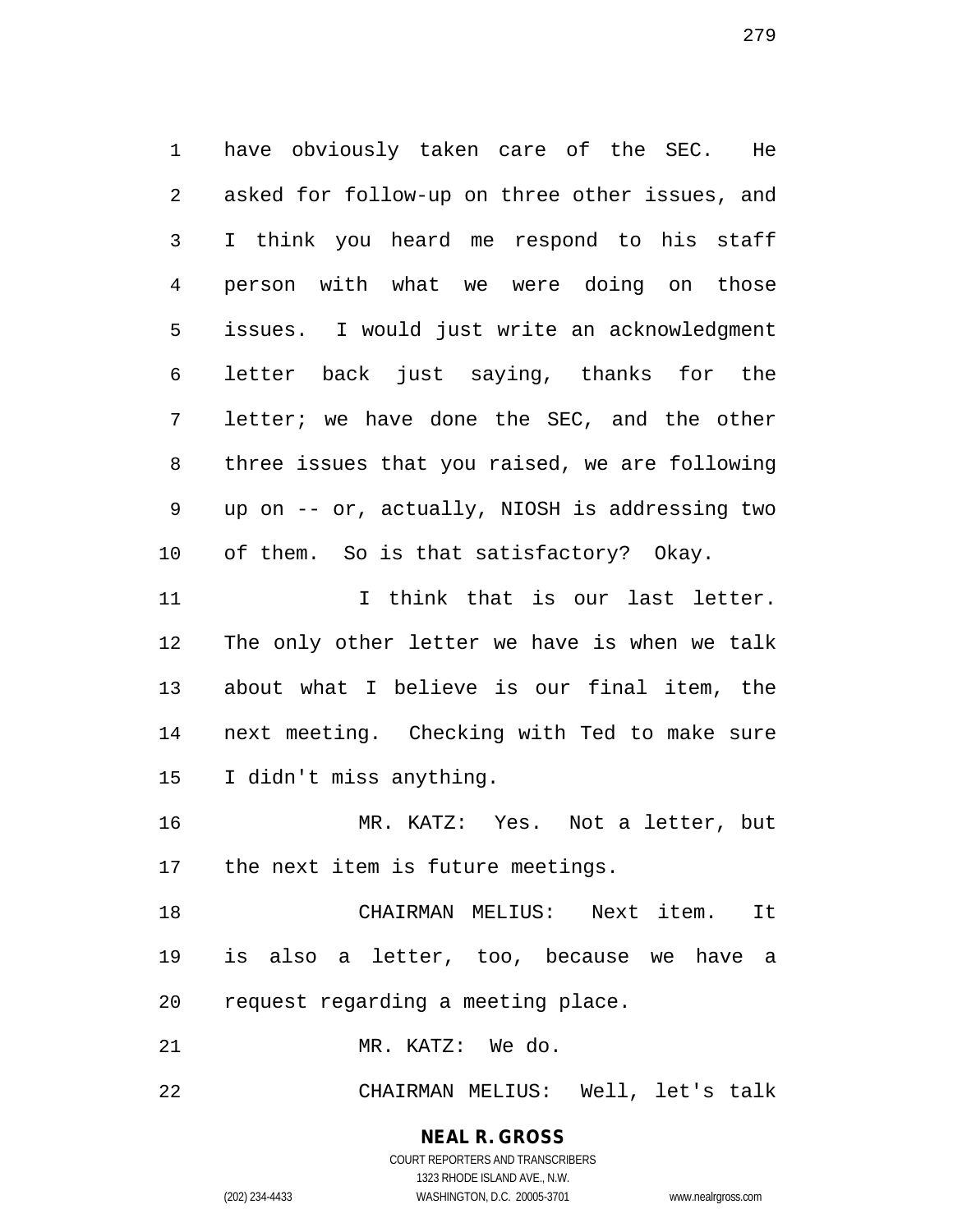about the meeting first. Scheduled for March 31st.

 MR. KATZ: Yes. So presently we have a teleconference on March 31st, and then -- sorry, let me go to my records here. We have our meeting at INL in Idaho, and that is in August. Let me find my dates here, August 10-12 in Idaho Falls, and given how much -- we might want to query the Board at this point, given how much work there will be at that meeting, as to whether we are going to be able to do it in three days.

 CHAIRMAN MELIUS: It was scheduled for two days, right? Three days?

 MR. KATZ: The schedule is three days, yes. I am just wondering if three days is going to be big enough. This is for Idaho Falls, August 10-12.

 CHAIRMAN MELIUS: We have a May meeting.

 MR. KATZ: Oh, I'm sorry. Excuse me. I did skip a lot. I'm sorry. May 19th

## **NEAL R. GROSS**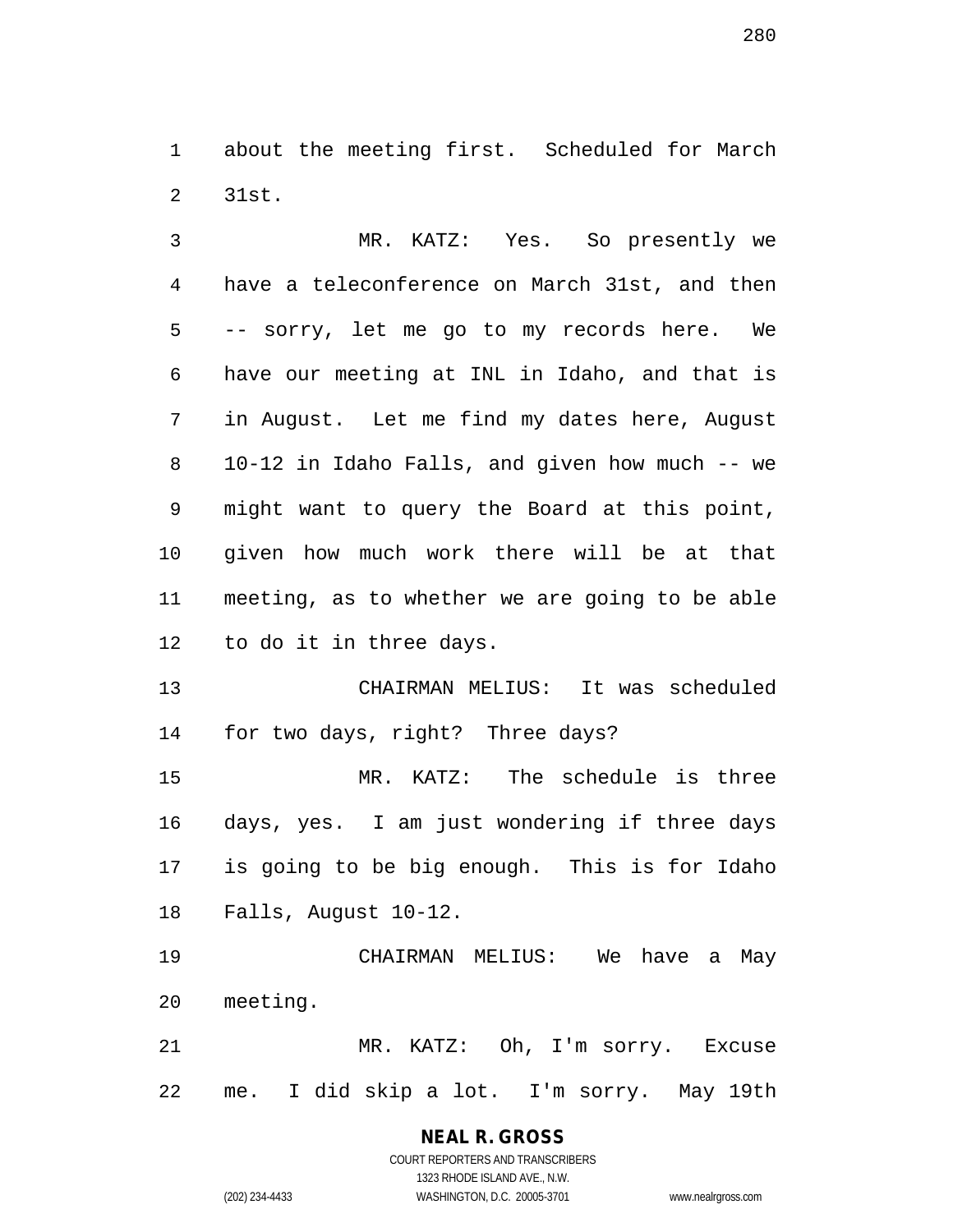through the 21st is Buffalo, New York. How did I do that?

 CHAIRMAN MELIUS: And I think, due to various schedules, as I recall, this ended up being doing a Wednesday, Thursday and Friday, and I think there was a problem with Tuesday, and I can't remember, among some Board Members. So I think there we are -- MR. KATZ: We will have to squeeze in. 11 CHAIRMAN MELIUS: -- we will have to squeeze in, in three days. MEMBER GRIFFON: What was the date? MR. KATZ: May 19th through 21st, and following that we have July 14th. That is French Independence Day. That is a teleconference. CHAIRMAN MELIUS: Nancy is going to correct. 21 MS. ADAMS: This is Nancy Adams.

Ted, there was some confusion. It is really

**NEAL R. GROSS** COURT REPORTERS AND TRANSCRIBERS

1323 RHODE ISLAND AVE., N.W. (202) 234-4433 WASHINGTON, D.C. 20005-3701 www.nealrgross.com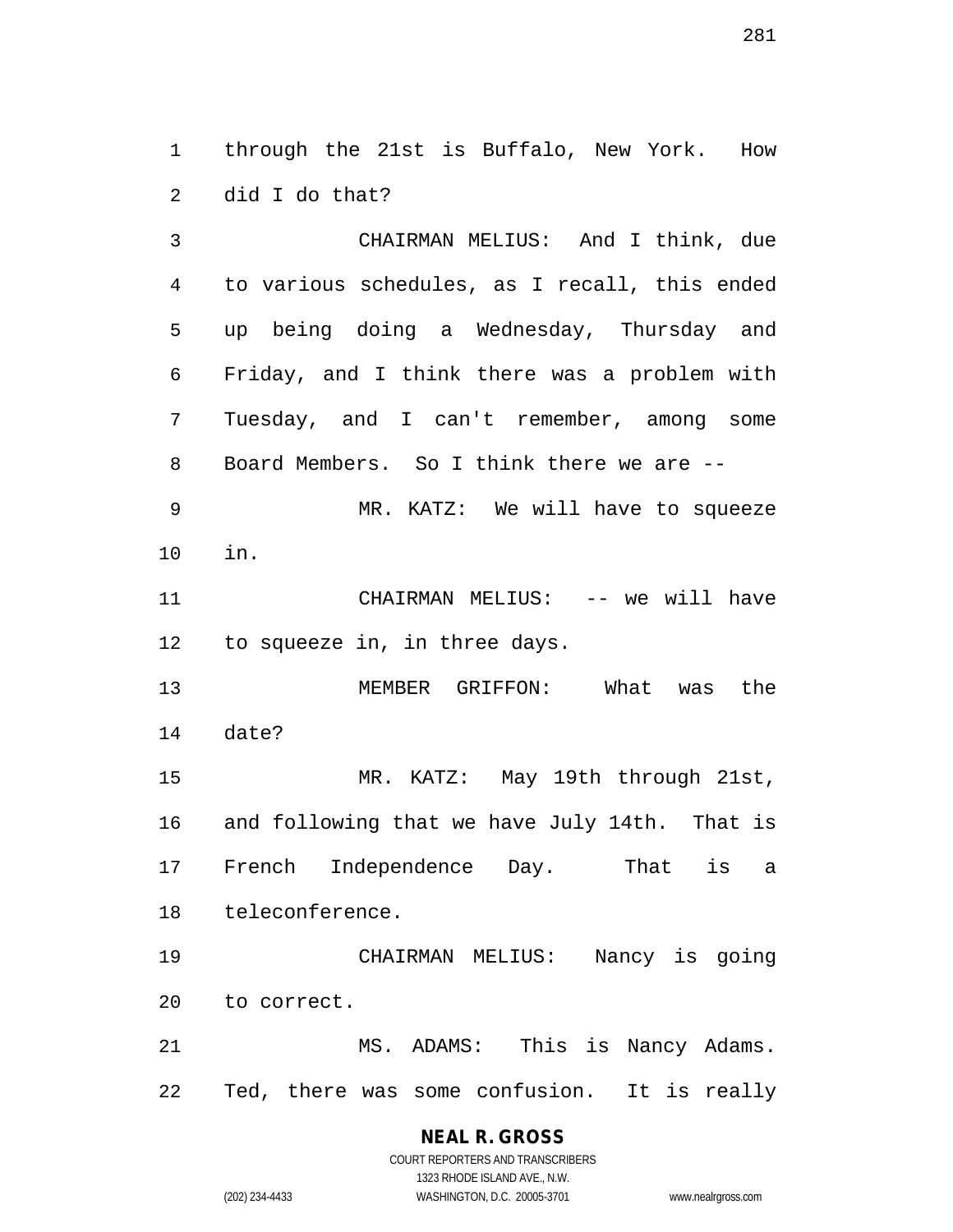not Buffalo. It is Niagara Falls, is actually the location.

 MR. KATZ: Yes. We call it Buffalo, I guess, but it is Niagara Falls. CHAIRMAN MELIUS: Where are we in Niagara Falls? MS. ADAMS: We are at the Crowne Plaza Hotel. MR. KATZ: Thank you, Nancy.

 CHAIRMAN MELIUS: There is an airport in Niagara Falls they have been trying to get someone to fly to for a long time. I better not say anything more or I will get in trouble, a letter from the Niagara Falls Board.

 MR. KATZ: Okay. So everyone has that July 14th teleconference. That is a teleconference.

 Then we have August 10th through 12th. That was what I was -- Idaho Falls.

MEMBER LEMEN: Do you know the

hotel where that is at?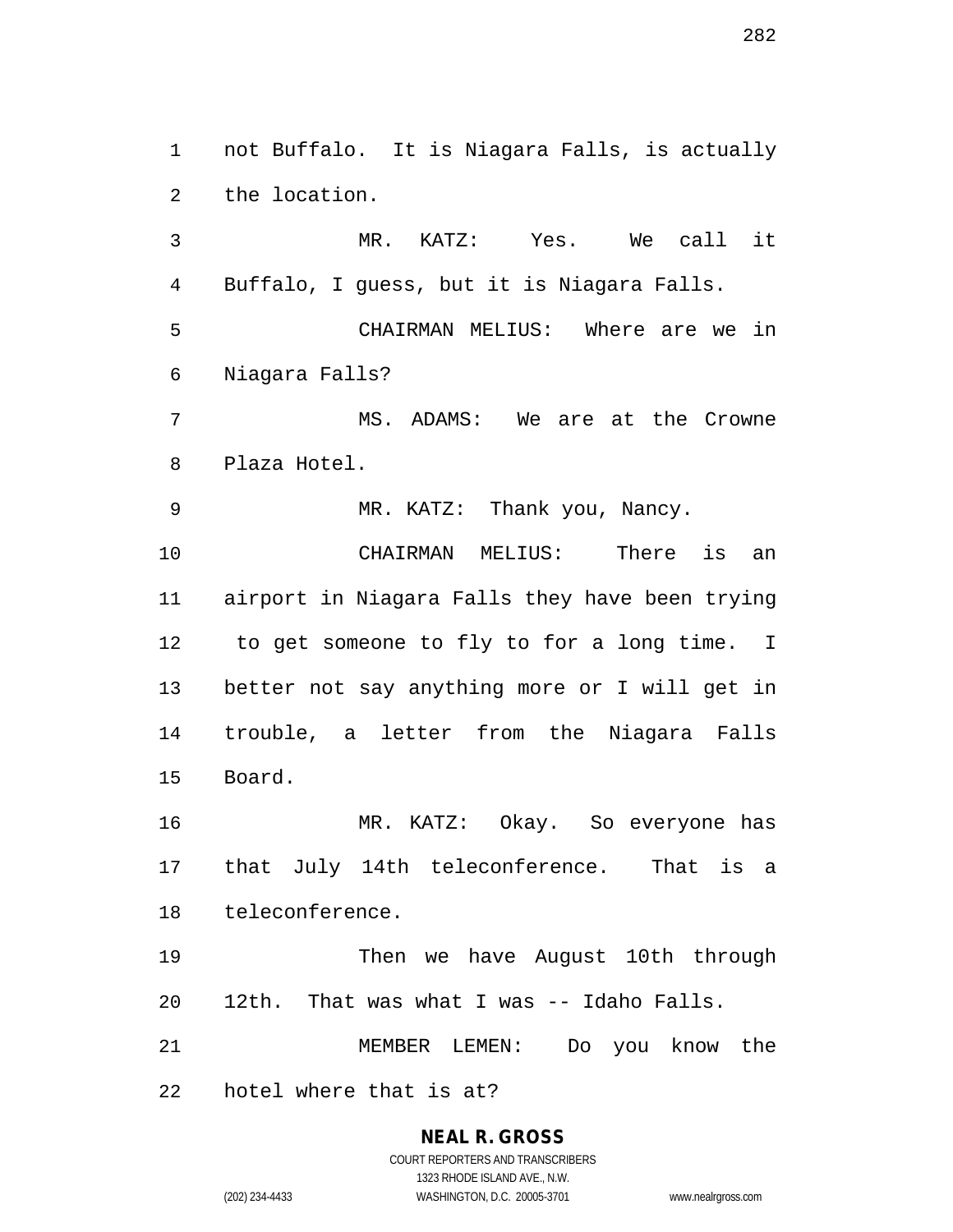MR. KATZ: I don't know. It may be set, but we will get information to you on that. I don't know that we have that set yet. CHAIRMAN MELIUS: I would say, on the Idaho Falls meeting -- and, Brad, don't take offense, but given the time and how long it takes to get in and out of there, I think we would all be leaving on the morning -- Friday morning. I don't think -- maybe Josie and, obviously, Brad. Wanda might be able to get out. I don't even know if you can easily that night. So I think we will have three full days of meetings there. MR. KATZ: I would also note, for that we are going to try to set up a tour of INL. CHAIRMAN MELIUS: On the 9th? MR. KATZ: Yes, that is right, whatever, that fits, the 9th, a tour of INL

and Argonne West, I think that is.

 MEMBER GRIFFON: That won't take long. It is a small site.

> **NEAL R. GROSS** COURT REPORTERS AND TRANSCRIBERS 1323 RHODE ISLAND AVE., N.W.

(202) 234-4433 WASHINGTON, D.C. 20005-3701 www.nealrgross.com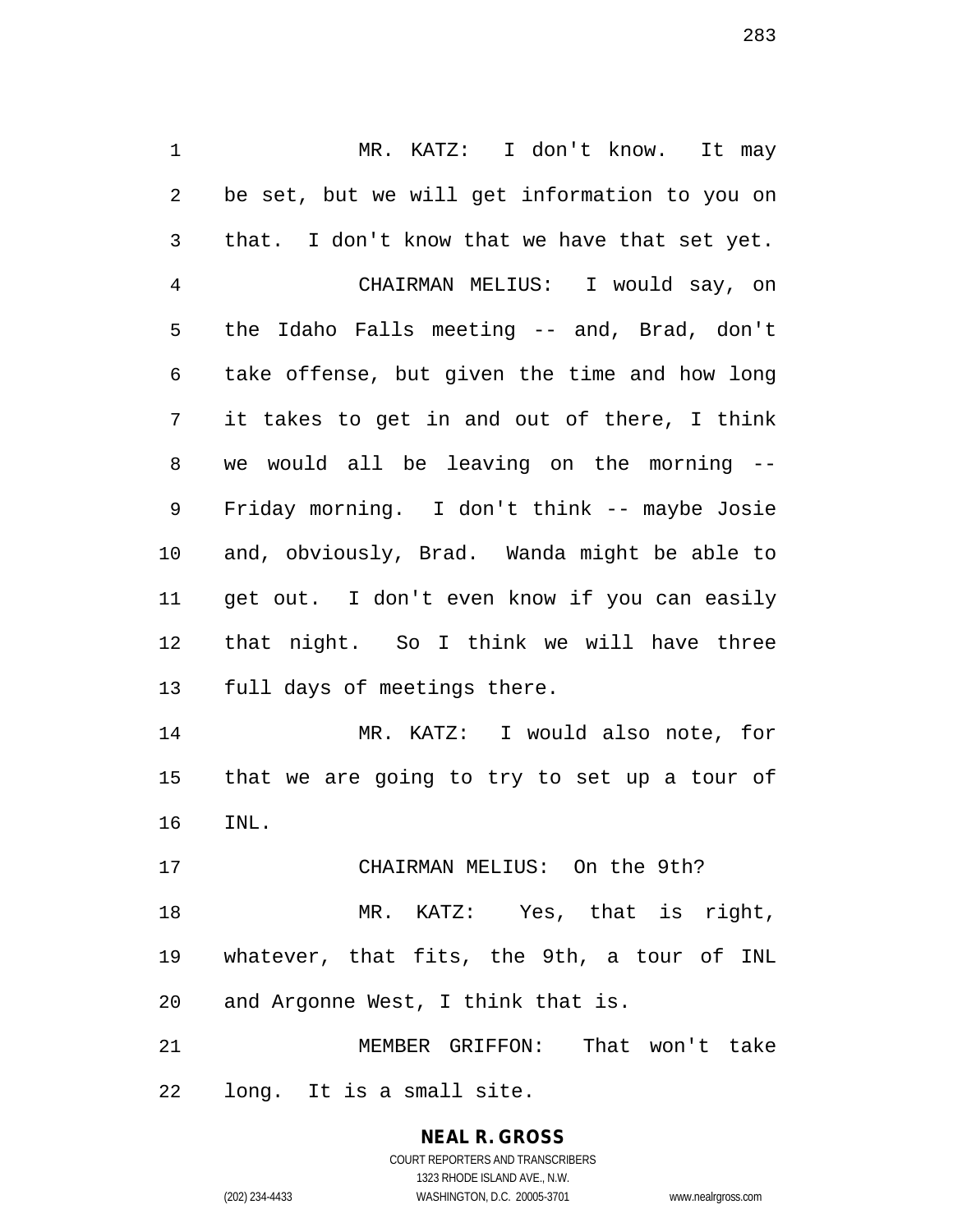MR. KATZ: Thank you, Mark. Then we have a teleconference on October 7th. That is as far as we have scheduled. In your bullets, I framed approximately the right time frame is November 1st through the 19th for the next face to face, but of course, we will move in whatever direction we need to, to accommodate schedules. CHAIRMAN MELIUS: I thought, these future meetings, we had an 18-day meeting. MR. KATZ: I don't think anybody would survive 18 days together. MEMBER MUNN: Was that in November? MR. KATZ: That would be November. MEMBER MUNN: Or December? MR. KATZ: Well, November 1st through 19th is the right time frame. CHAIRMAN MELIUS: Ted, what is the December date, 9th through 20th -- September 20th through October 1st? MR. KATZ: That is -- ignore that.

> **NEAL R. GROSS** COURT REPORTERS AND TRANSCRIBERS

> > 1323 RHODE ISLAND AVE., N.W.

(202) 234-4433 WASHINGTON, D.C. 20005-3701 www.nealrgross.com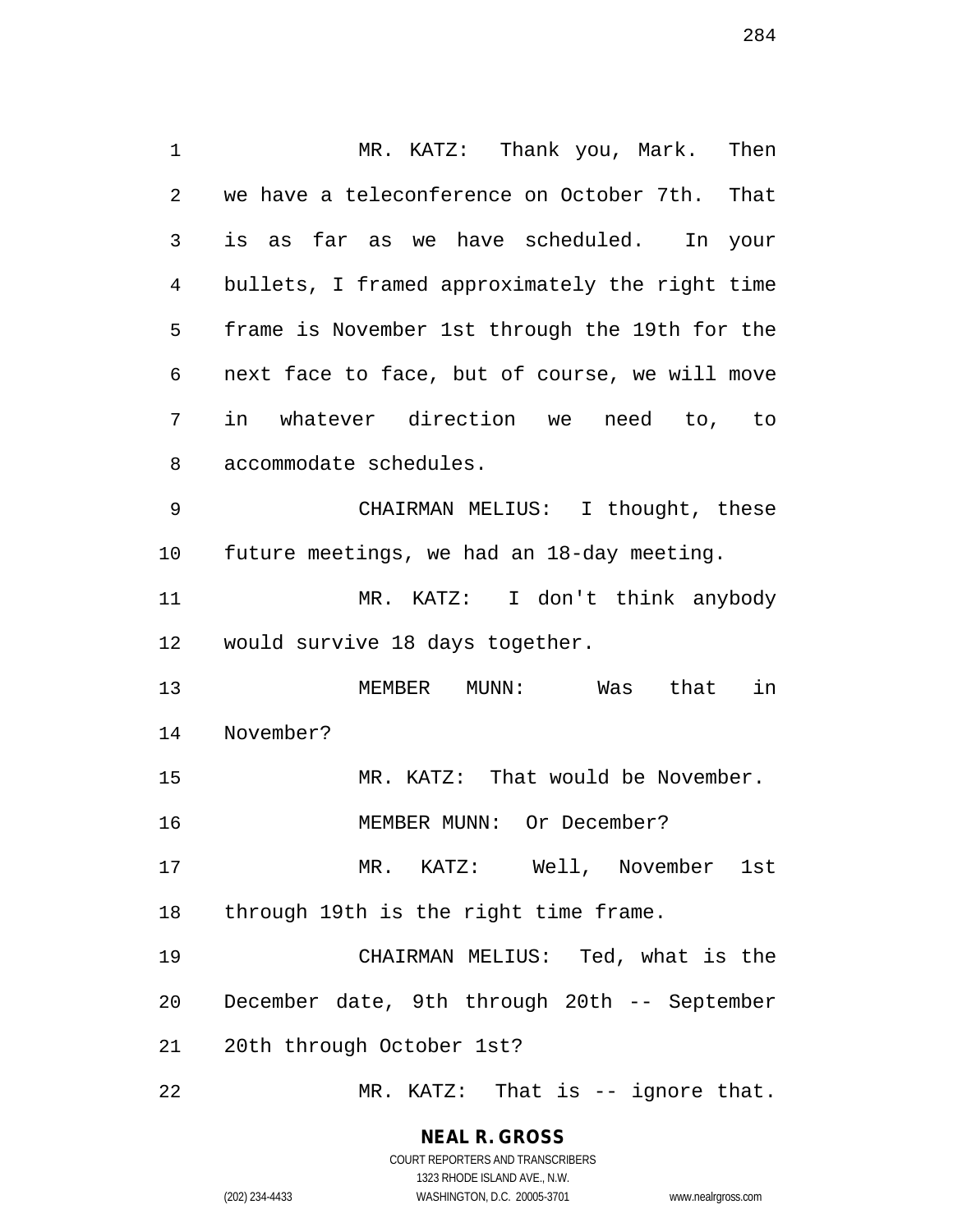That was, before I realized we already had the teleconference set up for October 7th. So you can ignore that. Ignore that little parenthetical in your agenda. No matter. CHAIRMAN MELIUS: I guess November -- we all know, once we get past Thanksgiving, scheduling is always difficult. MEMBER MUNN: We did pretty well this last year. MR. KATZ: So we are looking from November 1st through the 19th for three days that work. MEMBER MUNN: Well, some folks wouldn't like to meet on Tuesday, the 2nd, election day, and do the Feds have Veterans Day off on the 11th, or not? MEMBER ANDERSON: How about the week of the 15th, the 15th through the 19th, somewhere in there? CHAIRMAN MELIUS: How does that week work? MEMBER MUNN: That would do.

COURT REPORTERS AND TRANSCRIBERS 1323 RHODE ISLAND AVE., N.W. (202) 234-4433 WASHINGTON, D.C. 20005-3701 www.nealrgross.com

**NEAL R. GROSS**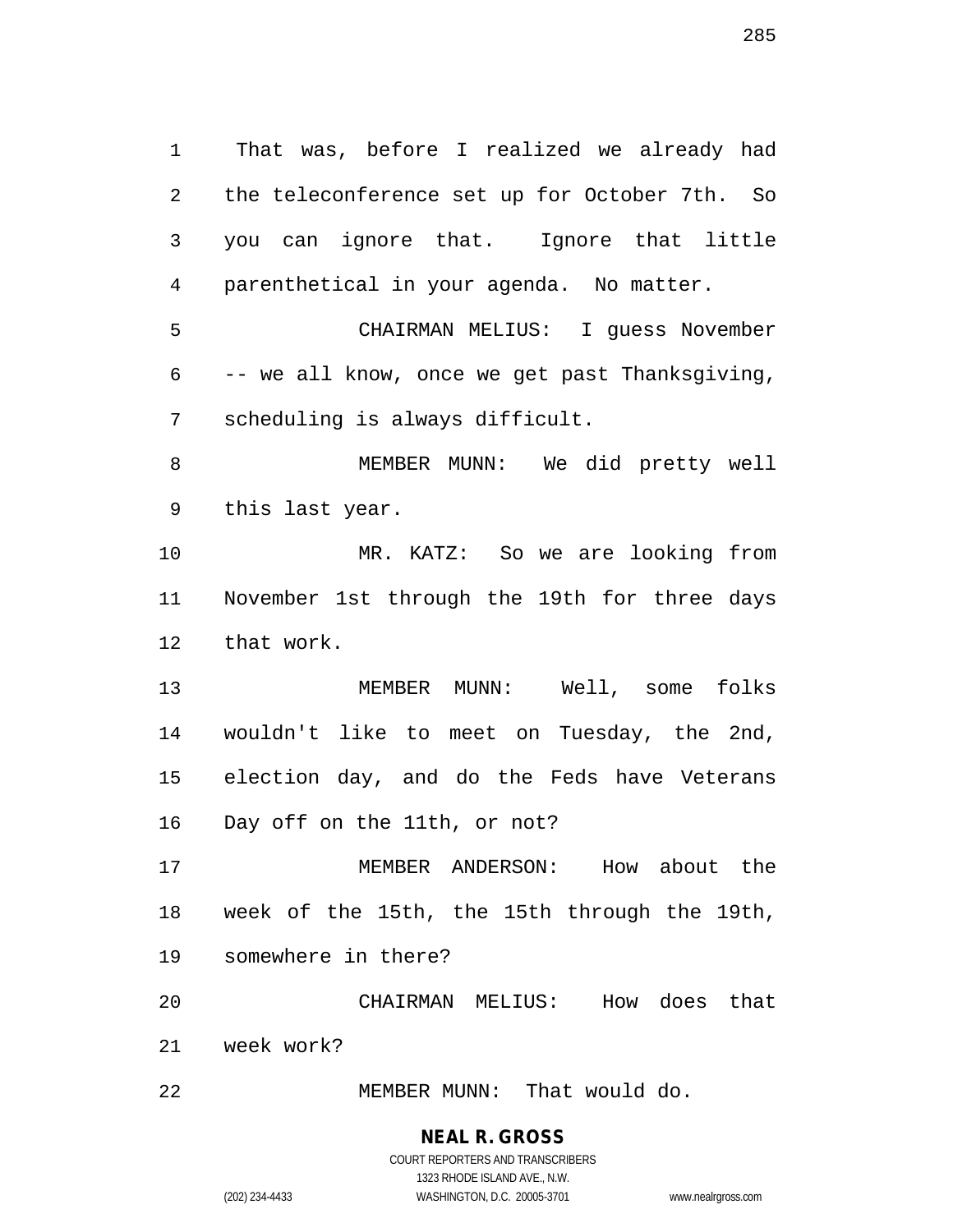1 MR. KATZ: It is perfect. MEMBER MUNN: Sixteenth, 17, 18? MR. KATZ: Sixteenth through 18th? Is that good for everybody? How about for you, David and Mike? MEMBER GIBSON: Yes, that should be okay, Ted. 8 MR. KATZ: How about David? MEMBER RICHARDSON: Yes, I think that is okay. 11 CHAIRMAN MELIUS: Okay. MR. KATZ: November 16th to the 18th. Okay, that is dates then. CHAIRMAN MELIUS: Well, we have a letter, a request from petitioners at Los Alamos. I believe it is a security guard petition group requesting that we meet in -- MEMBER LEMEN: Is that going to be a problem with snow? MR. KATZ: November 15th, it will be. CHAIRMAN MELIUS: -- in Los

#### **NEAL R. GROSS** COURT REPORTERS AND TRANSCRIBERS

1323 RHODE ISLAND AVE., N.W.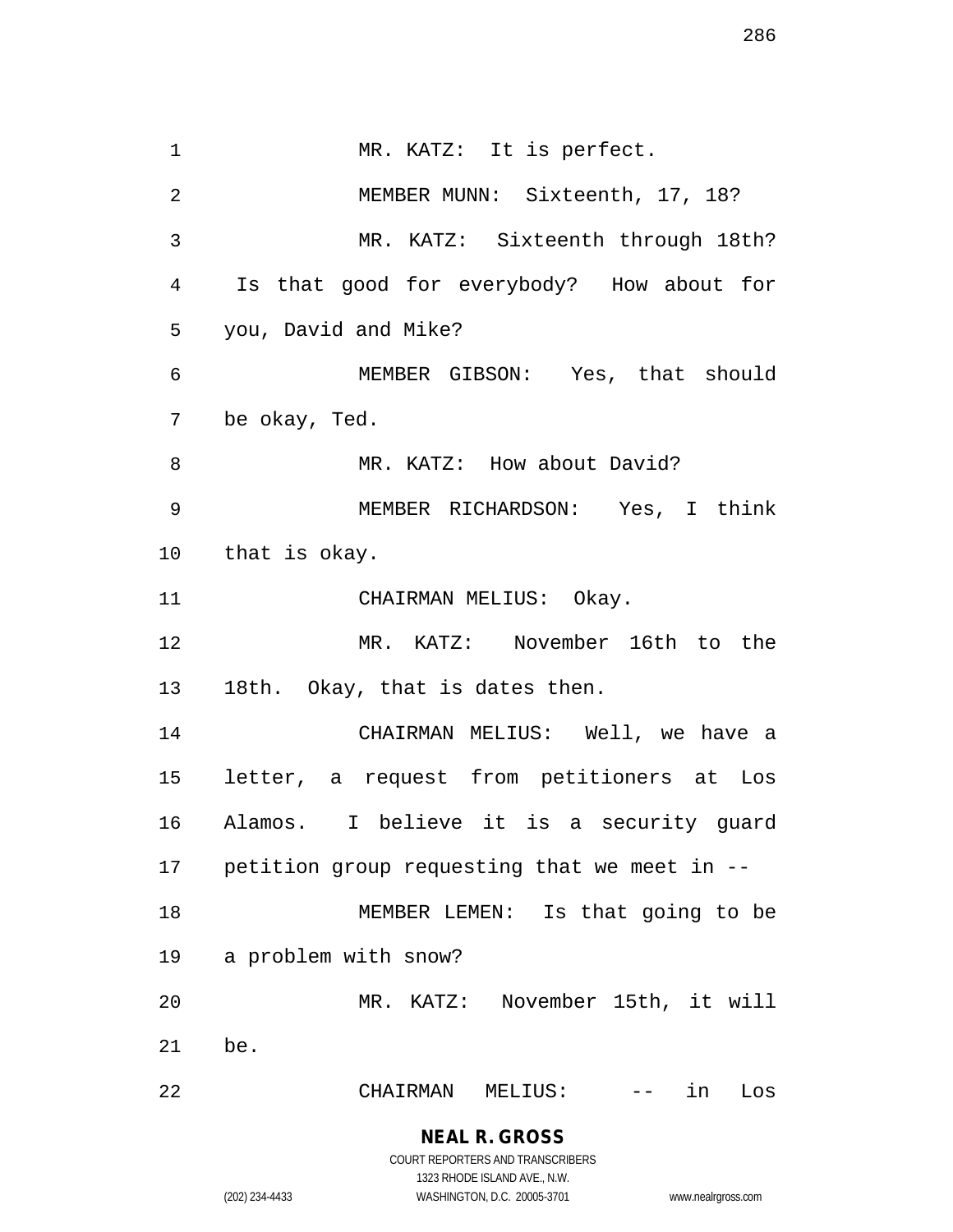Alamos. We have met times in Santa Fe, times in Albuquerque.

 MEMBER LEMEN: Whatever you want to do.

 MEMBER MUNN: Albuquerque is no problem.

 MEMBER LEMEN: I will just bring my snowshoes.

 MR. KATZ; Is everybody in favor of that?

 MEMBER POSTON: CDC has been having meetings at the Buffalo Thunder Resort, which is about halfway between Los Alamos and Santa Fe.

 CHAIRMAN MELIUS: Do we think we will have something to talk about? Obviously, we have a full Board agenda, but in terms of the sites out there.

 MEMBER GRIFFON: Well, I think the LANL Work Group would have met at least. Joe, that is fair to say, right? LANL Work Group would have met prior to November. I think it

#### **NEAL R. GROSS** COURT REPORTERS AND TRANSCRIBERS

1323 RHODE ISLAND AVE., N.W. (202) 234-4433 WASHINGTON, D.C. 20005-3701 www.nealrgross.com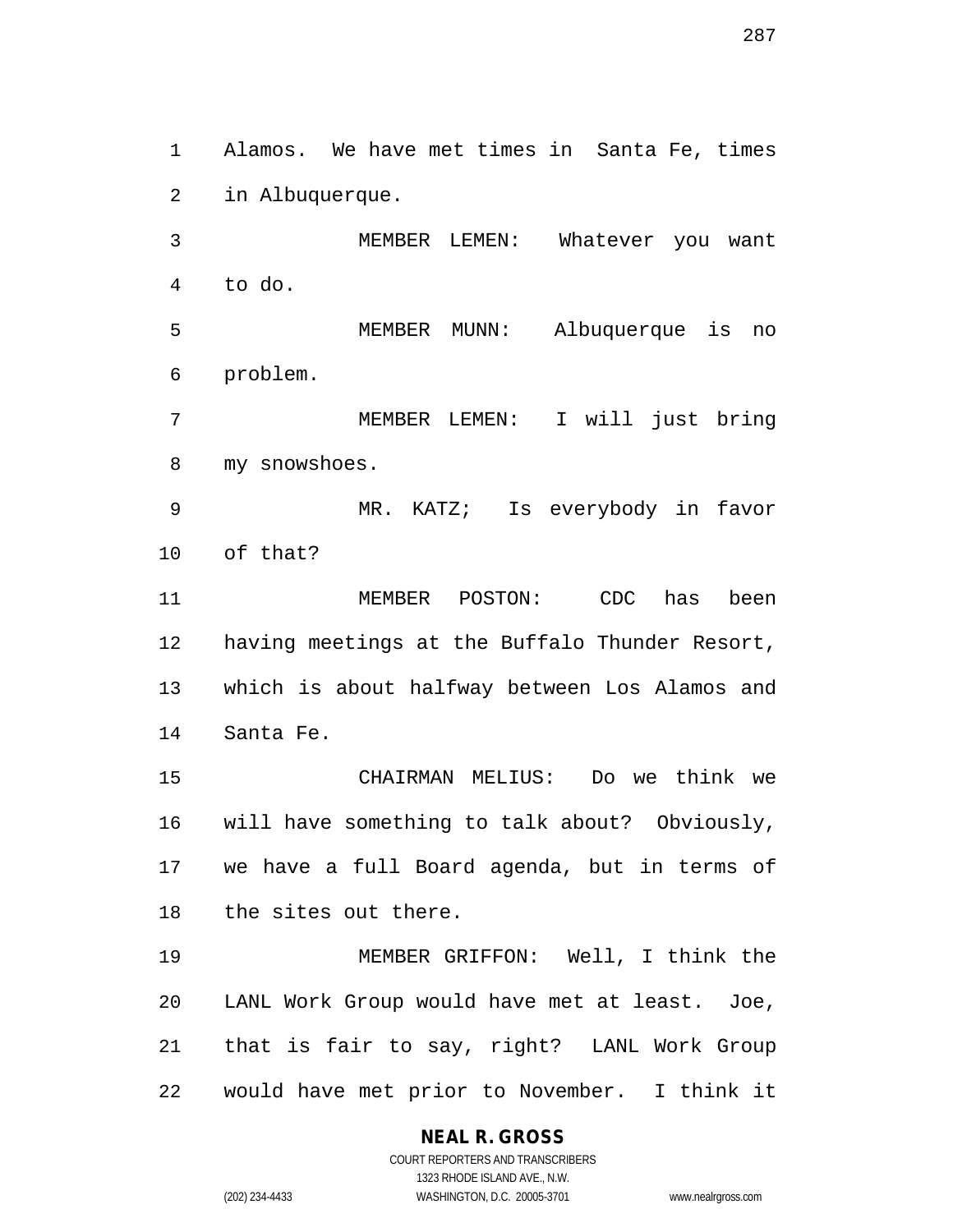is fair to say that we will have made some progress and something to report.

 MEMBER SCHOFIELD: Can I throw in my two cents on location? At that time of year, it might be safer to pick Albuquerque. It is not a very long drive from Los Alamos to Albuquerque.

 MR. KATZ: So you think that would be okay for people from LANL to be able to attend? Okay.

 Phil, how far is it for the LANL folks?

 MEMBER SCHOFIELD: It is about an hour and a half.

 CHAIRMAN MELIUS: We might have gotten out of Idaho Falls by then. Just come directly.

 MEMBER PRESLEY: Santa Fe at that time of year will be all right.

MEMBER MUNN: Yes, it is.

 CHAIRMAN MELIUS: Before we end the public meeting, are there any other

# **NEAL R. GROSS**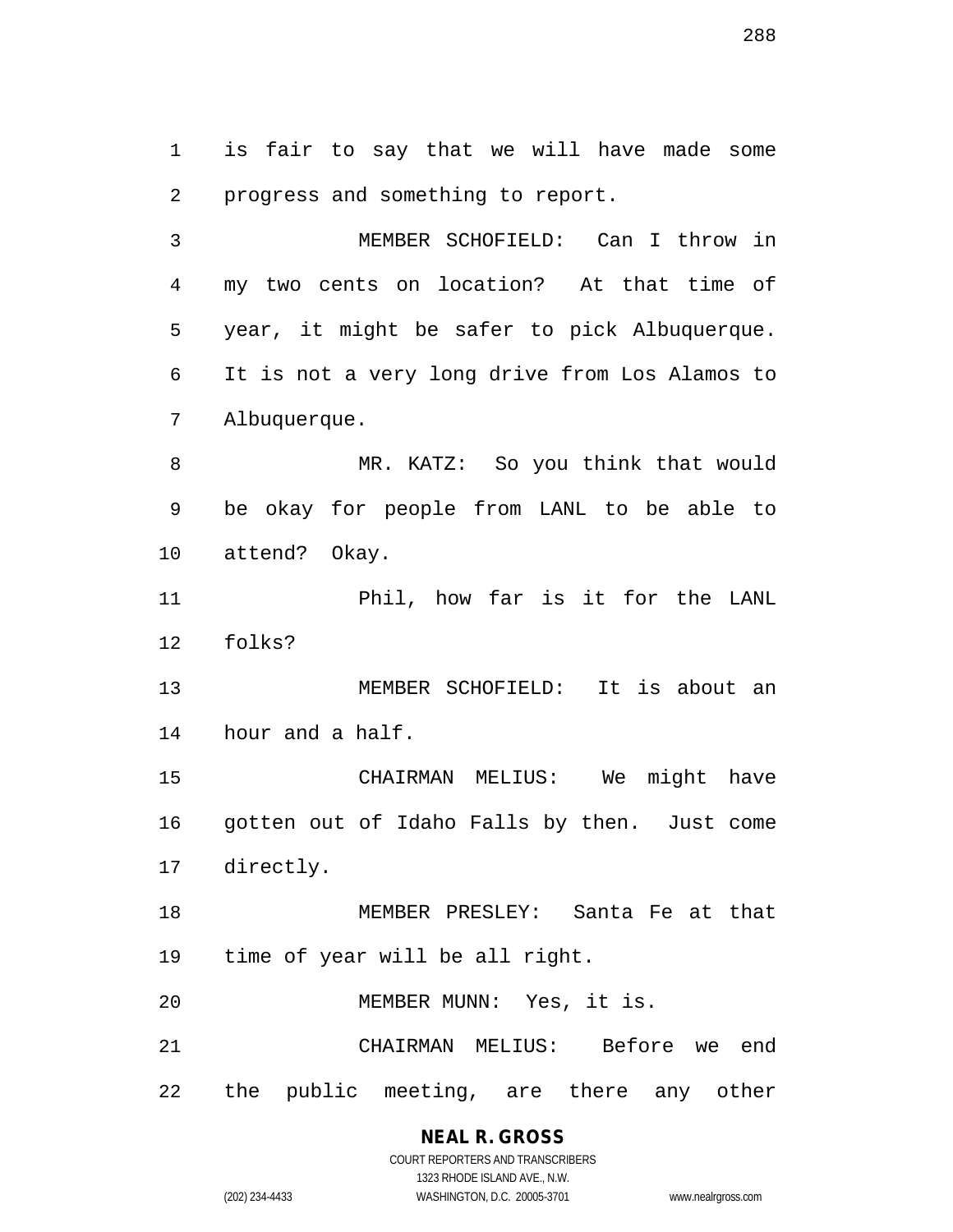issues? I said the public part of the meeting. We won't forget ethics.

 One thing I don't think we have had time to do, and I will put on the -- I think we should put on the agenda for the next meeting is Lew did ask for some response and comments on the NIOSH review plan. I think, if individual Board Members want to comment directly to Lew in the meantime, since they are going to be doing some planning on this and so forth, it would be appropriate. Then we can also talk about it at the meeting coming up in March. Dr. Ziemer?

 MEMBER ZIEMER: It just occurs to me -- I am thinking back a moment here to the ANWAG letter -- one of the items that was raised in that letter was the issue of automatic tasking of SC&A. We didn't actually deal with that.

 Our practice has been to wait until the Board actually has a chance to see the Evaluation Report, and at least from my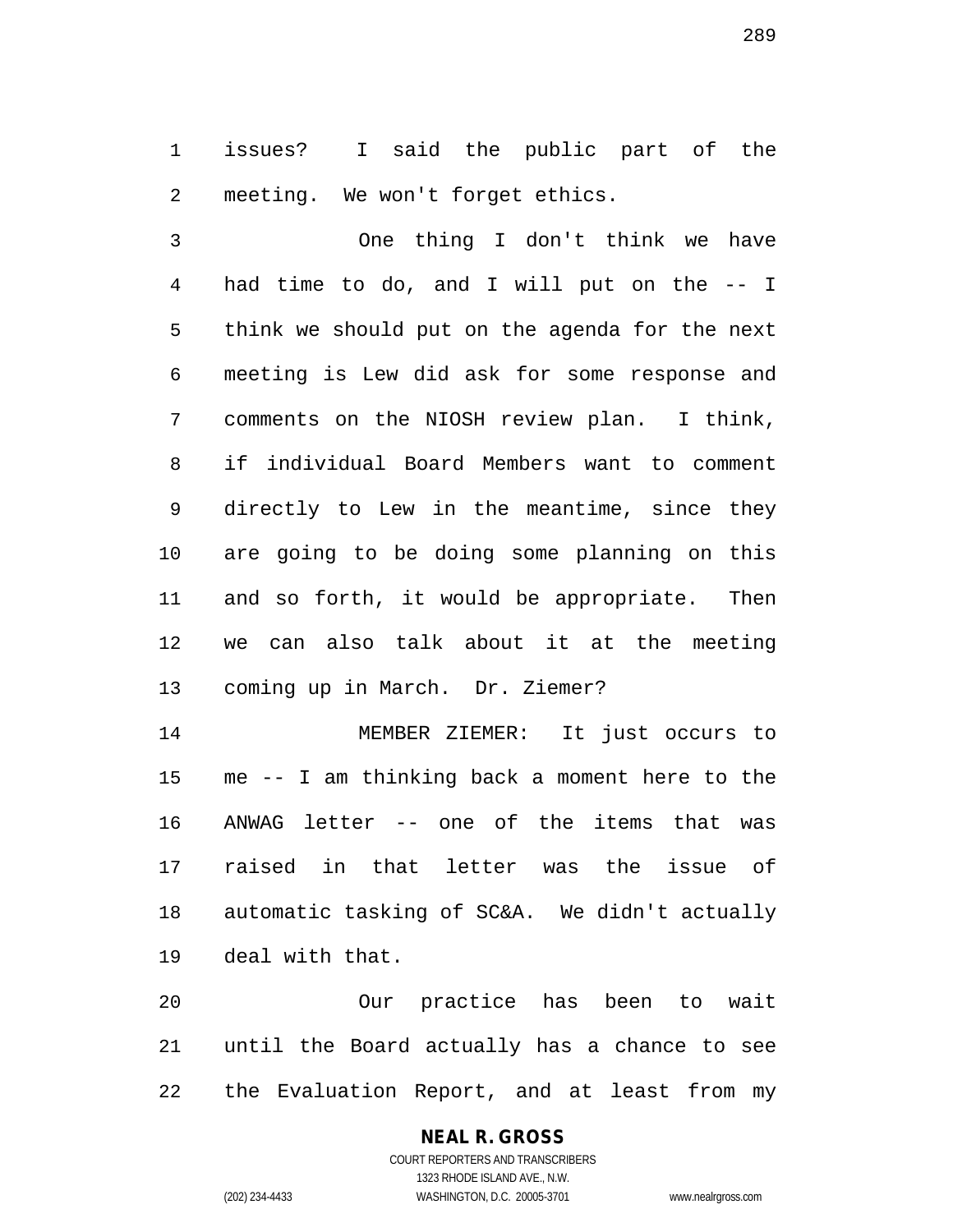point of view, I recommend that we continue that, but I think we owe at least the opportunity for Board Members who may not agree with that to voice that so that we can at least indicate what the consensus is.

 CHAIRMAN MELIUS: And as I said, I noticed that also, but in, I think, the response we would say that some of these issues are under consideration and will be considered by the Board. We will respond to them, once we have done that.

 Well, I will adjourn the public part of the meeting, and everybody can leave except us and Emily.

 MEMBER CLAWSON: Can we take a break?

 CHAIRMAN MELIUS: No. She said yes. Why don't we take a ten minute break.

 (Whereupon, the above-entitled matter went off the record at 4:43 p.m.)

**NEAL R. GROSS** COURT REPORTERS AND TRANSCRIBERS